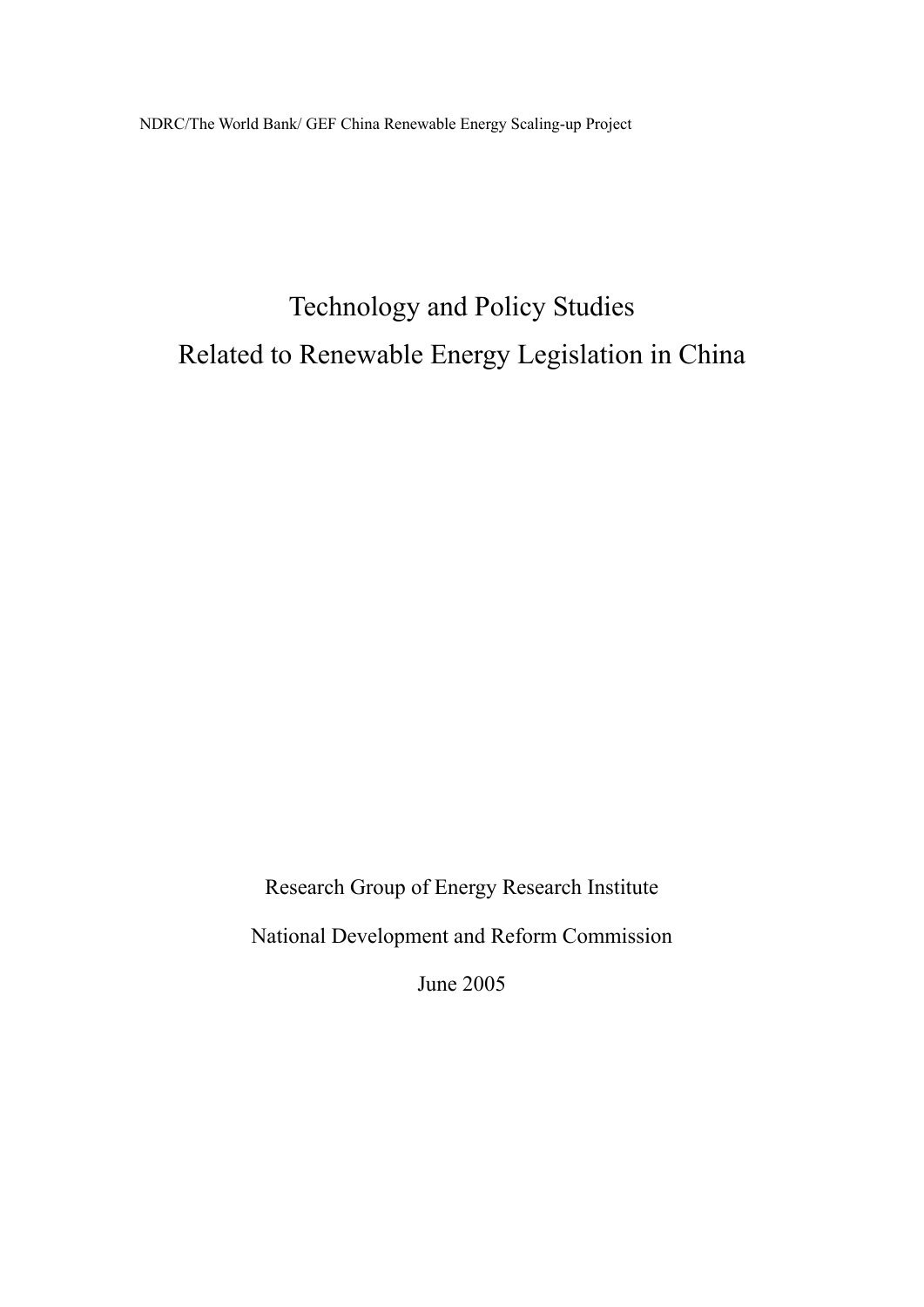# **Authors**

**Wang Zhongying, Li Junfeng, Shi Jingli, Li Yanfang, Zhang Zhengmin, Shi Pengfei, Wang Sicheng, Luo Zhentao Luan Jialin, Zhang Xiliang**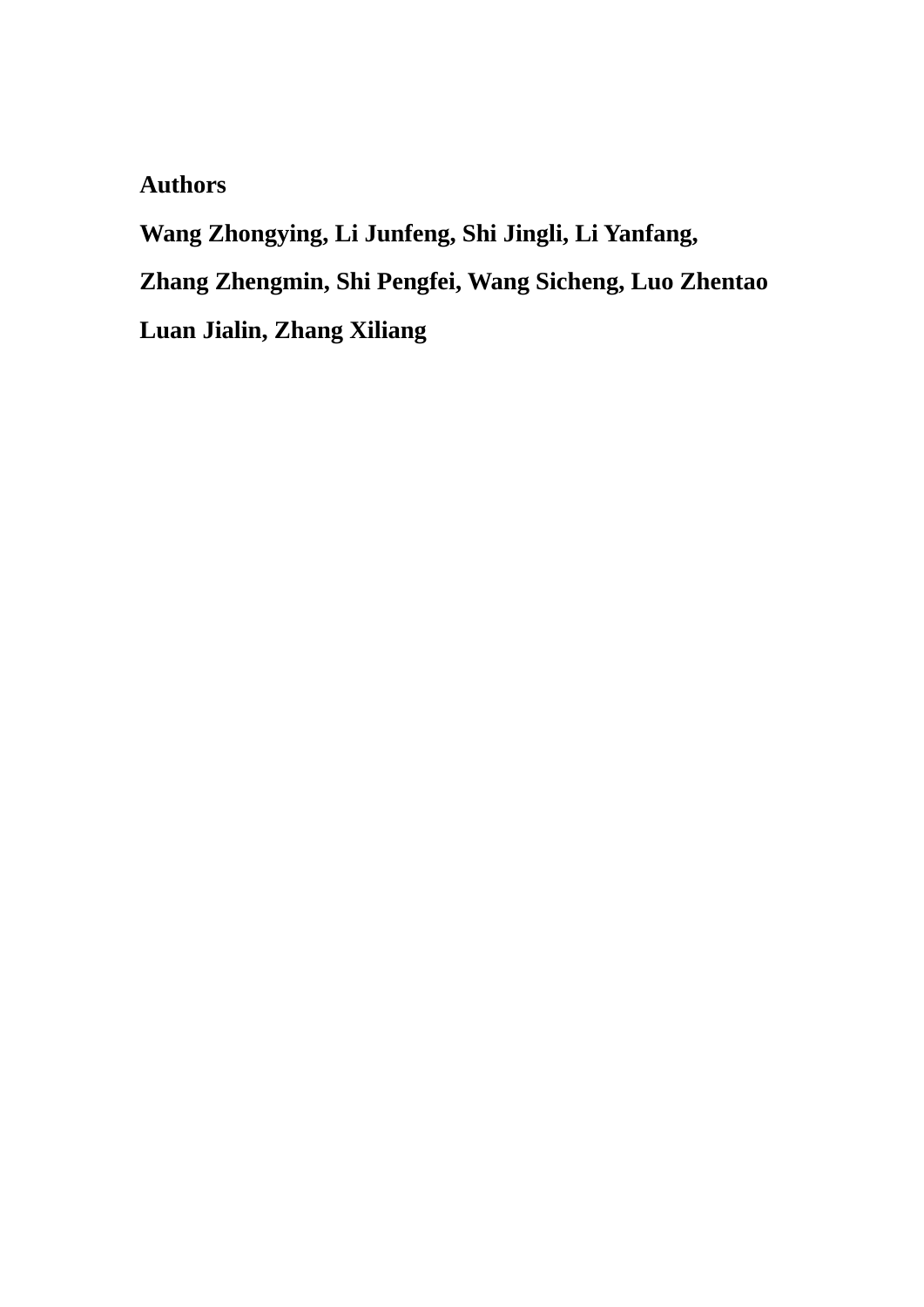# **Contents**

|                |            | <b>CHAPTER 1</b> |                                                                           |  |
|----------------|------------|------------------|---------------------------------------------------------------------------|--|
| 1              |            |                  | <b>CHINA HAS ABUNDANT WIND ENERGY RESOURCE AND SIGNIFICANCE TO</b>        |  |
|                |            |                  |                                                                           |  |
|                | 1.1        |                  |                                                                           |  |
|                | 1.2        |                  | WIND RESOURCES MAINLY DISTRIBUTE IN NORTH CHINA AND SOUTHEAST COASTLAND2  |  |
|                | 1.3        |                  | WIND ENERGY AND HYDROPOWER COULD SUPPLEMENT EACH OTHER4                   |  |
|                | 1.4        |                  |                                                                           |  |
|                | 1.5        |                  |                                                                           |  |
| $\overline{2}$ |            |                  |                                                                           |  |
|                | 2.1        |                  | THE DEVELOPMENT HISTORY AND STATUS OF OFF-GRID WIND TURBINE GENERATORS  9 |  |
|                | 2.2        |                  | THE SIGNIFICANCE OF DEVELOPING OFF-GRID WIND TURBINE GENERATOR11          |  |
|                | 2.3        |                  | HOW TO FACILITATE THE DEVELOPMENT OF OFF-GRID WIND TURBINES  12           |  |
| $\mathbf{3}$   |            |                  | THE DEVELOPMENT OF GRID-CONNECTED WIND TURBINE GENERATOR13                |  |
|                | 3.1        |                  |                                                                           |  |
|                | 3.2        |                  |                                                                           |  |
| 4              |            |                  | THE PROBLEMS AND OBSTACLES OF WIND POWER DEVELOPMENT IN                   |  |
|                |            |                  |                                                                           |  |
|                |            |                  |                                                                           |  |
|                | 4.1        |                  |                                                                           |  |
|                | 4.2<br>4.3 |                  |                                                                           |  |
|                |            |                  |                                                                           |  |
| 5              |            |                  |                                                                           |  |
|                | 5.1        |                  | THE GOVERNMENT SHOULD SUPPORT AND ENCOURAGE THE DEVELOPMENT OF WIND       |  |
|                |            |                  |                                                                           |  |
|                | 5.2        |                  |                                                                           |  |
|                | 5.3        |                  |                                                                           |  |
|                | 5.4        |                  | IMPROVE THE LOCALIZATION AND PROMOTE THE DEVELOPMENT IN A LARGE SCALE52   |  |
|                | 5.5        |                  |                                                                           |  |
|                |            |                  |                                                                           |  |
|                |            | <b>CHAPTER 2</b> |                                                                           |  |
| 1              |            |                  | POTENTIALS OF PV AND ITS STRATEGIC POSITION IN ENERGY SUPPLY 59           |  |
| $\mathbf{2}$   |            |                  |                                                                           |  |
| 3              |            |                  | THE MAJOR BARRIERS FOR DEVELOPING PV POWER GENERATION IN                  |  |
|                |            |                  |                                                                           |  |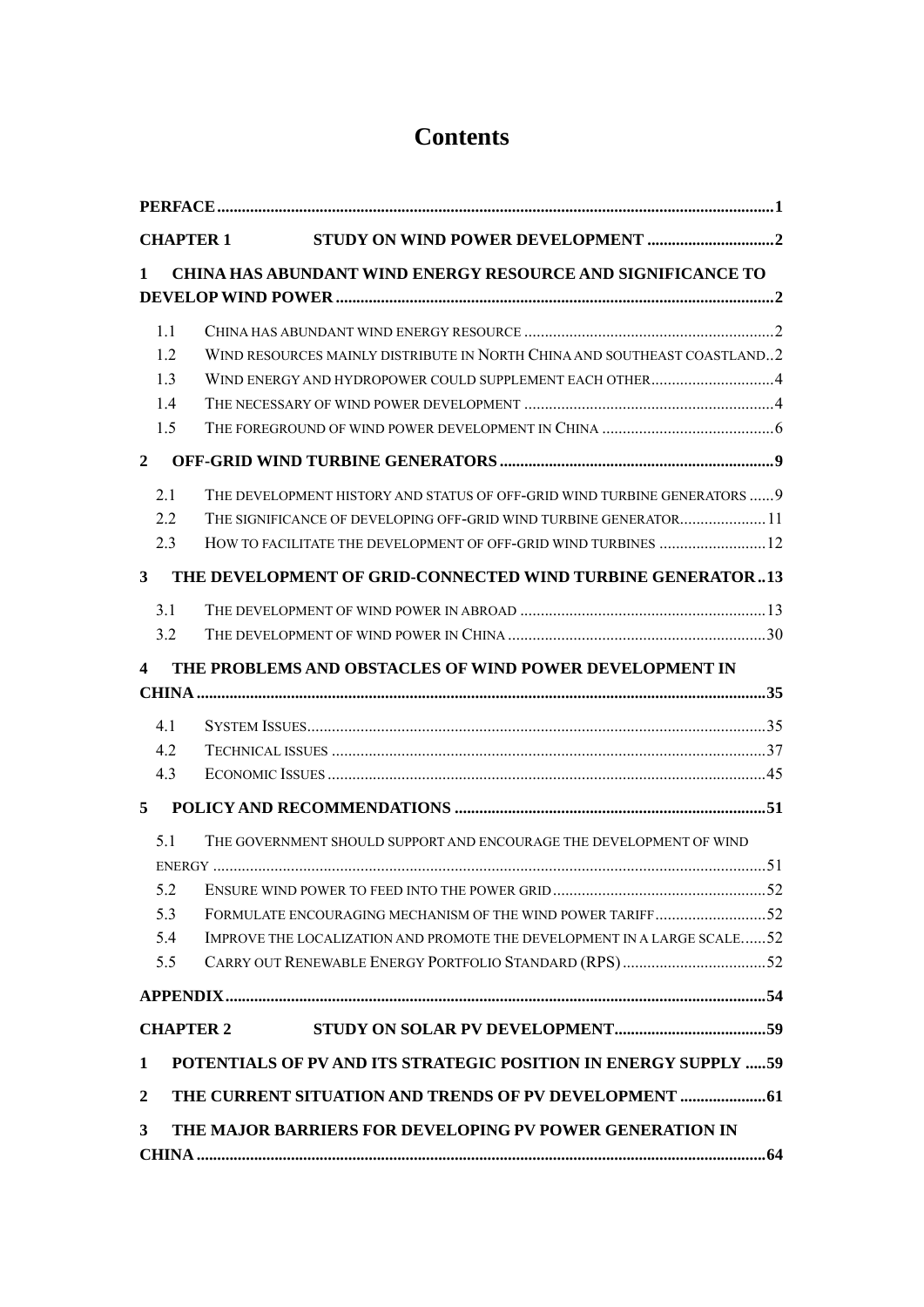| 3.1              |                                                                              |  |
|------------------|------------------------------------------------------------------------------|--|
| 3.2              |                                                                              |  |
| 3.3              |                                                                              |  |
| 3.4              |                                                                              |  |
| 3.5              | THE CORRESPONDING POLICIES AND LAWS IN CHINA AND THE IMPLEMENTING EFFECTS 73 |  |
| 3.5              |                                                                              |  |
| 4                | THE BASIS AND NECESSITY OF SUPPORTING PV POWER GENERATION BY                 |  |
|                  |                                                                              |  |
|                  |                                                                              |  |
|                  |                                                                              |  |
| 5                | <b>OTHER SUPPORTIVE METHODS FOR PV POWER GENERATION? 9</b>                   |  |
| 3.6              |                                                                              |  |
| 3.7              |                                                                              |  |
| 3.8              |                                                                              |  |
| 3.9              |                                                                              |  |
| <b>CHAPTER 3</b> | STUDY ON SOLAR THERMAL APPLICATION AND                                       |  |
|                  | <b>DEVELOPMENT</b>                                                           |  |
| 1                |                                                                              |  |
| $\mathbf{2}$     |                                                                              |  |
| 3<br>85          | NECESSITY OF SOLAR THERMAL APPLICATION DEVELOPMENT FOR CHINA                 |  |
| 3.1              |                                                                              |  |
| 3.2              |                                                                              |  |
| 3.3              |                                                                              |  |
| 3.4              | <b>GREAT EFFECT IN ENERGY EFFICIENCY AND ENVIRONMENTAL PROTECTION 86</b>     |  |
|                  |                                                                              |  |
| 3.5              |                                                                              |  |
| 4<br>88          | POSSIBILITY OF SOLAR THERMAL APPLICATION DEVELOPMENT IN CHINA                |  |
| 4.1              | $H$ <i>ISTORY</i> 88                                                         |  |
| 4.2              | CURRENT STATUS AND DEVELOPING TREND OF SOLAR THERMAL ENERGY UTILIZATION IN   |  |
| CHINA            |                                                                              |  |
| 5                | PROBLEMS IN THE UTILIZATION OF SOLAR THERMAL ENERGY  96                      |  |
|                  |                                                                              |  |
| 5.1<br>5.2       |                                                                              |  |
| 5.3              |                                                                              |  |
| 5.4              |                                                                              |  |
| 5.5              |                                                                              |  |
| 6                | <b>CURRENT STATUS OF SOLAR THERMAL ENERGY UTILIZATION IN</b>                 |  |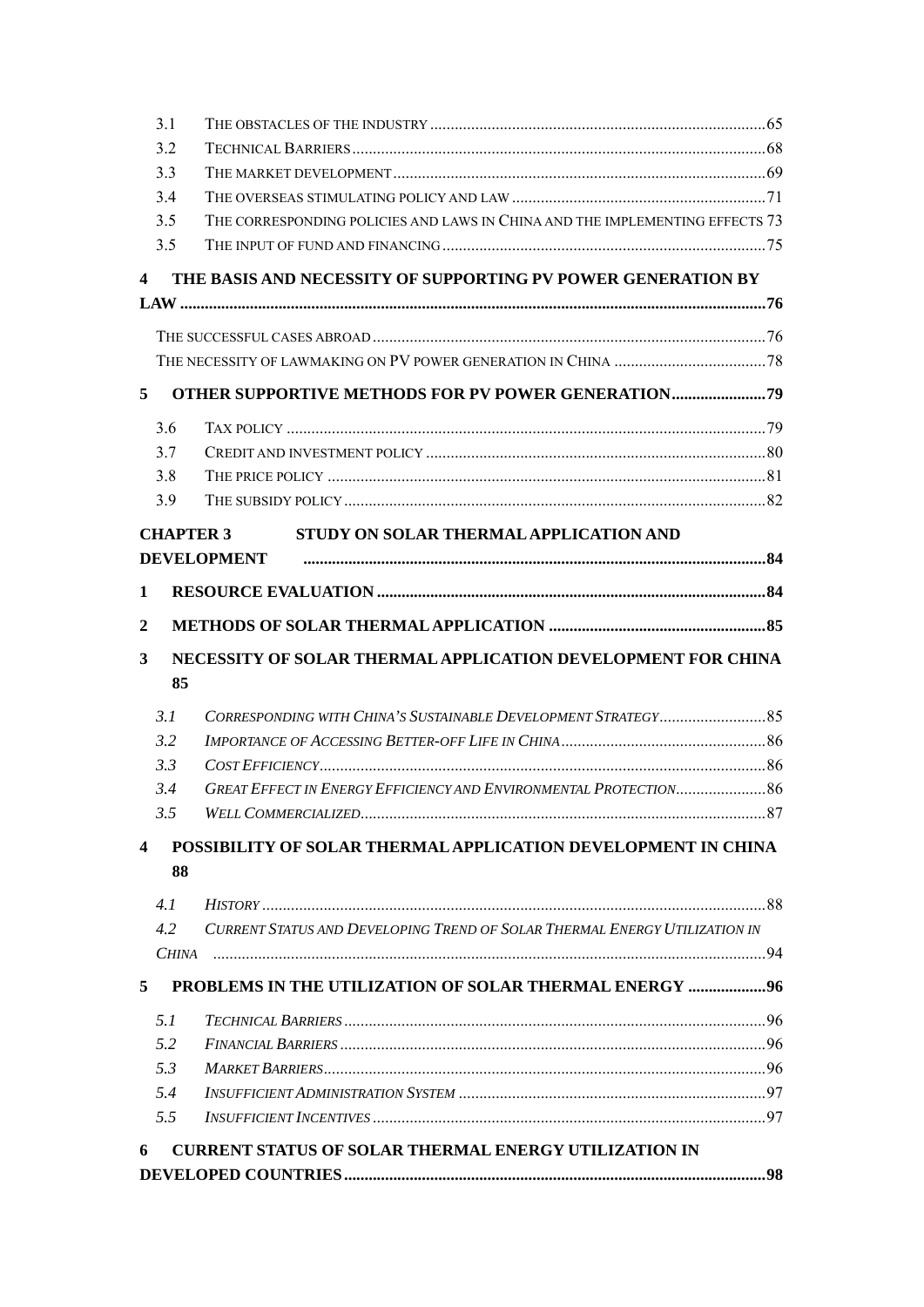| 6.1 |                                                                               |  |
|-----|-------------------------------------------------------------------------------|--|
| 6.2 |                                                                               |  |
| 6.3 | <b>GOVERNMENT ACTIONS IN UTILIZATION OF SOLAR THERMAL ENERGY IN DEVELOPED</b> |  |
|     |                                                                               |  |
| 7   |                                                                               |  |
| 7.1 |                                                                               |  |
| 7.2 |                                                                               |  |
| 8   |                                                                               |  |
|     | <b>CHAPTER 4 STUDY ON SMALL HYDROPOWER DEVELOPMENT104</b>                     |  |
| 1   |                                                                               |  |
| 1.1 | THE GROSS POTENTIAL AND DISTRIBUTION OF SMALL HYDROPOWER RESOURCES104         |  |
| 1.2 | THE RESOURCES CHARACTERISTICS OF SMALL HYDROPOWER OF CHINA 104                |  |
| 2   | THE BRIEF INTRODUCTION OF THE FOREIGN SMALL HYDROPOWER                        |  |
|     |                                                                               |  |
| 3   | THE BASIC DEVELOPMENT STATUS AND PROSPECT OF SMALL                            |  |
|     |                                                                               |  |
| 3.1 |                                                                               |  |
| 3.2 |                                                                               |  |
| 3.3 |                                                                               |  |
| 3.4 |                                                                               |  |
| 3.5 | THE EXPERIENCES ACHIEVED BY SMALL HYDROPOWER OF CHINA 110                     |  |
| 3.6 | THE DEVELOPMENT PROSPECT OF SMALL HYDROPOWER OF CHINA  112                    |  |
| 4   | <b>MAIN PROBLEMS IN THE DEVELOPMENT OF SMALL HYDROPOWER OF</b>                |  |
|     |                                                                               |  |
|     | 5 NECESSITY AND FEASIBILITY OF CONTINUING ACCELERATING THE                    |  |
|     |                                                                               |  |
| 5.1 | NECESSITY OF ACCELERATING THE DEVELOPMENT OF SMALL HYDROPOWER  115            |  |
| 5.2 | FEASIBILITY OF CONTINUING ACCELERATING THE DEVELOPMENT OF SMALL               |  |
|     |                                                                               |  |
| 6   | POLICY SUGGESTIONS TO RENEWABLE ENERGY PROMOTION LAW OF                       |  |
|     |                                                                               |  |
| 7   |                                                                               |  |
|     |                                                                               |  |
| 7.1 | POLICY SUPPORT ON THE INDEPENDENT OPERATED SMALL HYDROPOWER STATIONS  121     |  |
| 7.2 | SPECIAL POLICY SUPPORT AND REASONS FOR THE DEVELOPMENT OF SMALL               |  |
| 7.3 |                                                                               |  |
|     |                                                                               |  |
|     | <b>CHAPTER 5 STUDY ON THE INCENTIVE POLICIES AND EXPERIENCES OF</b>           |  |
|     |                                                                               |  |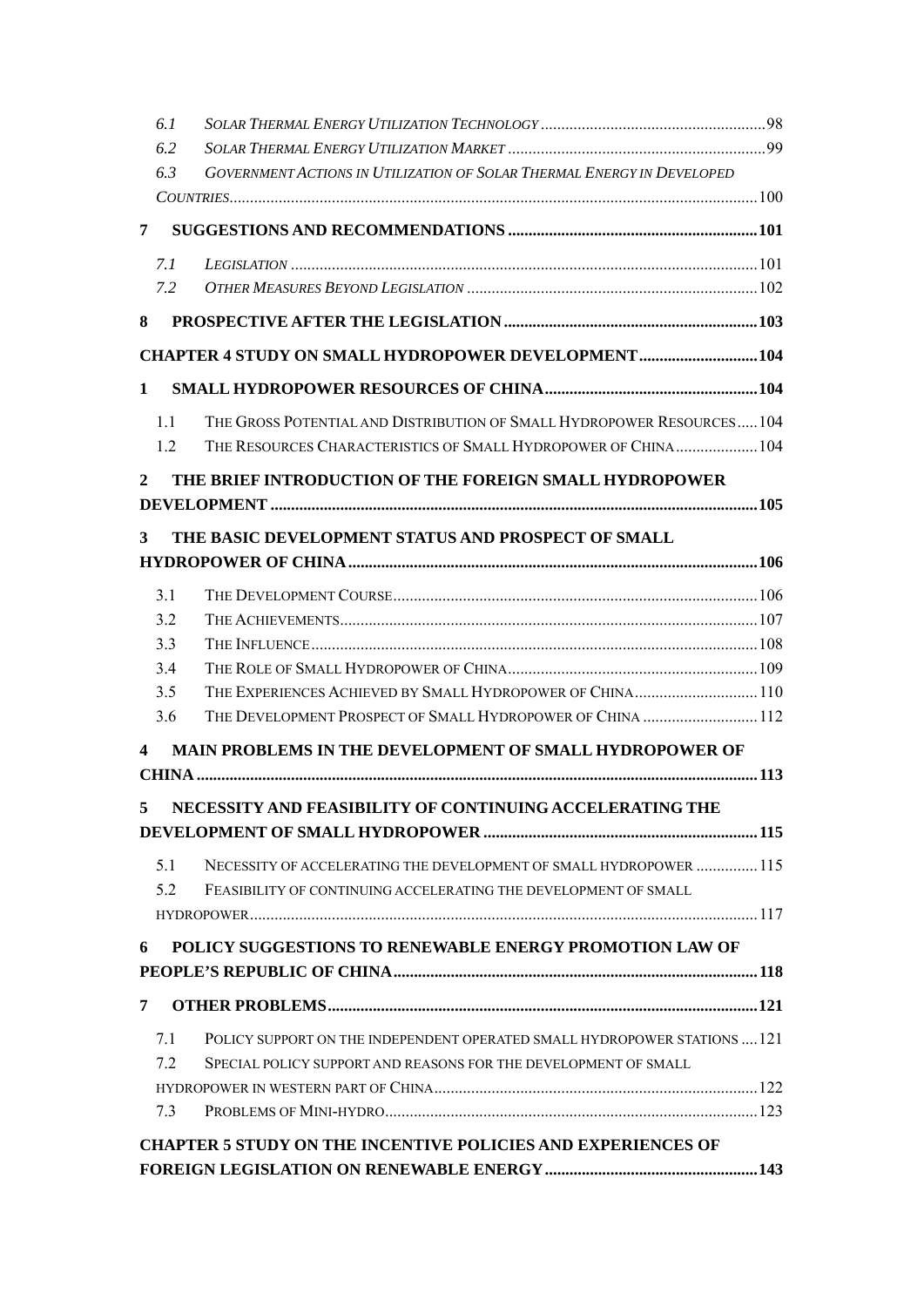| $\mathbf{1}$     |     |                                                                          |  |
|------------------|-----|--------------------------------------------------------------------------|--|
| $\mathbf{2}$     |     |                                                                          |  |
|                  | 21  |                                                                          |  |
|                  | 22  |                                                                          |  |
|                  | 2.3 |                                                                          |  |
| 3                |     | <b>EVALUATION ON FOREIGN POLICIES IN RENEWABLE ENERGY FIELD154</b>       |  |
|                  | 3.1 |                                                                          |  |
|                  | 3.2 |                                                                          |  |
|                  | 3.3 |                                                                          |  |
|                  | 3.4 |                                                                          |  |
| $\blacktriangle$ |     | ANALYSIS OF IMPLEMENTING EFFECTIVENESS OF ALL KINDS OF                   |  |
|                  |     |                                                                          |  |
|                  | 4.1 |                                                                          |  |
|                  | 42  |                                                                          |  |
|                  | 4.3 |                                                                          |  |
|                  | 44  |                                                                          |  |
| 5                |     |                                                                          |  |
|                  |     |                                                                          |  |
|                  | 51  |                                                                          |  |
|                  | 52  | RECOMMENDATION AND SUGGESTION FOR THE LEGISLATION OF RENEWABLE ENERGY IN |  |
|                  |     |                                                                          |  |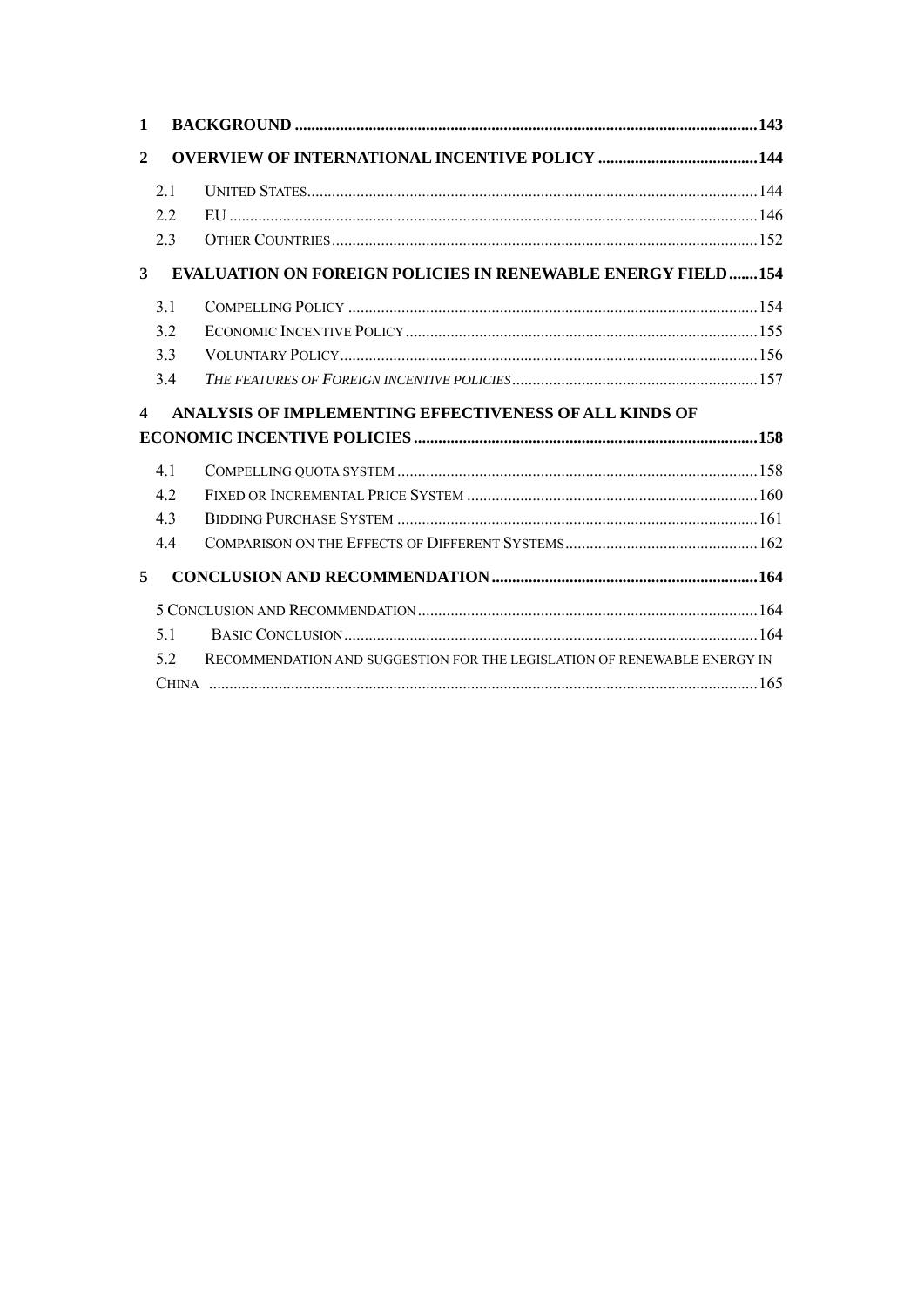## <span id="page-6-0"></span>**Perface**

This book is part of "Research on Renewable Energy Legislation and Recommendation to Renewable Energy of People's Republic of China" completed by Renewable Energy Development Center of Energy Research Institute of NDRC, sponsored by NDRC/WB/GEF China Renewable Energy Scaling-Up Project (CRESP).

With the support of CRESP, Renewable Energy Development Center established specialist group with regard to renewable energy technology and policy, who completed study and research on national and international development of renewable energy technology, policy and legislation as well as made significant analysis on the problems and conflicts China is encountered with in terms of developing renewable energy. As a result, four professional technical research report and one policy research report were completed, they are:

- Study on Wind Power Development
- Study on Solar PV Development
- Study on Solar Thermal Application and Development
- Study on Small Hydro Power Development
- Study on the Incentive Policies and Experiences of Foreign Legislation on Renewable Energy

During the research, great support was offered by relevant departments and people of National Development and Reform Commission (NDRC), Environment and Resource Commission of National People's Congress (NPC), Ministry of Science and Technology, Ministry of Water Resources, Ministry of Construction and National Environment Protection Bureau. Besides, some universities, research institutes, and enterprises home and abroad were actively involved in the discussion. Furthermore, Mr. Richard Spencer from World Bank, Mr. Bill Williams of UNDP/GEF Capacity Building for the Rapid Commercialization of Renewable Energy in China, GTZ of Germany, National Renewable Energy Laboratory (NREL) of United States, Department of Technology and industry (DTI) of UK and IEDA of Spain also made great contribution to the report. Herein the authors would like to take this opportunity to appreciate all the people or institutes mentioned above for their efforts in this project.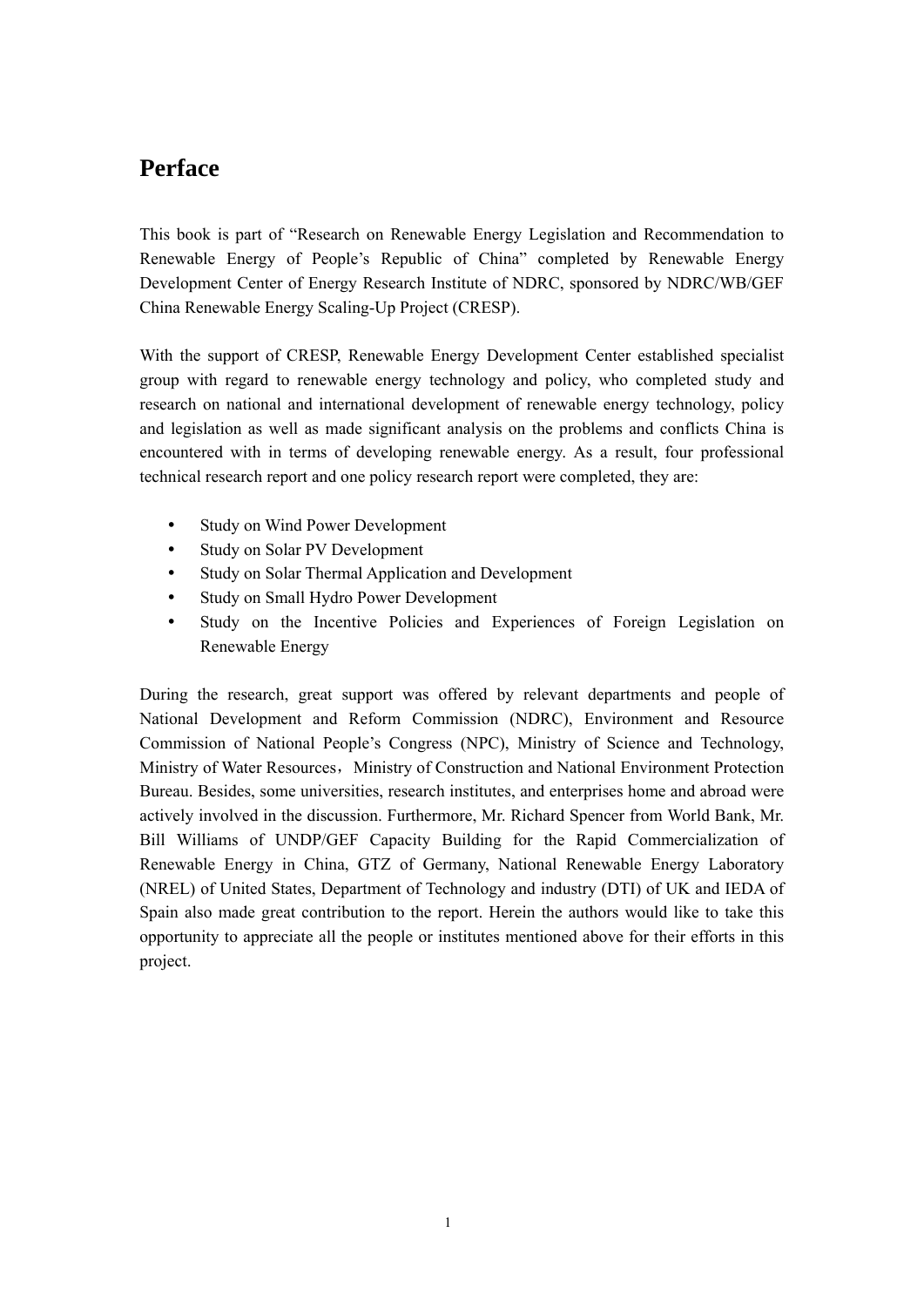## <span id="page-7-0"></span>**Chapter 1 Study on Wind Power Development**

# **1 China has abundant wind energy resource and significance to develop wind power**

#### **1.1 China has abundant wind energy resource**

For the decision-making of wind energy development on the aspects such as feasibility, scale and potential, it is necessary to have an idea of the wind energy reserves for a region or the whole country. Wind energy reserves depend on the wind speed and the last time of the effective wind speed. We got the wind energy reserves from the data collected by the 900 meteorology stations at 10m height since China did not have any kind of detailed wind energy survey.

China has a large area and long coastal line, rich in wind resources. It is estimated that the mean wind energy density at 10m height is about 100W/m2 and the total wind energy reserves are 3226GW, the effective wind energy reserves are 253GW. Plus the offshore wind energy reserves, 750GW, the total effective wind energy reserves in China could be equal to 1000GW. It is obvious that there is plenty of wind energy reserves and good potential for development. Wind energy must be an important component of energy structure in the future.

#### **1.2 Wind resources mainly distribute in North China and southeast coastland**

China has a large area and complex topographic conditions, and the wind resource distribution depends on the topography and the specific location. The wind-resource-abundant regions are mainly located in the southeast coastland and northern China area. Besides , some areas in the inner land and the offshore also have abundant wind resources.

### **1.2.1 Abundant wind energy belt on the coastland and the islands nearby**

The coastal and island area includes the 10km wide terrain near the sea in Shandong, Jiangsu, Shanghai, Zhejiang, Fujian, Guangdong, Guangxi and Hainan provinces, and the annual wind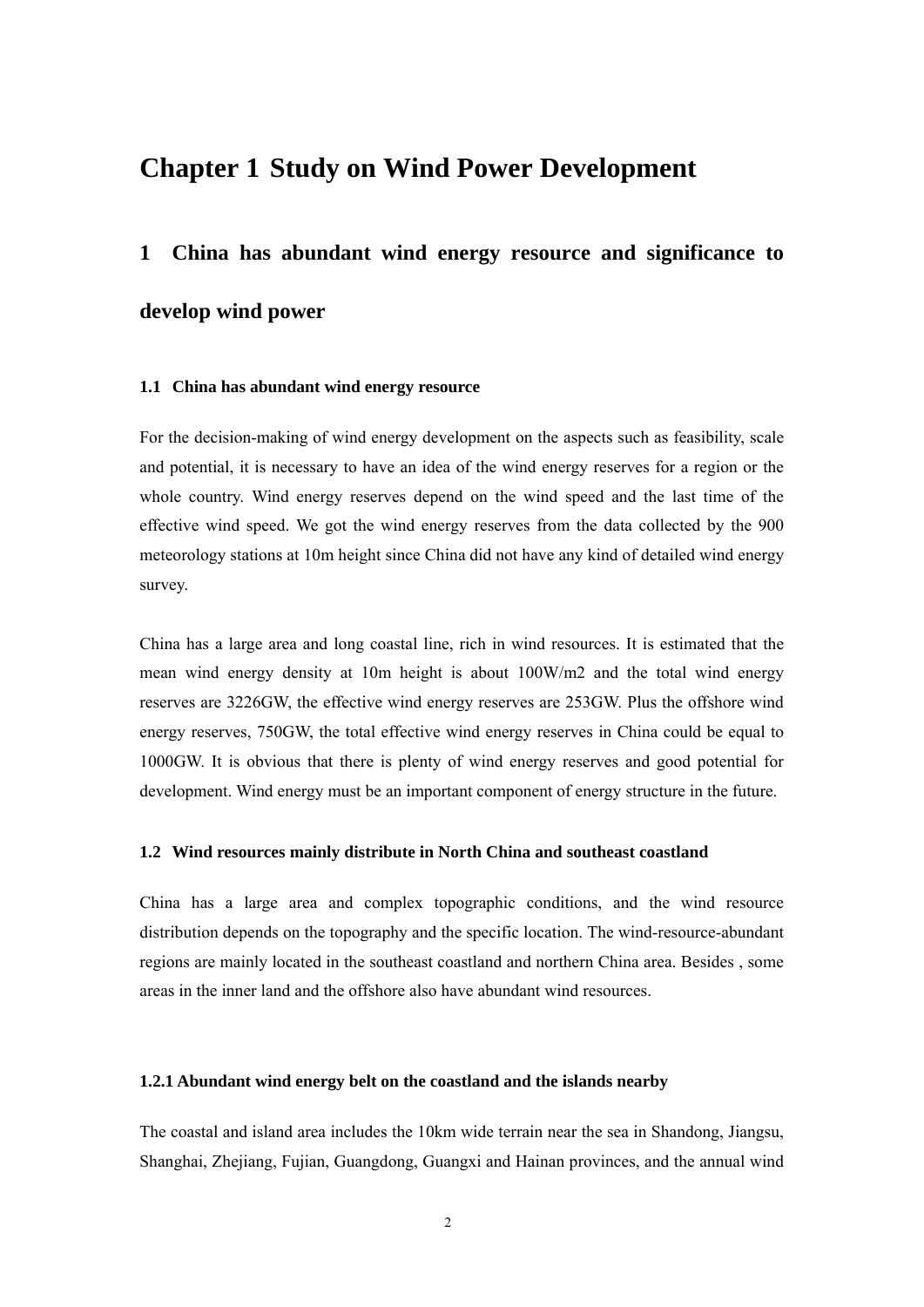power density will be higher than  $200W/m^2$  with the wind power density contour parallel to the coastal line. Some islands near the coastal area have the power density even higher than 500W/m2 , such as Taishan, Pingtan, Dongshan, Nanlu, Dachen, Shengsi, Nan'ao, Mazu, Magong, Dongsha, etc.

The cold air in winter or spring and the typhoon in the summer maybe impact on the coastland and the islands nearby. Considering the narrow pipe effect of the Taiwan straits, the above area becomes the most major belt with rich wind energy. With an 1800km-long coastal line and about 6000 islands, there is a good foreground to make a good use of wind energy in China..

#### **1.2.2 Abundant wind energy area in North China**

The wind energy abundant belt in North China is mainly distributed in the regions including Heilongjiang, Jilin, Liaoning, Heibei, Inner Mongolia, Gansu, Ningxia and Xinjiang with the width about 200km, where the wind power density could be more than  $200~300$ W/m<sup>2</sup> and even more than  $500W/m^2$  in some areas such as Alataw Shankou, Dabancheng, Huitengxile, Huitengliang in Xilinhaote and Chengde paddock.

#### **1.2.3 Abundant wind energy area inner land**

Besides the 2 wind energy abundant belt mentioned above, most of the other areas only have the wind power density under  $100W/m<sup>2</sup>$ . But some special areas still have abundant wind energy due to the lake and special terrain, such as the area near Poyang lake.

#### **1.2.4 Abundant wind energy offshore**

China has a large offshore area and plenty of offshore wind energy in east coastal line with about 2-15m-depth of the sea. Projection based on the same measurement as used in the measuring of the onshore wind energy indicates that the offshore wind energy at 10m height would be 3 time of that onshore, which is about 700GW. For the coastal area is very near to the center of electric power load, the offshore wind farm would be an important sustainable energy in the future along with the technique maturing and economic feasibility of offshore wind farm.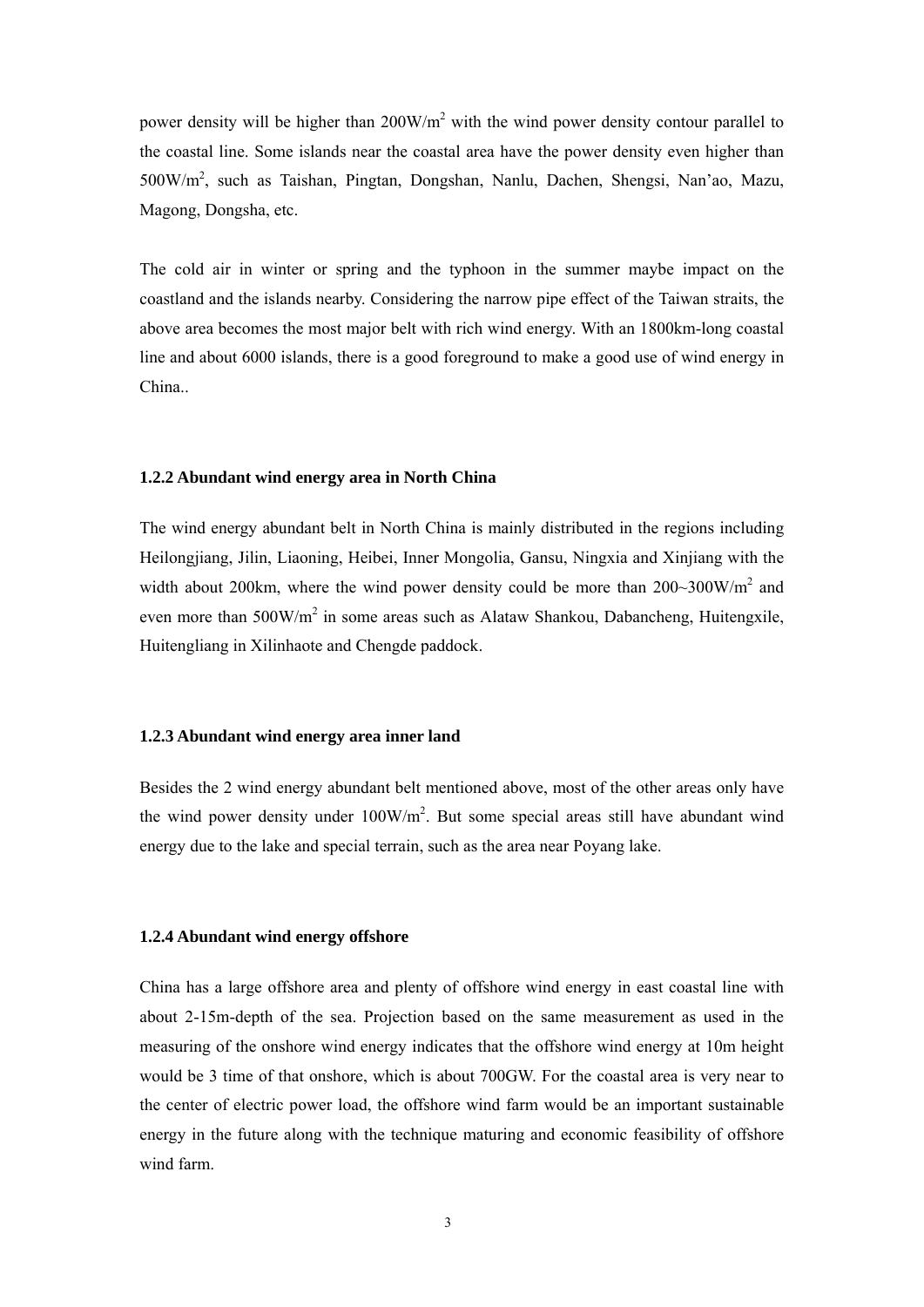#### <span id="page-9-0"></span>**1.3 Wind energy and hydropower could supplement each other**

The wind energy is not distributed equally between seasons although plentiful, rich in spring, autumn, winter and poor in summer. In North China and middle/lower reaches of the Yellow River the wind speed reach the top value in the spring and be lowest in the summer, modest in the autumn. The southeast coastal area and the islands nearby have the highest wind speed in the autumn, comparatively high wind speed in the winter and lowest wind speed in the summer.

There is also abundant water resource in China and the theoretic potential is 676GW, which is 1/6 of that of the whole world. The whole capacity of developable hydropower is 378GW, which is the highest in the world and could produce 1920TWh of electricity a year. The raining season in south China is from March to June or from April to July, and the total rainfall of this period could be 50% to 60% of the whole year; in the north China the total rainfall is much less than South and distributes un-equally, mainly in the period from June to September with about 70% to 80% of the total in a year, with the river flux changing greatly between seasons as the result, and the water resources distribute un-equality. The spring is the typical low water season; the water increases in spring and decreases in autumn, the season of summer could provide most of the water resource in a year (the higher the latitude, the more concentrated water resources in summer).

It is easy to find out that China has abundant wind resource and water resource, compensating each other. Developing wind energy in a large scale could be a supplement to some extent when the low water season, such as winter and spring, could not provide enough electric power.

#### **1.4 The necessary of wind power development**

# **1.4.1 The development of wind power could promote the local economy and manufacture industry development**

Western part of China has most of wind resource onland and develop wind energy in a large scale could exert this advantage, protect the environment and accelerate the development of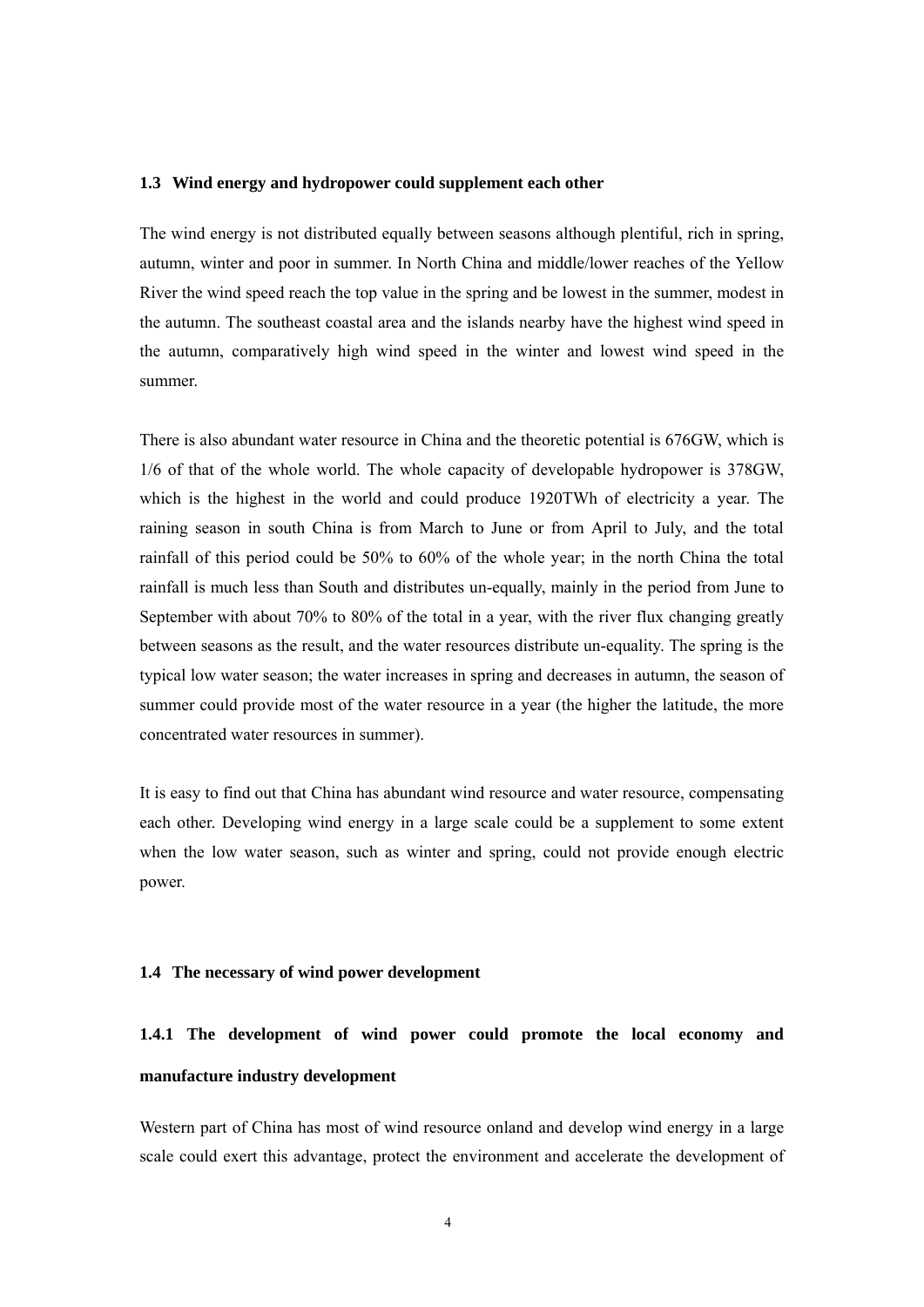western China. China has a strong mechanical manufacturing; gearbox and electric generator are important export products and develop wind energy could establish new manufacturing. Wind turbines with large capacity need high technology and they could promote the technique upgrade of the corresponding component providers to even attend the international competitions.

# **1.4.2 The development of wind power is an efficient way to reduce the emission of greenhouse gas**

Wind energy is a kind of endless renewable energy and generating power from wind is a clean energy technology. In the procedure of this kind of energy conversion there are almost no fossil energy consuming and no threaten to environment, so it is an energy answer for the sustainable development strategy. To develop wind energy is also a powerful measure to reduce the emission of greenhouse gas and could contribute to the solving of the world's warming up.

# **1.4.3 The development of wind power could promote the security of energy supply of**

### **China**

The security of energy is a basic condition for the sustainable development of economy. The diversity of energy could not only improve the energy supply, but also the security of China. Wind energy may take an active role in decreasing the import of petroleum and natural gas, and then contribute a lot to the variety and security of the energy supply of China.

#### **1.4.4 The development of wind power is an efficient way to solve the problem of deficient**

#### **energy supply in China**

Till now petroleum, natural gas and coal are still the underpinning of the world economy, out of question these 3 kinds of energy have the great contribution on the progress of the society of human being. But in practice it has been find out that this kind of fossil fuel has also the great disadvantage of finite resource and pollution to the environment, and even a threaten to the development of the whole society. Many developed countries have taken some measures to constrain the consuming of fossil fuel and especially constrain the mining industry for the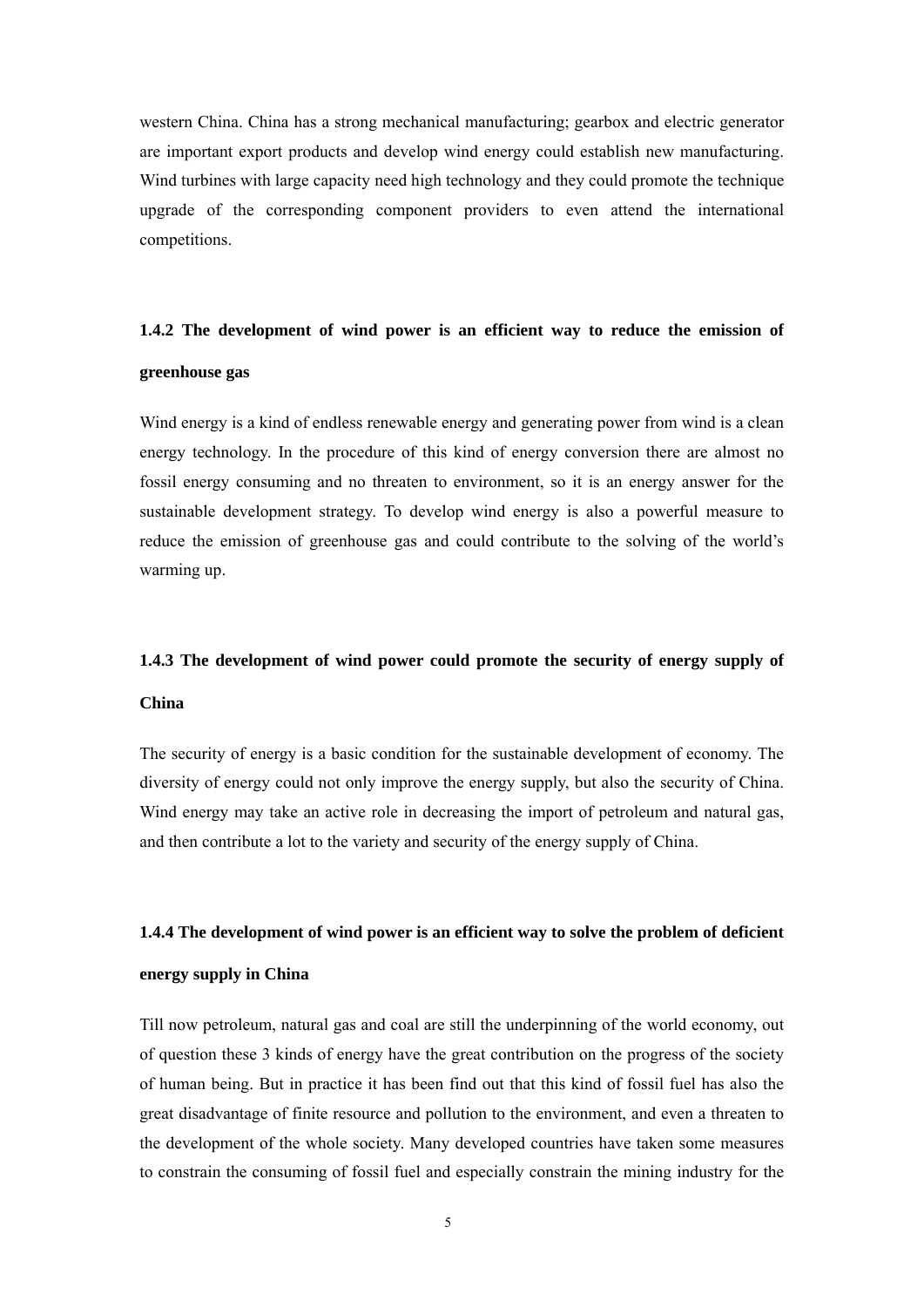<span id="page-11-0"></span>security of their energy. These countries not only import fossil fuel to fulfill the requirement in a great deal, but also attach importance on the development of wind energy, solar energy, biomass energy with a series of encouraging policy and measures.

The per capita possession of conventional energy in China is comparatively few and the conventional energy has been consumed continuously along with the development of the economy. As to the prognostication of some experts, the energy supply should be doubled to realize the target that the economic gross develop quadruple at the year 2020. At that year the whole electric power capacity of China would be almost 1000GW and the energy supply would be equal to 2.4~3.1G tons of standard coal. Such a huge amount needs half of the petroleum imported and the capacity of coal mining exhausting. For the sustainable development of the society and economy some measures must be taken to solve the problem and modify the structure of energy supply, to explore some new renewable energy have been a pressing and important task. Wind energy, solar energy, tide energy and biomass energy are now being developed as renewable energy. Wind energy is the most matured and commercialized energy technology for electric power generation.

Now China has the electric power capacity about 380GW but the structure was improper, the capacity of thermal plants take most of the share, especially the coal plants even take 75% of the whole capacity. This kind of energy structure brings double pressure from economy and environment protection. China has abundant wind energy and the wind energy reserves at 10m height onshore and offshore is about 1000 GW, to develop wind energy and other renewable energy is an important strategy measure to modify the energy supply structure, promote the harmony development of energy, economy and environment in China.

#### **1.5 The foreground of wind power development in China**

#### **1.5.1 The favorable conditions to develop wind power in large scale**

#### **1.5.1.1 Rich in wind energy**

China has a large area and long coastal line, rich in wind resources. The technical developable capacity onshore at 10m height is 253GW, offshore at 10m height is 750GW, the total is about 1000GW and it could generate about 2000TWh of electricity a year. The wind resources are mainly distributed in north China and southeast coastal areas and the islands nearby. Besides the areas mentioned above the offshore wind energy is more abundant.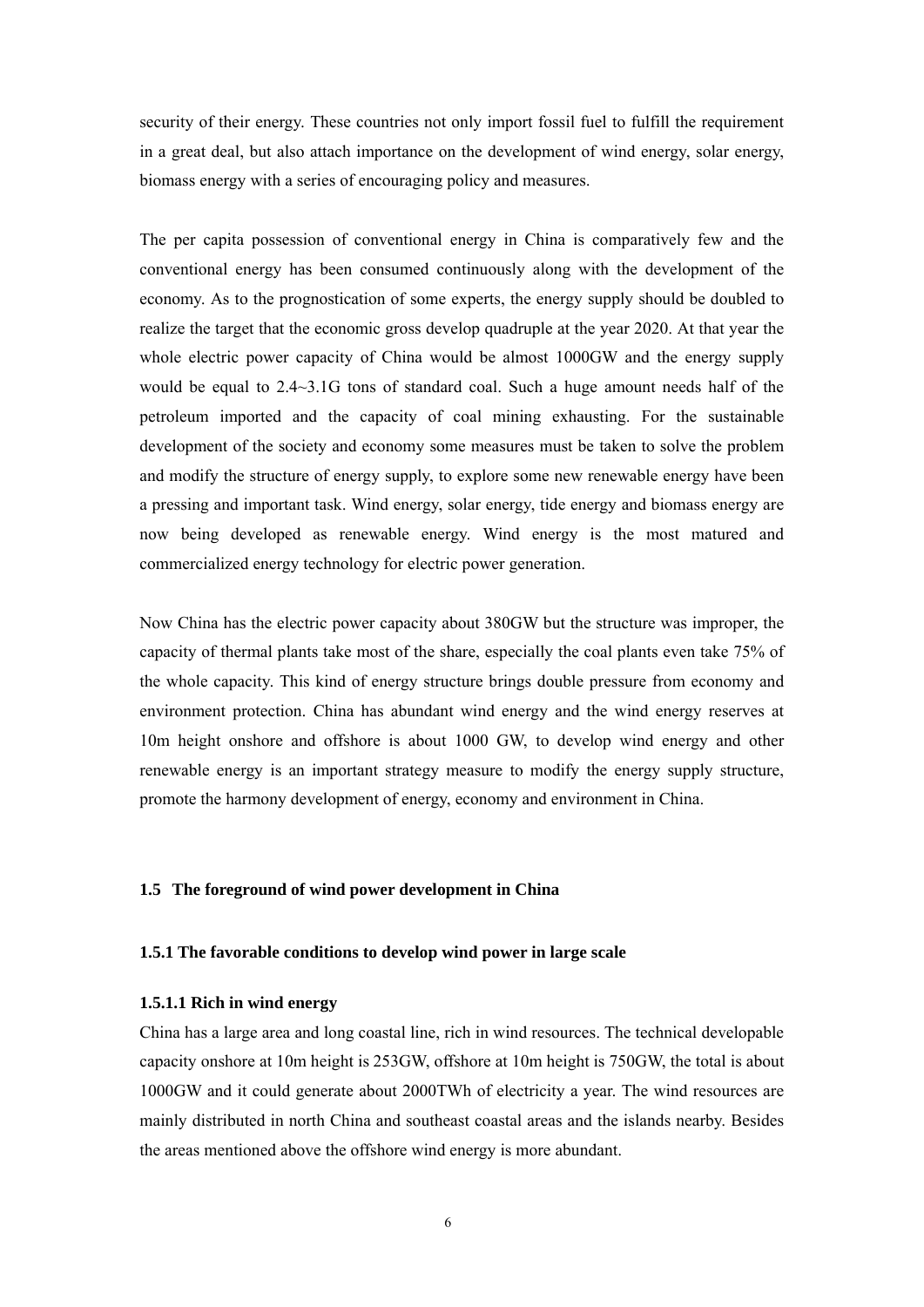#### **1.5.1.2 Power grid conditions**

The southeast coastal area is the center of the electric power load and have solid power grid with only a very small share of wind power, so in these areas there is not any technical problem. The western part of China such as Inner Mongolia could have a more solid power grid together with the development of the economy; the development of wind energy would take the same step with the local power grid planning.

### **1.5.1.3 The promotion of wind farm construction and wind power equipment manufacture**

Through the development of several years, there is a professional team in design, construction, maintenance and management of wind farm. It is an advantage to develop wind energy in a large scale. Besides, the key components of 600kW wind turbines have been successfully local made with a rather low price than the import parts; this has lowered the price of wind turbines of this scale. 33% of the new wind turbines installed in the year 2003 were made locally.

#### **1.5.1.4 Power industry system and policy environment**

The separating of power grid company and power generation company is an advantage to introduce different investors. Besides Longyuan company, Huaneng new energy company, those company that belongs to the former electric power industry system, Guohua Group, Beijing Guotou company, Huarui Group, Shenzhen energy investment company and even CLP Power China of Hongkong, or some foreign investors have pay attention on the potential wind energy market of China, and even take the wind measurement and site selection work. The Energy Bureau of NDRC (National Development and Reform Commission) has managed several wind power concessions project and would push the wind farm development forward after such experiences.

#### **1.5.2 The thinking on wind power development afterwards**

**1.5.2.1 Summarize the experiences of wind power concession project, to develop several large scale wind farm with the capacity of 100~200MW; push the stimulant policy of fixed feed in tariff and promote the development of middle scale or small scale wind farm, forming a stable wind energy market.** 

**1.5.2.2 The manufacturers of wind industry absorb the advanced technique abroad, enlarge the production of the equipment, realize the renovation of the product and to**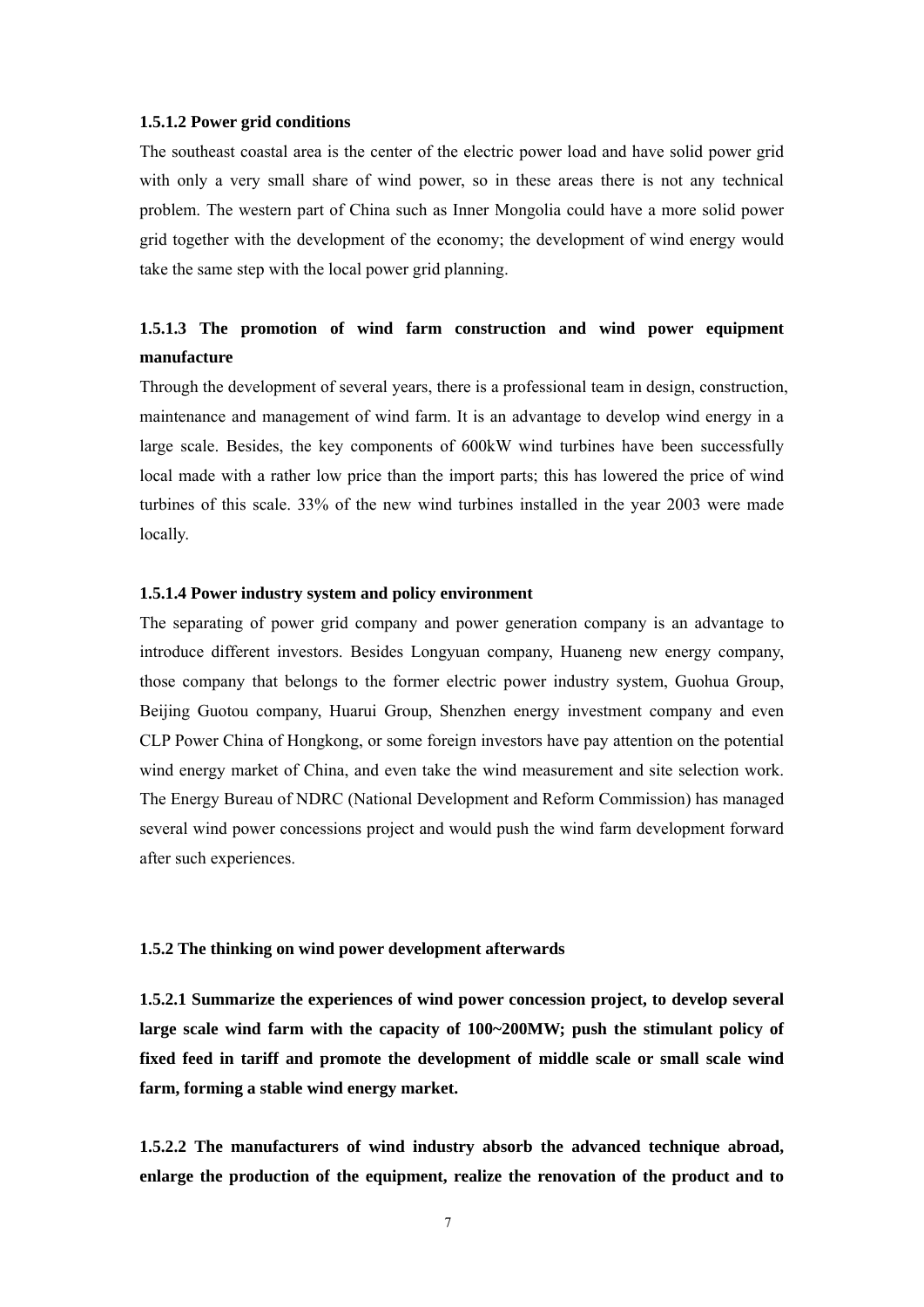**satisfy the demands of MW wind turbines. In the procedure of experience accumulation, promote the ability of new product development and lower the cost of wind turbines manufactory.** 

**1.5.2.3 The development of wind power should adapt to the local economy and the local grid capacity. In the developed areas such as southeast coastal area accelerate the wind farm development; in western part of China the development of wind farm should adapt the increase of the power grid capacity; solve the problem of distribution of wind power across provinces in policy, such as RPS system or green power market.** 

**1.5.2.4 Develop the large scale wind power base and dispersed wind turbines all together. Propose to develop several wind power base with the capacity of 1000MW, develop middle scale or small scale wind farm adjust to local conditions. After the strengthening of the rural power grid propose to develop another method to install individual wind turbine, such as the mode in Denmark and Germany. Although Germany did not has any large scale wind farm with the capacity larger than 100MW, the total wind power capacity is more than 14GW. And decentralized power system would be the trend of the future electric power structure.** 

**1.5.2.5 Offshore wind energy is more abundant than land not only for the high wind speed but also for there is almost no calm wind period. The roughness length on the sea surface is much lower than that of the land, which makes little wind speed variance along the height. This makes the tower of the wind turbine relatively lower to decrease the investment of the wind farm. As to the low turbulence intensity on the sea surface the wind turbines could last a rather long period. For example, the wind turbine that has a designed-life of 20 years on land maybe have a lifetime for 25 or 30 years offshore. Adding the 20% higher wind speed than that on land, this make 70% more of power output. It is proposed to study the experience abroad on offshore wind farm seriously, and preparing resource measurement and demonstration project development. That will provide a good provision of the future offshore wind farm development.** 

#### **1.5.3 The expectations of wind power development**

During the year 2004 to 2005, the second part of "Tenth Five Year Plan", the two wind power concession project Jiangsu Rudong and Guangdong Huilai should be developed with emphases to get the experiences on large scale wind farm and reach the goal of wind power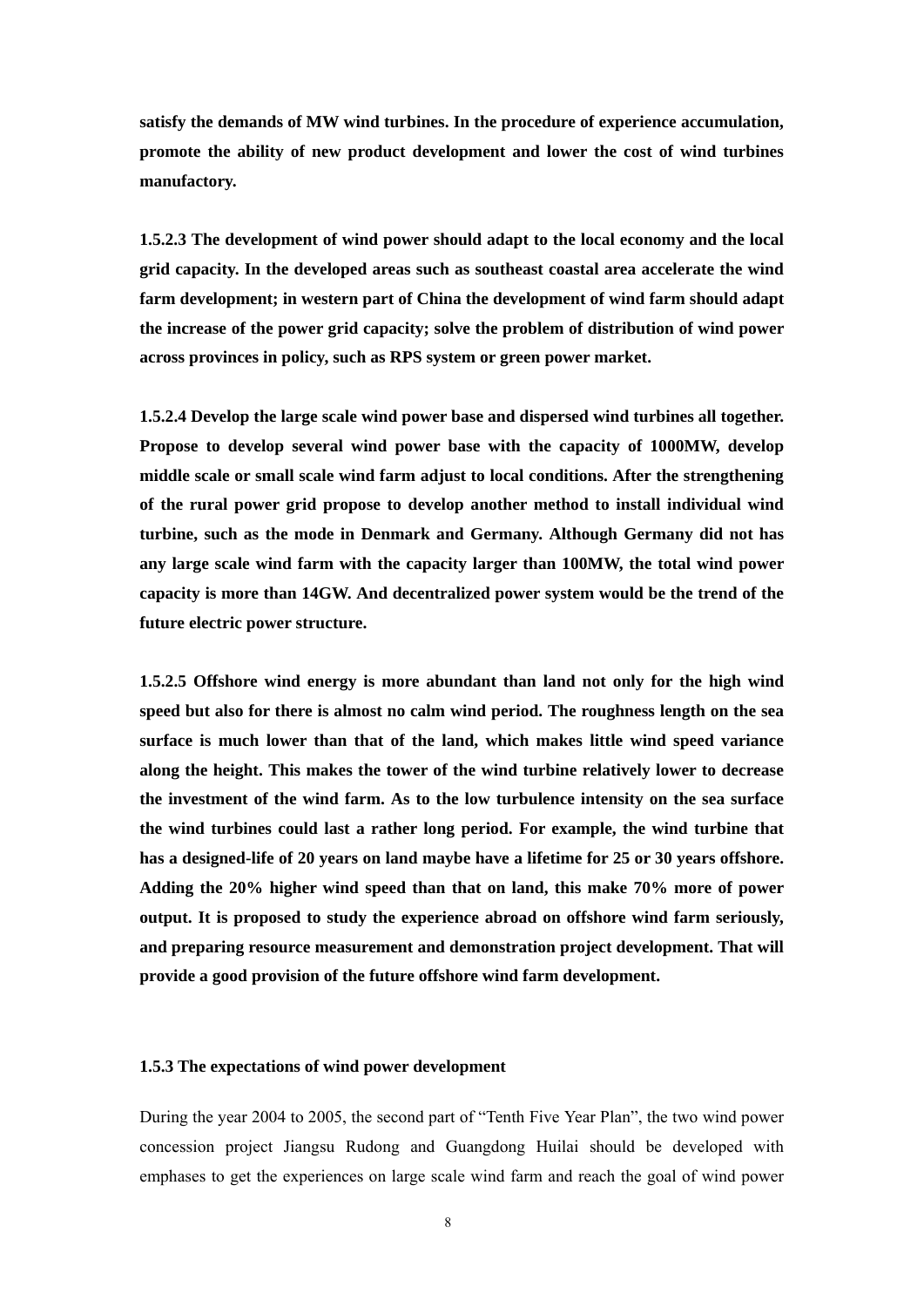<span id="page-14-0"></span>capacity 1000MW in the end of 2005.

During the year 2006 to 2010, in the "Eleventh Five Year Plan", it is proposed to install new wind power capacity of about 3GW and at the end of 2010 the total capacity of wind power reach 4GW. The main projects of this period would include the wind farm of Guangdong coastal areas and islands nearby with the capacity of 400MW, the wind farm of Fujian coastal areas and islands nearby with the capacity of 400MW, the wind farm of Chongming and Nanhui of Shanghai with the capacity of 200MW, the wind farm of Jiangsu and Shandong province with the capacity of 100MW each, the wind farm of north Jilin province with the capacity of 200MW, the wind farm of Inner Mongolia and Hebei province with the capacity of 300MW each, the wind farm of Ningxia and Gansu province with the capacity of 100MW each, the wind farm of Xinjiang Autonomous Region with the capacity of 100MW, etc.

During the year 2011 to 2020, the new installed capacity of wind power would be about 16GW, the accumulated capacity of wind power would be 20GW. In this period the emphasis would be Dabancheng of Xinjiang, Huitengxile of Inner Mongolia, Chifeng Dali, Bashang of Hebei province, Baicheng district of Jilin province and the coastal area near Jiangsu and Shanghai. Each wind energy base mentioned above would have the capacity more than 1GW. Besides, offshore wind farm would be installed near the coastal areas with the capacity about 4000MW. At that time the total capacity of wind power would be 2% of the electric power and the electricity output would be 1% of all the electric power consuming.

After the year of 2020 the fossil fuel would be more expensive and wind power could have more ability of competition to develop more quickly. After the year of 2030 the hydropower would be fully developed and offshore wind farm would develop in large scale.

Wind power has well benefit to the society and environment, together with the technique being matured and cost being lowered; it must be an important energy supply in the 21st century.

### **2 Off-grid wind turbine generators**

### **2.1 The development history and status of off-grid wind turbine generators**

The development and utilization of modern wind turbine generator technology in China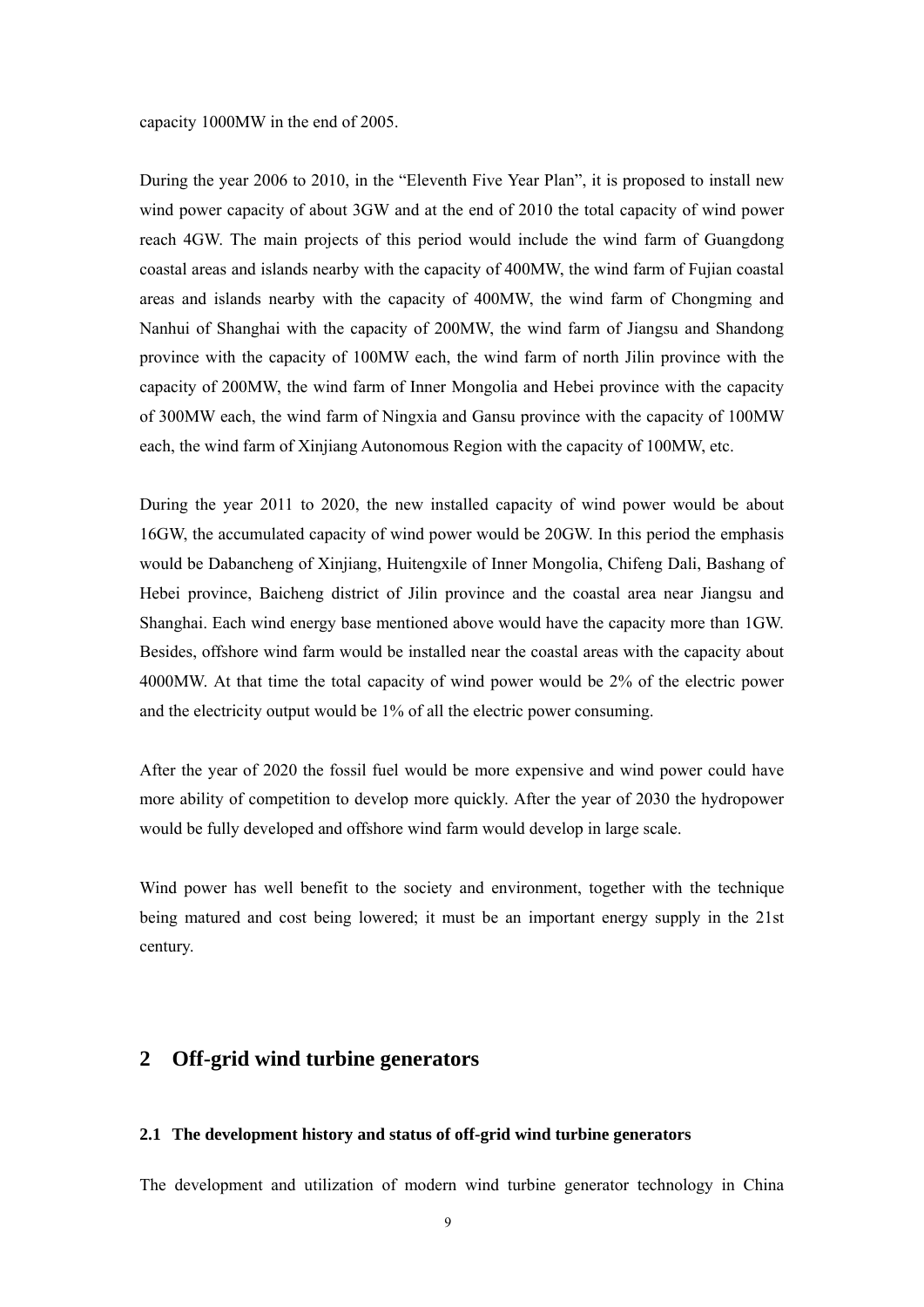started in the beginning of 1970's. After the development phases of initiate, individual turbine R&D, demonstration application, research on the key technology, commercial promotion, serial and standardization, a great progress has been obtained in research, design and manufacturing, testing, demonstration projects and promotion, both economic and social benefits are achieved.

By the end of year 2002, the annual production capability of off-grid wind turbine generators more than 30,000 units. The main products are 100W, 150W, 200W, 300W, 500W, 600W, 1kW, 2kW, 5kW and 10kW wind turbines. Manufacturers including Neimeng Shangdu Animal Husbandry Machinery Works, Neimeng Huade New Tech Company, Neimeng Tianli Wind Machinery Works, Fenxi Machinery Plant, Nanhang Tech Development Company, Jiangdu Shenzhou Wind Turbine Factory, Qingdao Fengneng Mechanical and Electrical Company, Baoding Tiantai Electrical Equipment Company, ect. During the year 2002 total production are 29758 units (approximately 8888kW) of all models, among them 1484 units were exported. The largest manufacturer is Jiangdu Shenzhou Wind Turbine Factory, produced 9580 units, followed by Neimeng Shangdu Animal Husbandry Machinery Works and Neimeng Tianli Wind Machinery Works, produced 5699 and 3184 units respectively. The major unit capacity is 300W, accounts for 29.3%, the second and the third are 200W and 100W turbines, accounts for 28.8% and 19.4% respectively.

By the end of year 2002 the cumulative production of off-grid wind turbine generators were 248477 units, the output of each year see table 1-1.

| Year  | 1983 | 1984  | 1985  | 1986  | 1987  | 1988  | 1989  | 1990  | 1991  | 1992  |
|-------|------|-------|-------|-------|-------|-------|-------|-------|-------|-------|
| Units | 3632 | 13470 | 12989 | 19151 | 20847 | 25575 | 16649 | 7458  | 4988  | 5537  |
| Year  | 1993 | 1994  | 1995  | 1996  | 1997  | 1998  | 1999  | 2000  | 2001  | 2002  |
| Units | 6100 | 6481  | 8190  | 7500  | 6123  | 13884 | 7096  | 12170 | 20879 | 29758 |

Table 1-1 The annual output of off-grid wind turbine generators in China

After nearly 30 years of R&D, manufacturing and application promotion, 100W, 150W, 200W, 300W, 500W, 600W and 1000W wind turbines are commercialized in China. The major technology is fixed pitch, three blades, upwind, passive yaw regulated rpm, with permanent magnetic low speed generator, hinged tail vane, mast, foundation, geywire and anchor. The turbines are in stable operation, with reliable quality and lifetime more than 15 years. The maximum power coefficient raised from 0.30 in the beginning to 0.4, and lower the cut-in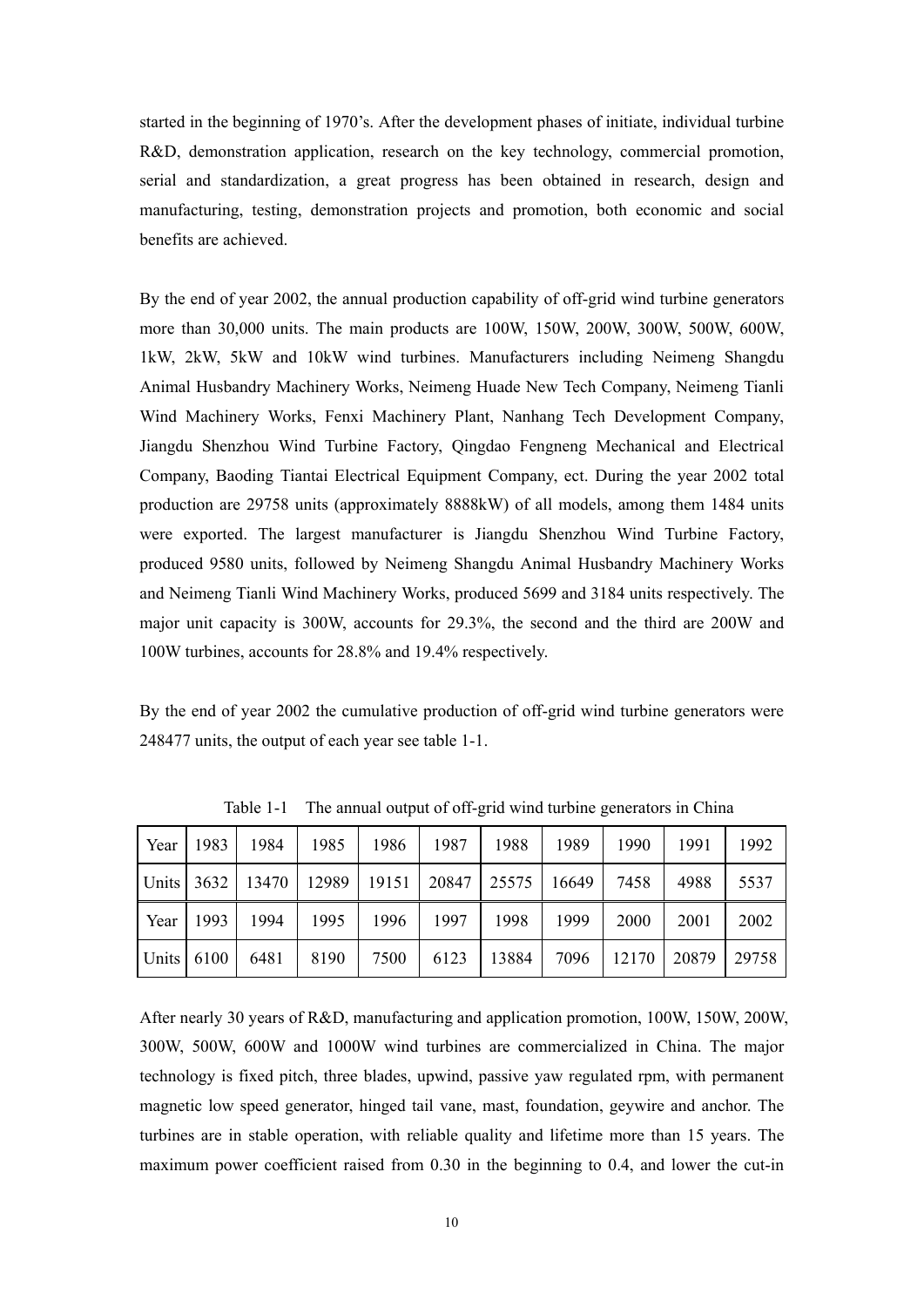<span id="page-16-0"></span>wind speed, start running at 3m/s.

#### **2.2 The significance of developing off-grid wind turbine generator**

According to the statistic data, by the end of year 2002, there are 20 million people in China without electricity service, especially farmers, herdsmen and fishermen living in remote area, it is very difficult and not economy to build transmission line to supply electric power for scattered and low load residents. For windy areas it is a better solution of power supply by Chinese made off-grid wind turbine generator.

During last 30 years, cumulative installed off-grid wind turbine has been up to 190,000 units nation-wide. Among them the majority of unit rated power are 50W and 100W. Some wind turbines reached their design lifetime (15 years), replaced by new and larger turbines is needed, this is a potential stable growing market.

Another potential end users are boarder guard forces, navy and fishermen on islands, microwave relay stations, TV transmission stations, meteorological stations, expressway and railway stations, observation platform in forest, oil and natural gas pipe line, aquiculture farms along coast and islands (the coast line of China more than 7000km), etc. most of them are get electricity from diesel or petrol generators, the cost as high as RMB 3 yuan/kwh. However, the above mentioned locations are rich in wind energy resource, to develop wind/diesel or wind/PV hybrid system could guarantee 24 hours power supply every day, fossil fuel and funding could be saved, and the pollution will be reduced, economic and social benefits are notable.

Along with the China's rural economic policies put into effect, more investment for crop cultivation by farmers, some of them contract to plant trees on barren mountain, or cultivate wasteland, living at the location without power grid, small wind turbine would be a reliable power source.

In addition, many lakes in southern China where fishermen living on their own boat, electricity is generated by diesel engine, make noise and pollution, off-grid wind turbines are in urgent need to improve their power supply for daily life.

In recent years, the number of export Chinese small wind turbines increased year by year, the products sold to the USA, Germany, Greece, Belgium, Sweden, Japan, Argentina, Indonesia,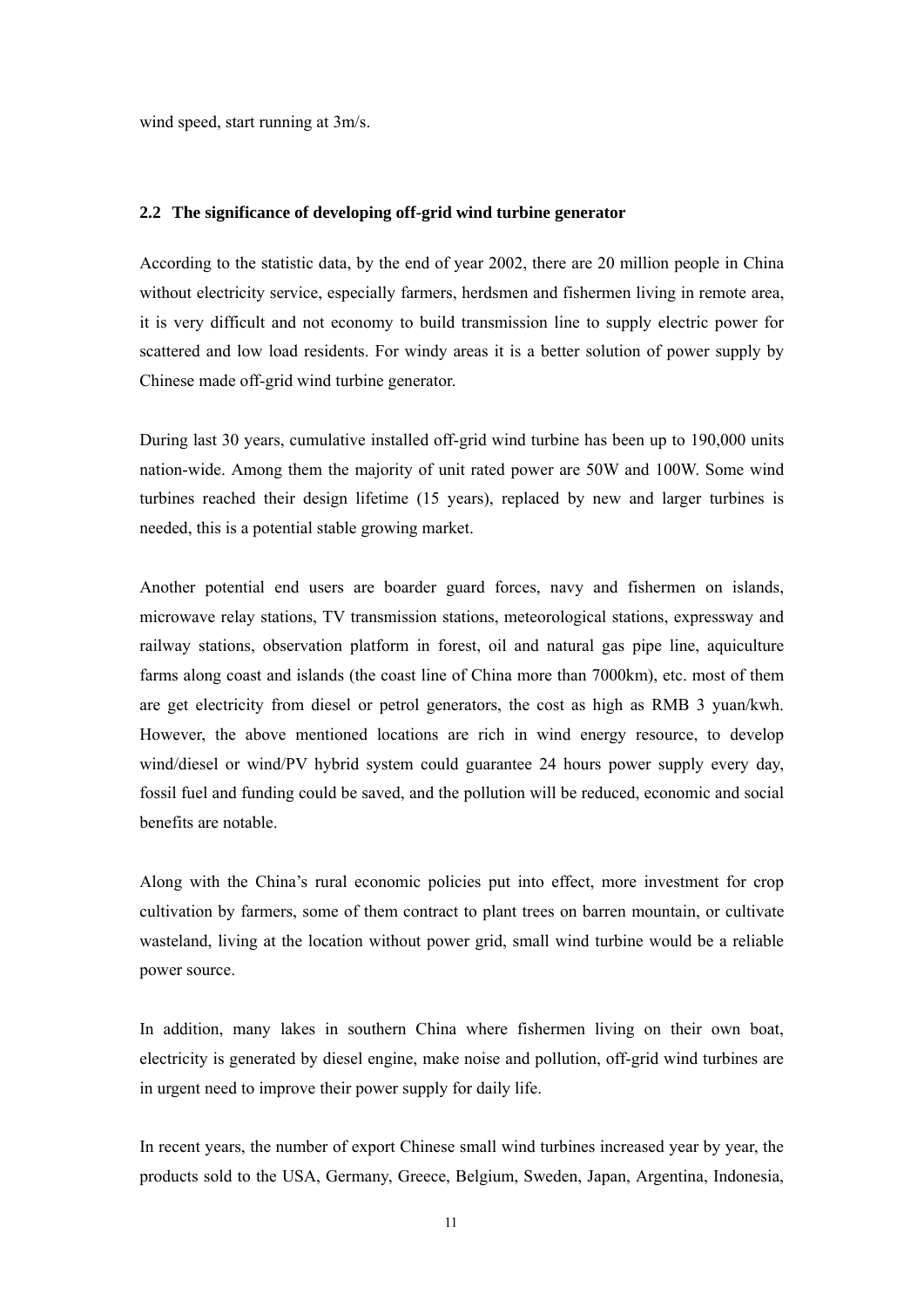<span id="page-17-0"></span>Malaysia and Mongolia, etc. According to the incomplete statistics, cumulative exported small wind turbines more than 5000 units. The message from foreign trade agencies showed, that many countries in African continent, southeast Asia and Latin America, are very interested in Chinese small wind turbines, the overseas market to be broad prospects.

The domestic market for off-grid wind turbines will be further expand, follow the demonstration and promotion programs to be implemented, such as the national "Brightness Project", "GEF/World Bank China Renewable Energy Commercialization Promotion Project", "UNDP/GEF China Renewable Energy Commercialization Capacity Building Project", as well as many others.

#### **2.3 How to facilitate the development of off-grid wind turbines**

2.3.1 To formulate incentive policies, regulations and systems, protection of the legal benefits of investors and managers, to encourage the production enthusiasm, keep the wind industry sustainable and stable growth. It is necessary to provide subsidy to poor people living in rural areas without power grid, make them affordable to purchase small wind turbine and generate electricity for house appliances, achieving social and economic benefits by wind industry.

2.3.2 Supporting technical innovation in major manufacturers, and R&D of wind turbine products, improve technology and quality of products, make them more competitive in the international market.

2.3.3 To develop tens KW size wind turbine and its power supply system, support demonstration and promotion projects for these size application, to realize commercialization as soon as possible.

2.3.4 Off-grid wind turbine products are wind energy converter, without consuming conventional energy and not harmful to environment, it should be exemption from tax or reducing tax for the manufacturers. At least reference to the agriculture machinery products, to levy 13% of VAT instead of 17%, lighten the burden of enterprise, help them become stronger quickly.

2.3.5 The potential market of off-grid wind turbine, wind/diesel and wind/PV system are located in remote rural areas, where are isolated from current information and the economy are less developed, usually are identified as the main area of national "help the poor", the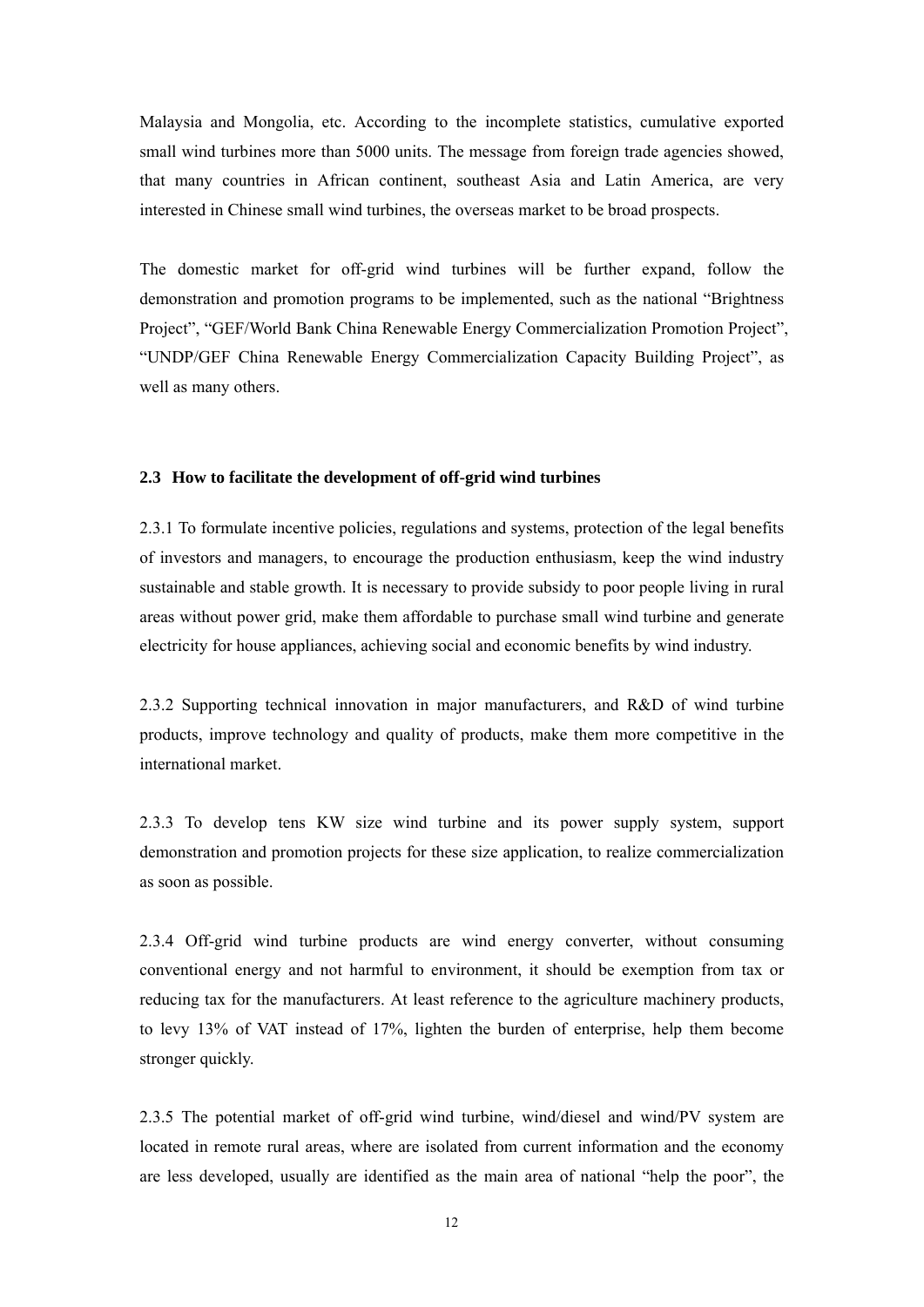government should provide funding support and human resource for popularization of science, demonstration projects, and create the market.

### **3 The development of grid-connected wind turbine generator**

#### **3.1 The development of wind power in abroad**

#### **3.1.1 Status and development trend of wind power in abroad**

#### **3.1.1.1 Review of the history**

After the oil crises in 1973, developed countries in the USA and western Europe were looking for alternative energy to substitute fossil fuel, a great funding input to R&D of modern wind turbine generator, by utilizing the resource from high tech industry, including the state-of–art new technologies, such as computer, aerodynamics, structure dynamics and material science, to create a new era of wind energy utilization.

During 1970's to the mid of 1980's, R&D of wind power technology were developed in totally different way, the government of USA, UK and Germany invested much capital in the development of MW size large wind turbine, the reason was large would be economy, the projects were implemented by famous giant enterprises, with very strong technical and financial background, for example, Boeing developed 2.5MW and 3.2MW wind turbine, the later one was installed on Oahu of Hawaii, with rotor diameter near 100m and tower height 80m; 3MW wind turbines were developed by British Aerospace and MAN of Germany respectively, those are the biggest turbine in 20 century. However, due to the complex conditions on real wind site were underestimated, none of these giant machines was operated and unable to be commercialized.

The development of wind power technology in Denmark was in another direction, government funding support was not go to manufacturer directly, but in the form of subsidy to users who bought wind turbine, at the beginning the subsidy accounts for 30% of turbine cost, along with the development of the industry, this amount reduced gradually until 1987, the industry growth strong enough and the subsidy stopped. On the other hand, Danish government levy energy tax and  $CO<sub>2</sub>$  emission tax to coal fired power, and made feed-in-tariff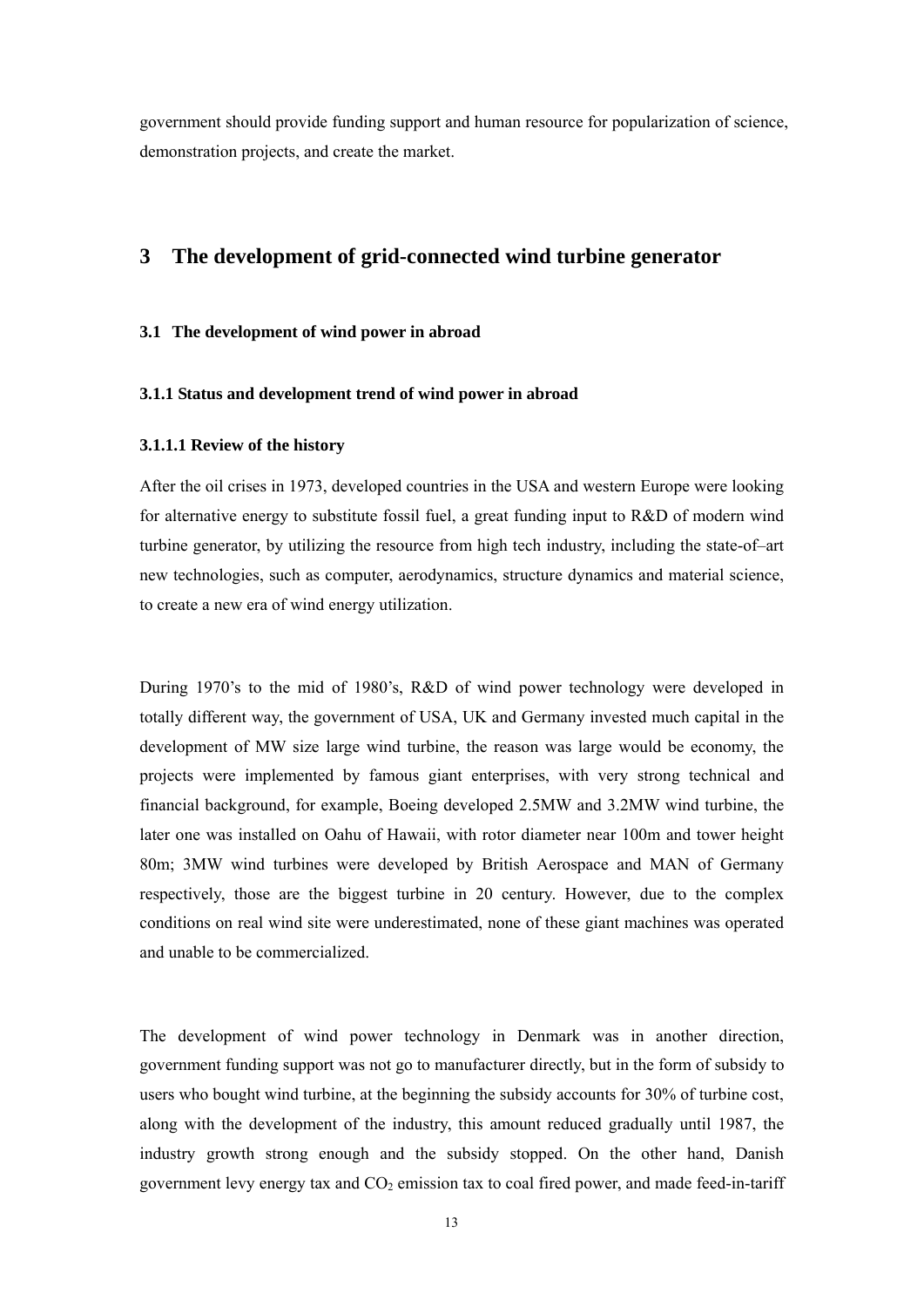of wind power favorable to the owners of wind turbine. Originally farmers bought wind turbine for satisfy their family demand of electricity, later they buy wind turbine to generate electricity and sale to the utility to make profit as a new investment, a stable market for wind power was create in Denmark.

In order to satisfy the demand from farmers to install wind turbines, small and medium enterprises in Denmark, especially agricultural machinery manufacturers, such as Vestas and Bonus, etc. were very active in the development of wind turbines, at the same time the government established a wind turbine test station within Risoe National Laboratory, for facilitating the development of wind power technology and ensuring the safety of products. Risoe was authorized to issue certificate for those wind turbine type which eligible to safety requirements, and only the wind turbine products had been certified were enable to obtain government subsidy. The station also provided consultancy on solutions for the problem during the test, to help manufacturers to improve their products. Danish wind turbine manufacturers got supports from research institutions, learnt experience from on site operation, and had opportunities to get orders from market continuously, keep the improvement on product, unit capacity from small to large step by step, only when the type technology matured then upgrade, the major product size were 30kW, 50 kW, 100 kW, 400 kW, 600 kW, 750 kW, 1MW and multi MW size, good reputation was established in market, both on performance and reliability. During past 20 years, even though some companies went into bankruptcy, but stable wind power market still exist, through reorganize the assets and combination, the number of manufacturers reduced from more than ten to four, but each one expand to large scale, become public multinational corporation, wind turbine industry growth up as a pillar cornerstone industry for Danish export.

Germany, Spain and other European countries formulated incentive policies for the development of wind power, the core is a long term fixed purchase price for wind generated electricity, these countries become the quickest expanding area of wind turbine market, Danish manufacturers set up joint ventures in other countries, to produce wind turbines with Danish brand. At the same time, local manufacturers growth up quickly, to occupy the market share in their own country, for example, Enercon of Germany, a famous company producing gearless wind turbine, and GAMESA of Spain.

The development of wind turbine technology from many kinds of structure type to a few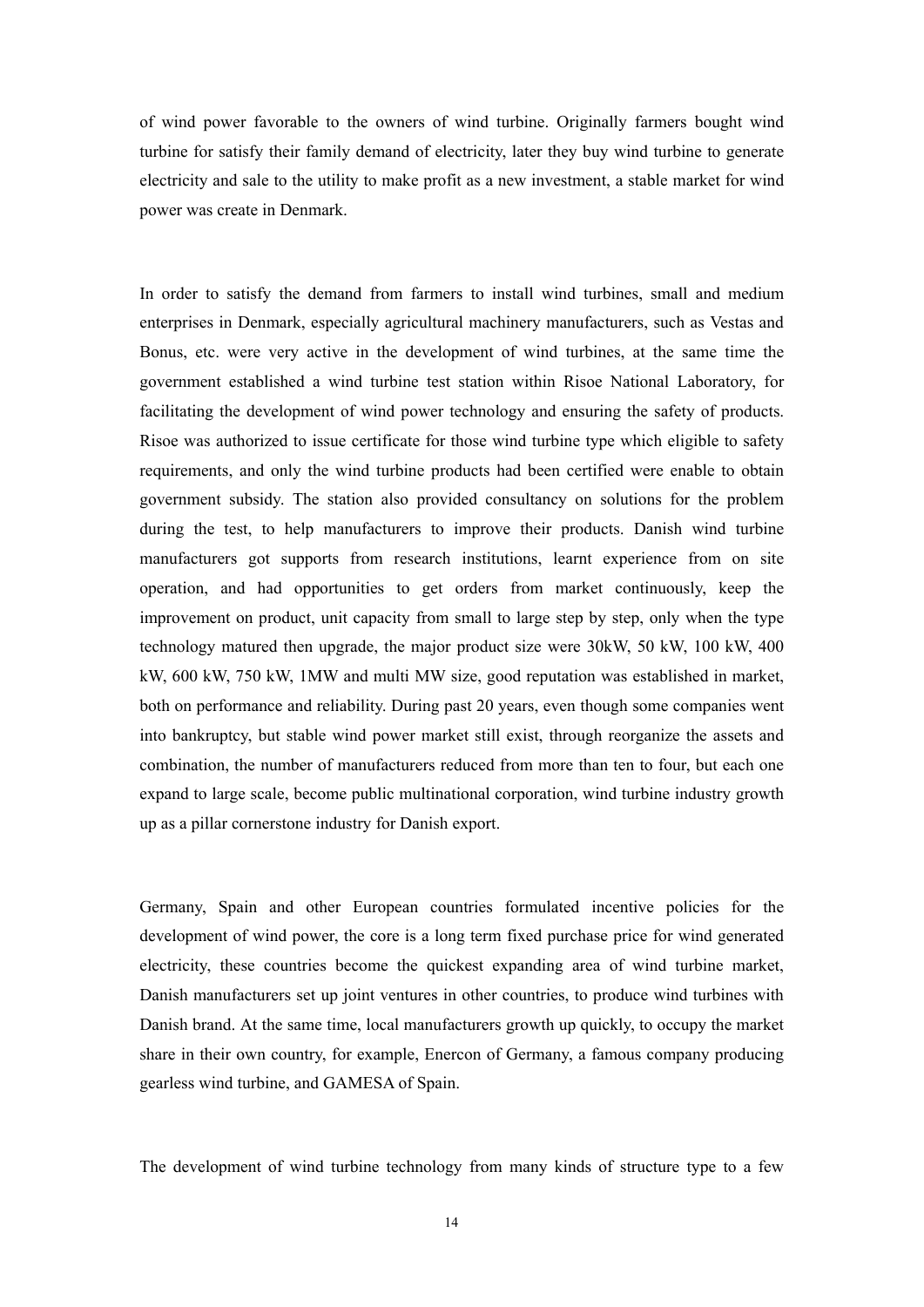types, this is the result of market selection, only high reliable and cost effective types are able to survive in the market. Currently most of the wind turbine use asynchronous generator, the rotation speed is controlled by the frequency of the power grid, almost keep constant value, the complicate synchronize device is not needed. However, the tip speed of rotor varied with wind speed, it is difficult to keep high conversion efficiency. The technology of variable speed constant frequency wind turbine has been matured, it keeps the optimal tip speed ratio of rotor, to achieve maximum power coefficient and harnessing more energy, it becoming the main stream of the product.

The development trend of wind turbine technology are increasing unit capacity, reducing the weight of per kW and increasing conversion efficient.

Wind power plant consists of many wind turbines installed at good wind resource area, forming an array according to terrain and prevailing wind direction, connecting to power grid as power source, usually mentioned as wind farm, it is an effective way to utilize wind energy in large scale. The development of wind farm start in the beginning of 1980's in California of USA, stimulated by US government favorable policies for renewable energy, including 25% of tax credit both from federal government and California state government, valid until the end of 1985; in addition, utilities must purchase the electricity generated by renewable energy by law, and the price would be stable in long term. Such policies attracted huge amount of funds to purchase wind turbines, due to the limit production capability in USA, it had to imported from Denmark, gave an opportunity to Danish wind turbine manufacturers put into large batch production and improve the quality. In 1986 wind installation reached 1600MW in USA, after that almost no growth due to expire of favorable policy, until the late 1990's the new policy of production tax credit was approved, the development start again in the USA.

India is a developing country in serious lack of power supply, many incentives were set by the government, for example, the enterprise which invested in wind power, the quantity of electricity generated by wind can be "stored", during the period of limitation for power supply, the enterprise with "stored wind electricity" to be able to get power in priority. Wind power grows very quick in India, new installation within 2003 up to 420MW, and cumulative is 2130MW.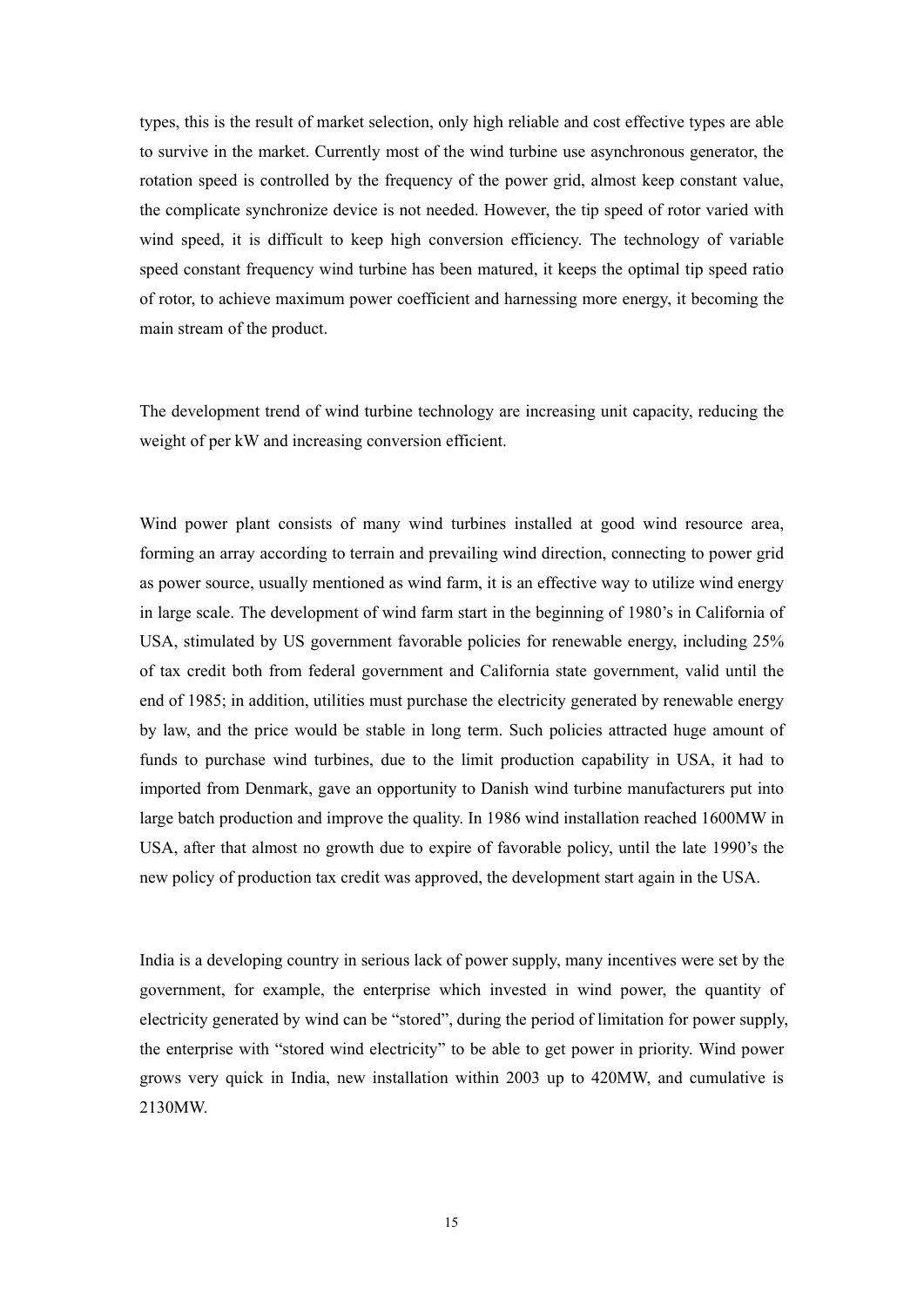The development of wind power has been taken as a measures for the commitment of  $CO<sub>2</sub>$ mitigation by the EU (European Union), the driving force of wind power development is environment protection pressure, Denmark, Germany and Spain set relatively high feed in tariff, and keep stable high growth rate, after 1996 the annual growth rate over 30%, wind is the fastest growing clean power source. In 1991 the goal of EU for wind power in year 2000 was 4000MW, this was achieved in 1997, 479MW were realized and a new goal had to be set, just doubled to 8000MW, in fact 13630MW were real installed by the end of 2000, it is 70% excess the goal. In 2003 the EWEA set a goal of 75GW for year 2010 and 180GW for year 2020, accounts for 10.6% and 21% of total installed power capacity at that time in EU respectively.

#### **3.1.1.2 Current status of wind power development in abroad**

|      |           |         |             |             |            | Average   |          |
|------|-----------|---------|-------------|-------------|------------|-----------|----------|
|      | Cum.      | Average | Wind        | Total       | Proportion | Unit      | Cost     |
|      | Installed | Annual  | electricity | electricity | of wind    | Capacity  | (US cent |
|      | capacity  | Growth  | (TWh)       | (TWh)       | $(\%)$     | Installed | /kWh     |
|      | (MW)      | rate    |             |             |            | In        |          |
|      |           | $(\%)$  |             |             |            | Denmark   |          |
|      |           |         |             |             |            | (kW)      |          |
| 1983 | 140       |         |             |             |            | 30        | 15.3     |
| 1985 | 940       |         |             |             |            | 55        | 10.9     |
| 1987 | 1440      | 27      |             |             |            | 100       | 7.2      |
| 1989 | 1710      | 9       |             |             |            | 150       | 6.6      |
| 1991 | 2160      | 13      |             |             |            | 200       | 6.1      |
| 1993 | 2980      | 19      |             |             |            | 300       | 5.6      |
| 1995 | 4840      | 31      |             |             |            | 500       | 5.4      |
| 1996 | 6070      | 26      | 12.2        | 1360        | 0.09       | 600       | 5.3      |
| 1997 | 7640      | 26      | 15.4        | 1390        | 0.11       | 600       | 5.1      |
| 1998 | 10150     | 33      | 21.3        | 1430        | 0.15       | 687       | 5.0      |
| 1999 | 13930     | 37      | 23.2        | 1470        | 0.16       | 750       | 4.9      |
| 2000 | 18450     | 32      | 37.3        | 1520        | 0.25       | 931       |          |
| 2001 | 24930     | 35      | 50.3        | 1560        | 0.32       | 850       |          |
| 2002 | 32040     | 29      | 64.8        | 1620        | 0.40       | 1443      |          |
| 2003 | 40300     | 26      | 82.2        | 1670        | 0.50       | 1988      |          |

Table1-2 Word wind power development during 1983 to 2003

Source: BTM Consult.

By the end of 2003 the cumulative installed capacity worldwide was 40300MW, and wind generated electricity in 2003 was 82.2TWh, accounts for 0.5% of the total power generation, 1670 TWh. Along with the improvement of technology and large batch production, the cost of wind power would be decrease continuously, from 20 US cent/kWh in the beginning of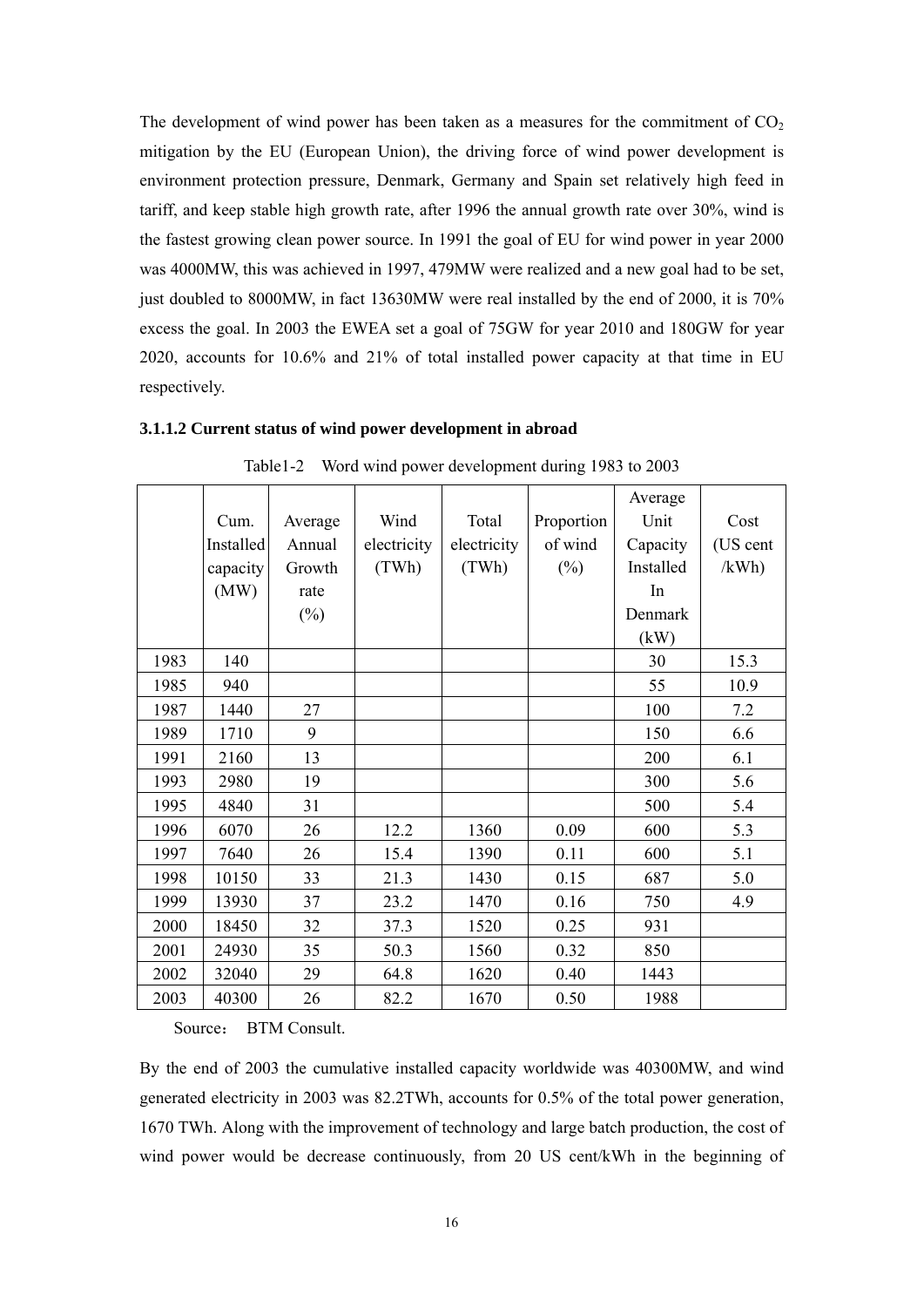According to the statistics of world wind power installed capacity and sales of the industry by BTM Consult, Denmark, new installation in 2003 is 8340MW, compare to 2002 increased 1120MW new installation. The trend of wind growth rate higher than other power source continued, the five year average growth rate is 31.7% during 1999 to 2003.

The world top ten countries of wind installations in 2003 see table 1-3, sum of the ten to be 36550MW, accounts for 91% of the world total.

| 2003       | Germany | Spain | <b>USA</b>       |      |         | Denmark   India   Netherlands | Italy   | Japan   | UK      | China   |
|------------|---------|-------|------------------|------|---------|-------------------------------|---------|---------|---------|---------|
| <b>New</b> | 2670    | 1380  | 1690             | 220  | 420     | 230                           | 120     | 280     | 200     | 100     |
| Cum.       | 14610   | 6420  | 6360             | 3080 | 2130    | 940                           | 920     | 760     | 760     | 570     |
| Prop.      | 36.3%   |       | $15.9\%$   15.8% | 7.6% | $5.3\%$ | 2.3%                          | $2.3\%$ | $1.9\%$ | $1.9\%$ | $1.4\%$ |

Table 1-3 The world top ten countries of wind installations in 2003 (MW)

Source: BTM Consult.

Electricity generated by wind depends on local wind resource, efficiency and reliability of the wind turbine, the annual wind generated electricity in table 1-4 was estimated by the cumulative installation in 2003 and the average capacity factor of each country.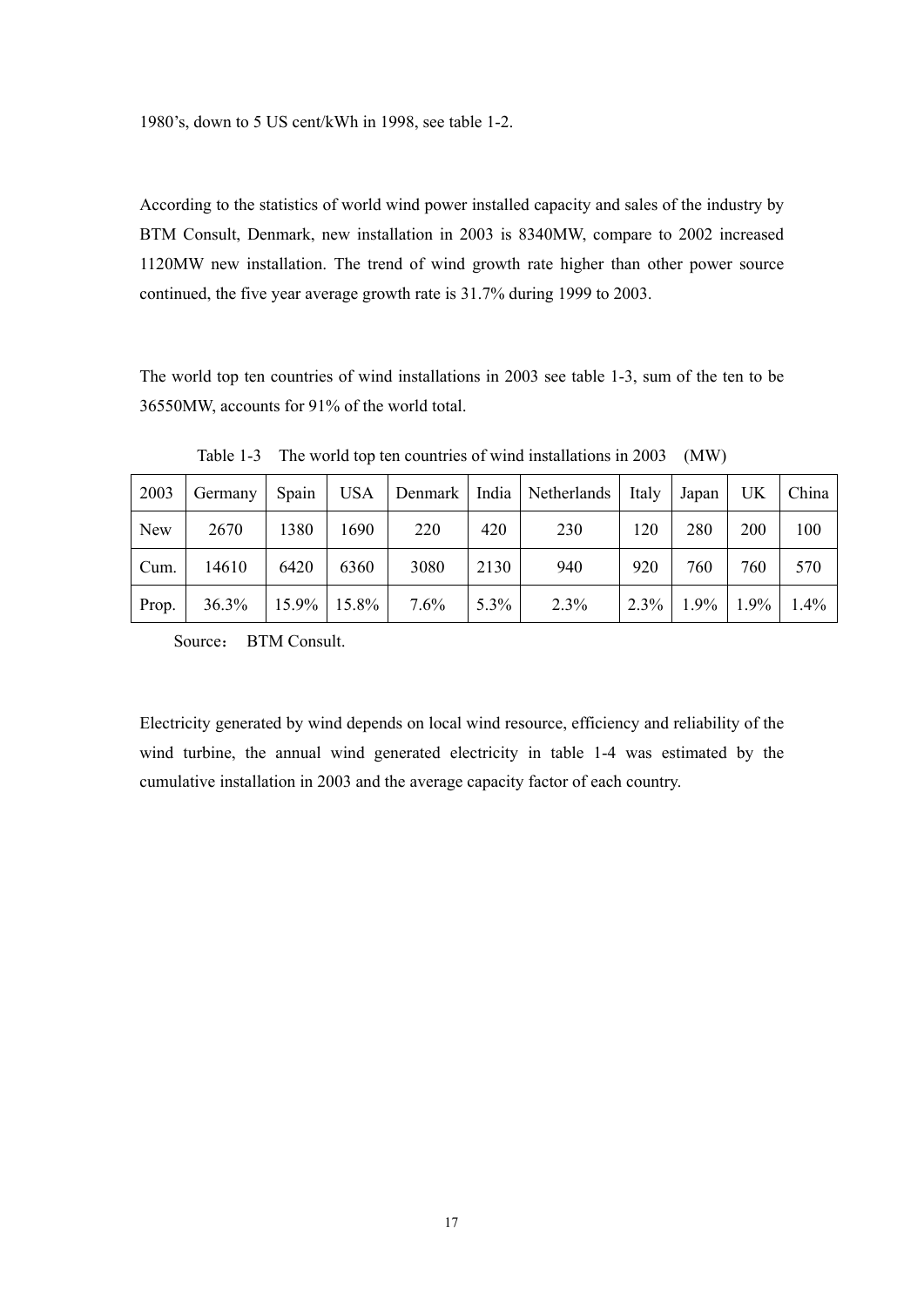| Country         | Germany | Spain | <b>USA</b> | Demark | India | Holand | Italy | World |
|-----------------|---------|-------|------------|--------|-------|--------|-------|-------|
| Installed       |         |       |            |        |       |        |       |       |
| Capacity        | 14610   | 6420  | 6360       | 3080   | 2130  | 940    | 920   | 40300 |
| (MW)            |         |       |            |        |       |        |       |       |
| Estimated       |         |       |            |        |       |        |       |       |
| Annual full     | 1850    | 2100  | 2300       | 2250   | 1800  | 2100   | 2000  | 2041  |
| Load hours      |         |       |            |        |       |        |       |       |
| Estimated       | 21%     | 24%   | 26%        | 26%    | 20%   | 24%    | 23%   | 23%   |
| Capacity factor |         |       |            |        |       |        |       |       |
| Annual          |         |       |            |        |       |        |       |       |
| generated       |         |       |            |        |       |        |       |       |
| electricity     | 27.0    | 13.5  | 14.6       | 6.9    | 3.8   | 2.0    | 2.0   | 82.2  |
| (TWh)           |         |       |            |        |       |        |       |       |

Table 1-4 The annual wind generated electricity in 2003

Source: BTM Consult.

The unit capacity increased continuously, MW size turbine has been main stream of market share, in 1997 and before it was less than 10%, in 2001 was more than half and in 2003 it reached 71.4%, see table 1-5.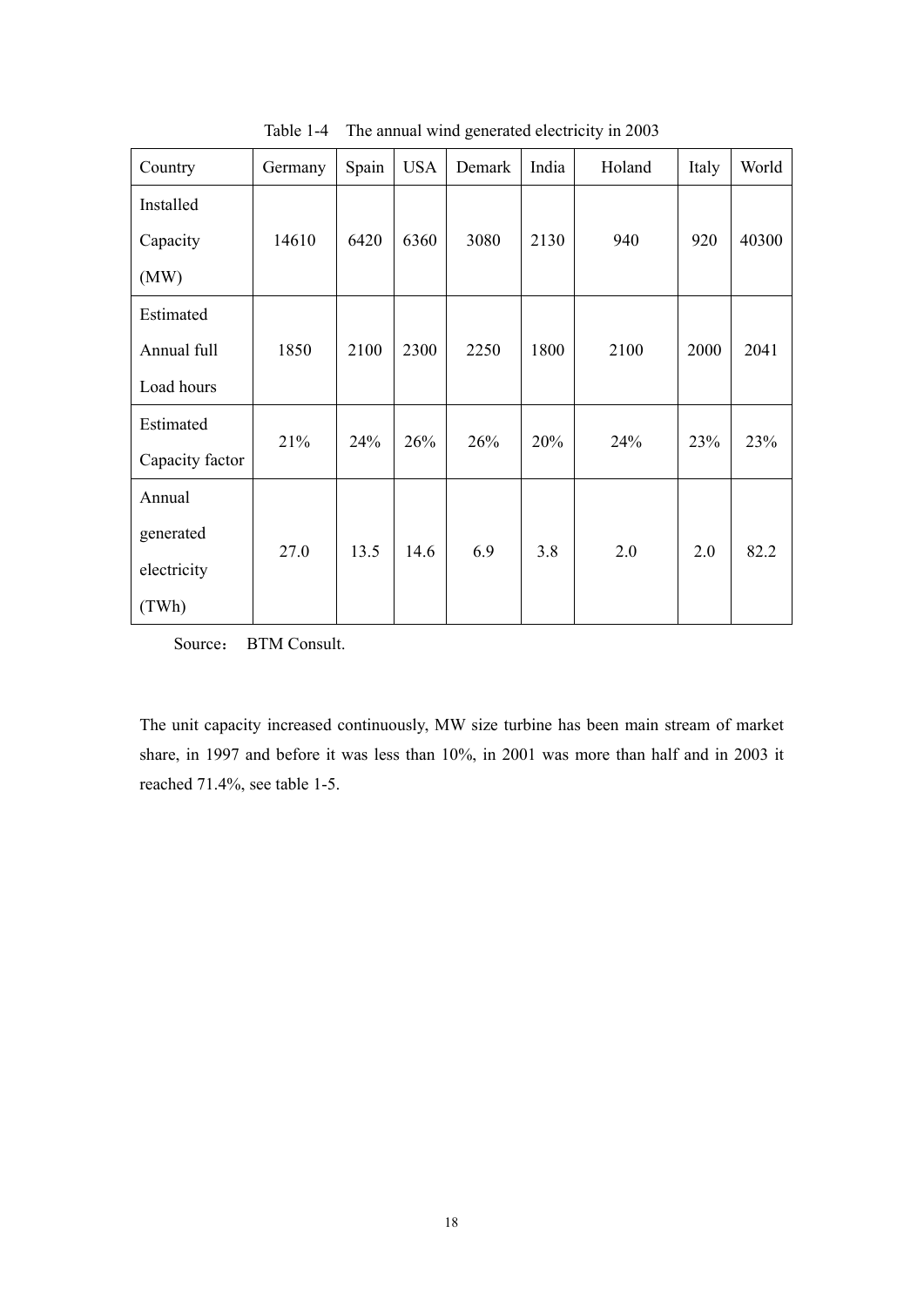|                          | 1997   | 1998 | 1999  | 2000  | 2001  | 2002  | 2003  |
|--------------------------|--------|------|-------|-------|-------|-------|-------|
|                          | and    |      |       |       |       |       |       |
|                          | before |      |       |       |       |       |       |
| New installed MW size    | 153    | 417  | 1076  | 1779  | 3570  | 4485  | 5956  |
| (MW)                     |        |      |       |       |       |       |       |
| Units of new installed   | 128    | 332  | 802   | 1293  | 2436  | 2776  | 3704  |
| MW size                  |        |      |       |       |       |       |       |
| Average unit capacity of | 1195   | 1256 | 1342  | 1376  | 1466  | 1616  | 1608  |
| new installed MW size    |        |      |       |       |       |       |       |
| (kW)                     |        |      |       |       |       |       |       |
| Proportion to total new  | 9.7%   | 16%  | 27.4% | 39.6% | 52.3% | 62.1% | 71.4% |
| installed capacity       |        |      |       |       |       |       |       |

Table 1-5 Market share of MW size turbine increased during 1997 to 2003

Source: BTM Consult.

The top ten wind turbine manufacturers and their market share in 2003 see table 1-6, the total market share of top ten was more than 90%.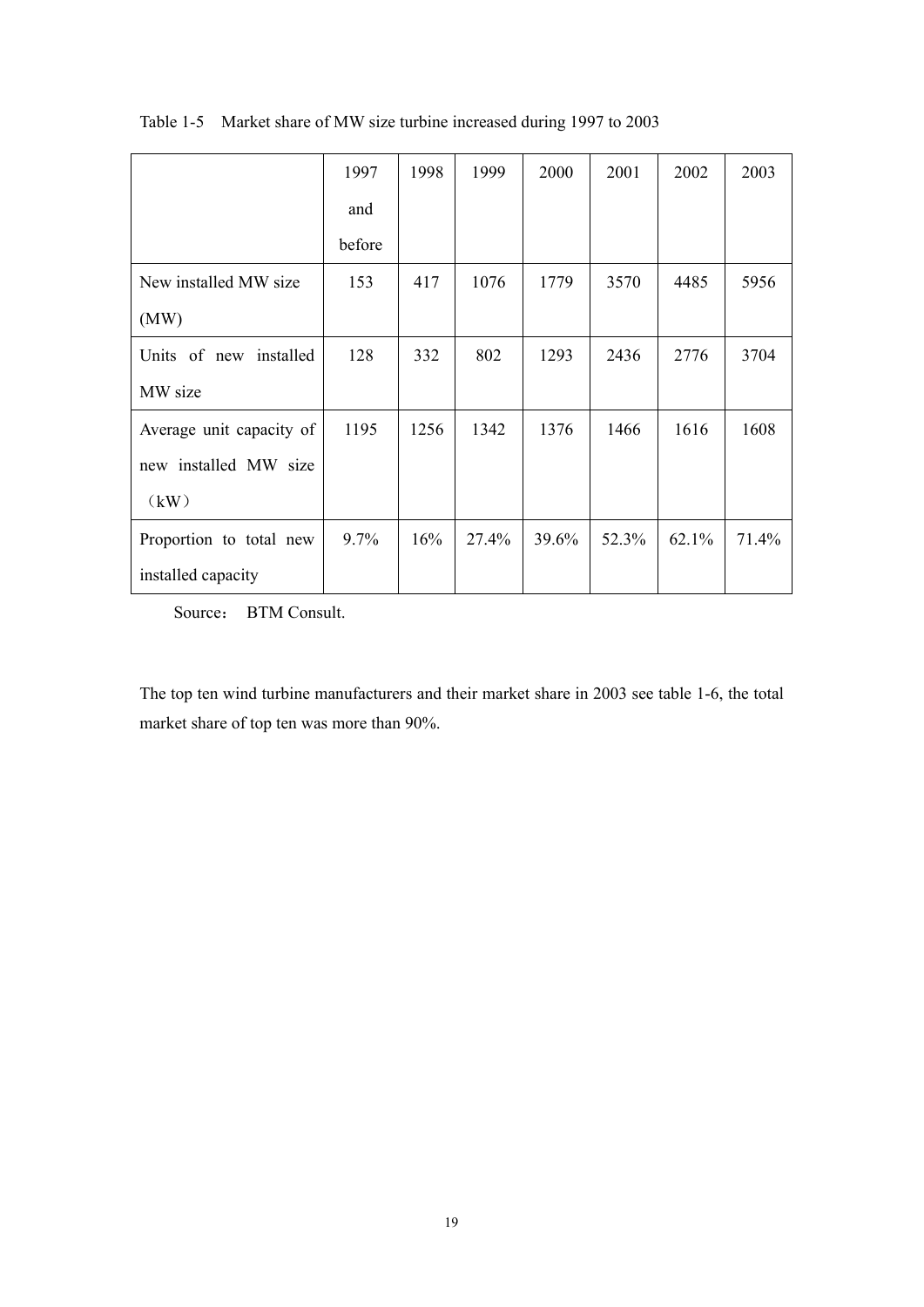|                    | Production | Market share | Cumulative | Cumulative   |
|--------------------|------------|--------------|------------|--------------|
|                    | in $2003$  | in $2003$    | (MW)       | Market share |
|                    | (MW)       | $(\%)$       |            | $(\%)$       |
| Vestas (Denmark)   | 1810       | 21.7%        | 8400       | 20.8%        |
| GE Wind (USA)      | 1500       | 18.0%        | 4430       | 11.0%        |
| Enercon (Germany)  | 1220       | 14.6%        | 5760       | 14.3%        |
| Gamesa (Spain)     | 960        | 11.5%        | 3940       | 9.8%         |
| <b>NEG</b> Micon   | 860        | $10.2\%$     | 6400       | 15.9%        |
| (Denmark)          |            |              |            |              |
| Bonus (Denmark)    | 550        | 6.6%         | 3370       | $8.4\%$      |
| REpower (Germany)  | 290        | 3.5%         | 890        | 2.2%         |
| MADE (Spain)       | 240        | 2.9%         | 1270       | 3.2%         |
| Nordex (Germany)   | 240        | 2.9%         | 2220       | 5.5%         |
| Mitsubishi (Japan) | 220        | 2.6%         | 810        | 2.0%         |

Table 1-6 Top ten wind turbine manufacturers and their market share in 2003

Source: BTM Consult.

In Europe due to limit area with rich wind resource on land, to install more huge wind turbines will effect natural landscape, usually offshore with abundant wind resource and vast area, suitable for large wind power development, in mid of 1990's there are two demonstration offshore wind farms were built in Denmark, the successful operation showed that the technology is feasible. After 2002 several commercial demonstration offshore wind farms were constructed, the size of each one between 40MW and 160MW, in 2002 the biggest offshore wind farm was complete in Denmark, with 80 wind turbines and 2MW each, 160MW in total; in 2003 another more bigger one was online, consists of 72 units and 2.3MW each, 16.6MW in total, worldwide offshore wind installation up to 530MW. After 2005 large offshore wind farm development will be in Germany.

Along with the construction of offshore wind farm, larger size wind turbine to be needed, 3.6MW wind turbines have been put into operation, 5MW size machine still on the drawing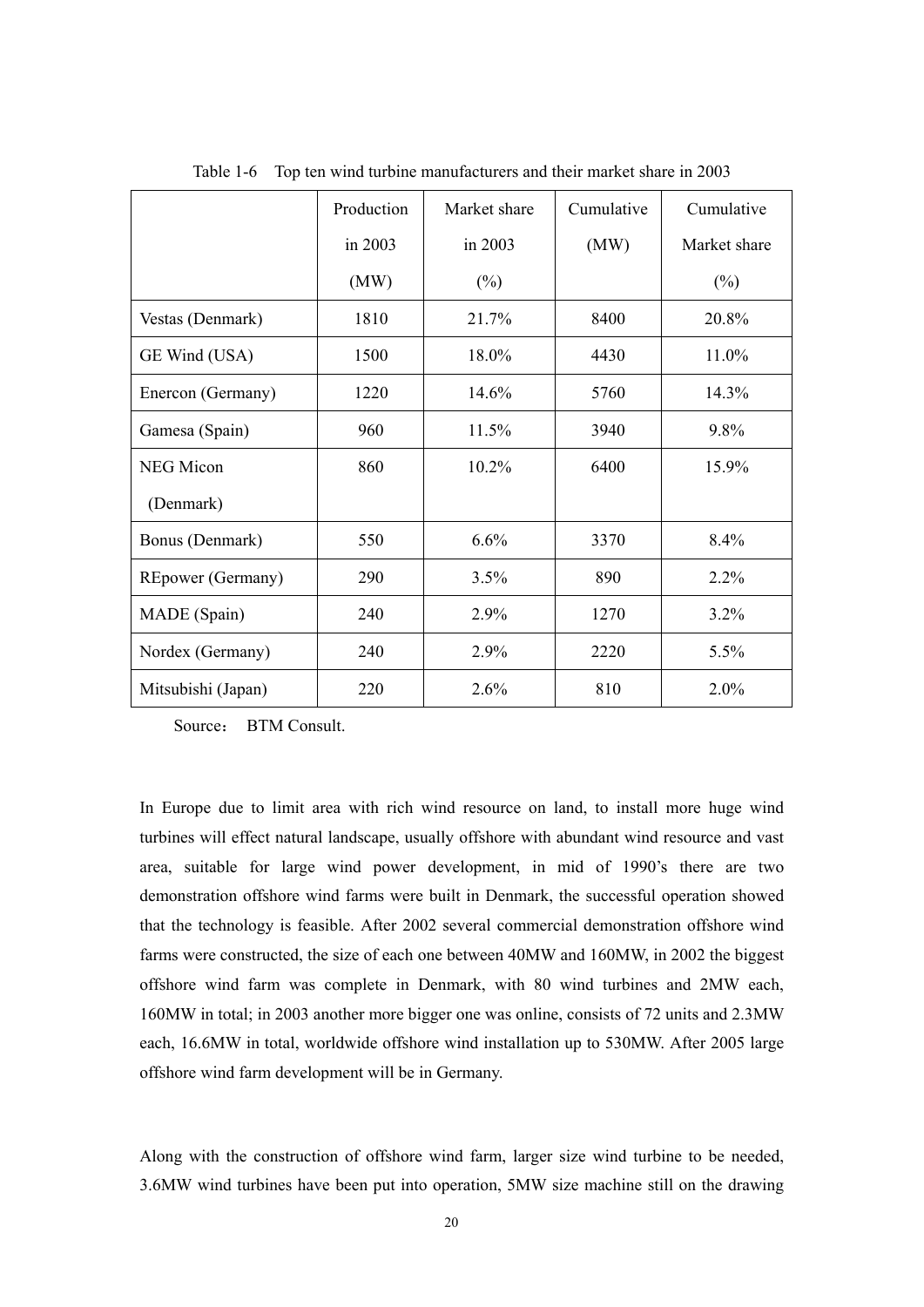board. The largest prototype wind turbine installed in 2002 was E112 type made by Enercon of Germany, with rotor diameter of 112m and rated power of 4.5MW, the second was GE3.6 type made by GE of USA, with rotor diameter of 100m and rated power of 3.6MW.

### **3.1.1.3 Development trend of wind power in abroad**

#### Near term estimation

BTM Consult of Denmark estimates that average annual growth rate of world wind power new installation will be 11%, cumulative will be 21% during 2003 to 2007, before real "take off" of the European offshore wind farm, moderate growth would be kept. The estimation of world wind power growth during 2003 to 2007 see table 1-7.

Table 1-7 World wind power growth during 2003 to 2007 (MW)

|                  | 2003  | 2004  | 2005  | 2006  | 2007  |
|------------------|-------|-------|-------|-------|-------|
| New installation | 8970  | 9260  | 9700  | 11000 | 12300 |
| Cumulative       | 40970 | 50230 | 59930 | 70930 | 83230 |

Source: BTM Consult.

#### Long term estimation

The estimation of world wind power development has been made by many international organizations, "World Energy Outlook 2002" of IEA (International Energy Agency) estimated for "Reference Scenario", wind power would be 55GW in 2010, 112GW in 2020 and 195GW in 2030, as regard to electricity wind would accounts for 1% in 2020. Compare to the goal of 75GW in Europe in 2010 set by EWEA (European Wind Energy Association), IEA's estimation may be conservative.

In 2002 EWEA and Greenpeace International published a report "WIND FORCE 12", the subtitle is "A blueprint to achieve 12% of the world electricity from wind power by 2020", this document was signed by the leaders of these two organizations. The report mentioned that this document is not an estimation, it is a feasibility study. Following are the main viewpoints of the report, as a good reference for future wind power development in coming 20 years.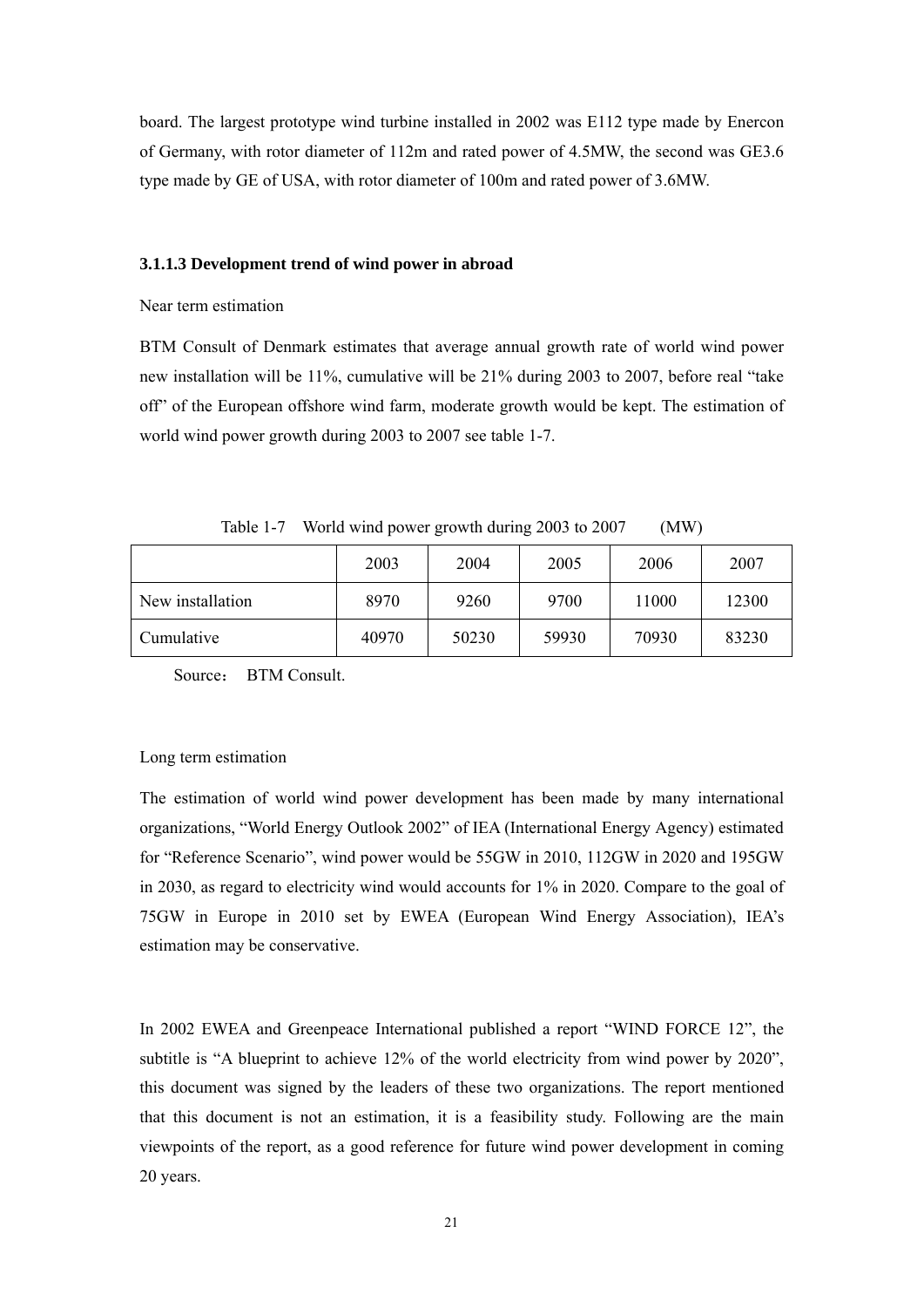The research pointed out that the driving force of the development of wind power is climate change, there is not any green house effect gas emitted by wind power, and it is able to develop in large industry scale in power grid. The quota of mitigating green house effect gas by Kyoto protocol has been assigned to region and country, it would be increasing the proportion of renewable energy, including wind energy.

The reason of fast growing wind power is that the cost has been reduced dramatically in market, currently the cost per unit of wind generated electricity equivalent to one fifth of that in 20 years ago. The size of wind turbine increase continuously, the biggest commercial turbine up to 3600kW. The high growth wind business attractive to financial and investment market, new investors such as oil companies were enter this market. Germany, Denmark and Spain in Europe, the USA in America and India in developing countries, have important successful experience in wind industry. The new emerging market would be offshore wind farms, only in the north of Europe 20GW will be built.

Main factors are mentioned in the report, for 12% of the world's electricity from wind power.

The world's wind resources and geographic distribution: A number of assessments confirm that the world's wind resources are extremely large and well across almost all regions and countries. The total available resource that is technically recoverable is estimated to be 53000TWh/year. This is over twice as large as the projection for the world's entire electricity demand in 2020, geographic distribution see table 1-8.

|         | East     |      |          |         |           |        |       |
|---------|----------|------|----------|---------|-----------|--------|-------|
| West    | Europe   | Asia | Latin    | North   | Australia | Africa | Total |
| Europe  | & former |      | America  | America |           |        |       |
|         | Soviet   |      |          |         |           |        |       |
|         | Union    |      |          |         |           |        |       |
| 4800    | 10600    | 4600 | 5400     | 14000   | 3000      | 10600  | 53000 |
| $9.1\%$ | 20.0%    | 8.7% | $10.2\%$ | 26.4%   | 5.7%      | 20.0%  | 100%  |

Table 1-8 World's wind resources (TWh/year)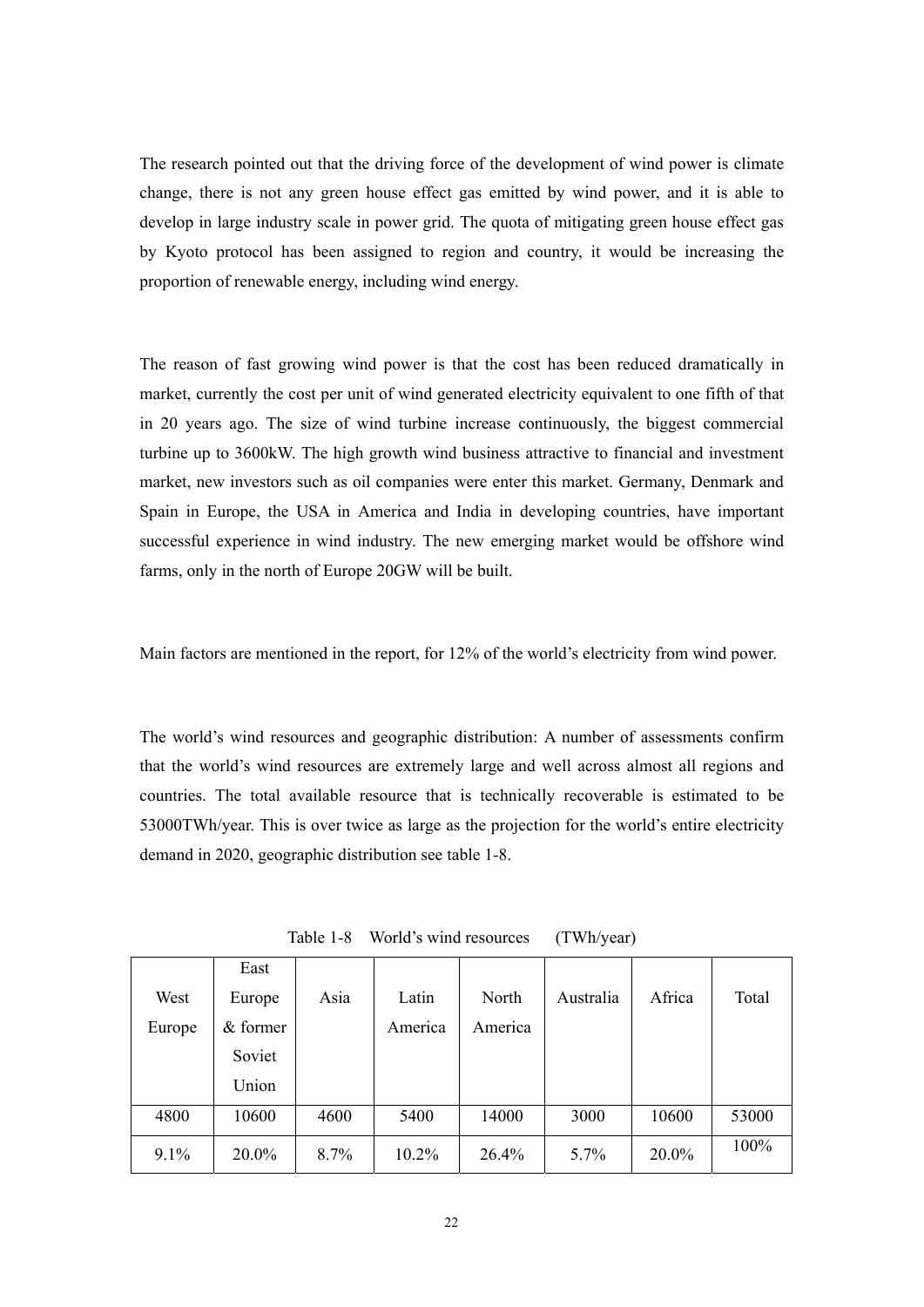Source: 1994, Michael Grubb & Niels Meyer.

## **Remarks: the estimation based on one tenth of on land area with annual average wind speed larger than 5.1 m/s at 10m height, assuming 300kW wind turbines are used.**

The entire European abundant wind resources may satisfy at least 20% of electricity demand in 2020, especially consider the new emerging offshore wind market. The offshore wind resources in Europe see table 1-9.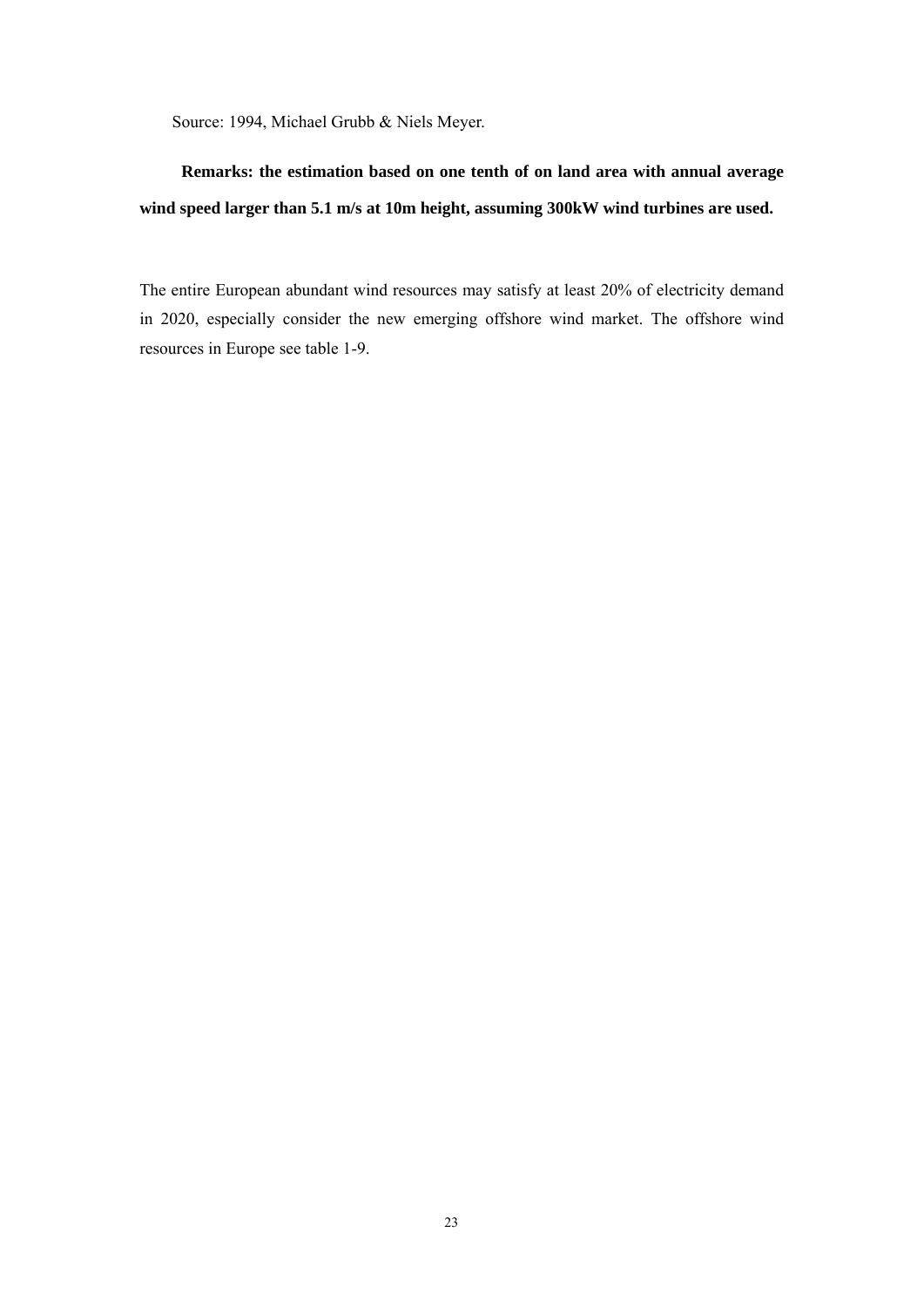| Water depth     | Offshore 10km | Offshore 20km | Offshore 30km |  |
|-----------------|---------------|---------------|---------------|--|
| 10 <sub>m</sub> | 551           | 587           | 596           |  |
| 20m             | 1121          | 1402          | 1523          |  |
| 30 <sub>m</sub> | 1597          | 2192          | 2463          |  |
| 40 <sub>m</sub> | 1852          | 2615          | 3028          |  |

Table 1-9 The offshore wind resources in Europe (TWh/year)

Source: 1995, Garrad Hassan & Germanischer Lloyd.

The growth of world's electricity demand and the capacity of power grid: Future electricity demand is assessed regularly by the IEA (International Energy Agency), the IEA's 2002 World Energy Outlook assessment shows that by 2020, total world demand will reach 25578 TWh/year. For wind power to meet 12% of global consumption it will therefore need to generate an output in the range of 3000 TWh/year by 2020. There are no substantial obstacle to the integration of these increased quantities of wind power into the electricity grid. In Denmark, peak levels of up to 50% have been managed in western part of the country during very windy periods, at present in Europe the cautious assumption adopted is that a 20% penetration limit is easily attainable.

Trend of wind power market development and potential growth rate: From current wind power development trends, the average annual growth rate of new installation assumed to be 25% during 2002 to 2008 is feasible, it is the highest rate in the timescale of study. This rate fall to 20% during 2008 to 2014, then fall again to 15% until 2017, during 2018 to 2020 fall to 10%. The results of calculation shows cumulative wind installation 210GW and annual wind electricity production 452 TWh/year in 2010, cumulative wind installation 1.23TW and annual wind electricity production 3021 TWh/year in 2020, accounts for 12% of world electricity demand, it is projected to be 25578 TWh/year.

The choice of parameters and assumptions underlying this 12% scenario, has been based on historical experience from both wind energy industry and from other energy technologies. The main assumptions are:

• Annual growth rate: Growth rate of 20-25% are high for an industry manufacturing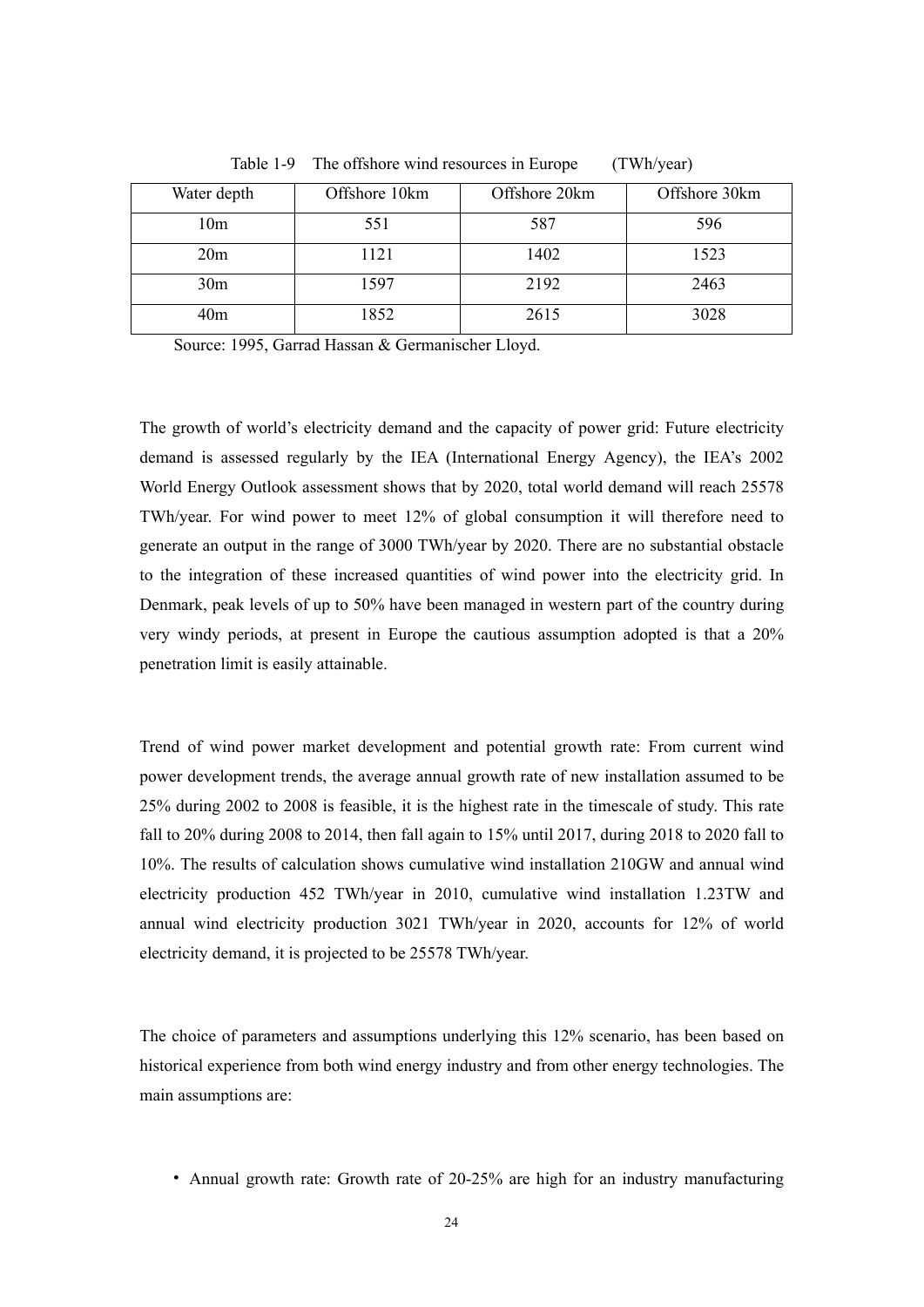heavy equipment, but the wind energy industry has experienced far higher rates during its initial phase of industrialization. Over the last five years the average annual growth rate of turbines installed has been closed to 36%. After 2013, the scenario growth rate falls to 15% and then to 10% in 2018. In Europe an important factor will be the opening up of the offshore wind market.

- Growth of wind turbine size: The average size of new turbines installed is expected to grow over the next decade from today's figure of 1MW to 1.3MW in 2008 and 1.5MW in 2013. Larger turbine sizes reduce the number of machines required.
- Comparisons with other technologies: Both nuclear power and large scale hydro are energy technologies which have achieved substantial levels of penetration in a relatively short timescale, nuclear reached a level of 16% globally and large hydro a level of 19%. Nuclear power from 1000MW in 1960 grew to 343000MW in 1997; and large hydro from 45000MW in 1950 grew to 714602MW in 1996. Wind power is today a commercial industry which is capable of becoming a mainstream power producer. The time horizon of the 12% scenario is therefore consistent with the historical development of these two technologies.

Investment, Costs and Employment of 12% scenario: The annual investment required to achieve the deployment of wind power outlined above starts at USD 8.6 billion in 2003 and increases to a peak of USD 90.2 billion by 2020. The total investment needed to reach a level of almost 1200GW of capacity by 2020 is estimated at USD 809 billion over the whole period. The cost per kWh of wind generated electricity has already been reduced dramatically, this study starts with the basis that a "state of the art" wind turbine in 2002 in the most optimal conditions has an investment cost of USD 988 per installed kW and a unit cost of 4.66 US cents/kWh. Taking into account improvement both in the average size of turbines and in their capacity factor, the cost per kWh of installed wind capacity is expected to have fallen to 3.52 US cents/kWh by 2010, assuming a cost per installed kW of USD 748. By 2020 it is expected to have reduced to 2.81 US cents/kWh, with an installation cost of USD 596 - a substantial reduction of 40% compared with 2002. The employment effect of the 12% wind power scenario is a crucial factor, a total of 1.79 million jobs will have been created around the world by 2020 in manufacturing, installation and other work associated with the industry.

Environment benefits of 12% scenario: On the assumption that the average value for carbon dioxide saved by switching to wind power is 600 tonnes per GWh, the annual saving under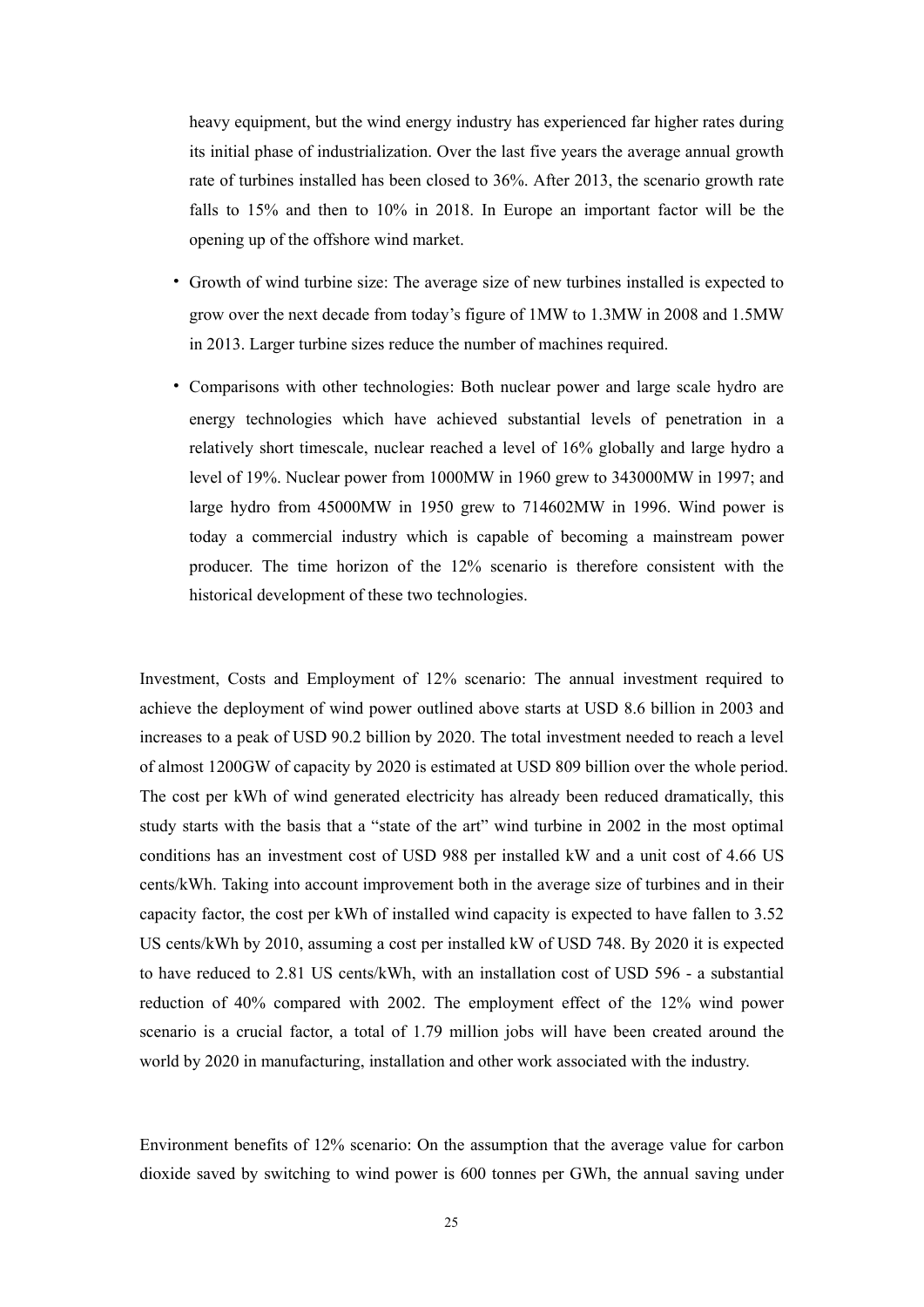this scenario will be 1813 million tones of  $CO<sub>2</sub>$  by 2020, the cumulative savings would be 10921 tonnes of  $CO<sub>2</sub>$  by 2020.

The report "WIND FORCE 12" studied the possibility for 12% of the world's electricity from wind power, it must have related policies and measures to realize the scenario. The assumptions and conclusions in the report more suitable to Europe, for example, the report mentioned that wind installation will be 230GW in OECD Europe by 2020, this estimate maybe reasonable. However, the wind installation would be 170GW in China by 2020 mentioned in the report, from the economic status this figure maybe too high.

#### **3.1.2. Incentive policies and measures of wind power development in abroad**

#### **3.1.2.1. Incentive policies in some countries**

#### Denmark

Many additional tax on household electricity consumption were levied by government, among them the electricity tax,  $CO<sub>2</sub>$  tax and  $SO<sub>2</sub>$  tax were DKK (Danish krone) 0.40, 0.10 and 0.009 krone per kWh respectively, after sum of them another VAT (Value Added Tax) will be levied again. The tariff of household electricity consumption is in the order of 1.0 to 1.2 krone per kWh, the formula as follows:

 $(0.38+0.4+0.1+0.009)*1.25=1.11$  krone /kWh.

The policies for wind power were fixed price to purchase wind generated electricity, return  $CO<sub>2</sub>$  tax and providing subsidy. The power company has an obligation to allow wind turbines connected to grid by law, and purchase wind generated electricity according to 85% of average sales price without tax (0.38 krone /kWh). The government return to the owner of wine power 0.10 krone /kWh of  $CO<sub>2</sub>$  tax, and providing 0.17 krone /kWh subsidy. Finally the private owner may get feed in tariff in the order of 0.60 krone /kWh, the formula as follows:

 $0.38\times0.85+0.10+0.17=0.593$  krone /kWh.

Due to the reform of electric power system, Danish parliament intent to adopt the policy of market power price (currently is 0.044 Euro /kWh) plus green certificate subsidy (the highest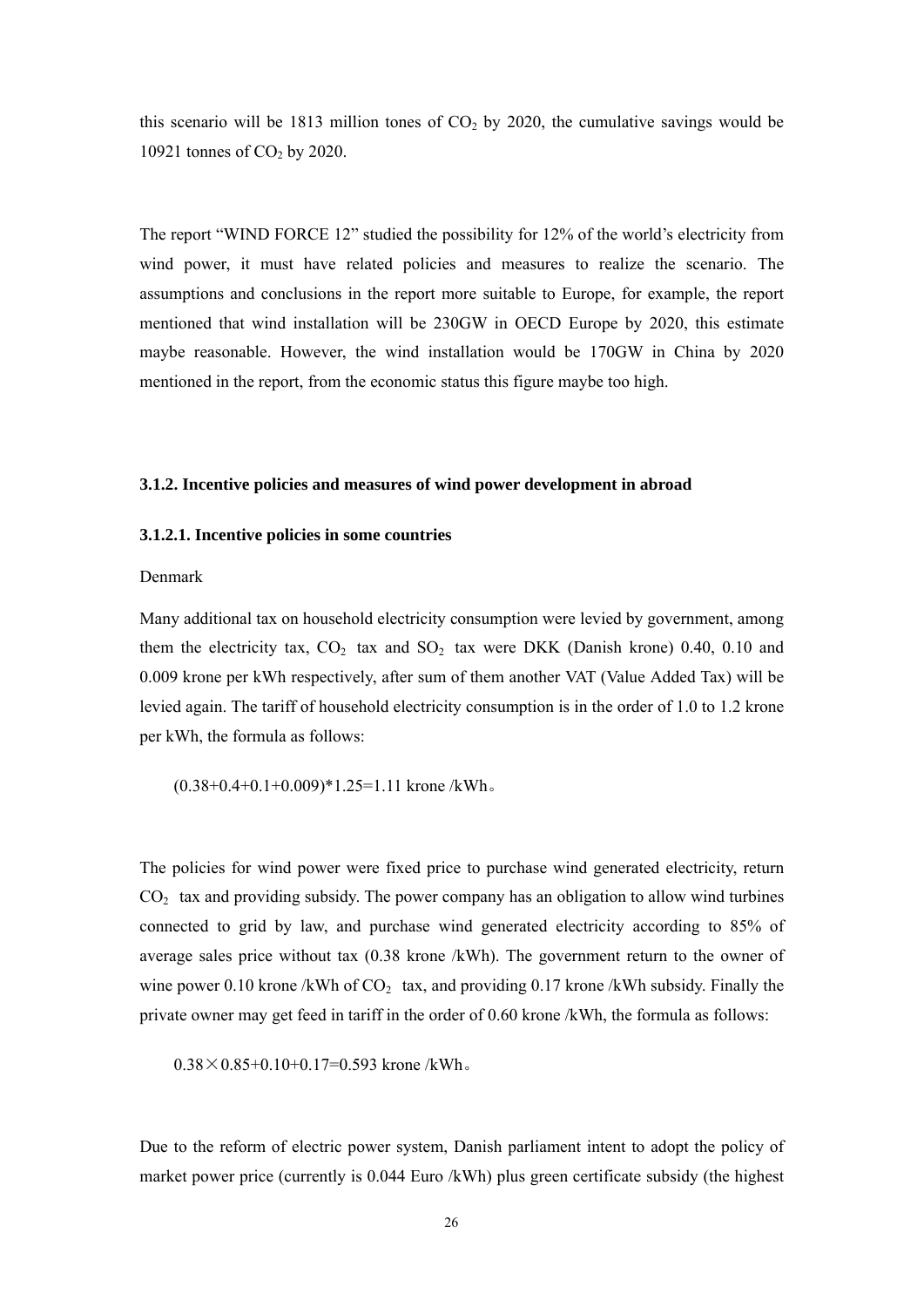is 0.01 Euro /kWh), during the transition period most of wind turbines operated less than ten years may get a fixed feed in tariff of 0.057 Euro /kWh.

#### Germany

"The Renewable Energy Feed in Law" approved by federal chamber become effective on 1 January 1991, the power company has to purchase wind generated electricity according to 90% of average sales price was regulated, this price will be checked and ratified every year by each state statistic agency follow the price of previous two years.

The new "Renewable Energy Law" become effective on 1 April 2000, the policy of feed in tariff had been further improved, the duration of favorable feed in tariff has been identified as 20 years, during this period there are two different high and low feed in tariff, according to wind condition of the sites. For example, the first five years of feed in tariff would be 0.09 Euro/kWh for wind turbines in all sites, after that the feed in tariff will be different depending on wind resource at the site, for high wind site not lower than 0.06 Euro/kWh and for low wind site not higher than 0.08 Euro/kWh. For the offshore wind farms built before 2006 may get at least 0.09 Euro/kWh within nine years.

In addition, for the wind project online after 1 January 2002, the feed in tariff will be reduced 1.5% each year.

"Renewable Energy Law"identify that the power grid operators have the obligation to purchase electricity generated by renewable energy, the costs of upgrade and expansion of power grid system for connecting renewable power source have to be borne by power grid operators.

#### UK

The measures to encourage the development of renewable energy was NOFFO (None Fossil Fuel Obligation), fossil fuel tax was levied to end user of electricity as a foundation, used for subsidy to none fossil fuel power generation, through tendering competition make the project with the lowest feed in tariff to win the bid. In 1990 the wind power contract price was 10.0 pence/kWh by the first phase of NOFFO, the wind power contract price reduced to 3.8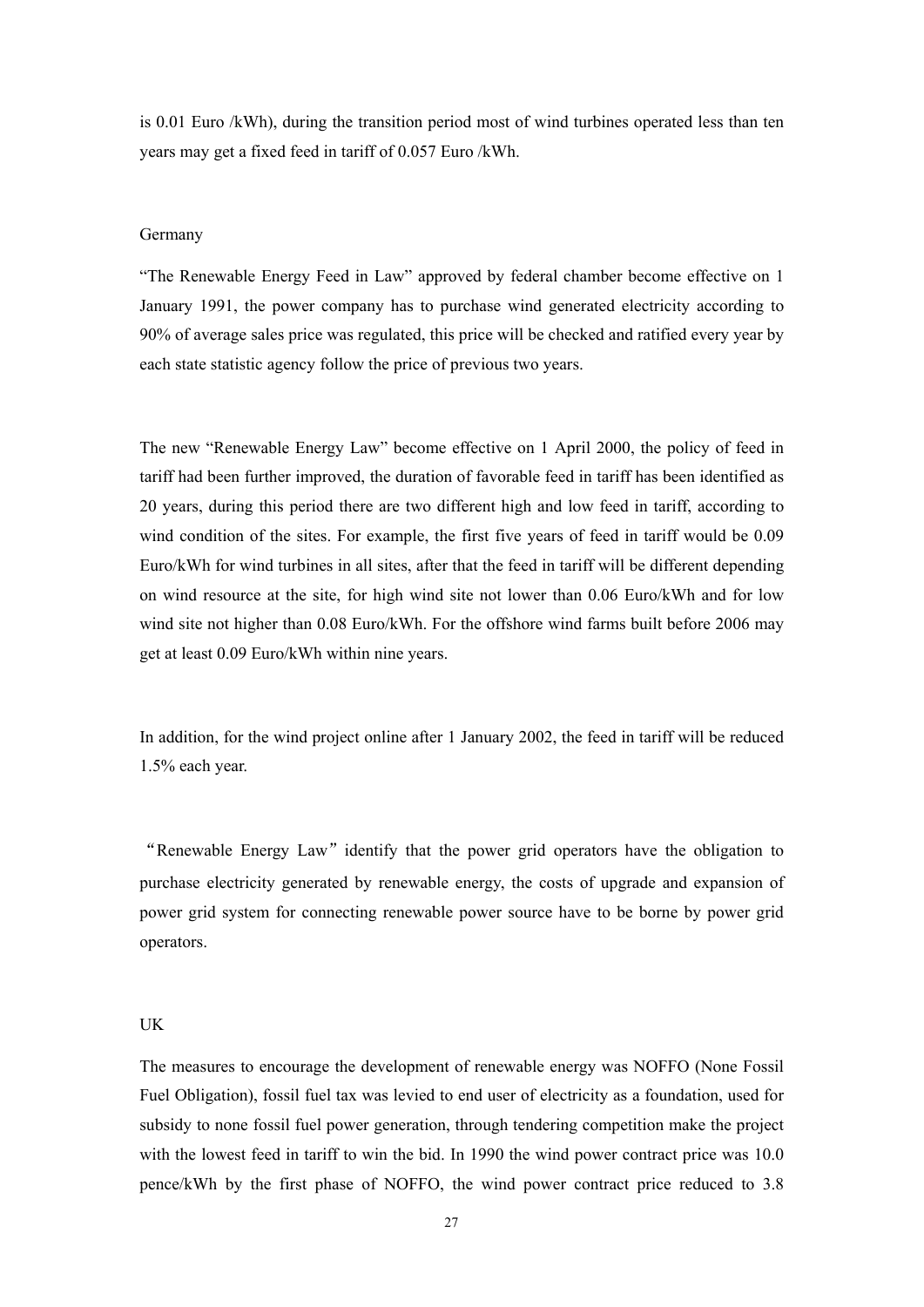pence/kWh by the fourth phase of NOFFO.

A renewable energy obligation was passed by the House of Commons in UK, set a goal of 10% renewable energy power generation in 2010, and a green certificate trade system will be established.

#### USA

There is no national goal for the development of renewable energy, there are more than ten states have RPS (Renewable energy Portfolio Standard) implemented. Currently the main incentive for wind power is PTC (Production Tax Credit) of 1.7 US cent/kWh, valid for the electricity generated by wind during the first year of operation. Originally PTC was valid before the end of 1999, after that it has been extended several times, recently this was expired on 31 December 2003.

#### India

India is a developing country which is seriously lack of power supply, at the same time increasing conventional energy the government also pay more attention on the development of renewable energy. Preferable policy and measures are:

- The annual depreciation rate can be calculated as 100% for wind turbine, and allow the owner to take the depreciation fund of wind turbine as cost of other business run by the same owner, to subsidy the owner by the way of setting off income tax;
- The end users of electricity invested wind farm is available to consume their own wind electricity, only to pay power grid company 2% of "wheeling fee", the surplus wind electricity can be "stored" in power company no longer than 8 months, in case of limited power supply the power will be guaranteed by power company;
- The wind electricity can be sold to the third party, power grid company charge the "wheeling fee"; it also can be sold to power company, the lowest protection feed in tariff were identified in different areas, in the order of 5.8 to 7.4 US cent/kWh.
- In order to encouraging local manufacture, 25% of import duty levied to complete wind turbine, and duty free for the components.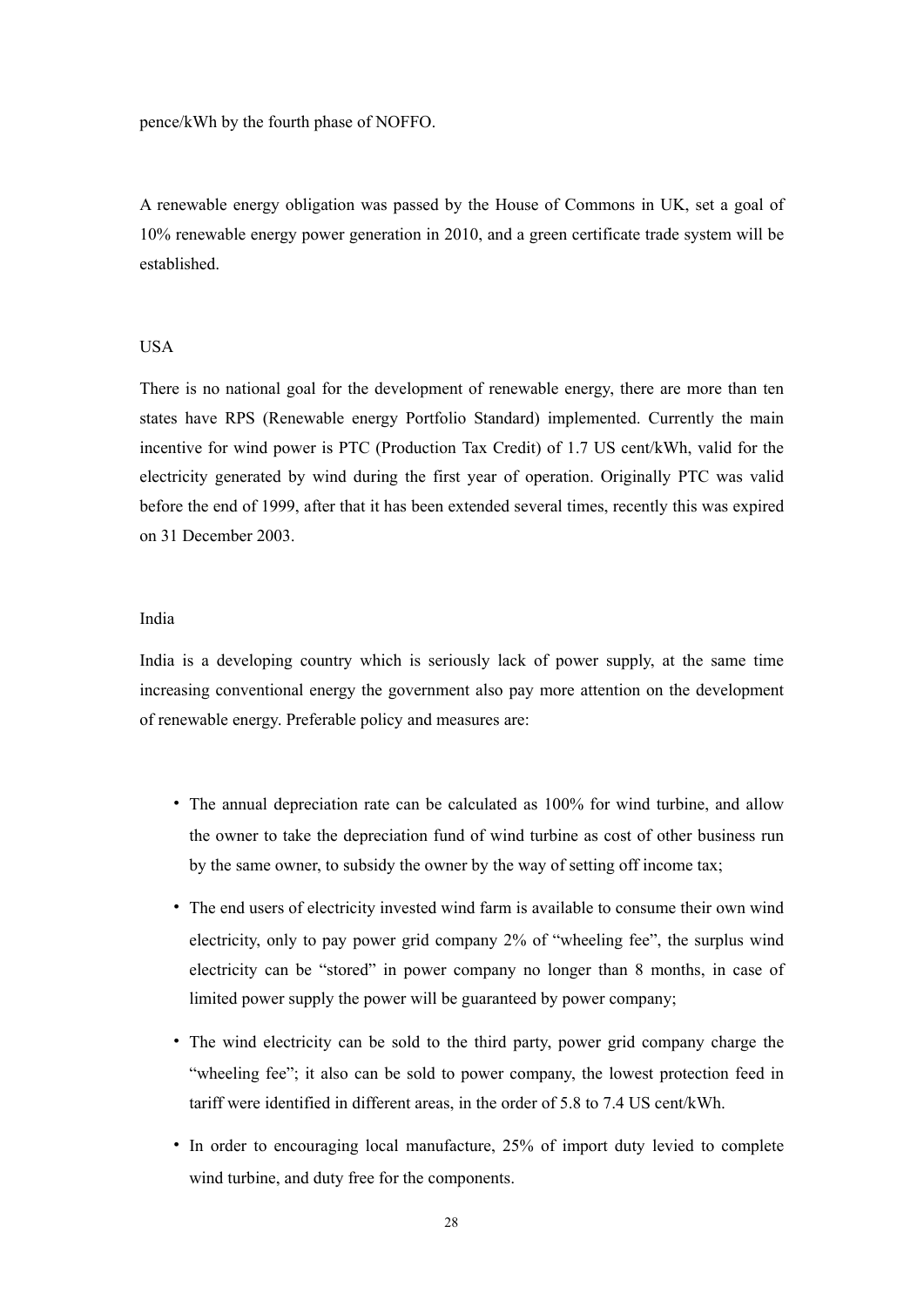#### 3.1.2.2 Comparison to the results of different incentive policies

Policies and measures were formulated by each country according to local conditions, even though the results of incentive policy are different, but they have the common characteristics as follows:

- Identify the definite target by law;
- The feed in tariff have to be attractive compare to other investment options;
- Power grid companies have to purchase electricity generated by renewable energy;
- Duration of the projects should be long enough to get the return of investment;
- Reduce and stop the subsidies to fossil energy and nuclear energy;
- Internalize the social and environmental costs of polluted energies.

The incentive policies for wind power mainly are RPS, tendering and fixed feed in tariff.

The RPS definite target, in 2001 EU (European Union) Commission and European Parliament set a goal for 2010 that the proportion of renewable energy will be doubled, increasing from 6% to 12%, including hydropower it would be equivalent to 22% of total electricity consumption in Europe, the targets of renewable energy power generation proportion assigned to each member country, some of them see table 1-10.

|      |      | Denmark Germany | Spain | France | Italy | Holland   Sweden |      | UK   |
|------|------|-----------------|-------|--------|-------|------------------|------|------|
| 1997 | 8.7  | 4.5             | 19.9  | 15.0   | 16.0  | 3.5              | 49.1 |      |
| 2010 | 29.0 | 12.5            | 29.4  | 21.0   | 25.0  | 9.0              | 60.0 | 10.0 |

Tale 3-9 The renewable power proportion in some EU member countries (%)

The implementation of RPS must have a green certificate trade system, make the management more complicate and difficult to operate, currently people still probe into the aspects of this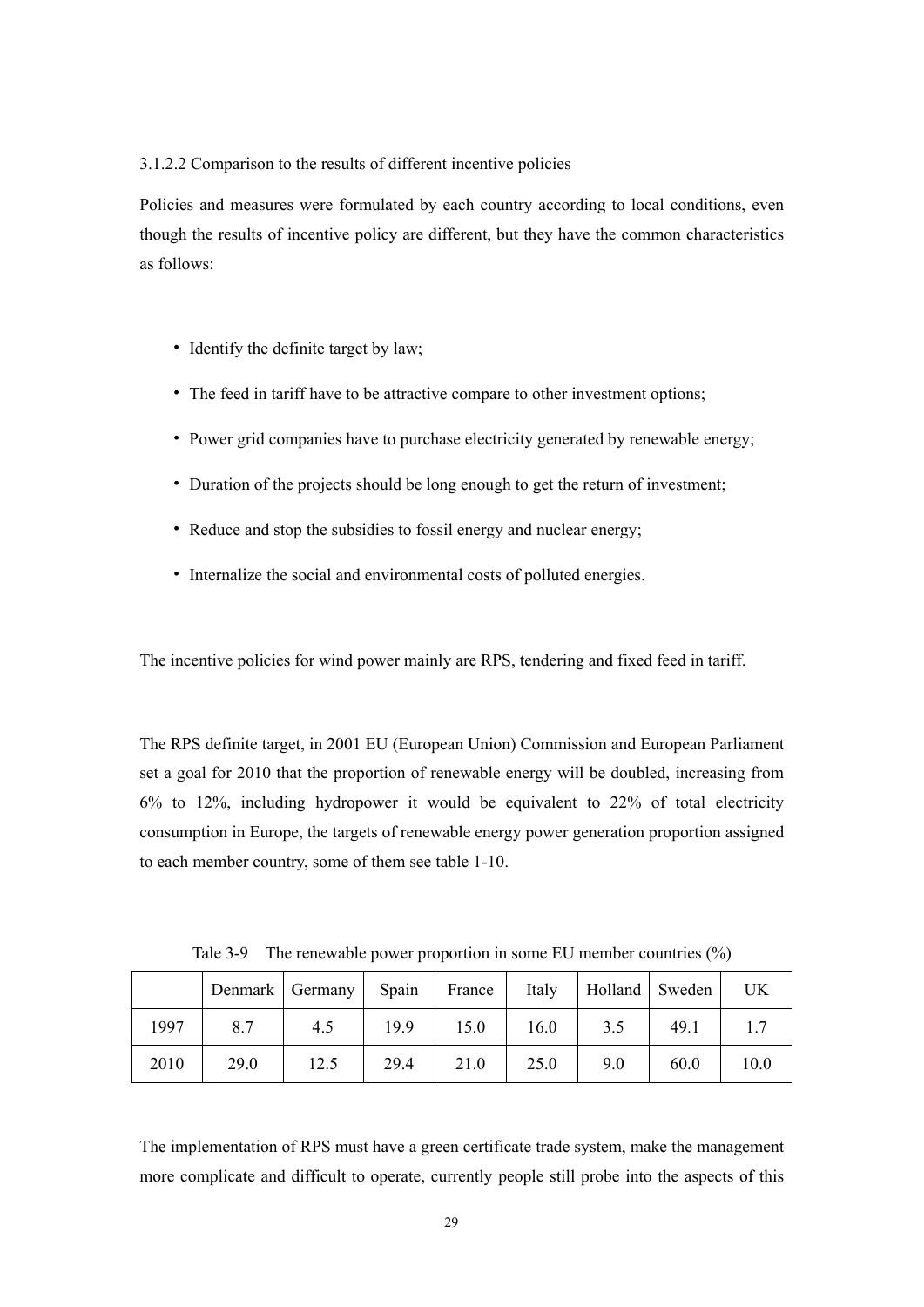issue.

Tendering may bring down feed in tariff, however, the funds are limited and low price will not attract investors, the incentive results were not well. For example, UK with the best wind resource in Europe, after more than 10 years of NOFFO, wind power installation only 760MW, equivalent to 25% of Denmark, there is no domestic wind turbine manufacturer as well.

The way of fixed feed in tariff has the difficulty of identifying reasonable price, however, the results are more attractive to investors, facilitate wind market fast growing, stimulate the development and technology improvement of wind turbine industry, consequently bring down the costs of wind power. For example, in 2002 the output of wind turbine was 3100MW in Denmark, accounts for 43.5% of world total, only 530MW were sold in local market, 80% were exported. In 2002 the output of wind turbine was 2060MW in Germany, accounts for 28.6%, and 1210MW in Spain, accounts for 16.9%.

In USA due to the unstable policy, after the expire of PTC whether it would be extent again is uncertain, only one US wind turbine manufacturer left, in 2002 the output was 640MW, accounts for 8.8%, most of them were not produced within the US territory.

#### **3.2 The development of wind power in China**

#### **3.2.1 Development of Wind Farm**

Demonstration in initial stages: From 1986 to 1993. In this period, demonstration wind farms of small scale were constructed by using loan or donation from abroad. Support from the government was mainly of financing, such as investment to wind farm projects or R&D of wind turbines.

Establishment of industrialization: From the national wind power conference in Shantou in 1993 to present. At that conference, the former Ministry of Electric Power put forward the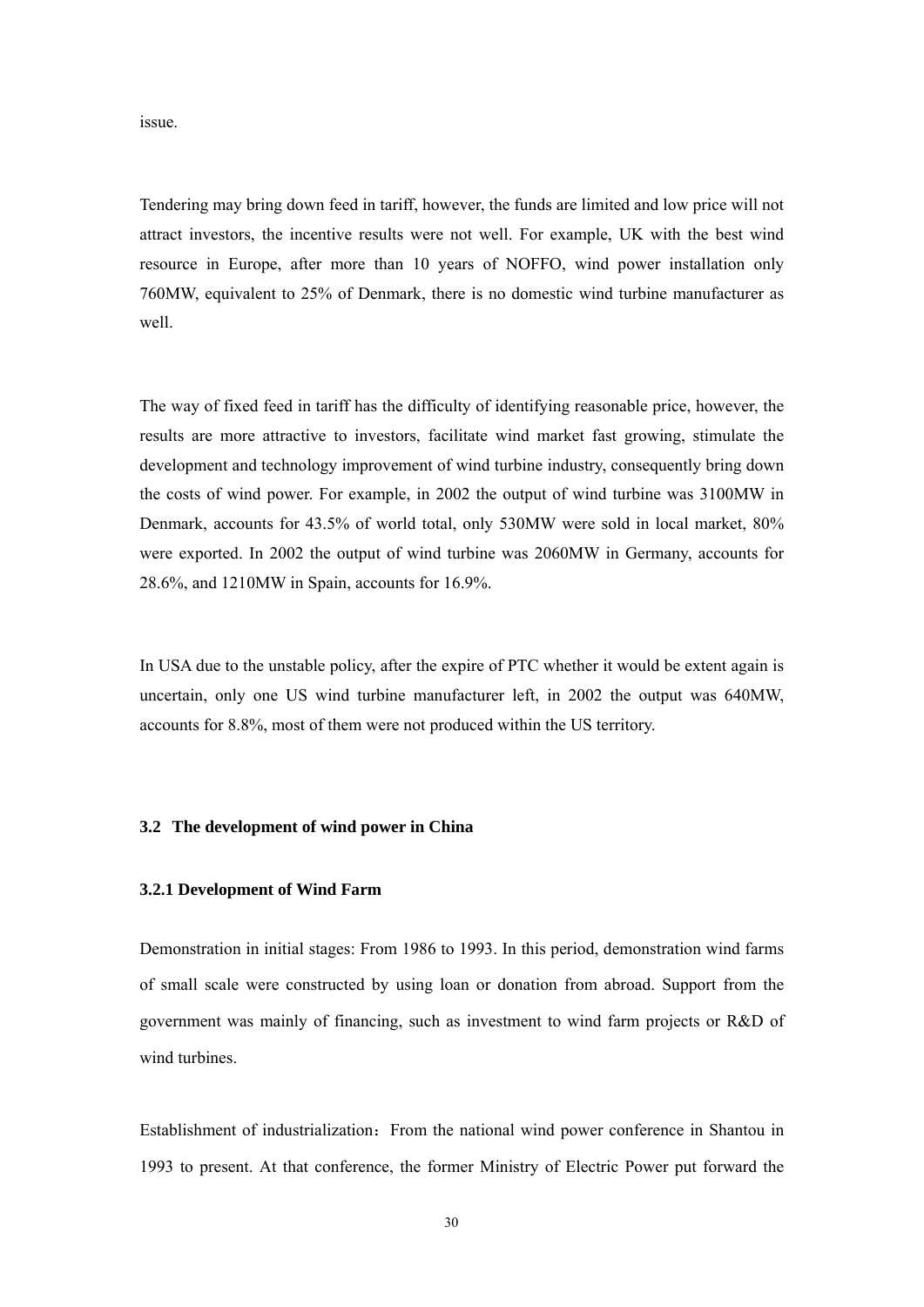industrialization of wind power and the standardization of the early stage work of wind farms' construction. In 1994, it was prescribed that the authority of power grid should allow the wind farm connect to the near grid and purchase all the electricity generated. The tariff of the electricity was decided by a principle that the project should have reasonable profit except the cost and debt repayment. The difference with the average price of the power grid would be shared equally by the whole grid. The benefit of investor was ensured and the construction of wind farms developed rapidly. In this period, some national standards and industry standards were authorized such as "Code on compiling feasibility study report of wind power projects", "Methodology of wind energy resource measurement for wind farm" and "Methodology of wind energy resource assessment for wind farm", and the development of wind power industry was standardized.

Large-scale development and localization: In the future, wind power industry of China will tend toward large-scale development and localization. To make it, the government adopted a series steps. The main object is to enlarge the scale, restrict cost and cut down the power tariff. For example, the former SDPC (State Development and Planning Commission) prescribed that tariff of power generating project should be calculated according to a lifetime mode. The VAT of wind power project is halved to 8.5%. Besides, some local policies were also made to encourage the development of wind power, in which the financing, taxation, land requisition and power to grid are favored.

Since the year of 1986 when the first demonstrating wind farm was constructed in Rongcheng, Shandong province, with efforts over 10 years, wind power development in China has been a great success. The main achievements are as follows:

# **3.2.1.1 Construction scale enlarged and wind farm management standardized**

Till the end of 2003, 40 wind farms have been constructed nationwide except Taiwan province. 1042 wind turbines are installed and the total capacity reach 567MW. The installed capacity positioned at No.10 in the world and No.2 in Asia (less than India). Besides, some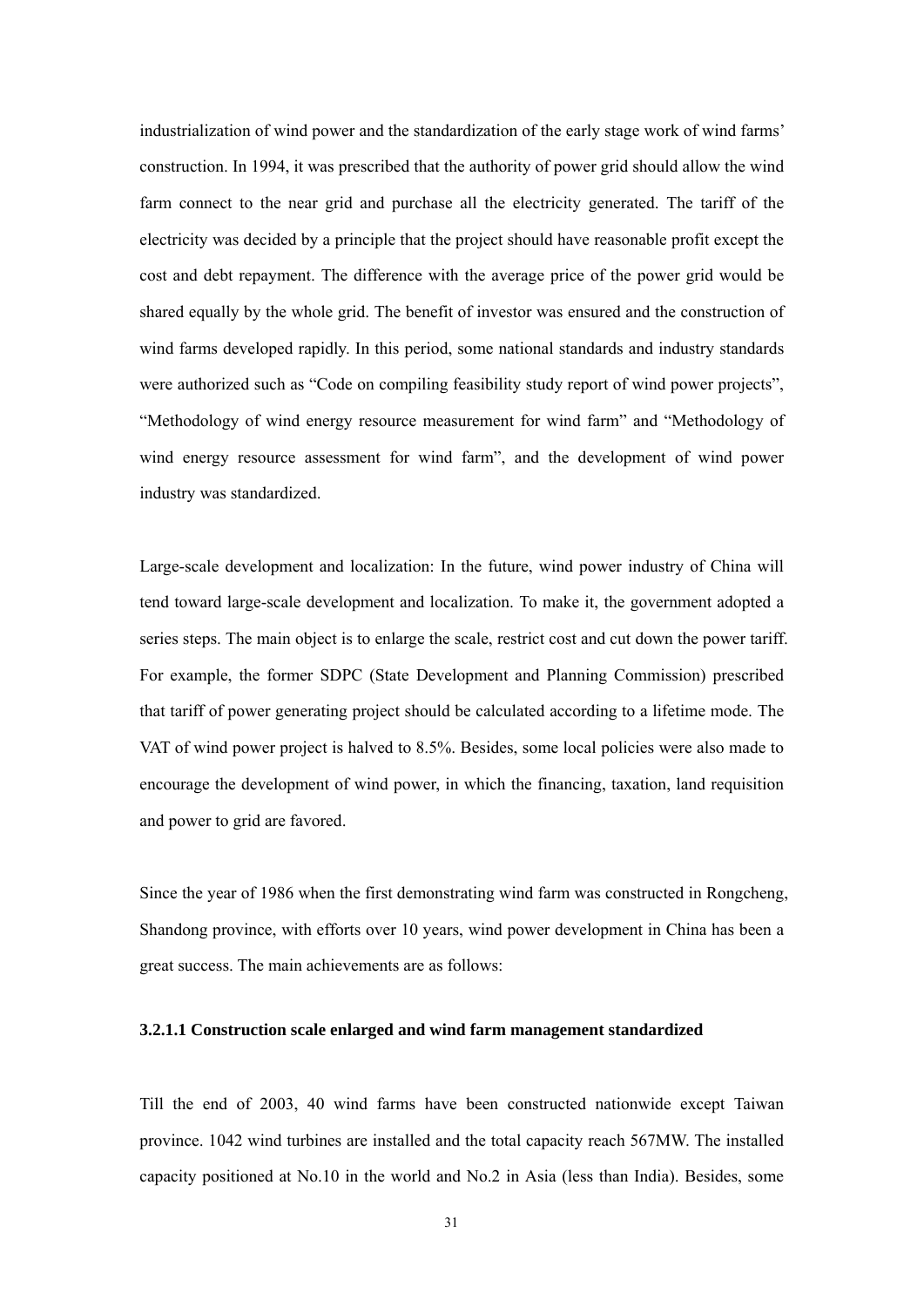regulations about wind farms' prophase work, construction and operation are worked out, and the management of wind farms to be standardized.

# **3.2.1.2 Development in large scale is possible with professional team and advanced equipment manufacture**

With practicing in years, a specialist team of design, development, construction and operation has been brought up. Local wind turbine manufacture is improved. At end of 2003, cumulative market share of local wind turbines reached to 15.3%. The local made wind turbines account for 33% of newly installed capacity in 2003. So it's possible to develop wind farm in large scale.

#### **3.2.1.3 Electricity cost decrease dramatically and competing ability improved**

Along with the establishment and development of wind power industry, cost of construction and operation of wind farms decrease dramatically by technology introduction, wind turbines localization and strengthened management. Initial investment decreased from 12000 Yuan/kW in 1994 to 8000 Yuan/kW presently. Also the tariff of wind power electricity decreased from more than 1.0 Yuan/kWh to about 0.6 Yuan/kWh. The difference between tariff of wind power and coal power reduced gradually and the competing ability improved. In 2003, competing mechanism was introduced into wind power development by the two wind power concession demonstration projects in Rudong of Jiangsu province and Huilai of Guangdong province, that will accelerate the large-scale development of wind power in China.

#### **3.2.2 Wind power equipment manufacture**

As R&D projects several grid connected wind turbines were developed in China during 1980's, the rated power were 18kW, 30kW, 55kW and 200kW, due to long period of R&D, it was not able to catch up the demand of market for larger size machines, most of the prototypes had no opportunities for improvement and unable to commercialize. For example,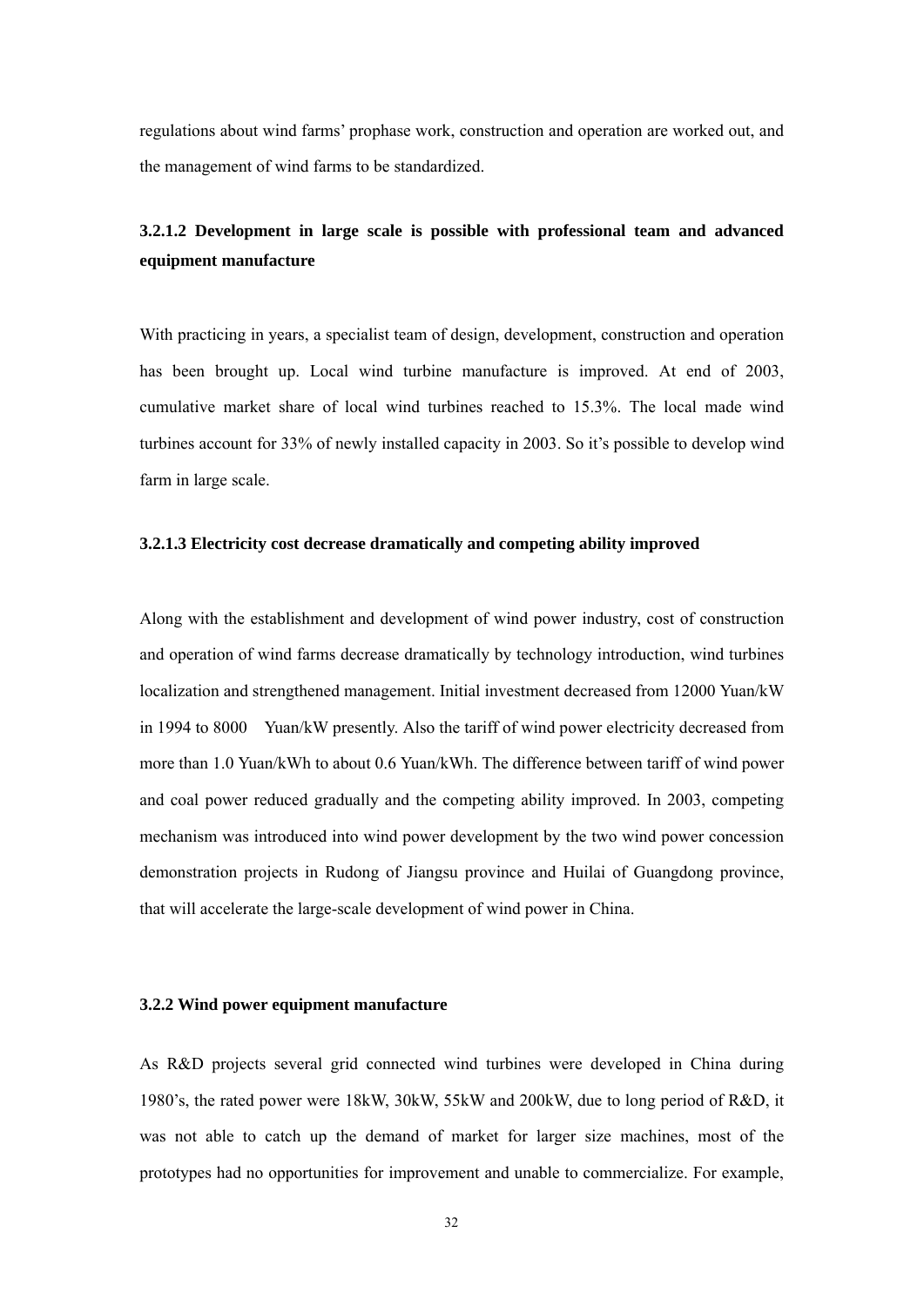two prototypes of 200kW wind turbine were developed by national funding, however, when they were not commercialized the main stream products of the market already became 600kW. The turbine costs account for 70% of the total investment of wind farm project, to realize the local manufacturing wind power equipment to reduce project investment is required by the large scale development. At present by the way of introducing, digesting and absorbing foreign matured technology, increasing the proportion of local made components, make the price lower than imported machine in the order of 10% to 20%.

The manufacturing technology of 600kW wind turbine had been introduced by paid technology transfer fee for licensing production, or by joint venture with foreign companies, this size machine already put into batch production in Goldwind of Xinjiang, Xi'an Nordex of Shaanxi and Yituo-MADE of Henan, prototypes were made in Wandian of Beijing and Shenxin of Shanghai.

The MOST (Ministry of Science and Technology) providing the support for localization, by means of national programs for tackle key problems, funding R&D of large size wind turbine. The former SDPC (State Development and Planning Commission) and SETC (State Economy and Trade Commission) provided subsidy or subsided interest loan to the owner of demonstration wind farm, which purchase local made wind turbines, the scale was 80MW in total, gave domestic manufacturers an opportunity to have batch production, and create a market environment to realize commercialization.

The domestic professional component suppliers developed key components of 600kW, according to the requirements of wind turbine manufacturers, such as generator, gearbox and blade, the international famous blade supplier LM set up their solely owned factory in Tianjin, now the local made components of 600kW wind turbine accounts for 90%.

Up to 2003, market share of local turbines was 15.3% Monopolization of imported turbines is broken and the price was held down. It has been an important contribution to wind power industry in China. At the same time, development of local wind turbines provides a strong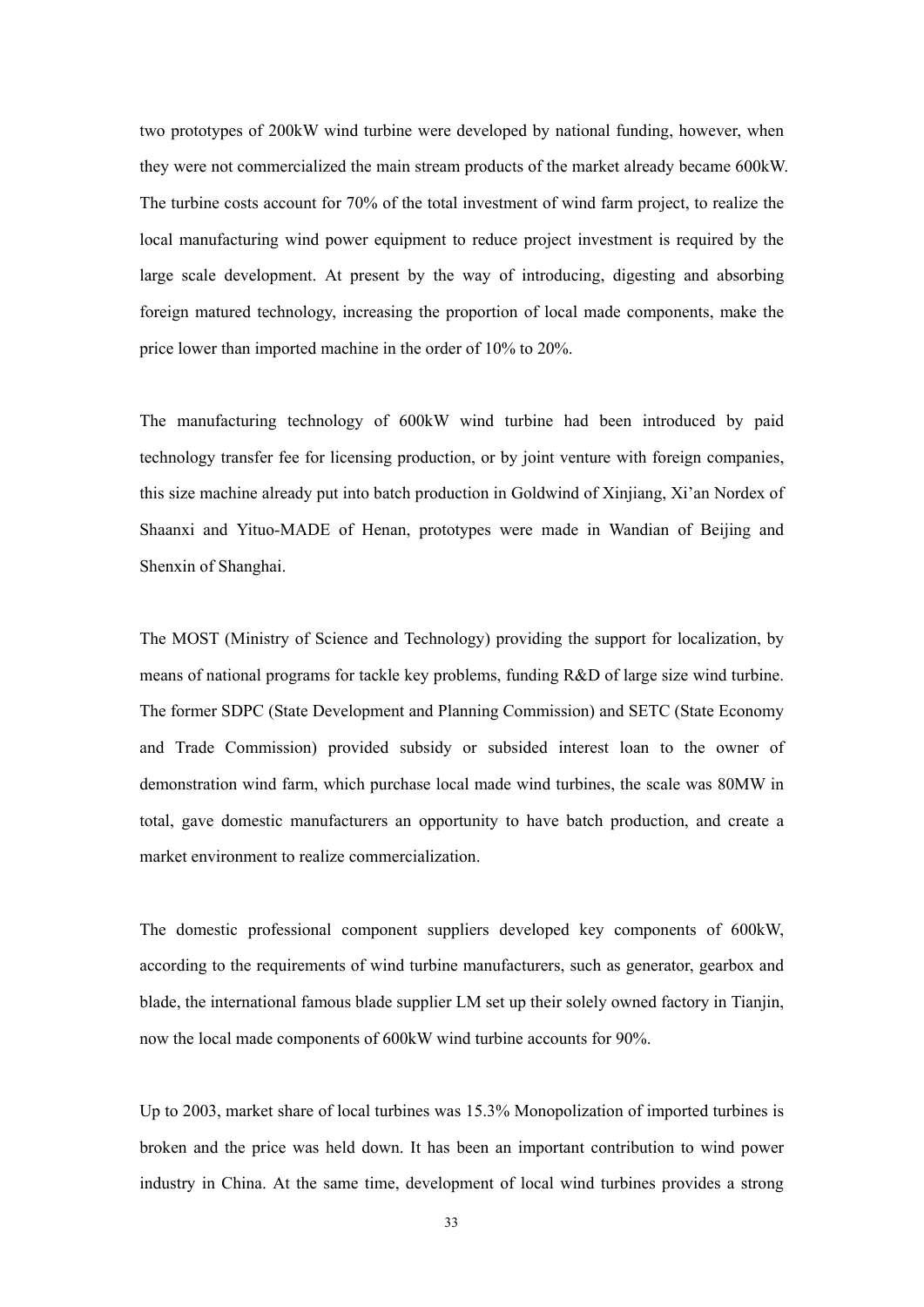technical guarantee to the large scale development of wind power industry in China.

It is planned that the installed capacity of wind turbines will be 1000MW in 2005, which is nearly double of present amount. Moreover, price of imported units keep a high level because the change of international financial market. These are great opportunity to develop local products. Related corporations shall fully prepare and get hold of the opportunity, and advance the progress of national wind power industry.

In development of wind power industry, technical improvements have run parallel with cost reductions and the latter, in turn, have been partly due to advanced technology and partly due to Economies of Scale. Economies of Scale is embodied in follows:

#### **3.2.2.1 Increasing of unit capacity**

Modern wind turbines are developing to larger unit capacity. Wind turbines of large unit capacity can produce more electricity with less cost. One of the reasons is that the manufacture cost of large unit does not increase markedly than smaller unit. Furthermore, the number of turbines of a wind farm with certain capacity will decrease by installing larger ones instead of smaller ones. That means the cost of transportation, installation and cable connecting will also decrease.

# **3.2.2.2 Increasing of production**

According to related information, the price of the wind turbines will fall by 15% for each doubling of production. From 1990 to1999, world wind energy doubled every 3 years. This implies, the price of the wind turbines will fall by 15% every 2.5 to 3 years..

### **3.2.2.3 Increasing of installed capacity of wind farms**

It is obviously cheaper to connect many turbines in the same location, rather than just one. A recent German study showed that wind farm costs were lower than "single machine" costs by between 2% and 12%. The reason is, first, large development may attract substantial discounts from wind turbine manufacturers. 100 units may be 20-30% cheaper than 10 units.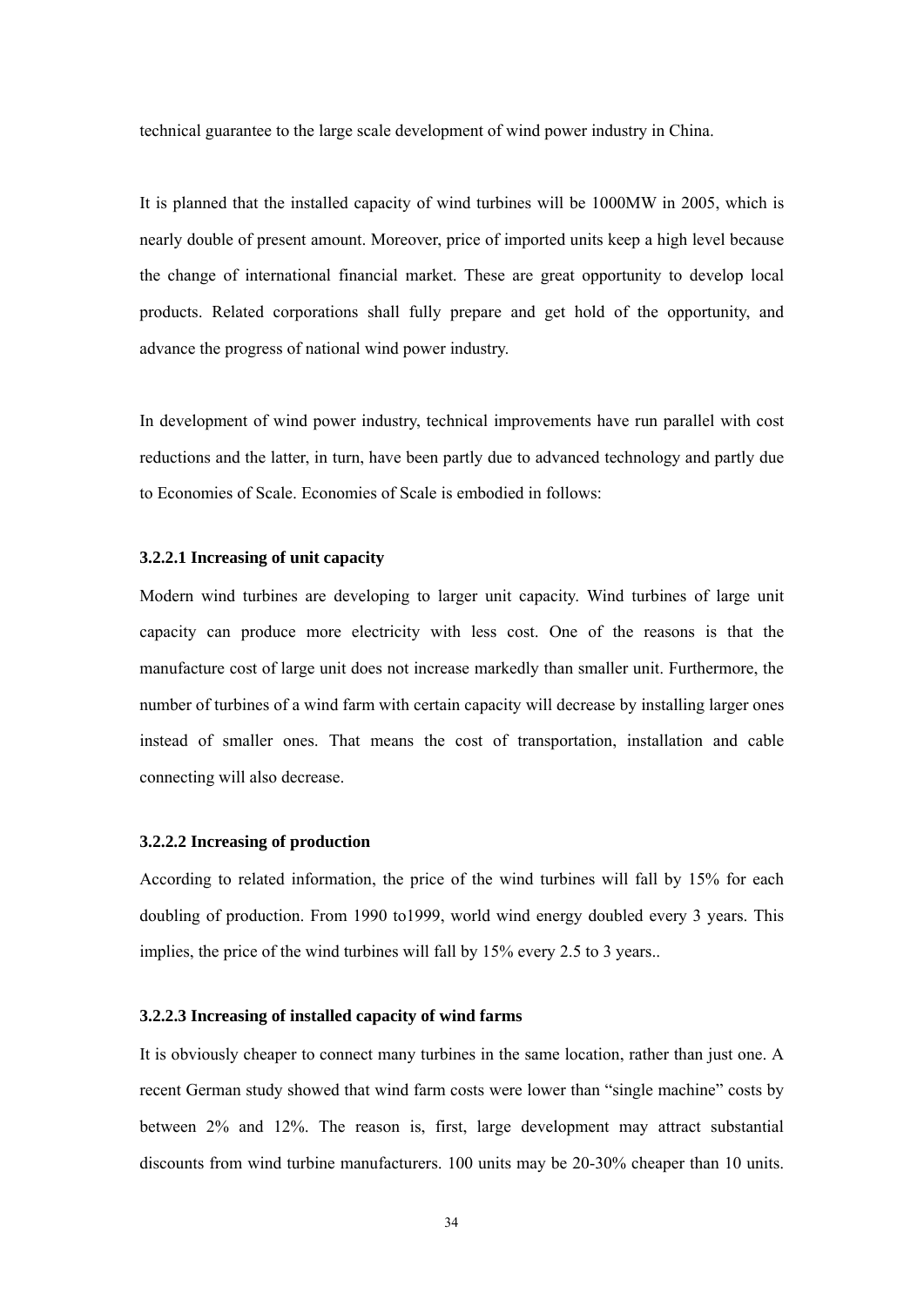Secondly, that enables site infrastructure costs to be spread over a large number of machines, reducing the unit cost. Other reasons are, that enable more effective use of maintenance staff and may secure lower interest loans and financing cost per kW are likely to be lower.

Data from the UK Non Fossil Fuel Obligation (NFFO) clearly suggests that larger projects offer cheaper electricity price. In NFFO3, the average bid price of the "small" NFFO projects that were offered contracts was Sterling 1pence/kWh higher (about 25%) than the "larger" project energy costs.

Therefore, the guidelines of wind power development in China should be advance the industrialization by large-scale development. The main contents are rely on wind projects, advance the industrialization by large-scale development, accelerate the improvement of technology and manufacturing ability by industrialization. That will decrease the construction cost and feed-in-tariff of wind power and the economic benefits and competing ability will be improved.

# **4 The problems and obstacles of wind power development in China**

#### **4.1 System Issues**

At present, the wind power developers in China are mainly enterprises directly under the Power Corporations, their subsidiary companies, joint-stork companies charged by Power Corporations or companies tied up with Power Corporations. Few of those are independent wind power developing companies. This actuality has close relationship with the system of the wind electricity tariff. Since the commercially developing of wind power, the price of wind electricity falled continually from RMB 1.0 Yuan/kWh to RMB 0.5-0.6 Yuan/kWh. Even though, the price is still higher than average feed-in-tariff. According the regulation of former Ministry of Electric Power, the difference should be shared over the power grid. But how to share, the range of the grid is the province, district or whole country, there is no clear definition. So this policy is difficult to be put in practice. The result is that the Power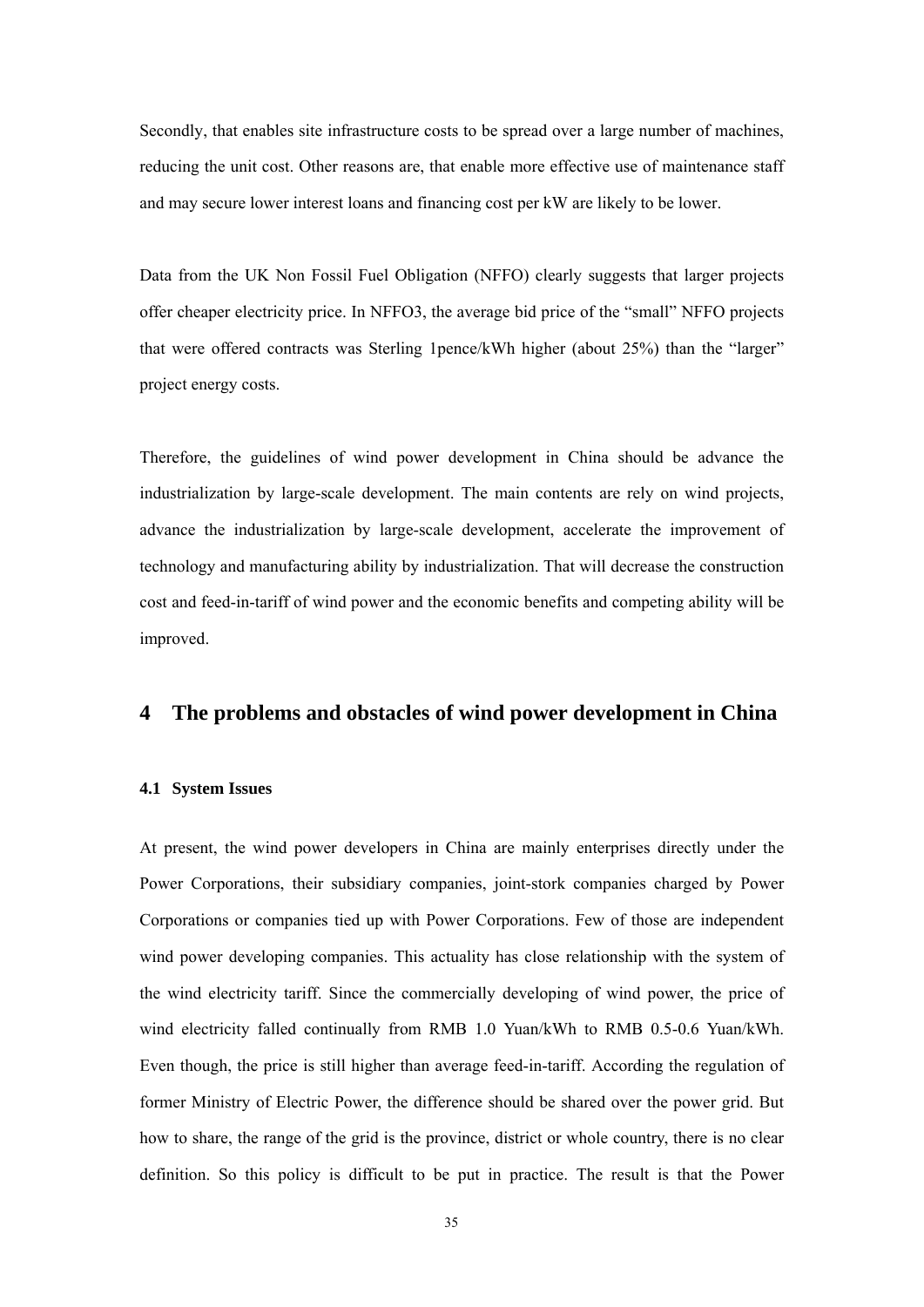Corporation has to bear the price difference and its profit is lowered. For example, a wind farm of 50MW capacity will generate electricity of 100GWh with the full load hour of 2000. if the price is RMB 0.2 Yuan/kWh higher than average price, then the Power Corporation will loss 20 Million Yuan each year. The more wind electricity, the more loss of Power Corporation.

So it's difficult for investor without a Power Corporation background to develop wind power independently. They are commonly united with the local Power Corporation. With support from Power Corporation, high price will be strived for. The absence of competing holds back the developer from reducing cost and the price. That is harmful to the long term development of wind power in China.

To deal with this problem, competing mechanism shall be introduced and investing from various sources be abstracted. In 2003, NDRC arranged the bidding of the demonstration wind power concession projects for the first time. It was a successful attempt. Investors of different kinds participated in the bidding and the price falled dramatically. In the present system, it is an effective way to introduce competition by bidding of concession projects. But in long views, the key is to settle the problem of shared of the price difference between wind electricity and coal electricity. If the price difference could be shared over a reasonable range and be borne by end users, the benefit of Power Corporation wouldn't be cut down, then capital from various sources would enter the field of wind power without obstacle.

In the draft "Renewable Energy Promotion Law ", it's planed to set a fixed price for renewable energy and the price higher than average price of the power grid will be borne by the users of whole country or subsided by fund of renewable energy. If it is carried out, the problem of the price difference will be settled by law. Furthermore, national policies should be issued to encourage investment to wind industry, advance the competition, introduce various capital and accelerate the commercial development of wind power in China.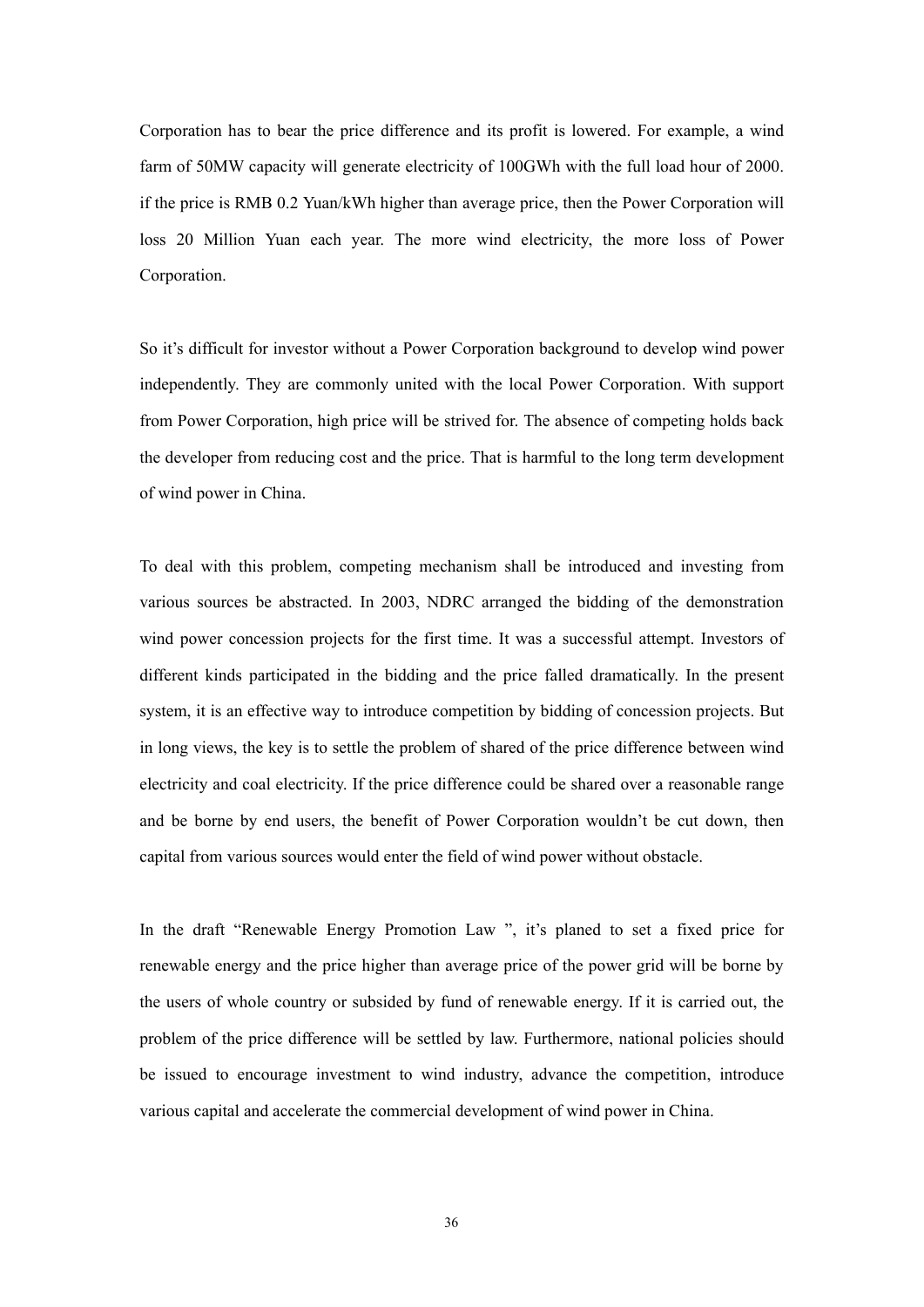# **4.2 Technical issues**

# **4.2.1. Grid Condition**

During the stage of planning, designing and operation of grid-connected wind farms, the gird characteristics should be taken into account seriously. While some international power systems have significant amounts of wind generation, and a good deal of experience with its impact, care needs to be exercised in applying that experience to China due to the interactions of a different power system, market and weather characteristics.

Generally speaking, most technical obstacles for integration wind farm into gird can be eliminated at a cost. However, in order to resolve the possible technical problems, the governmental departments (e.g. National Development and Reform Commission, State Electricity Regulatory Commission), grid corporations, wind farm operators and wind power developers should cooperate closely.

#### **4.2.1.1 Limits for wind power integration**

While providing the clean power for gird, wind farms will also bring some unfavorable impacts on power system operation. With the expansion of wind power and the increase of wind power ratio in a local gird, these unfavorable impacts will likely to become the limits for wind power integration. Therefore, investigation on the grid conditions for wind farm integration, and proposals of the measures to overcome the grid-related technical issues for limiting wind power development are necessary.

Based on the research results from home and abroad on the integration of wind farm into grid, the main factors for limiting wind power development are as follows:

• Wind power will decrease the accuracy of load forecasting, and will therefore impact the dispatching and operation of grid.

The term "load" is used to denote the amount of power required to be dispatched by scheduled generation, i.e. the total output of all scheduled generating units detracting network loss. In other words, "load" is the amount of system load detracting the output of wind farms.

Wind power is a kind of intermittent and stochastic power source, which will have an influence on credit of power supply. Therefore, system load forecasting will potentially become less accurate as the amount of wind power generation increases, which reversely has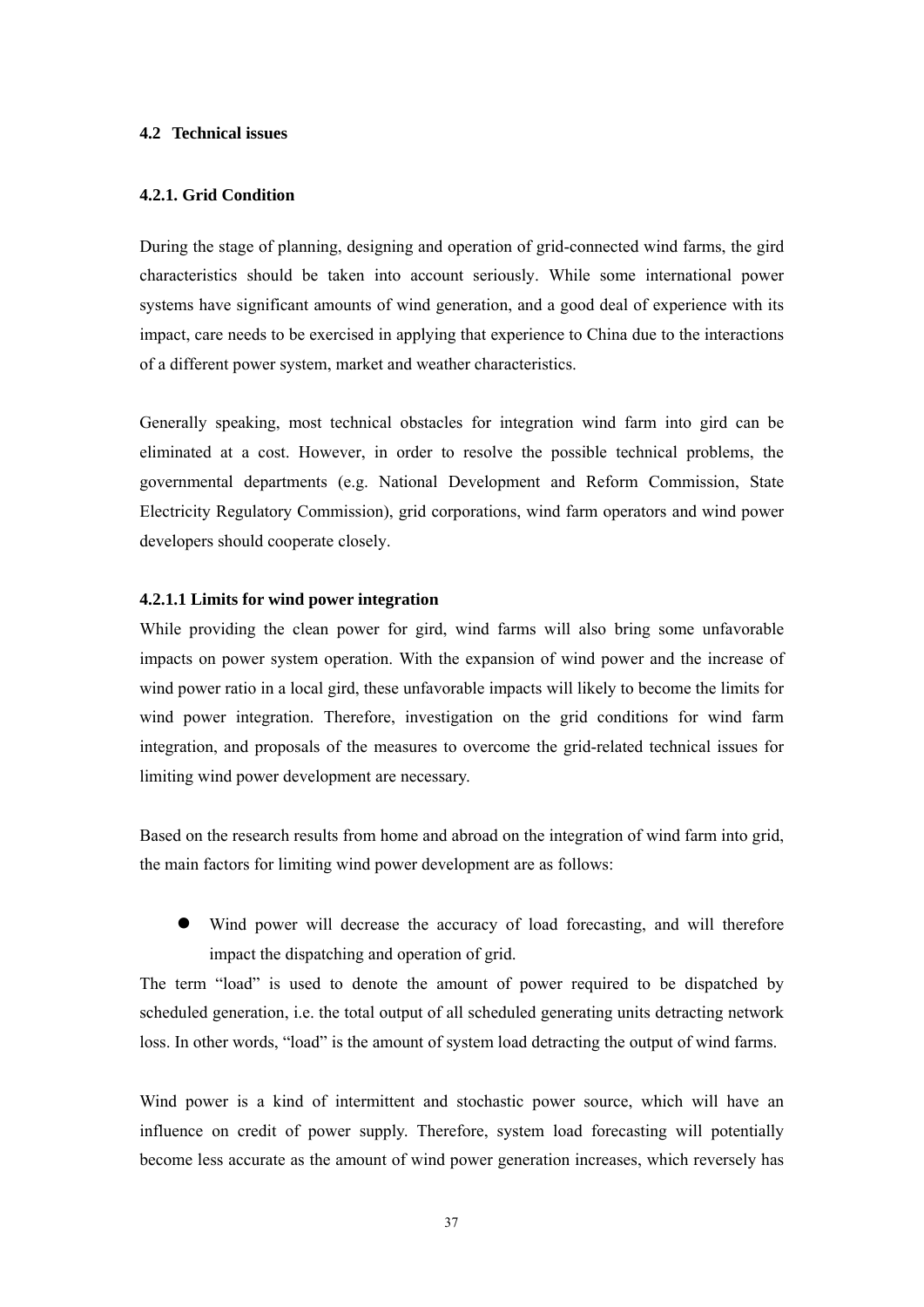an influence on power system operation mode and the unit commitment of scheduled generating units. In the case of generation reserve forecasts, this could translate into higher reserve level requirements to cover uncertainties in the availability of wind power generation.

# Wind power has a impact on frequency control of grid

In order to control power system frequency to within defined standards, grid corporations require some power plants to provide frequency control ancillary services. However, as the total amount of wind power generation increases, then variation in its output will have a more significant impact on the frequency, and this will, in turn, require greater amounts of service to be purchased. If the requirement for regulation services was to increase, then the cost to the electricity market would most likely also increase.

Provided the grid corporation is able to source sufficient frequency control ancillary service to meet the expected total frequency variation, this issue does not impose a threat to power system security. However, how to distribute cost of the additional service between the grid corporation and the wind power developer is still a problem.

# Wind power has a impact on voltage regulation of grid

With the increase of wind power installed capacity in distribution networks, the variability of wind power generation causes variability of voltage, particularly if connected to distribution networks originally designed for providing supply to consumers, and distribution networks may not have specifically been designed to cater for the significant and possibly rapid loading variations (compared with normal customer load variation) caused by highly variable wind power generation. Therefore, the regulatory measures are needed to maintain the voltage level in a specified range. However, the variability of wind power generation is not a low probability, this could result in an increased requirement for reactive power ancillary services to manage voltage control.

In order to ensure the voltage quality of power supply, a higher cost of connection may be imposed by the grid corporation to provide additional or upgraded voltage control facilities. Reactive compensation equipment should be installed in the step-up substation of wind farm, which has a fast response characteristic and can be regulated continuously, such as Static Var Compensator and Static Var Generator and so on. In the stage of wind farm planning and designing, the grid corporation should negotiate with the wind farm developer on the integration scheme and determine the technical requirements in the aspects for reactive power compensation and voltage regulation of wind farm.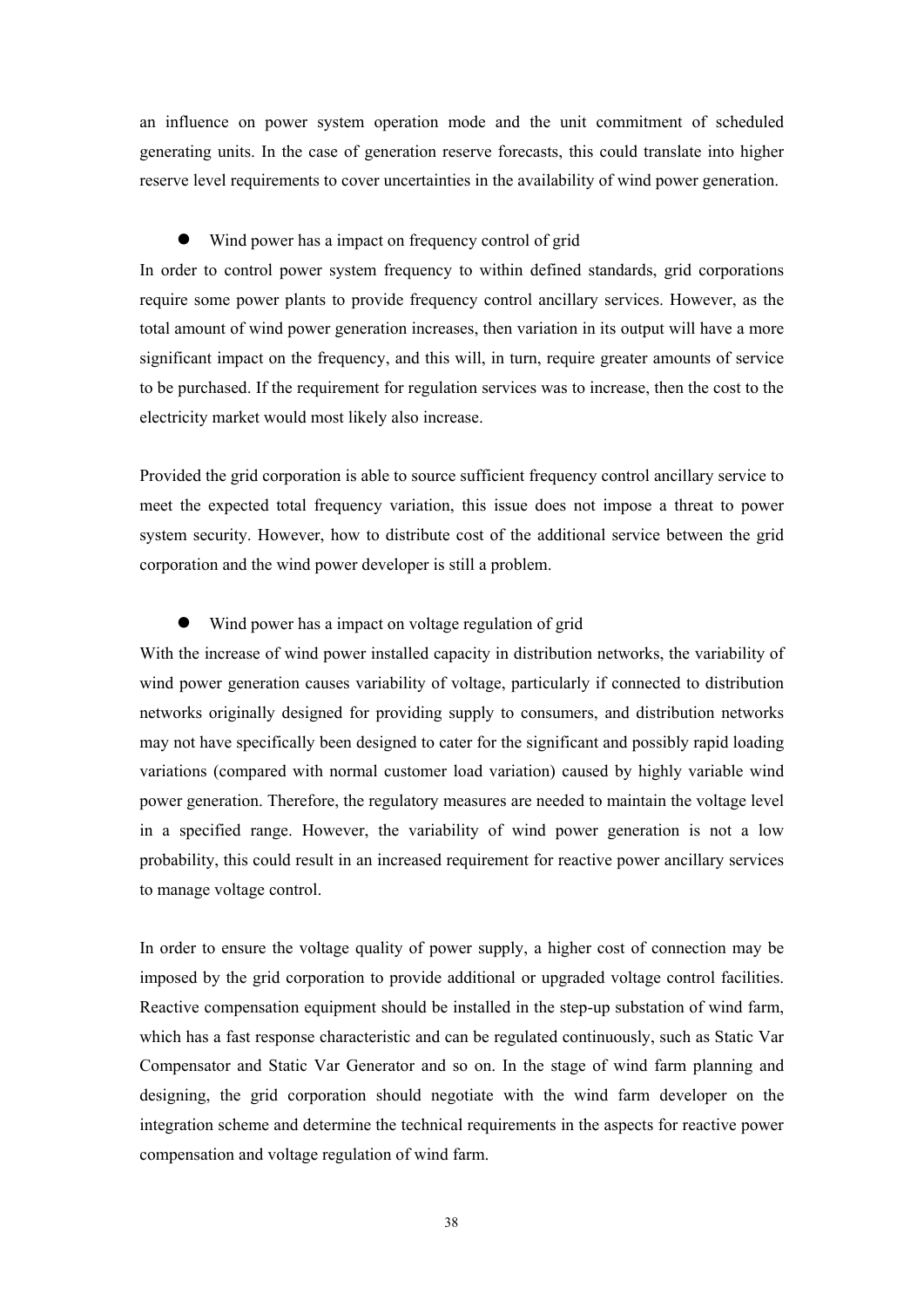#### Wind power has a impact on power quality of grid

Uncertainty of wind resource and operating characteristic of wind turbine result in the fluctuation of wind turbine output, which may affect power quality of grid. During the continuous operation and switching operation, wind turbine cause voltage variation and flicker, which are main concern of unfavorable influence of wind power generation on power quality of grid. For variable-speed constant-frequency wind turbine, harmonic issue caused by frequency inverter should also be considered.

In order to mitigate voltage variation and flicker caused by wind power generation, both speed control and pitch angle control should be improved so as to minimize the fluctuation of wind turbine's output while maximizing the output of wind turbine. Meanwhile, installation of auxiliary devices in wind farm such as Static Var Compensator and energy storage device can also mitigate voltage variation and flicker, however, it require additional cost of wind farm.

Wind power has a impact on fault level and stability of grid

Whatever kind of generators are adopted in wind turbines, integration of wind farm will increase the fault level of gird and furthermore affect the relay settings of original protection devices of grid. It is probably necessary to add new protection devices and/or modify the relay settings of original protection devices. Particularly if wind farms are connected into distribution networks, overloading of circuit breakers may occur with the increase of installed capacity of wind farm.

At present, the installed capacity of wind farm is relatively small, which has an insignificant effect on power system transient stability. However, for wind farms connected into the terminal of weak grid, voltage stability problem is still a concern if lack of strong voltage support.

In order to enhance voltage stability of power systems including wind farms, reactive power demand should be compensated locally. As the real and reactive power of wind farms are varied with wind speed, it is suggested that reactive compensation such as Static Var Compensator should be used in wind farm, which can be adjusted continously and quickly. By using Static Var Compensator, power quality and voltage stability related to wind power generation can be improved.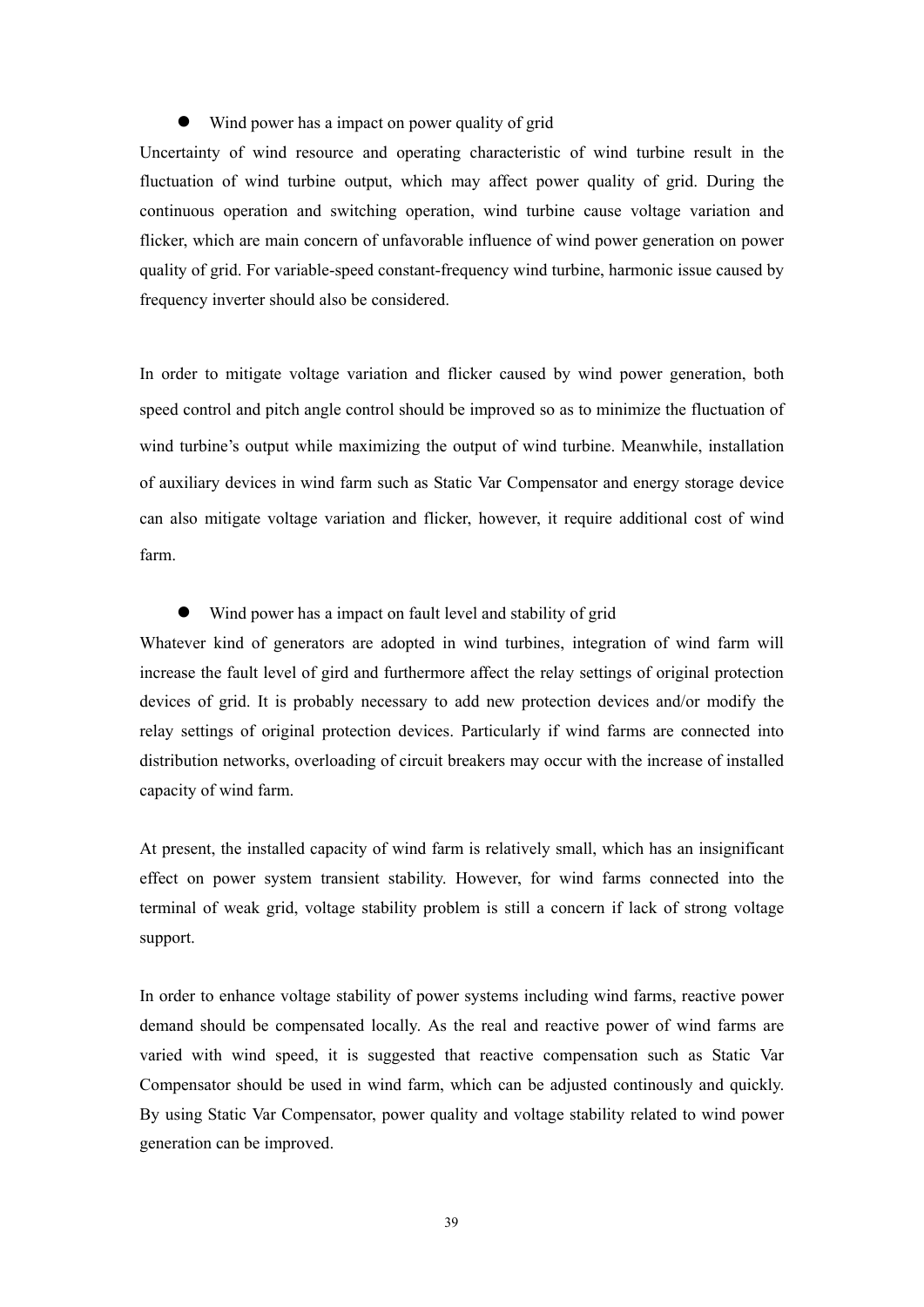#### $\bullet$  Other impacts related to wind power generation

As inherent intermittent and fluctuation of wind power, reliability of grid may be reduced while cost of grid operation may be increased. In order to resolve the power quality and reliability problems probably caused by wind power generation, grid corporations may pay cost for research works and additional devices. So, during the promoting development of wind power, other possible problems caused by wind farm integration must be studied and resolved.

# **4.2.1.2 Integration scheme of wind farm into grid**

Now, the costs of integration project of most wind farms are burdened by wind power developers. Two exceptions are the following: one is that the grid corporation is a shareholder of wind farm and burden the part or total cost of integration project according to the results of negotiation with wind farm developer; another is for Wind Concession Projects which are implemented by National Development and Reform Commission of China, provincial grid corporation is required to built the transmission line for wind farm.

Gird corporation should provide convenience for wind farm integration and operation. However, grid corporation, as an enterprise engaged in transmission and distribution business, should take the economic benefit into account when they decide to invest a transmission project. Currently, the policies related to China power industry management system reforming are not well completed, the approach to determine rational price of transmission is still unavailable. After separation of generation from transmission, grid corporations are responsible for the huge tasks of grid construction, upgrading as well as grid security, but they are unable to raise enough money from their whole business. Under this circumstance, grid corporation's benefit can not be guaranteed if grid corporation are asked to construct all integration project for wind farm.

Therefore, the national government should encourage rather than compel grid corporations to invest and construct the integration projects for wind farms.

Based on the current status, the cost of integration project for wind farm can be estimated according to table 1-11.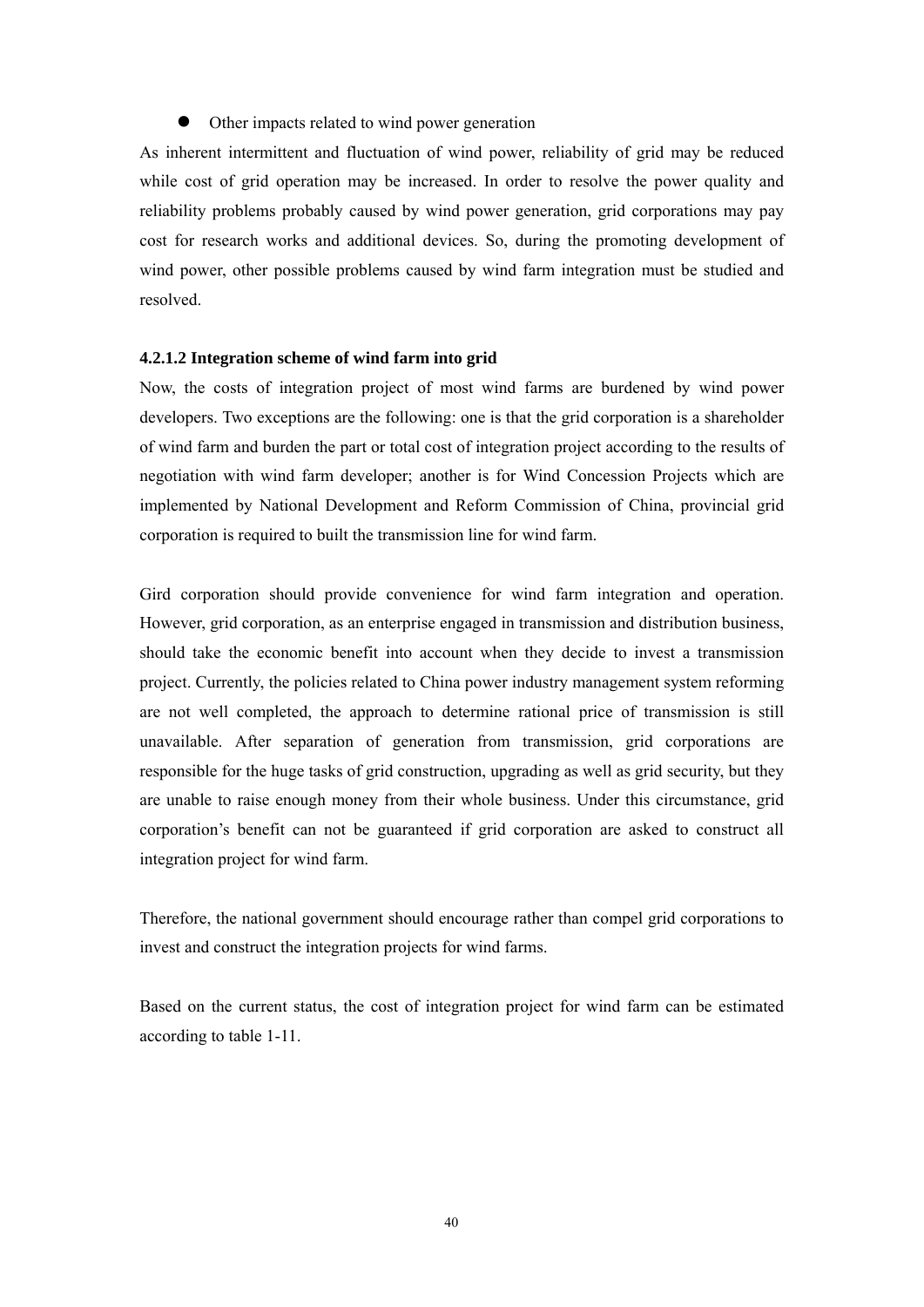| Voltage Level (kV)                   | 35      | 110     | 220     |
|--------------------------------------|---------|---------|---------|
| Substation Cost (RMB yuan/MVA)       | 40,000  | 60,000  | 100,000 |
| Transmission Line Cost (RMB yuan/km) | 150,000 | 400,000 | 600,000 |

Table 1-11 Cost of Substation and Transmission Line

For example, for a 50MW wind farm connected into 110kV grid through a 30km transmission line, the total capital of integration project is as follows,

 $40,000 \times 50 + 400,000 \times 30 = 14,000,000$  RMB Yuan

For a 100MW wind farm connected into 220kV grid through a 40km transmission line, the total capital of integration project is as follows,

 $100,000 \times 100 + 600,000 \times 40 = 34,000,000$  RMB Yuan

4.2.1.3 The duties of grid corporation to support wind power

Grid corporations should support wind power development through the following efforts:

- Study the characteristic of wind farm, evaluate the unfavorable impacts of wind farm on grid operation more accurately, and provide technical support for wind farm integration;
- Enhance the security and reliability of grid operation so as to reduce the outage of wind farm caused by grid fault;
- Under the precondition of ensuring unified dispatch and security operation of grid, grid corporation should purchase total output of wind farms and not limit the output of wind farm as can as possible.
- During arranging scheduled maintenance of wind farm and its connection line, grid corporation should consider the distribution characteristics of wind energy resource in order to minimize the loss of wind farm production.

Grid corporations are responsible for security, reliability and economy of grid operation, among which the grid security is in dominant position. Therefore, grid corporations should have the right to dispatch all power plants including wind farms. It is suggested that grid corporations and other wind power players should jointly establish the specifications for integrating wind farms into grid as regards of planning, designing and operation of wind farm.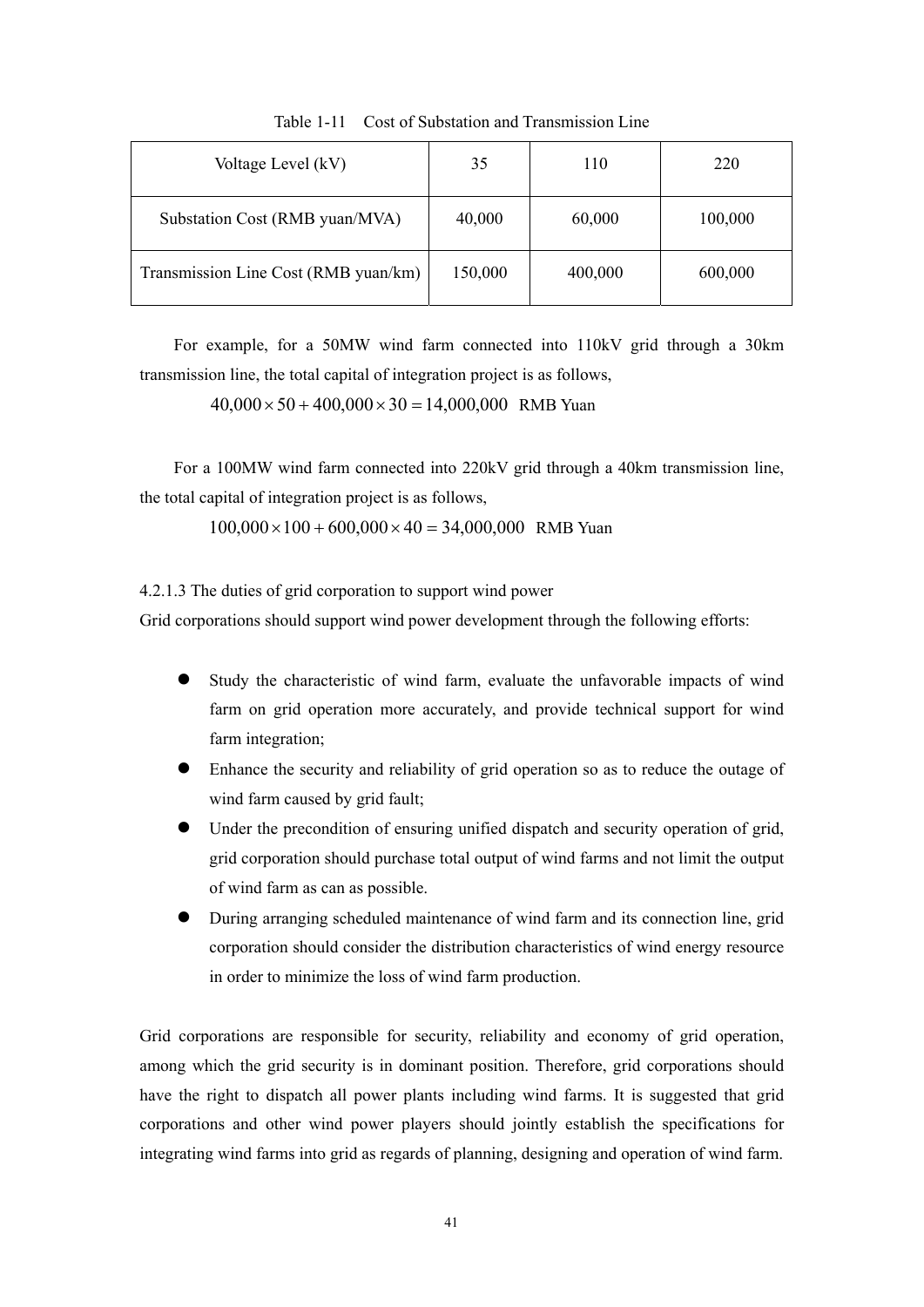#### **4.2.1.4 Summary of grid integration issues**

At present, wind power installed capacity of China only accounts 0.15% of total power installed capacity. According to the long-term plan of power generation, wind power installed capacity will account about 2% (20GW) of total power installed capacity in 2020. Now, the share of wind power capacity in Germany, Denmark and Spain are larger than 10%. So, generally speaking, grid condition will not become bottleneck or limiting factor for wind power development in China.

• As regards whether the size of a specified wind farm will be limited by grid condition, it is necessary to perform calculation and analysis for a given grid characteristic. There are several factors affecting the size of wind farm, including local grid condition, wind turbine type and function of control system of wind farm, etc. Generally speaking, most technical obstacles for integration wind farm into gird can be eliminated, however the additional cost is needed. Therefore, one hand, comparison and analysis among the various schemes for increasing wind farm capacity are necessary; on the other hand, it is also a key issue that which organizations should burden the related cost. In short term, the capital for integration project of wind farm can be treated as a part of provincial grid unified planning and construction program according to the requirements of Wind Concession Projects. And the capital for wind farm integration project should be regarded as part of running cost of provincial grid corporation, it also should be paid by the und user. In long term, it is suggested that the capital for wind farm integration project can be paid by Renewable Energy Fund.

During the process of drafting the Renewable Energy Promotion Law, the benefit of grid corporations should be taken into account so as to encourage grid corporations to play a more active role in wind power development. It is impractical to ask grid corporations to purchase all output of wind farms without any presuppositions, which is also contrary to the Grid Dispatching and Management Regulation issued by the State Council. However, the conditions should be specified clearly in Power Purchase Agreement under which grid corporations are unable to purchase the output of wind farm. As regards the foreign countries' practice and experience, grid corporations in Germany, Denmark and United Kingdom have issued some technical specifications or grid code on integration of wind farm into grid, in which wind farm are required to be able to control active and reactive power according to the grid status. It means that grid corporations are unable to purchase all output of wind farms without any presuppositions.

#### 4.2.2 Wind power equipment manufacturing

By the end of 2003 there were 85% of installed turbines are imported. The main reasons are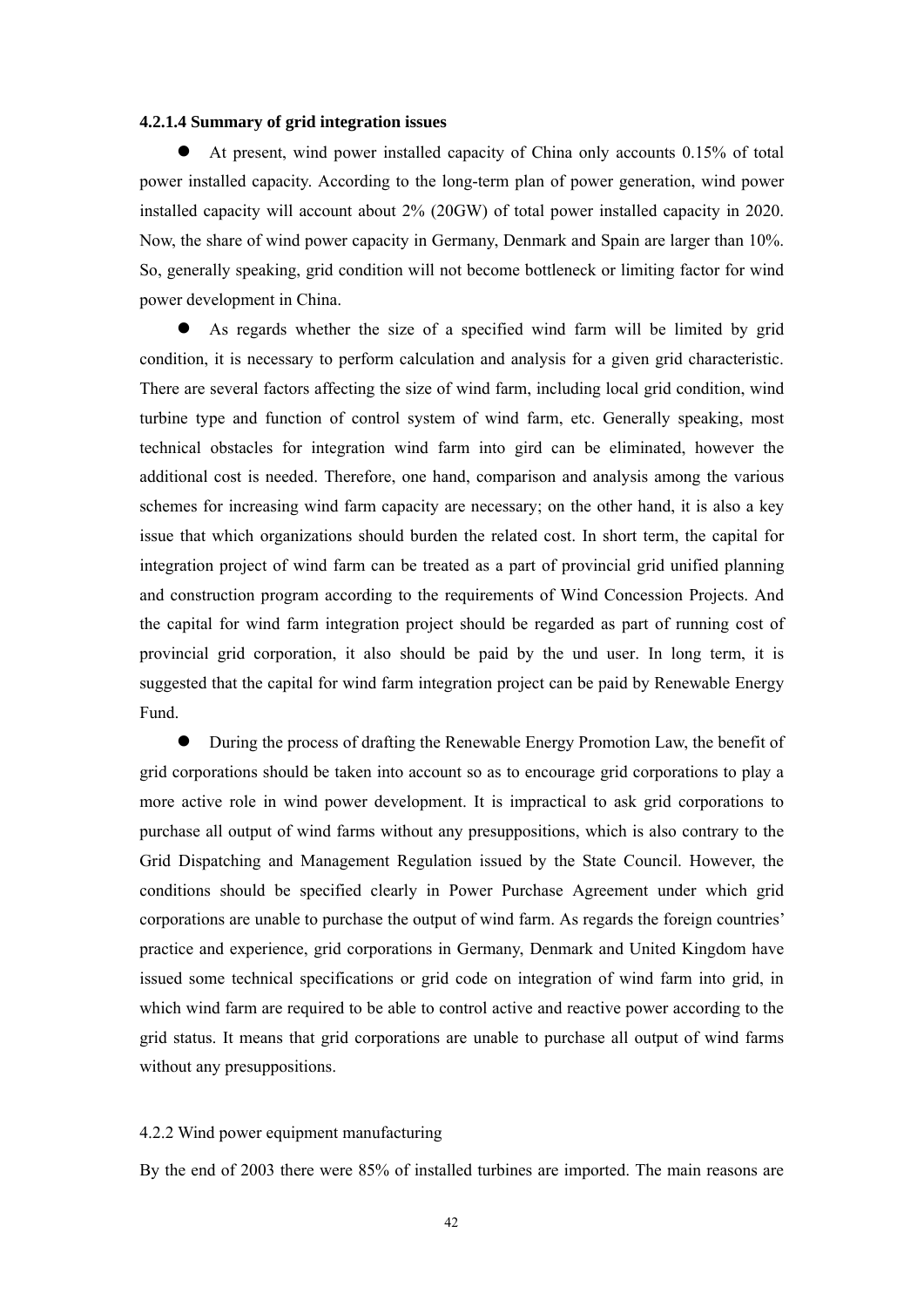local made wind turbines in small unit capacity and lack of variable pitch constant frequency technology, not able to satisfy the demand from current market. The other reason is lack of certificate schem for wind turbine. In a short period there are part of markets for 600kW fixed pitch wind turbine due to low price compare to imported products, it is the opportunity to further bring down the cost by large scale batch production. At the same time the local manufacturers have to upgrade their products as soon as possible, the government should give strong support to local wind power equipment enterprise in R&D and commercialization, and to establish wind turbine certificate scheme.

#### **4.2.3 Wind resources assessment**

#### **4.2.3.1 Problems**

Developed countries attach importance to wind resources assessment, wind resources is the most important element of the site selection and construction of a wind farm and it could determine "yes" or "no" of a wind farm project. Those countries that have rapid increase of wind power development attach importance to wind resources survey and assessment work very much. The Department of Energy in USA, European Union and Non-conventional Energy Ministry of India have special funds to compile wind atlas and wind energy database to provide solid data for investors to choose and construct wind farm.

One of the most prominent problem on wind energy development of China is the low level of wind resources proving up and lacking of solid data. So many of the wind farm projects have met many troubles on site selection, planning and design, and finally be forced to get approval first then make the evaluation or even construct directly. This kind of development could bring a great deal of loss. China has not done any detailed survey nationwide, the existing wind and solar atlas was made by Chinese Academy of Meteorological Sciences, based on the data collected from 2000 meteorological stations nationwide. The result shows that the wind energy in China is abundant in macro, but it could not satisfy the requirements of wind farm site selection and wind resources assessment.

China invests only a little to the early stage work and has not enough funds to do such kind of work. The investment that belongs to the government for wind power planning could not find a proper method to employ; and then the early stage work were not sufficient, the reconnaissance, planning and design work also were delayed. The project reserves are also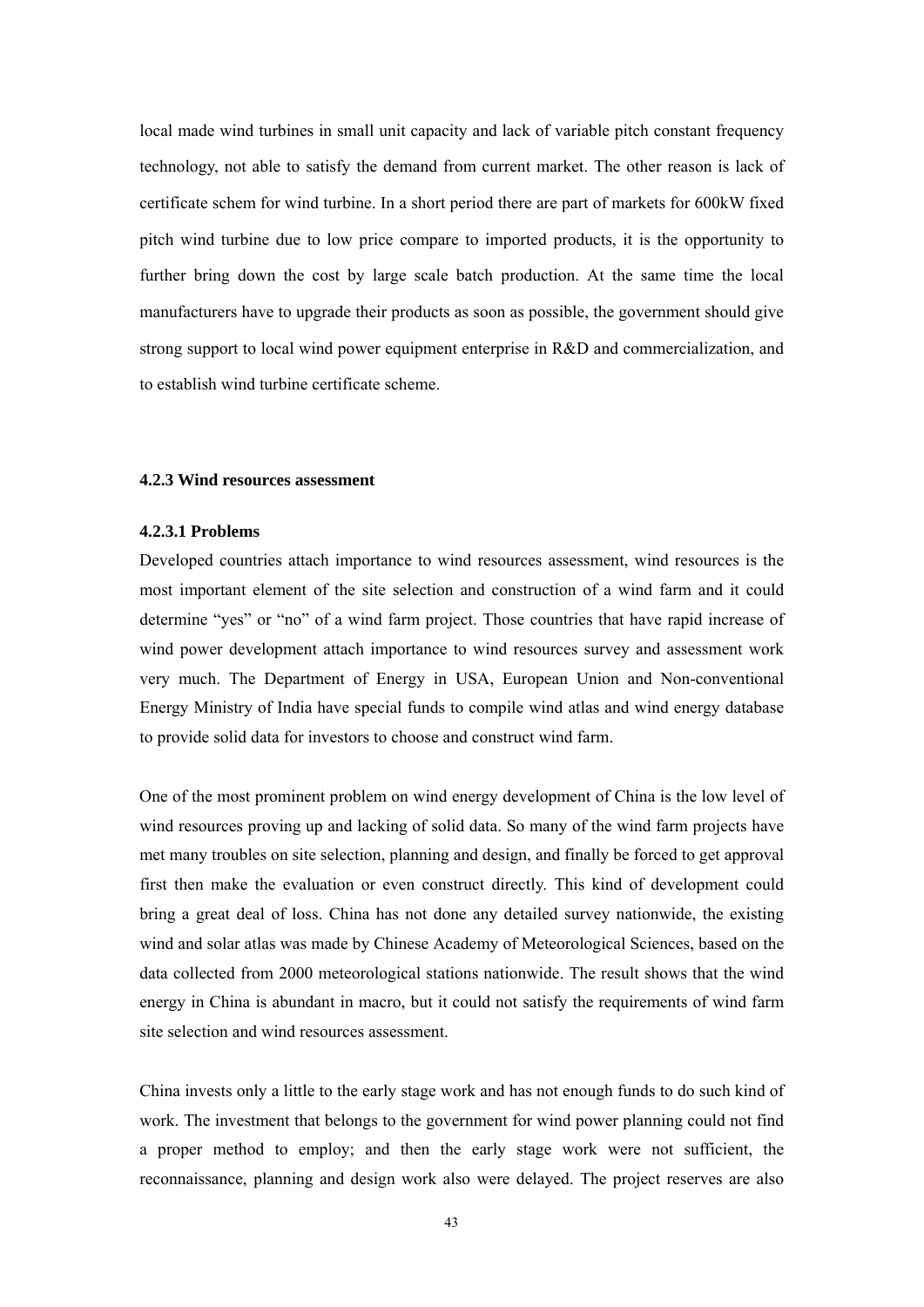not sufficient and all these insufficient have brought many difficulties on wind power planning nationwide and each province.

The assessment of the wind energy offshore has not been done in any place. China has a long coastal line and abundant wind energy, considering the coastal areas near the center of power load; the offshore wind energy must take an important role in the future. So it is very important to do the offshore wind energy measurement and assessment.

#### **4.2.3.2 Solution**

Standardizing and consummating the early stage work. In the past the quality standard and requirements of early stage work were not clearly defined and this has made the low quality of the early stage work and even some bad influence on wind farm development. Now the National Development and Reform Commission has entrust some certain institutions draw out the regulations on early stage work to make the detailed definitions on site selection, wind energy measurement and assessment, geologic reconnaissance and pre-feasibility study report. And along with the technology improvement of the wind turbine and the experiences on wind farm constructions in China, these regulations should be supplemented and consummated. The investors should entrust qualified institutions to take the early stage work. The design institutions should familiar with all the regulations and follow them strictly to provide a high quality output of early stage work.

Establish a proper channel to allocate the early stage work funds. Because China has insufficient early stage work of wind power and funds, propose the government form a regular method on early stage work and provide some funds every year to organize the governmental works, such as regulation compiling, wind energy survey, wind power planning and management of early stage work. Proving up the effective wind energy, compiling the wind energy atlas nationwide and establishing wind energy database to provide solid foundation on wind power planning. Besides, the early stage work funds could partly be used to do some early design work to increase the project reserves and satisfy the requirements of annual wind power development plan. The funds should be consigned to some certain institutions and only use for wind power.

Introduce market system to the early stage work. Because of the lag of early stage work in China, in addition to the governmental funds the market activity should be introduced to the early stage work, to increase the wind farm project reserves and promote the development of wind power. The funds of early stage work could be a large amount of figure and government should encourage developers and other investors attend such work, and clearly defined that if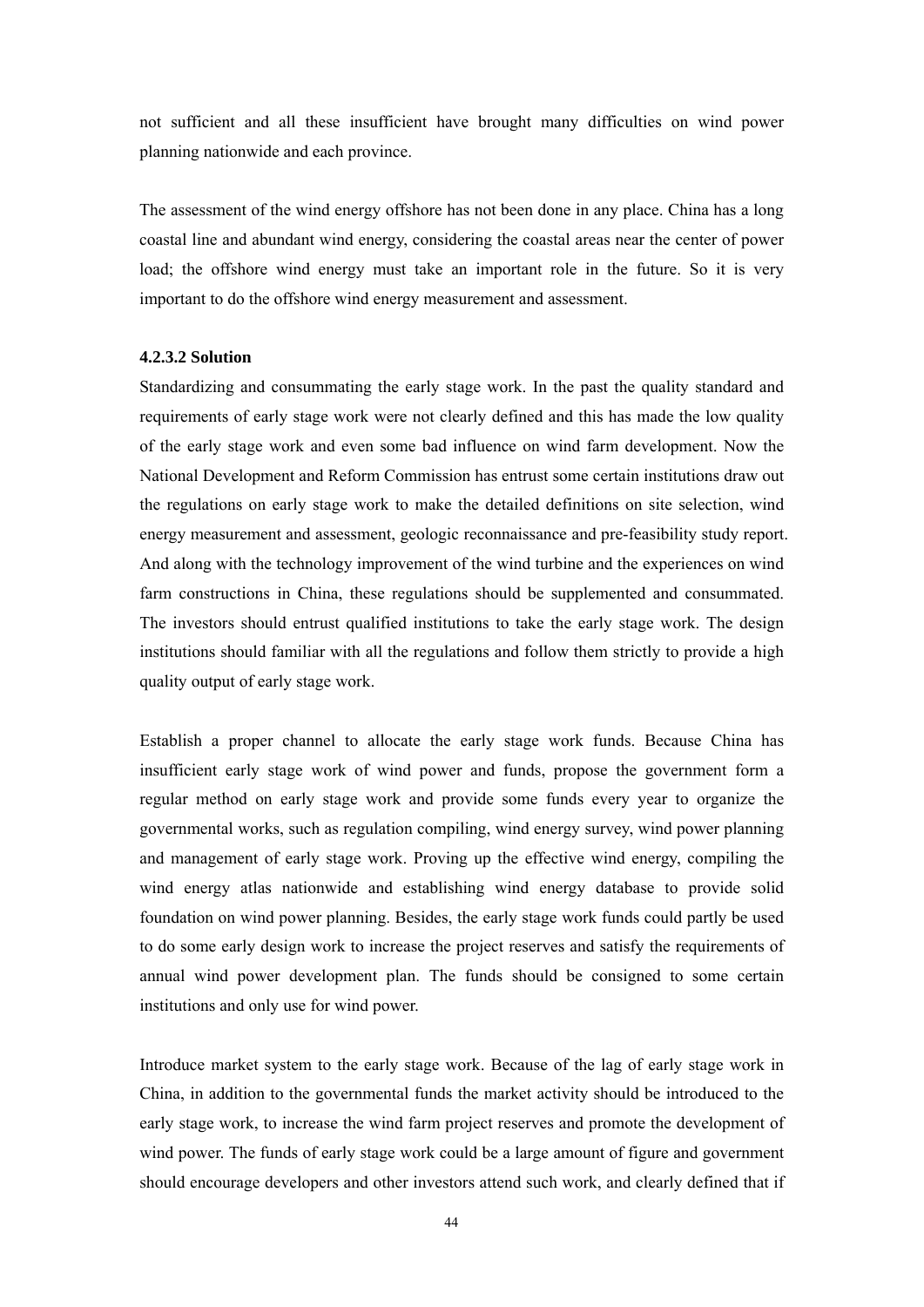the project was made a concession bidding the investor could attend the bidding or get the reasonable compensation on the condition that the early stage work could satisfy the requirements. For other wind farm project the investors who has done the early stage work could has the right to develop the wind farm according to the wind power tariff policy. The investment of early stage work could be listed into cost and make it sustainable. The output of the early stage work could be conveyed.

Strengthen the research work of offshore wind power. China has abundant offshore wind energy and the government should increase the investment on offshore wind energy; measuring the wind energy offshore to select effective wind site; doing the wind energy assessment work to prepare the demonstration offshore wind farm in the near future.

# **4.3 Economic Issues**

# **4.3.1 Problems**

At present, the focus of wind project is electricity price. Besides the environment benefits, the impression of wind power is the high price. Price of wind generated electricity decreased from more than RMB 1.0 Yuan/kWh to about RMB 0.5-0.6 Yuan/kWh since the commercial development of wind power in China. But if the coal generated electricity price is assumed as RMB 0.35 Yuan/kWh, the wind generated electricity is still more expensive by 50%.

The wind electricity price will be analyzed from input and output, or cost and benefit.

## **4.3.1.1 Relatively high investment is needed by wind power**

The cost per kW of wind farm is high. At beginning of wind power development, the cost per kW of wind farm was more than RMB 10000 Yuan/kW. Along with the improvement of manufacture technology, the cost slowly fell down. At present, the newly constructed wind farm cost about RMB 8000 Yuan/kW. Compared with the RMB 5000 Yuan/kW of coal power plant, it is still higher by 60%.

The cost of wind farm has a close relationship with the price of wind turbines. In general, the cost of wind turbines is about 60% to 70% of the total cost of the wind farm. In 1990s, the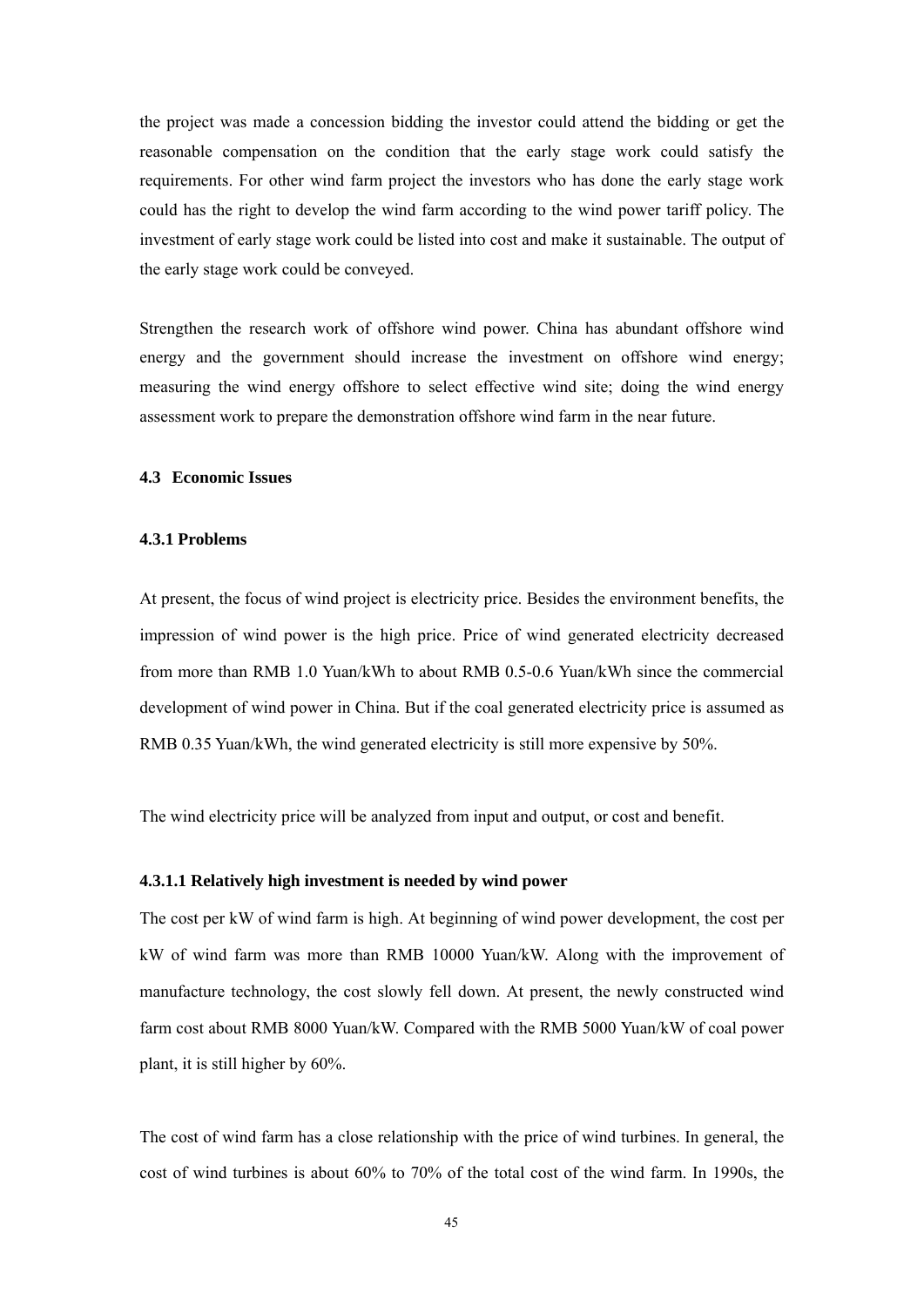price of wind turbines once was as high as USD 900/kW. But along with the increasing of installed capacity and improvement of technology, the price fell gradually. In recent years it has been USD 500/kW and contributed to the decrease of the cost of wind farm. However, since the latest one year, the exchange rate of EURO to USD rise dramatically. As the main suppliers of wind turbines are in Europe, the price of wind turbines in USD also increased. In the latest biddings, the quoted price of the turbines from suppliers has reached USD 630/kW. It must have inevitable negative effects to future wind farms.

The high cost of auxiliary works such as access road and transmission line contributes to the high cost of wind farms. Areas with good wind resources are generally remote and desolate hilly areas, desert or islands, where the road and power transmission line are difficult to reach. So the new road and power transmission lines have to be built. This part of cost is about 10% of the total cost.

Financing conditions are not favorable. The cost of wind farms includes financing cost. The initial cost of wind projects is high and it's difficult to get economic benefit in short time. So the confidence of the financing institute is deficient. For a long time of period, the financing terms are rigorous and long time and favorable loans are lacked. The long-term loans provided by commercial banks are generally of 5 to 8 years. Considering the debt-repayment price, the price will be as high as RMB 0.7-0.8 Yuan/kWh for the short debt repayment period. To restrict the increasing of cost of power generating and reduce the electricity price, the former SPC (now NDRC) modified the method used in calculating the feed-in price. In a document issued in April of 2001, it was prescribed by SPC that the feed-in price of power generating projects should be calculated in a lifetime cycle. In that way, the average prices of wind electricity in the lifetime fell to a certain and were generally RMB 0.6 Yuan/kWh. But along with that, the wind company is hard to get benefit in the paying period for the reason of high pressure of debt repayment. In many cases, short term loans are needed for the necessary of capital turnover. Then the enthusiasm of investors recedes.

If the banks could provide loans of more than 15years, and with a favorable interest, the pressure of debt repayment will be relieved and the cost of financing is decreased. As a result, the feed-in price will decrease.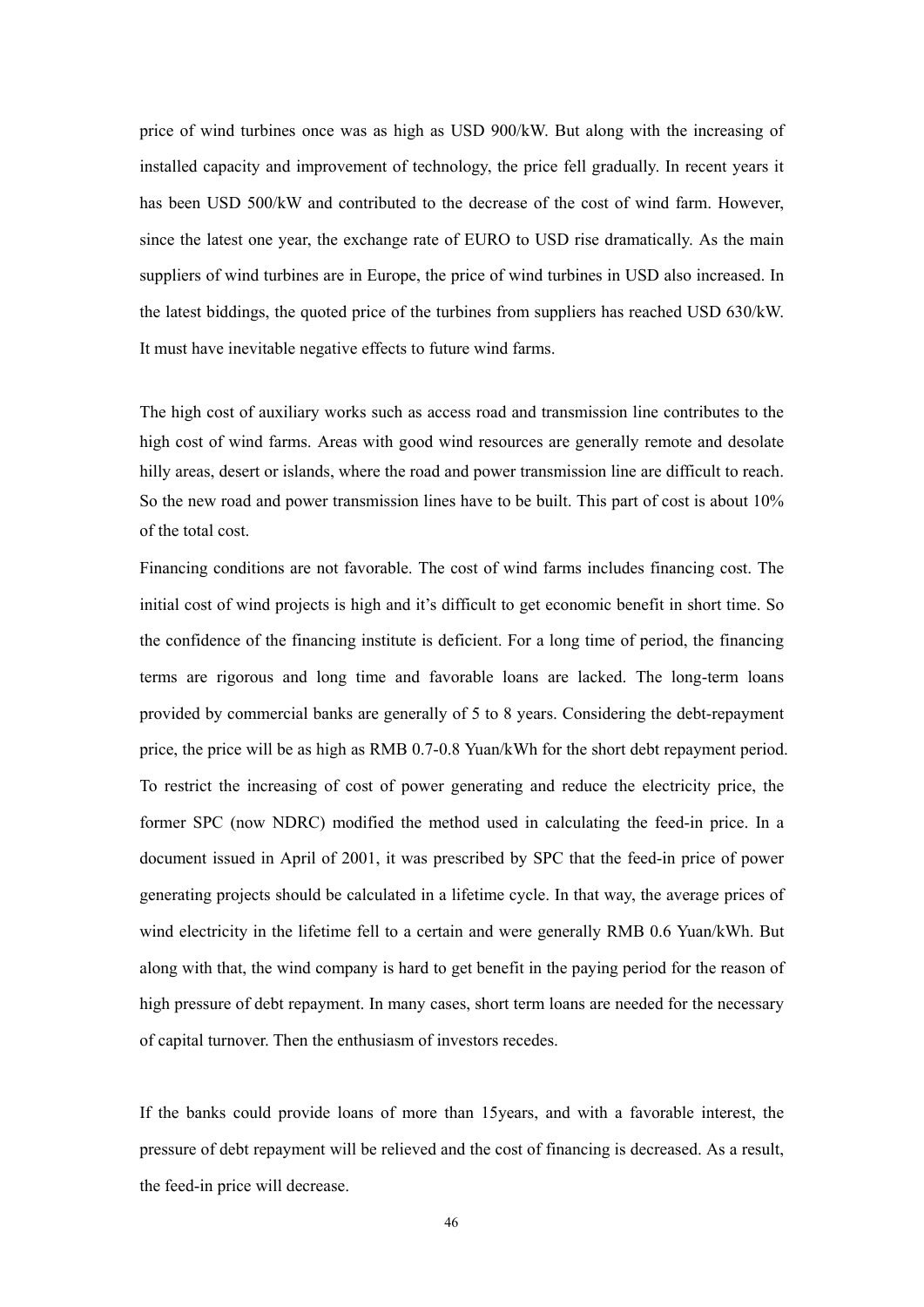The tax of wind energy is relatively heavy. The favorable national policy of tax is limited to that half of the VAT (Value Added Tax) in electricity selling is exempted. Namely, the tax rate is 8.5%. Other taxes such as income tax, custom duty and VAT of importing are not abated. In 2003, the custom duty for importing wind turbines is 5% and the VAT of importing is 17%. These two items add up to 23%. This causes the increasing of nearly RMB 1000 Yuan/kW of wind farm's cost. As to the income tax, some individual provinces treat the wind farm as high-tech project and the rate of income tax is abated to 15%. But that is not a national policy.

# **4.3.1.2 The output of wind project is relatively low**

The full load hours of wind farms in China is various now but low in general. The average is about 2000 hours. The highest are nearly 3000 hours and are achieved in such wind farms in Xinjiang. Whereas the worst are merely 1700 hours achieved in Kuocangshan wind farm in Zhejiang province. So, the output electricity of wind farm is only half of the coal power plant with the same installed capacity.

One reason of this fact is the limit of resources. Though wind resources are rich in China, they are centralized in several regions. Restricted by natural condition or power grid, wind energy utilization is expensive in many regions. As a result, the investors turn to where the resources are not so good but it's easy to be exploited. So the full load hours of wind farms are low. Another reason is the absence of effective operation. Experiences in abroad shows that a team of skilled maintenance staff is important to a wind farm, for it can reduce the cost and improve the management of the wind farm. In China almost each wind farm has a small developer and each company has to learn from the start. So the cost is expended in practice and the ability of operation is limited.

In general, wind projects have high cost and limited income, so relative high price is necessary to the running of a wind company.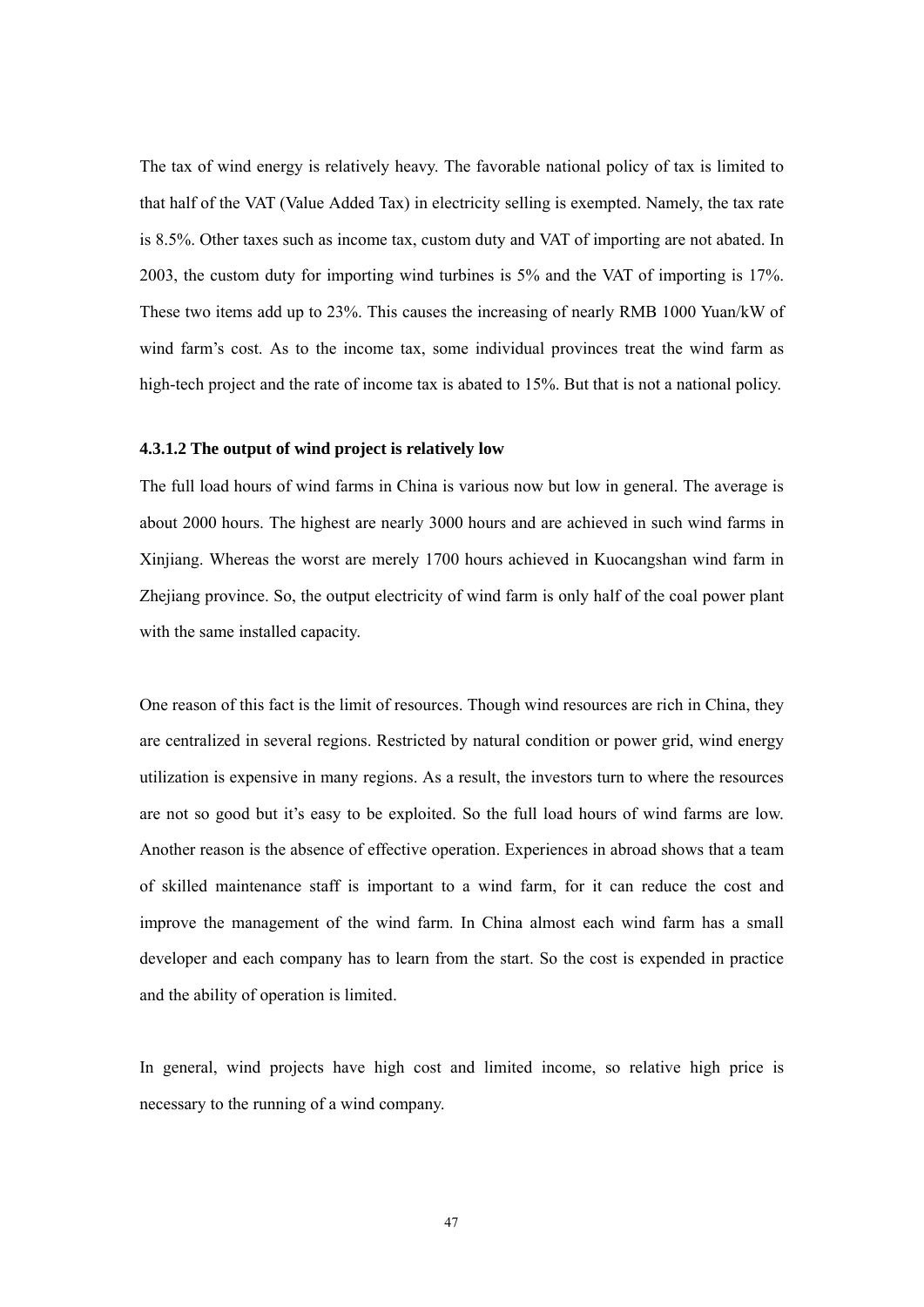## **4.3.2 Measures**

The approach to reduce the price of wind-generated electricity is cutting the cost of wind farm construction and operation, improving the operation and gain of more electricity output. But the developers will not do these initiatively and encouraging or restricting policies are necessary. In constituting of these policies, it's essential to sum up and use for reference of experiences of other countries. Among relative policies, NFFO (Non Fossil Fuel Obligation) in UK, fixed price and tax credit in some countries are effective.

#### **4.3.2.1 NFFO (Non Fossil Fuel Obligation)**

The main content of controlling the price in NFFO is: invite public bidding for the renewable energy project that intended to be developed. The bidder offers the lowest price will win the bid. The government will provide subsidy to the project and purchase all the electricity output. By public bidding, competition is introduced and the power generating cost of renewable energy falls dramatically. So the market of renewable energy is more competitive and the subsidy from the government is decreased to a large extent.

Since the carried out of NFFO, the price of wind-generated electricity fell dramatically from British Sterling 10.0 pence/kWh in 1990 to 3.8-4.95 pence/kWh in 1997. During the period between NFFO3 and NFFO4, the fall was 31%. It was proved to be effective.

However, some negative effect appeared since NFFO5. Due to the excessively low price in bidding, part of the developer had difficulty in management and the healthy development of wind projects was effected. A new policy act, Renewable energy obligation was issued in July, 1999 to replace NFFO.

In 2003, Chinese government carried out the concession bidding for wind farm projects. That is similar to NFFO in introducing market competition. Due to the competition and the promise of purchasing the electricity output in 30000 full load hours with a fixed price, the feed-in price fell obviously. The success of this bidding built up the confidence of Chinese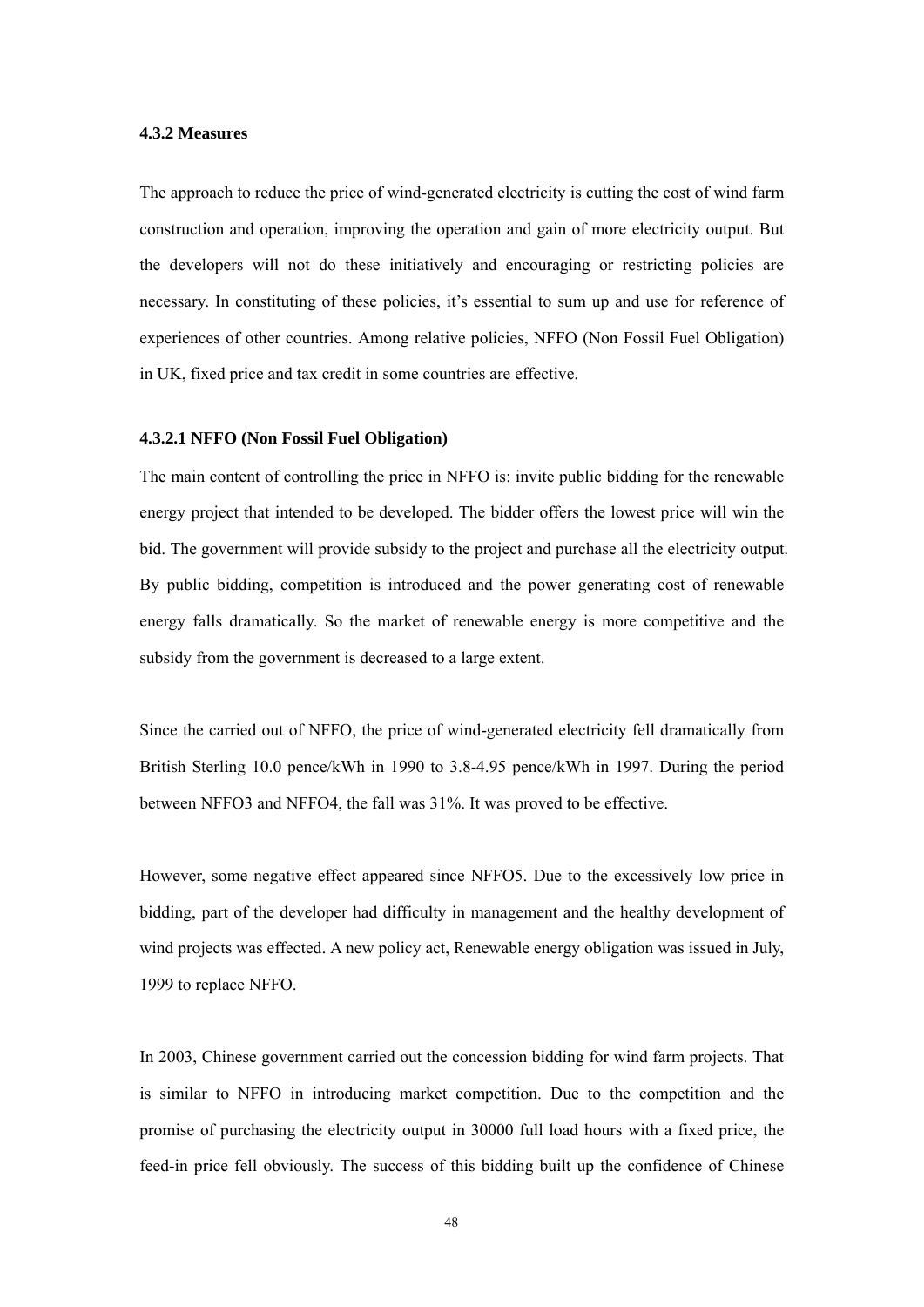government to carry out concession bidding to large wind farm projects. The bidding of the second group of wind concession projects are busy going along in 2004.

When the concession bidding policy is practiced to a certain extend, the reasonable price of local regions will be known. That is a useful reference in approving the middle size and small size wind farms.

#### **4.3.2.2 Fixed price policy**

Fixed price policy had important effect in the development of wind energy in German. In 1991, in a law about renewable energy, the electricity generated by renewable energy was regulated to be purchase by a price that was 90% of the average sale price. The price would be set each year on the base of the electricity price two years ago. The nine years implement of that law drove the development of wind industry notablely.

A new law of wind was approved by congress of German in February of 2000 and became effective in March of 2001. The new law defined two prices. The "start price" is a high price that is about RMB 0.8 Yuan/kWh and several years later, it will be replaced by a lower price that is about RMB 0.621 Yuan/kWh. The number of years that the high price is paid will be calculated by the years that the turbines have been installed and the wind characteristic of the site. In a region with strong wind (full load hours of wind turbines about 2500-3000), it is about 5 years. The worse of the wind resource, the longer is the period. Then the enthusiasm of wind developing in the regions where wind resource is poor is protected. That is good for the balance between districts.

China has a vast region and the wind resources and developing conditions are various. There is certain difficulty to carry out fixed price policy. The keys are how to define the fixed price and whether different prices shall be set for different regions.

It cannot be judged only by the absolute number of the price that whether the electricity price of a wind farm is high or low, the marginal cost of the substituted energy shall also be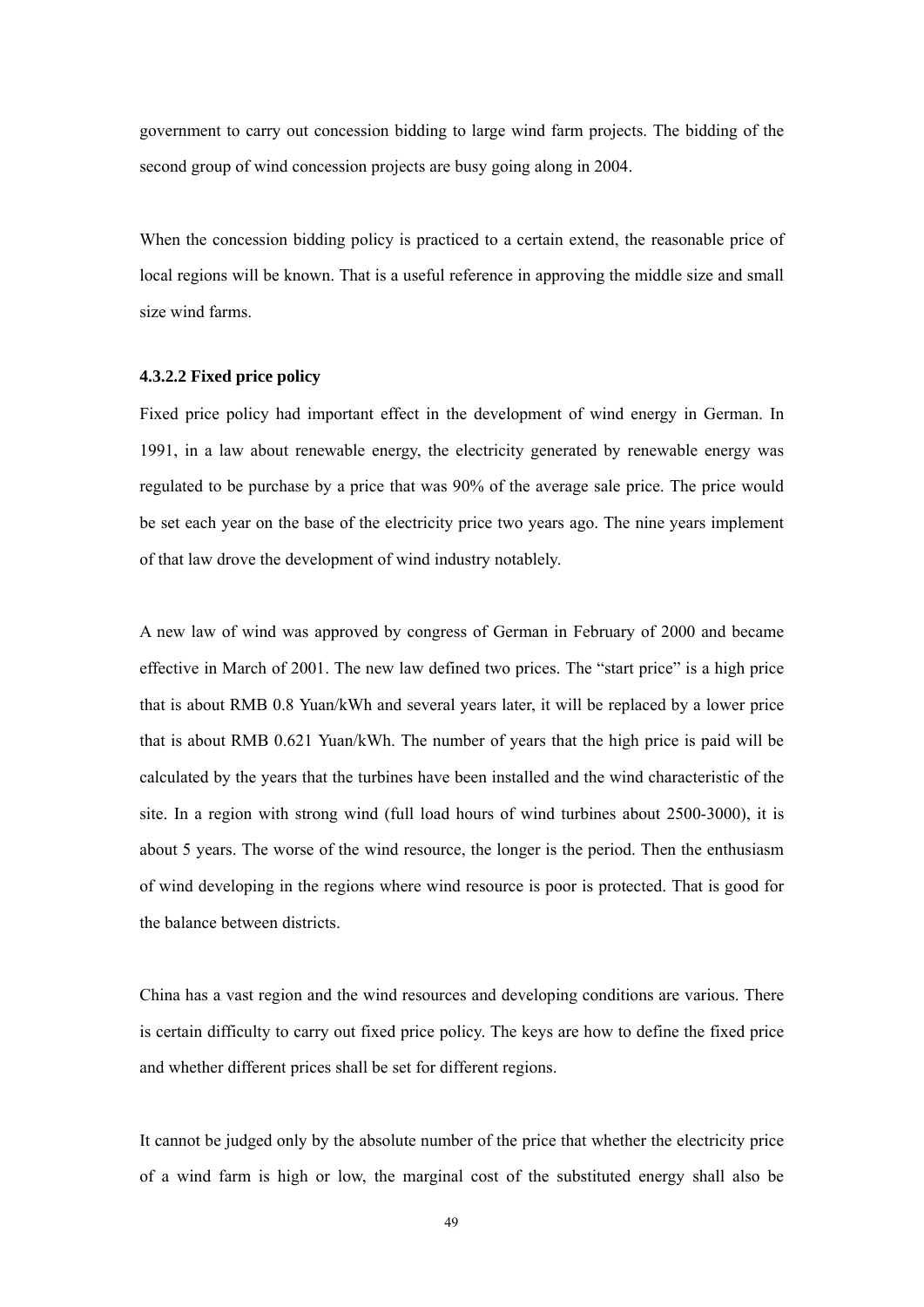considered. For example, the wind electricity price in a district is RMB 0.70 Yuan/kWh while the marginal cost of the substituted energy is RMB 0.6 Yuan/kWh (such as in littoral provinces in China), the gap of the two is RMB 0.10 Yuan/kWh; but in another district, wind electricity price is RMB RMB 0.55 Yuan/kWh, while the marginal cost of the substituted energy is RMB 0.35 Yuan/kWh (such as in west provinces in China), the gap of the two is RMB 0.20 Yuan/kWh. Though it seems that the price in the former district is higher, it is more economical to develop wind energy in the former district.

In setting of fixed price, it shall be cautious and precise. The difference of region must be considered. It is unrealistic to set a unique fixed price in the whole country. It may be reasonable to set an incremental price based on the electricity price of conventional energy, such as RMB 0.10-0.20 Yuan/kWh higher than the average selling electricity price.

### **4.3.2.3 Tax credit**

In the countries that wind energy developed rapidly, various policies of tax credit have been adopted and produced obviously effect. In the energy policy in USA, the federal income tax could be discounted at 10% of the capital construction of the project. In Denmark, tax of  $CO<sub>2</sub>$ and energy tax (including VAT of energy tax) could be returned to non-power corporation owner of renewable energy. VAT of renewable energy in Netherlands was abated from 17.5% to 6%. Tax credit in India is favored to a large extend that include: imported components of wind turbines were free of the custom duty, income tax of wind projects was exempted for five years, and sale tax of wind projects was exempted in some states. Due to these and other policy, wind capacity in India increased rapidly and ordered No.5 in the world.

In theory, tax abatement or exemption simply reduces the income of local and central government and capital subsidy will not be needed. Moreover, the balance of national revenue will not be broken for renewable energy industry is only a small part of whole at present. So this kind of policy is easy to put into practice.

At present, the taxes affecting the feed-in price of wind energy are mainly custom duty,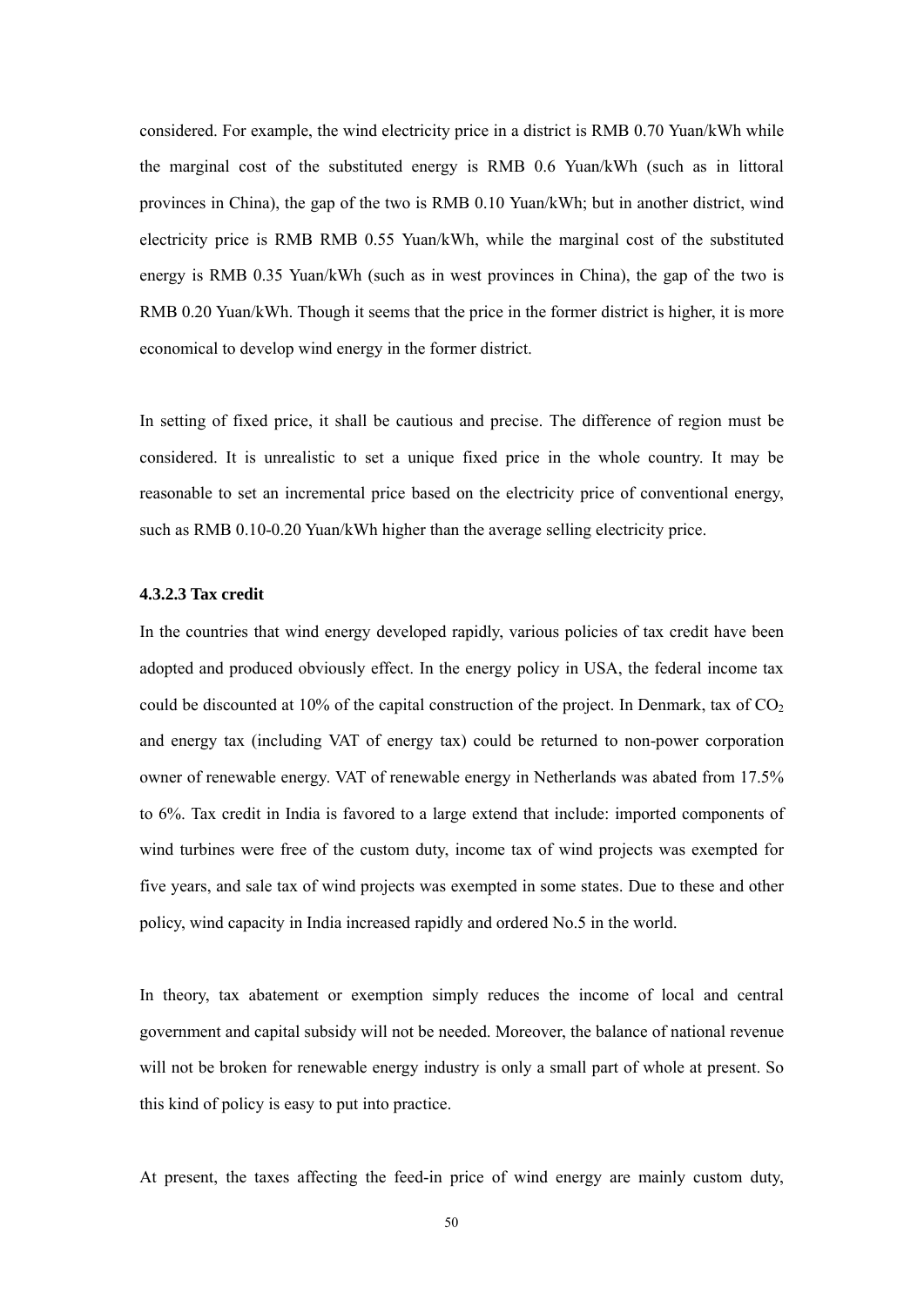income tax and value added tax. It is reasonable to levy the custom duty of imported wind turbines at a relatively high rate for the protection of local manufacture industry. But the custom duty of imported components of wind turbines is advised to be exempted to reduce the cost of wind projects. At the same time, the localization rate of the installed wind turbines should be obligated. That is good to improve the manufacture technology of local suppliers. As to income tax, some individual provinces treat the wind project company as high-tech company and abated it to 15%. But that is not a national policy. Half of the Value Added Tax in wind generated electricity selling is exempted. Namely, the rate of VAT is 8.5%. But considering that there is no discount of equipment and raw material in wind project, this is not much favored compared with coal power project. It has been studied to convert the VAT from production model to consumption model in China. If this conversion will be implemented preferentially in wind projects, it would be propitious to reduce the price of wind-generated electricity.

Yet, most of the taxes are not included in the production cost except the custom duty. So their effects are limited to the sale price of production and economical benefits of the company. As a result, it has no directly effect on improvement of technology and efficiency, and reduction of cost. Considering that now it is the key time of the industrialization of wind energy in China, favorable policies may be carried out first to drive the development of wind industry. When the installed capacity reached a certain extend, the problems of efficiency and cost could be resolved by the function of market and the adjustment of the policies.

# **5 Policy and recommendations**

#### **5.1 The government should support and encourage the development of wind energy**

The government should support and encourage the development; the state government and the provincial government should establish a proper financial method for the work of wind energy survey, regulations establishment and wind power planning. Besides, there should be a certain amount of funds every year to support the work of wind resources measurement,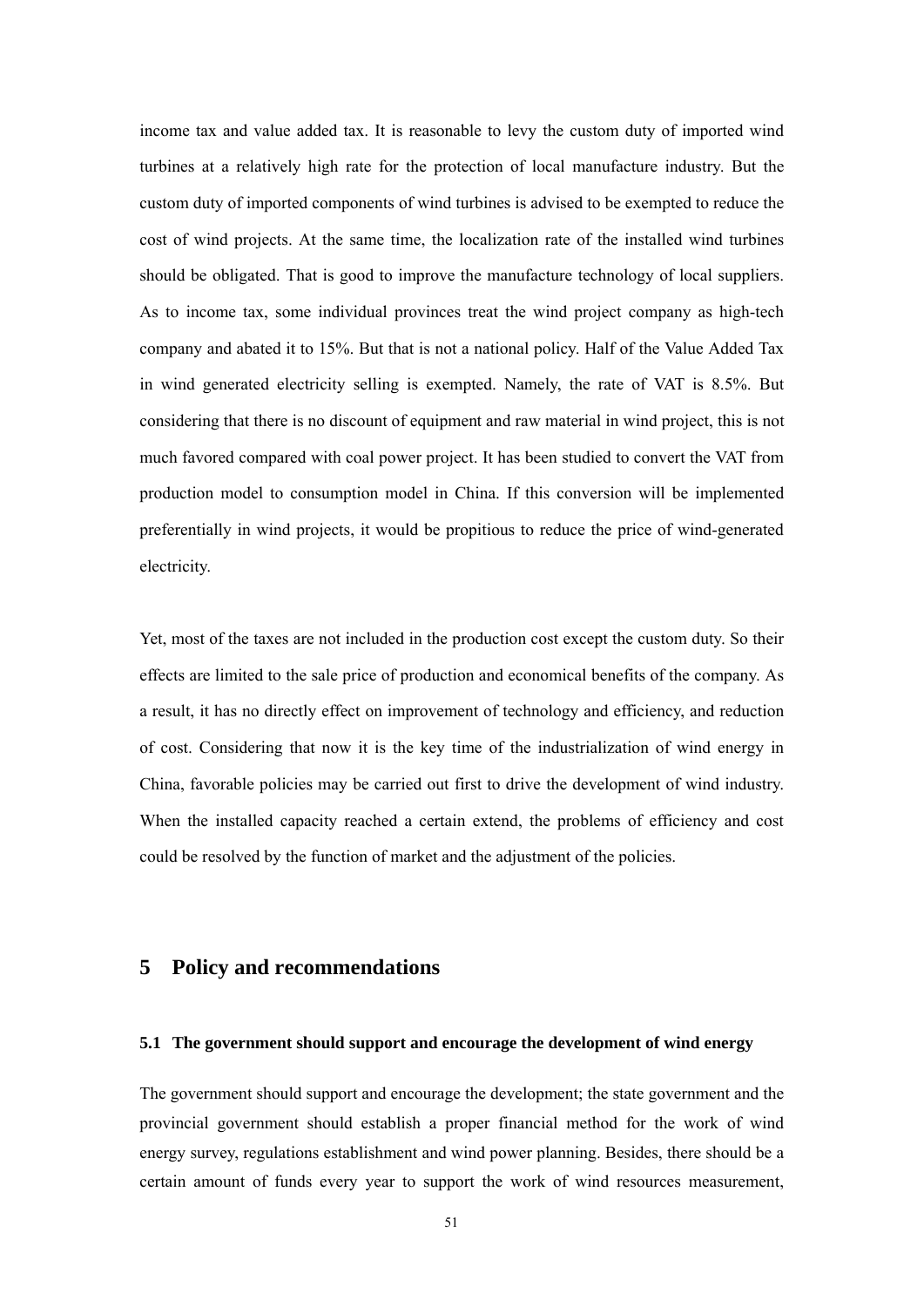assessment, pre-feasibility study and satisfy the requirement of the annual wind farm development schedule.

#### **5.2 Ensure wind power to feed into the power grid**

By clear ordain to allow the wind power feed into the power grid nearby, and purchase all the wind generated electricity under the condition of guarantee the safety of power grid. The power grid company should invest the transmission line and the improvement of substations for the wind power feed into the grid. This kind of investment should be involved in the running costs of provincial power company, and shared by the und user.

#### **5.3 Formulate encouraging mechanism of the wind power tariff**

By clear ordain to make sure that the wind power would not participate the tariff competition and the government provide fixed tariff in a long term, the higher part to the average tariff should be apportioned provincially to protect the benefits of the investors. The method to get the fixed tariff could be the following two: according to the wind resources and construct conditions, get the tariff through the concession biddings; or according to the local society and economic conditions and wind resources, define a fixed tariff and the investors could choose good wind farm to develop. The first one could get competition and absord different kind of investors to lower the feed in tariff.

#### **5.4 Improve the localization and promote the development in a large scale.**

Accelerate the localization of the wind turbines; by the method of fetch in technology with trade to get the manufacture technology of MW wind turbines on the principle of technique introduction, absorbing and development. Formulate a national examine center of the wind turbine and its components, a quality control system and authentication system to promote the product's quality, lower the cost and consummate the services.

### **5.5 Carry out Renewable Energy Portfolio Standard (RPS)**

Realize the distribution of wind power between provinces to activate the economic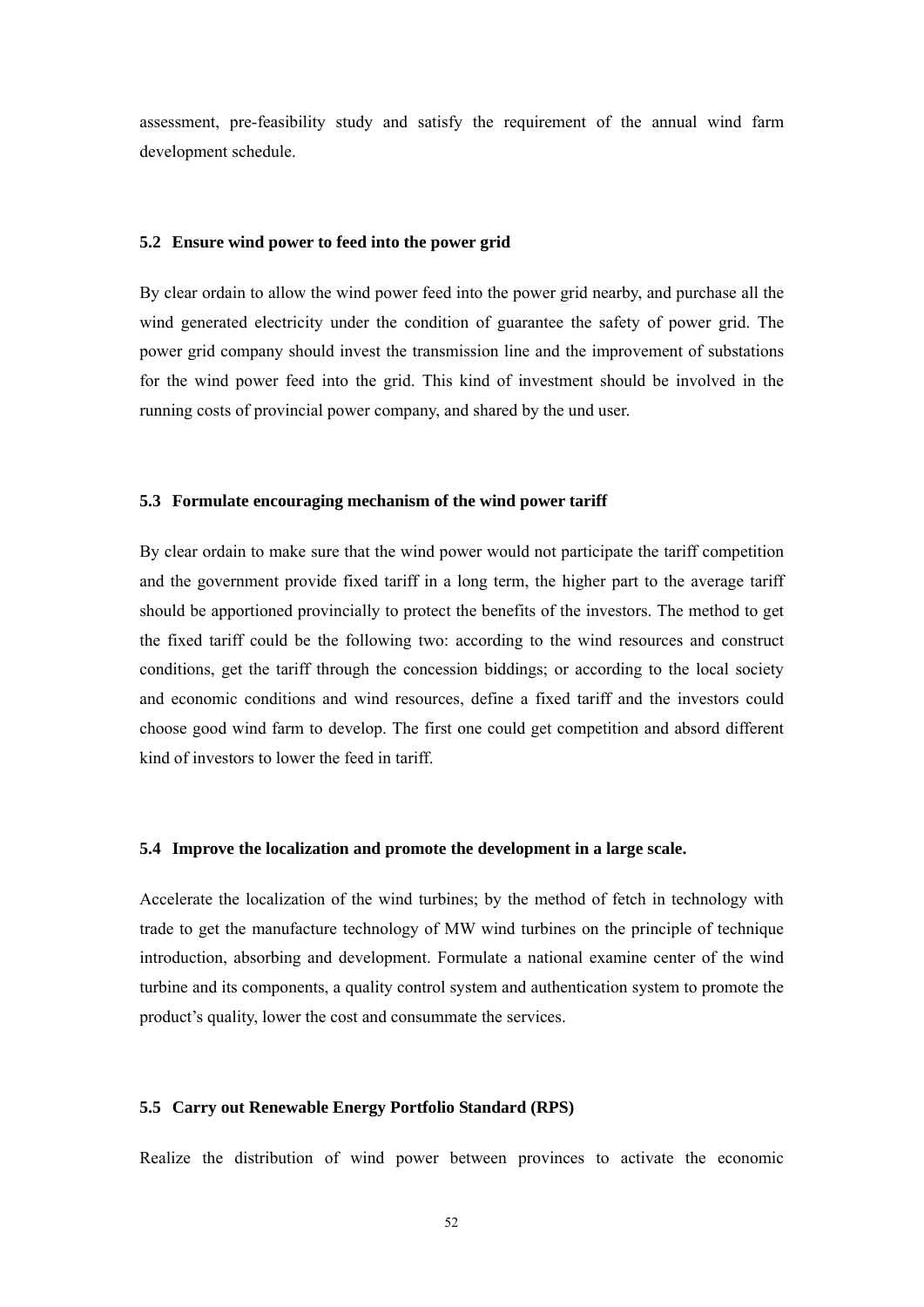development of western China. Realize RPS and develop a certain of renewable energy every year by establishing law. Make the development and consuming of renewable energy a responsibility of the whole society to achieve the planning goal. Establish the exchangeable green card index of renewable energy step by step; the government set tariff by market supply and consuming to solve the problem of unbalance of the wind power development in different areas.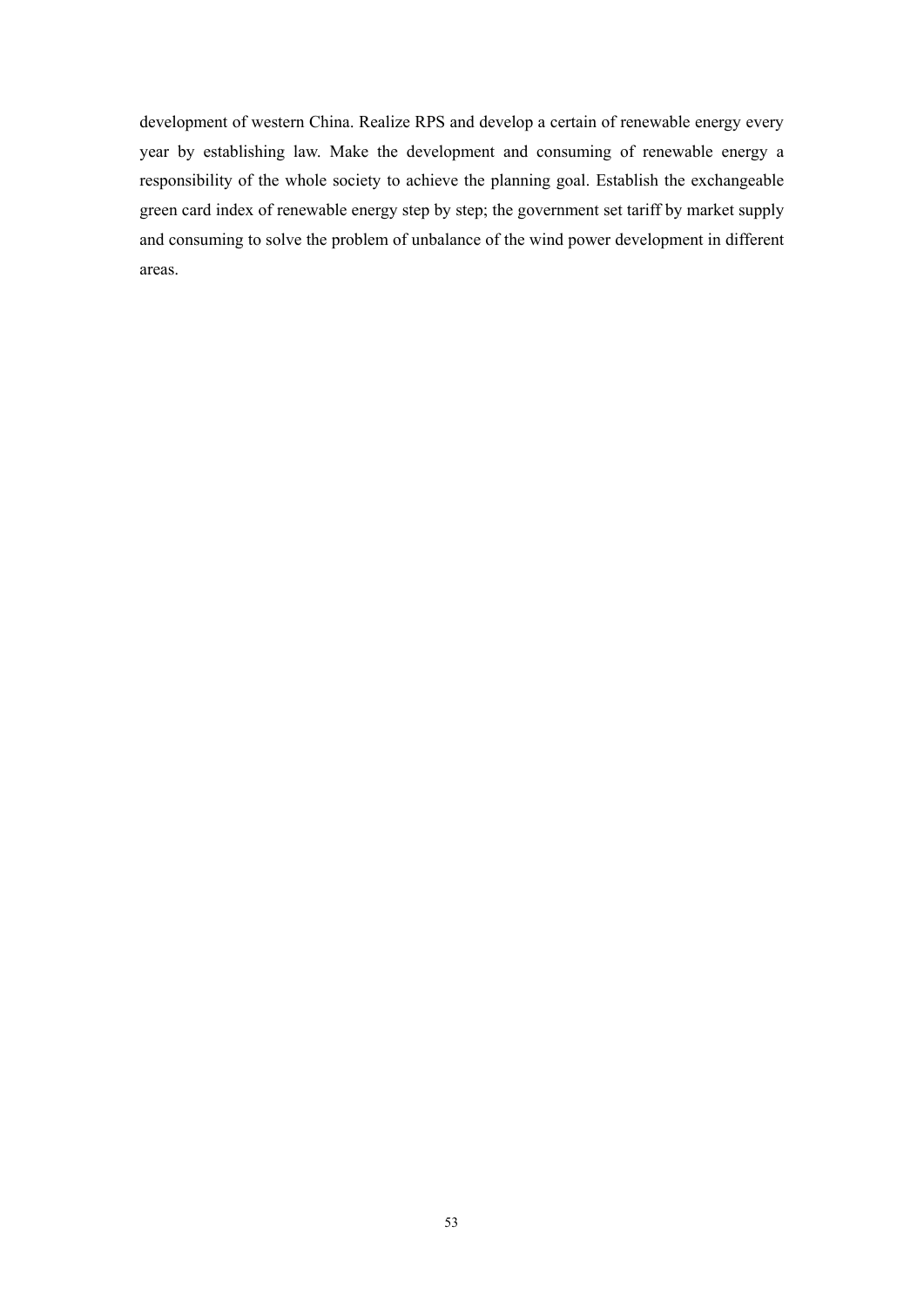# **Appendix**

National and provincial policies for supporting the development of wind power

## Documents of National laws and policies

# 1. Support to the development

Renewable energy and clean energy is encouraged and supported by the government to be utilized. In "Electric Power Law of the People's Republic of China", "Energy Conservation Law of the People's Republic of China" and "Atmosphere Pollution Prevention and Cure Law of the People's Republic of China", there are corresponding items. Therefore, government departments in charge such as former SDPC and SETC managed the compiling of industry plan actively. Policy documents such as "Development Compendium of New and Renewable Energy (1996-2010)", "Agenda of Twenty-first Century of China", "The Industry Development Plan of New and Renewable Energy" and "The  $10<sup>th</sup>$  Five-year Plan of Energy Conservation and Resources Comprehensive Utilization" were issued successively. Those provided guides to development of new energy including wind energy.

In 1996, the former SDPC started "The Ride Wind Program" to gain technology by offering market to foreign manufacturers. The technology of wind turbine manufacturing was promoted. In 1999, former SDPC started the "Brightness Project". The project aimed to provide electricity to 30 million people off-grid by small-size wind turbine and solar home system. The installed capacity of small-size wind turbine in China ranked number one on the world by this project. In 2000, former SETC and SDPC started the "National Debt Wind Power Projects" with a total capacity around 80MW. It was expected to pull the development of domestic wind power equipments manufacture, decrease the cost and buildup the international competing ability of domestic wind power equipments.

To accelerate the development of wind power in China, NDRC issued the document of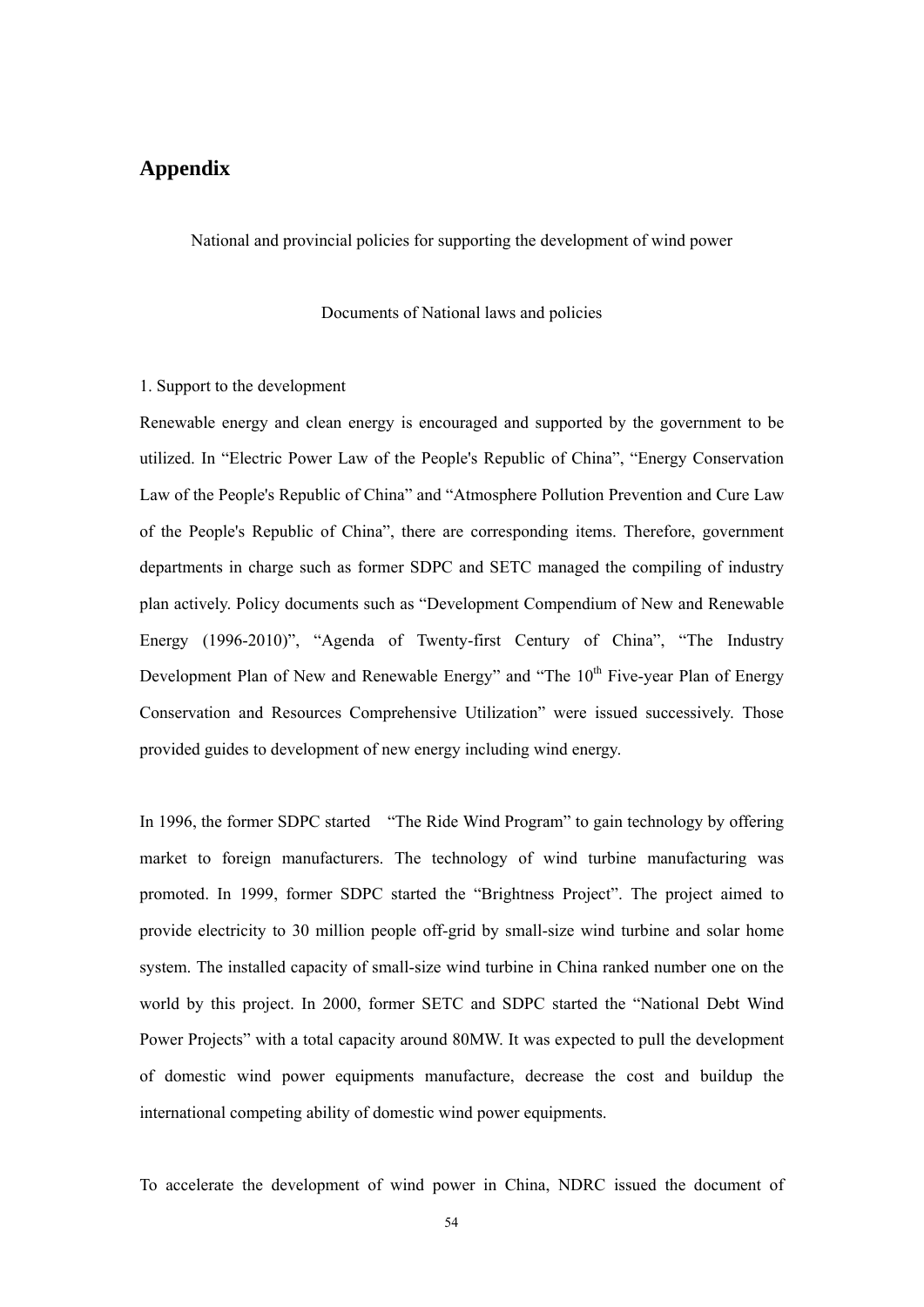"Notice of carrying out the early-stage work of large-scale wind farms in China" in 2003. In the document, the content and result of the work, organization and funding source of the early-stage work of large-scale wind farms were required and deployed.

### 2. Supported by feed-in tariff and grid-connecting

In the document of "Regulation of operation and management of grid-connected wind farm" issued by the former Ministry of Electric Power, it was regulated that the supervising department of power grid should permit the wind farm to connect to near grid and purchase the total electricity. The feed-in tariff is calculated by the principle that the tariff should cover the cost, debt repayment and reasonable profit. The benefits of investors were insured and the construction of wind farms boomed.

Along with the reform of the socialism market economy system and the transform of the power market, former SDPC adjusted the method of ratifying the feed-in tariff to restrict the increasing of electricity cost and decrease the tariff. In the corresponding document, it was regulated that the tariff should be calculated in a lifetime mode. This regulation could advance the cost controlling of wind power project, reduce the tariff difference with conventional energy, and favor the long-term development of wind power.

## 3. Supported by taxation

As wind power has no VAT discount of input, the burden was relatively heavy when the VAT rate was 17% and the feed-in tariff of electricity was obviously affected. In 2001, the Ministry of Finance and the State Administration of Taxation issued a document about the VAT policy of part of resource utilization and other productions. In this document, it was clarified that VAT of part of productions would be levied as half of the due ratal since January 1 of 2001. Electricity generated by wind power was included.

#### Documents of provincial policies

#### 1. Guangdong Province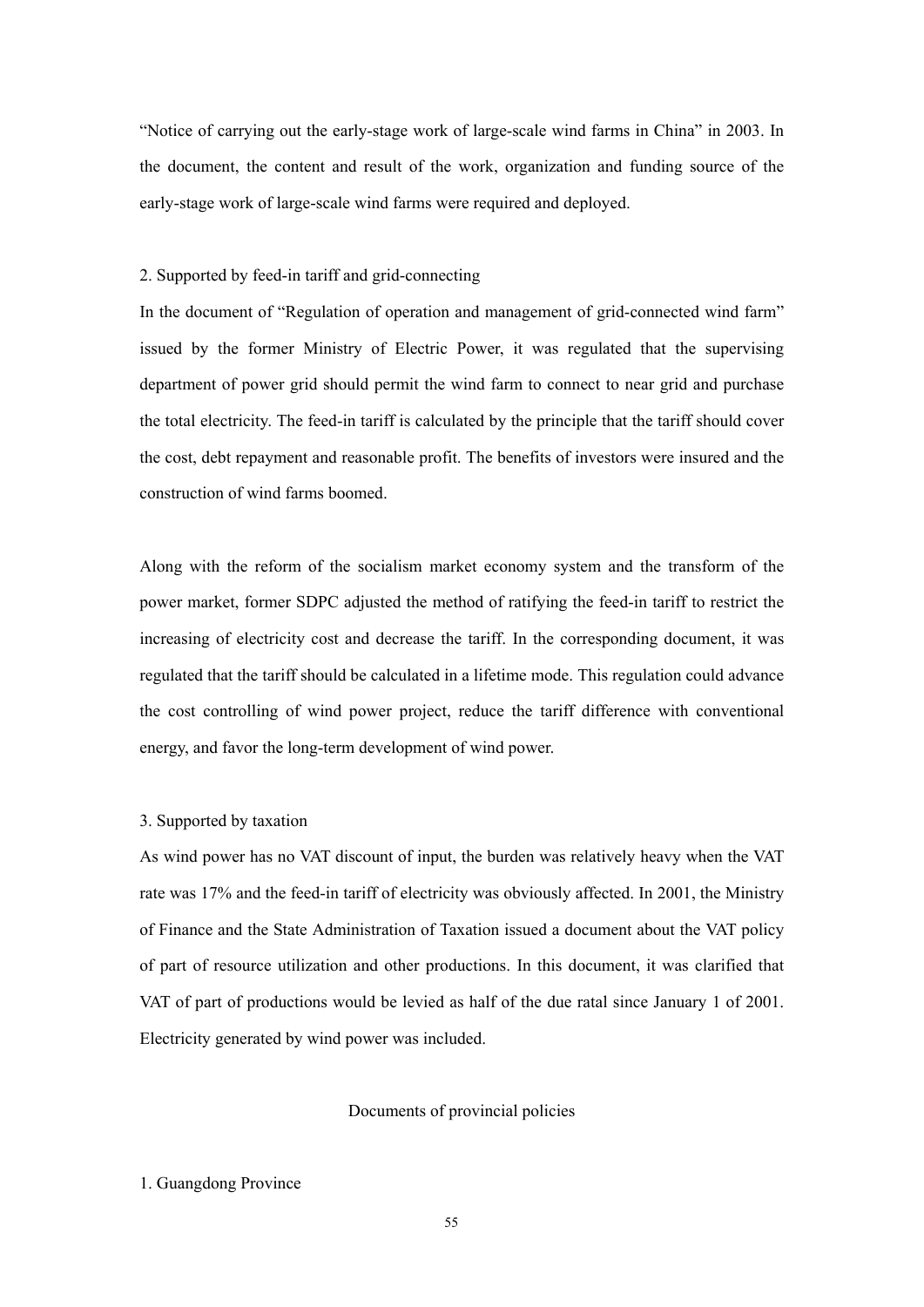The Guangdong Development and Planning Committee, and Guangdong Science and Technology Committee issued a document in May of 1999. This document transmitted the notice from SDPC and the Ministry of Science and Technology about more support of renewable energy development. In this document, some measures favored to wind power were put forward combining the practice of Guangdong province. Follows were included:

Land acquisition of wind farm would be implemented as the area occupied by the foundation of wind turbines in principle. The temporary land occupying and land of auxiliary establishment would be approved according to the fact.

Grid connected electricity generating companies of renewable energy that were approved according to the construction process of fixed assets investment projects would be favored in income tax. In the debt repayment period checked by related government agencies, all the income tax would be returned to the companies. The returning would stop when the debt repayment period ended.

Electricity generating projects of renewable energy were permitted to connect to the near power grid with priority. The supervising department of power grid should purchase the total electricity as the grid capacity allowed. In the debt repayment period checked by related government agencies, the tariff higher than the average feed-in tariff should be shared by local power grid.

Government agencies of Guangdong province issued a document about accelerating the wind power development in Guangdong province in July of 2001. The document affirmed the achievements of wind power development in Guangdong province and put forward the follows combining the practice of Guangdong province:

The Government of Guangdong province encouraged developing wind power by financing from various sources. Exploitation of wind resources should be planed as a whole and utilized reasonable. In the period of the 10th Five Year Plan, the newly installed capacity of wind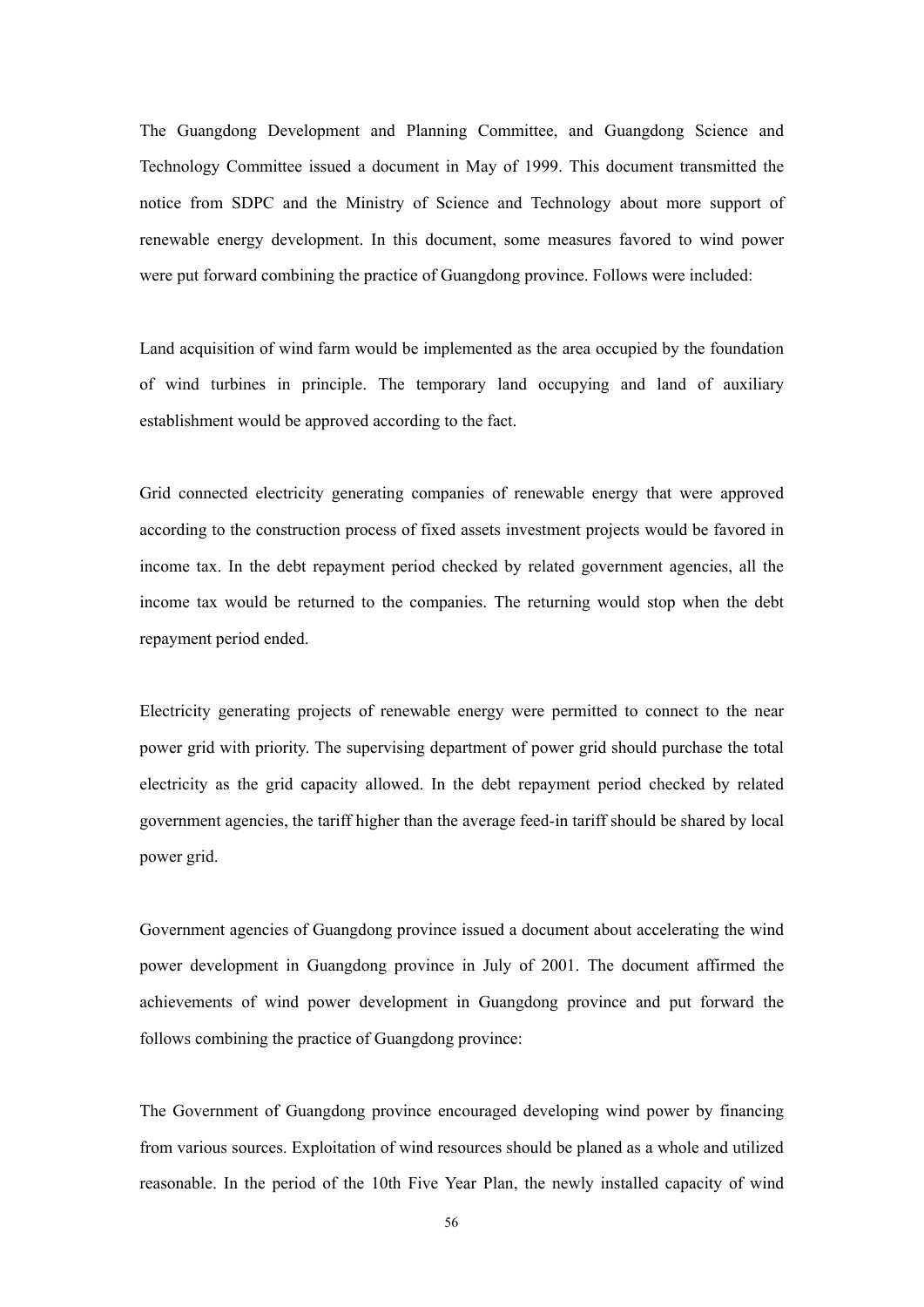power would be 300MW in the province.

The supervising department of power grid should permit the wind farm to connect to near grid and purchase the total electricity. The feed-in tariff shouldn't higher than the average sale price of the grid in the province. When the feed-in price bidding was implemented, policy support to wind power would be provided.

Wind power projects should control the cost to within RMB 8000 Yuan/kW at present (including power transmision project). Wind equipments should use local equipments of large capacity as possible and the localization rate should be higher than 40%. The return rate of equity should not higher than 10%. The depreciation period and debt repayment period were both 15years.

Land acquisition of wind farm would be implemented as the area occupied by the foundation of wind turbines. The land occupied by auxiliary establishment would be requisitioned according to the actual area. Wind power could obtain tax credit and other favored policy according to relative regulations.

#### 2. Xinjiang Uigur Autonomous Region

In Feb of 2001, the Land and Resources Department of Xinjiang Uygur Autonomous Region issued a document about the ration standard of land used by wind power project construction. The main contents were:

Land acquisition of wind farm would be implemented as the area occupied by the foundation of wind turbines in principle. The temporary land occupying in real estate construction and land of auxiliary establishment would be approved according to the fact.

The permanent land occupying of wind power project construction should be calculated by different method according to different functions, and the methods were regulated.

57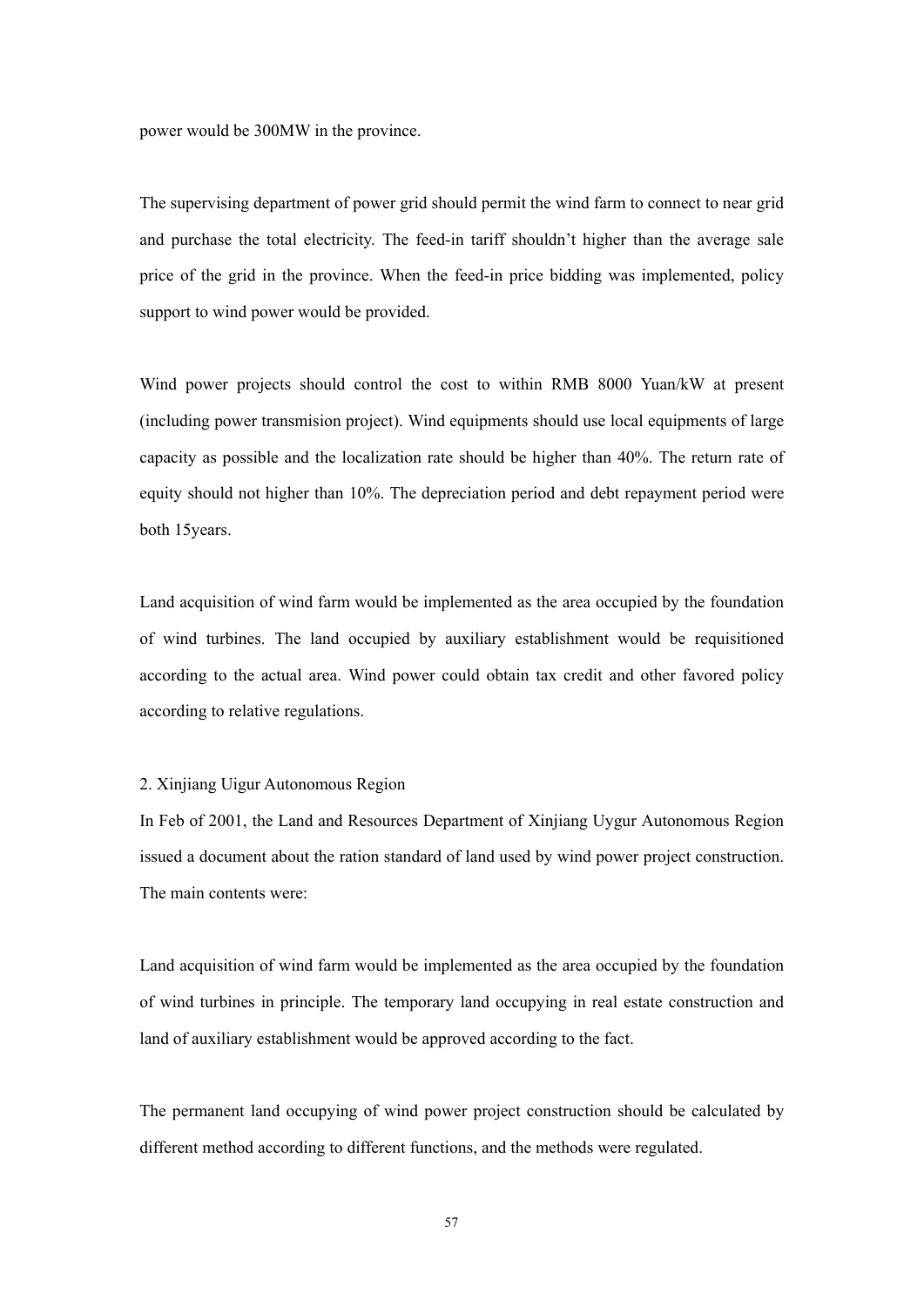In the scope controlled by wind farm, land area except above-mentioned permanent land occupying could be enrolled as protected area of wind farm. The original unit could keep on using the land but the safe operation of wind farm should not be disturbed.

Government departments of Xinjiang Uygur Autonomous Region issued the compendium of research and development of high tech in Xinjiang in Feb of 2003. in the document, the guideline, general goal, main task and preference field of R&D of high tech in Xinjiang were regulated and main measures were put forward.

#### 3. Jilin Province

Government departments of Jilin Province issued a document about support policies of wind power in 1995. The main contents were:

Debt repayment price policy was applied in wind power project. Interests subsidy was provided partly when possible. Income tax paid by wind power company during a certain period would be returned. The VAT would be levied as 6% of the sale income after put into production. Farm land occupying tax of wind farm would be levied according to the area actually occupied by the wind turbines. Land acquisition would be in a planed area. The land would be transferred after approved by regulated procedure.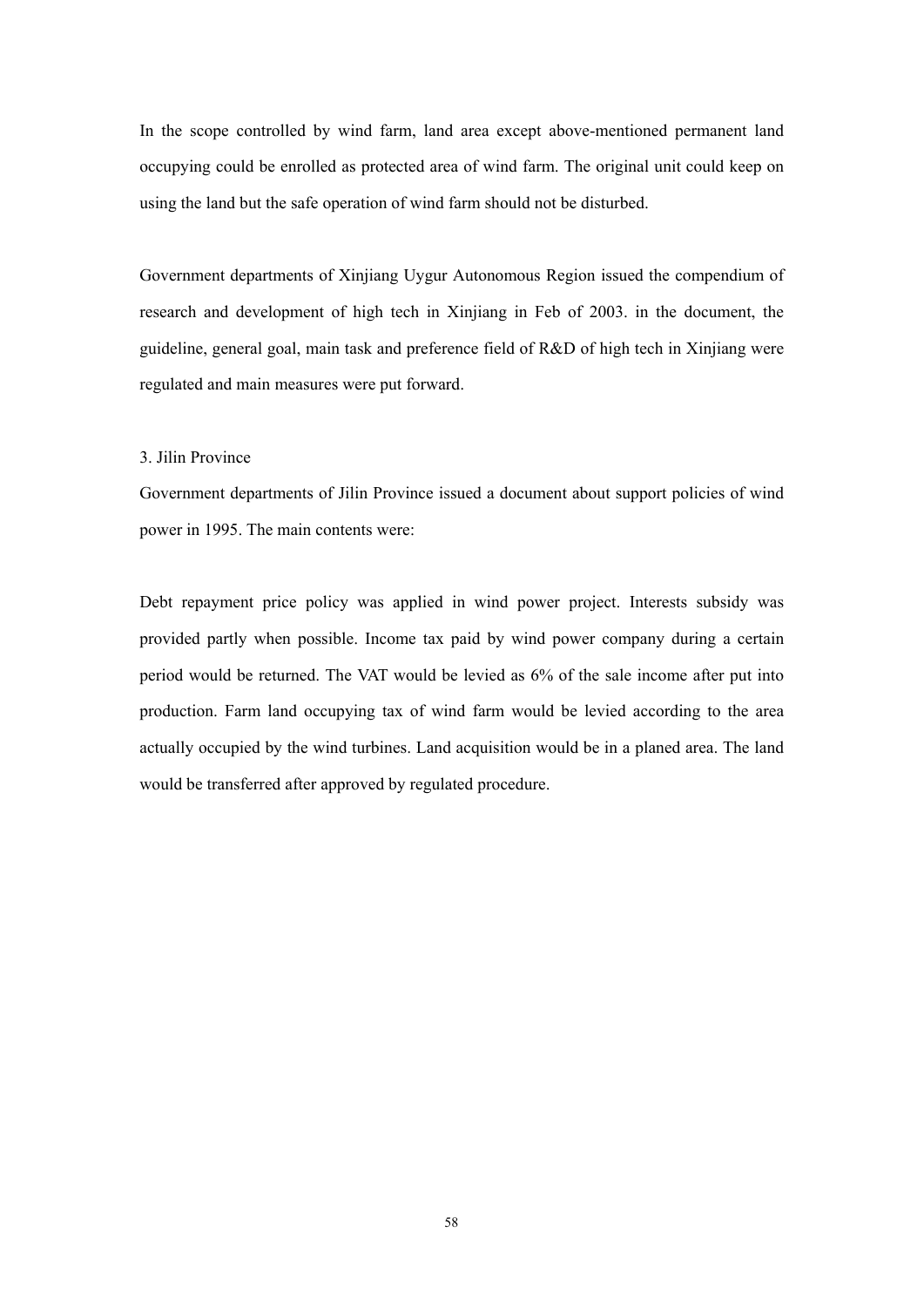# **Chapter 2 Study on Solar PV Development**

# **1 Potentials of PV and Its Strategic Position in Energy Supply**

China is one of the countries with immense energy consumption and mainly relies on coal. Under the situation of energy supply in the new century, the energy safety, environmental protection and economic and social sustainable development must be considered by China as an important issue of development strategy. In China or even in the whole world, the conventional energy is limited while the renewable energy is clean, renewable and inexhaustible and will play an important role in energy sustainable supply. Fig.2-1 shows the reserves of conventional energy in the world and China. From the Fig. we can see that the reserve of conventional energy in China is lower than the average level of the World.



Fig. 2-1 Predictions on Conventional Energy Reserves in the World and China

In the long-term, renewable energy will be the dominant resources of energy for mankind in future. Therefore, most of developed countries and some developing countries attach great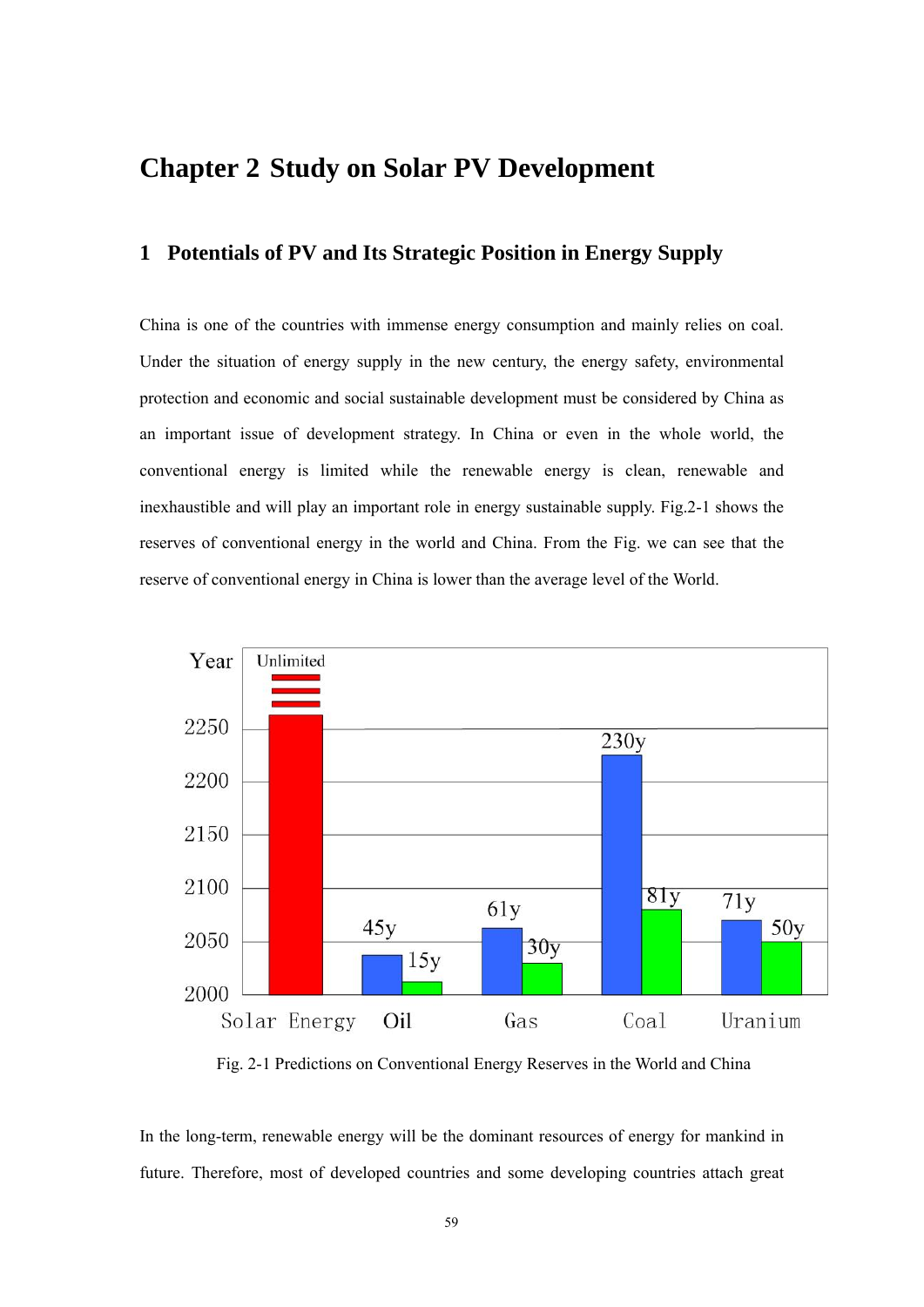importance to the great effect of renewable energy on the future energy supply. In order to accelerate the development of renewable energy, these countries has increased their input into the study and research of the new techniques in the renewable energy, and has also supported the development and exploitation of renewable energy through legislation and policy making, which in result promoted the booming of the renewable energy. By 2000, the global consumption of renewable energy reaches approximately two billion tons of standard coal, that is, 13.6% of the entire world's primary energy consumption, among which the large hydropower and traditional utilization of biomass energy take 85% and the new types of renewable energy account for 15%.

Among the new renewable energy, PV and wind power generation are growing most rapidly, which certainly become the focuses of many countries. These countries, viewing from the point of energy supply security and clean energy, make the commercialized exploitation and utilization of PV as the mainstream of development. EU, Japan and the United States put emphasis of energy supply security on the renewable energy, especially on the solar energy section. It is estimated that by 2030, solar power generation will amount to more than 10% of the world's electric power supply, and by 2050, it will reach above 20%. Exploiting and utilizing solar energy on a large scale is necessary and essential for the solar energy to play an important role in the entire energy supply.

The Chinese government attaches great importance to the development of renewable energy techniques, and takes the PV as a significant issue in several Five-Year Plans. However, due to the limited input, the decentralized management, and the insufficient intensity of development, no complete set of scaled manufacturing chain was formed till now. Therefore, the industrialization level is far behind the international advanced standard and also failed to meet the requirement of the civil economic construction. Hence, in order to exploit and utilize the renewable energy on large scale and increase the ratio of PV power in the total electric power supply, it is necessary to strengthen the support to industrialization, further the development of the techniques for industrialization in great depth and accelerate the perfection of the streamlined techniques so as to enable the scale manufacturing of PV power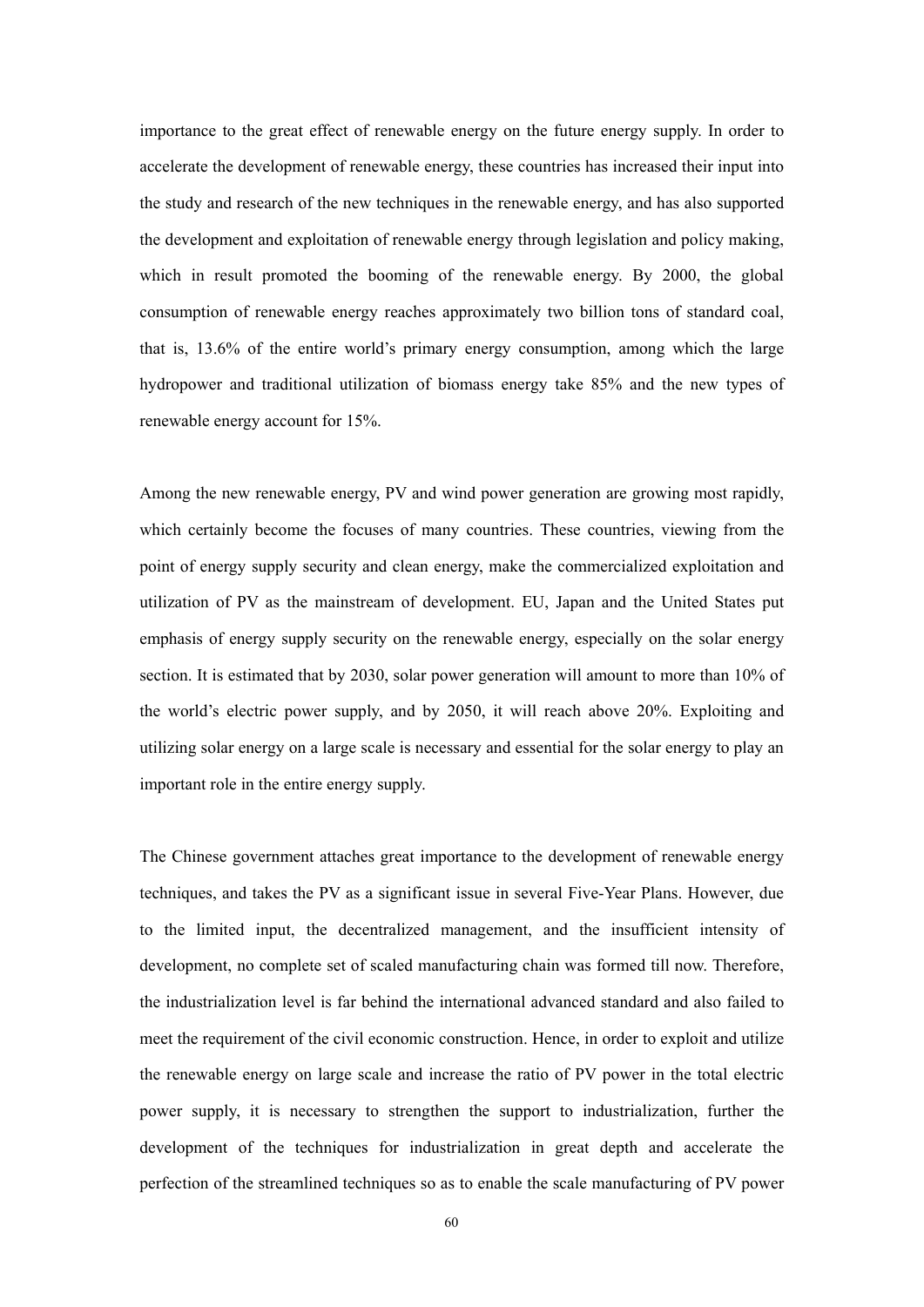in short time.

# **The current situation and trends of PV development**

Solar cell is a semiconductor device based on photovoltaic effect of materials, which directly converts solar energy into to electric power. In 1954, the first practical silicon solar cell  $(\eta=$ %), together with the first atomic energy power station emerged in the USA. In 1959, the solar cell has been used in the space discovery and in 1973; solar cell was transferred to ground application on large scale after the energy crisis. In recent years, the production of solar cell has increased dramatically, with 30% increase annually for 7 continuous years. By 2002, it has reached the peak of 561MW. The graph Two gives a description of the world's annual production of solar cell.



Graph 2. The World annual Output of Solar Cell (consignment quantity)

The technique of solar cell is progressing rapidly, which is mainly focused on the following aspects: (1) The manufacturing scale of commercial solar cells has been enlarged rapidly, that is, the annul production of a single factory can reach 250MW. (2) The manufacturing devices have become more automatic and intelligent (3) Many new types of batteries are practical and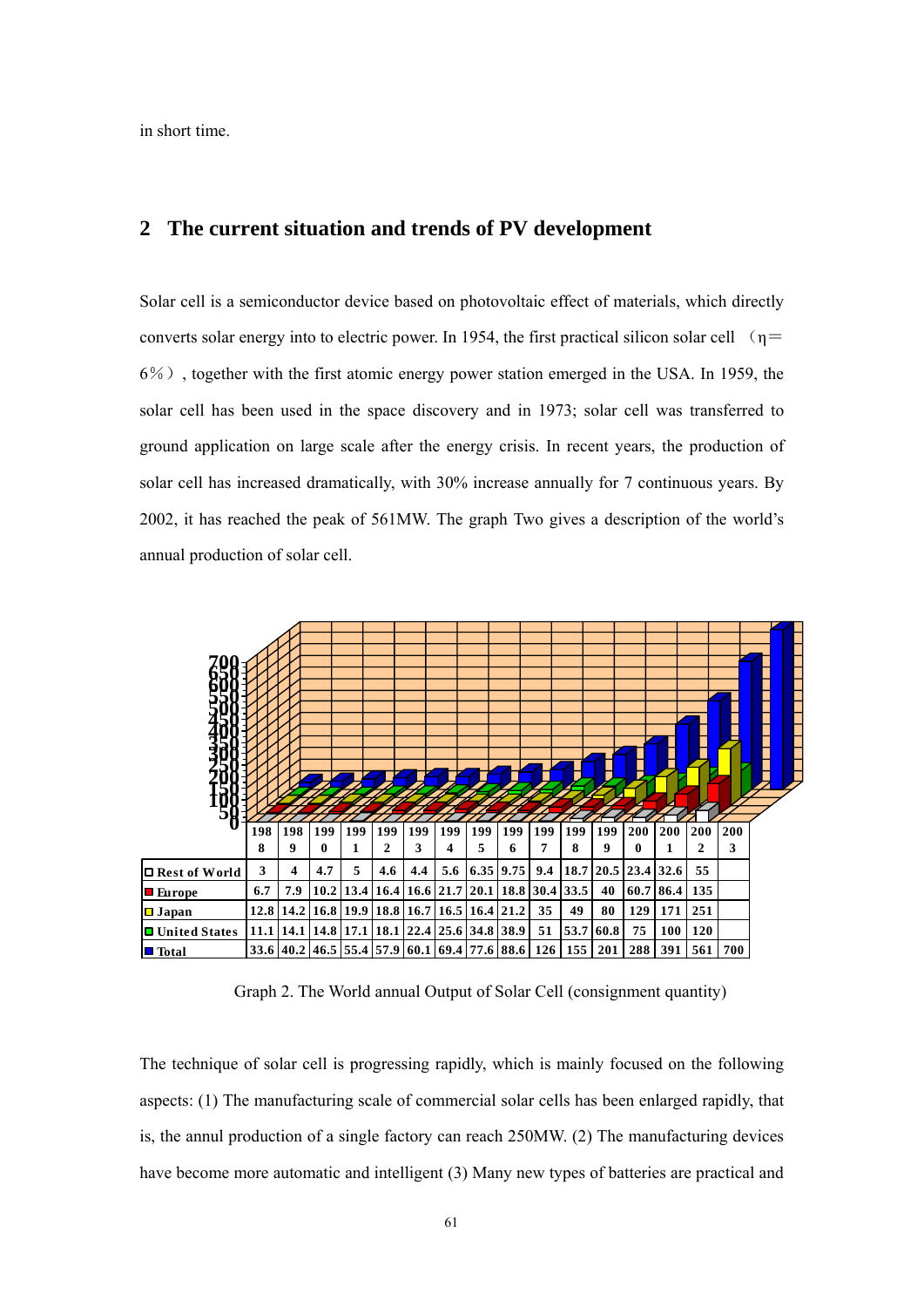highly efficient. For example, the efficiency of crystalline silicon solar cell package has increased very fast  $(\eta=20\%)$ . The film solar cell has been put into practical use. (The production line with an annul production of 15MW is being operated by the US AP company; the production line of annul production of 40MW has commenced operation by the Japanese Zhongyuan company.(4) The cost for the solar cells is declining rapidly(the price of monomer solar battery is 1.6 \$/ W, the price of a package is 2.6 \$/W ). By the year 2010, the cost of the solar cell can be reduced to 1.0\$/W hopefully. The cost of the PV power generation system will decrease below 2  $\frac{1}{2}$  W, and the cost of clean PV power generation can come down to 6 – 10 cent /kWh.

To protect the environment and meet the requirement of sustainable development, many nations in the world have set up their magnificent plan for the development of PV cell one after another:

| The new energy plan of Japanese government : | $2010 - 5$ GWp;   |
|----------------------------------------------|-------------------|
| The white papers of renewable energy of EU:  | $2010 - 3$ GWp;   |
| PV plan of the US:                           | $2010 - 4.7$ GWp; |

| Gregorian calendar                                            | 2000  | 2005  | 2010 | 2020  |
|---------------------------------------------------------------|-------|-------|------|-------|
| Annul output of solar<br>cell<br>(GWp)                        | 0.26  | 0.91  | 3.2  | 30    |
| The accumulative<br>total solar cell<br>installation<br>(GWp) | 1.26  | 4.19  | 15   | 150   |
| The price of solar cell<br>$(US\$/Wp)$                        | 3.5   | 2.8   | 2.0  | 1.0   |
| The price of PV<br>system (US\$/Wp)                           | 7.0   | 4.68  | 3.12 | 1.52  |
| The cost of power<br>generation<br>(US\$/KWh)                 | 0.246 | 0.164 | 0.11 | 0.053 |

Australia: 2010-0.75 GWp;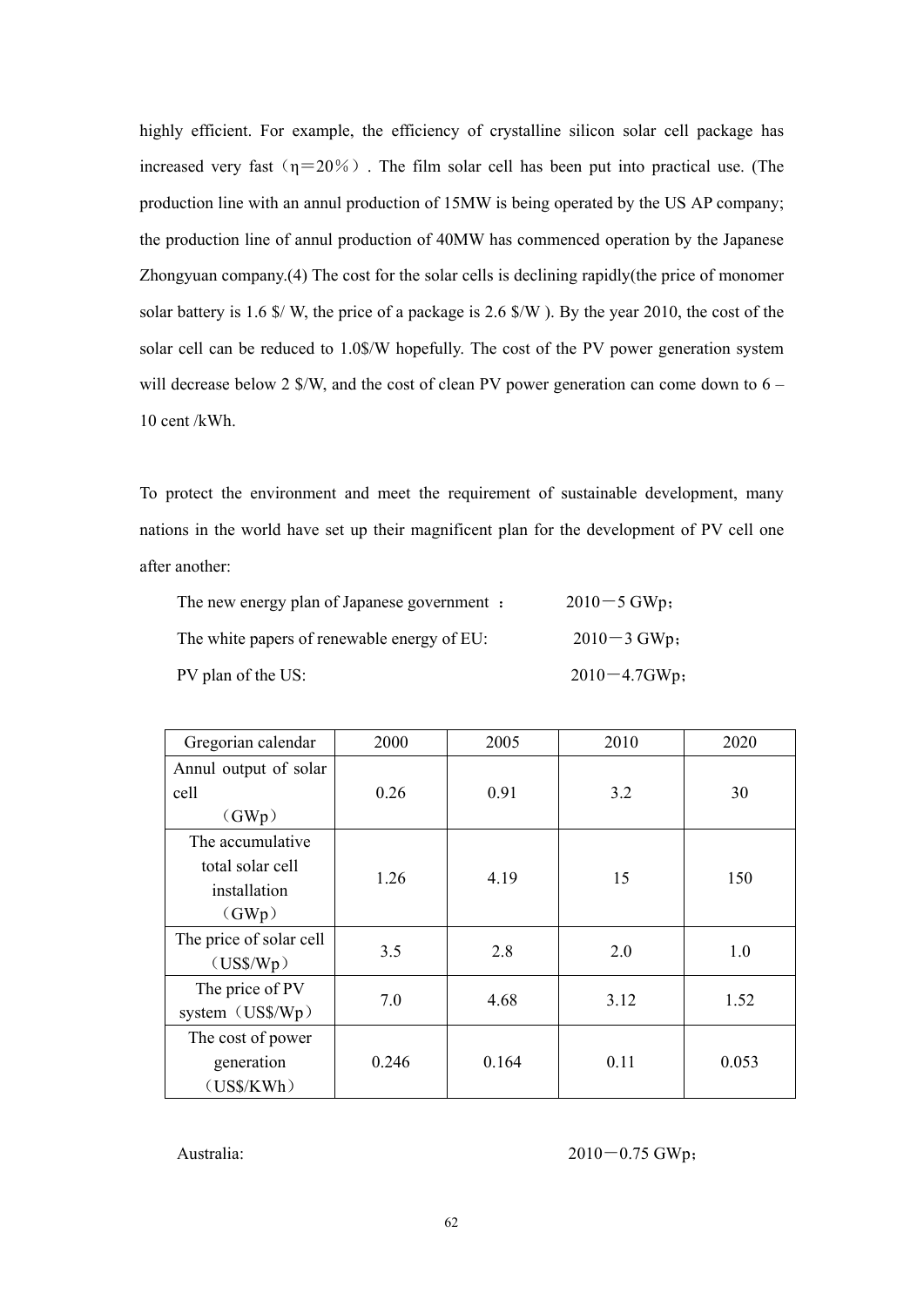| Developing countries $\sim$ 10%                                  | $2010 - 1.5$ GWp; |  |
|------------------------------------------------------------------|-------------------|--|
| The World's accumulative total PV installation                   | $2010 - 15$ GWp;  |  |
| In the next 10 years, the average increase rate is approximately |                   |  |

With the decrease in the cost of solar cell, rapid development will be made in grid-connected PV power generation system. The table below gives the prediction of the world's solar cell prices and the cost of power generation (the data is roughly consistent with the situation in China):

Study on solar cell was started in 1958 and first applied on the Dongfanghong II satellite in China. In 1973, solar cells were applied on the ground use. The PV industry of China was at the primary stage before 1980s, during which, the annul production of PV had always been below 10KW while the price was very high. As confined by the high price and low output, the market of solar cell was developing very slowly. Except for applied on power supply of satellites, the solar cell was limited to a very small range of low power system on the ground, such as beacons, railway signal system, the power supply for the equipments in weather stations on the high mountains, electric enclosure, black light lamp, direct current daylight lamp, the power of which are generally several watt to dozens of watt.

During the period of the Sixth Five-Year Plan and the Seventh Five-Year Plan, supports were given to the development of the PV market and industry in China. Both the central government and the local governments input some funds into the field of PV, which consolidate the rather weak Chinese solar cell industry and carry out demonstrations in several application areas, such as microwave relay station, military communication system, water gate, cathode protection of oil pipeline, carrier telephone system in countryside, mini-type household system and village power supply system. Meanwhile, during the Seventh Five Year Plan, China has introduced several foreign solar cell production lines, amongst which one was amorphous silicon cell production line of 1MW and others were single crystal silicon cell production lines. This enabled the productive capacity of China increase to 4.5MWp/year abruptly. At the same time, the price fell to around 40  $\angle Y/Wp$  comparing with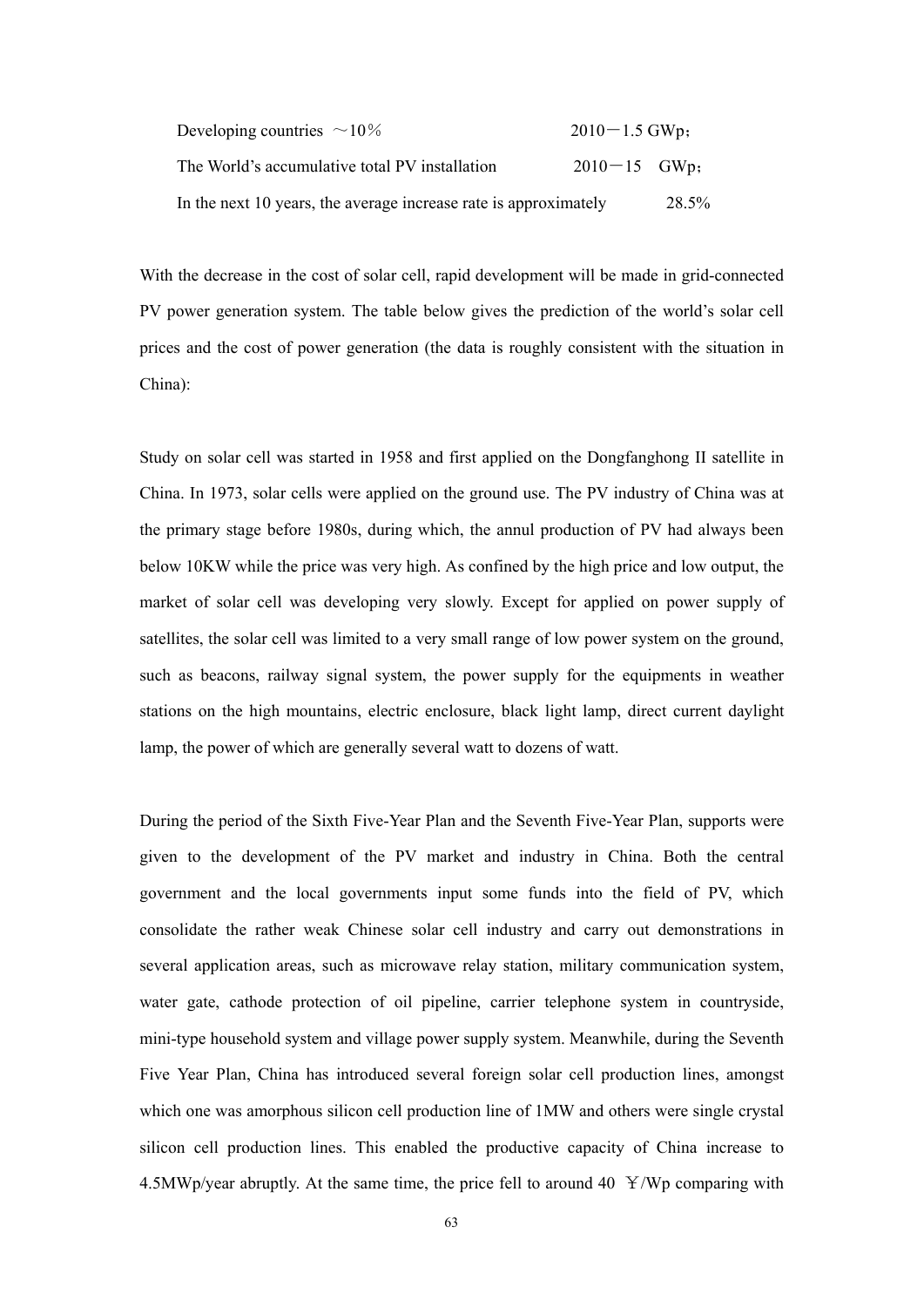80¥/Wp or so at the beginning of the Seventh Five Year Plan. This exerted positive effect on the exploitation of PV market. Now solar cell is no longer applied only in the small power supply system, but also extends to a broad range including communication, traffic, petrol, electrification of rural areas, civil product and so on. PV power generation has not only been listed in the nation's key projects, but also in the nation's electric power construction plan. Moreover, it has been applied in some critical projects, including "The bright project" of the National Development and Reform Commission, the construction project for the towns without electricity supply in Tibet initiated by the Ministry of Electric Power, the Ahli photoelectric project in Tibet, the forest fire control communication system project initiated by the Department of Forestry, optical cable project of Ministry of Post and Telecommunication, Cathode protection of oil pipe line of Department of Oil, the "Available in every village" project initiated by the Department of TV and Broadcasting, etc. In 2001, the annual output of solar cells reached 4.5MWp in China and the accumulative amount of consumption reached 20MWp.

In 2002, the National Development and Reform Commission initiated "Power Supply Plan for the villages without electricity in west region". The objective of the project is to solve the problem of power supply in 780 villages without electricity supply in the seven provinces in west regions of China (Tibet, Xinjiang, Qinghai, Gansu, Inner Mongolian, Shannxi and Sichuan) and to reach 16.5MWP for PV use. This project stimulated the PV industry greatly. Several solar cell packaging line have been built up, which lead to a dramatic climb in the solar cell with annul production to 100MWP/year (the production of the year 2002 was 20MWp). By the end of the year 2003, the accumulative total installation of solar cell in China has reached 50MWp.

# **3 The major barriers for developing PV power generation in China**

As known to all, China has very rich resources of sunlight and a large potential market. After 20 years' efforts, a solid foundation has been established for the further development of PV power generation and larger scale application. However, in order to achieve the complete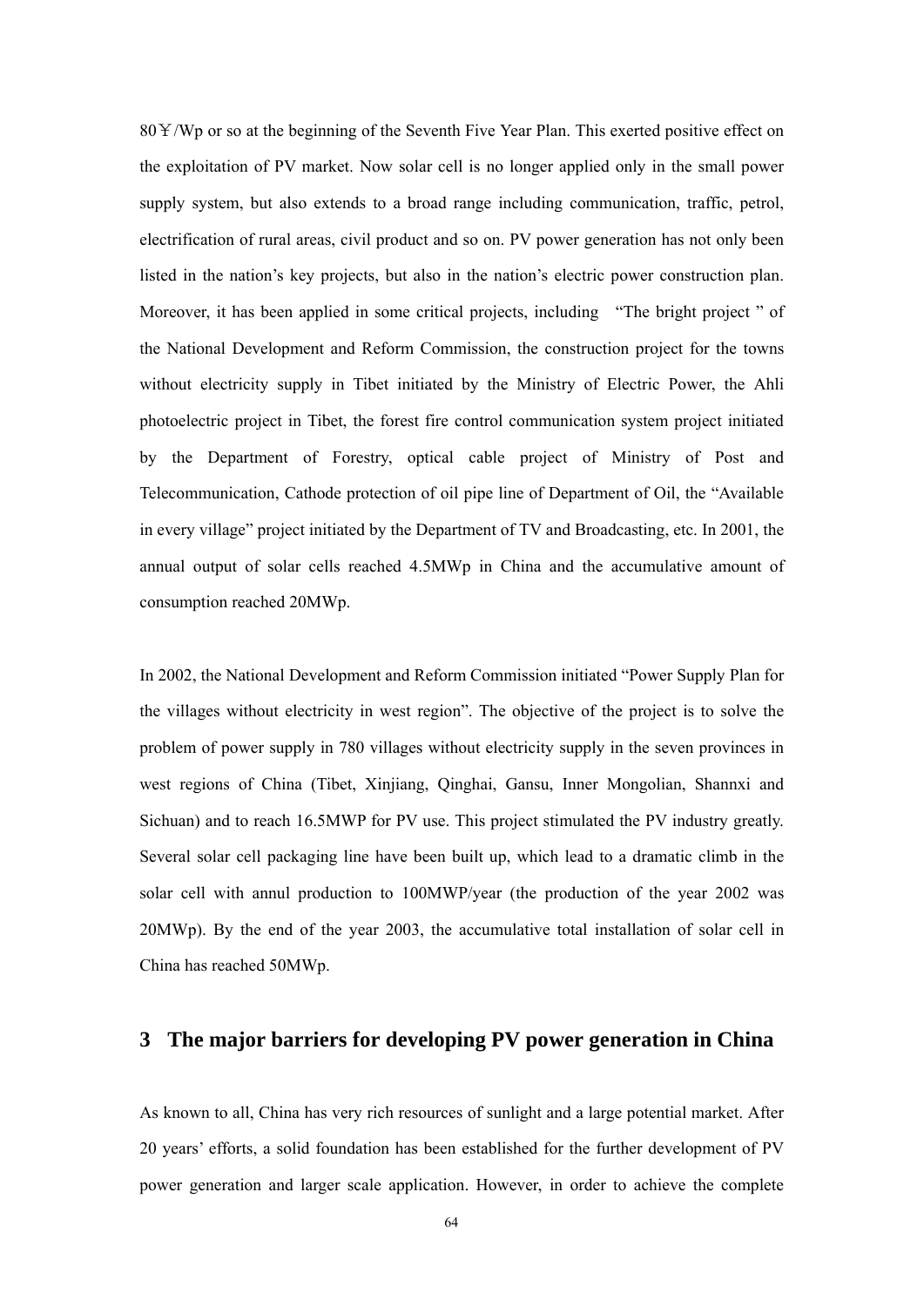commercialization, and further enlarging the market, it is necessary to clear the barriers, which block the development of the market including the cost of production, criterion of construction, funds, policy and exploitation of market.

# **3.1 The obstacles of the industry**

# **The PV industry in China has been developed in an unbalanced way and out of line in each links.**

The international PV industry is basically balanced in all the sectors. Generally speaking, the supply and demand is in a harmonious state and the output of each sector is essentially determined by the market. The coordination among each sector can guarantee the industry of PV to develop rapidly and soundly, and the cost to drop sharply.

Due to various factors, each sector on the manufacture chain of the Chinese PV industry was developed in an inconsistent and unbalanced state. The pattern of the manufacturing chain is like a horn with each sector weak to different extents and dependent on the import from the abroad. Especially for the solar silicon material, silicon ingot/ silicon wafer and device which are very essential parts of the PV industry, the manufacturing capacity is really low. This phenomenon reflects the weak basis and congenital deficiency of the PV industry. The weak basis and the unbalanced and inharmonious development are responsible for the high cost of the products and the low competitive capacity.

Solar silicon raw materials

At present, most of the silicon material for the solar monocrystal silicon and polysilicon ingot depends on the importing. It is still a blank in the field of trial-producing the solar silicon materials.

 $\bullet$  Silicon ingot and silicon wafer

The production of silicon ingot and silicon wafer used for solar cell mainly includes the manufacturing of CZ monocrystal silicon and polysilicon ingot and slicing. Now, the total manufacturing capacity of monocrystal silicon ingot and silicon wafer is about 37MW, in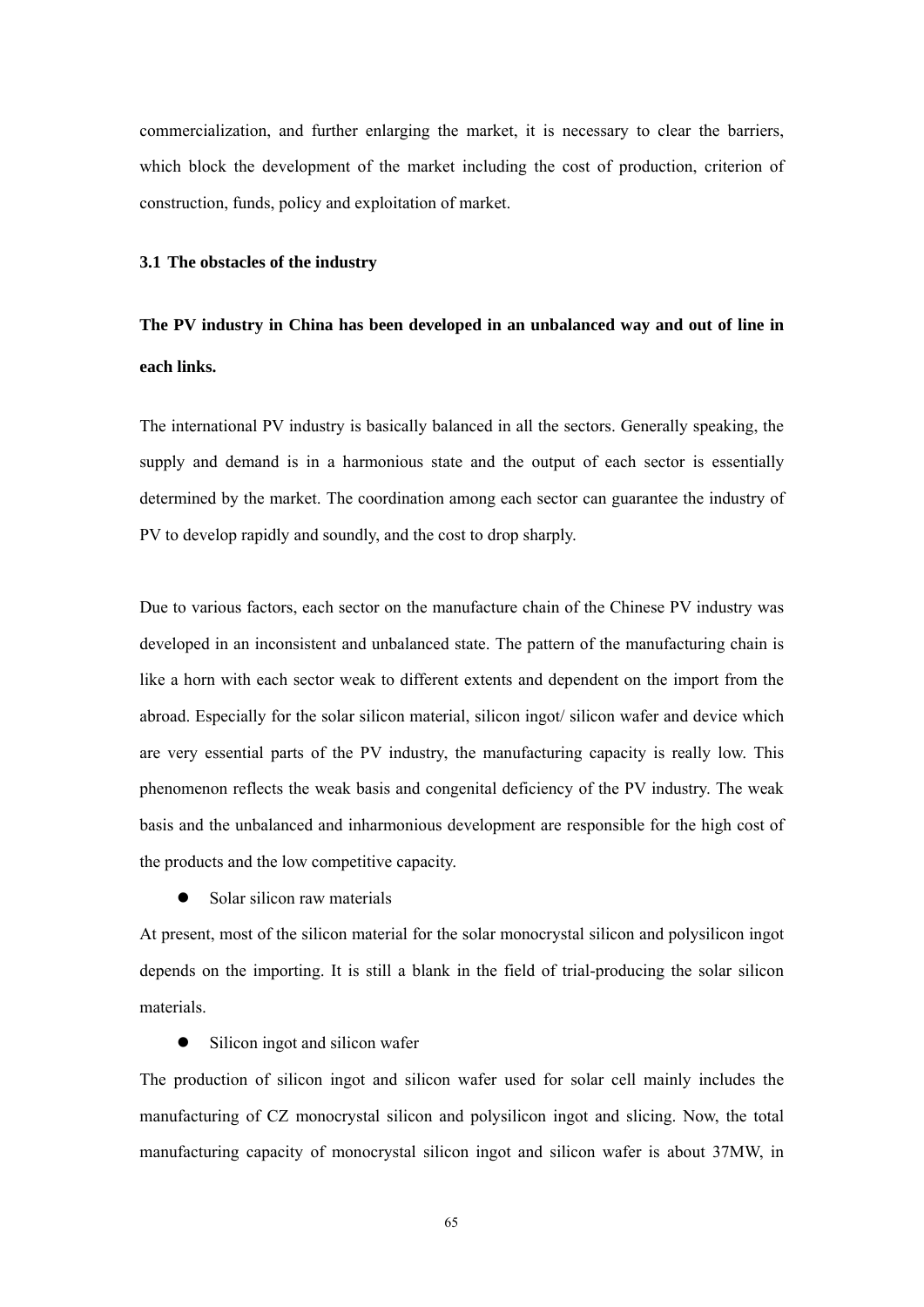which Ningjin of Hebei province contributes about 30 MW, the 605 factory in Beijing takes 2MW, Ningbo, Yunnan and Qinhuangdao altogether produce the other 5MW. Because of the small scale of manufacturing and high cost, it is even more worthwhile to purchase silicon. Generally, the contradiction between demand and supply in china is not very significant.

At present, annul production capacity of polysilicon ingot/ silicon wafer is only around 10 MWp, which falls far behind the domestic demand and claims the weak sector of the development and production of polysilicon cell in the future.

# $\bullet$  Cell-manufacturing

By the end of 2003, China has put into production of crystal silicon cell, with the production capacity of 50MW(of which, Shangde of Wuxi City possesses 25MW, Ningbo, Yunnan, Qinhuangdao, Shanghai 811 and Guofei take the other half ). The share doesn't reach 1/100 of the world's total production capacity (in the year 2003, the total yield of the world was 700MWp). Due to the small scale, the drawback in techniques and many other factors, the cost is higher than that of the world's market. Therefore, in 2002, when "Sending electricity to every town" project took shape in a short time, the market show the lack of capacity of handling contingency and the capability of competition. Therefore, for this 20MW PV project, the cells made in China took up less than 10%.

• Module production

At present, China has a 50MW production line of PV modules. By the end of year 2003, it reached 100MW, which largely exceeded the production capacity of the cell. Consequently, most of the packaging lines use the imported silicon wafer.

All in all, except that Japan stock-control company exports and sells back single crystal silicon ingot and silicon wafer, every section in the manufacture chain of Chinese PV industry has the same problem that the production capacity is smaller upstream and larger downstream. The mismatch and inharmonic situation between upstream and downstream (larger in downstream and smaller in upstream) are two essential factors resulting in the high cost of Chinese PV industry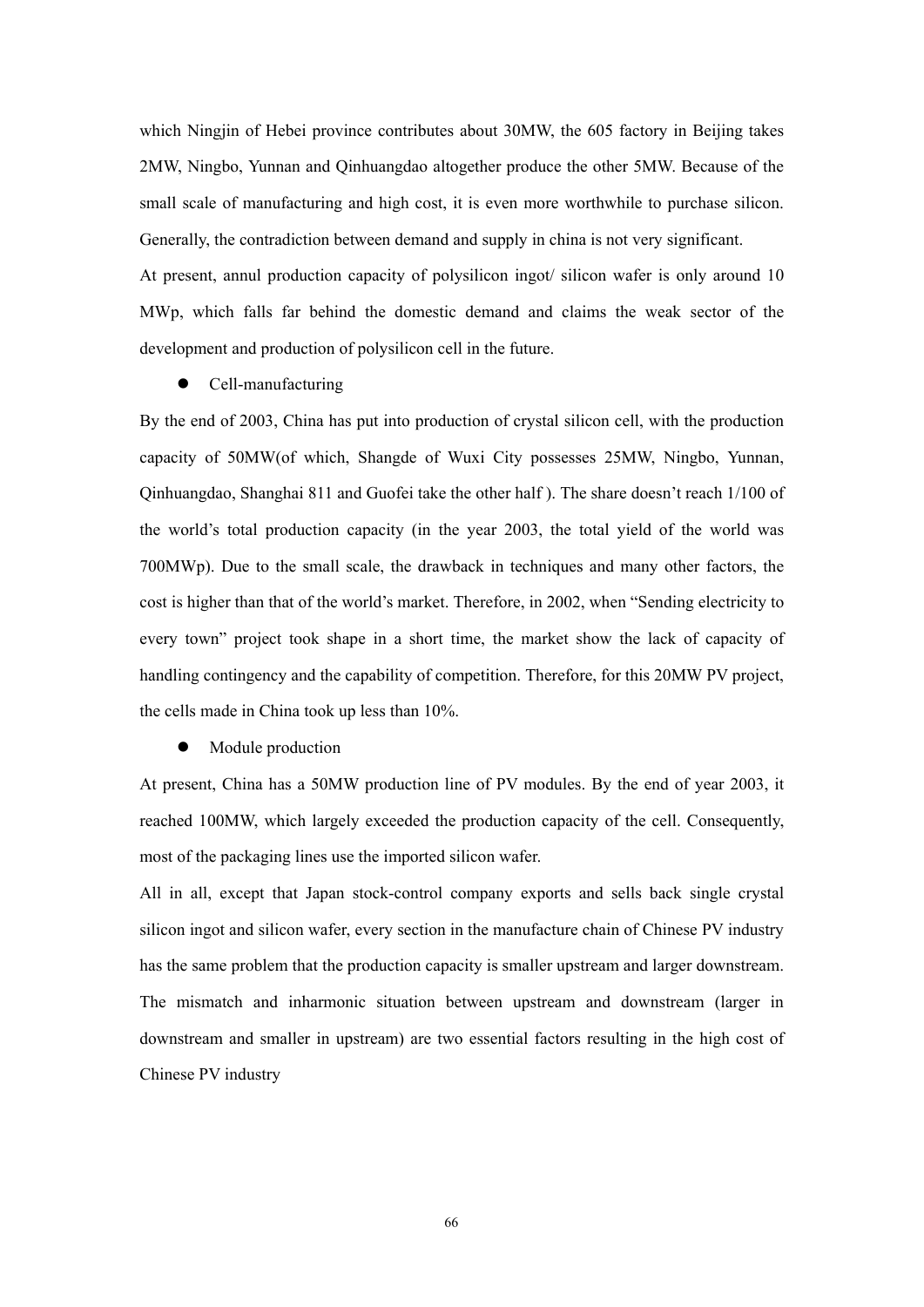#### **Small scale and low automatic level**

The production scale awfully affects the cost of the products. According to the experience curve (or the learning curve), for most of the industries in the world, the cost declines 10% to 30% with the doubling of the production scale. As the cases of PV, the statistic outcome is 20%. The method included of the concept that the level of technology and the scale of the manufacture progresses shoulder to shoulder. Using this method to calculate the cost of every section in the solar cell production, we have gained a graph , which can illustrate us the fact that increase in production scale results in the reduce of the cost. The graph Three shows relationship lying between silicon wafer and the production scale (the red line stands for the selling price, the blue line stands for the cost, assuming that the price is 1.3 times of the cost ).In the other sections, for example, cell production and package enclosure, show the similar relationship.

One issue to be addressed is that the Chinese enterprisers do like to enlarge the production scale. However, the case is that the Chinese PV market is very small and rather instable. Without the corresponding policies and laws, the huge rise is the largest barrier for the enlarging of the production scale.

# **The specific material and productive device in the manufacture of the cell and the package**

The quality of the supporting specific raw material for cell production needs improvement. The manufacturing of productive devise and testing equipment is rather lagging behind.

#### **The industry does not associate tightly with the study and the invention.**

China devotes so little into the projects showing strong association with PV industry. The supporting technology of industrial department is very weak and the development of technology is progressing in very relatively slow paces.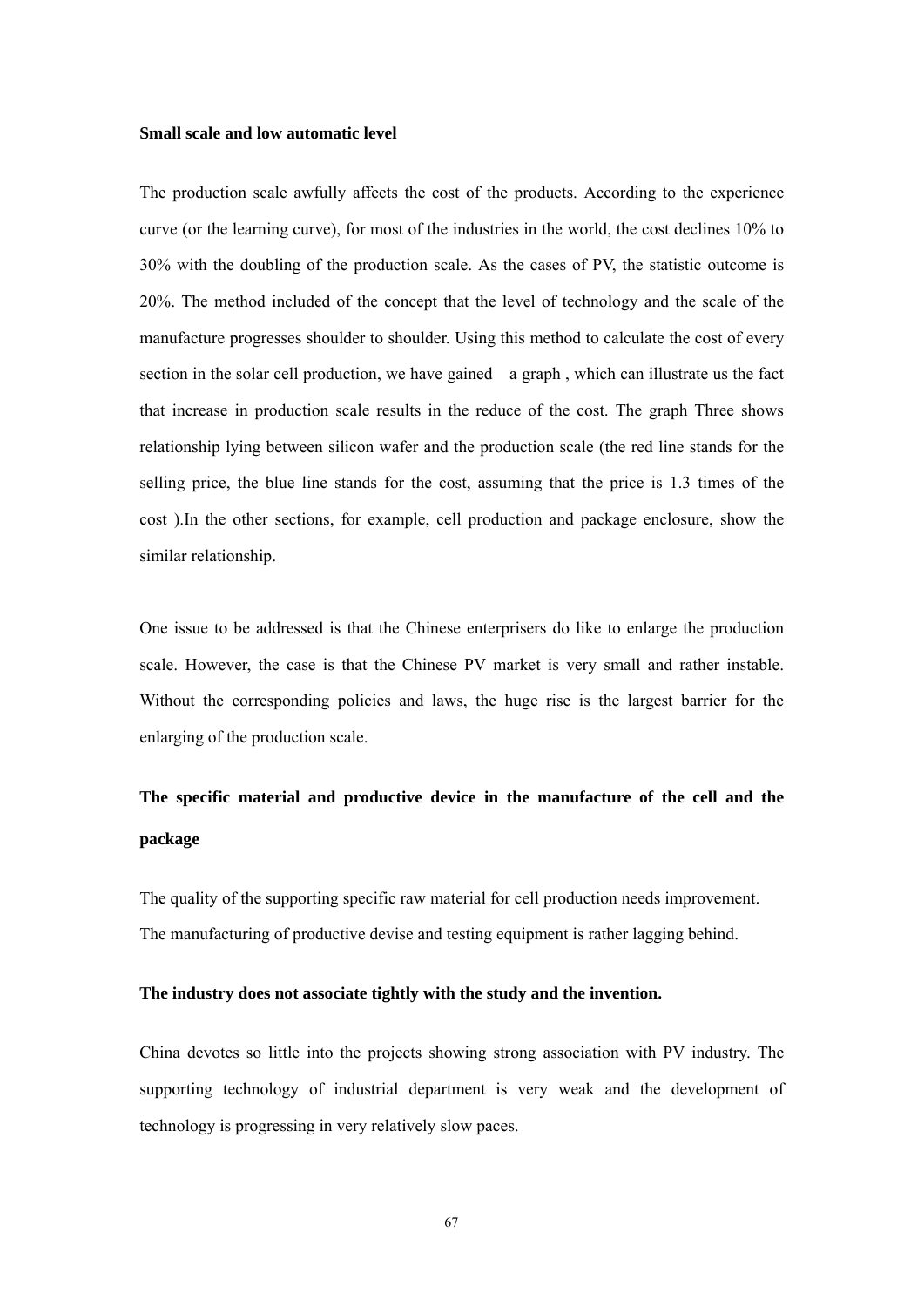#### **3.2 Technical Barriers**

For the off-grid power generation system, including village power supply system, household power supply system, communication signal power supply and other types of solar products, the technology is rather mature in china without barriers. For the crucial component parts of the PV power generation system consisting of solar module, storage batteries, controller, and inverter etc, the technological standard has been established rather completely. The technological level of the product shows a little distance between the international standard.

As in the case of grid connection, China is now at the preliminary stage. The Ministry of Science and Technology initiated the technological development and experimental unit demonstration study of roof PV power generation system in "the Ninth Five" and "the Tenth Five". Very encouragingly, progresses have been achieved in these projects. Synchronize and close PV power generation systems of different powers from 5KWp to 50KWp have been built up. In the fields of inverter and controller in grid power generation system, the interface technology of synchronize and close PV power generation system and electric grid, distribution system , computation and detection, data collection and system monitoring, some successful experience have been gained. These progresses indicate that China has elementally obtain the critical technology of grid PV power generation system, including VCT, PWM maximum power following-up control technique, grid connection inverter technique, the data acquisition of the system and data transmission techniques. China now is capable of designing, constructing and applying grid PV power generation system of certain scale without any negative effects. The safety of the system can be under thoroughly guaranty. The application of PV technology, generally speaking, is not regionally restricted. It also enjoys the unique advantages such as safe and reliable, zero noise, zero pollution, null requirement of fuel, able to supply power on the spot without power transmission line and short construction cycle. All these factors are out of reaches of the conventional power generation system and other power generation techniques. In addition, the broad application of grid PV power generation system can also enjoys the following direct benefits: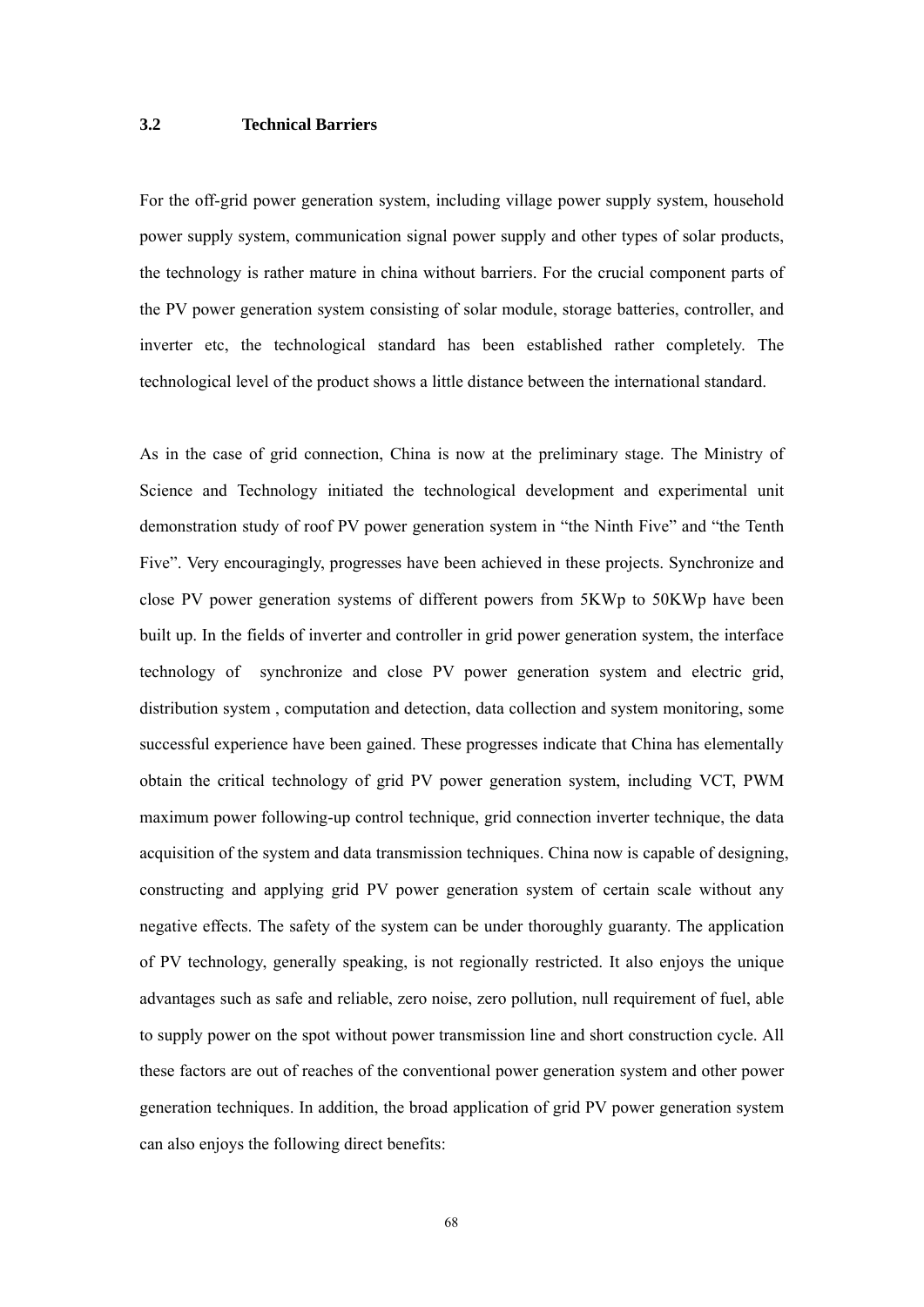- Power generated on every roof on the spot, used by every own house, dispersed power station, no space being occupied;
- Peaking regulation electric network ;
- The twig of the electric grid merges into the system can help with the improvement of power supply quality on the twig of the electric grid.
- Power factor compensation

Now technical standard of grid-connected PV power generation system is under establishment in China. By the end of this year, it can be submitted for final approval. The issuance and application of the technical standard can further regulate grid-connected condition, ensuring good performance and safety.

#### **3.3 The market development**

Currently, the major market in China is on the communication/ signaling areas, other industry fields and application in the remote farming and pastoral area, which is very obvious from the two graphs above.

- $\bullet$  Before 2002, the annual production (the domestic market) contributes only 1% of the world's yearly yield;
- In 2002, the Chinese government start up the SDDS program, shed light on the market, bringing it up to 20MWp, which is nearly 4 of the world's yearly output;
- It had been estimated that by the year of 2003 the Chinese solar installation would not exceed 10MWp;
- Currently, the annul export of solar module is not less than 10WMp.

#### **The commercialized market**

At the present, the commercialized market in China is generally in the field of communication/ signaling, other industry areas, commercialized solar products(solar garden light, solar road light, solar watch and calculator) and the application in the remote farming and pastoral zones,. The market of communication signal and industry area is rather limited, the annul demand of which is very stable (about 10MWp); the commercialized power supply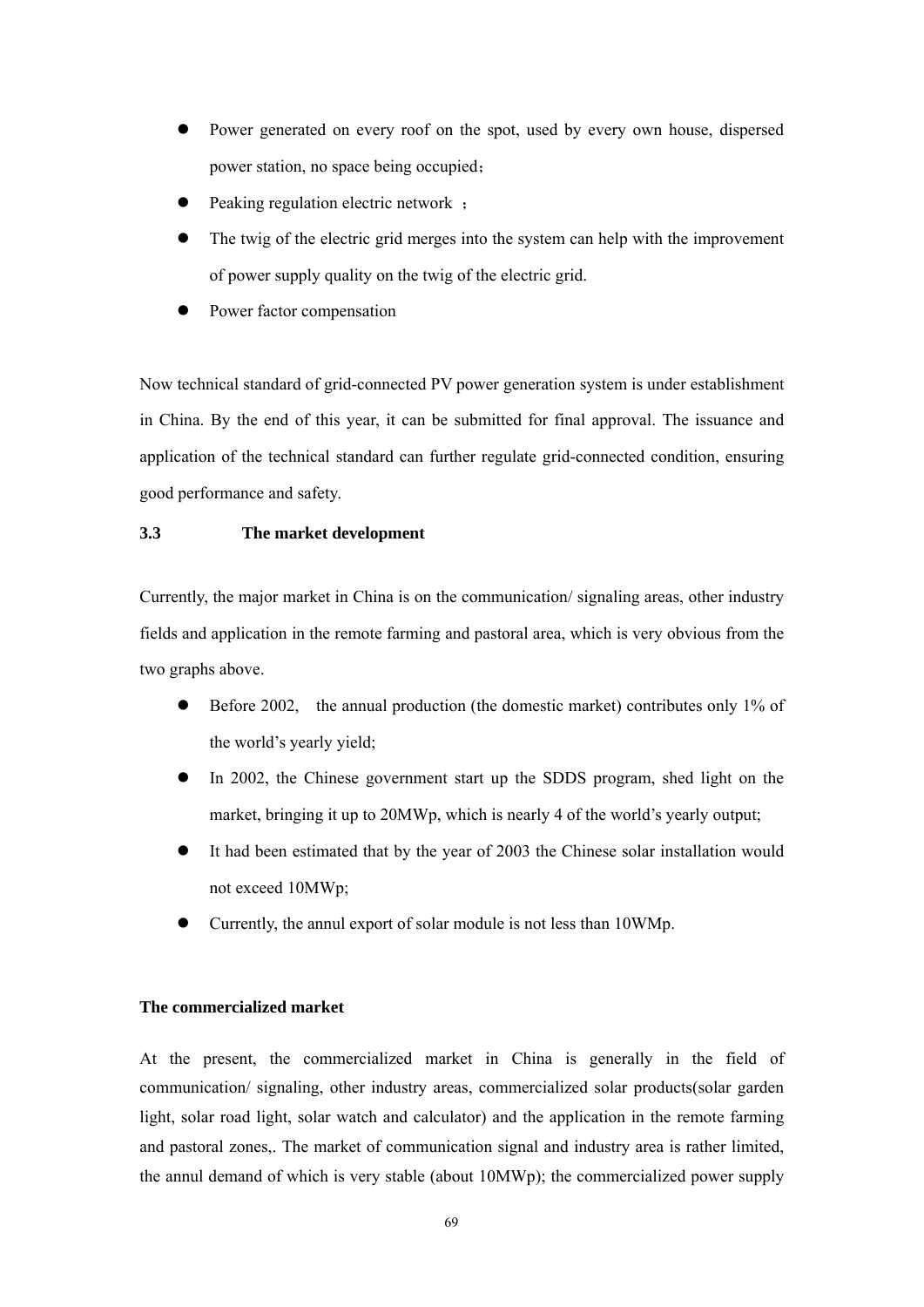usage per year is approximately 20MW; the pure commercialized solar energy household power supply market in the farming and pastoral area will not exceed the point of 10MWp as well.

#### **National village electrification project**

In China, the PV power generation system is playing an important role in providing electricity to some remote regions, and will be playing the same important role for another 10 years. The market in this area is of great potential. China has already initiated "SDDX" program, in which with the help of PV systems, 800 towns without electricity has been powered on. There are still about 28,000 villages without electricity and 7 million households without electricity longing for PV electricity (the potential market is about 1500MWp). However, there are some problems as following lying in the way.

For the power station that already been built up:

- The construction of the power station is invested by the government. But who takes control afterwards? Who should be responsible for charging?
- The problem of maintenance and management after the completion of the construction of the PV power station.
- The charging standard and the ability to pay;
- If the collected electric charge is insufficient to maintain the operation of the power station and the replacing of storage battery, after several years, who will be responsible for the price gap?

For the village electrization PV projects in the future:

- The source of investment and the mode of financing;
- What types of sustainable development policy and commercialized mode of operation should be adopted?
- The other problems are the same ones mentioned above.

# **Grid connected PV program**

Grid connected PV power generation is the necessary result of PV power generation entering the area of the large scale application of electric power , and also the largest market of PV power generation in the future. However, the market in china has not yet been launched, which is largely depending on the policy support from the Chinese government. If the Chinese government intend to initiate this project, the following problems are required to be solved:

The technical standard: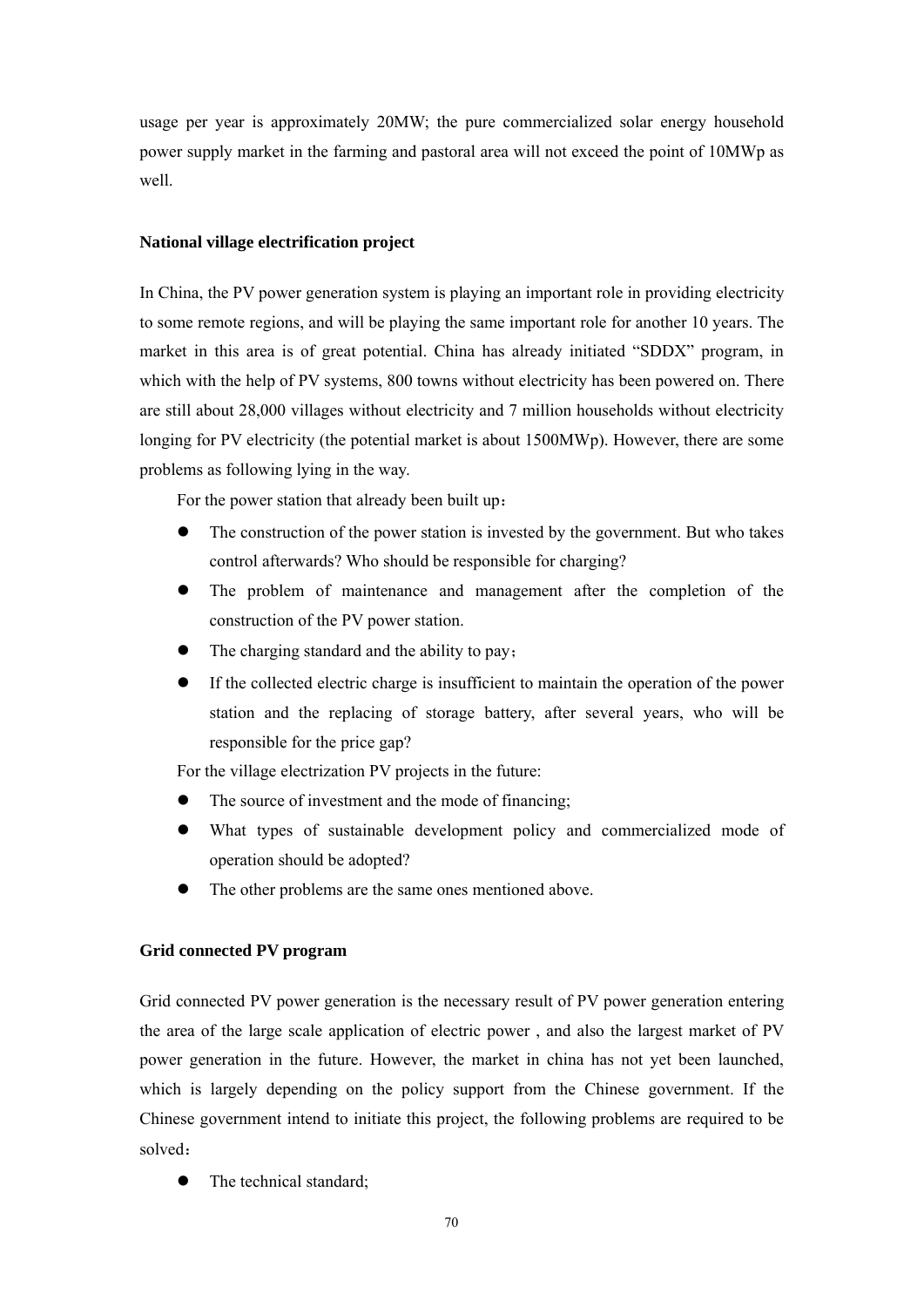- The admittance of electric grid;
- The planned ratio and the goals to achieve in power generation (Peak regulation? Emergency measure? Reduce the release of greenhouse gas? )
- Promoting policy and the electricity grid price;
- The development and production of components(Solar cell unit, invert and control equipments)

# **The development of super scale PV power generation and long term PV power generation area**

PV power generation and the long term application generally include the following items:

- power station on the desert;
- Large scale of photoelectric production of hydrogen;
- Large scale of PV water rising power station;
- The application of PV power generation in the area of electric automobile;
- Power generation in the space.

In this area, it is still empty for China.

#### **3.4 The overseas stimulating policy and law**

Frankly speaking, the largest gap lying between China and the world's leading countries in the field of PV power generation is the confirmation of the government's developing aims and the stimulating policy and laws established corresponding to the aims.

The Japanese government asset forth the developing aims of renewable energy (including hydroelectricity and geothermal energy0, which states by the year of 2010 the renewable energy should contribute 3.1% of the total amount pf primary energy supply (or 19 million tons of oil equivalents). In 2000, the ratio is 1.2%. In this aim, PV power generation occupied 4,820 MW.

In order to fulfill this purpose, the Japanese government established the corresponding plan of study and development, demonstration project and subsidy policy. In the study and development of 2001 to 2005, it includes the exploitation of solar cell of new generation,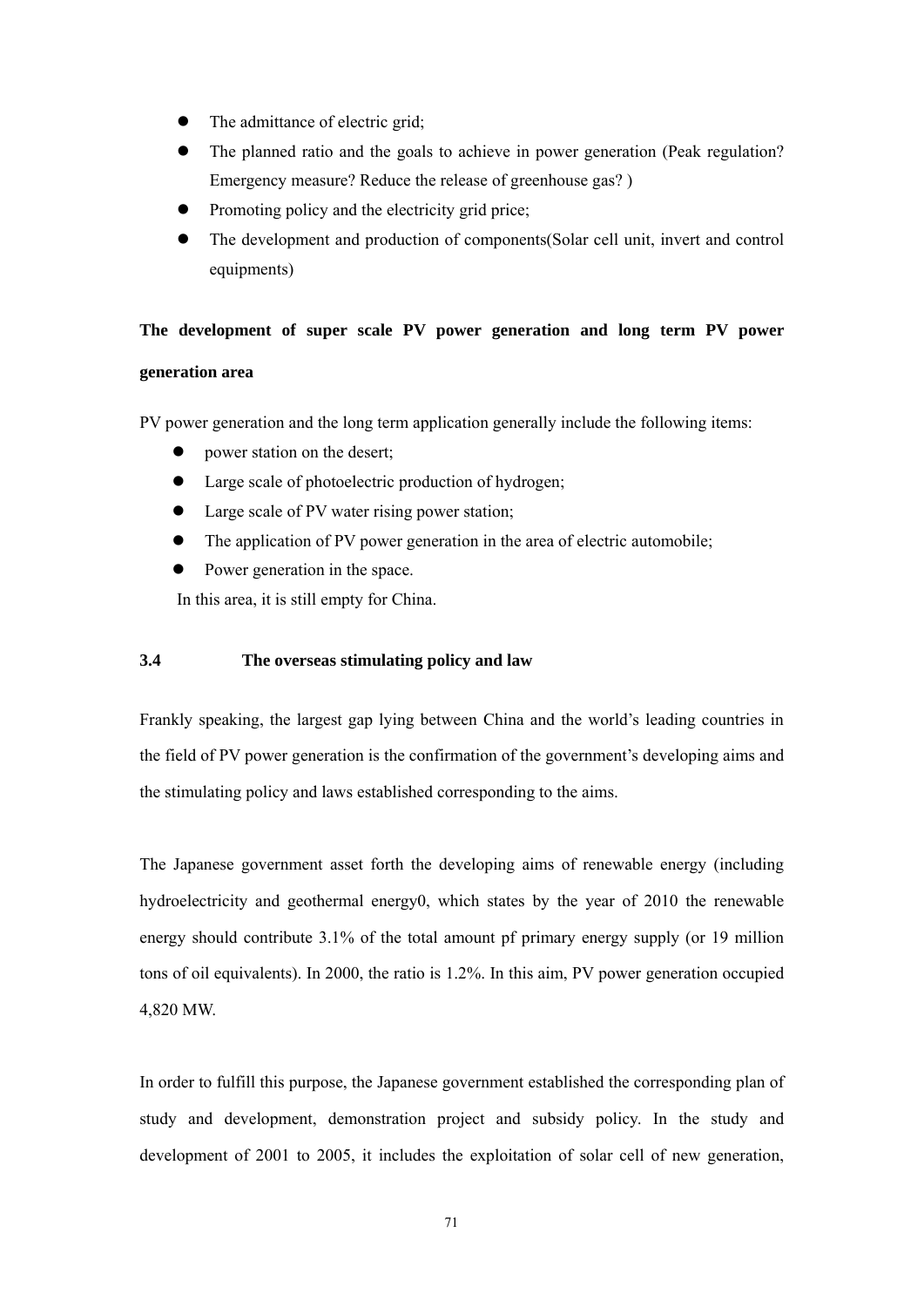large surface amorphous silicon and polycrystalline film cell, the development of public application technology and long term solar cell (such as millimicron cell, coloring matter cell, spherule crystalline silicon cell). The demonstration projects included: BIPV project demonstration, PV house centralized synchronize and close demonstration (200 houses of 3KWMp PV centralized in a region conducting synchronize and close system), PV house promoting plan (during the period between 1994 to 2001 80,000 set of the systems had been installed), local new energy promoting plan and enterprises new energy grant-aid plan and so on.

The concrete subsidy policy is that, the subsidy is provided during the installation of the PV power generation system, which decreases evenly every year. From the 50% subsidy in the very beginning, through 10 years' gradual decline, by the tenth year, the subsidy is null. Besides the installation subsidy of the PV system, the system is allowed to supply electricity "back - flow" to the electric grid. And the buyers can purchase the electric power at the same electricity price, which is very similar to " the net deficiency meter measurement " in USA.

Most amazing actions of German government are the 100,000 PV roof project and the new energy electric power law issued in 2002(Further editing has been carried out in 2002, making the law more favorable to the wide spread of PV power generation).

"The law of renewable energy" in Germany states that the electric power corporations should purchase the PV electric power on the grid at the price of 0.99 Germany mark. In 2004, some changes have been made in the law, according to different power classes and different mode of installations. The new edition of law is as follows:

The American president Clinton announced the million roofs projects in the year of 1997, which states by the year 2010 PV power generation system and photo-thermal heat system should be installed on 1 million roofs. In USA, 30 states have passed "the net deficiency meter measurement" specific for PV. The electricity generated by the PV system is allowed to go into the electric grid and the amount of the back-flow is measured. The electric charge should be conduct according to the net reading of the meter. The meter is allowed to run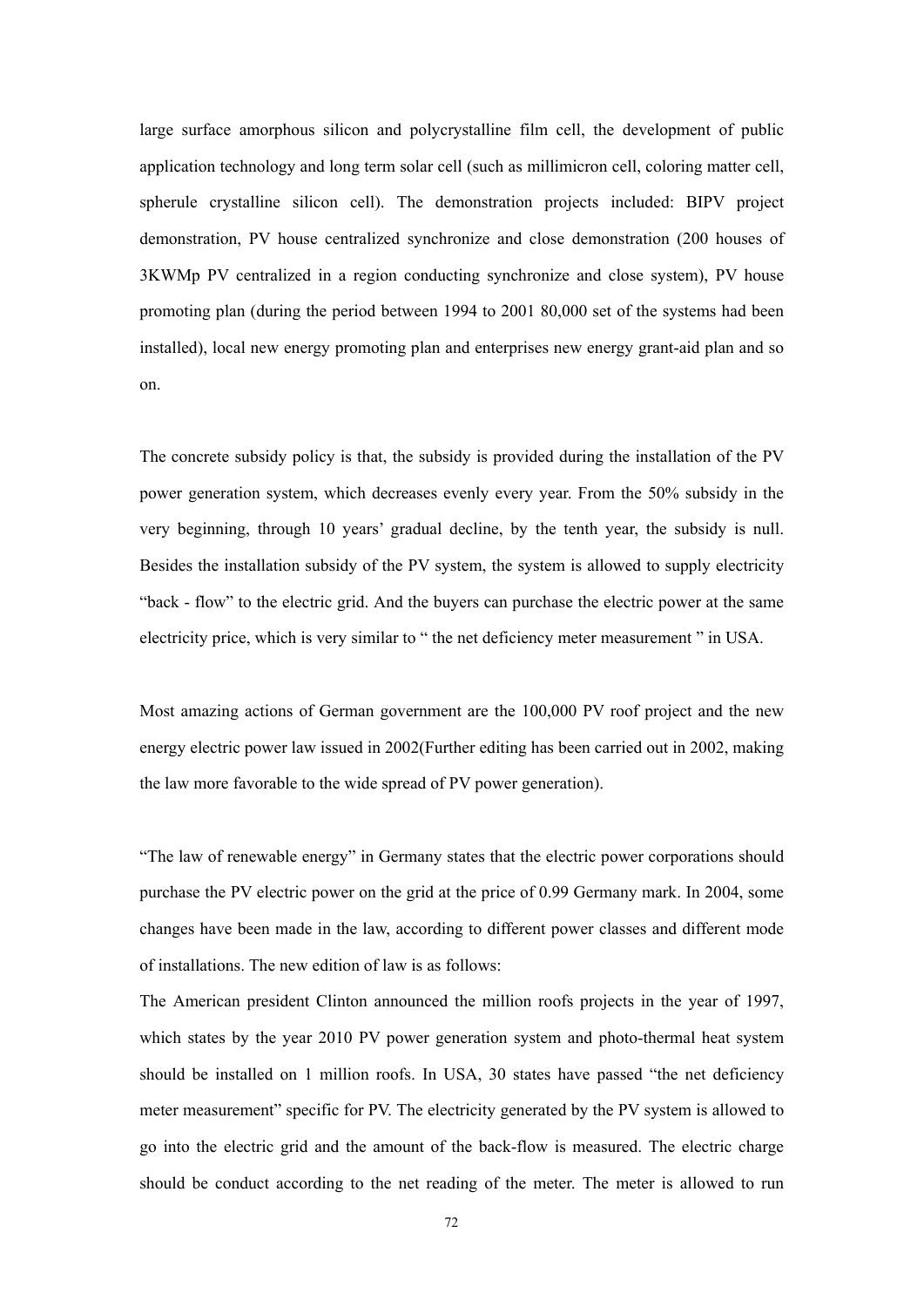backwards. When electricity provided by the PV is greater than the electricity consumed, the electric power corporation should pay at the retailed electricity price. In the California, the "Boy Down" policy provides subsidy directly on the purchase of electricity from the solar cell power generation system, about 4 American cents per Watt.

| <b>Grid System</b>                       |                                     | <b>Price [Cent/kWh]</b> |                                |
|------------------------------------------|-------------------------------------|-------------------------|--------------------------------|
| 2004                                     | <b>Initially 30 kW</b> 30 to 100 kW |                         | <b>100</b><br><b>Exceeding</b> |
|                                          |                                     |                         | kW                             |
| <b>Building</b><br>/ sonic               | 57,4                                | 54,6                    | 54,0                           |
| barrier                                  |                                     |                         |                                |
| vertical wall of 62,4                    |                                     | 59,6                    | 59,0                           |
| building                                 |                                     |                         |                                |
| $\frac{1}{\pi}$<br>field<br><b>Broad</b> |                                     | 45,7                    |                                |
| countryside                              |                                     |                         |                                |

In Span, the new "Electric Power Law" encourages synchronize and close PV power generation system. The electric power corporations should purchase the electricity from solar energy at higher price. As to the system below 5KWp, the price of the solar energy electricity is 0.38 Euro per kilowatt. For the system larger than 5KWp, the price of the solar energy electricity is 0.28 Euro per kilowatt. On the contrary, the conventional electricity price is only 0.03 Euro per kilowatt.

#### **3.5 The corresponding policies and laws in China and the implementing effects**

In China, there are no favorable policies and subsidy policy that can be operated practically. As for grid connected PV power generation, the National Development and Reform Commission and the Ministry of Science and Technology had jointly announced the document (Ji-jichu 1999 NO.40), which was a notification about further supporting of the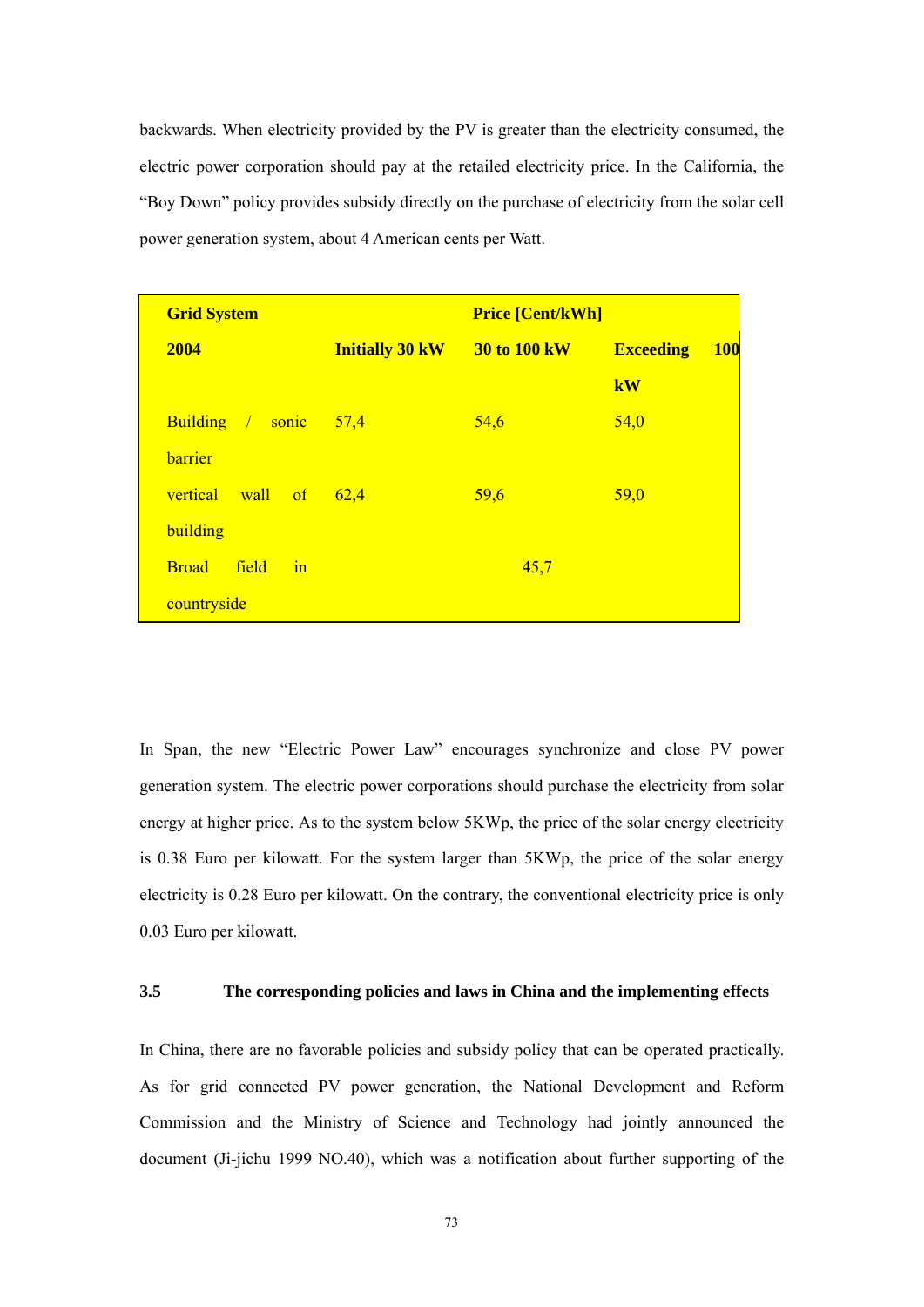renewable energy development. It claimed clearly that for the grid connection power generation project adapting the renewable energy, under the allowance of the capacity of the electric grid, the managerial department should allow connection to grid in the near site and purchase all the electric output on the grid. However, there are no detailed practical electricity price policy and the standard of subsidy. The electric power department has not cleanly approved the parallel in of the PV power generation. As for the grid connection PV power generation system already built up, the electric power departments provide permission to every single project respectively. Moreover, the electricity generated by the PV system is either consumed on the spot by the local user or parallel in the grid free of expense. The electric power departments do not spend money on the purchase of solar energy electric power. In the conclusion, although the country in principal regard the PV grid connection power generation as positive and tend to be supportive, the further soundness of the policy is required to popularize it in large scale.

As for the off-grid PV power generation system, the corresponding laws and policies are still empty. But there are a number of projects enjoying subsidy directly from the nation, such as: the construction of no electricity supply town project of the National Electric Power Corporation, the send electricity to every single town project of the State of Development and Reformation Formation, the bringing broadcast and television to every village of the Department of Broadcast and Television. These projects are funded by the corresponding national departments, but commercialized promoting projects. The appropriate fund is for specific project, and does not possess the sustainable feature. This type of national appropriative fund project cannot be generalized, for there is no commercialized market, resulting in the problem of maintain and management after the completion of power station. Therefore, in order to popularize the off- grid PV power generation system, the policies and laws with aim of promoting the market should be set up.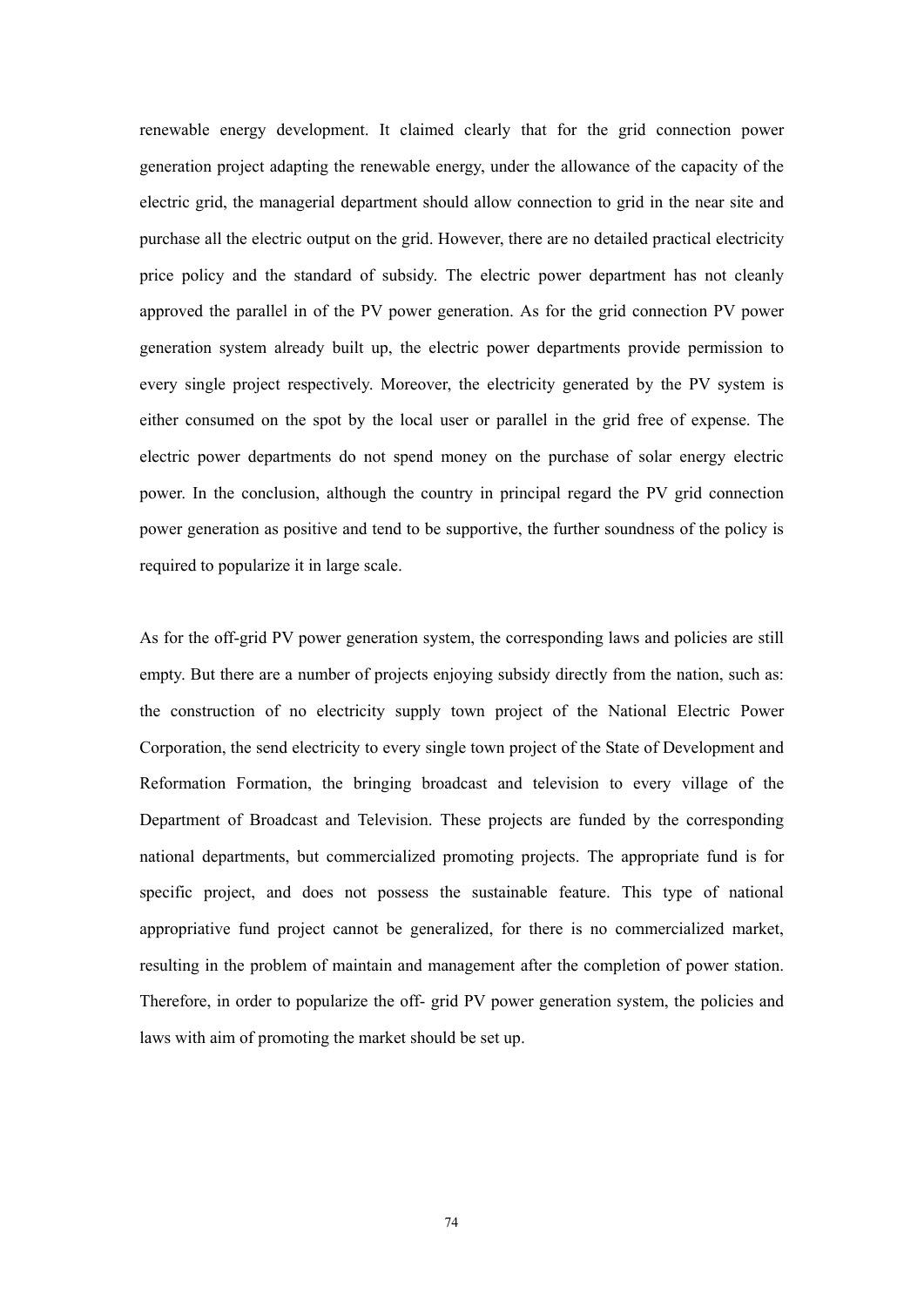#### **3.5 The input of fund and financing**

The Chinese government devotes very little in the PV power generation, compared to the developed countries.

**EU:**  The five year financial support of EU : Structural finance 300 million Euros The study and development (The fourth framework plan) 400 million Euro. The investment from EU member countries 1.6 billion Euro (Amongst which 38% are ants and subsidy, 62% is indirect support) Private investment 1.3 billion Eruo: The "take off movement" of EU Investment on PV 2.85 billion Euro.

#### **Britain**:

The British government issued the "the law of renewable energy", which become effective in the beginning of 2002. This law commands that the entire licensed electric power supplier must employ renewable energy to supply 3% of the total electric force within 3 years (March, 2003). By 2010, the electric power generated by renewable energy should contribute 10.4% of the total electric force. In addition, it set forth the 1 billion pounds specifically for the development the technology of renewable energy (PVIR, Vol.XX No. 9, p4).

#### **Italy**:

Italy launched the PV roof project in 2001. The government provided 28 million US dollars and the subsidy rate reached 75%. System  $1 - 50$  kW, is connected to the grid. The electricity price is the same as the conventional electricity price.

#### **China**

"The tenth five-year plan":

The money devoted into PV R § D: "973" + "863" + "tackle key problem"  $\sim$  100 million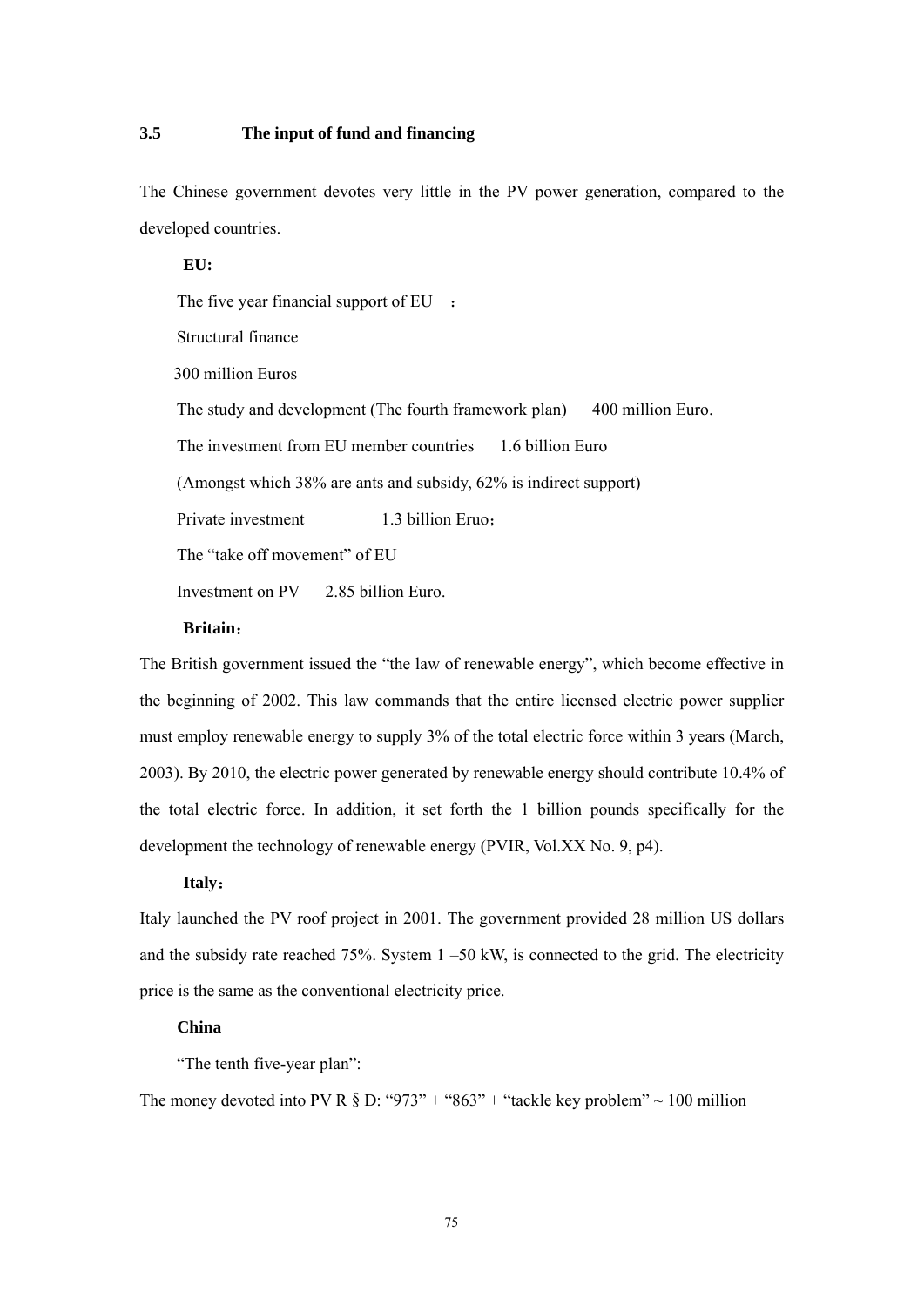#### **4 The basis and necessity of supporting PV power generation by law**

#### **The successful cases abroad**

Viewing from the experiences of developed countries in the world, the law plays a very critical role in the development of PV power generation. The 100,000 roofs project in Germany is a best example, which was initiated in 1999 and completed in 2003. In 2000, law on renewable energy power was issued in Germany. By the end of 2001, the installation of PV power generation in Germany was 230% of that of 2000. The German government considered the 100,000 roofs project as an absolute success. The contents of the 100,000 roof project and its achievement are as follows:

#### **The major contents of the PV part the German renewable energy law on**

- The electirc network corparations have the responsibilty to purchase the electricity from renewable energy, and pay for the compensate electricity price on the electric grid;
- In the fixed period of time, enjoy the stable electricity price on the grid
- The electricity price of the newly built power station declines every (PV: 5%/a);
- $\bullet$  The law should be put into action on April, 2000;
- The cost is chared equally: the portion higher than the regular electricity price is shared equally within the country;
- PV: the electricity price on the grid in the beginning is 50,6 Cent/kWh, by the year 2003, it was brought down to 45,7 Cent/kWh;

#### **The success can be seen in the following aspects:**

– not entirely relay on the national fiancial promoting system;

- The income of green eletricity is used to purchase the long price green electricity;
	- The successful progressing of 100, 000 roofs project;

– The installation of PV system exceeds the expected 300MWp (the actual intallation is 350MWp);

- The adjustment of prices: send the PV into real market;
- The loan form the banks has been recovered completely;
- Thousands of job opportunities brought by renewable energy;

– The price of the PV system has declined 8% from 1999 to 2000. This tendence will contiue in the following years;

The similar mechanisms are under operation in other countries.

What is called "green electricity purchase green electricity" is that the citizens are voluntary to buy green electric power, which is more expensive than the regular electric power (around 10 Euro cents per kilowatt) for 2 to 3 Euro cents. The electric power corporations spend the income from selling green electric power on the purchasing of high price green electric power (around 45.7 – 50.6 Euro cents per kilowatt).

Benefited from such laws, the user of PV power station gains interest by selling the expensive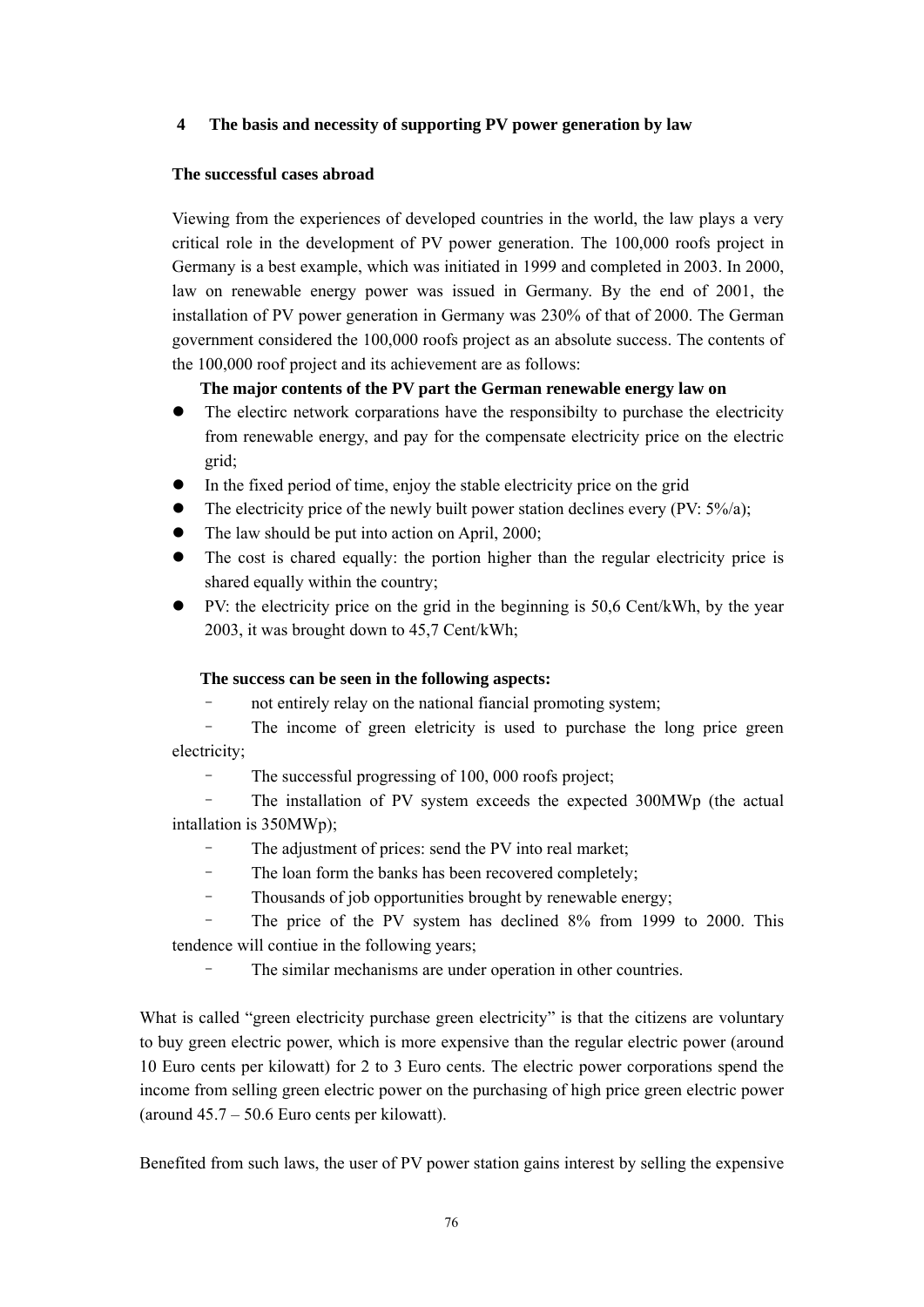green electric power to the electric power corporations. The bank loan can be recovered. The factory producing PV can earn money from selling solar cell. The government fulfils the aim of promoting clean energy. The electric power corporations purchase the high price green electricity with the markon of selling green electricity. In this way, there is no lost for the corporations (just like a Chinese old saying: gain from the people and spend on the people). At the same time, the duty of reduce the amount of release is also accomplished. Through the promotion by media, those people buying the green electric power are very happy to be informed that they have made contribution to the development of energy and electric power, the living environment and the nation as a whole, by paying only small amount of green electricity markon. Although the 100,000 roofs project has been finished in 2003, yet the construction of PV roof in Germany have never halted for a mount. The following graph is the development coordination of German PV roof construction (including the forecast for 2004):



**The development coordination of German PV roof construction** 

The law and the operational mode in Germany can be used as reference. The critical point of the German policy is that for all the electric output conduct markon to green electric power and purchase green electric power at high price, meanwhile coupling with low interest loan policy. In china, the quantity of power station is 1650TWh in 2002. If we rise the electricity price per kilowatts for 1 cent, then the green electricity markon through out the country will be 16.5 billion yuan. If the price is increased by 2 cents, there will be 33 billion yuan. For every household, it only cost 15 Yuan every year, which is a small number even for the family with less than 500-Yuanmonthly income. On the other hand, 33 billion Yuanis large enough to conduct the assorting subsidy for Chinese renewable energy power generation electricity price. **1990 1991**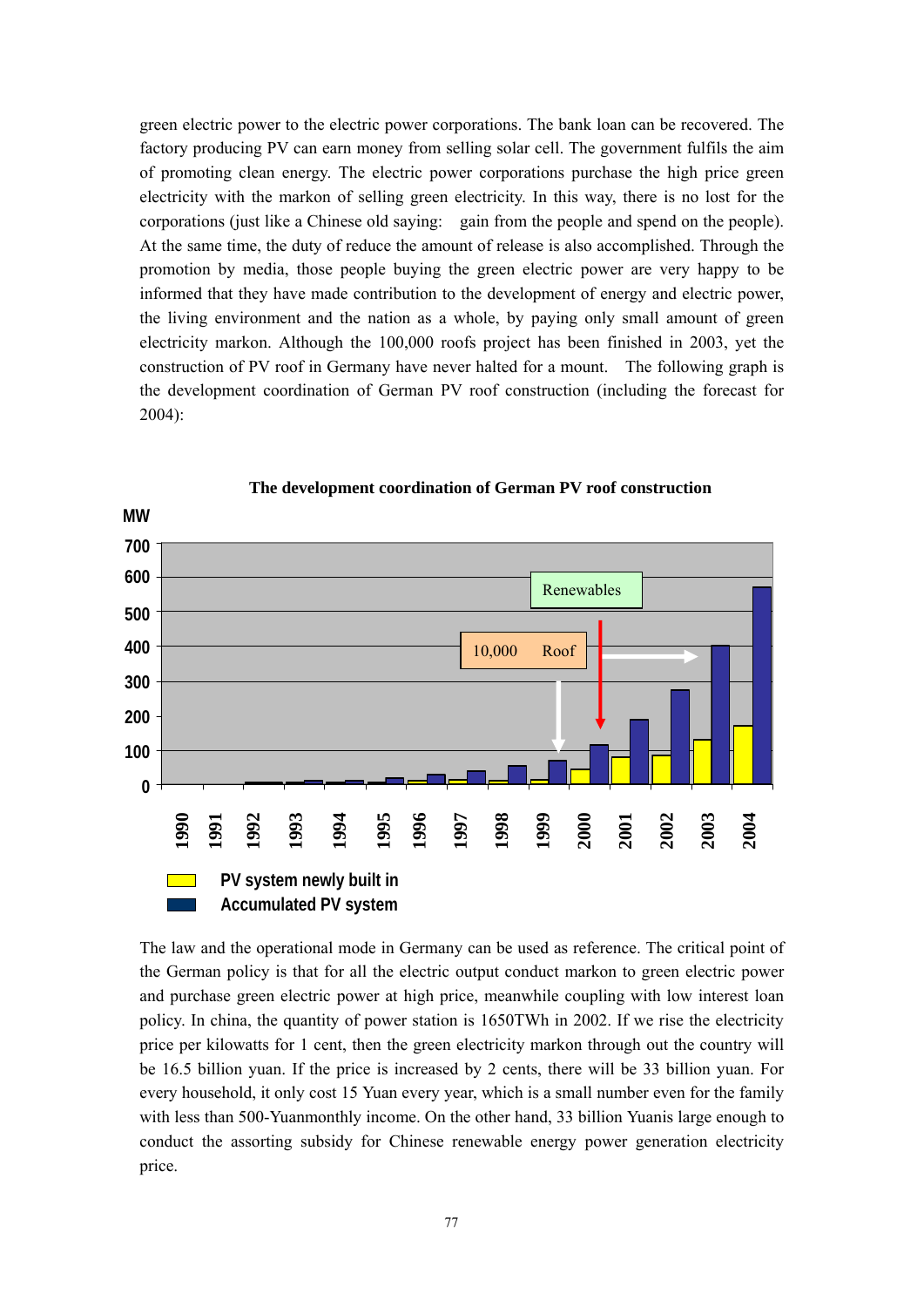#### **The necessity of lawmaking on PV power generation in China**

The cost of PV power generation is relatively high at present (for the grid connection PV power generation without storage battery, the cost is approximately 50,000 Yuan per kilowatt, the one with storage battery is around 80,000 Yuan per kilowatt, the household power supply system is about 70 Yuan per watt and the communication power supply system is 70,000 Yuan per kilowatts), Assuming that the average solar cell generates 1500KWh per kilowatts every year, and it will be 300,000KWh for 20 years. If 3 Yuan is charged per KWh, 60,000Yuan can be recovered in 20 years. If 3 Yuan is charged per KWh, 90,000 Yuan can be returned 20 years later. Thus, it can be calculated that the cost of the PV power generation is about 5-8 times of that of the conventional thermal power.

At present, PV power generation is not capable of competing with the conventional electric power. Therefore, certain amount of subsidy is necessary for its development. There are various subsidies including one lump-sum subsidy on devices ("Construction project of towns without power supply" and "Sending electricity to every town" are in this category), electricity price subsidy (such as wind power and the case in Germany) etc. The most feasible method is to conduct the electricity price subsidy. The electric output of grid connection PV power generation should not be lass than 3 Yuan/KWh, and the electric output of the off-grid village centralized power supply should not be lower than 4 Yuan /KWh. In this way, it can be guaranteed that the power generation company that conducted the installation can gain sufficient money from selling the electricity to maintain and manage the solar energy power station and replace the storage battery. In this way, the power station can be taking good care of and run normally. In addition, it is critical to ensure that the power generation companies can gain profit from this, so that they are willing and active to set up the solar power station and afford to run the stations regularly.

In the case of PV household power supply system, the best subsidy measure is to give the one lump-sum subsidy (such as the actions in the project of World's Bank / GEF), bringing down the price to the level that can be afforded by the public since the electric output measurement cannot be conducted and it is also not possible to collect electric charge house by house.

If the electricity price subsidy has been conducted, the off-grid centralized PV village power supply system will be free of the problems of maintenance and management for the reason that the company that built up the PV power generation system has to ensure the normal operation of the power station, to gain profit from the selling the electric output. Otherwise, the cost of construction cannot be recovered.

In order to support the electricity price subsidy, the policy of no interest loan or with discount should be adopted for 20 more years or even longer to reduce the great initial investment for PV power generation.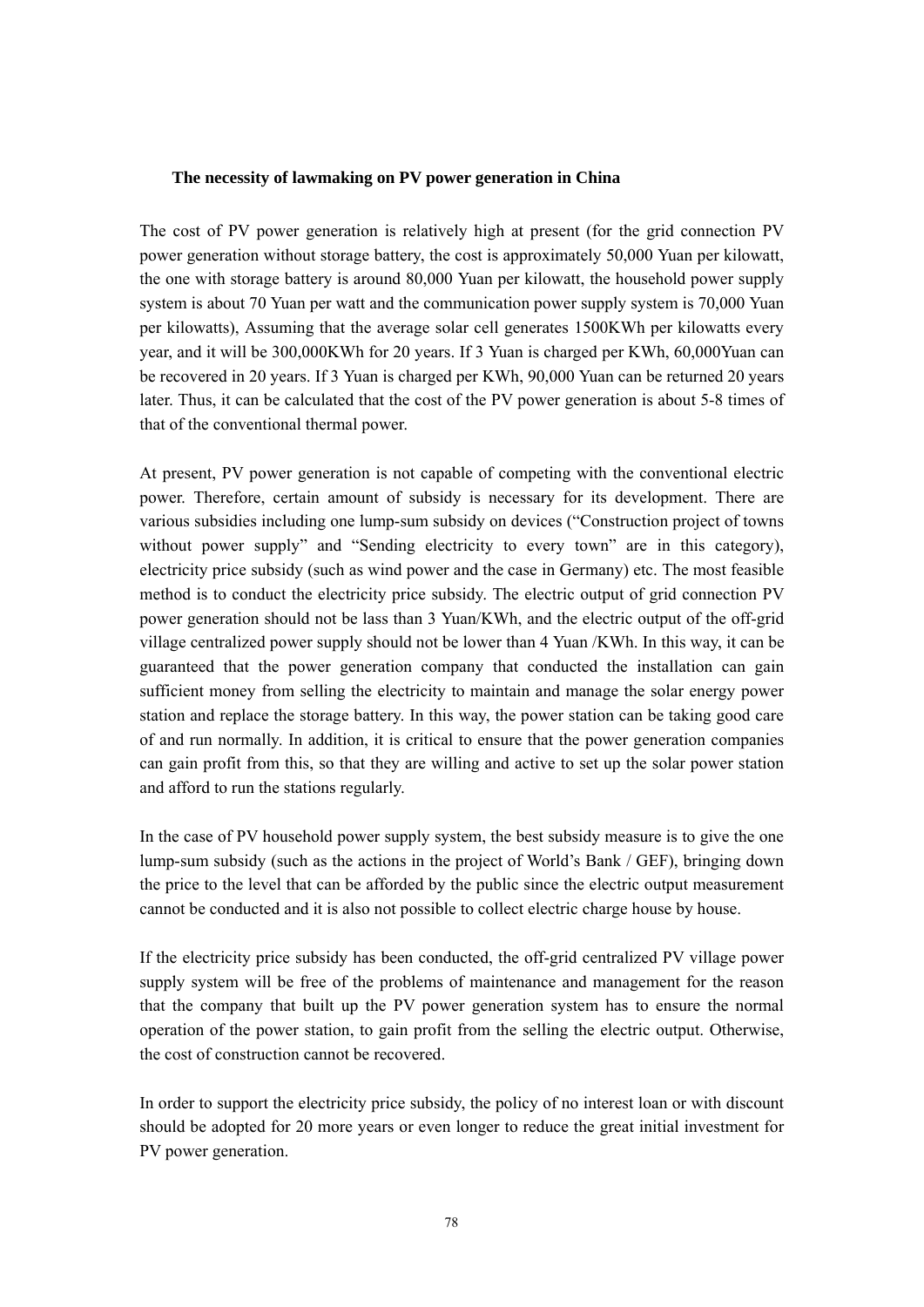#### **5 Other supportive methods for PV power generation**

In this section, there are some other issues that need to be illustrated. These are important issues but may not be supported through legislation. So, the issues are put forward to the government to solve the problems through other measures.

#### **3.6 Tax policy**

#### **1) Product value added tax**

As PV power generation manufacturing enterprises do not consume much fuel, there is almost no equivalent deduction from the fuel value added tax. Therefore, in the cost of unit energy supply, the ratio of value added tax is higher than the conventional energy enterprises, which increases the cost of the production. It is recommended that the value added tax be collected referring to that of small hydro-power, i.e. 6%. This will be very favorable for the development of the manufacturing enterprises.

#### **2) Import and export tax**

The import tax for the solar cells has been avoided. The value added tax of the import is 17%. In order to stimulate the enterprises in China, higher importing tax for the whole sets of panels should be imposed. However, as for the silicon wafer, solar cell chips, and packaging material, which are short in China, the customs should be reduced or avoided.

As to the export of new energy and renewable energy product, China has already announced and adopted a series of policies promoting export.

#### **3) Income tax**

At present, the government has listed new energy and renewable energy as high and newtechnology industries, which provides some taxation privilege to the new energy and renewable energy enterprises. For example, referring to the high and new- technology industries income tax action or the foreign funded- enterprise tax action, income tax of those enterprises should be reduced or avoided. Alternatively, according to the energy saving law, the PV power generation and renewable energy product are in the category of energy saving products, and enjoys the corresponding policy and privilege for energy-saving product.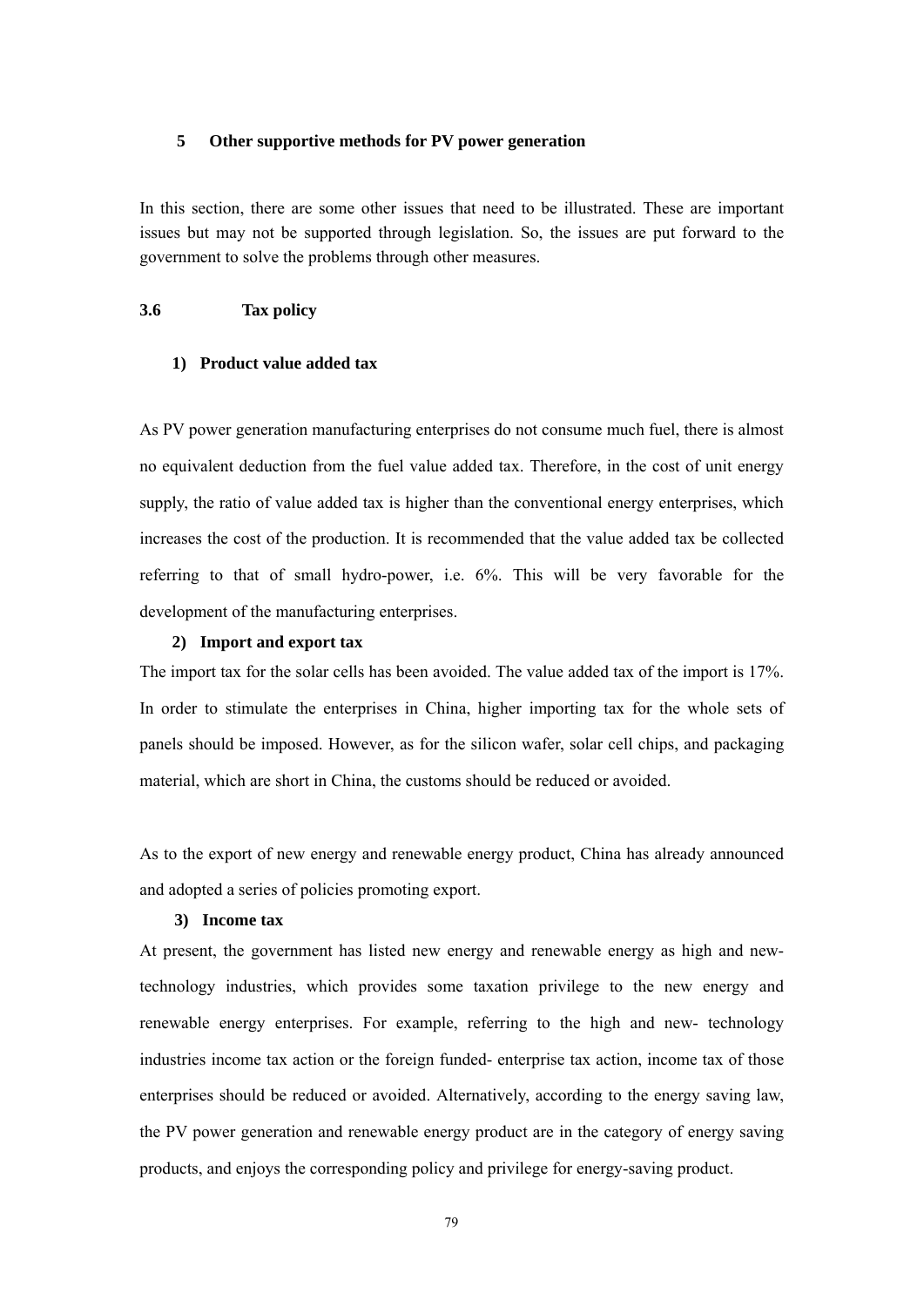#### **3.7 Credit and investment policy**

The government supports the idea of raising funds in various channels, especially stimulates the enterprises to develop PV power generation and renewable energy as dominating force of the industry and takes the advantage of the international pressures on environment protection to attract international organizations and developed countries to take part in the development of PV power generation and renewable energy in China.

1) In the pastureland and remote areas faraway from the power grid and with small load, it is an ideal way to utilize the local renewable energy to solve the problem of power supply. However, most of these regions are very poor. It is not practical to ask the local government and the people to buy the renewable energy power systems themselves. The Ministry of Electric Power shall conduct general survey on the resources, population, economy, and load of the areas without power supply and according to which short-term, mid- term, and long -term electric power construction plans should be made, including programs utilizing renewable energy to solve the problem. In this way, the renewable energy power will be listed in the regular electric power construction.

2)Strive for the specific loan and loan with discount for the development of national new energy and renewable energy. The main measure is to list the PV power generation project in the policy loan category through loan with low interest (discount) policy and bestow discount loan to the PV power generation key project with basic construction loan. The specific fund administration organization can be set up to be in charge of running the fund (or managed by the related bank)

3) Strive to build up specific foundation for the development and construction of new energy and renewable energy. The source of foundation comes from the national financial plan or certain amounts of taxes imposed on fossil energy.

4)Solve the problem of loan guarantee for the PV power generation and renewable energy enterprises. Provide common loan for the PV power generation and renewable energy enterprises through effective methods.

5) Strive for the favor loan from the foreign governments and the international financial organization, overseas grant, the aid foundation and investment fund from the international

80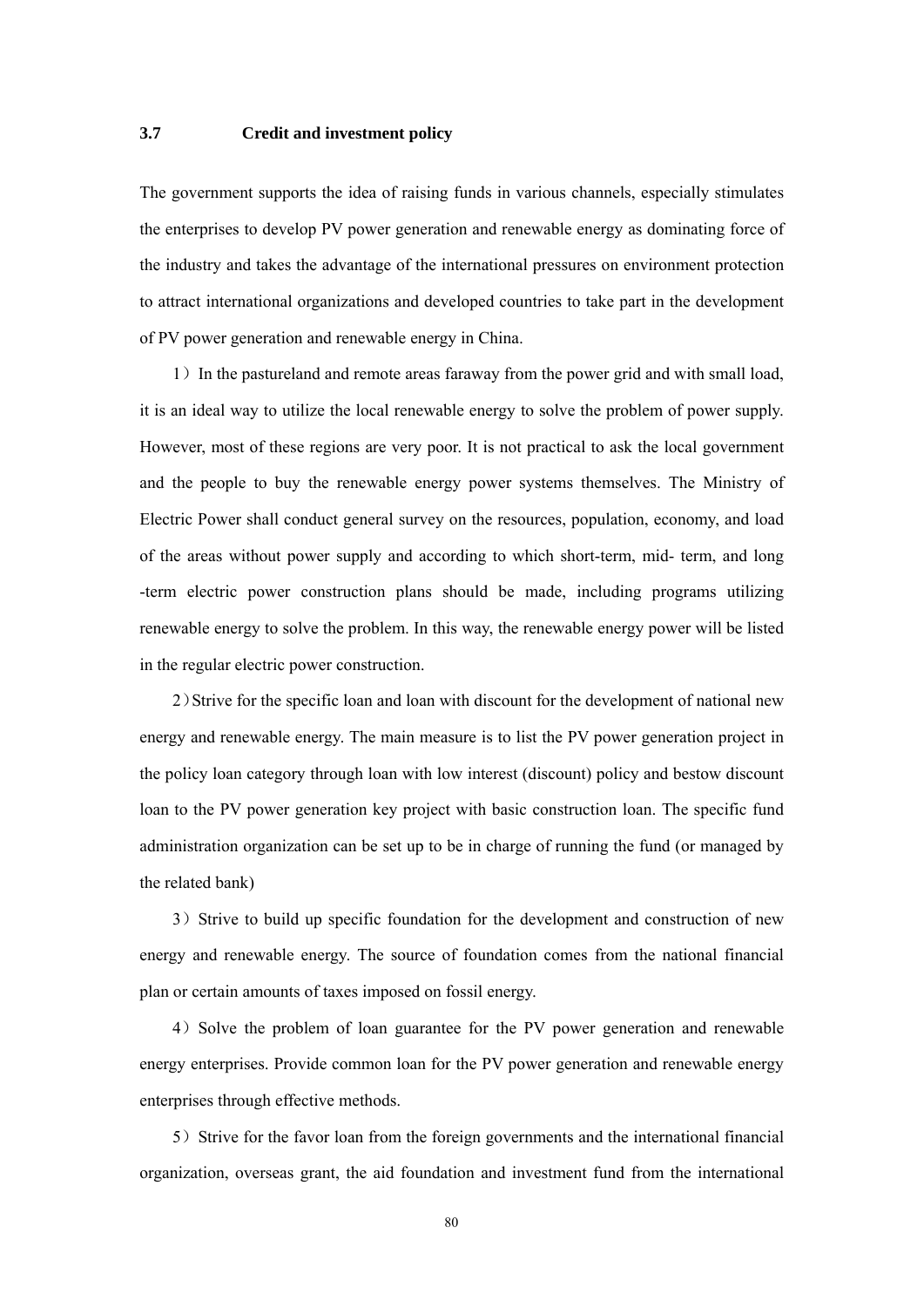organizations (such as UNDP, WB, GEF, etc.). Strive for the intergovernmental cooperative programs on PV power generation, renewable energy, and global climate changes.

Low discount loan or the interest-free loan can bring down the high initial investment in the PV power generation system effectively, and so to reduce the financial pressure of power generation enterprises when investing in the construction of PV power station.

#### **3.8 The price policy**

In order to promote the large scale development of grid connected power generation of new energy and renewable energy, the corresponding policies on grid connected power generation and fixed price should be issued. In 1994, former Ministry of Electric Power publicized the policy that the wind power is permitted to connect to the nearest grid and all the electricity output is to be purchased. The on-grid price is set according to the cost of the power generation plus the original payment of interest and the reasonable profits. The differential price with the average electricity price on the grid is shared by the entire grid, which are purchased and conducted by the electric power corporation. This policy was further confirmed in 1999 in "The notification about further support to the development of new energy and renewable energy issued by National Development and Reform Commission and the Ministry of Science and Technology"

There is no clear purchase policy on the electricity price of the grid connected PV power generation by far. To promote the development of PV power generation, we should cooperate with the corresponding departments to stipulate the on-grid policy for PV power generation based on the wind power gird connection policy mentioned above. For example, the principle of "repay capital with interest combined with reasonable profit" can also be used in stipulating the on-grid price of new and renewable energy power, and shall continue for some years. The differential price with the thermal power can be shared on electric grid of a larger region, so as to avoid that the sharing among the provincial level of electric grid results in less enthusiasm of developing new energy and renewable energy, which is a general problem at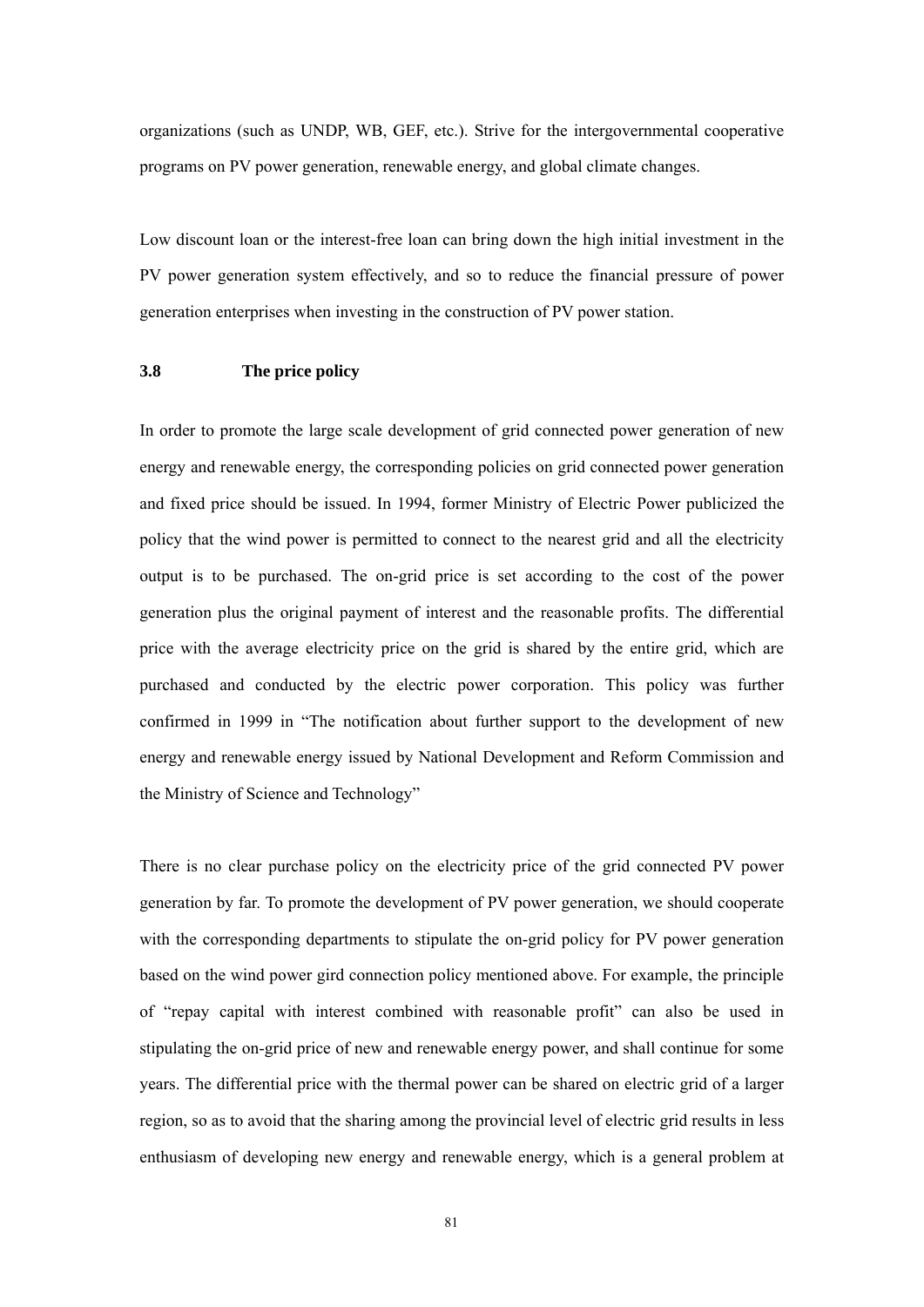present. The experience of Germany can also be adopted which is to purchase the green power by some enterprises with high pollution on a compulsory basis as well as through the publicity of media. The income from the differential price of green electric power is taken care of by the electric power departments, specially used in subsidy for PV power generation and for differential price of other clean energy power.

#### **3.9 The subsidy policy**

The government will consider various types of subsidy policy, such as, the direct subsidy on the investment for PV power generation construction programmes, or discount interest loan, and subsidy on the electricity differential price of PV power generation and renewable energy etc.

As for developing PV power generation and renewable energy system with the purpose of providing electricity to the remote and undeveloped region, the central and local government should supply part of the fund directly, as subsidy for the high cost of the PV power generation system and renewable energy system. The scope of subsidy can be determined based on the actual situation. During "the Eighth Five-Year Plan" and "the Ninth Five-Year Plan", 7 PV power stations were built up in Tibet with the support from electric power construction foundation, which was 439kW in total and solved the problem of electricity supply for 7 towns without electricity previously. In 1995, the National Development and Reform Commission used 3 million Yuan coupling with the German PV aid programme. In 1996, the Ministry of Agriculture provided 1.2 million Yuan to couple with the American PV aid programme. In 2002, the National Development and Reform Commission brought the project of "sending electricity to every town" into action.

The subsidy policy requires large amounts of money. However, China is short of fund, it is difficult to spend much money on the subsidy. Therefore, it is comparatively feasible to form the foundation for PV power generation and development of renewable energy.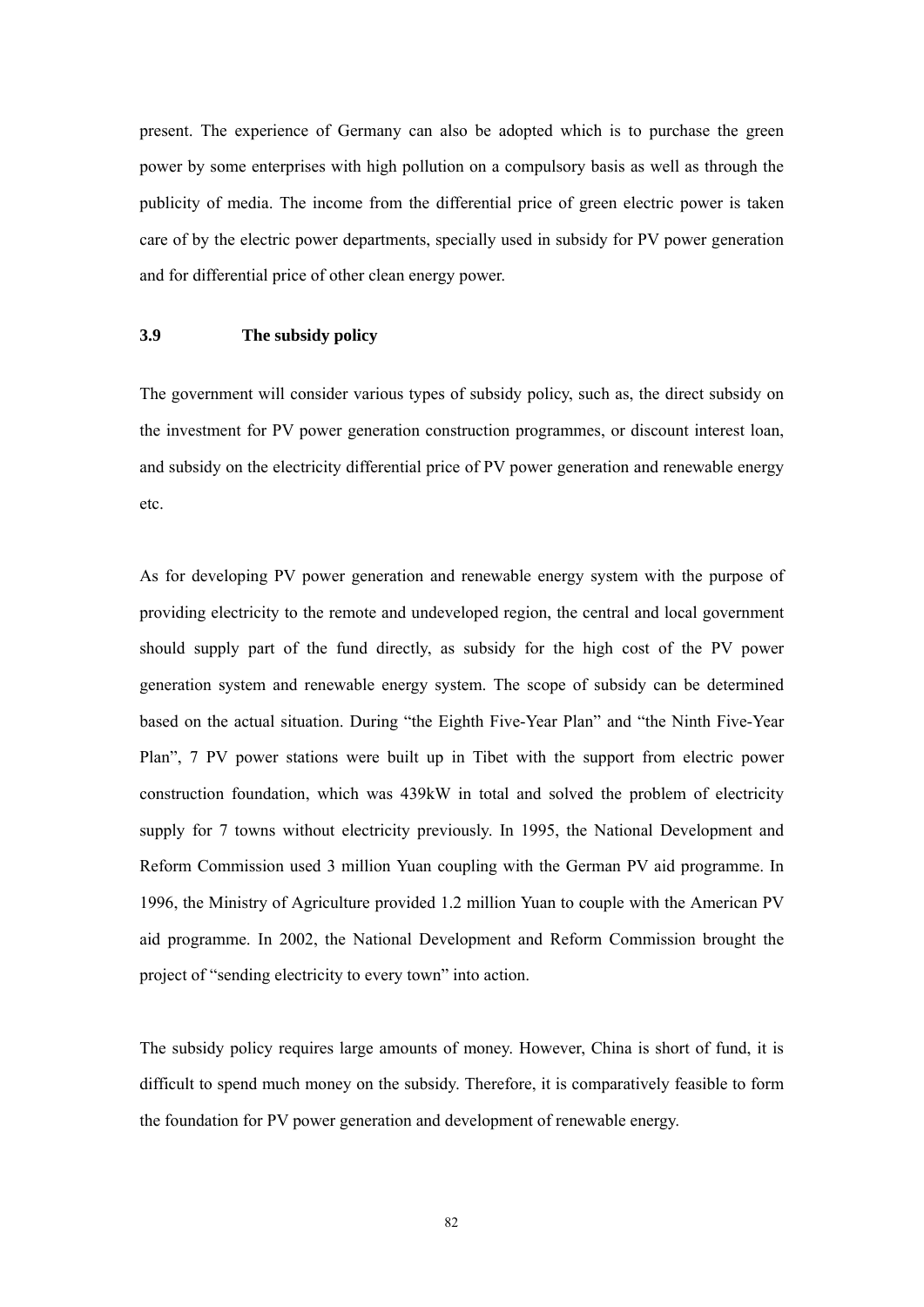In principle, no direct subsidy will be provided to the project investment (except for the national key construction projects that are required to be finished in a period of time). The subsidy for the electricity differential price can be very effective in mobilizing the mechanism of the market and free of problems of maintenance and management after construction (The power generation enterprises gain profit only by selling electricity, and there will be no electricity generated without good maintenance and no profit in result).

For some PV household power generation systems, the electricity output can not be measured and the electricity charge can not be collected. In that case, it can be promoted through market behavior. The lump-sum sale subsidy to products can also promote the development of the market.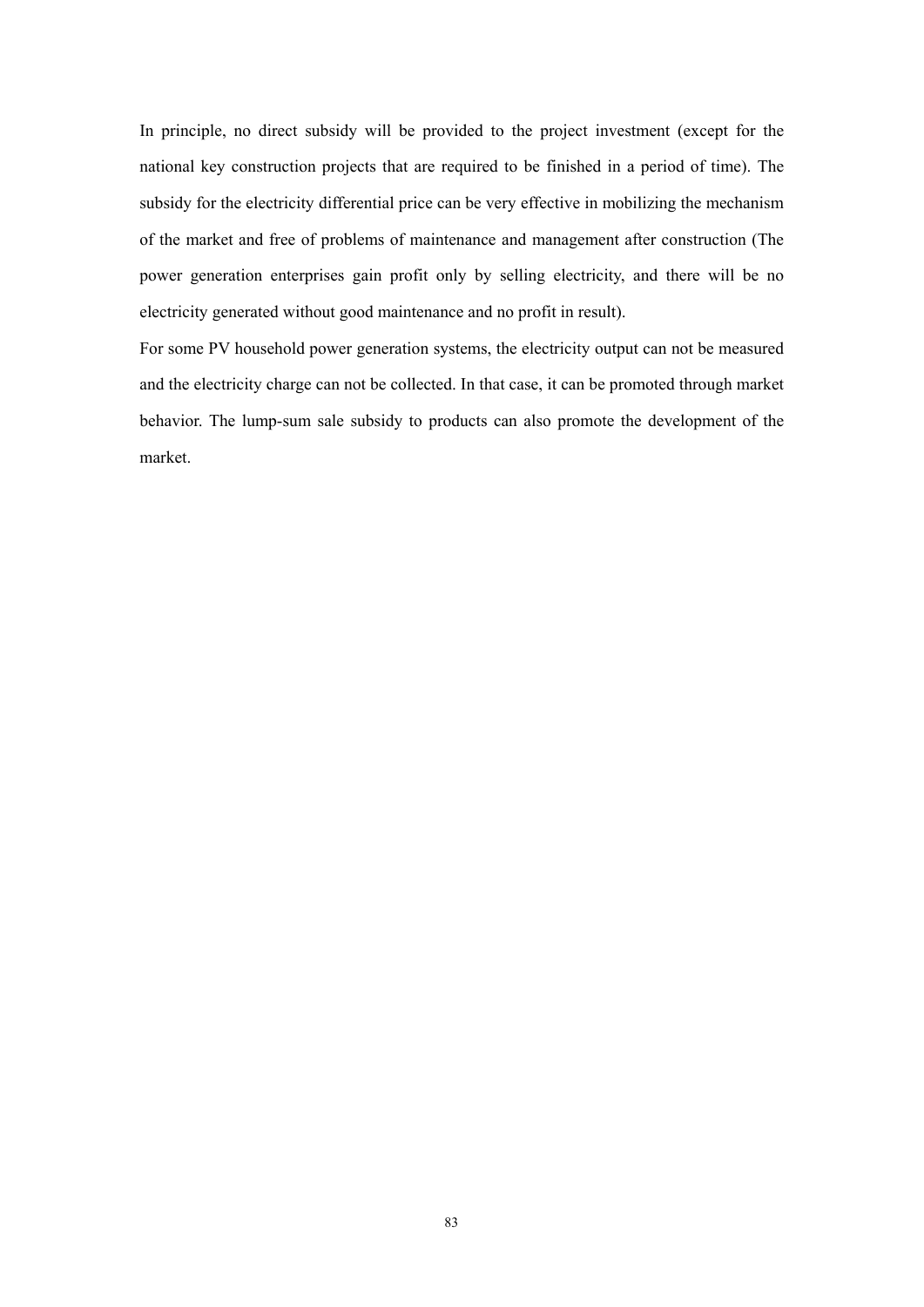# **Chapter 3 Study on Solar Thermal Application and**

# **Development**

# **1 Resource Evaluation**

China is one of the countries that have richest solar energy resources. In China, the average annual amount of radiation per unit area (i.e. intensity) ranges from 335 to 837 KJ/cm²/year, with a mean of 586 KJ/cm²/year. It is indicated in Table 2-1.

| <b>Type</b>    | <b>Region</b>                                                                                                                                                                                                                        | <b>Annual</b><br><b>Sunshine</b><br>Hours $(h)$ | <b>Total Annual</b><br><b>Amount of</b><br><b>Radiation</b><br>(MJ.m <sup>2</sup> ) | <b>Solar</b><br><b>Energy</b><br><b>Resourc</b><br>e |
|----------------|--------------------------------------------------------------------------------------------------------------------------------------------------------------------------------------------------------------------------------------|-------------------------------------------------|-------------------------------------------------------------------------------------|------------------------------------------------------|
| $\mathbf{1}$   | West of Tibet, East-south of Xinjiang,<br>West of Qinghai and West of Gansu                                                                                                                                                          | 2800 - 3300                                     | $6680 - 8400$                                                                       | Richest                                              |
| $\overline{2}$ | Eastsouth of Xizang, South of<br>Xinjiang, East of Qinghai, South of<br>Ningxia, Middle of Gansu, Inner<br>Mongolia, North of Shanxi and<br>West-north of Hebei                                                                      | $3000 - 3200$                                   | $5850 - 6680$                                                                       | Good                                                 |
| $\overline{3}$ | North of Xinjiang, East-south of<br>Gansu, South of Shanxi, North of<br>Shaanxi, East-south of Hebei,<br>Shandong, Henan, Jilin, Liaoning,<br>Yunnan, South of Guangdong, South<br>of Fujian, North of Jiangsu and North<br>of Anhui | $2200 - 3000$                                   | $5000 - 5850$                                                                       | Moderate                                             |
| $\overline{4}$ | Hunan, Guangxi, Jiangxi, Zhejiang,<br>Hubei, North of Fujian, North of<br>Guangdong, South of Shaanxi, South<br>of Jiangsu, South of Anhui and<br>Heilongjiang                                                                       | 1400-2200                                       | $4200 - 5000$                                                                       | Poor                                                 |
| 5              | Sichuan and Guizhou                                                                                                                                                                                                                  | $1000 - 1400$                                   | $3350 - 4200$                                                                       | Poorest                                              |

**Table 2-1 Solar Energy Resource and Distribution in China** 

What we can learn from Table 2-1 is 2/3 of total area in China has more than 2000 hours annual sunshine, which provides a better condition for solar energy application. Except basin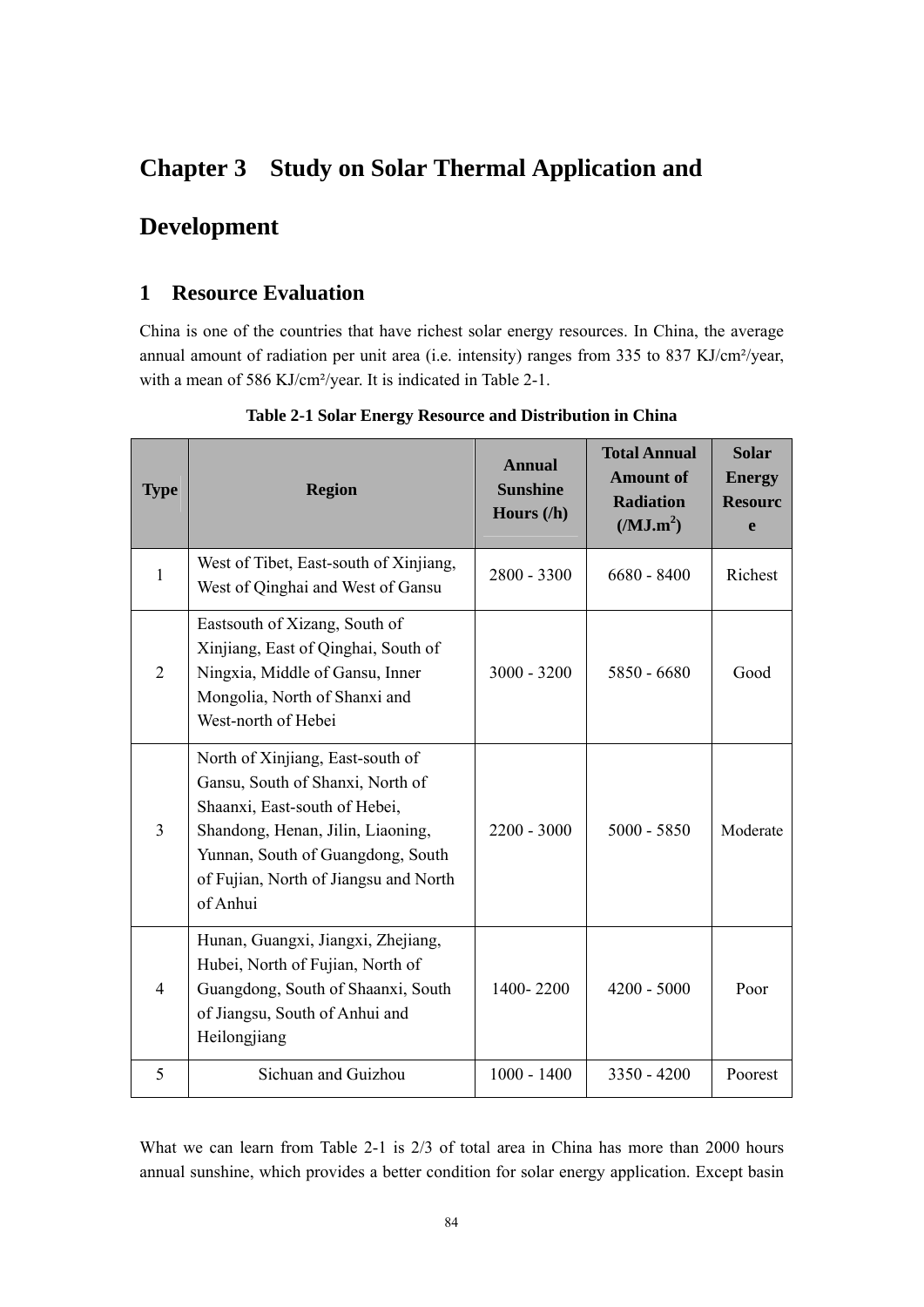of Sichuan province, solar energy for most of the area in China exceeds or equals to that of other countries in the same latitude, which is much better than that of Europe and Japan etc.

# **2 Methods of Solar Thermal Application**

Solar thermal application includes solar hot water, solar building, solar stove, solar air conditioning, solar heating, solar drying and sea water desalination, solar thermal power generation and other applications in industry and agriculture.

The main application for low temperature solar thermal is solar water heater that provides hot water for bath in residential and heating in swimming pool. At present, vacuum tube, flat-plate and combined storage are the major three types of solar water heater. Most of flat-plate solar water heaters are copper-aluminum composite and all copper. Flat-plated solar water heater is easy to install and convenient to integrate with building, which is the dominated product in world market. There are two major vacuum tube solar water heaters: all-glass vacuum tube solar water heater and thermal tube vacuum tube solar water heater. Combined storage solar water heater is solar collector combined with tank, the structure of which is simple, easy to be installed and cost low, but life of combined storage solar water heater is short and mainly used in rural area.

Compared with traditional air conditioning, solar energy air conditioning saves energy and doesn't emit pollution such as Freon, which can be called green air conditioning.

There are a variety types of solar drying equipments: glasshouse, heat collector, glasshouse and heat collector combined, entire integrated and solar concentration, etc.

Solar thermal power generation is using thermal-electricity affect to generate power, which is applied in industry and agriculture.

# **3 Necessity of Solar Thermal Application Development for China**

# *3.1 Corresponding with China's Sustainable Development Strategy*

In 1992, the State Council in China issued the White Paper "China 21 century Agenda" with aim to make the strategy and countermeasure on sustainable development in 1994. It is stated in the paper, "put the development of renewable energy in the priority status of the national energy development strategy…" and "strengthen the development of techniques of the direct and indirect utilization of solar energy".

*Program of Action for Sustainable Development in China in the Early 21st* pointed out issues such as "improve energy structure" and " improve energy efficiency", which suggests renewable energy should be greatly developed, biogas, energy-efficient stove, solar energy and wind energy should be applied in suitable region, and rural energy structure should be improved.

Solar energy is renewable, which keeps the environmental sustainable development. Solar thermal application has developed to a scaled industry, which creates social benefit and economic benefit, reduces the consumption of conventional energy, and meets the China's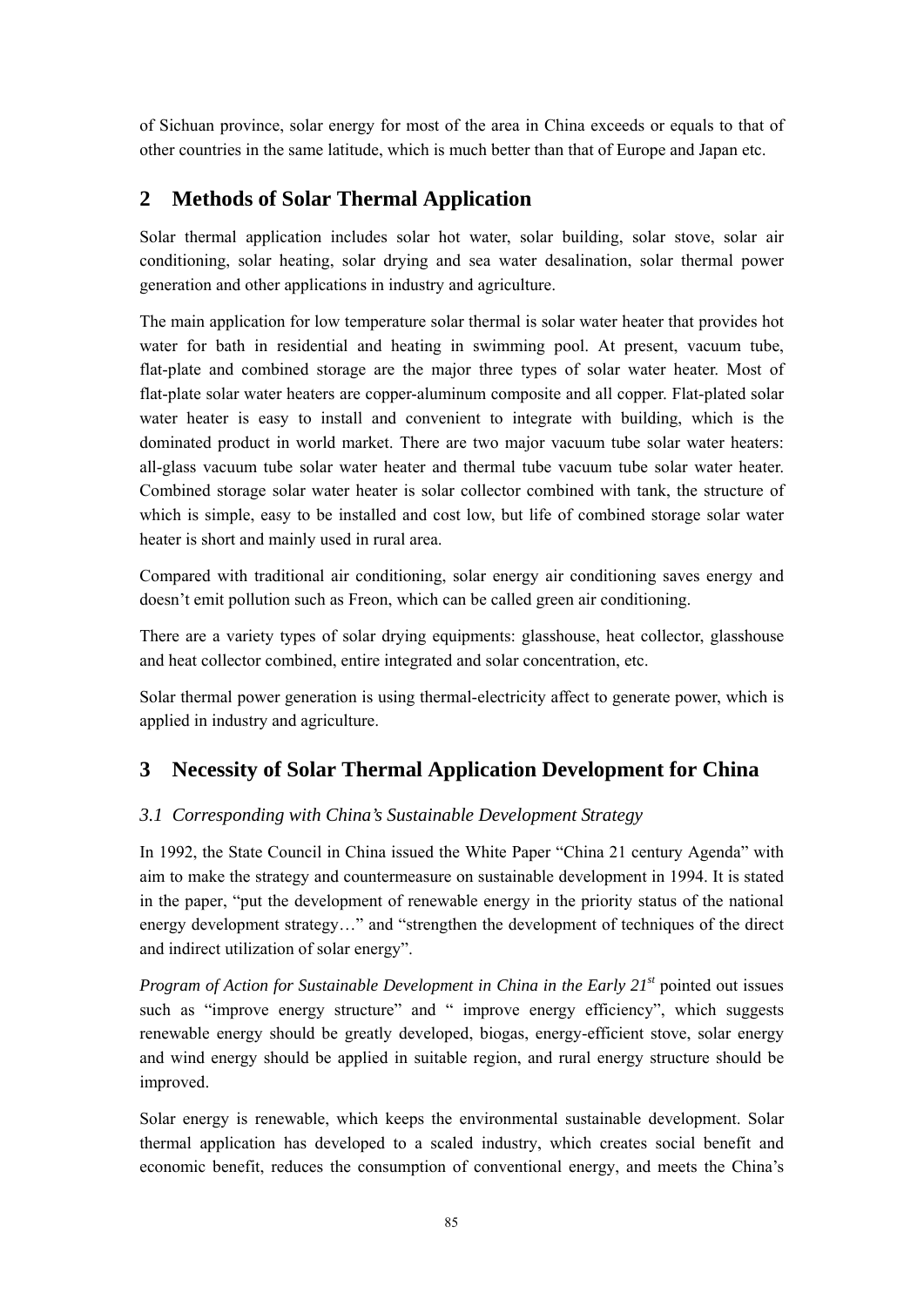sustainable development strategy.

# *3.2 Importance of Accessing Better-off Life in China*

In recent years, the growth rate of GDP in China is around 7% to 8%. Building industry keeps increasing, the total annual area of new residential is increased by 1.6 billion to 1.9 billion square meters, and living condition is improved.

Hot water for living is an important norm for better-off life. The varieties of solar water heater meet the different requirements of different people, from household system to big scale hot water supply project for hotel and entertainment places. Because solar water heater can meet the requirement of rural area very well, it improves the rural energy structure. The total annual hot water requirement by 2020 is 20 billion ton, assuming the consumption of per person per day is 40kg. If the application area of solar water heater for per hundred people by 2020 could be 30 square meters, which equals that current in Europe, the total installed capacity of solar water heater in China could be 0.5 billion square meters, which could provide 22 billion ton hot water.

# *3.3 Cost Efficiency*

Since solar energy is the energy source for solar thermal application product, the operation and using fee is relatively much lower than other products. The comparison of costs of solar water heater, gas water heater and electric water heater is in Table 2-2

| <b>Items</b>                              | <b>Solar water heater</b> | <b>Gas water</b><br>heater | <b>Electric water heater</b> |
|-------------------------------------------|---------------------------|----------------------------|------------------------------|
| Water consumption<br>(tons/day)           | 8t/d                      | 8t/d                       | 8t/d                         |
| Equipment scale<br>200 liters/unit        | 40                        | 80                         | 80                           |
| Equipment investment<br>(RMB)             | 150,000                   | 96,000                     | 80,000                       |
| Annual operating cost<br>(RMB)            | 6,600                     | 58,400                     | 52,560                       |
| Service life (years)                      | 10                        | $\overline{7}$             | 8                            |
| Average total<br>investment used<br>(RMB) | 15,660                    | 72,114                     | 62,560                       |

Table 2-2 Comparison of Costs of the Three Types of Water Heaters in China

# *3.4 Great Effect in Energy Efficiency and Environmental Protection Solar energy building is an important part of energy efficient buildings*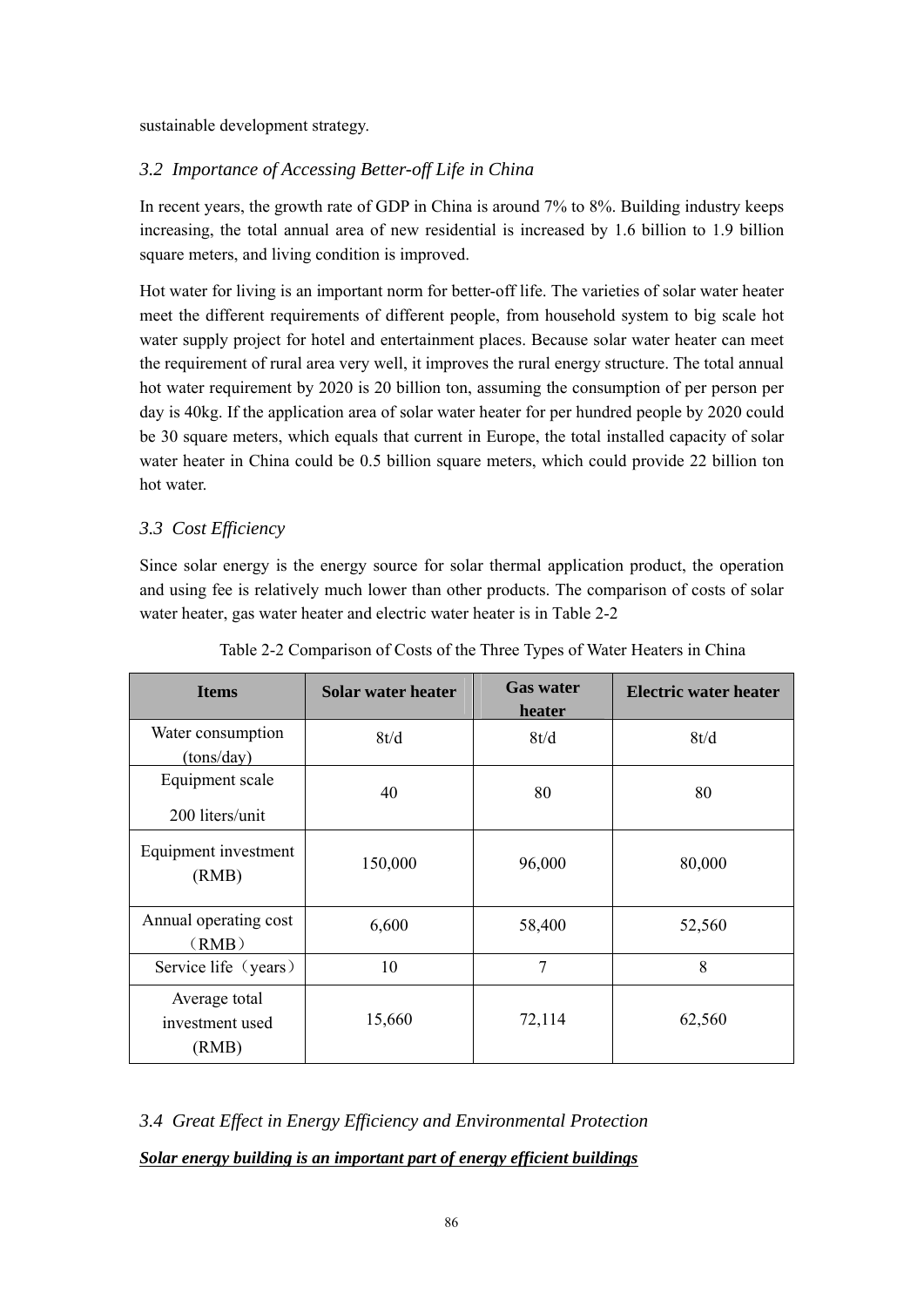The percentage of building energy consumption in the total energy consumption of China is increased from 10% in 1978 to 27.45% at present that is one to two times higher than advanced countries, which has become an outstanding problem for China's sustainable development. Energy consumption of heating and air conditioning is 65% of the total building energy consumption. In 2020, hot water requirement for living will reach 20 billion ton in China. The integration of solar energy air conditioning and heating and solar water heater with building is a effective and environment protection way to reduce building energy consumption for sustainable development. If the total capacity of solar water heater in 2020 is 0.5 billion square meters, 0.15 billion kWh power could be saved.

#### **Reduce green house gas emission**

Building energy consumption results serious pollution in China. The green house gas (GHG) emission from building energy consumption is 1/4 of the total GHG emission in China. With the further integration between solar thermal application product with building, GHG emission will reduce in large with the benefit from solar energy heating and air conditioning system taking the place of traditional system. Taking solar water heater for example, the  $CO<sub>2</sub>$ emission reductions in five types of solar energy resource area that showed in Table 2-1 are 306, 252, 180 and 144kg/m<sup>2</sup> respectively.

# **Reduce industry energy consumption**

With development of technology, solar water heater not only provides hot water for living, but also provides medium and high temperature hot water for industry and agriculture, which expands the application of solar water heater. It is estimated that in 1990 the energy consumption in the world is  $3.09*10^{20}$  J, among which, industry energy consumption is  $1.36*10^{20}$ , and 20% of industry energy consumption is for drying. The energy of glasshouse solar energy dryer that is natural air is 100% coming from sun and drying by heating. The power consumption of the fan in the glasshouse dryer that enforces airflow is only 5% of the total energy consumption. The dryer that heating by solar energy and conventional energy together can save 20% to 40% of energy consumption.

# *3.5 Well Commercialized*

# **Solar water heater industry is the first commercialized renewable energy industry**

Solar water heater is the most widely applied and rapidly industrialized solar energy application. The technology, manufacturing technical and production scale of all-glass vacuum tube solar water heater that independently developed and produced by China are in international advanced, which has good international competition ability since its low price. At present, China is the No.1 in solar water heater consumption and manufacture country.

# **Most of companies are private companies that meets market economic**

Private company, stockholding company and state-owned company are the three types of company of solar water heater industry, and private company and stockholding company are majority. Among eight large-scale enterprises with sales of over RMB 100 million in 2002, two of them are state-owned or state stockholding companies; among twenty seven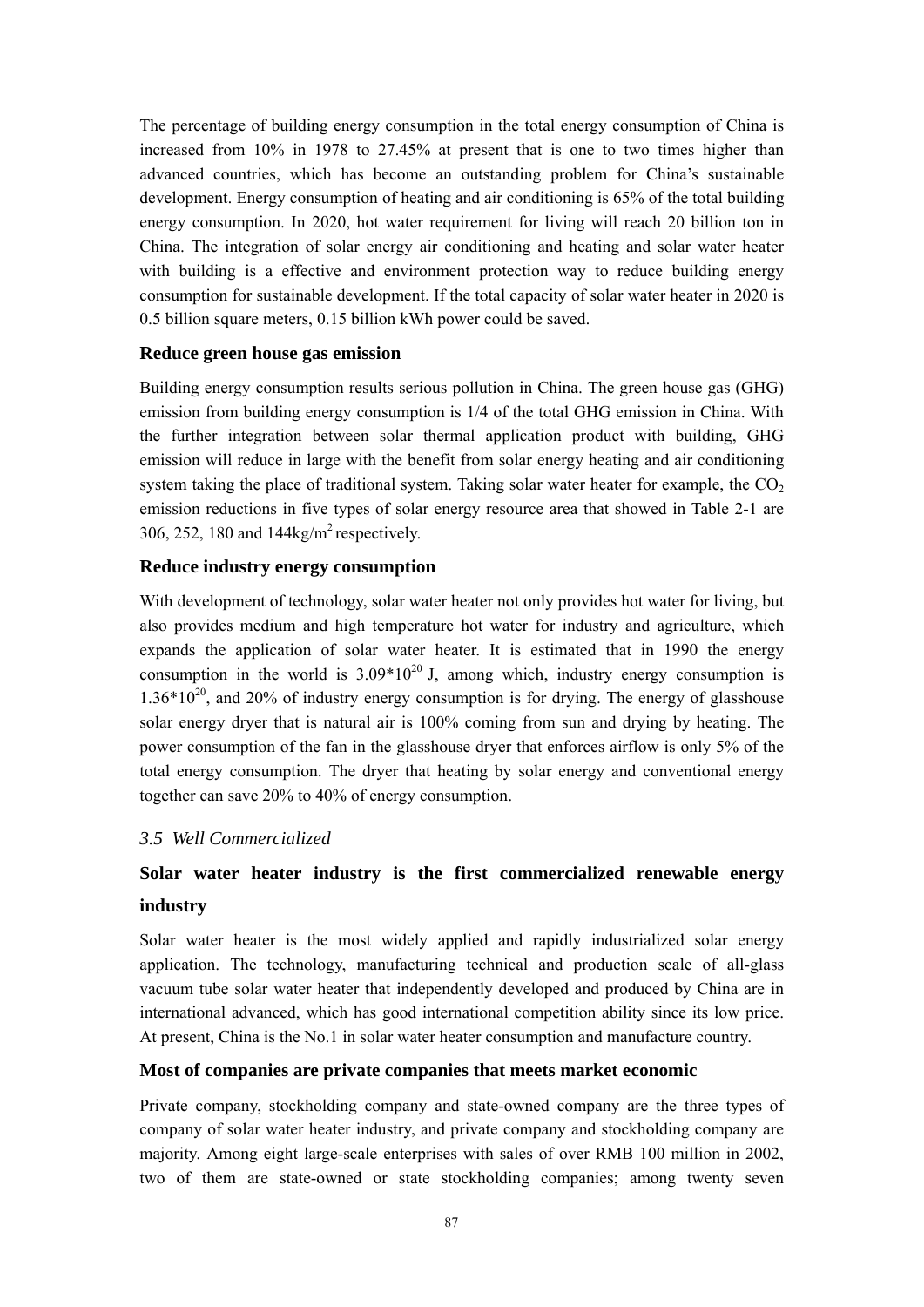large-scale enterprises with sales of over RMB 50 million, only eight of them are state-owned or state stockholding companies, the portion of which is only 29.6%.

# **Solar water heater industry increases job opportunities and promote development of related industries**

In statistics, the increase rate of annual production and application volume of Chinese solar water heater is 20% in recent years. The number of employee is over 250 thousand, with annual sale over RMB 12 billion. Industry structure has been preliminary established, which includes raw material process, product development and manufacturing, project design and after service, which has become a fast growing new industry and promote the development of related industries, such as glass, metal, heat preservation material and vacuum equipment, etc.

# **4 Possibility of Solar Thermal Application Development in China**

# *4.1 History*

The research on solar collector was started since fifties in 20 century in China. Some research have been made on high temperature solar collector and medium temperature solar collector as well as their application technology, but the technology of low temperature solar collector and its application technology is most developed, in which, solar water heater has a certain scale and is the largest industry in renewable energy. Solar dryer and passive solar technology is becoming near developed and has a certain application.

# 4.1.1 Technology Development

# a) Solar water heater

The core component of solar water heater application technology is solar collector. With the help of technology R&D from *Seventh Five Year Plan* to *Tenth Five Year Plan*, a great deal of research have turned into production, such as copper-aluminum composite flat-plate solar collector, all-glass vacuum tube solar collector and solar water heater. Especially the successful development of Al-N/Al all-glass vacuum tube solar collector greatly promoted the industrialization process of Chinese solar water heater. Solar water heater enterprises, especially the large-scale key enterprises in the sector, have also been actively developing new technologies (and associated products) that can be integrated into buildings. Examples include solar water heaters with separated parts, solar water heaters that can be hung from balconies and modular solar collectors.

All-glass vacuum tube solar collector could be used in cold area in whole year, which can also be used in heating in industry, drying, air conditioning and sea water desalination. Heat pipe vacuum tube solar water heater combines heat pipe and vacuum tube technology, which can produce 400 °C temperature to generate power and the key technology research is still in laboratory phrase.

#### b) Solar energy floor heating

Solar energy floor heating is new building heating method in recent years in China. The water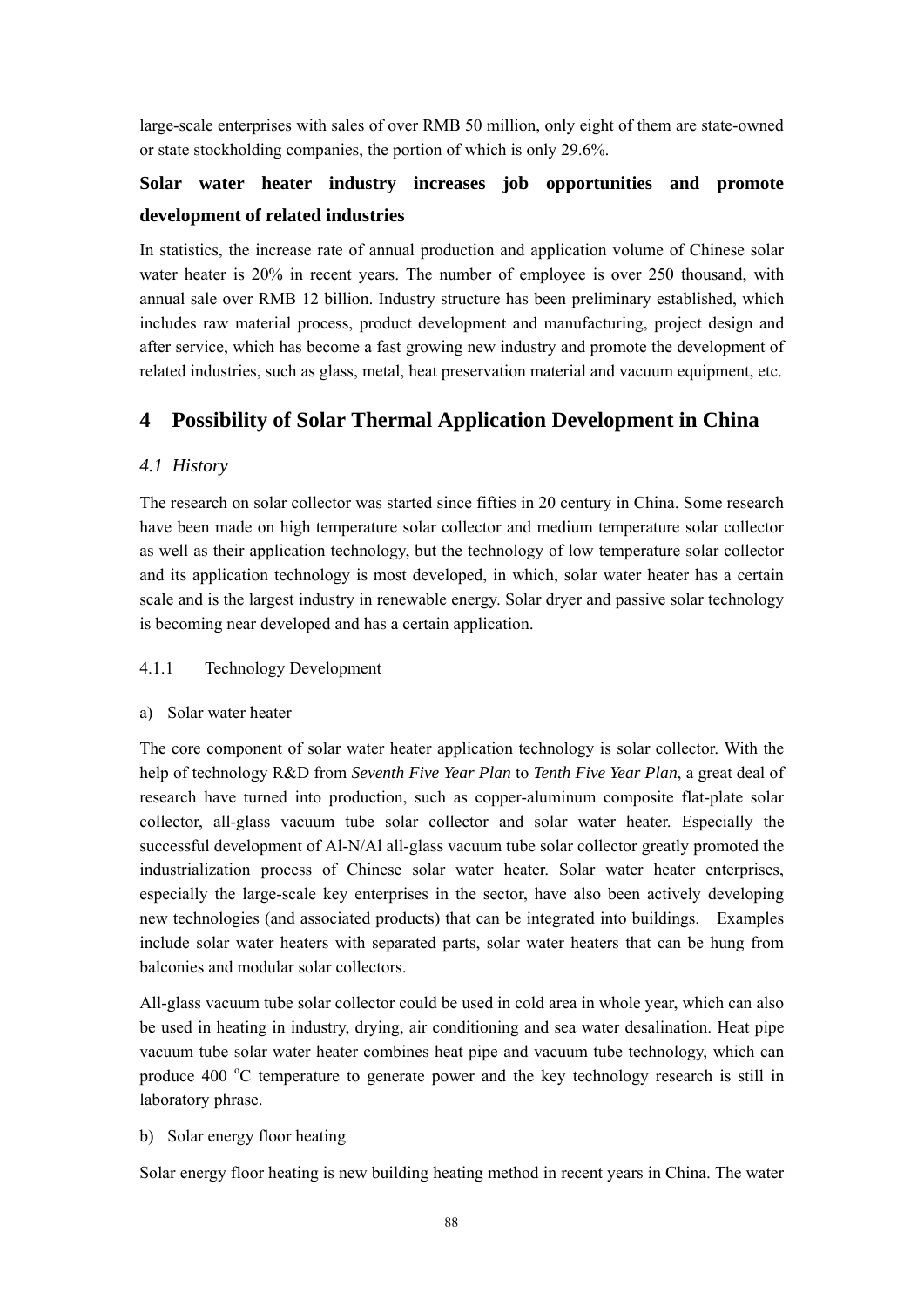temperature for heating is relatively low, and the heat exchange between floor and house is mainly by radiation, which makes humidity in normal and room comfortable. Heat collecting and heating circulation are two separate systems, and the system has accessory electricity heating system. Normally, if the area of solar collector is adequate, the electricity heating can be postponed after twenty-three o'clock in a day, when the electricity price is at the lowest of a day, which is cost efficiency. Because the advantages of solar energy floor heating, it has been listed to building energy efficiency technology policy of Ministry of Construction (MOC) and *Tenth Five Year Plan* and *Plan through 2010 on Building Energy Conservation*.

c) Solar air conditioning

After decades of development, the technology of solar air conditioning has come into application. The development of solar air conditioning was put into nine-fifth plan and has made achievements. Guangzhou Energy Research Institution of Chinese Academy of Sciences (CAS) successfully developed practical solar air conditioning at Jiangmen city, Guangzhou, in January 1998. Water temperature for refrigerating is 65 °C to 75 °C, and water temperature for living is 55  $\mathrm{^{\circ}C}$  to 60  $\mathrm{^{\circ}C}$ . A 100kW refrigerator that is absorbing heat from two polar could provide 600 square meters air conditioning. Beijing Solar Energy Research Institute developed a 100kW solar air conditioning in Rushan, Shandong province, which used thermal tube vacuum tube solar collector and refrigerator that is absorbing heat from one polar and operates in medium temperature.

The main obstacle for commercialization of solar air conditioning is cost, only by reducing the cost of solar collector refrigerator could help.

d) Solar drying

The technology of solar drying is matured in all. Since solar drying has high technicality requirement especially in drying technique, it is still not in commercialization scale. Because of lack of finance and structure reform, some research institutes stopped development and promotion of solar drying. Since users are mainly in rural area where is lack of technical support, users can't use solar drying technology well.

In the national western development strategy, solar drying technology has the most opportunity to be first fully developed in western region where has adequate sunshine.

e) Solar thermal power generation and solar sea water desalination

Solar thermal power generation and solar sea water desalination is still in laboratory development period in China, which is five to twenty years behind advanced countries.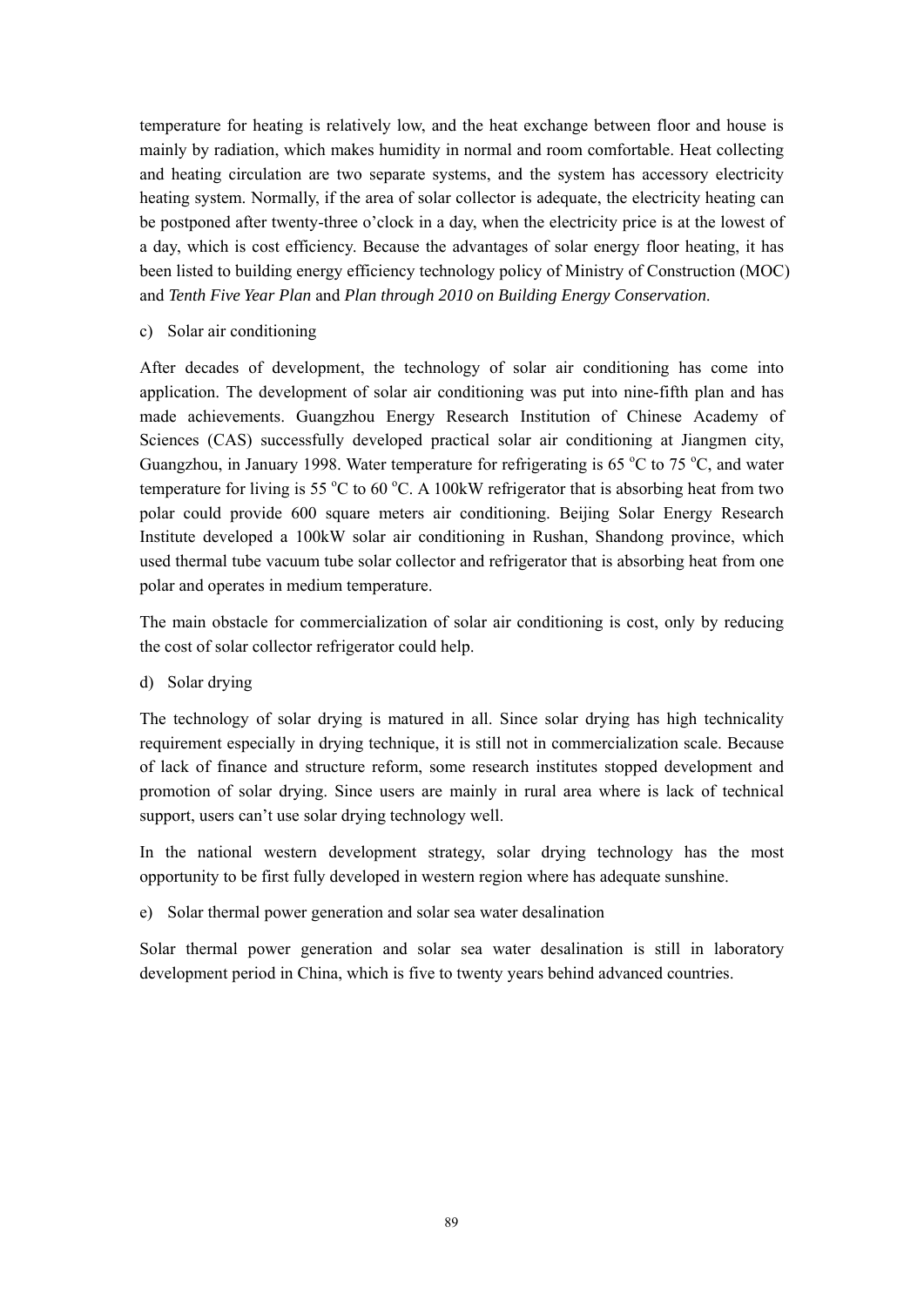# 4.1.2 Solar Energy Building Trend

|                                        | <b>Application area</b><br>(thousand square<br>meters) | <b>Energy saved</b>                          | <b>Equals to standard</b><br>coal (thousand ton) |
|----------------------------------------|--------------------------------------------------------|----------------------------------------------|--------------------------------------------------|
| Solar water heater                     | 40000                                                  | 100kg standard<br>$\text{coal/m2}$           | 4000                                             |
| Passive solar house<br>200 liters/unit | 15000                                                  | 24kg standard<br>coal/m2                     | 360                                              |
| Solar stove                            | 500                                                    | 500 kg standard<br>coal/per unit/per<br>year | 250                                              |

#### **Table 2-3 Application Volume of Solar Thermal of China in 2002**

a) Technologies already in commercialization development:

Main product is independent household solar water heater system, which can't meet the requirement of integration with building. Over 30% of the area in China could use solar energy technology for heating and air conditioning.

At present, the integration of solar water heater with building in China is still in preliminary phrase. Because of the difference of economic, technology and building style, the design scheme of advanced countries can't fully suit Chinese building integrated with solar water heater. Another reason is technology of Chinese solar water heater system has not matured yet and advanced technology has not been widely applied. Therefore, the market share of users that collectively install the water heaters is relatively low compared with volume of household install, which is only 20%. Because solar water heater system has bigger profit, it will has a better future and be the main increase of future industry development.

b) Technologies in early commercialization and need support from government:

Solar energy heating and solar air conditioning

c) Technologies in demonstration:

Solar dryer and solar energy integrated with building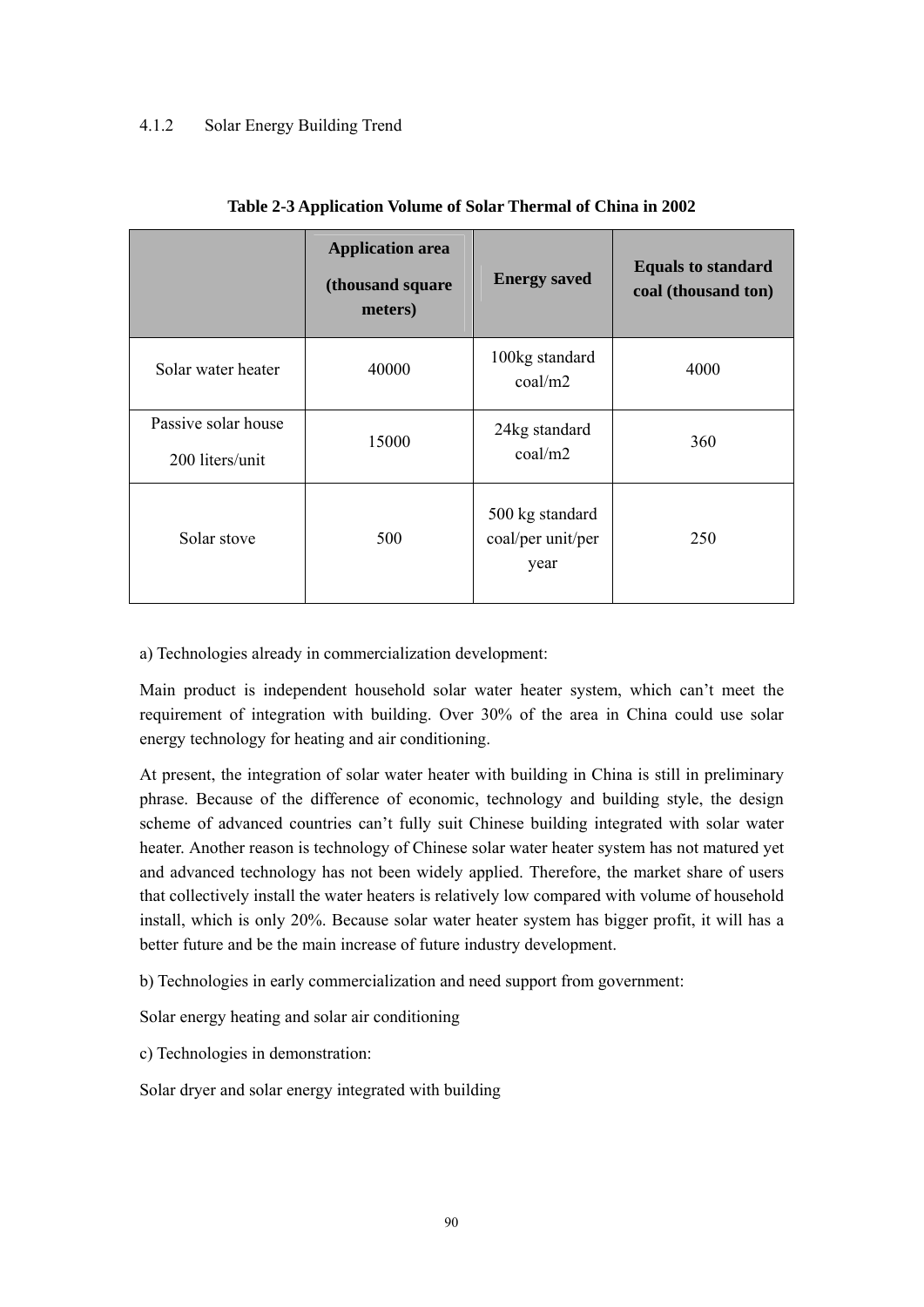# 4.1.3 Government Support

#### 4.1.3.1 Technology Support

Technology support include supporting technology R&D project, research and research institutions

Since the seven-fifth national R&D plan, seven-fifth, eight-fifth, nine-fifth and ten-fifth national R&D plan, "863" national R&D plan and Natural Scientific Fund etc have put solar thermal application into their R&D project. The successful development of all-glass vacuum tube solar collector and Al-N/Al technique are benefited from above projects.

All-glass vacuum tube solar collector has become a new industry with annual production volume of 10 million square meters, the production and installed capacity of which are both internationally advanced.

#### 4.1.3.2 Financial support

Financial support include provide finance for technology R&D project, national interest discount loan and national project.

a) Bank loan

In 1987, Energy Conservation Office under National Council granted RMB 60 million loans from China Industrial and Commercial Bank and China Agriculture Bank (50% reprehensively) to promote and apply renewable energy technology including solar water heater.

Output: The loan increased to RMB 120 million in 1996, and state revenue provides interest discount to the loan, which is subsiding 50% of the interest to enterprise to support its technology R&D. Solar water heater enterprises, such as Jiangsu Huayang, Zhejiang Meida, Anhui Lijiang and Hebei Sanhuan etc., have benefit from the loan and become the backbone enterprises in the industry.

RMB 120 million loan with half interest discount was provided to solar thermal industry every year from 1987 to 1997.

In 2002, former SETC provided RMB 150 million loan with full interest discount from national debt to support technology R&D of three main backbone enterprises. Among these, Shangdong Himen Solar Energy Ltd. Co. received RMB 120 million loans to reform automatic producing line for tank; Jiangsu Huihuang Solar Energy Ltd. Co. received RMB 30 million loans to establish producing line for porcelain enamel tank; Anhui Liguang received support also. All these provide basis for the commercialization development of solar water heater.

b) Innovation Fund for Small Technology Based Firms

Innovation Fund for Small Technology Based Firms that is established in February 1999 by State Council for special focus has total of RMB 1 billion, the support of which include providing finance for free and discount interest. The financial support targets are energy efficiency and new energy. 1000 projects are approved in 1999 with RMB 0.85 billion budget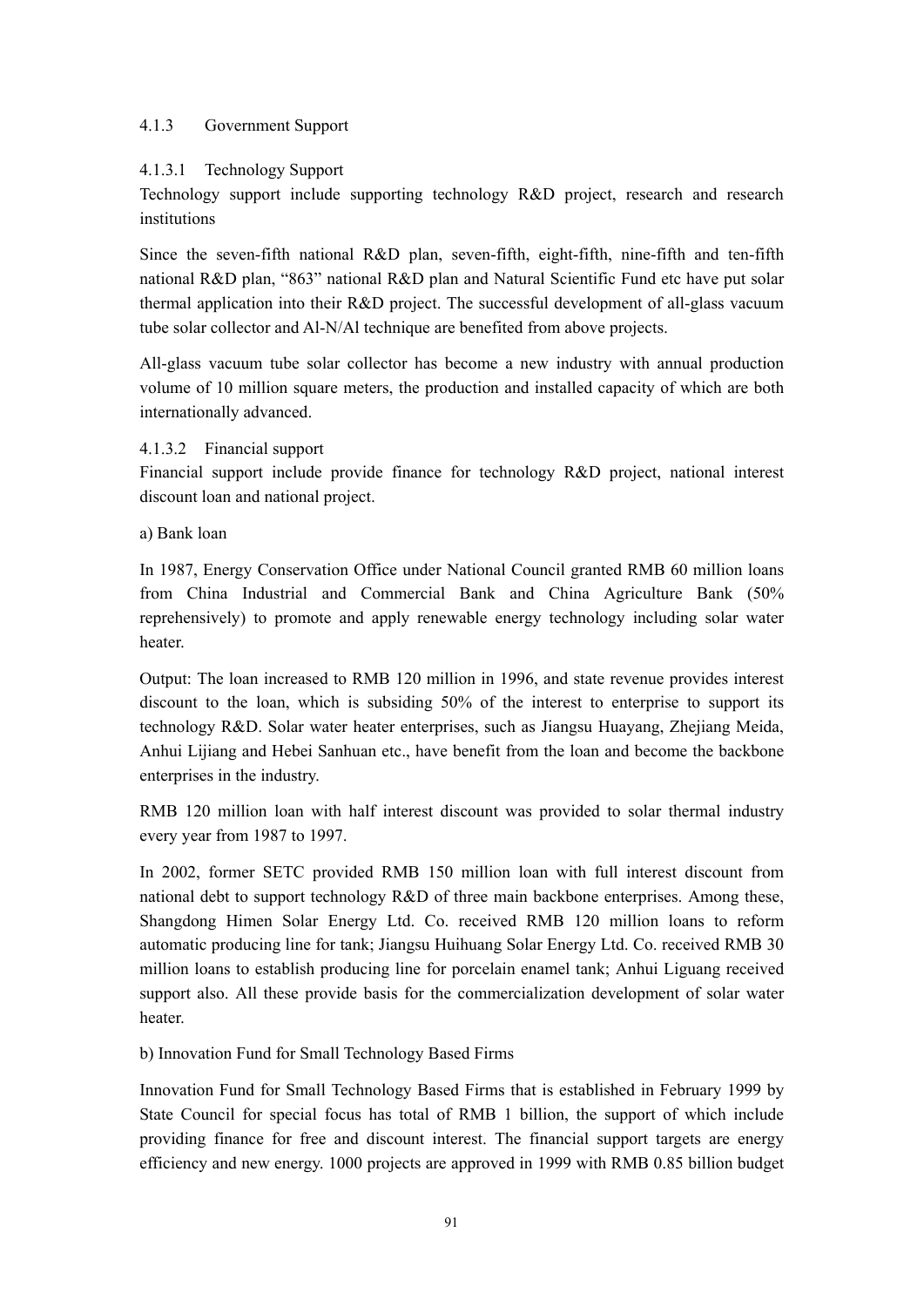support, and RMB 0.46 billion has been provided, which resulted in RMB 0.85 billion of local counterpart funding and RMB 3.75 billion of bank loan.

Output: Two solar energy enterprises have received RMB 2 million and RMB 0.8 million respectively for free. Small scale renewable energy enterprises have benefited from this.

c) Industry University Research Program

Former SETC and Beijing Municipal establish Industry University Research Program.

Output: this program supported All-glass vacuum tube thermal tube industrialization project of Tsinghua Solar Energy Ltd. Co.

# 4.1.3.3 Policy Support

At present, the Government of China has already published and implemented a number of policies to provide guidance for development of the industry. These policies are beneficial in promoting use of solar energy and the development of the solar water heater market. Specifically, these policies include:

- *10th Five Year Plan on Resources Conservation and Comprehensive Utilization*  **(former SETC), including a focus on the development of energy efficient buildings and buildings using solar energy.**
- *Plan for Rural Small-Scale Production Facilities and Ecological Households* **(Ministry of Agriculture), including an emphasis on houses using solar energy, solar stoves and solar water heaters.**
- *10th Five Year Plan on the Development of the New and Renewable Energy Industry* **(former SETC), including emphasis on use of solar thermal energy.**
- *10th Five Year Plan for Development of the Environmental Protection Industry* **(State Environmental Protection Administration (SEPA)), including an emphasis in the comprehensive use of resources on the research and promotion of solar energy.**
- *9th Five year Plan and Plan through 2010 on Building Energy Conservation* **(Ministry of Construction), including introduction of solar water heaters into successful dissemination projects.**
- *Green Residential Building Standards* **(Ministry of Construction), including solar water heaters as a construction item.**
- *Key Points and Technical Guiding Principles for the Construction of Green Ecological Residential Complexes* **(Ministry of Construction, May 2001). It indicates that the use of solar energy and other green energy sources is appropriate in environmental control systems, such as space heating, air conditioning and hot water supply. It also points out that the use of solar water heaters in residential buildings is currently one of the key, commonly used green/ecological technologies.**

Local governments have issued their own policies to promote solar thermal application, which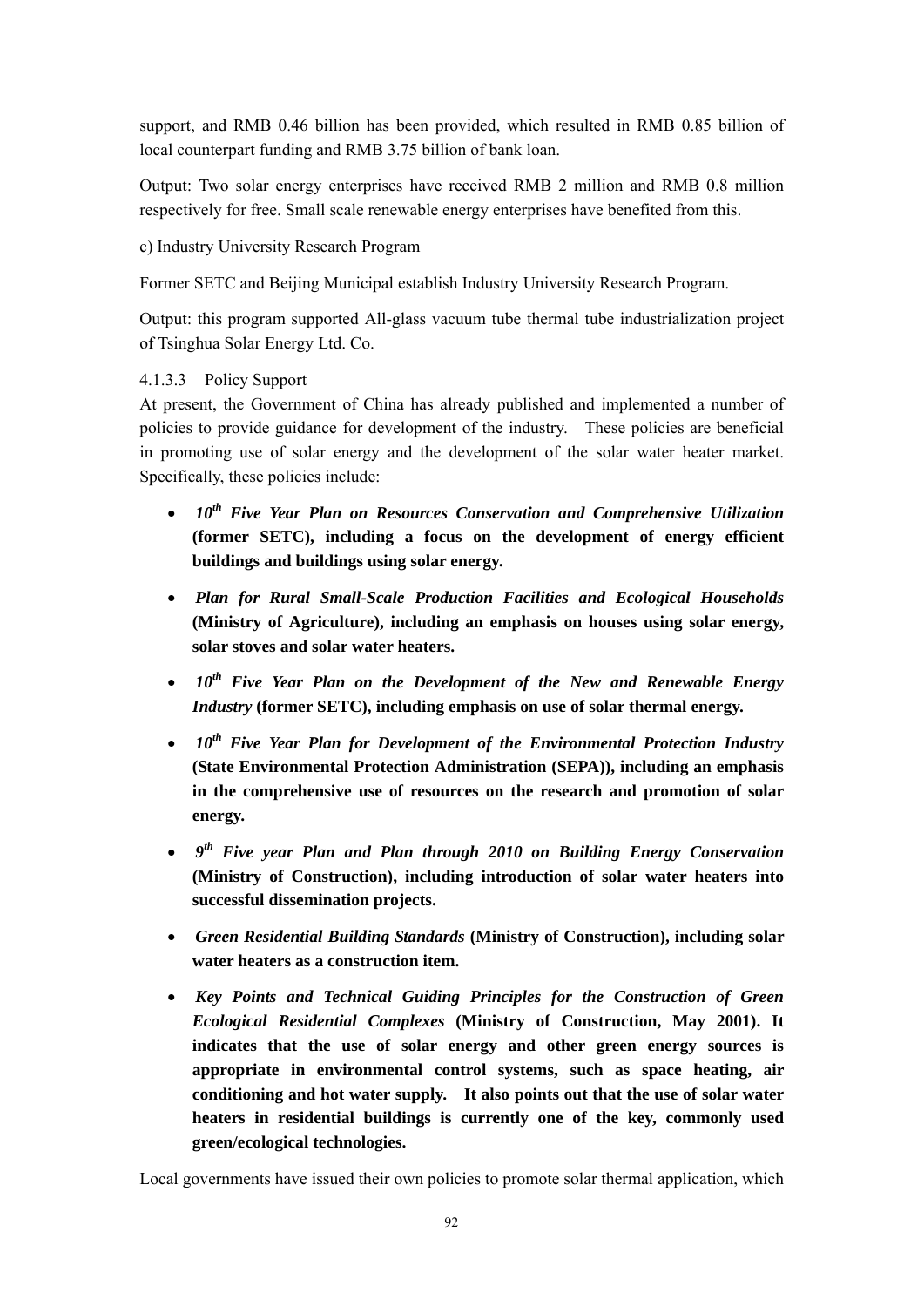will have further influence on solar water heater market. For example, "Key application points of household solar water heater system for multi floor building" issued by Office of Construction, Jiangsu province, and "Design, install and check of solar water heater integrated with residential building" in developing of Anhui.

Laws and regulations issued:

a) Electricity Law of People's Republic of China (issued at December 28, 1995)

In Article 5 of Chapter I General Provisions, "The construction, production, supply and utilization of electric power shall protect the environment according to law, adopt new technologies, minimize discharge of poisonous waste, and prevent pollution and other public hazards. The State encourages and supports electricity generation by using renewable and clean energy resources."

In Article 48 of Chapter V Electricity Price and Electricity Fee, "The State advocates the exploitation of rural hydropower resources, the construction of medium and small size hydropower stations to promote rural electrification. The State encourages and supports rural areas to utilize solar energy, wind energy, geothermal energy, biomass energy, and other energy resources to develop rural electric power sources and to increase the rural power supply."

Comments: Electricity law has certain promotion and encouragement to development and application of renewable energy, but lack of concrete and quantizing measurements, which results in weak affection and promotion to renewable energy development.

b) Energy Conservation Law of People's Republic of China (issued at November 1, 1997)

In Article 5 of Chapter I General Provisions, "State advocates development and utilization of new energy and renewable energy".

In Article 38 of Chapter IV Energy Conservation Technology Improvement, "Governments of all levels should stress on rural energy development to develop and utilize renewable energy and new energy such as biogas, solar energy, wind energy, hydro and geothermal etc., the principal of which is to achieve comprehensive and effectively utilization according to different scenarios"

Comments: The expression is similar to Electricity Law as well as its effects.

c) Construction Law of People's Republic of China (issued at November 1, 1997, implemented at March 1, 1998)

In Article 4 of Chapter I General Provisions, "State advocates building technology research, raising building design content and standard, encourage energy conservation and environmental protection, and promote application of advanced technology, advanced equipment, advanced technique, new building material and modern management".

Comments: Building developer should consider solar water heater as hot water supply to building in project design, design check and final acceptance. If solar water heater is not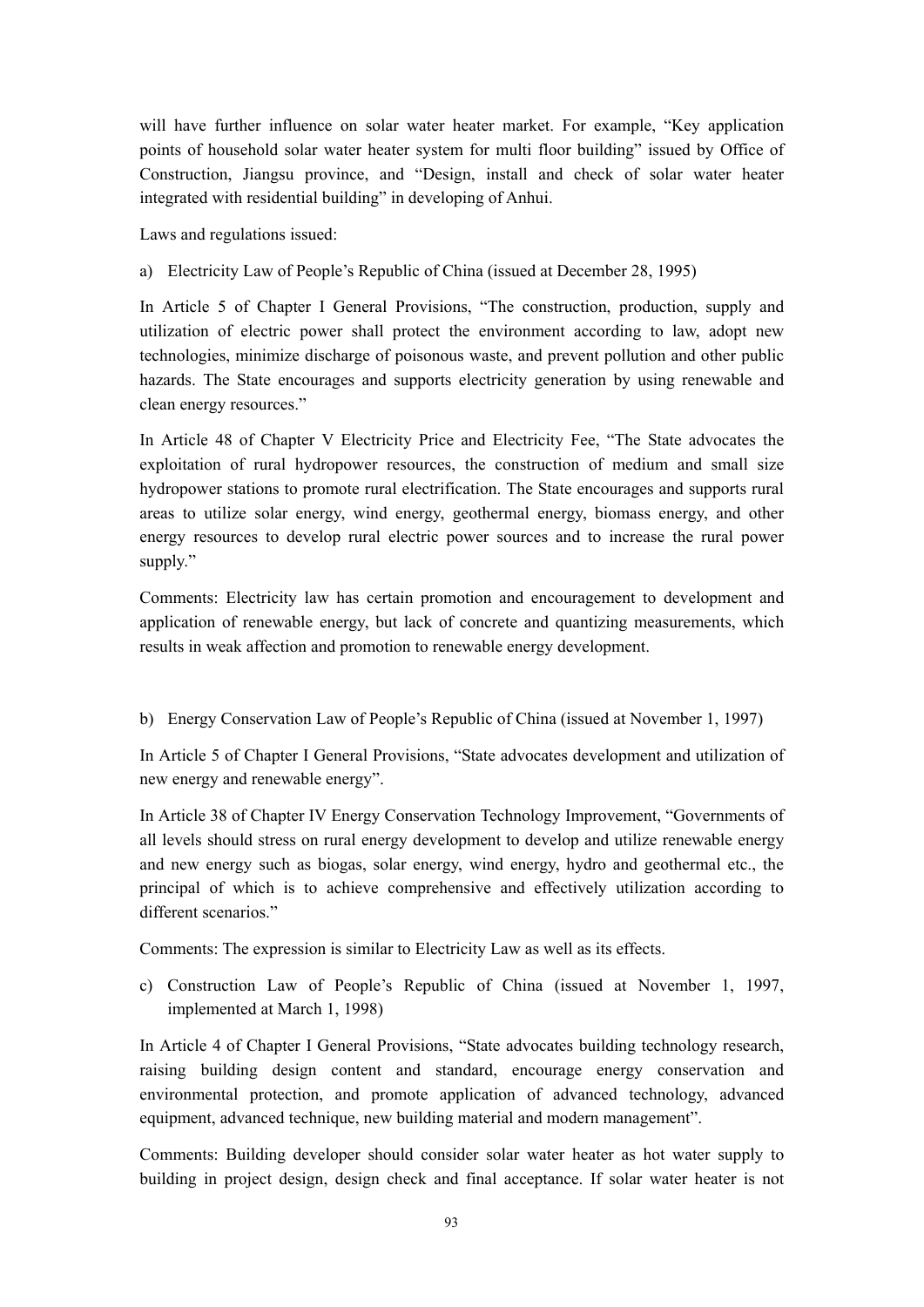adopted, expert should make illustration. Solar water heater is the key technology promoted by MOC. But the cost of building adopted advanced energy conservation technology such as renewable energy is higher than that of normal building. Therefore, developer and design institutes don't have much intention to apply solar water heater without related incentive measurements.

d) Catalog of Encouraged Industry, Product and Technology Fields by State (revised version 2000) (issued at September 1, 2000)

In this catalog, it says "Encouraged industry, product and technology fields by State include hydro resource protection and development (hydro generation), renewable energy power generation (solar energy, geothermal energy, ocean energy, biomass energy and wind energy), building energy conservation technology, disposal and comprehensive utilization of urban trash and other solid waste, forest resource comprehensive utilization, wasted comprehensive utilization and big-scale waste water project."

SDPC, SETC and Ministry of Foreign Economic and Trade (MOFET) issued Industry Guideline for Foreign Investment under the approval of Stated Council at March 11, 2002, which started implementation at April 1,2002. Encouraged invest fields in Industry Guideline for Foreign Investment includes: Establishment and operation of new energy power plant (solar energy, wind energy, geothermal energy and tide energy); energy conservation technology and renewable resources and their comprehensive utilization technology. Since the implementation of this guideline, project invested will benefit from favorable policies such as free importation tax for equipment and importation VAT.

*4.2 Current Status and Developing Trend of Solar Thermal Energy Utilization in China*

# 4.2.1 Current Status

Solar water heater is one solar thermal energy utilization technology that is already commercialized.

The solar water heater industry experienced a rapid growth in 1990s. The production capacity and installed capacity of solar water heaters in 1998 and 2002 is showed in the following table 2-4.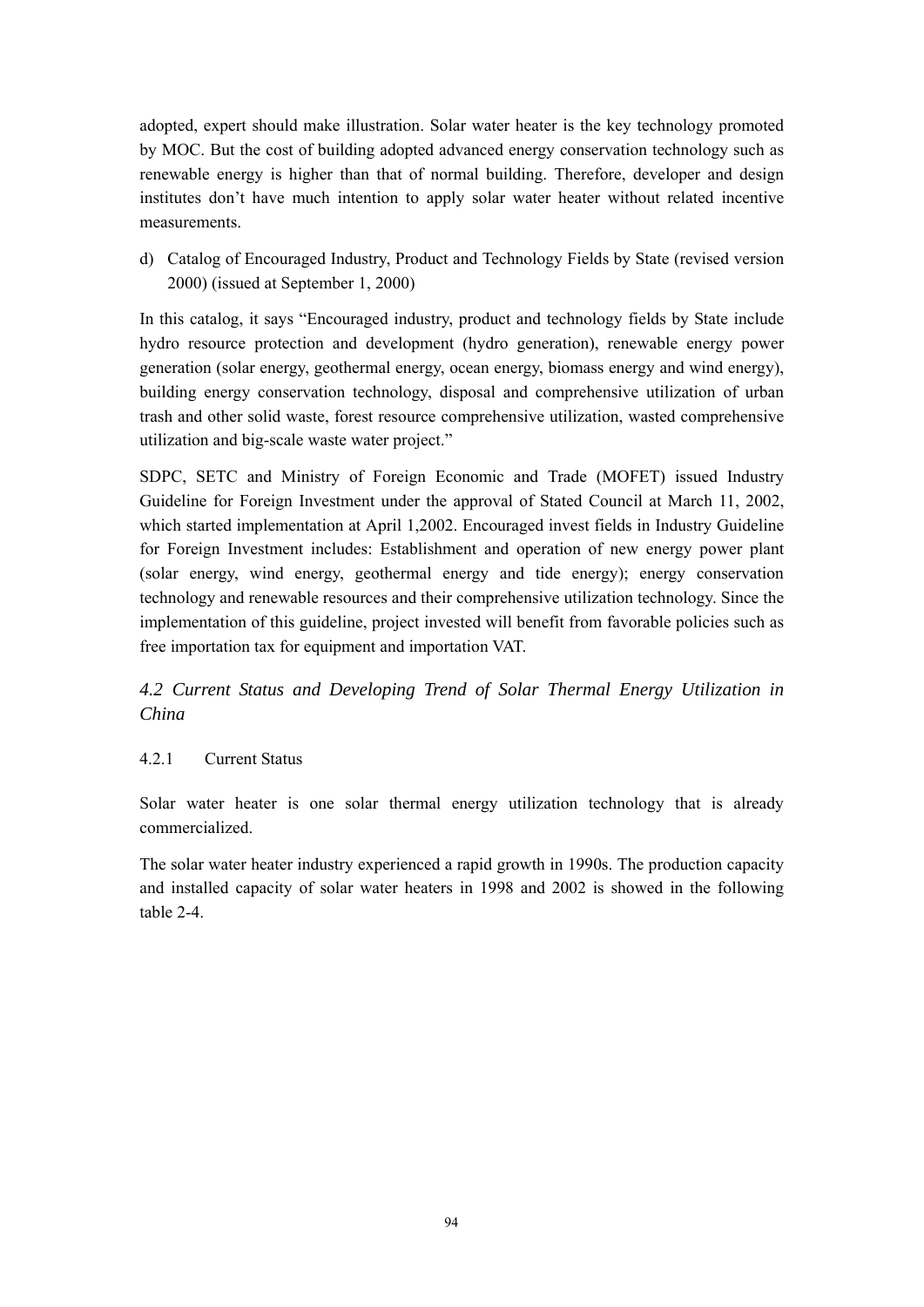| <b>Year</b> | Sales Volume /<br><b>Million m2</b> | <b>Increase over</b><br>previous year<br>$/$ % | <b>Sales Revenue</b><br>/ Billion Yuan | <b>Increase over</b><br>previous year<br>$/$ % |
|-------------|-------------------------------------|------------------------------------------------|----------------------------------------|------------------------------------------------|
| 1998        | 3.40                                |                                                | 2.50                                   |                                                |
| 1999        | 4.18                                | 41.0                                           | 4.00                                   | 60.0                                           |
| 2000        | 6.10                                | 27.0                                           | 6.00                                   | 50.0                                           |
| 2001        | 7.80                                | 27.8                                           | 9.38                                   | 56.7                                           |
| 2002        | 9.60                                | 23.1                                           | 10.56                                  | 12.3                                           |

**Table 2-4 Sales Volume of Solar Water Heaters in 1998**~**2002** 

The total production of solar water heaters in 2002 was 10 million  $m<sup>2</sup>$ , of which vacuum tube solar water heaters was 8.55 million  $m^2$ , representing 85.1% of the total volume. Flat plate solar water heaters was 1.35 million  $m<sup>2</sup>$ , covering 13.4% of the total volume; and combined storage tank solar water heater was  $0.15$  million m<sup>2</sup>.

#### 4.2.2 Economic and Social Benefit

According to survey and calculation, FIRR and EIRR of a new modern vacuum tube solar water heater production line with annual production capacity of 45 million m2 is 16% and 29% respectively. Accordingly the investment recycling period is 5.5 years, which provides an evidence that it is economically feasible to establish a solar water heater manufacture factory. In 2002, the total production value was 11 billion RMB, the total sales volume was 9.60 million m2 with sales value of 10.65 billion RMB. Total tax was 0.4 billion RMB.

The solar water heaters in China is competitive in the international market with low price and improved quality. In 2000, the export value of solar water heaters was 6.40 million US\$. The export value in 2001 was 10 million US\$, increase 56%. And the export value in 2002 was a little bit bigger than that in 2001. The target regions include more than 30 countries or regions in Europe, Africa and South-east Asia.

Among the solar water heater producers, there are 8 producers whose sales value exceeds 0.1 billion RMB and 19 producers exceeding 50 million RMB.

#### 4.2.3 Market Expectation

It is expected that China will establish a modern-equipped solar water heater industry by the end of 2020. And the production capacity is expected to reach 26-30 million  $m^2$  by 2010 and 70-100 million  $m^2$ . The export will cover 20-30% of the international market. Final, it is expected to support 5-10 large enterprises with annual production capacity of 1-2 million  $m<sup>2</sup>$ .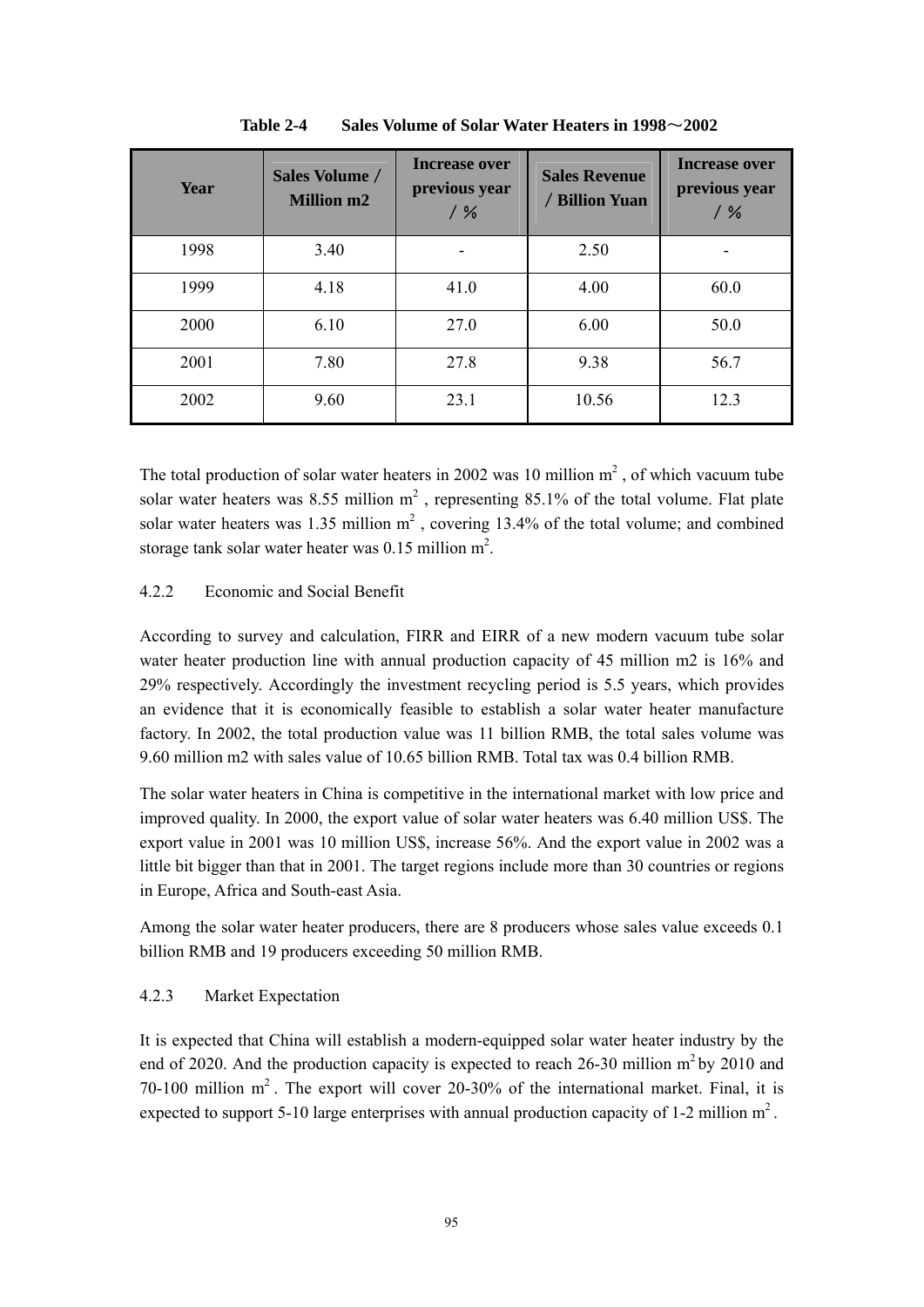# **5 Problems in the Utilization of Solar Thermal Energy**

# *5.1 Technical Barriers*

# *The production and processing technology of solar water heater system is behind the international level*

The solar water heater technology is behind the international level without design software. At present, 80% of the solar water heaters are either natural cycling vacuum or natural cycling flat plate. The solar water heater can only meet the demand for bathing and technology is low. Besides, the quality of the products doesn't meet the international requirements.

The basic material technology for solar water heater is behind the international advanced level. For instance, the low transparency of the glass leads to the low efficiency of flat-plate solar water heater by 5-8% compared to the international level.

# *The Solar Thermal Energy (high temperature) Utilization Technology is 15-20 years behind that of developed countries.*

# *5.2 Financial Barriers*

Except a small number of large leading enterprises, few companies invest their profit in R&D. Most of the solar thermal energy utilization products including solar water heaters are developed via state investment.

# *Little R&D program*

Since late 1990s, the government assumed that solar water heater industry was already mature and stopped investing in R&D, which severely constrain the technology improvement. Further, there was no national research center involved in solar thermal energy utilization, which slows down the upgrading of solar water heaters. And the industry repeated low technical development. Although some companies owned patents, the technology is low and easy to duplicated. Besides no enough attention was attached to the protection of the patent. These factors all limited the investment from the companies. The result is that China's production was 4 times that of Europe, however the income was only 1/3, which showed that the value of China' s solar water heater was only 1/12 of that of Europe.

# *Insufficient state subsidy and international loans*

UNDP and GEF support to establish 3 solar water heater monitor and certification center; UNDP invest 1.8324 million US\$ to establish a 100 thousand  $m<sup>2</sup>$  pilot project of integration of solar water heater into building. A solar building program supported by Dutch government was undertaken. Moreover Shandong Lino Group received German fund and technology.However, international fund and program is not sufficient.

# *5.3 Market Barriers*

# *There is no standard for production and installation*

Till now, there are 14 national standards made and revised by National Energy Standard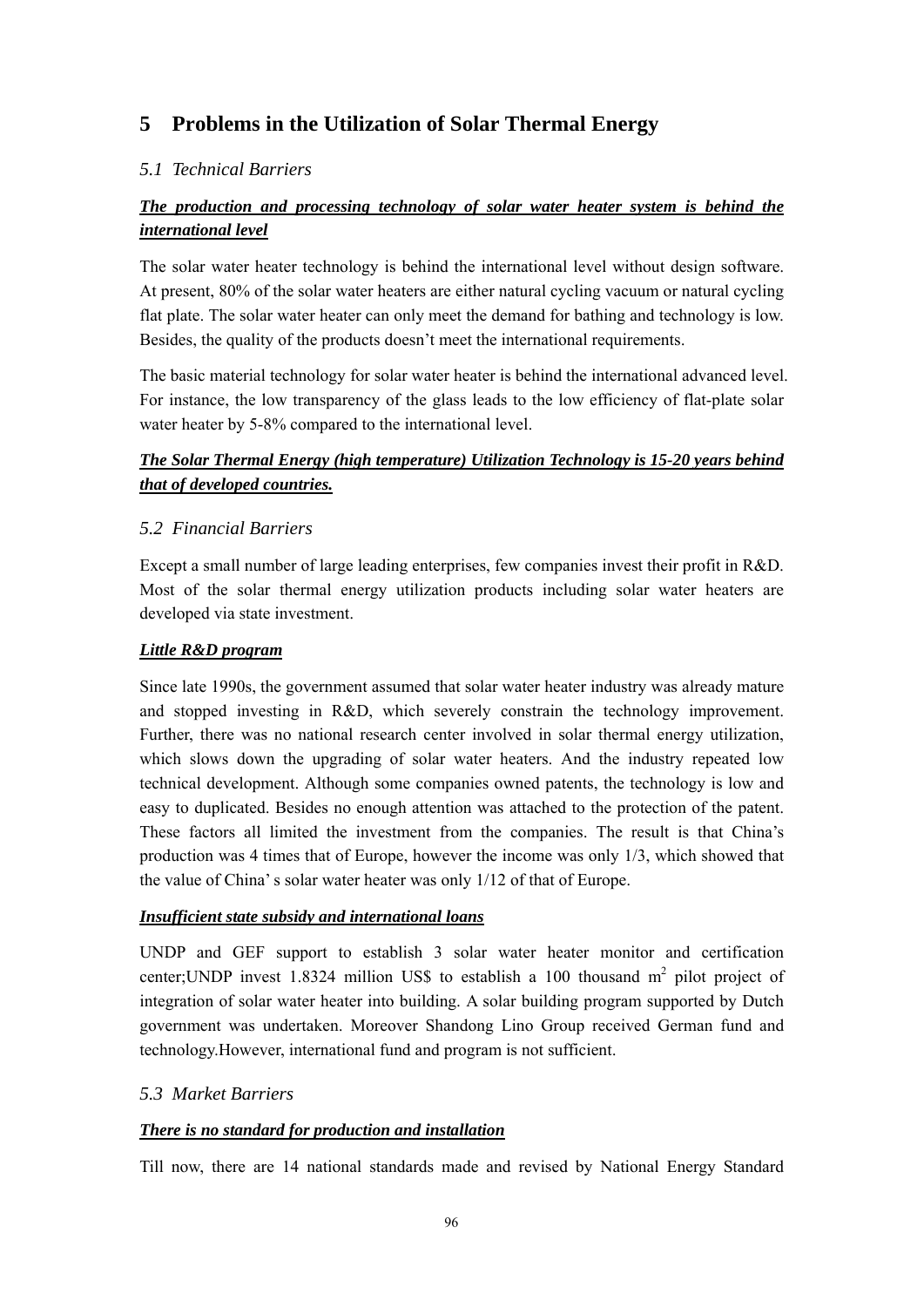Committee. Besides there are 3 industry standards.

However, there is a big range in the size, type and installation sites of solar water heaters produced by different producers, which caused disorder installation, unfixed tuber, insufficient protection from wind and lightning. Those factors bring negative effects on the visual feature and building safety. The governments of Dalian, Dongying, Tongliao request upgrading or dismantling the solar water heaters on the building roofs to some extend. The integration of solar water heaters into buildings is the main developing trend, which results in the great demand for the technical standard and installation standard.

#### *Large number of small scale producers with an irregular price system*

There are a large number of small scale solar water heater producers. Without price monitoring system, a lot of solar water heaters in the market are of low quality and unreasonable price become dominant, which not only affect the good development of solar water heater industry but also affect the reputation.

#### *Poor management*

Most of the solar water heater producers are private companies with family management system. This system is out-of-date. Moreover the administrative people are not well or professionally educated.

# *5.4 Insufficient Administration System*

#### *Insufficient protection on patents.*

Vacuum tube solar water heaters, which have a 85% market share, are characterized as simple structure, easy manufacture, low technology and less requirements for market entrance. Although the material and process procedure varies in every companies, the basic structure is the same. And publication is serious, which stirs the market.

#### *Inefficient management and control system*

# *Insufficient National Quality Test and Certification Center*

Although China has issued 17 national and industry standards, the national product quality and testing center is not established yet. The quality management and control is not enough and some products in the market are of poor quality.

#### *Local protectionism*

The existing local protectionism free the local testing lab from supervision. Some labs even issue the certification without testing.

# *5.5 Insufficient Incentives*

There are indeed some good tax policies for new energy products, for example, the VAT for hydro power products is 6%. However, the VAT for solar water heaters is as the same as conventional energy products, i.e. 17%, although solar water heaters are energy-saving.

1) In "State Power Law"(passed on Dec.28,1995), "State Energy Conservation Law"(passed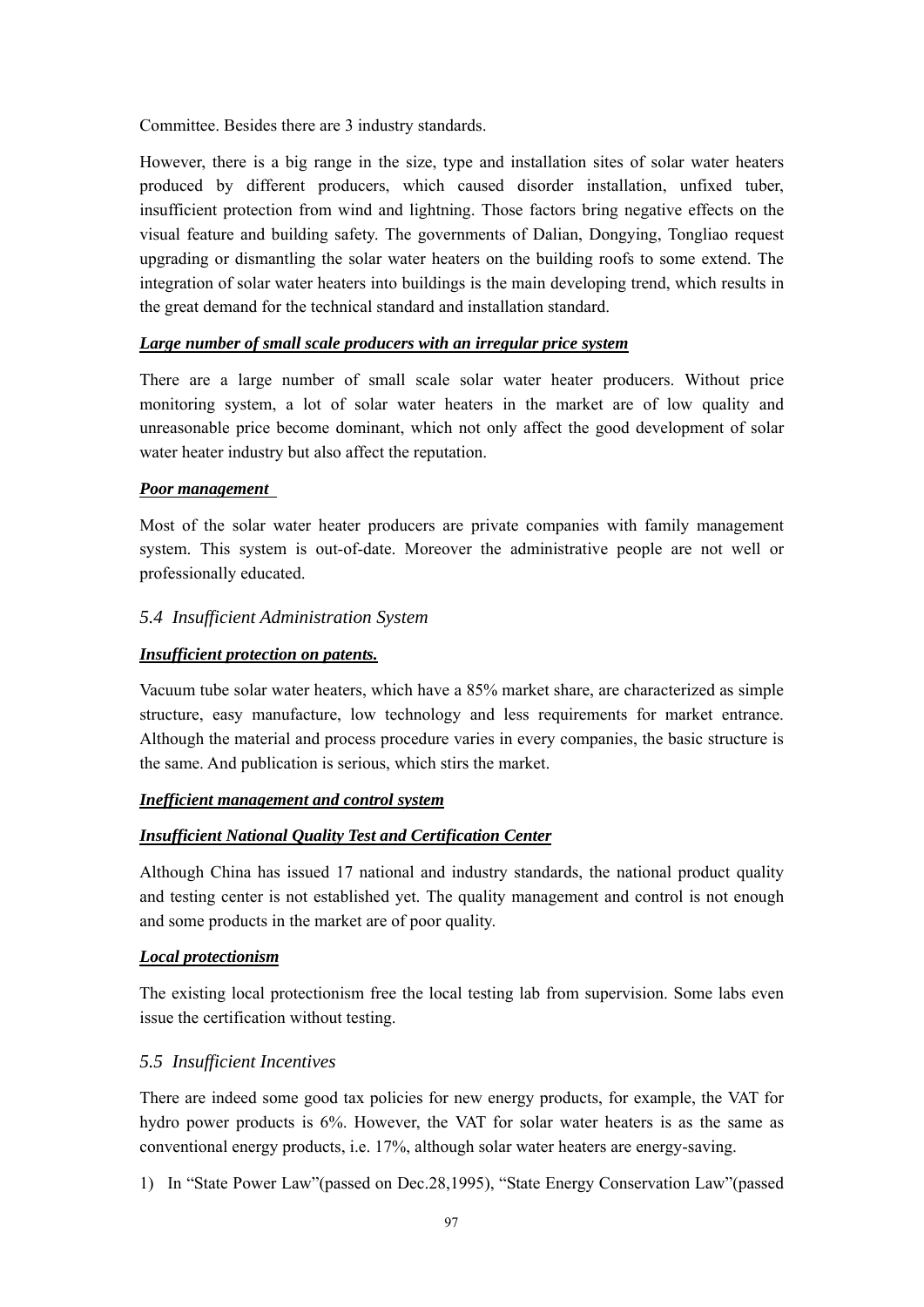on Nov.1, 1997) and "State Construction Law"(passed on Nov.1, 1997 and issued on Mar.1, 1998), it is highlighted that the development and utilization of renewable energy should be supported and encouraged. However the policies are not specific and hard to implement, which contribute little to the development of renewable energy. Although solar water heaters are priority energy conservation program promoted by MOC, the cost for the integration of solar water heaters into buildings are more than conventional buildings. Without correspond incentive policies, the real estate developers and building designers are reluctant to invest in this area.

2) It is written in "Recommendation Catalog of Investment Industries for Foreign Investors"(implemented April 1,2002): Establishment and Management of New Energy Power Factory(solar energy, wind, geo-thermal, tide) ;energy conservation, recycling and comprehensive utilization technology.

Since the implementation of the new catalog, the foreign investors will benefit from the policies such as: without import tax for the equipment used in new energy projects and without VAT

# **6 Current Status of Solar Thermal Energy Utilization in Developed Countries**

# *6.1 Solar Thermal Energy Utilization Technology*

A 7 thousand  $m<sup>2</sup>$  pilot solar tank was established in 1979 in America, which was used to provide heat to a 150 KW power generator.

Russia developed new solar tank with combined solar water spray promoter and cold spray promoter with solar tank. The new tank can meet the annual electricity demand of a 100  $m<sup>2</sup>$ house with 6-8 people. Another institute put forward the concept of comprehensive solar tank station, i.e. make comprehensive use of solar energy, geothermal, housing heat via heat bumper and heat tube, which can reduce the cost of solar tank electricity and become competitive with fire electricity in north Caucasia. This new technology is available through the whole year, supplying cool air in summer and heat in winter.

Flat-plate solar water heaters are dominant in the international market. And vacuum tube solar water heaters cover a small portion. The advantages of flat-plate solar water heaters are high efficiency, easy integration into buildings. Along with the development of copper soldering technology, low iron grass and improved technique, china has grown up to a flat-plate solar water heater processing base for international market. Moreover, the market share of flat-plate solar water heaters in national market is also increased.

The integration of solar water heaters into building is the main way of solar thermal energy utilization technology adopted by developed countries. At present, the integrated buildings abroad are mainly independent or rowed small houses. The developing mechanism is as following: the customers pay the cost of the integrated roof; Solar water heater producers or dealers invest in the manufacture and maintenance; the manufacture of solar water heaters and integration should be completed by one company to issuer safety and quality. the company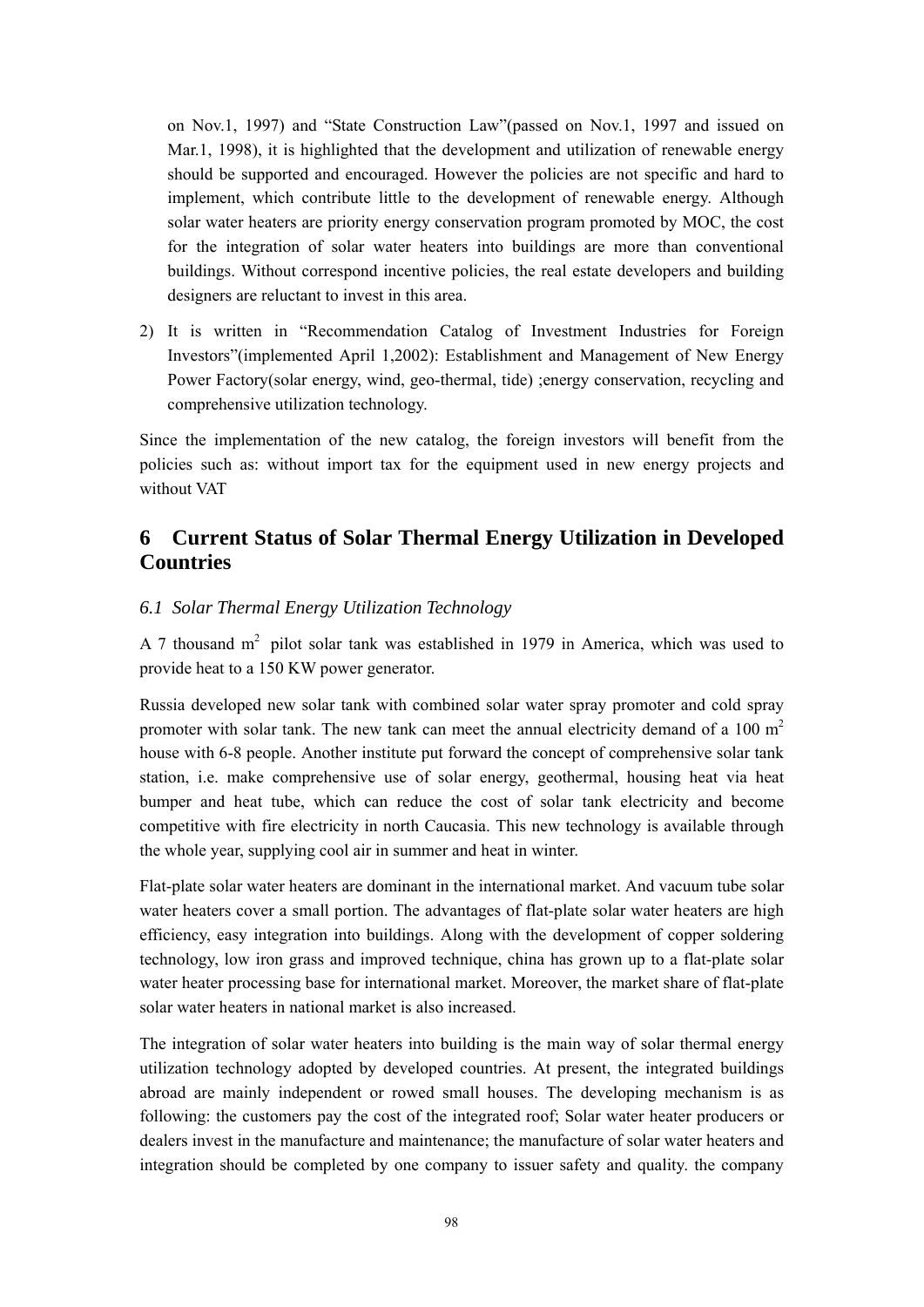can charge the customers when it is finished.

#### *6.2 Solar Thermal Energy Utilization Market*

See table 2-5.

| <b>Country</b> | <b>Accumulated</b><br>installed capacity/<br>million m <sup>2</sup> | Market share/% | <b>Average capacity per</b><br>thousand people/m <sup>2</sup> |
|----------------|---------------------------------------------------------------------|----------------|---------------------------------------------------------------|
| German         | 3.705                                                               | 31             | 4.5                                                           |
| Greece         | 2.976                                                               | 25             | 28.3                                                          |
| Austria        | 2.340                                                               | 20             | 28.9                                                          |
| France         | 0.550                                                               | 5              | 0.93                                                          |
| Spain          | 0.450                                                               | $\overline{4}$ | 6.6                                                           |
| Denmark        | 0.320                                                               | $\overline{3}$ | 6.0                                                           |
| Italy          | 0.311                                                               | $\overline{3}$ | 0.55                                                          |
| Switzerland    | 0.260                                                               | $\overline{2}$ | 3.6                                                           |
| Portugal       | 0.250                                                               | $\overline{2}$ | 2.5                                                           |
| Netherlands    | 0.213                                                               | $\overline{2}$ | 0.14                                                          |
| Sweden         | 0.213                                                               | $\overline{2}$ | 0.24                                                          |
| <b>UK</b>      | 0.206                                                               | $\overline{2}$ | 0.35                                                          |
| Finland        | 0.032                                                               | $\overline{2}$ | 0.59                                                          |
| Belgium        | 0.024                                                               | $\mathbf{0}$   | 0.24                                                          |
| Irland         | 0.003                                                               | $\mathbf{0}$   | 0.08                                                          |
| Total          | 11.854                                                              | 100%           |                                                               |

**Table 2-5 The Installed Solar Water Heaters in 15 EU Countries in 2001** 

There are three categories of solar water heaters in American market: low temperature (less than 43℃),medium temperature(60~82℃) and high temperature(more than 82℃). The vacuum tube solar water heaters belong to medium temperature category. In 2001, the total consumption of solar water heaters was 0.96 million m2 . By the end of 2001, the total installed capacity was 11.1 million m2 , of which 10.1 million m2 was low temperature products and 25 thousand m2 was medium temperature products and the rest were high temperature products.

In America, the solar water heater is mainly used for heating the swimming poor and only a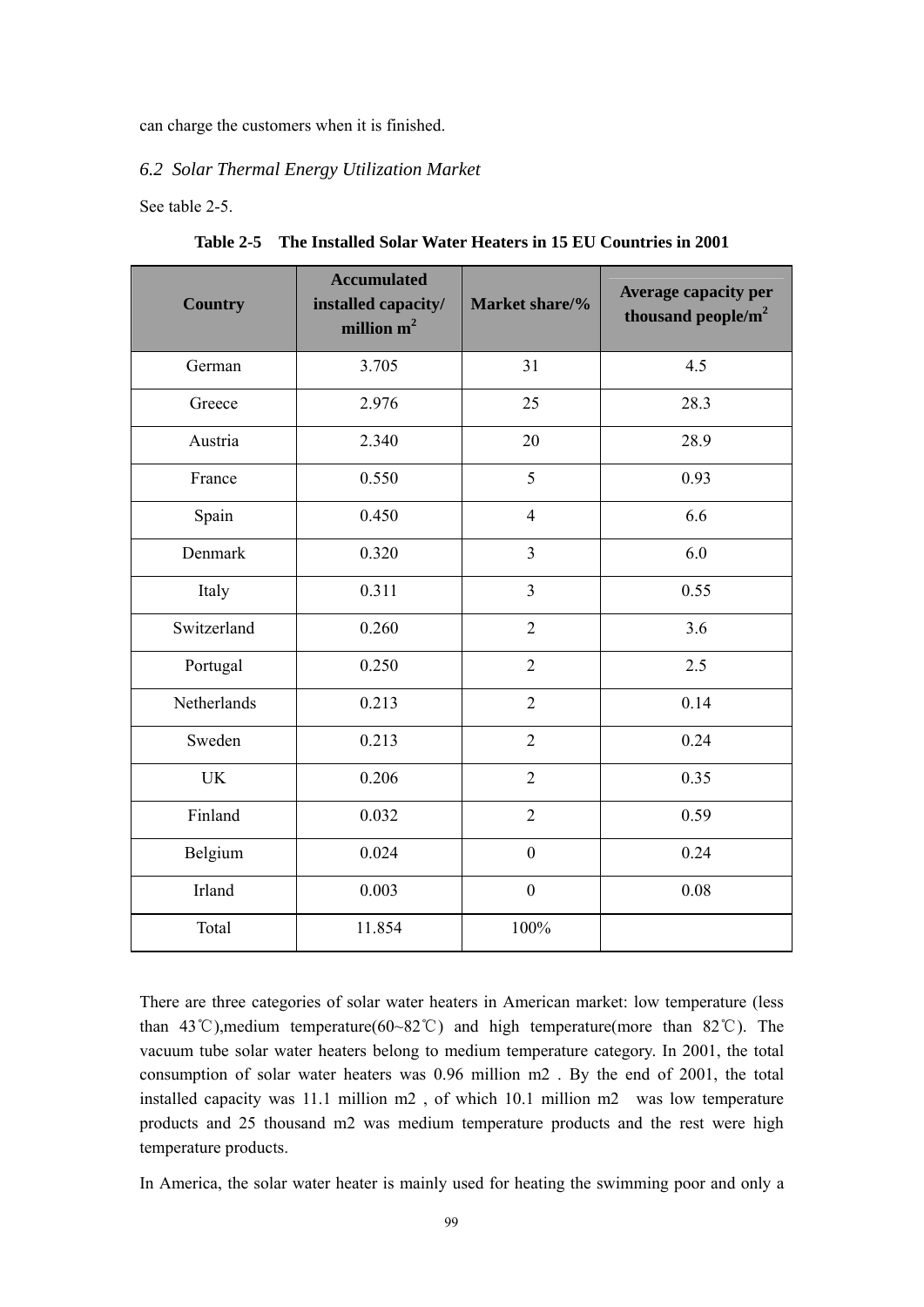small number is used for household heat water and heat water program.

Israel is the country with a highest solar water heater utilization per capita. In 2002, the production of flat-plate solar water heater was 450 thousand  $m<sup>2</sup>$ , export was 60 thousand  $m<sup>2</sup>$ and import was  $4.22$  million m<sup>2</sup>. The accumulative total volume was  $3.5$  million m2 with average 5.8 million  $m<sup>2</sup>$  per thousand people.

The solar water heaters installed in Japan are mainly produced in Japan. By 2001, the total installed capacity was 7.36 million  $m^2s$ , of which flat-plate solar water heaters was 7.22 million m<sup>2</sup> fand vacuum tube solar water heaters were 140 thousand m<sup>2</sup>.

It is estimated that the installed solar water heater will grow with a rate of 35% from 2003-2010 in 15 EU countries. And at that time, the total installed solar water heaters will be 81.55-100 million  $m^2$ .

*6.3 Government Actions in Utilization of Solar Thermal Energy in Developed Countries*

# 6.3.1 Legislation

The solar water heater law of Israel is composed of national standard and some solar water heater utilization ruled or regulations. The main part of the law "Design and Construction Law" requires that solar water heaters should be integrated into newly-built buildings. And "the Land Law" is involved in the integration of solar water heaters into existing buildings. Furthermore, "Commodity Control and Service Law" guarantees the quality of solar water heaters.

Barcelona Parliament requires that solar water heaters should be integrated into newly-built and upgraded buildings. And more than 60% households should be heated by solar water heaters.

# 6.3.2 Incentives

America expects to finish a sustainable development plan in 2010—millions of roof plan with solar thermal energy utilization.

In many European countries, solar water heaters are one benchmark for real estate development and building upgrading. The mass installation not only reduced sale and installation cost in a great deal but also make it easy to maintain. Therefore they are welcomed by customers. The typical programs need 500-1000 solar water heaters. During 1997 to 1998, 5000 units solar water heaters were installed via this way.

Many European countries provide subsidy to solar water heater industry with average 20-50% of the cost. In German, the subsidy can even reach 60% of the cost. In UK, a fixed subsidy, 500 pounds for each system is adopted.

Australia also adopts subsidy policy. For instance, in Victoria, the customers of solar water heaters will get 1/3 of the sales price as subsidy.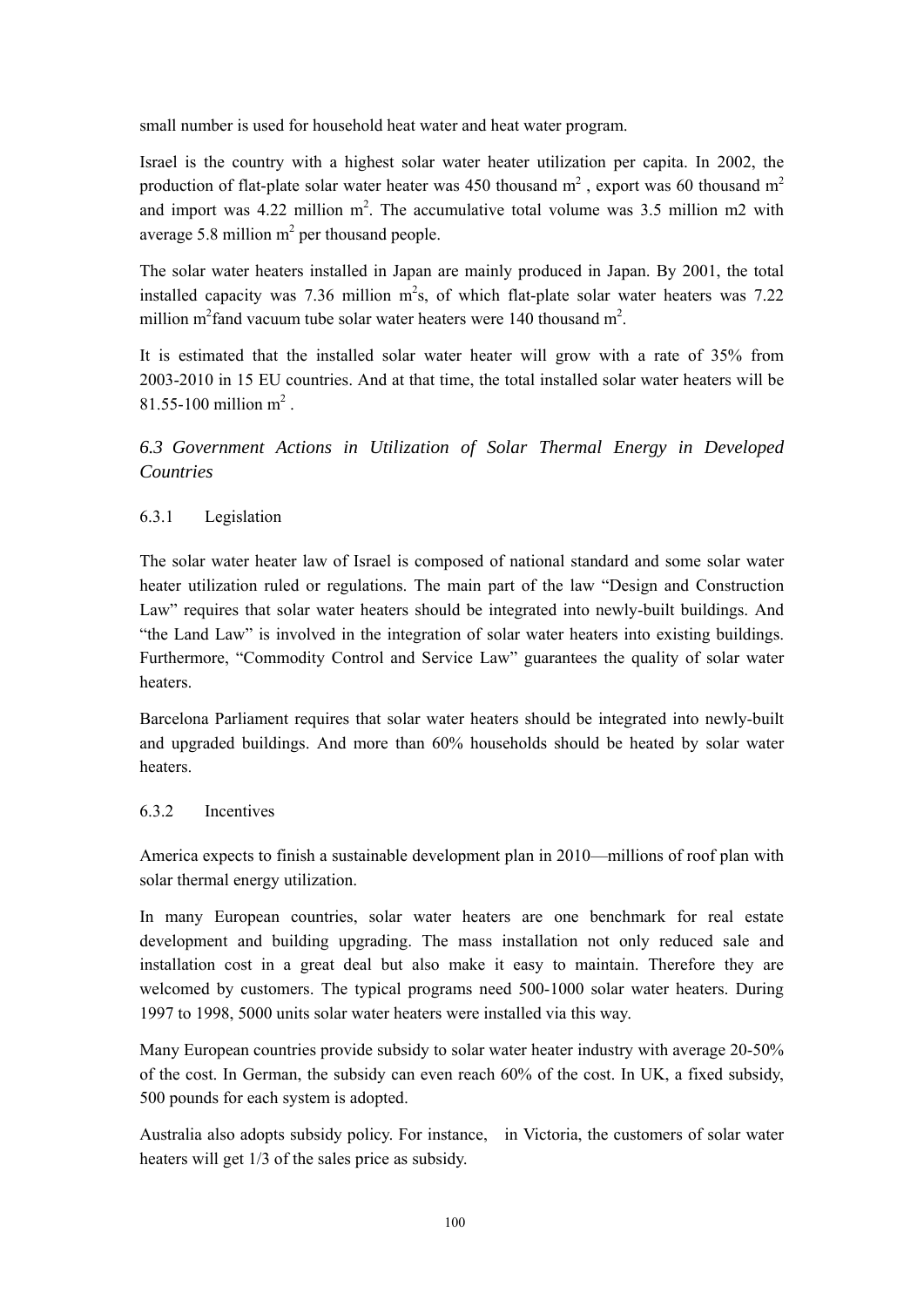#### 6.3.3 Standard and Regulations

The governments of America, Japan, UK, France already made products standards, integrated building standards and certification systems to control and assess the quality of solar water heaters and after-sale service, which contribute to the improved performance, service and reputation of solar water heaters as well as extend the market.

# **7 Suggestions and Recommendations**

# *7.1 Legislation*

# 7.1.1 Standardization and Certification

The building administrative units under State Council should work together with other departments to make technical specifications and standards for production, quality control and installation of solar water heaters. Apart from this, national quality testing and certification center should be built.

# 7.1.2 Integration of Solar Water Heaters into Buildings by Force.

a) Installation Guarantee

The utilization technology of solar water heaters into buildings less than 10 floors is mature now. And many pilot projects were initiated. In this case, in the regions with annual sunshine over 1500 hours, either solar water heaters should be integrated into buildings less than 10 floors such as hotel, restaurant, hospital, school and etc by force or the installation space should be saved.

Solar water heaters should be integrated by force to office buildings, schools and symbol buildings sponsored by government.

The building administrative departments in the regions over county level should take specific measures combined with urban and rural construction plan to promote the utilization of solar water heaters.

Real estate developers and service suppliers should provide convenience for installation of solar water heaters.

#### b) Punishment

Make punishment regulations, based on which, the departments breaking the rules will be punished.

The projects implementing companies will be charged less than 500 thousands RMB by energy administrative department of government over county level if they don't integrate solar water heaters into buildings or reserve the installation space.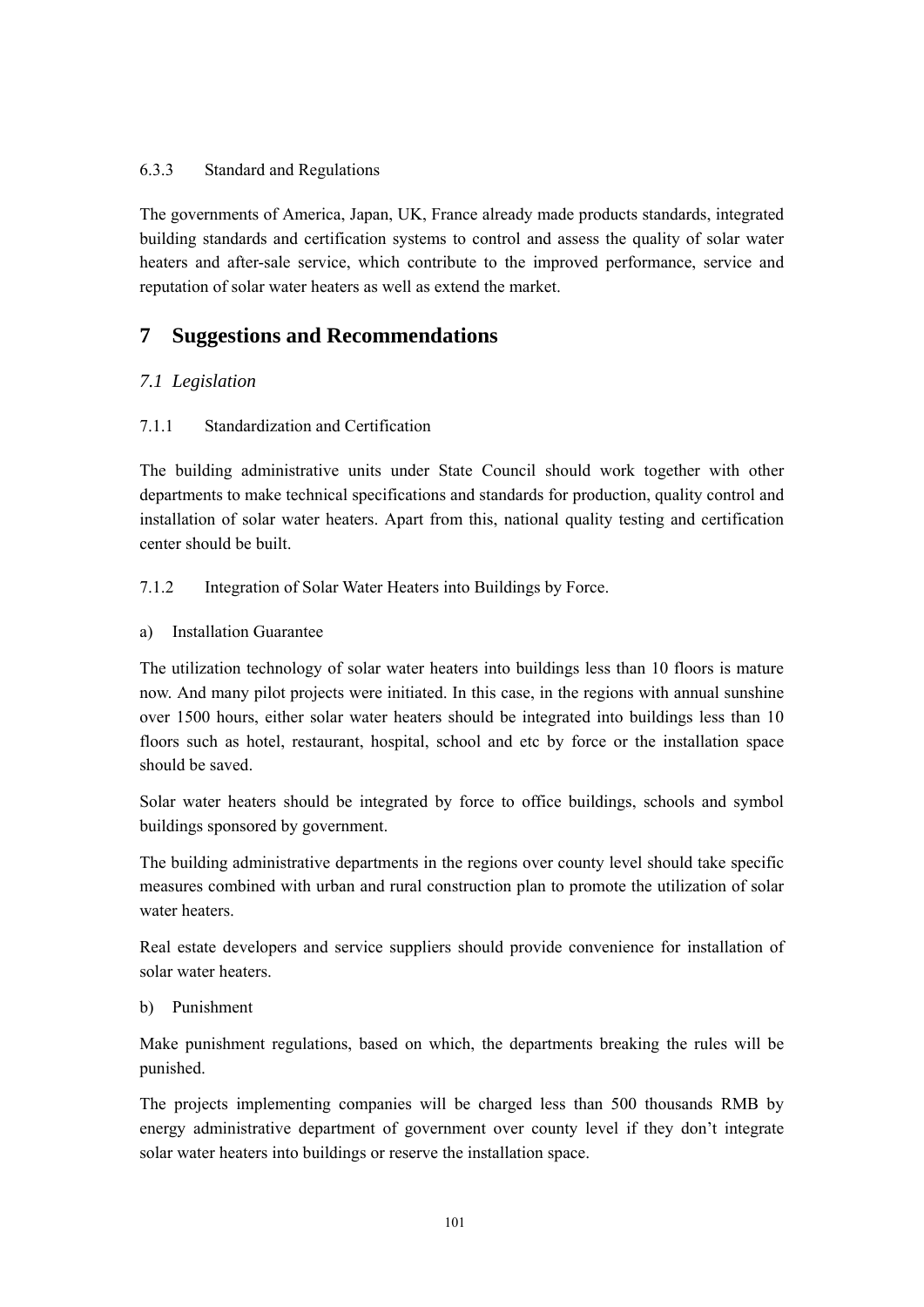The real estate developers and service suppliers will be warned by energy administrative department of government over county level if they interfere with the installation of solar water heaters. They will be charged less than 100 thousands RMB if they insist.

# 7.1.3 Encourage Local Regulation

According to the past experience, local legislation is normally more specific, practical and simple than central legislation.

#### 7.1.4 Incentives

# **Favorable tax policy should be given to commodity buildings with integrated solar water heaters, to encourage people to use solar thermal energy products.**

a) Establish special fund for subsidizing pilot programs.

The government should subsidize or provide discount loan to encourage and promote development of solar water heaters.

b) Discount tax for solar thermal energy utilization products.

Solar thermal energy utilization products are energy saving with 300kWh/m2 per year. Compared with the hydro power tax, favorable tax rate 6% and 30% return rate should be given to solar thermal energy utilization products to support R&D.

# *7.2 Other Measures Beyond Legislation*

# *Establish uniform administration agency and strengthen government control*

# *Establish efficient financing channel to promote commercialization*

# *Make reasonable pricing system and avoid vicious competition.*

# *Enlarge investment in solar heating, sea desalt and drying technology.*

Solar heating, cooling and seawater desalting technology are in preliminary stage. In terms of technology, commercialization is possible. Some pilot programs were already carried out by some institutes. In the long run, large scale commercialization is possible and will improve china's energy structure. In this case, more investment should be given to these areas and establish special funds to promote R&D and commercialization of these technology.

# *Upgrade flat-plate solar water heaters, develop integration technology of vacuum tube solar water heaters into buildings.*

Flat-plate solar water heaters is dominate the international market because of the advantage in integration into buildings. However, vacuum tube solar water heaters share 85% of the market in China. Therefore, it is a key issue to improve flat-plate solar water heater technology and develop integration technology of vacuum tube solar water heaters into buildings so as to extend and strengthen the solar water heater market.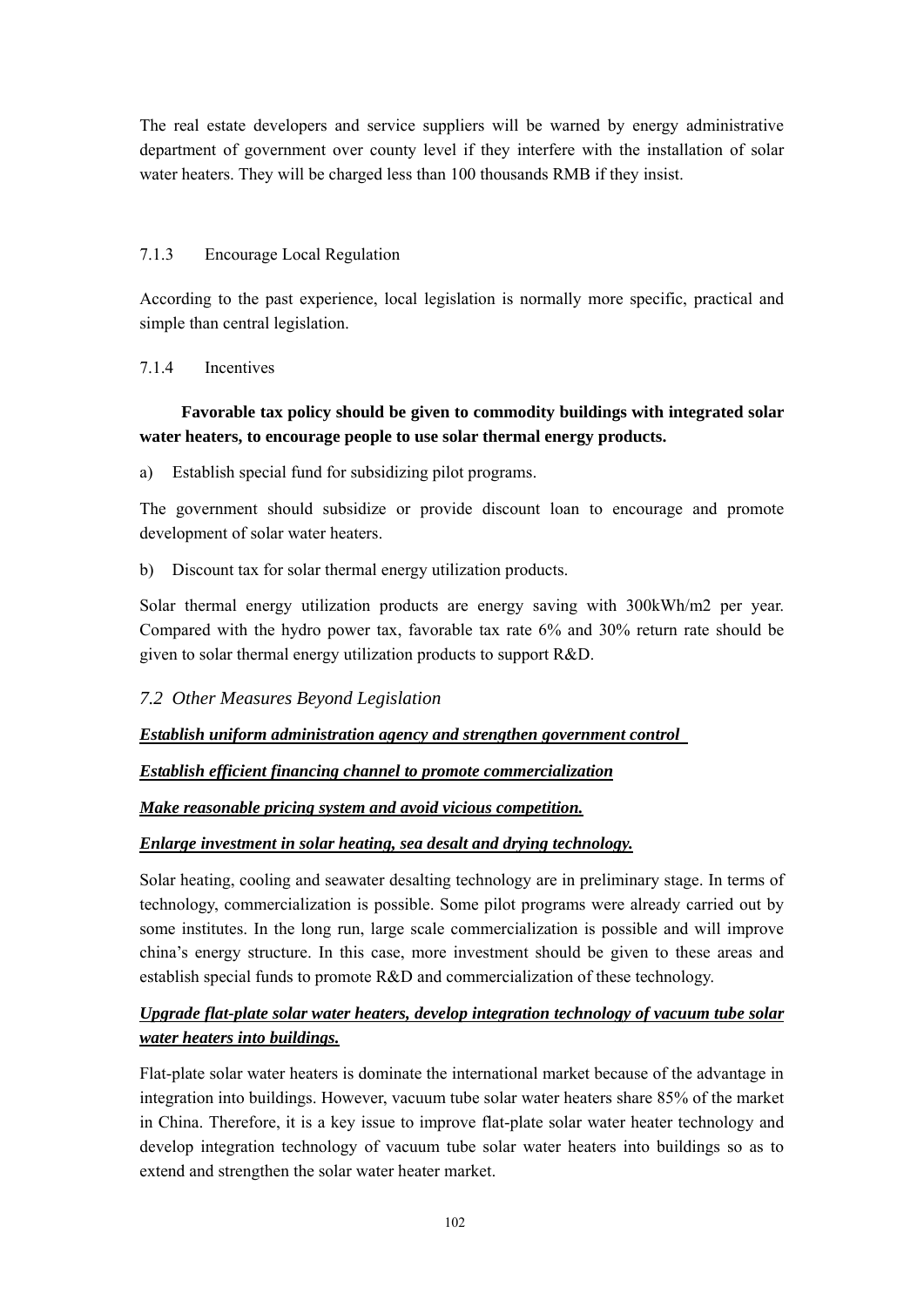## **8 Prospective After the Legislation**

It is anticipated that a well-off society will be built in 2020. At that time, average daily use hot water per capita will be increased to 40kg, i.e. 20 billion tons of hot water all over the country each year. At present, the average solar water heater capacity per capita is low. According to "2000-2015 Development Plan of New Energy and Renewable Energy Industry, total installed capacity of solar water heaters will reach 230 million m2 in 2015 with 8.39 billion tons of hot water. The total installed capacity of solar water heaters in 2020 will be 500 million m2 with 22 billion tons of hot water. The analysis mentioned above shows that the present solar water heaters can meet the demand of 1/4 households in China in 2020. If solar water heater is replacing electricity water heater,  $3\ 0\ 0\ kWh/(m2•a)$  energy saving will be gained and 0.4 kW load burden will be released. Entering 2020, if 500 million m2 solar water heaters are installed, 150 million kW electricity will be saved. And the electricity load peak will be decreased. And the energy structure will be improved.

With the legislation, solar heating, cooling, drying and seawater desalting technology will experience rapid development. And utilization of those technologies will make great contribution to the energy restructure.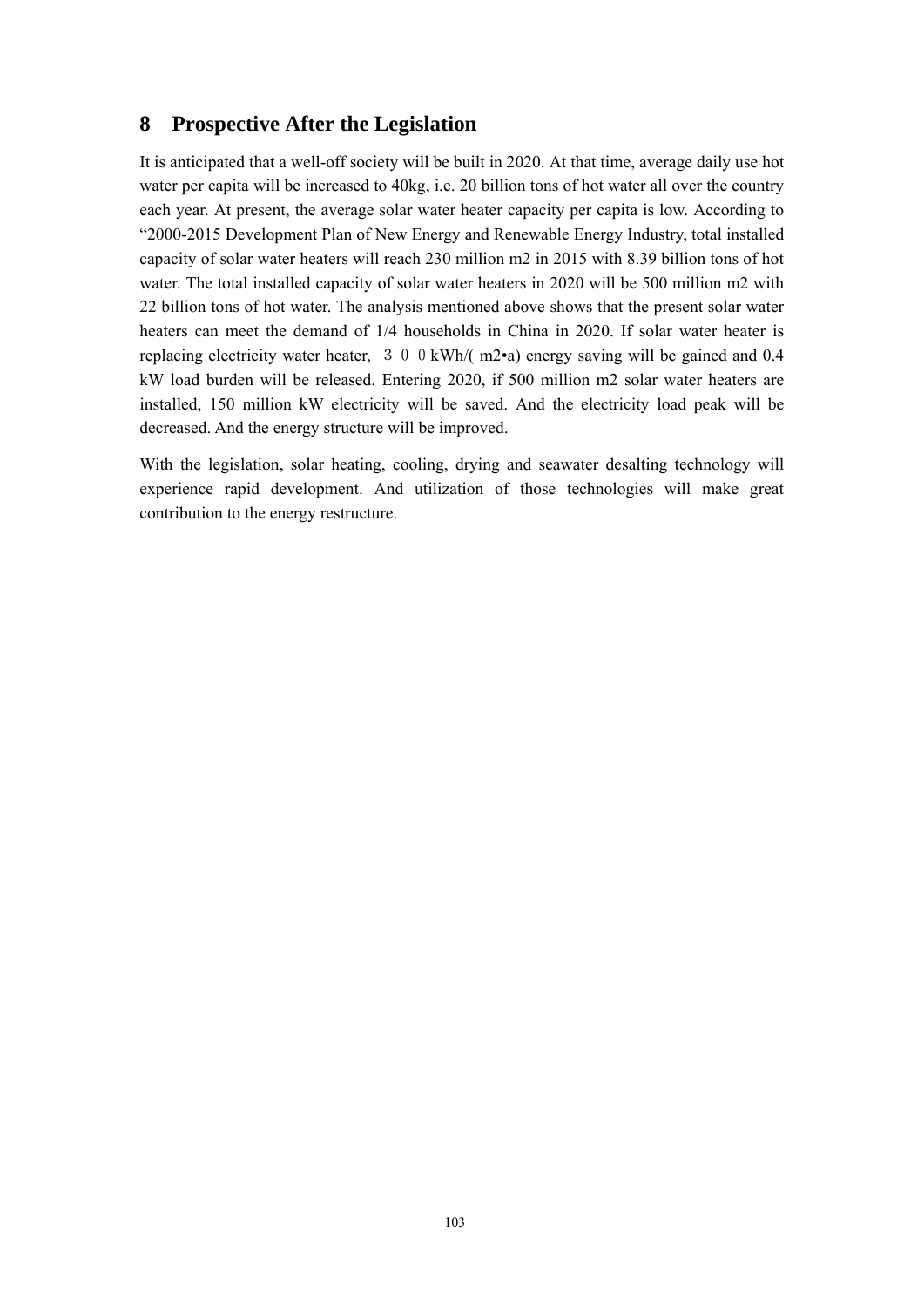# **Chapter 4 Study on Small Hydropower Development**

# **1 Small Hydropower Resources of China**

### **1.1 The Gross Potential and Distribution of Small Hydropower Resources**

- 1) Small hydropower station refers to those not more than 50MW.
- 2) Technical exploreable potential of small hydropower is approximately 128GW, ranking the first place of the world.
- 3) Small hydropower resources of each river basin and each province please found in the attached table 4-1 and table 4-2.

### **1.2 The Resources Characteristics of Small Hydropower of China**

- 1) **Distribute extensively.** There are over 2400 counties (cities、districts) in China, while more than 1600 of which is rich in small hydropower resources.
- 2) **Complement the big grid greatly.** The small hydropower resources are mainly located in the remote mountain areas and minority areas where the people live sparsely and the energy demand is separate. It costs highly to **transmit** the electricity from far away since the electricity loss is considerable. The small hydropower can be developed separately. The grid can be formed and the electricity can be supplied on the spot with the low cost of power generation and transmission. Small hydropower is the natural and rewarding complement of the big grid.
- 3) **Falls into the scope of the clean renewable energy.** Electricity generated by small hydropower does not emit the poisonous gas and exerts the positive influence on the environment. The development of the **s**mall hydropower will not change the natural distribution of water, destroy the natural balance, result in the change of the biosphere in some areas, or cause the earthquake or climate change, and there are also few resettlement and submersion. The small hydropower resources are mainly located in the upper stream of Yangtze River, middle and upper stream of Yellow River. Most of those are natural forest protection or the ecological protection areas, zones of transforming the farmland into woodland and grassland, and main areas of water and soil erosion. To develop the small hydropower and implement the project of substituting small hydropower for bavin in those areas is the important way to improve the ecology and protect the environment.
- 4) **Provide with regional and comparative advantages.** The distribution of the hydropower accords basically with that of poor areas in China. Small hydropower concentrates mainly in poor, mountain and border areas. It is the first resource choice that can transform the resources advantage into the comparative advantage when the issues of "agriculture, country, farmer" are addressed. Small hydropower provides with the outstanding regional and comparative advantages.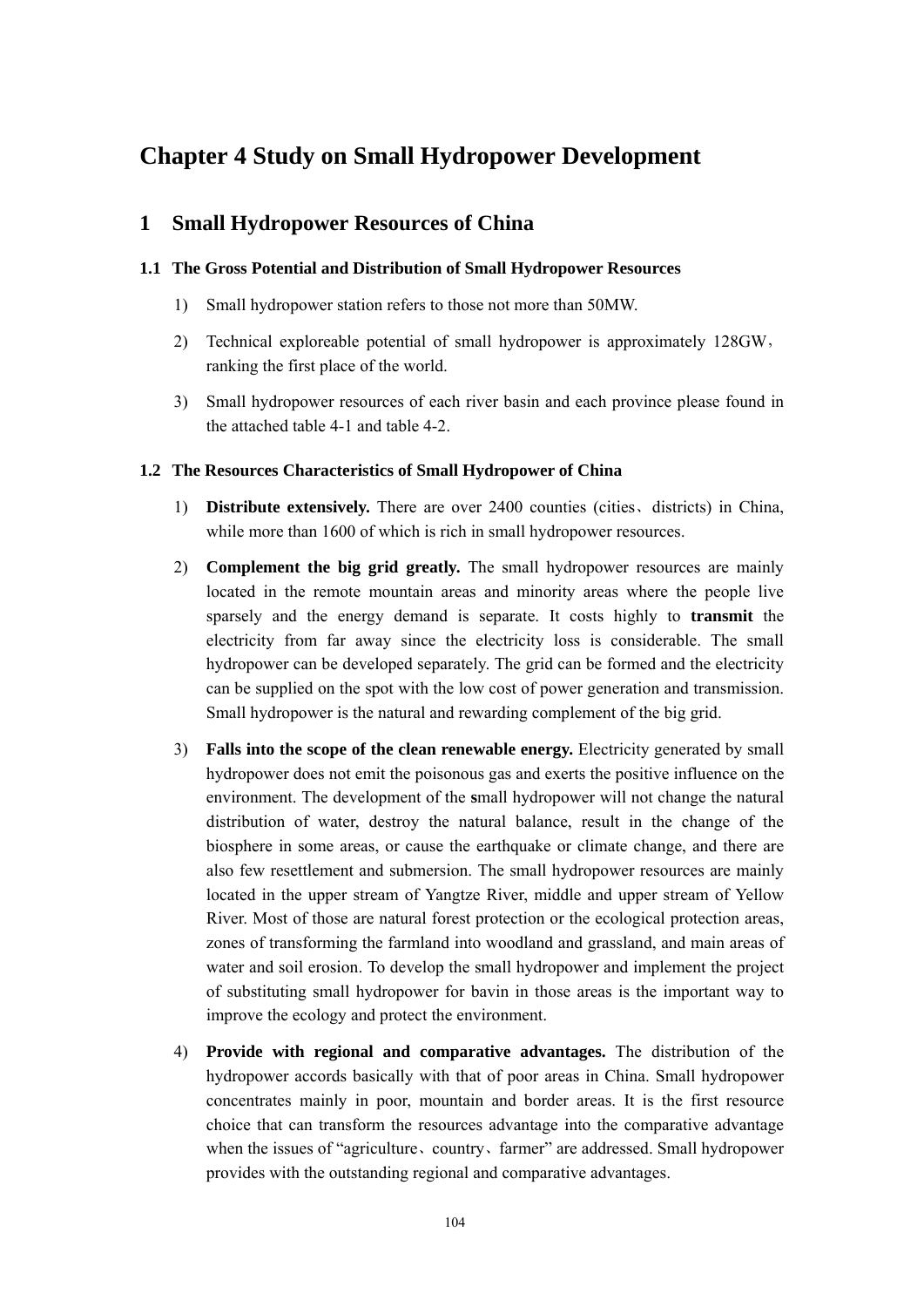5) **Suitable for the separate development.** It doesn't take too much investment to build up the small hydropower station. The construction period is short and the cost returns fast. The small hydropower resources scatter extensively. It is easy to mobilize all parties' initiatives, no matter the country, enterprises or individuals, to develop the small hydropower.

# **2 The Brief Introduction of the Foreign Small Hydropower Development**

- 1) Over 100 countries have developed or are developing small hydropower.
- 2) The total installed capacity of the global small hydropower is around 60GW. Because many countries lack the statistic data of small hydropower, at present it is hard to find the completed statistic data of the installed capacity of the global small hydropower. The attached table 4-3 makes the list of the installed capacity of small hydropower in some countries.
- 3) The developed countries explore the small hydro on the purpose that shp is the clean renewable energy asserting no impact on the environment. The developing countries explore the small hydropower with more considerations on addressing the power shortage in the remote areas and rural areas, as well as promoting the economic development and protecting the environment.
- 4) Many countries have worked out the new planning of the small hydropower development. For example, EU has passed the plan that the electricity generated by the renewable energy will account for 22.1% of total electricity amount up to 2010, while 6000MW is generated by small hydropower. Vietnam is going to build up 19 small hydropower stations before 2005, increasing the capacity of  $57MW$ , and has confirmed 3000 mini-hydropower station sites. Guinea of Africa have confirmed 150 small and mini hydro station sites while Nigeria plans to construct 236 small hydropower stations with the total capacity of 700MW, Ecuador builds up small hydropower stations and raise the living standard of local household in the remote areas with the revenue of power generation. Iran has constructed 8 small hydropower projects, and there are 9 shp stations under construction, 300 stations under the planning, Indonesian government is going to help 18600 villages to have access to power by developing small hydropower and mini hydropower. Latvia in recent years has built up 91 small hydropower stations, and there are 74 shp projects under the approval. Norway plans to construct 400 small hydropower stations. Laos, Bengal, India, Ethiopia, Tanzania, Uganda and other countries have also the plan to build up the small hydropower stations. According to the estimates of International Hydropower Association, up to 2010, the electricity generated by shp will reach  $220$ TW·h, increasing twice than 115TW·h of 1995.
- 5) In order to promote the development of small hydropower, each country programs a series of policies, mainly including:
	- **Small hydropower is the renewable energy, enjoying the renewable**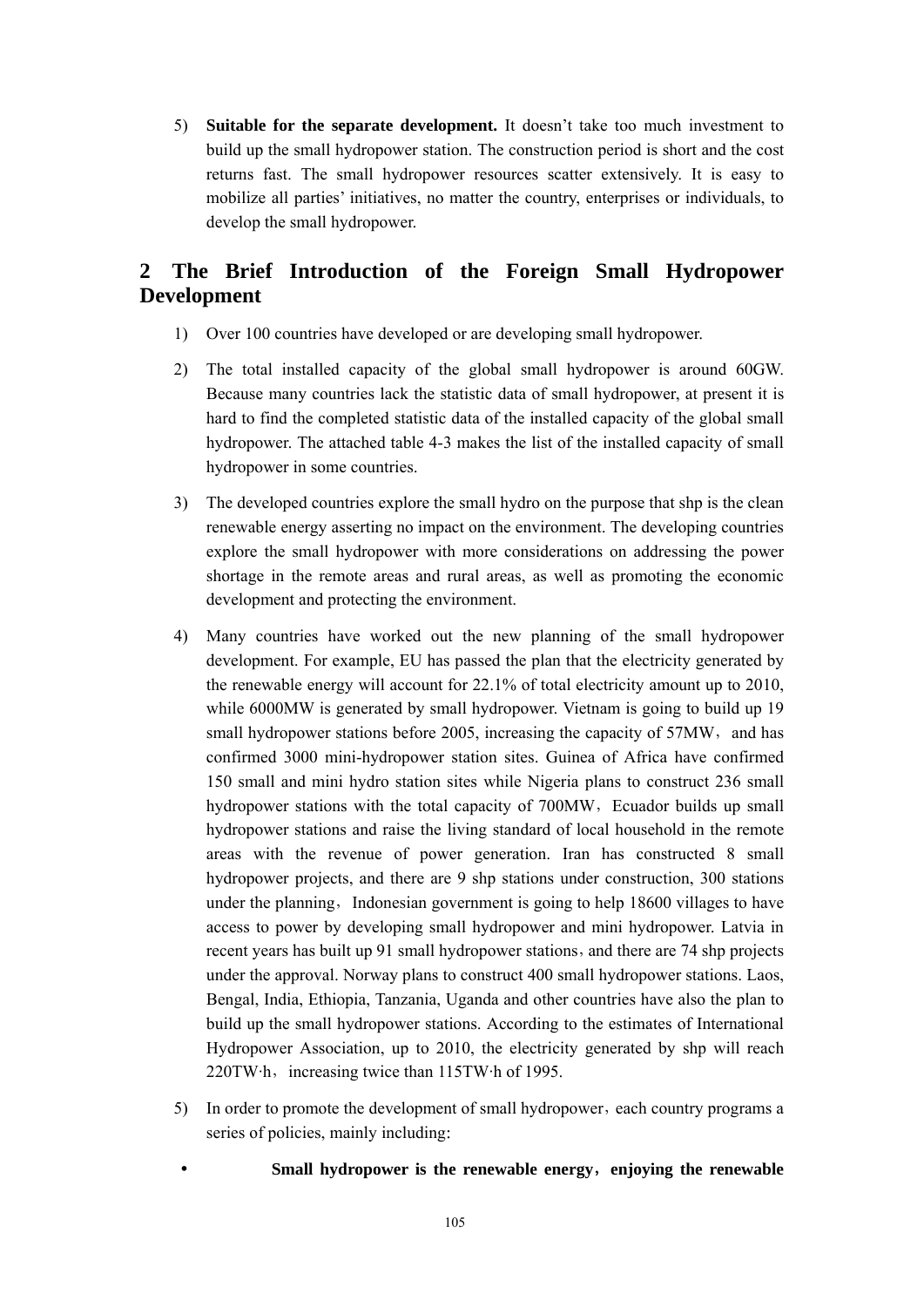**energy policies concerned.** EU、USA、Australia has formulated the renewable energy promotion policy, small hydropower will duly enjoy that policy. Taiwan of China has made clear that small hydropower is the renewable energy.

- **Formulate the preferential policies.** Philippines republic order No. 7156 provides the preferential policies for the investment on small hydropower, including: the special favored tax rate is only  $2\%$  of the gross revenue of the electricity distribution、7 years after the contract is signed, the imported and exported mechanical equipment and materials are tax-free, the equipments purchased by the domestic fund are derated 100%、the special tax of the fixed asset levied on the mechanical equipment is only 2.5%、value-added tax is free、the income tax is free etc. The federal government of India unveils a series of the motivation mechanism and arranges some fund to attract many IPP to invest in small hydropower, such as the license is valid 30 years in the first application period and 20 years in the continuous period (at present 20 years and 10 years respectively)、allow the investment return rate is 5% (2% before) higher than the libor、the special appropriation for debts alleviation、ensure the return rate of the foreign investment to be 16%、the new project is tax free for 5 years etc. Many countries have the similar preferential policies as Philippines or India do (entirely or partially).
- Consider the development of the small hydropower as the important **way of promoting the rural electrification.** For example, Malaysia、Indonesia and other countries have made clear that small hydropower is the important way to realize the rural electrification and formulated the specific implementation articles.

# **3 The Basic Development Status and Prospect of Small Hydropower of China**

### **3.1 The Development Course**

The first hydropower station in China is Tortoise Hill Hydropower Station located in Taiwan, with the installed capacity of 500kW, which was built in 1904. In 1912, the mainland built the first hydropower station——Shilongba Hydropower station, lying around Kunming of Yunnan with the installed capacity of 480kW, up to 1949, the total capacity of hydropower stations, no matter what size, amountrd to 360MW in China, and the annual electricity was 1.2 billion kW·h.

**From the foundation of new China till the end of the 1970s**,**the main goal of exploring small hydropower is to deal with the power shortage in the broad rural areas.** During such a period of time, the rural people have no access to power. In order to address the problem, the central government sticks to the course of "walking on two legs", and gives the national and local initiatives and creativity into full play. It works out a series of policies and calls on all places to combine with the construction of the irrigation works to develop the small hydropower. During that time, small hydropower was developed from the single station operation, transmitting the low voltage electricity, supplying the power to customers on the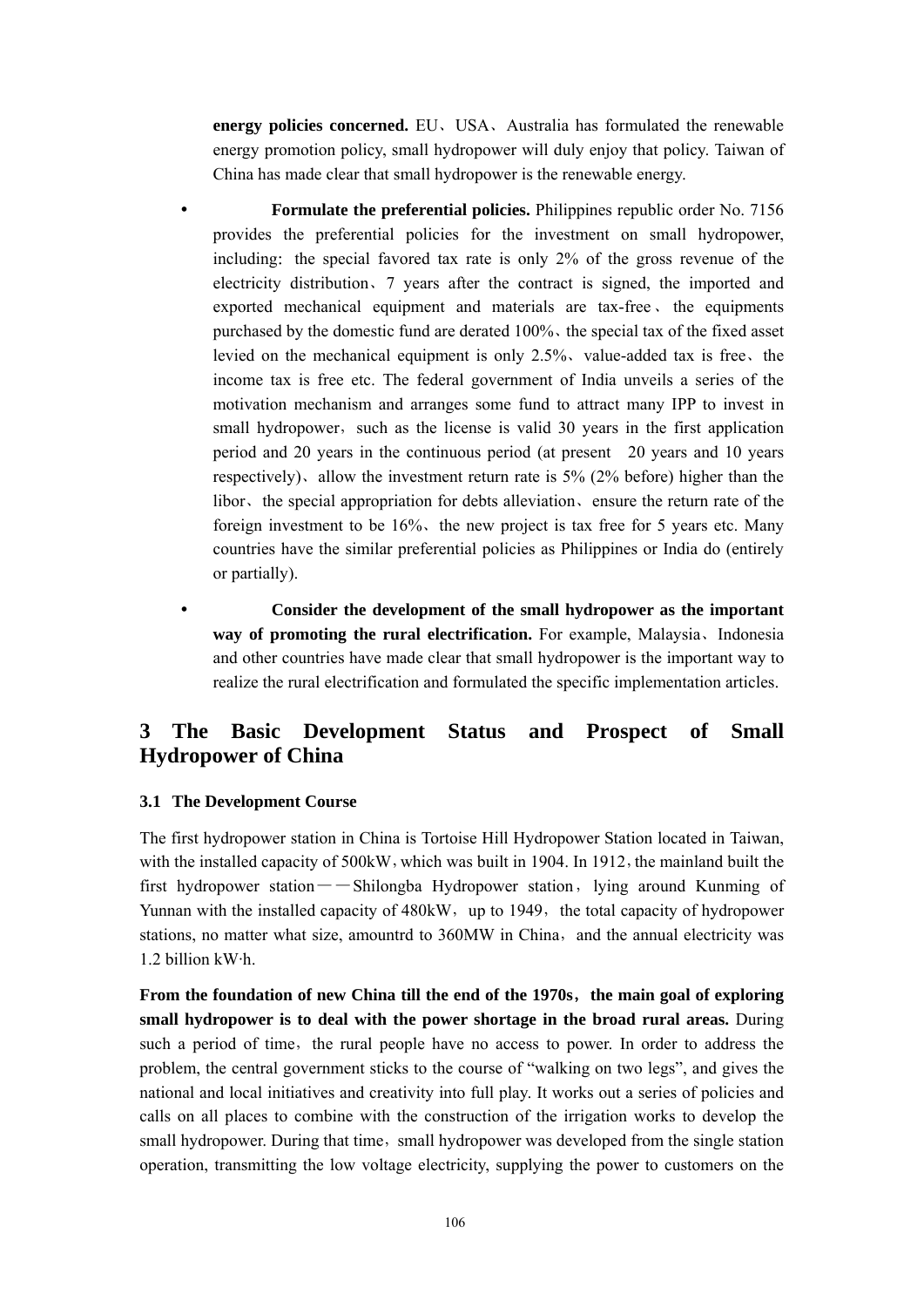spot for illumination in the 1950s and 1960s, into in the 1970s the integrated power generation and supply, and the small hydropower realized grid incorporation. Small hydropower has formed many county grids of "self power generation, self power supply" and over-county grids, and started to feed the electricity into the big grid gradually. Before the 1980s over half Chinese counties are supplied the electricity by small hydropower for processing, irrigation, meeting the power demand of the township enterprises and the economic and social development from originally addressing the household's illumination only.

From the 1980s to the end of the 20<sup>th</sup> century, linking rigidly to the rural electrification, **small hydropower becomes the main approach to promoting the rural economic development, increasing the revenue of the local government and helping farmers get rich when it satisfies the power demand of rural areas.** In the year of 1983、1990、1996, the state council has approved Ministry of Water Resources organizing the construction of 100 preliminary electrification counties in the  $7<sup>th</sup>$  five-year plan, 200 counties in the  $8<sup>th</sup>$ five-year plan and 300 counties in the  $9<sup>th</sup>$  five-year plan. Till the end of 2000, there are 653 preliminary electrification counties completed by developing the small hydropower. Small hydropower supplies the electricity for almost 800 counties. In that period of time, reservoirs were built in the cascade hydropower station of the upper stream of the river and raised the regulation capacity. Over 95%of stations have fed the electricity into the county grid for the unified dispatching, while the definition of small hydropower increases from 25MW to  $50MW$ ; with the gradual expansion of the local grid,  $110kV$  transmission line formed the backbone framework of the local grid.

**Entering the new century**,**small hydropower not only continues the function in helping farmers get rich and promoting the development of local economy, linking rigidly to the national strategy of the sustainable development**,**it also gives full play in improving the ecology, protecting the environment and promoting the rural modernization in rural areas.** In 2003, the country has implemented the pilot project of substituting small hydropower for fuel on the purpose of meeting the living energy demand of household in mountain areas to reduce the forest cutting and consolidate the fruit achieved by the project of transforming farmland into woodland, which indicates the new landmark of the small hydropower.

The installed capacity and electricity of small hydropower of China in past years could be found in the attached table 4-4.

#### **3.2 The Achievements**

- 1) Till the end of 2003, 48000 small hydropower stations have been built, with the total capacity of 30832.99MW and annual electricity of 97.916 billion kW·h。
- 2) There are about 1600 counties (city、district) of total 2400 that have explored the small hydropower. The small hydropower scatters in 30 provinces (metropolis、 autonomous region). Installed capacity and energy of small hydropower of each province (autonomous Region、metropolis ) at the end of 2003 can be found in the attached table 4-5.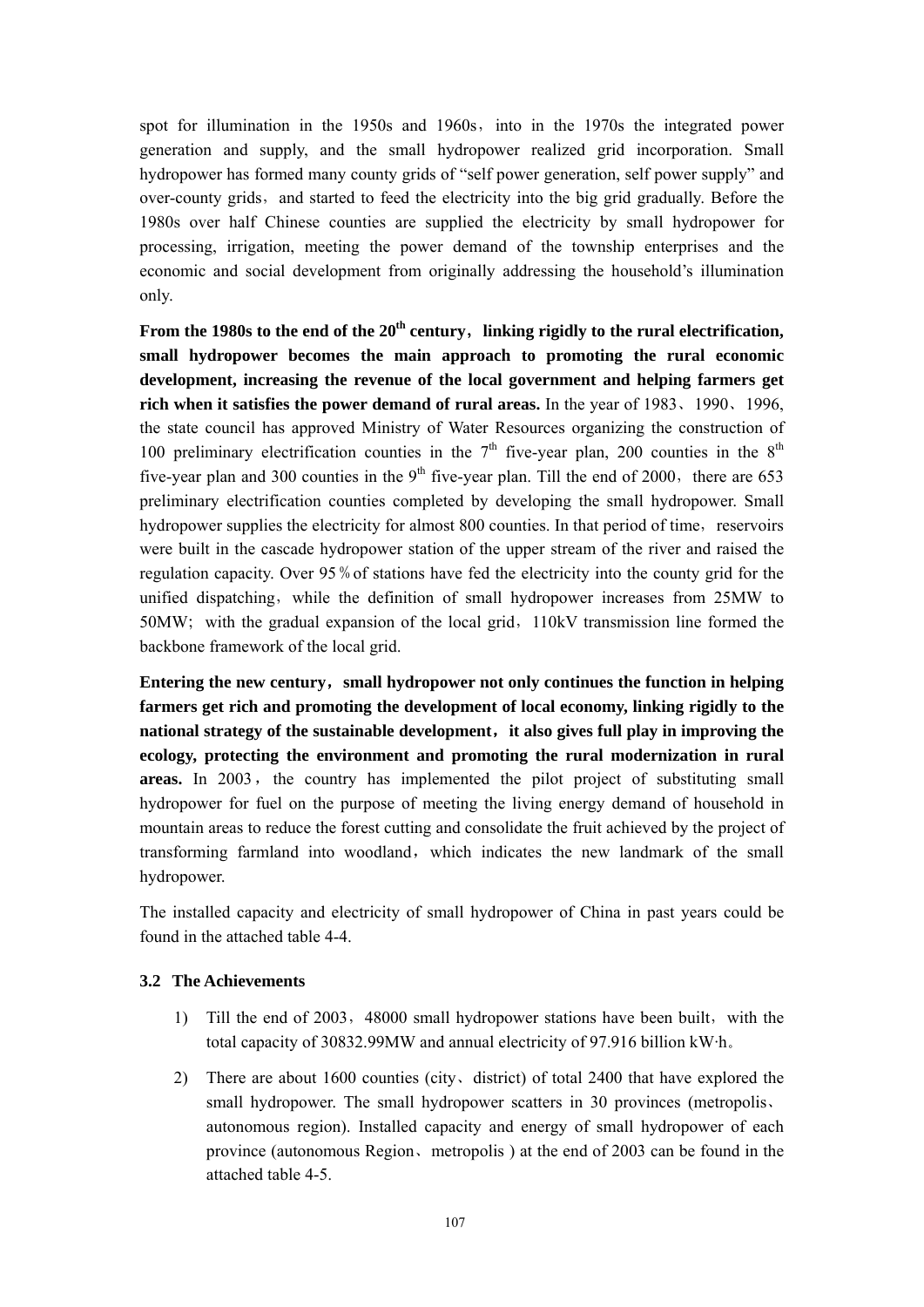- 3) There are about 800 counties mainly depending on the electricity by small hydropower, while almost  $1/2$  territory,  $1/3$  counties,  $1/4$  population are mainly provided with energy by small hydropower.
- 4) Small hydropower has accumulatively helped 500 million people to have access to power.
- 5) 653 preliminary electrification counties has been completed, involving 252 million people and  $2.74$  million  $\text{km}^2$ .
- 6) 400 hydropower and rural electrification counties are under the construction, covering 200 million people and 2 million  $km<sup>2</sup>$ . After the project is completed in 2005, the annual electricity consumption quantity per capita will be raised from  $360$ kW·h in 2000 to more than  $600$ kW·h, the annual living electricity consumption quantity per household will be elevated from 322kW·h in the year of 2000 to over 550kW·h.
- 7) The project of substituting small hydropower for fuel is under the implementation.

### **3.3 The Influence**

- 1) **The development of small hydropower improves the ecology**,**protect the environment**,**promote the transformation from farmland into the woodland as**  well as the ecological building and the sustainable development. In 2003, the electricity generated by small hydropower in China is 97.916 billion kW·h. It reduces the emission of 50 million tons of  $CO<sub>2</sub>$  and other poisonous gas. There are 20 million household using in some depth the electricity for cooking, which annually reduces the deforestation of 130,000 hectares and saves the timber about 9 million  $m<sup>3</sup>$  in the areas that are supplied power by small hydropower. The bestrowing rate of the forest in 653 preliminary electrification counties is grown 9.88% averagely in last 15 years, 5.4% more than the average rate of the whole country.
- 2) **Small hydropower has become the important way of realizing the electrification at large.** With the help of developing small hydropower and building up the electrification counties,accumulative 500 million people have access to power. The rate of the electrified household increases enormously after the electrification county is completed. The rate of the electrified household in the first batch of the preliminary electrification counties has been raised from 69.1% into 97.9%, while in the second batch is from  $76.5\%$  to 96.6%, and the third batch is from 82% to 96%.
- 3) **The development of small hydropower accelerates the economic development of the poor areas, minority areas, and quickens the people's step of getting rich.**  The 82% of the 653 completed preliminary electrification counties are located in the middle and west part of China, more than 200 counties are minority counties, over 100 counties lie in the border areas of China. Although the resources and social economic conditions of those counties are different, the development of the electrification counties helps them to increase the GDP、financial revenue、net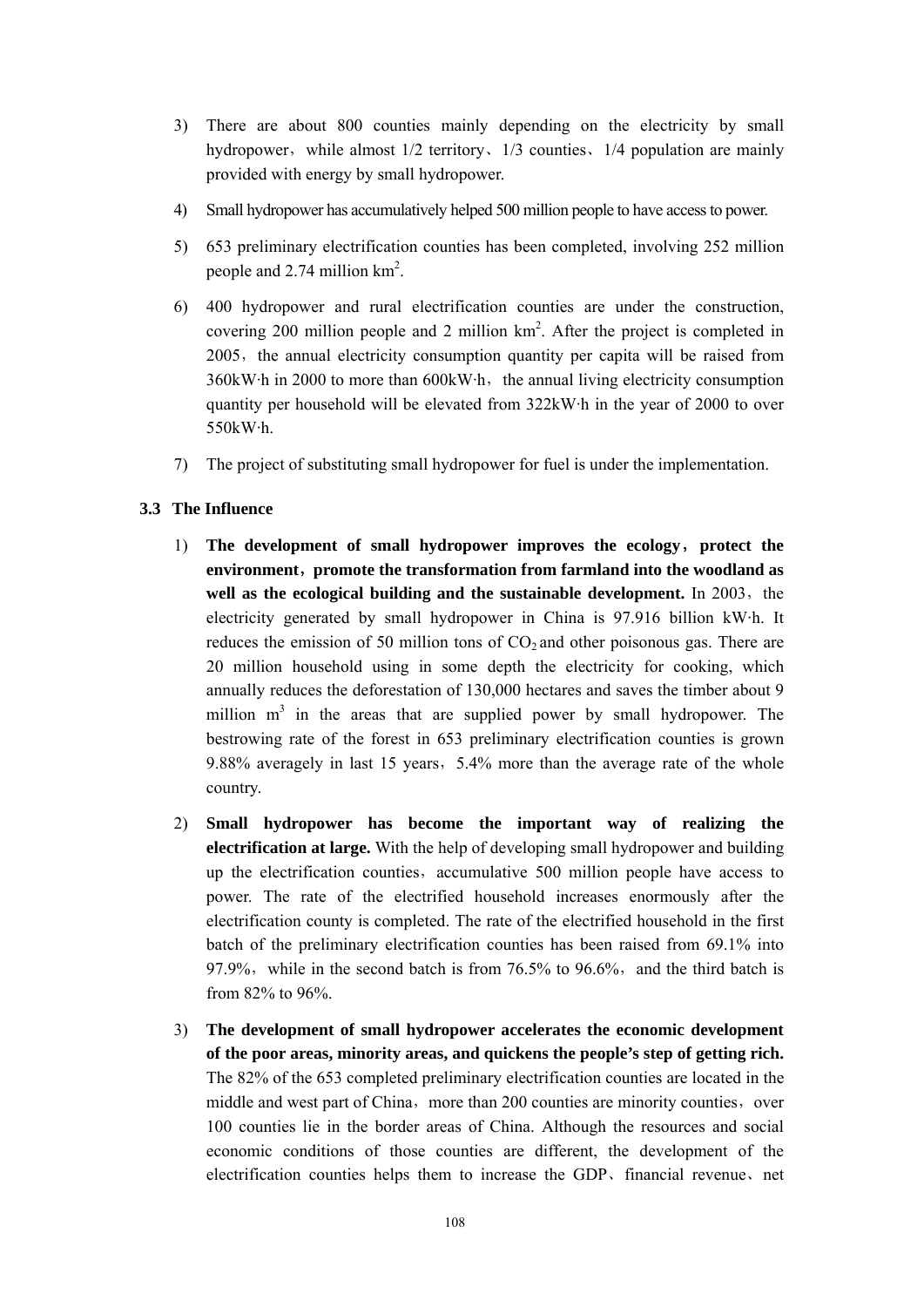income of farmers per capita, the electricity consumption quantity per capita twice more than that of 5 years ago or quadruple in 10 years. The growing speed is higher than the average level of the whole country in evidence.

- 4) **The electrification brings along the industrialization and urbanization, and promote the reshuffle of the economic framework.** In the past 15 years of building up the electrification, the rate of the industrial production value over the industrial and agricultural value is basically growing 10% in every 5 years, while that national rate only increases 10.9% from 1985 to 1994. Xingshan county of Hubei province forms the industrial chain with the lead of the small and medium hydropower, and the percent of the industrial production value increases from 30% to 80%. 20 million rural surplus labors have been transformed into the  $2<sup>nd</sup>$  and  $3<sup>rd</sup>$ industry of 3 batches of the preliminary electrification counties, which picks up the advancement of the urbanization.
- 5) **Quicken the step of the comprehensive governance and development of small and medium rivers**,**and improve the agricultural production and farmers' living condition.** The water governance has been linked to the power generation. A large batch of the multi-purposed water conservancy projects were completed and the reservoir capacity is increased more than 100 billion  $m<sup>3</sup>$  accumulatively. Tens of thousand of small and medium sized rivers have been fathered and the capacity of controlling the flood is raised. In the past 15 years of the electrification construction, it adds the net irrigation areas of 1.68 million  $km^2$ , foodstuff 30 billion kg,and addresses the drinking problems of over 64 million people and 47 million livestock.
- 6) **Expand the external exchange**,**and open up the new way of the international cooperation.** The practice of developing small hydropower, building up the rural electrification with the Chinese characteristics, protecting the environment to improve the ecology and realize the sustainable development is highly appraised and extensively acknowledged by the international community. At present every country is developing small hydropower. Many countries visit China to investigate and find out the development of small hydropower. The small hydropower research sector has provided the feasibility study, project design and the integrated equipment for tens of the developing countries.

#### **3.4 The Role of Small Hydropower of China**

- 1) **Small hydropower is the principal part of the renewable energy in China.**  Presently, the electricity generated by small hydropower accounts for more than 95% of the total renewable energy of China, and such a situation won't change in several years. Small hydropower has taken the lead in promoting the development of the renewable energy.
- 2) **Small hydropower composes the important part of the rural energy in China.** In 2002, the installed capacity of small hydropower accounts for  $55\%$  of the total by all means of the electricity generating equipment in and below the county level of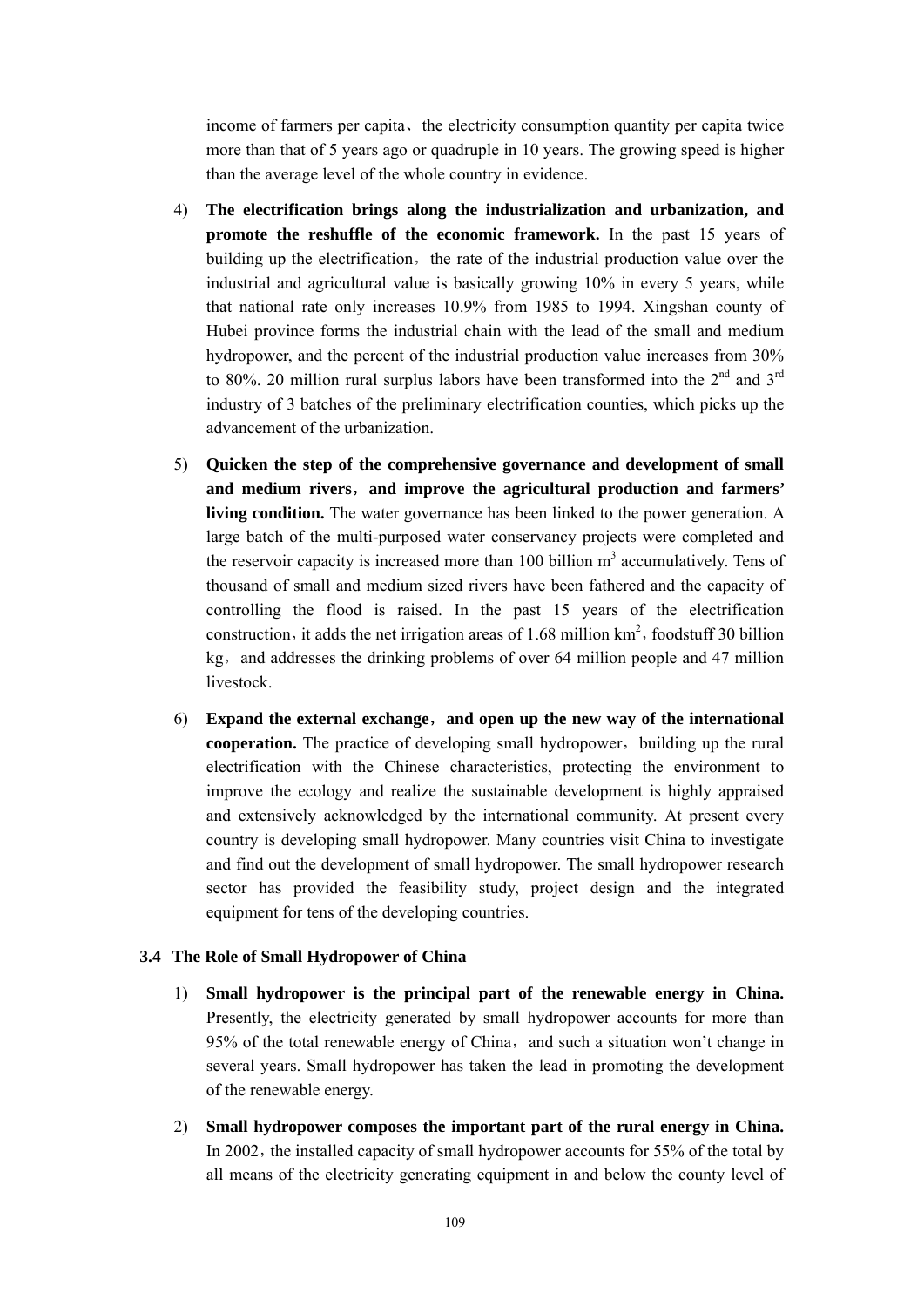China.

- 3) **Small hydropower composes the important part of power sector of China.** In 2002, the installed capacity and annual energy of small hydropower of China occupy the 33% and 34% of the total of the whole hydropower, while 8% and 5.7% of the total national power. There are 7 provinces where the installed capacity of small hydropower accounts for over 50% of the whole hydropower in the province, and there are 9 provinces where it accounts for more than  $30\%$ , and other 7 provinces more than 20%.
- 4) **The small hydropower market is the main field of honor in global small hydropower market.** The installed capacity of China takes about half of the total capacity in the world. In view of the extensive influence of small hydropower of China, the headquarter of International Network on Small Hydropower is located in Hangzhou, China. The organization consists of over 60 country members, 150 governmental members and other international agencies members. In 2000, UNIDO establishes the IC-SHP in China. Since 1981, China has run international small hydropower training course for 36 terms, and 615 trainees from 70 countries attended the training course.

### **3.5 The Experiences Achieved by Small Hydropower of China**

1) **The country works out a series of the course and law to promote the development of small hydropower.** It provides in《Electricity Law of People's Republic of China»: "The State advocates the exploitation of rural hydropower resources, the construction of medium and small size hydropower stations to promote rural electrification."

Before the 1960s, the country provided that, small hydropower project as one of the infrastruvture projects in each part of China, should be ensured the sufficient supply of the construction materials, and trio investment structure and the policy of "feed power with power" were put into the practice; from the 1970s, the local capital gave the priority with the appropriate subsidy from the central government in building up the small hydropower projects. The assistance from the central government accounts for  $20-60\%$  of the total investment and the equipment is supplied according to the plan. It carried out the policy of "Who builds, who manages, who owns", protected small hydropower to sell the big grid the surplus electricity, and required the big grid to support small hydropower to feed the surplus electricity into the grid, the ownership of the small hydropower station remained unchanged. If the grid purchases the energy by small hydropower, the purchase purpose should not be profitable.

After the 1980s, the country worked out "small hydropower should have its own power supply areas". "Generally speaking, the power tariff of small hydropower should be close to that of the big grid"、"self builds、self manages、self uses"、"feed power with power"、"the electricity sold to the grid by small hydropower stations should offset, month by month, the electricity that small hydropower stations purchases from the grid"、"The selling price of small hydropower to the grid is treated as the price out of the plan and participates the market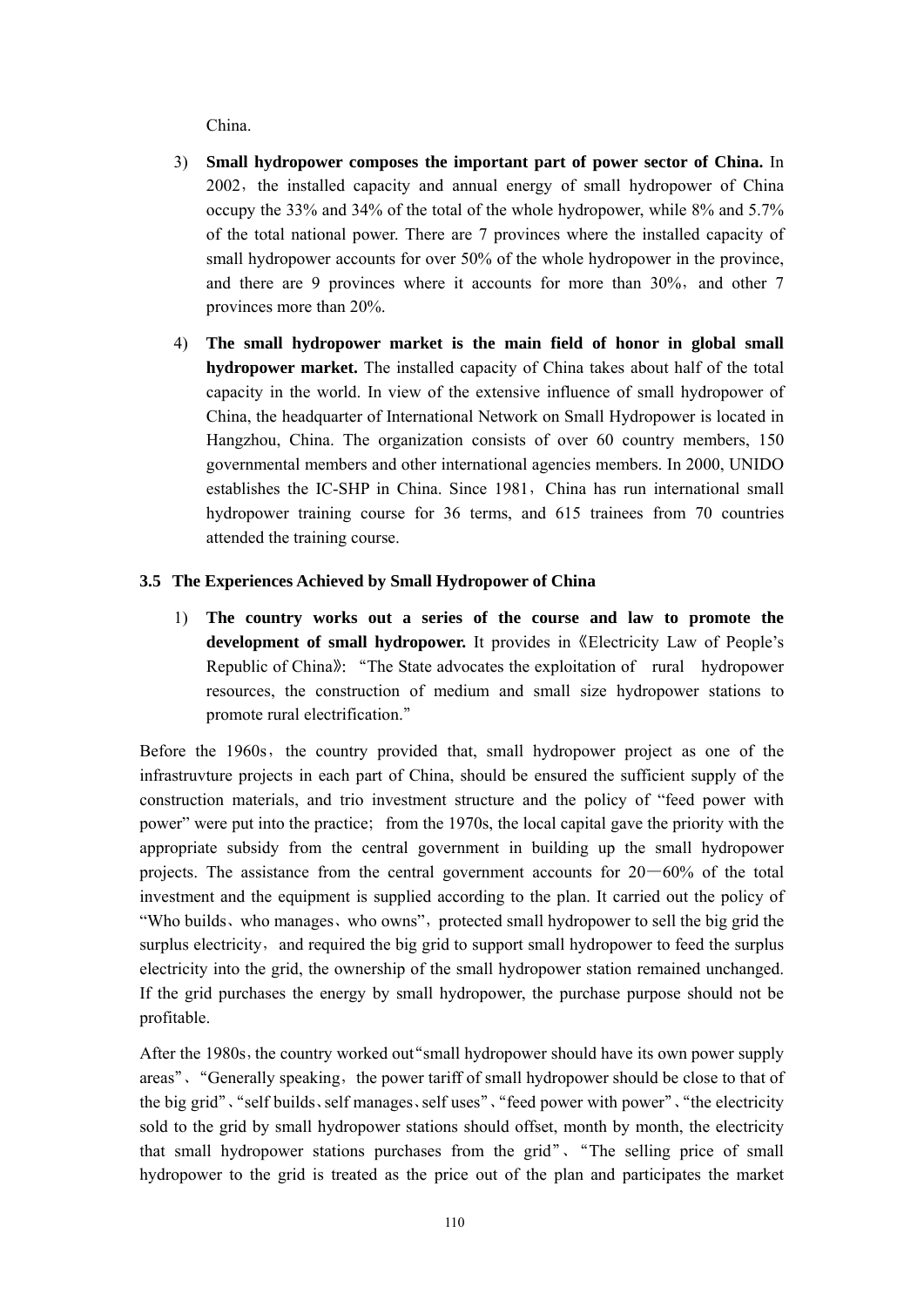regulation under the control of local government"and other policies. The special loan for small hydropower is established. The national government each year administers some subsidy and sets up the rural hydropower development fund in local government. Each kWh levies RMB 0.02 Yuan. Small hydropower enterprises pay for 6% value-added tax at and below the level of the county after the tax reform only.

Under the guidance of the integrated policies of the national government, each province (metropolis、autonomous region) brings forward the according policy in line with the local situation. For example, Jilin unveils《Management Ordinance on Rural Hydropower》, Guangdong Provincial People's Congress passes《Decision to Give More Support to the Development of Rural Small Hydropower》, Guangdong provincial government publicizes the document, making clear the provincial government offers each kW of small hydropower RMB 500 Yuan、the small hydropower enterprises may deliver the electricity to the customer directly、the purchase price the big grid offers small hydropower should be treated as the lowest protection price according to the general average purchasing price of the provincial grid、it is the preferential to purchase the electricity delivered by small hydropower etc.

- 2) **Central government attaches the great importance to the development of small hydropower.** The leaders such as Mao Zedong、Deng Xiaoping、Hu Jintao、Li Peng、 Zhu Rongji、Wen Jiabao have many times made the instructions on the developing small hydropower、building up electrification counties and other important issues of small hydropower. They pointed out that rural hydropower should stick to the direction of serving the agriculture, rural areas, farmers, rigidly linking to the economic development、governance of the rivers、ecological protection and poverty alleviation to contribute more to the social and economic development. In the documents regarding the agriculture and rural areas issued by central government and state council in 2002、  $2003$ ,  $2004$ , rural hydropower has been many times listed into the rural small-scaled infrastructure projects. It demands to expanding the investment scale and enrich the building content. It calls on the start-up of the pilot project of substituting small hydropower for fuel to consolidate the fruit of the project of transforming the farmland into the woodland. The high attention from the central government provides with a sound environment for the rapid development of small hydropower.
- 3) **It is rigidly liking the development of small hydropower to the promotion of rural economic development and rural electrification.** When it helps rural people to have access to power, small hydropower forms the rural productivity, transforms the resources advantages into the economic advantages, alleviates the rural poverty and realizes the double wins of the economic and social benefits. It is the strong dynamic energy for the development of small hydropower to increase the local income, raise the power consumption level, improve the farmers' production and living condition, realize the rural electrification.
- 4) **It is rigidly linking to the improvement and the protection of the environment.**  It actively encourages farmers to promote the project of substituting small hydropower for fuel to protect the forest. In the areas of transforming farmland into woodland, areas of protecting the natural forests and other key ecological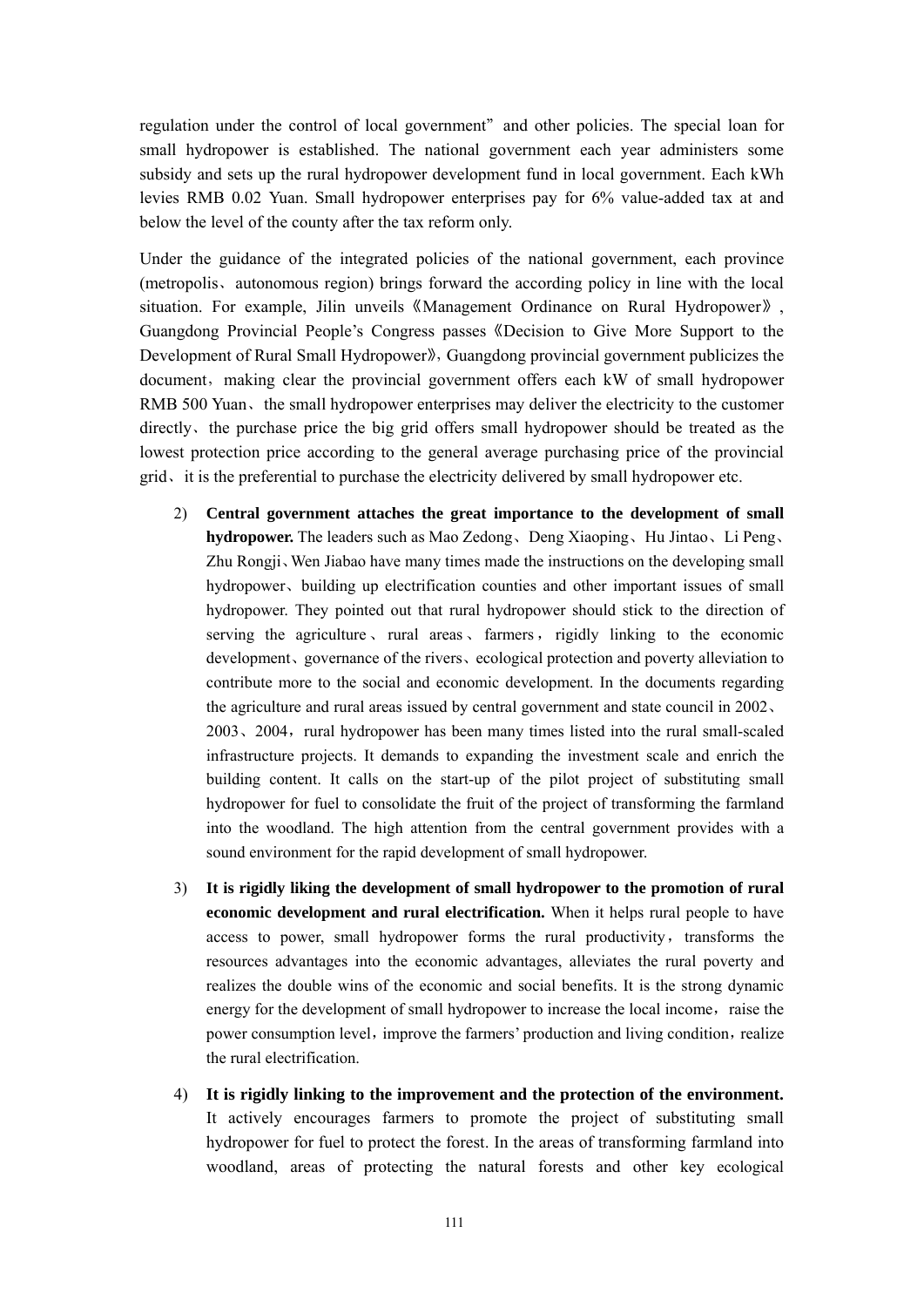construction areas, it is implementing the project of substituting small hydropower for fuel to address the farmers' fuel and rural energy issues and consolidate the ecological construction fruit and realize the double wins of economic and ecological benefits.

5) **Stick to the reform direction of the independent power distribution company.** The distribution status of small hydropower resources determines that it is suitable for the separate development, forming the grid on the spot, supplying the electricity in close vicinity, self power generation and self power supply, feeding the electricity into the grid. To establish the independent power distribution company conforms to the rural productivity development level and the reform direction of the power sector.

### **3.6 The Development Prospect of Small Hydropower of China**

### **1) Development Goal**

- By the end of 2005, the total installed capacity of small hydropower will reach 37939MW, while 400 counties achieve the hydropower and rural electrification level.
- Up to the end of  $2010$ , the total installed capacity of small hydropower will reach 54389MW and another 400 hydropower and rural electrification counties will be accomplished.
- By the end of  $2015$ , the total installed capacity of small hydropower will reach 73253MW.
- $\bullet$  Up to 2020, the total installed capacity of small hydropower will reach 936.89GW, with the annual energy of  $356.5$  billion kW·h.

### **2) Development Emphases**

- It is preferential to develop the rich small hydropower resources in the western areas to address the power supply issues from the west to the east. In the western part of China, the increased installed capacity of small hydropower will account for 65% of the total in 2003—2020.
- It will select those areas with the rich small hydropower resources and good exploring condition to carry out the exploration in a concentrative and successive scale. It will give the resources advantages into full play and accomplish a batch of provinces where the installed capacity of small hydropower amounts to 4GW and a batch of bases with the installed capacity of over 1GW.
- Zhejiang, Fujian, Guangdong and other areas where the small hydropower resources concentrate, the electricity demand increases fastly, as well as those north areas where small hydropower accounts for a low share of the grid but the situation of selling the grid the electricity is favourable, should try to realize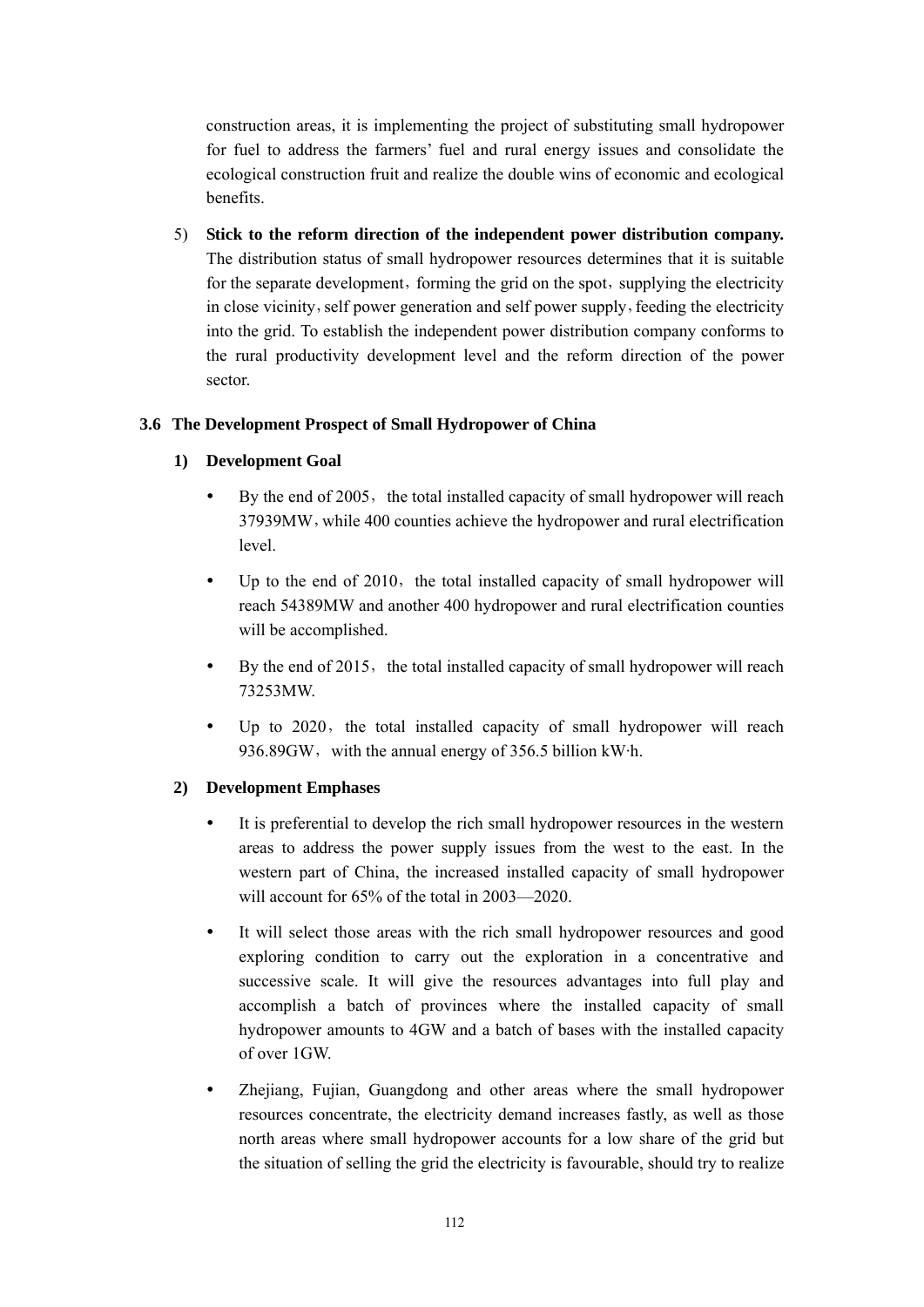over 80% developing rate of small hydropower before 2010.

• Those areas that are mainly depending on the electricity by small hydropower should reinforce the construction of the reservoir hydropower station with the strong regulation capacity to raise the quality of the power supply.

### **3) The Overall Development Arrangement**

- By the end of 2020, it will increase the installed capacity in western part of China of 42401MW, while the total capacity reaches 54982MW, taking on 65%、58.7% of the whole country respectively;increase 14491MW capacity in middle part of China, the total capacity reaches  $19733MW$ , taking on  $22.2\%$ .  $21.1\%$  of the whole country respectively; increase 8307MW capacity in eastern part of China, the total installed capacity amounts to 18972MW, taking on 12.8%、20.2% of the whole country respectively.
- By 2020, there will be 12 provinces where the installed capacity of small hydropower reaches more than 4GW in China. From 2003 to 2020, it will increase 51962MW installed capacity of small hydropower in those 12 provinces. Up to the end of 2020, the total capacity of 12 provinces will amount to  $75525MW$ , taking on  $79.7\%$ .  $80.6\%$  of the whole country respectively.
- By the year of 2020, it will accomplish 42 small hydropower bases, and the installed capacity of each base is more than 1GW.

# **4 Main Problems in the Development of Small Hydropower of China**

- 1) **The country lacks the law to encourage the development of the renewable energy.** The developed countries have widely implemented "Renewables" Portfolio System" and other compulsive market share system. They set up the development fund for the renewable energy to encourage the development of the renewables. However, the legal vacancy exists in that part in our country, so small hydropower as one part of the renewable energy is affected accordingly.
- 2) **The policy taken by the country to promote the development of small hydropower is not effectively fulfilled.** The long-term practice has proved that "small hydropower should have its own power supply area"、"self power generation、self management、self utilization" and other series of policies have not been effectively fulfilled although those policies not only conform to the situation of China but also promote the development of small hydropower. Particularly the national grid transfers the property of small hydropower supply areas without any return, and forcibly manages the small hydropower grid to snatch the power supply market of small hydropower. Such behaviors heavily blow the rural productivity and the initiatives of developing small hydropower.
- 3) **It is obviously unfair for small hydropower to sell the grid the**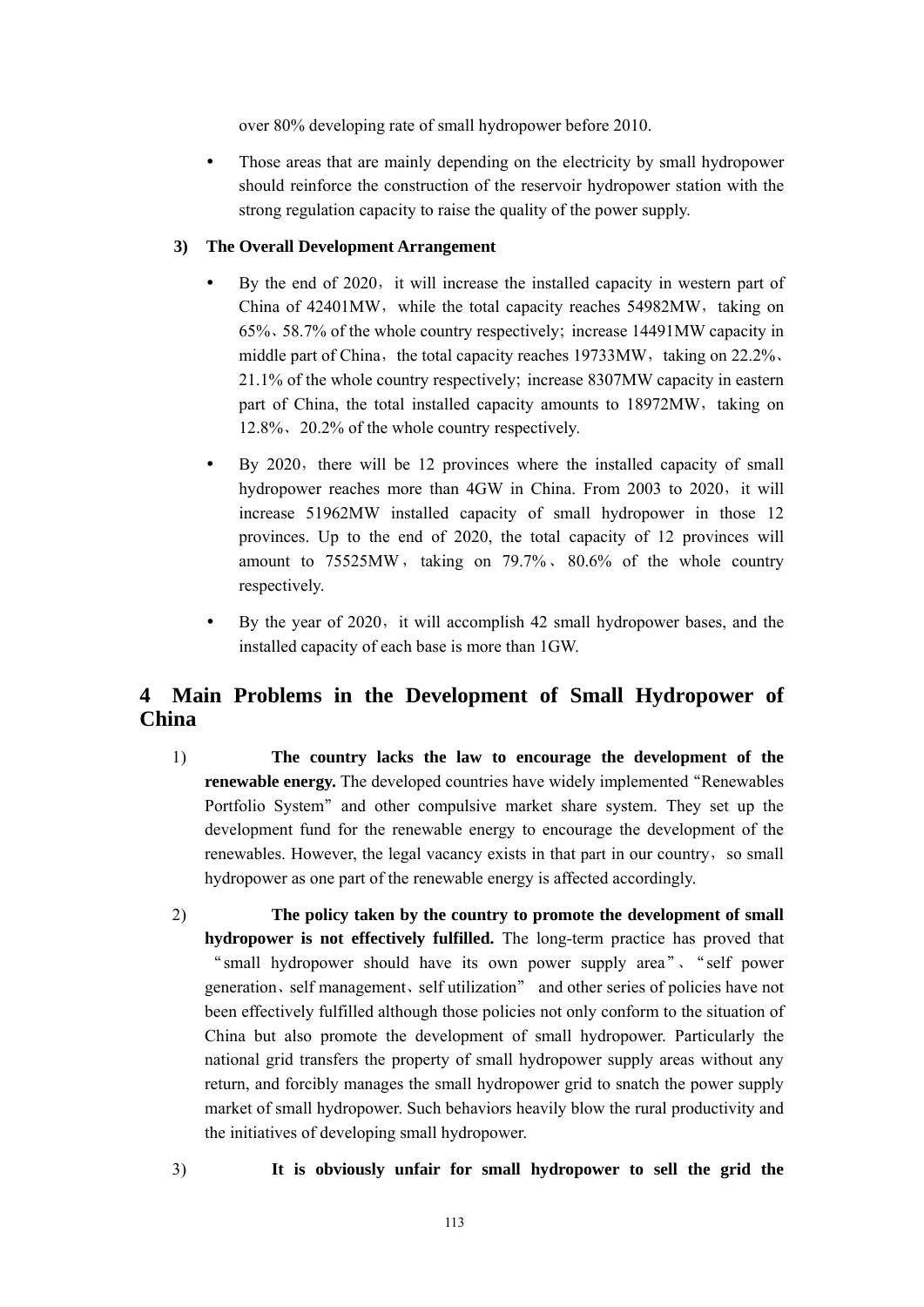#### **electricity.** Mainly **reflected** in:

- Due to the impacts of the power sector, "power price of small hydropower should be close to that of the big grid"、"the electricity sold to the grid by small hydropower stations should offset, month by month, the electricity that small hydropower stations purchases from the grid" and other policies have not been effectively put into the practice. The newly built small hydropower station can not implement the price for the repayment of capital and interest, which imposes the big pressure for the newly built small hydropower station to repay the loan and results in the difficulties of the rolling development.
- Some small hydropower stations are restricted to sell the grid the electricity and have to discharge a great deal of water. Some even discharge more than 50% water for nothing, meanwhile the fire plants causing the severe pollutions, however, can generate the electricity fully and its electricity can be accepted by the grid at a high price. Even in 2003 when the electricity is in urgent need, some small hydropower stations still had to discharge water a great deal and the electricity generated by the discharged water can reach 4.3 billion kW·h.
- The monopoly of the grid has not been broken. The power stations under the management of the national grid enterprises (or its other affiliated enterprises)can sell the electricity at a high price without any limitation, and the grid offers them power fee month by month,while small hydropower stations have to sell its electricity at a low price and with the selling quota. The obvious unfairness still exists in the electricity market.
- There is a wide gap between the purchase price the grid offers the small hydropower supply areas and the purchase price the small hydropower supply areas have to pay the grid, which goes against the development of the small hydropower supply areas and small hydropower. For example, the buying price that small hydropower supply areas have to pay the grid is RMB  $0.318$ / kW·h, while the purchase price the grid offers the small hydropower stations is only RMB 0.15/ kW·h averagely in Guizhou province. Many small hydropower stations can only sell the energy at the price of RMB0.12/ $kW$  h to the grid, and have to leave the profit to the national power supply sectors.
- 4) **The decrease of the financial support.** The reason that the central government offers the subsidy is attributed to the public, social and ecological features of small hydropower and its functions in the protection of the environment and alleviation of the poverty. However, the subsidy from the central government in the  $1<sup>st</sup>$  batch,  $2<sup>nd</sup>$  batch,  $3<sup>rd</sup>$  batch of the electrification counties only accounts for 30%、9%、3.2% of the total investment respectively. As the central investment is decreasing gradually, local financial support is reducing accordingly.
- 5) **Taxes that small hydropower has to pay is so heavy that it has affected the rolling development of small hydropower.** According to the survey and calculation of the sector concerned, when the tax system was reformed in 1994 the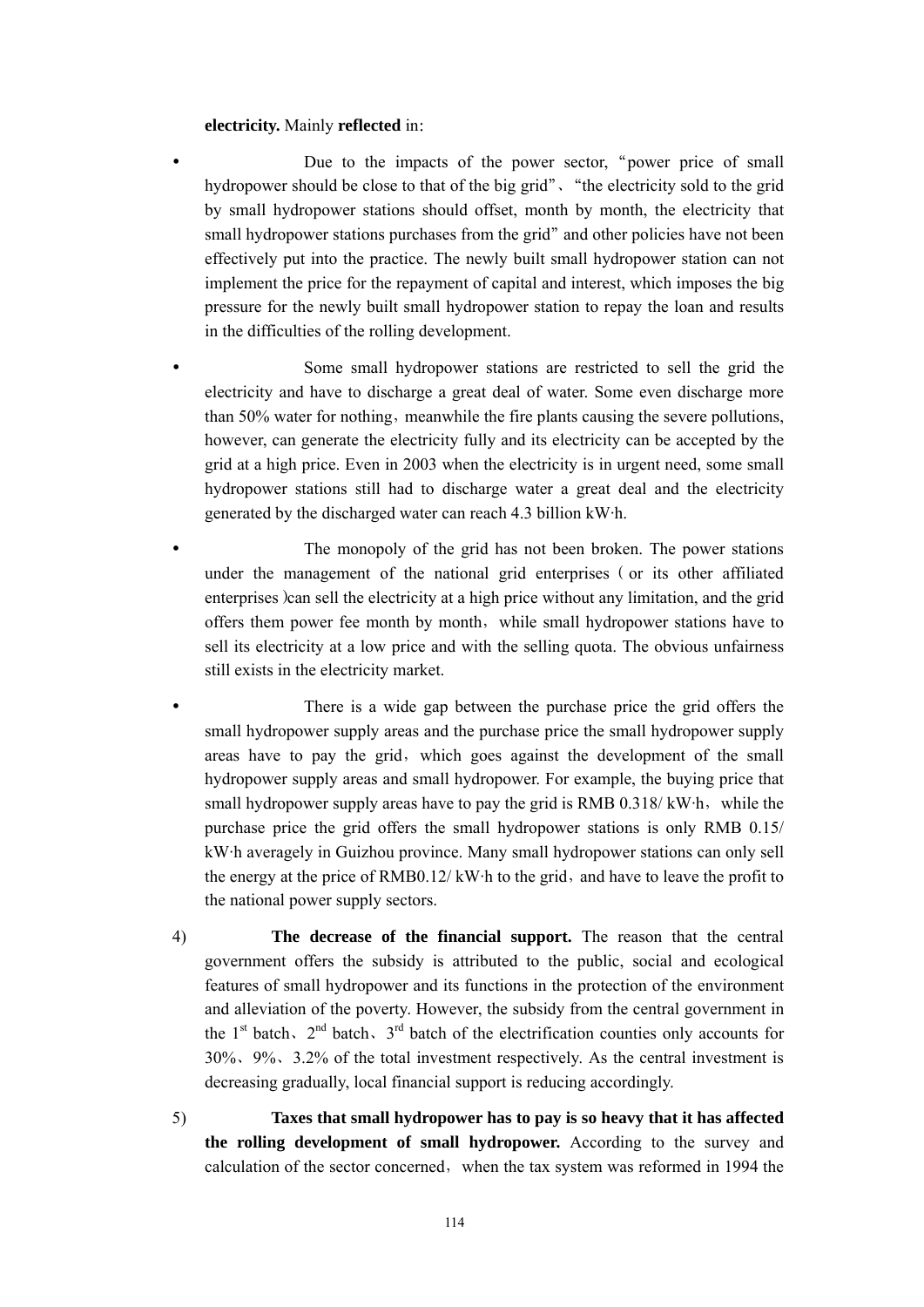taxes that hydropower station pays increase over 3 times than before the reform. Because there are no incoming items that can be deducted, the real tax is very close to 17% and reaches 16.5% usually, while the fire plant can deduct its incoming tax, so real tax they pay is only  $6\% - 10\%$ , and about 9% at average, that is to say, small hydropower pays nearly twice as much as the tax fire plants pay. Although the country provides that the small hydropower stations can enjoy 6% value-added tax at and below the level of the county, because the downstream grid enterprises implement the 17% value-added tax, in fact due to the lacks of the counterpart measures, if the grid enterprises make out the invoice of 6% value-added tax to small hydropower stations, there will be a 11% gap that the grid enterprises can not offset, which causes the un-fulfillment of such policies in many places.

# **5 Necessity and Feasibility of Continuing Accelerating the Development of Small Hydropower**

**5.1 Necessity of accelerating the development of small hydropower**

**Small hydropower is the clean renewable energy and rigidly linking to the promotion of the rural economic development. It provides with the twoness. The development of small hydropower will realize the unification of ecological, social and economic benefits.**

- **1) Small hydropower is the clean renewable energy to contribute to the protection and improvement of the environment.** 
	- Can reduce the emission of GHG. The emission by GHG in our country accounts for nearly half part of the total emission by all developing countries, ranking the  $2<sup>nd</sup>$  place of the world and just following USA. Among all the emission of  $CO<sub>2</sub>$ , energy activity occupies 96%. With the gradual growth of the energy consumption, the GHG emission of our country will inevitably increase in a large extent. In September of 2002, our government declared the formal ratification of 《Kyoto Protocol》. The active development of small hydropower can reduce the energy generated by the fossil fuel, therefore, reduce the GHG emission and contribute to the global environment. According to the planning, by the year of 2020, the electricity generated by China small hydropower will amount to 356.5 billion kW·h, each year reduce the emission of 180 million tons of  $CO<sub>2</sub>$ , so as to contribute a lot to the protection of the environment.
	- Can consolidate the fruit of transforming farmland into woodland, **protecting the natural forests and promoting the implementation of other ecological protection projects.** At present, firewood and bavin are still the main living fuel in the key ecological construction areas. In 2001 the disafforestation quota approved by state council during the  $10<sup>th</sup>$  Five-Year plan is 223 million  $m<sup>3</sup>$  each year, and the firewood limitation that farmers are allowed to cut and burn is  $64$  million  $m<sup>3</sup>$ . however, according to the estimates, the real firewood quantity consumed by farmers is about 228 million  $m<sup>3</sup>$ . Unless the farmers' living fuel problems can not be addressed from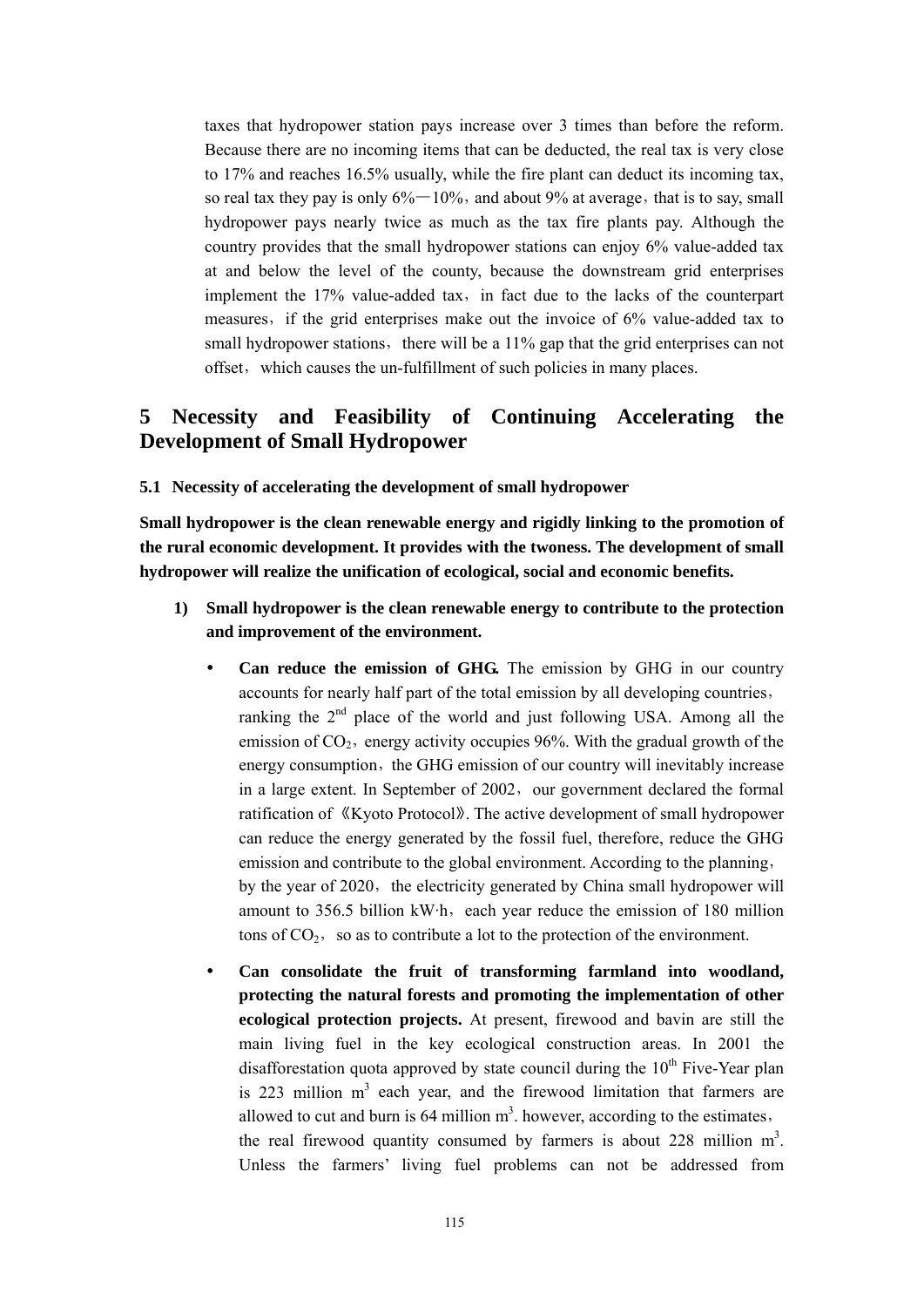fundementally, it would be hard to consolidate the fruit of transforming the farmland into the woodland and protect the natural forests. The active development of small hydropower and implementation of the project of substituting small hydropower for fuel can address the farmers' living fuel problems and prevent the forest, the grassland and the vegetation from destroying.

Conduce to the reshuffle of the power sector of our country. In 2003 the electricity generated by the fire plants accounted for  $83\%$ , and the renewable electricity including small hydropower is only taking on 6%. Plenty of coal power causes the severe pollution on the environment and the discontentment of other countries. It is to improve the power structure and increase the renewable electricity that plays an important role for the reshuffle of the power sector of our country, and small hydropower can bring on the important functions as well.

### **2) It is one of the most effective ways to develop small hydropower to address the rural energy problems.**

- **Can increase the power supply for the rural areas.** Farmers live separately in our mountain areas and locate in the end of the grid, if the small hydropower could be developed on the spot, it would increase the power supply to rural mountain areas. Power is in a very bad need everywhere recently, in 2003 there are 21 provinces limiting the use of power to some degree, rural areas lying in the end of the grid are also in bad need of the power, and such a power shortage will not be alleviated in a few years. Small hydropower station can be completed in a short period of time, and the investment returns rapidly. Most of the small hydropower stations can be operated in 1-3 years. These years there are 2GW small hydropower capacity putting into the operation per year, which corresponds to building up several big hydro stations every year, moreover, all electricity generated by small hydropower are consumed by rural areas, which alleviates the power shortage of rural areas, particularly those areas that mainly depend on small hydropower to supply the electricity.
- **Meet the impending demand for power in the mountain areas abroad.** In 2002, the power consumption amount at and below the county level is only 628kWh, taking on only  $49\%$  of the national level. There are 1065 counties where the power consumption per capital annually is lower than  $300kWh$ , less than 1/4 of that of national level, accounting for 43% counties of the total. The electricity consumption in our rural areas is still very low, meanwhile more than 60% counties are rich in the abundant small hydropower resources. Development of small hydropower resources in those counties and the construction of the small hydropower electrification may promote the harmonious development among power supply, grid and power load, and raise the power consumption of those areas.
- One of the most important ways for the country to realize the prevalent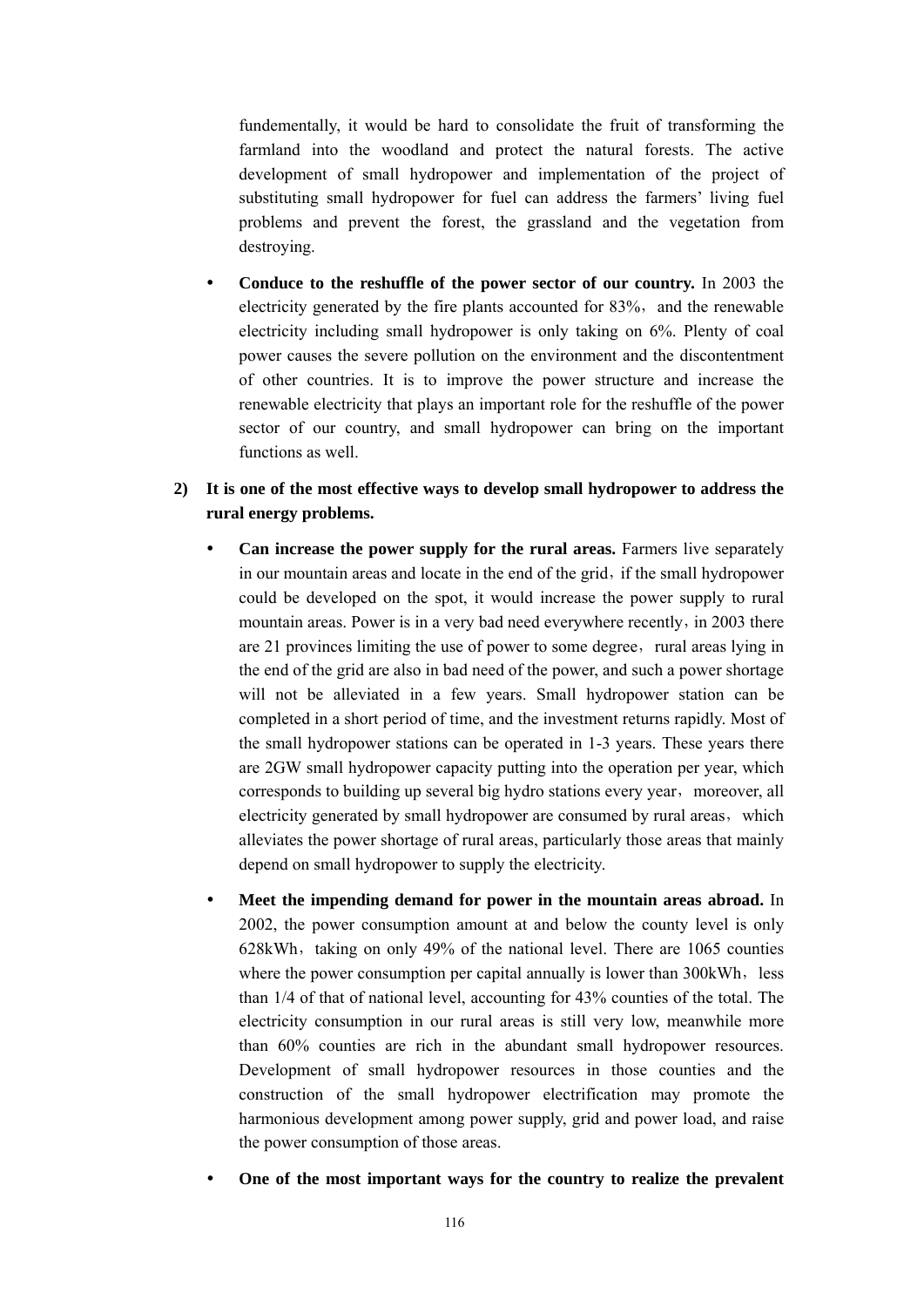**power services.** By the end of 2002, there are 608 countries, 9303 villages, 4.58 million household,17.43 million people that still have no access to power. The un-electrified people are concentrating in the remote areas where the big grid is **hard** to cover, however, those areas are rich in the abundant small hydropower resources. For example, un-electrified people in south west part of China account for 62% of total un-electrified population in the whole country. In China it is almost possible to develop small hydropower everywhere. It is effective to develop small hydropower in line with the local situation to address the power shortage problems and shed the intellectual light on each stockaded village.

3) **Small hydropower is the superior resource that the poor mountainous areas can develop, it is also the specific measure to address the problems of rural areas, agriculture and farmers. The development of small hydropower is conducive to promoting the productivity of the poor areas and helping farmers get rich.** The practices in the last decades show that small hydropower has played the irreplaceable role in promoting the local economic development, increasing the financial revenues and helping people to cast off poverty and get rich. In 2001 the country formulated the new program of poverty alleviation, brought forward the principle of alleviating the poverty in the development form and by exploring the local resources. 80% of 592 poor counties considered as the key counties that will alleviate the poverty by the way of the development have the abundant small hydropower resources. If small hydropower could be developed, it would bring the dynamic force for those areas, bring along the rural industrialization and urbanization, promote the upgrading of the industry and help to transfer the surplus labors and the reshuffle of the rural economic structure.

#### **5.2 Feasibility of continuing accelerating the development of small hydropower**

- 1) **There are still plenty of small hydropower resources that are not explored so far.** The developing rate of small hydropower of our country is only 24% and there are still 90GW small hydropower potential which is not developed. The plentiful renewable and clean energy are wasting for nothing. The development potential is still considerable.
- 2) **Our country has the successful experience in exploring small hydropower.** The development practice in the last decades accumulates the rich **experiences** for the future development.
- 3) **Local government and rural people support the development of small hydropower highly.** The **development** of small hydropower can realize the unification of the economic, social and environmental benefits, which are warmly welcomed by the government and the local people.
- 4) **The development of small hydropower is provided with the favourable technical foundation.** Although the manufacturing craft of small hydropower equipment still has the distance from that of the developed country in some depth,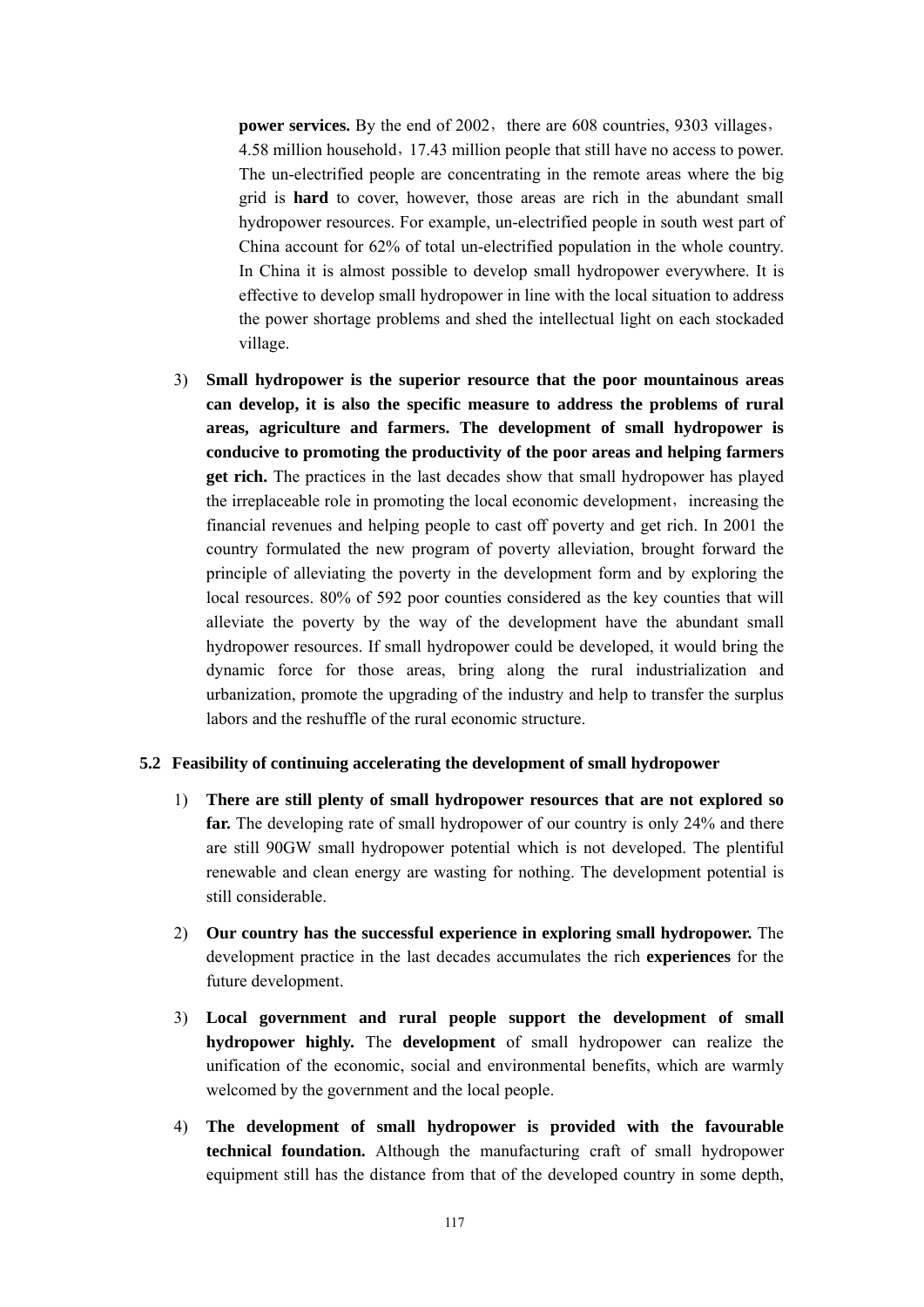and some turbines can not be produced in China, generally speaking, we have been provided with the comparatively self-contained technical specification and regulation, which covers each step of the planning, design, construction, operation and management, and realized the systematization and formed the template of small hydropower equipment, brought up the experienced staff, enriched the management organization, and supported the technical guarantee to the development of small hydropower.

# **6 Policy Suggestions to Renewable Energy Promotion Law of People's Republic of China**

- **1) The grid enterprises should purchase all the renewable electricity including small hydropower and in full amount.**
- **2) Formulate the clear principle of fixing the price for the renewable energy to sell the grid the electricity**:
- y **The renewable energy including small hydropower should implement the green power price when selling the grid the electricity, and the principle of fixing the price should be renewable power generation cost + proceeds + the price of the environment protection.** Only by doing this way can the advantages of the green power be reflected..
- y **Before the implementation of the green power price**,**according to the principle of reckoning in the appropriate compensation of the cost**、**the reasonable proceeds**、**the legal tax**,**it should accelerate the realization of the appropriate power price at which small hydropower sells the grid the electricity to ensure the rolling development.**
- **3) The surplus electricity from the small hydropower distribution grid in small hydropower supply areas should be sold to the grid equally as small hydropower stations directly sell the grid the electricity. The small hydropower distribution grid in small hydropower supply areas and the big grid should supply the electricity mutually, at the ownership dividing point, the electricity should be offset month by month, while the offset electricity should be balanced at the respective power price.**

The surplus electricity from the small hydropower supply areas is the renewable electricity too. Since those small hydropower stations are feeding the electricity into the distributed grid,and exchange the electricity with the big grid via the distribution grid only, the renewable feature of small hydropower distribution grid in small hydropower supply areas remains unchanged.

4) **The country encourages and supports the distribution power supply in rural areas**,**calls for the separated development**,**power supply on the spot**,**self generation and self power supply**,**feeding the electricity into the grid**,**mutual exchange of the surplus and the scarce electricity.** All above are the unique advantages of small hydropower of all renewable energies.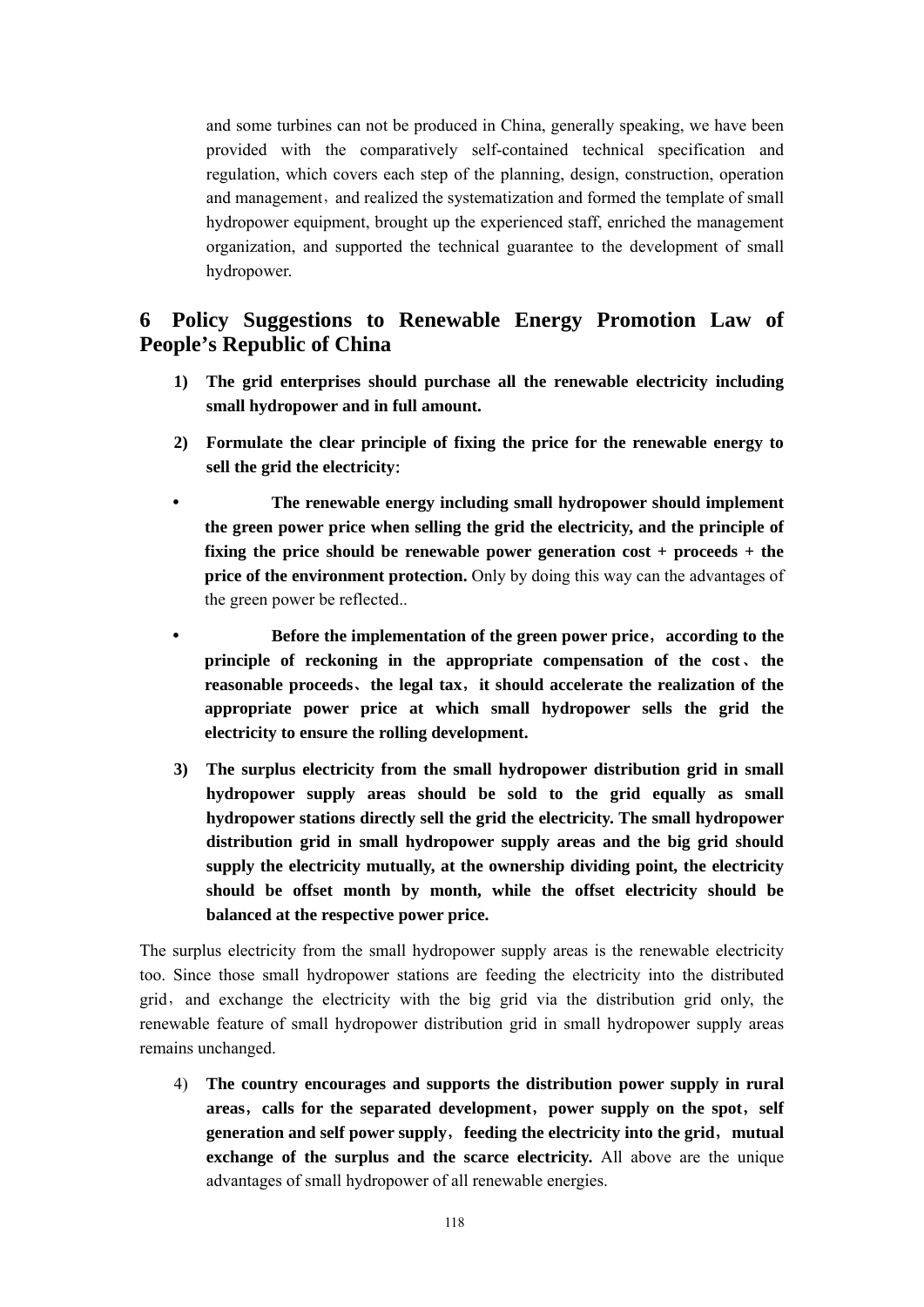**5) Continue the implementation of the policy**"**small hydropower should have its own power supply areas**",**while the power distribution enterprises in self generation and self supply counties shall stick to the direction of being the independent distribution company.** 

The blue print of the reform on power sector has made clear that the power transmission should be divided from power distribution to supply the electricity competitively. The power distribution enterprises in self-generation and self power supply counties have already been the independent legal person and provided with the rudiment of the independent power distributed company, therefore, it is conforming to the direction of the reform of power sector.

"Small hydropower should have its own power supply areas"and the system of self generation and self power supply in fact ensures the market of small hydropower, which has the commons with the concept of RPS in some depth, conformed with the situation of China and conduced to the development of small hydropower, should be continued in《Renewable Energy Law》.

- **6) The country carries out the RPS for the renewable electricity**,**and builds up the electricity trading market for the green energy. And clarify the specific schedule.**
- 7) **Levy 3% value-added tax on all small hydropower enterprises**,**and make out the invoice of value-added tax at 3%**,**the VAT the grid enterprises pay is also 3% when the grid buys the electricity from small hydropower.** (It is also putting in another way that if the grid enterprises buy the small electricity but can not deduct the VAT partially, it can be levied first and then returned, or as the factors brought into the consideration when adjusting the power price).

At present the VAT small hydropower enterprises pay is 6% at and below the county level. Due to the multi-channel investment in small hydropower, it is hard to determine what is at or below the county level. The expansion of this policy to all small hydropower enterprises will conduce to the concrete operation and make all small hydropower enterprises stand on the same scratch line. Meanwhile, the original policy has not clarified how the downstream grid enterprises deduct, that is to say, they still have to pay  $17\%$  VAT and can not deduct  $11\%$ VAT, which causes the policy not to be fulfilled entirely. According to the survey and calculation of the petroleum processing and the coal gas production and supply, both industries only pay VAT 3.2%、3.8% respectively. As the clean renewable energy, it would be helpful to decrease the VAT rate to promote the development of the renewable resources and protect the environment.

- 8) **Allow the small hydropower generation enterprises to supply the electricity to the customers directly, which conforms to the reform direction of power sector of the country.** There are practical experiences that small hydropower provides the electricity for customers directly, particularly in the rain season, such direct supply can make the best use of electricity generated by small hydropower.
- **9) Clarify that the loan return period can be extended to 20 or 25 years for small hydropower.**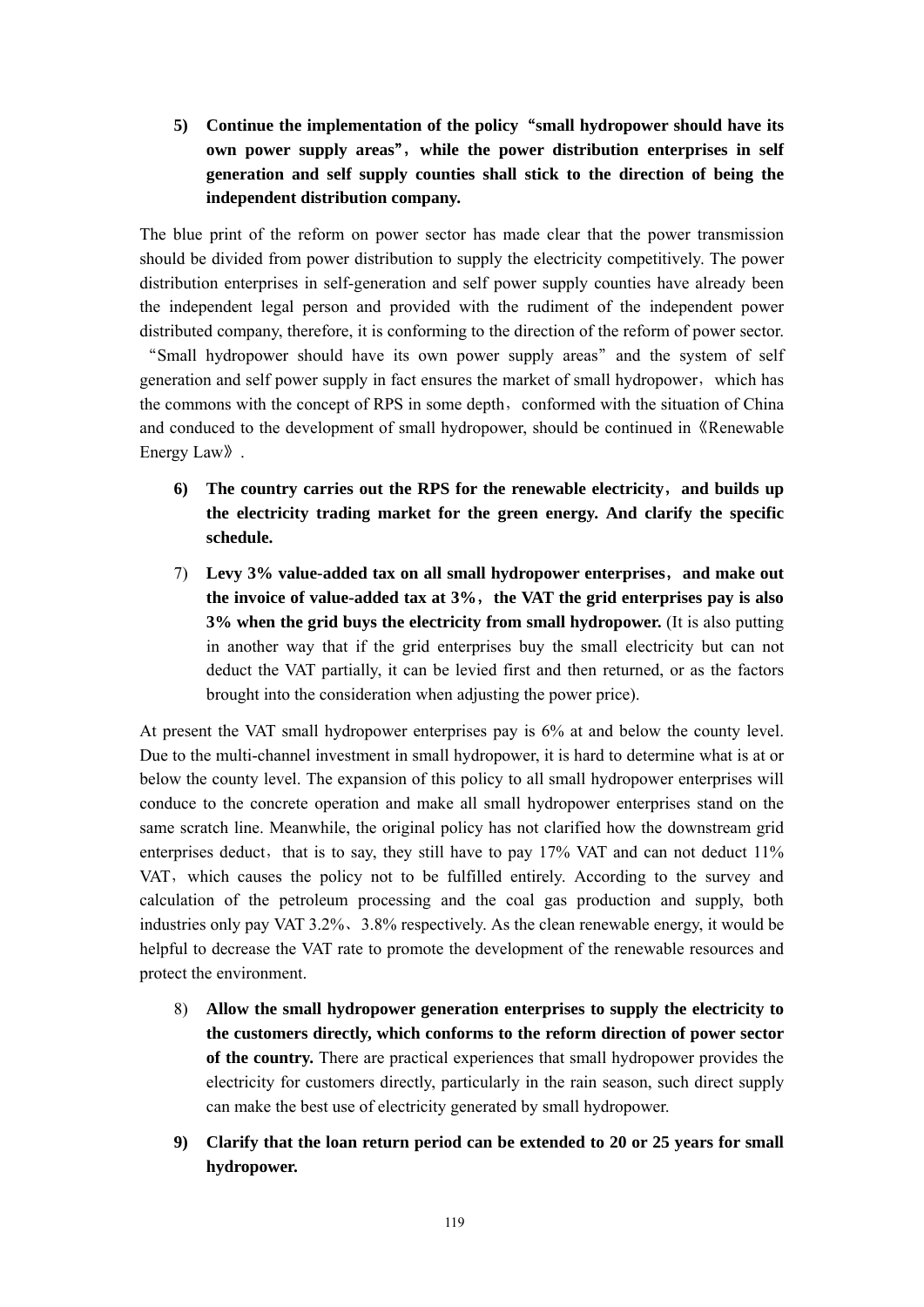Because the cost of small hydropower is mainly once and for all, if the loan return period is 10 years as it provides now, small hydropower has to enjoy the higher power price than now. Through the survey and calculation, we found that, if other conditions remain unchanged and only extend the loan return period from  $10$  year into  $20$  years, the power price for repaying the loan can be lowered RMB  $0.1/kW$  h approximately, the decreasing extent is considerable. From the aspect of practical operation, at present the state council approves the loan return period for the project of upgrading the rural grid extending to 20 years. In the implementation opinions regarding the development of western part of China on several policies circulated by Office of General Affairs of state council, hydropower projects of western part of China can enjoy the loan return period of 25 years. Therefore, there are the precedents for extending the loan return period and it is feasible too.

- **10) Central government, local finance and the renewable fund offer the subsidy for the development of small hydropower and other rural public infrastructure.**
- **11) Central finance offers the 20**—**50% capital fund of the total investment for small hydropower station substituting for fuel**;**small hydropower station substituting for fuel borrows the grid to transmit the electricity, the grid enterprises only charge the practical operation cost for the borrowing and can not sell such the electricity at an added price**;**In the dry season the grid enterprises should adjust and store up the small hydropower station substituting for fuel, supplement the scarce electricity in some depth; the electricity sold to the grid or bought from the grid from small hydropower station substituting for fuel is offset year by year or season by season; the surplus electricity from small hydropower station substituting for fuel enjoys the same renewable power generation policy.**

The project of substituting small hydropower for fuel is the effective way to address the fuel problems of farmers in mountainous areas. The project can conscientiously protect the fruit of the project of transforming farmland into woodland and of natural forests protection. It is also the important measure to improve the ecology and protect the environment. The farmers' affordability plays the key role in determining whether such a project can be implemented smoothly or not. It is most important to decrease the power price of substituting for fuel conscientiously. According to the survey and calculation of the typical rural household, when the power price is lowered to RMB 0.20/kW·h in the west part of China、RMB 0.25/kW·h in the middle part of China, less than RMB 0.30/kW·h in the eastern part of China, farmers may afford and would like to use the electric cooking. On the basis of the planning, in order to decrease the power price to the goal as above, it is necessary for the country to offer the hydropower station the subsidy, according to the different affordability of all places, the subsidy standard is around  $20 - 50\%$ , west part of China will get the highest subsidy, east part comparatively low. Meanwhile, if the power supply enterprises do not raise the price for the electricity substituting for fuel, the farmer's burden can be alleviated more, their initiatives of using the electric cooking can be elevated. Considering the small hydropower stations are affected by the natural condition, the electricity substituting for fuel may be insufficient during some period of time. If the grid enterprises can supplement the lacking electricity appropriately and offset year by year or season by season, it could ensure people's life not to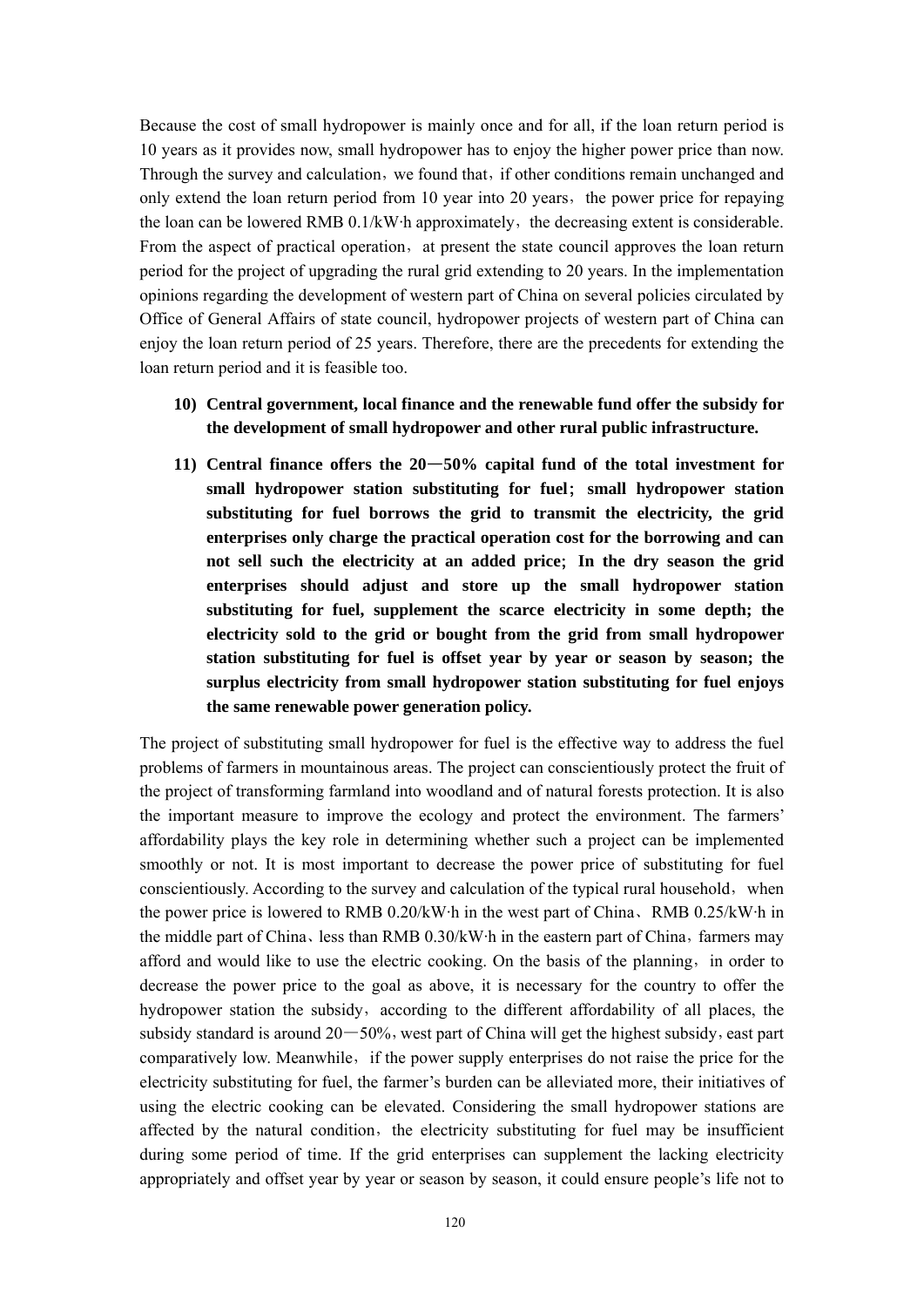be affected.

12) **The active development of small hydropower can help people living in the remote areas have access to power while the country offers the development outlay and operation fund.** This is also the important way to fulfill the electricity service at large.

### **13) Apportion the investment on the multi-purposed hydropower project appropriately.**

The multi-purposed hydropower project shall apportion the investment of the flood control、 ecology, irrigation and water supply properly, sticking to "who benefits, who shares in". The investment mainly coming from the flood control and ecology, with the priority on the social benefits, shall be shared by central government or the local finance benefiting from the project, and the investment on the irrigation and water supply having economic benefits, in some depth, shall be shared by the beneficiaries.

## **14) Build up the R&D system with the enterprises as the main body gradually. The country provides the proper subsidy for the technical innovation, new technology and the equipment transfer of small hydropower.**

During the decades of development, the small hydropower manufacturing industry of our country has shaped into the considerable scale. There are more than 80 turbine and generator manufacturers, and the manufacturing capacity each year is about 6GW. A series of standard has also been formulated and an integrated set of experiences with the Chinese characteristics has been accumulated. However, as it is said ahead, the function of small hydropower equipment in our country still has the distance from the developed country. We can not produce some type of turbine now, and the capacity of R&D of small hydropower enterprises is poor. The support on small hydropower equipment manufacturing industry should mainly concentrate on the self-development, introduction of the type that can not be produced in China, and the efficiency upgrading of turbine. Such research should depend on the enterprises mainly with the proper subsidy from the country.

7 Other Problems

#### **7.1 Policy support on the independent operated small hydropower stations**

Policy:(1) Finance offers the independent operated small hydropower stations the investment subsidy;(2) Actively encourage the independent operated small hydropower stations to form the grid and supply the electricity on the spot, while several small hydropower stations can operate and connect to each other;(3) The independent operated small station executes the power price provided to the household by the administration region, if the power fee is not enough to offset the operation cost, the local finance should offer the subsidy; (4) It advocates the social investors developing small hydropower stations, forming the grid and supplying the electricity on the spot, and the country provides the proper assistance for the investment and operation cost of the station. After the big grid extends to the small hydropower grid, small hydropower supply areas can continue be mutually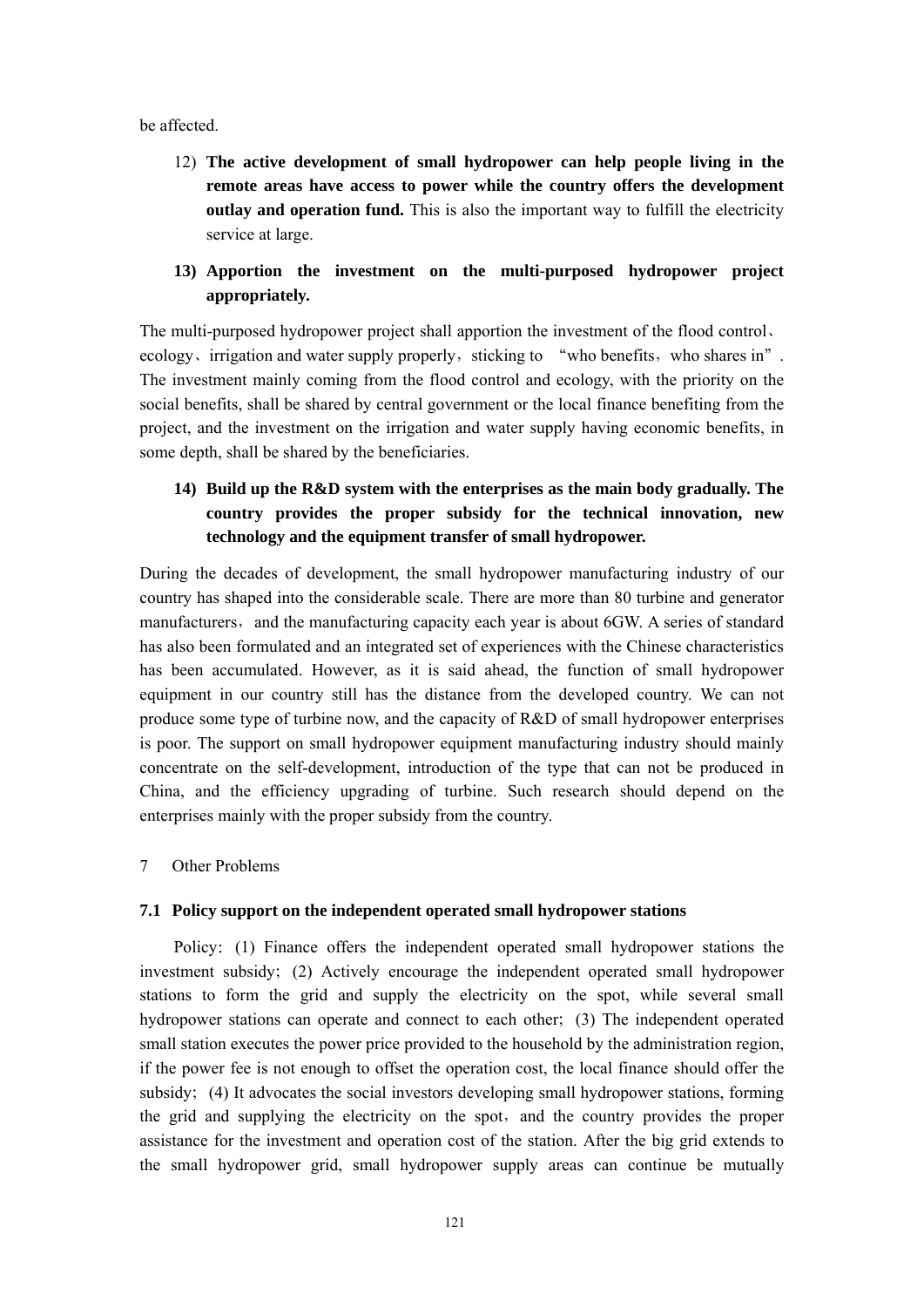supplementary in each other's needs.

The small hydropower stations operated independently are mainly built up in the areas where the grid is hard to extend to. Such small hydropower stations can form the network and supply the electricity on the spot to alleviate the power consumption difficulties in production and daily life. The small hydropower may operated solely and only provide the electricity for one or several villages. It is also possible for several small hydropower stations to connect with each other and supply the electricity for one or several towns. In Sichuan province, Qinghai province and other places, there are still some isolated county grid (referring to the country grid that has no physical connection with the other grid). The whole county depends on small hydropower to supply the electricity. In those places small hydropower is in fact responsible for helping people have access to power and fulfilling the prevalent electrical service, in such a circumstance, small hydropower reflects more social benefits and public interests rather than the economic benefits. However, from the aspect of supporting agriculture, rural areas and farmers, the independent small hydropower needs the support. In view of the public feature of small hydropower, the country or the local government should become the main investors and offer the subsidy for the part that the operation cost exceeds the power fee to keep the normal operation and management of the shp station. Meanwhile, the country encourages social capital to develop small hydropower in areas where people have no access to power, and provides the subsidy to mobilize the initiatives of the whole society.

### **7.2 Special policy support and reasons for the development of small hydropower in western part of China**

Special policy: (1) If the local state-owned enterprises develop the small hydropower in west part of China, the finance offers those enterprises 10% assistance of capital fund;(2) The finance pays the discount when cashing the promissory note for the development of all small hydropower stations in western part of China.

No matter in western part or south east part of China, the regions that are rich in the abundant small hydropower resources belong to the poor areas of that province (metropolis and autonomous region). Therefore, as far as the development of small hydropower is concerned, both western part and eastern part are in need of the policy support. Those policies have been mentioned as above. Considering that the integrated economic development level lags behind, the local enterprises have the poor strength and lack the capital fund to develop the small hydropower in western part of China, in order to promote the development of those enterprises and raise their dynamic energy, we suggest the central finance offer about 10% assistance of capital fund through transfer payment when the local state-owned enterprises develop the small hydropower in west part of China. With the growth of the developing scale, the exploring cost of small hydropower will be higher and higher. In view of the low power price in the western part of China, it is conducive to reducing the burden of returning the loan if the finance pays the discount when cashing the promissory note for the development of all small hydropower stations of western part of China. According to the survey and calculation, if other conditions remain unchanged and only the lending interest is decreased a half, the small hydropower operation cost within the loan return period will be lowered about RMB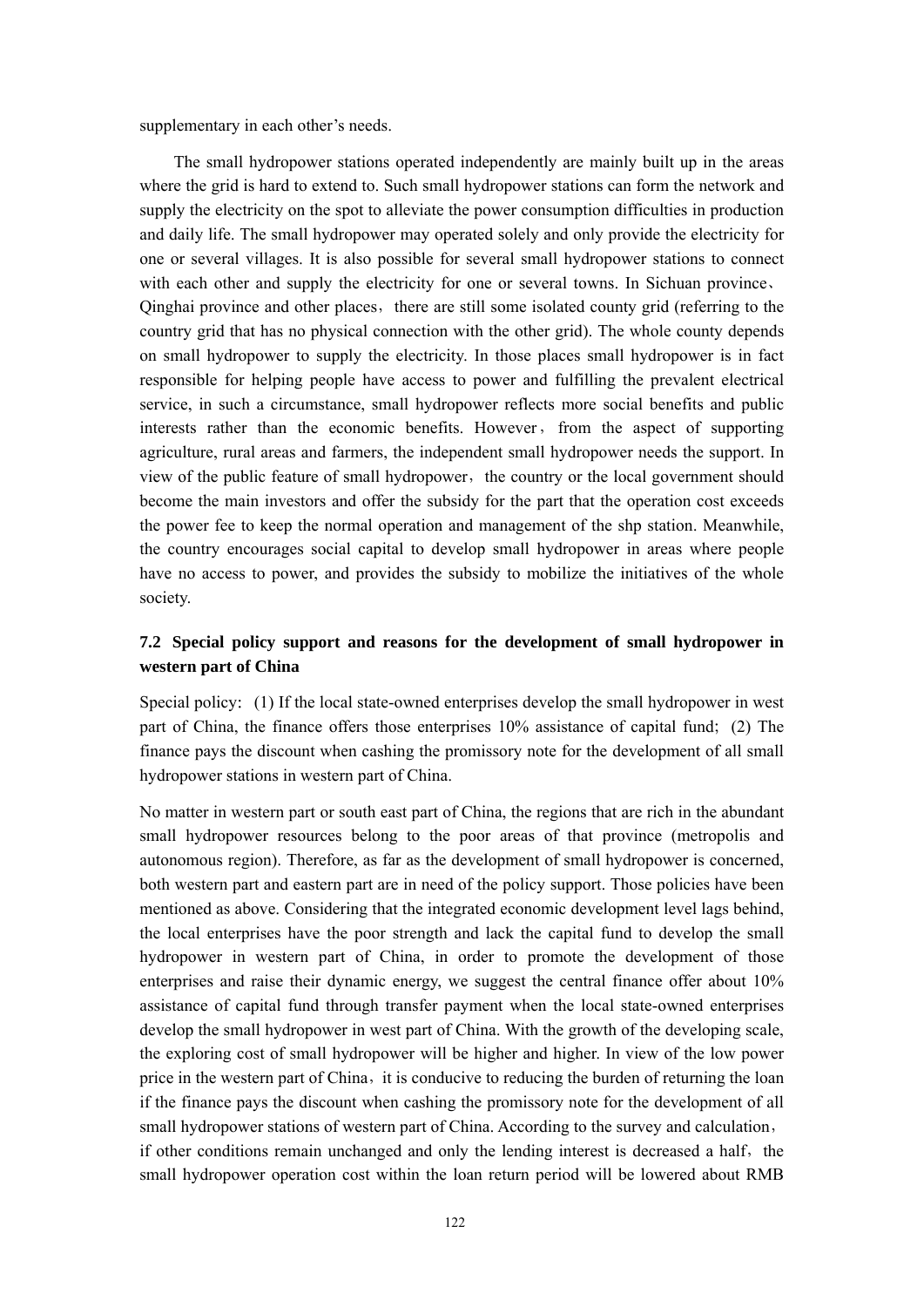$0.1/kW<sup>th</sup>$ , therefore, tax rate plays an important role in influencing the operation cost of small hydropower. If the finance could pay the discount when cashing the promissory note for small hydropower of western part of China, it would raise the economic benefits and the capacity of returning the bank loan of small enterprises in west region.

### **7.3 Problems of Mini-hydro**

Foreign countries strongly support the mini-hydro. The mini-hydro built up by farmers can feed the power into the grid and the electricity purchased by or sold to the grid by mini-hydro are offset and balanced at the same time. At present, the mini-hydro is mainly supplying the electricity to one household or several household for the illumination, if the capacity of the mini-hydro is large enough, it may supply the electricity to a whole village for the illumination or some agricultural products processing. The support policies mainly include:(1) offer farmers the subsidy for buying the mini-hydro;(2) set up the maintenance station in those areas where there are many mini-hydro, serve the farmer, the cost of the maintenance station comes from the finance or renewable energy fund;(3) offer mini-hydro manufacturers the preferential tax rate.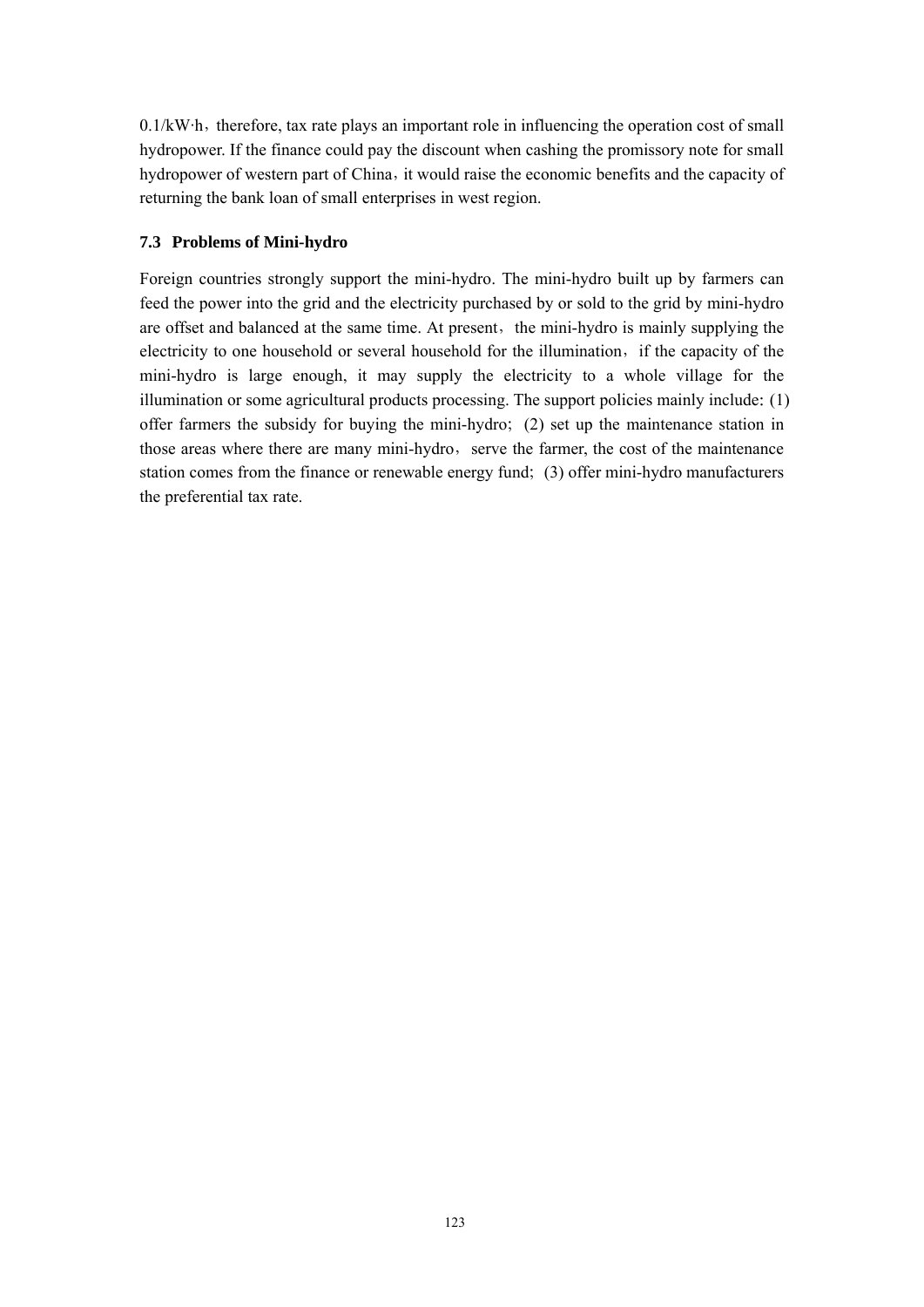### **Appendix**

**National and Local Policies Concerned to Promote the Development of Small Hydropower** 

### **I**、**The provisions of the present**《**Electricity Law of the People's Republic of China**》

2<sup>nd</sup> Paragraph of Article 5: The State encourages and supports electricity generation by using renewable and clean energy resources.

2<sup>nd</sup> Paragraph of Article 12: The local people's governments shall adopt diversified measures in line with local conditions to develop power sources and promote power construction on the basis of the electric power development planning.

1<sup>st</sup> Paragraph of Article 22: The State advocates parallel operation between power production enterprises and power networks or among networks. Requests by power production enterprises with the qualifications of an independent legal entity to feed its electricity generated into a power network shall be accepted by the network operation enterprises.

2<sup>nd</sup> and 3<sup>rd</sup> Paragraph of Article 38: For the power purchase price of an independent power network, a proposal shall be made through consultation by the enterprises engaged in power production and power network operation, and shall be examined and approved by the authorized pricing administrative department.

For the power produced by locally funded power production enterprises, if forming an independent power network within different regions of the province or generated for local use, the price may be under the control of the people's governments of the province, autonomous region or municipality directly under the Central Government.

Article 47: The State adopts preferential policies for rural electrification, and provides special support to rural power construction in minority nationality areas, frontier and remote areas, and poverty-stricken areas.

1<sup>st</sup> Paragraph of Article 48: The State advocates the exploitation of rural hydropower resources, the construction of medium and small size hydropower stations to promote rural electrification.

Some provisions of Electricity Law of People's Republic of China as above aim at small hydropower, while some of them have the close relationship with the development of small hydropower although they are not concerning small hydropower directly. All the texts play a good role in promoting the development of small hydropower from different sides, and ensure the development of small hydropower to be advocated and supported legally.

**II**、**The document circulated by CCPCC and state council regarding the agriculture and rural work in the year of 2002**、**2003**、**2004 requests to accelerating the development of small hydropower.**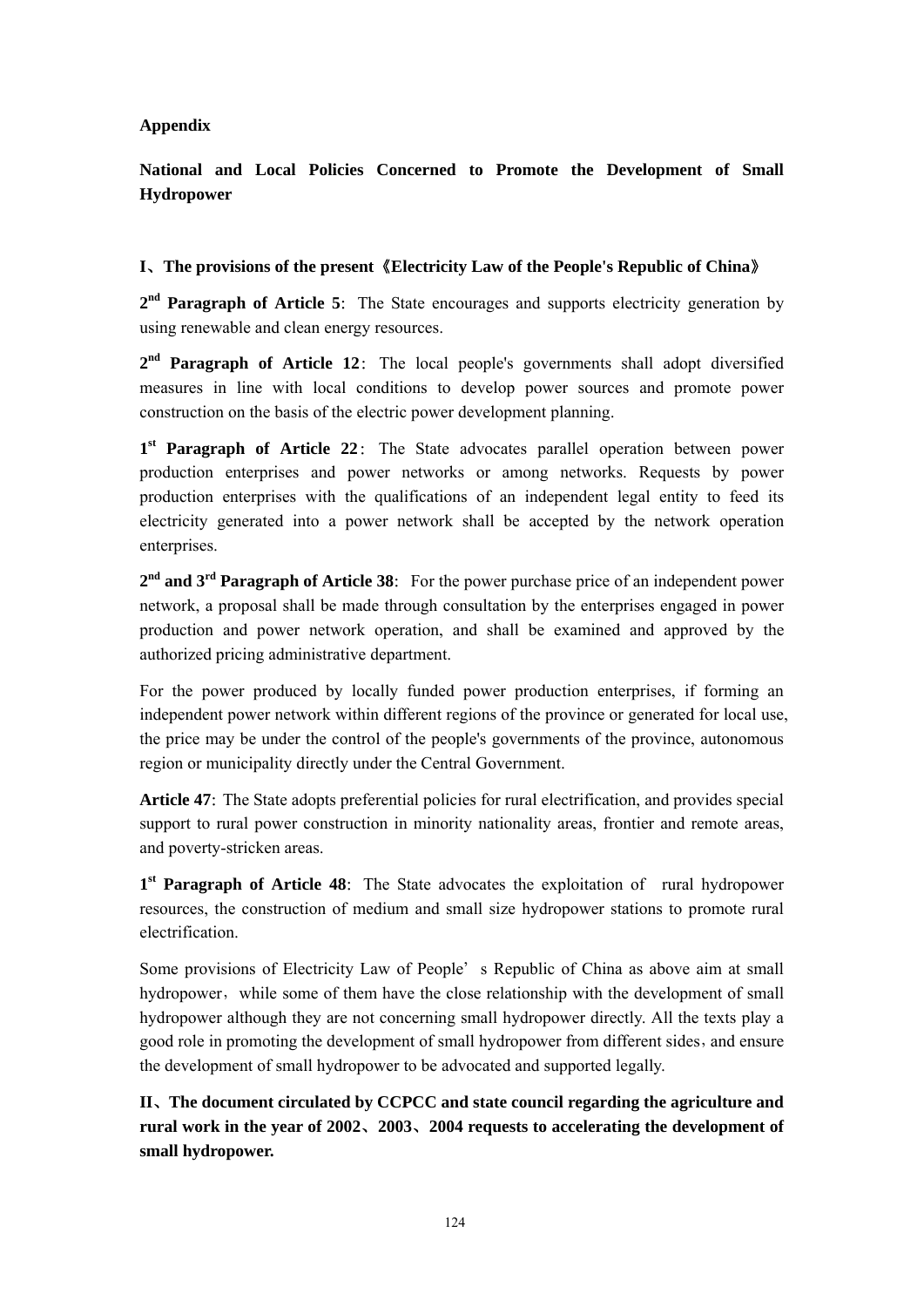Opinions of Several Policies regarding Increasing Farmers' Income Circulated by CCPCC and State Council (Zhongfa [2004]No.1) requests: water-saving irrigation, water drinking for people and domestic animals、village way、rural methane、rural hydropower、pasture and fence and other "Six Small-Scaled Projects" are giving the active play in the improving farmers' production and living condition 、 bringing along the increase of farmers' employment、increasing the farmer's income, and those projects should be expanded the investment scale and construction range, and enriched the building content,.

Opinions regarding the Agricultural and Rural Areas Work Circulated by CCPCC and State Council in 2003 (Zhongfa  $[2003]$  No.3) requests: The national agricultural infrastructure capital and the finance of supporting farmers should be around water-saving irrigation、water drinking for people and domestic animals、village way、rural methane、rural hydropower、 pasture and fence and other"Six Small-Scaled Projects". Those projects should be expanded the investment scale and enriched the building content. The rural energy construction shall give the important support for rural methane and the project of substituting small hydropower for fuel in the areas that implement the transformation from farmland into woodland to consolidate the fruit of the transformation.

Opinions regarding the Agricultural and Rural Areas Work Circulated by CCPCC and State Council in 2002 (Zhongfa  $[2002]$  No.2) requests: Attach the more importance to the rural small-scaled infrastructure, mainly support water-saving irrigation、water drinking for people and domestic animals、village way、rural methane、rural hydropower、pasture and fence and other projects.

CCPCC and state council have for 3 years consecutively clarified in the documents regarding the agriculture and rural areas work that it should accelerate the development of small hydropower to address the rural energy problems and help farmers get rich. The document also clarifies the role and function of small hydropower in the development of rural energy and rural economy, which is to link the small hydropower to improving the ecology and protecting the environment, creating the good policy and social environment for the development of small hydropower. Meanwhile, according to the request of CCPCC and state council, all places have carefully worked out the planning of the project of substituting small hydropower for fuel. 886 counties have completed the planning of 25 provinces (metropolis, autonomous region). It is planned that by the year of 2020 the project of substituting small hydropower for fuel will address the living energy problems of 28.3 million household、104 million people, each year reduce the consumption of bavin for 149 million  $m<sup>3</sup>$ , corresponding to protecting 23 million hectares of forests. Comparing with the fire plant, it may reduce the emission of  $CO<sub>2</sub> 200$  million tons,  $SO<sub>2</sub> 920000$  tons, therefore, the ecological benefits are very obvious. Presently, according to the national approval, the pilot project of substituting small hydropower for fuel has been carried out in 5 provinces (autonomous regions), including 26 projects. The whole project will be implemented after the pilot project is completed at the end of this year.

**III**、**State council has consecutively approved Ministry of Water Resources building up the rural electrification and formulated a series of policies to promote the development of small hydropower.**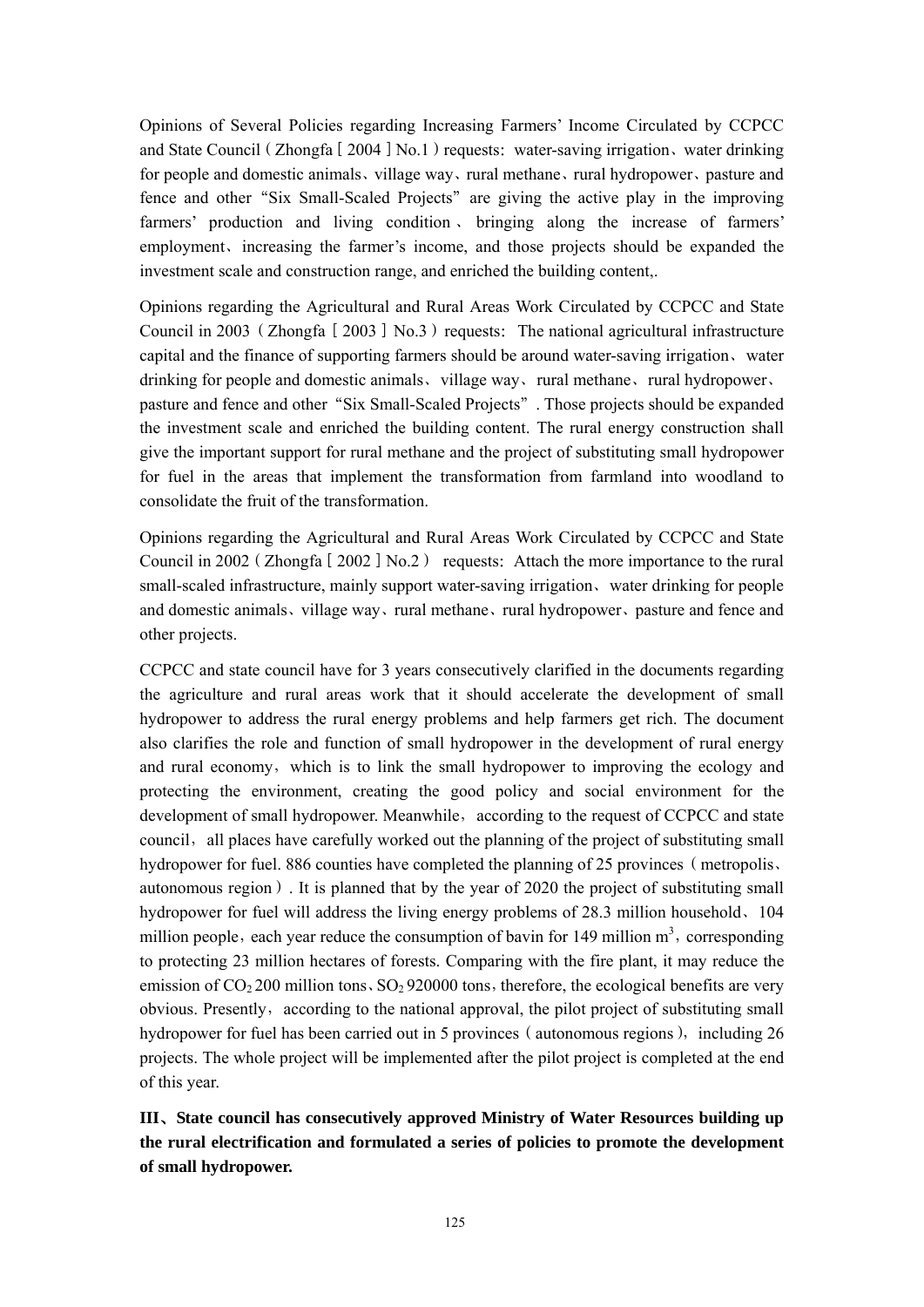In 1983,《State Council Approves and Pass on the Notice to the Report by Ministry of Water and Electricity regarding the Active Development of Small Hydropower and Building up the Chinese Rural Electrification Pilot Counties》(Guofa [1983] No.190)worked out the following policies:

(1)The small hydropower above the county level should be listed into the infrastructure plan to ensure the necessary supply of the material、stuff and the equipment. The investment on small hydropower from the collective ownership does not have to list into the national planned channel. If farmers build up and manage the small hydropower stations by themselves and for self use, their investment doesn't list into the channel either.

 $(2)$  The construction of small hydropower relies on the local strength to collect the capital while the country provides the necessary support. From the year of 1985, each year RMB 100 million yuan has been drawn from the power construction investment to provide some counties for building up the small hydropower.

(3)Fulfill the policy of"feed power with power". The profits from the newly built small hydropower stations will not be brought into the local financial budget, neither does the profits that are produced by the grid and sold to the county wholesale. All the profits will be used for developing small hydropower and the local small hydropower grid, except for those part for the production cost and the loan return according to the plan. From the aspect of tax paying, according to the provisions concerned, if the small hydropower enterprises have difficulties in paying the income tax, within a fixed period of time the tax payment can be decreased.

(4)Continue providing the loan with the low interest for small hydropower. The loan used for the new purchase of small hydropower equipment is provided the preferential agricultural loan at the lowest lending interest. The loan return period can be extended from  $3 \approx 5$  years to 10 years when necessary.

 $(5)$  The small hydropower supply price in line with the local condition is under the checking and ratification of the hydropower sector of the county according to the national provisions concerned, or executes the floating power price in accordance with power supply and utilization condition.

(6)Small hydropower and small hydropower grid built up by local community are constructed, managed and maintained by the people of local community. The county that mainly relies on the small hydropower supply can combine the water with the electricity to establish the integrated management entity at the county level of "power generation, power supply and power consumption". The entity will take the whole responsibility of the electrification work.

The small hydropower grid and small hydropower supply areas are under the integrated control of the county. It advocates small hydropower grid feeding the electricity into the big grid when the condition is provided with. In the rain season both big and small grid shall endeavor to carry out the seasonal electricity consumption, while in the dry season the big grid shall supply the electricity to the small hydropower grid according to the planned indicator. The contradiction between the big grid and small grid should be dealt with well on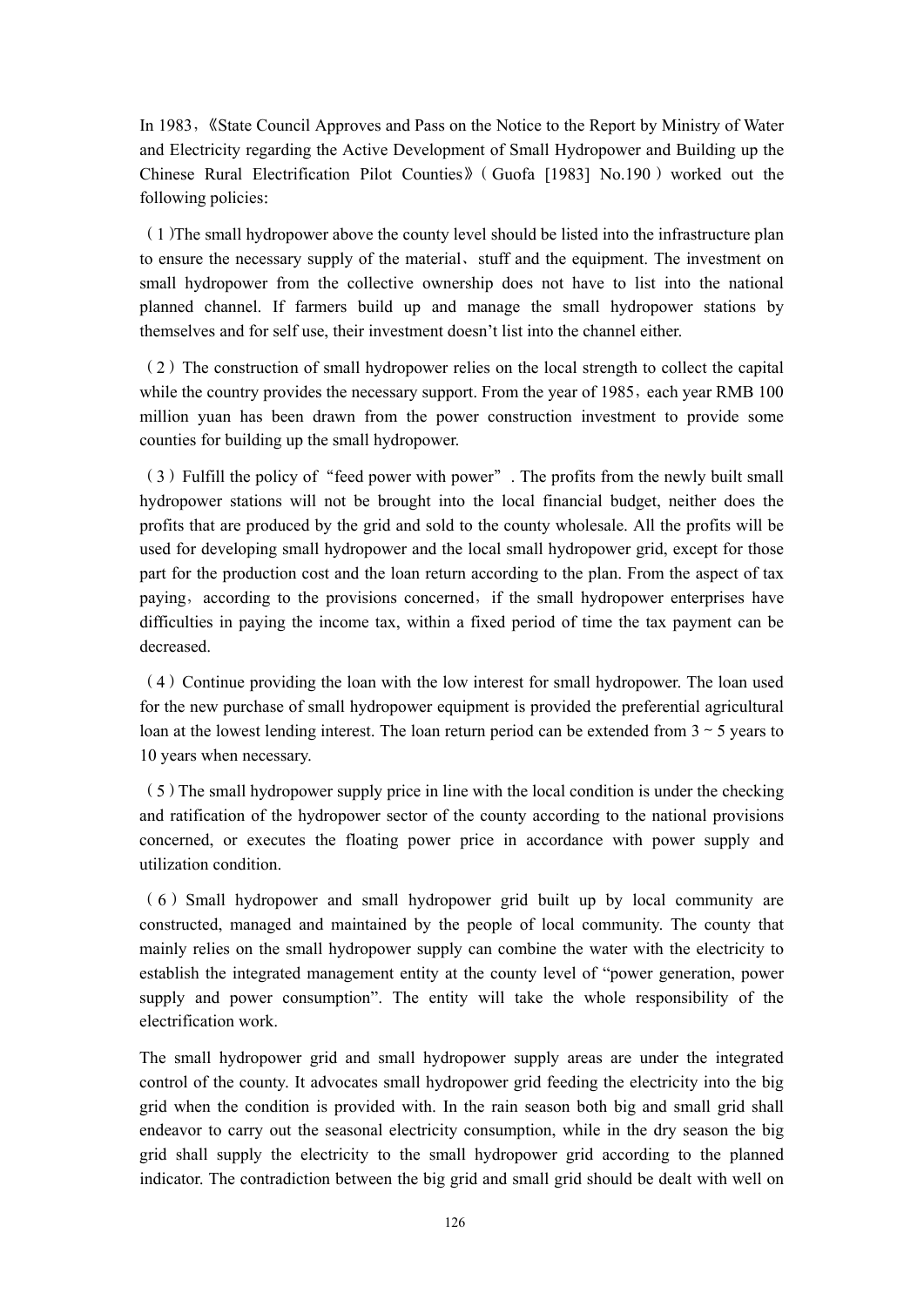the basis of the document provisions concerned.

 $(7)$  Under the condition of unified planning, if economic factors of the project are reasonable, the prefecture and county can build up the hydropower station with the capacity over 12000MW; The voltage degree of small hydropower transmission and transformation project should be within the extent of the power supply, if necessary, can be higher than 35kV.

In 1991, 《State Council Approves and Pass on the Notice to the Application by Ministry of Water Resources regarding Building up the  $2<sup>nd</sup>$  Batch of Preliminary Rural Hydropower Electrification Counties》( $Guofa$  [1991] No.17) worked out the following policies:

 $(1)$  Continue the implementation of the policies in the document Guofa [1983] No.190 to promote the construction and management of small hydropower.

(2)The construction of small hydropower relies on the local capital while the country provides the necessary support. During the " $8<sup>th</sup>$  Five-Year Plan", the country arranges 200 million loan transferred from appropriation each year to support the rural electrification. The planning, agriculture, bank and other sector concerned at each level shall give the further support."Give people work in place of relief subsidies"、development fund for the poverty alleviation and other capital can also be used for rural hydropower and electrification as well as rural hydropower grid construction。

(3)If the electricity by small hydropower is out of the plan, the power price is controlled locally and the electricity can enter into the market. In order to raise the capacity of returning the loan to realize the self-development, the appropriate power price elevation is accepted. Generally speaking, the power price of small hydropower should be close to the average power price of the big grid.

 $(4)$  The rural hydropower supply areas can follow the policy provided by the country for the big grid, increase RMB 0.02/kWh as the electric power construction fund, such a fund together with the "feed power with power"fund and the special fund for small hydropower construction in past years can be used to establish the rural hydropower development fund to realize the pay use and the rolling development.

 $(5)$  The small hydropower will continue the management guidance of "self-construction. self-management、self-consumption"and"small hydropower should have its own power supply areas" to form the trinity of "power generation, power supply and power consumption" and establish the integrated management system. Continue the policy that the big grid should support the small hydropower and give some interests away. The national grid should not transfer directly or in disguised form the rural hydropower grid and its power supply areas built and managed locally without any return.

 $(6)$  Under the integrated planning, the province, prefecture, county may build up the hydropower station with the capacity over 25MW, and the transmission and transformation project with the voltage degree higher than 35kV. And the project executes the policy of "The one who constructs and manages benefits from it".

 $(7)$  Formulate the planning of the grid and power supply construction, in line with the local economic development and the comprehensive governance of rivers. It should give the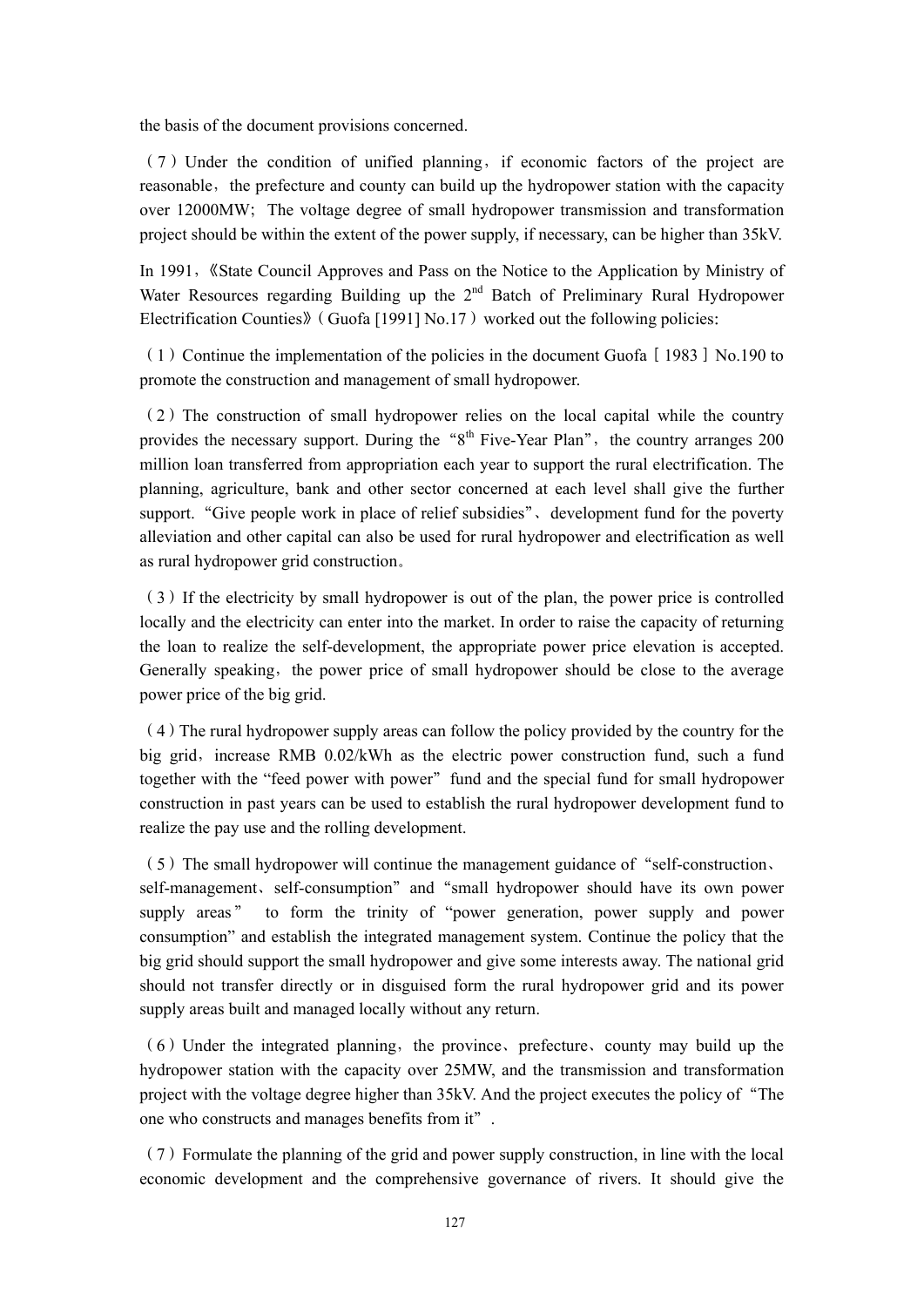priority to those stations with the multi-purposed use and the regulation capacity, and should combine the medium-sized hydropower stations with the small ones. It should make the best use of the seasonal energy generated in the rain season to develop the local economy. Where the condition is provided with, it advocates the network connection among counties, and feeding the electricity into the big grid. After the electricity is fed into the big grid, the small hydropower grid delivers the electricity to the big grid while the latter distributes the electricity.

In 1996, «Notice on Several Issues from State Council regarding Building up the  $3<sup>rd</sup>$  Batch of Preliminary Rural Hydropower Electrification Counties》(Guobantong [1996] No.2) approves the Ministry of Water Resources continuing the organization of the  $3<sup>rd</sup>$  batch of preliminary rural electrification counties and clarifies that:

(1)The construction of small hydropower relies on the local capital while the country provides the proper support. The assistance of central government in accordance with the standard of the  $2<sup>nd</sup>$  batch is elevated in a comparatively big extent.

(2)It approves the rural hydropower and grid enterprises continuing executing VAT 6%.

(3)Continue the implementation of the provisions concerned regarding building up the 2nd batch of preliminary rural hydropower and electrification counties.

In 2001, state council again approved building up the  $4<sup>th</sup>$  batch of rural hydropower electrification counties in the  $10<sup>th</sup>$  Five-Year plan. The central government continues arranging some assistances and implementing the provisions regarding building up the rural electrification.

Since 1983, the country have arranged the work of small hydropower and electrification in  $4$ consecutive Five-Year plan, and formulated a series of policies, covering small hydropower planning、project approval、capital、management system、construction of the power supply areas、selling price to the grid、tax、the preferential bank loan and other aspects. The policies link the development of small hydropower to the development of the poor areas and poverty alleviation. Under the support of those policies, the upsurge of developing small hydropower is lifted all places and makes the great achievements. The development of small hydropower has helped hundreds of million people to have access to power. There are accumulative 653 counties completing the preliminary rural electrification. The electrified household rate reaches over 96% and exceeding the national average level. With the help of electrification, the GDP, financial revenue, farmers' net income per capita, power consumption per capita of those electrification counties have basically increased twice as much as those of 5 years ago or quadrupled in 10 years, and the development speed is obviously higher than the national average level. Under the support of those policies, small hydropower development has walked ahead of the world. The experience in developing small hydropower to build up rural electrification, and helping people in remote areas to have access to power and alleviating the poverty has been unanimously attached importance to and acknowledged by the international community. The headquarter of IN-SHP consisting of more than 60 countries and regions、 over 150 government and international agencies is located in Hangzhou, China. In 2000 the UNIDO established the IC-SHP. Meanwhile at the early 1980s when China was carrying out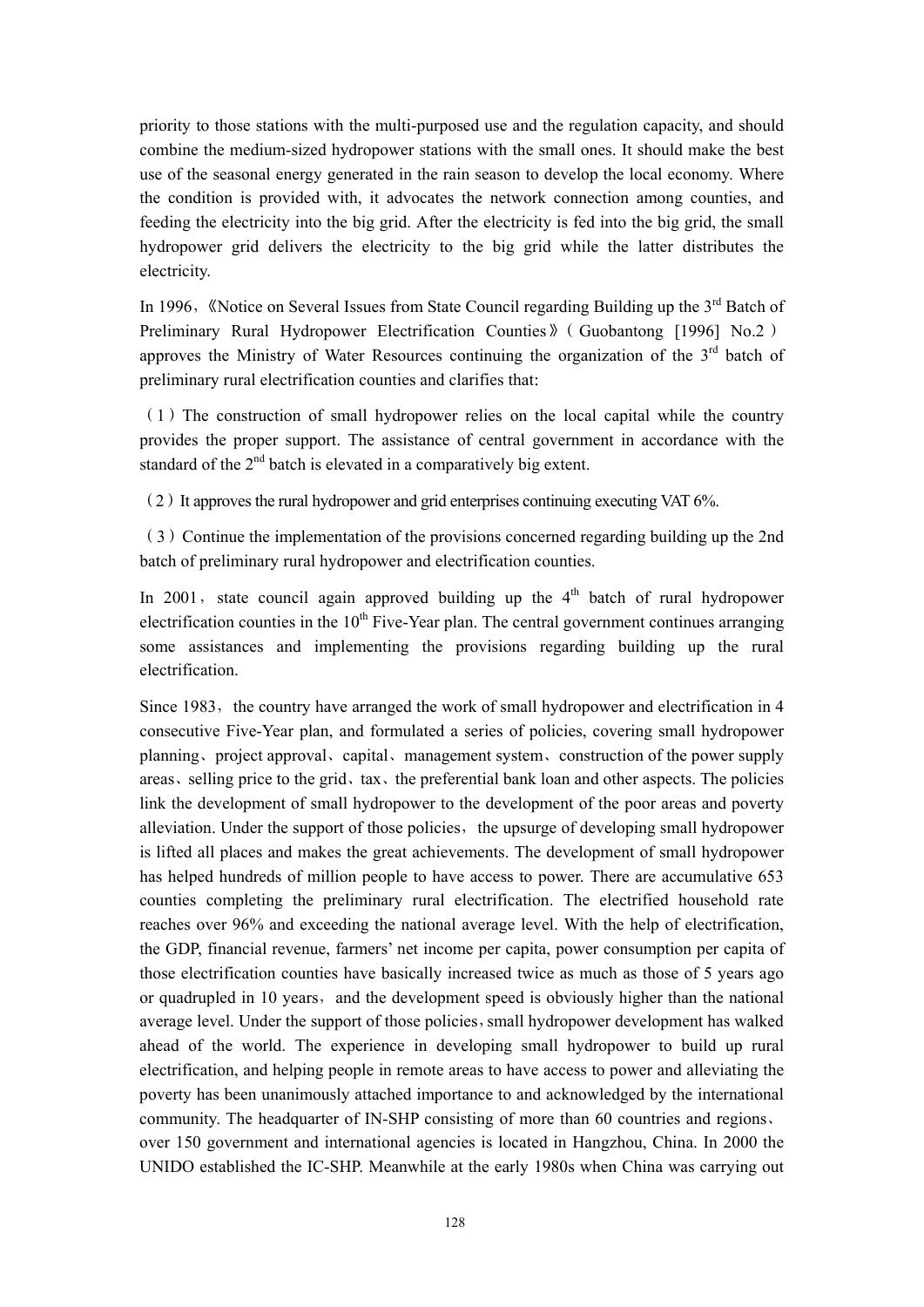the planned economic system, many policies to promote the development of small hydropower have been provided with the market economic features, which makes small hydropower take the lead in coming into the market competition among the whole power sector and promotes strongly its own development.

**IV Notice of State Council regarding the Circulation of**〈**Development Program of Chinese Agriculture in the 1990s**〉(**Guofa**[**1983**]**No.80**)**provides**,**by the end of 2000**, **it increases hydropower capacity 15000MW**,**among which the large-sized hydro 2800MW** , **medium-sized 630MW** , **small-scaled 6000MW. There are 500 rural preliminary electrification counties that will be completed.** 

Development Program of Chinese Agriculture in the 1990sbrings forward the clear development goal for small hydropower and electrification, which drives polices at each level to attaching importance to the small hydropower development. By the end of 2000, the task of developing small hydropower and building up the electrification has been over-fulfilled.

### **V The power price small hydropower executes is fixed by the market**

In 1986, National Economy and Trade Commission, Ministry of Water and Electricity. National Price Bureau provided in《Notice on Several Provisions regarding the Small Hydropower Price》([86] ShuidianCaizi No.119):

(1) Small hydropower should execute the principle of"self construction、self management、self consumption". If the electricity generated by small hydropower is out of the plan, it can be adjusted by the market.

(2)Small hydropower station operated solely or small hydropower grid feeding the electricity into the big grid supply, if they supply the electricity to their own power supply areas, may not execute the national integrated power price,but the local price sector should determine the electricity distribution price in line with the local practice and according to the principle that the interest is reasonable.

(3)Every small hydropower station feeding the electricity into the big grid should obey the uniform dispatch of the grid. If the customer subscribes for the small hydropower electricity, the power sector should sell the electricity on a commission basis. The power price sold to the grid by shp station should be determined as average electricity generation cost at the medium degree plus generation tax and the reasonable interest, but such a price should not be lower than RMB 0.05/kWh. The electricity sold by the grid on the commission basis may not implement the national uniform price but executes the selling price sold to the grid plus average electricity supply cost by that provincial power bureau, plus the line loss, the tax for the electricity supply and the average interest in supplying the electricity. The selling price to the grid and electricity distribution price should be implemented after checked and ratified by provincial price bureau, power bureau and department of water and electricity. The price should be also submitted to National Price Bureau and Ministry of Water and Electricity to put on records.

(4)The selling price to the grid and electricity distribution price should be at the different prices in the rain season and dry season and be divided into the peak and valley price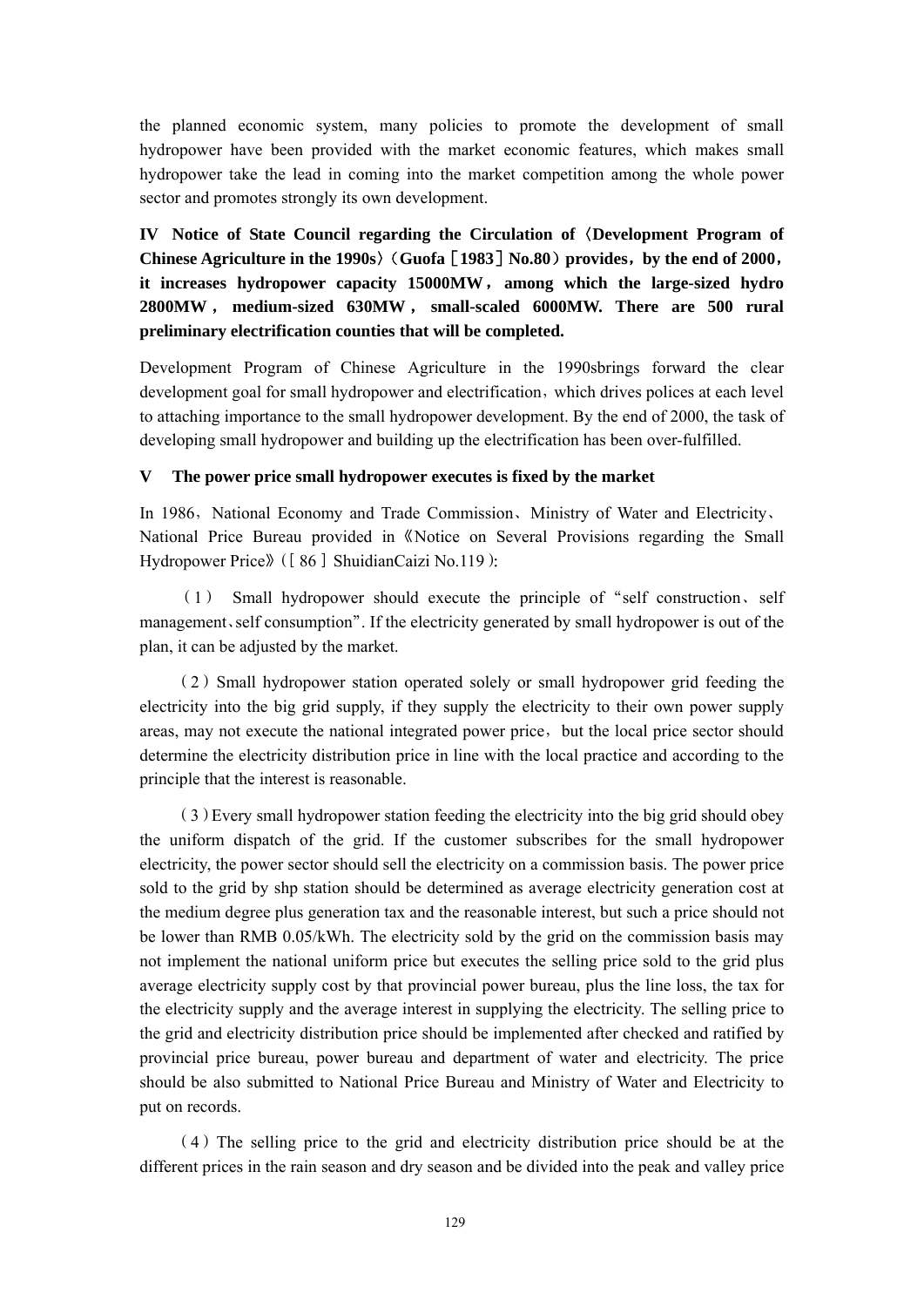at different time.

 $(5)$  In order to support the development of small hydropower, the big grid and small hydropower grid should supply the electricity mutually. At the same computation point in the same month (The meter is installed at the dividing line of the ownership), the transferred electricity mutually offset each other according to the peak and valley period of time. After the electricity is offset, if the electricity by small hydropower sold to the grid has the surplus, the excessive electricity should be sold at the power purchase price the big grid offers when the big grid needs and the customers subscribe for; If the big grid provides more electricity for small hydropower supply areas, the power price of the excessive electricity defers to the small grid price.

The documents above has elaborated the selling price by small hydropower to the big grid. the distribution price of the small hydropower grid, the electricity exchange between the big grid and the small grid and the according price. Although in the 1980s our country was still within the planned economic system, those provisions, however, have had the market economic elements. The small hydropower price is the first price outside of the national uniform pricing but determined locally, which leads small hydropower to walk into the market at the earliest and promotes its development strongly. Meanwhile, the document also clarifies the lowest purchase power price standard the grid offers the small hydropower enterprises. Although it looks very low at present, the standard protects the benefits of small hydropower well. Besides, it also provides small hydropower development with the good condition in mutually offsetting the electricity of the big and small grid. In fact many texts of this document are still applicable nowadays.

### **VI Execute the Value-Added Tax 6**%

Ministry of Finance and State Administration of Taxation make clear in the documentNotice on Adjusting the VAT Rate of Agricultural Products & Avoiding the VAT of Several Items (Caishuizi [94] No. 004): The small-scaled hydropower entity pays  $6\%$  VAT according to the simplified procedure below the county level, and makes out the special invoice accordingly by itself.

It is conducive to mobilizing the initiative of developing small hydropower, raising the development benefits and reducing the burden of small hydropower enterprises when small hydropower entity pays for only 6% VAT.

### **VII Provide the Preferential Loan for Small Hydropower**

In 1986, Notice on Adjusting the Lending Rate and Paying the Discount When Cashing for the Promissory Note by Ministry of Water and Electricity、Ministry of Finance、People's Bank of China ([86] Shuishuinongdian No. 5) clarified, since 1986, People's Bank of China each year arranges the small hydropower special loan in some banks concerned and requests the local government all places to pay the discount when cashing the promissory note for the small hydropower special loan.

The establishment of small hydropower special loan increases the support strength of the financing sector on developing small hydropower. In the 1990s the small hydropower special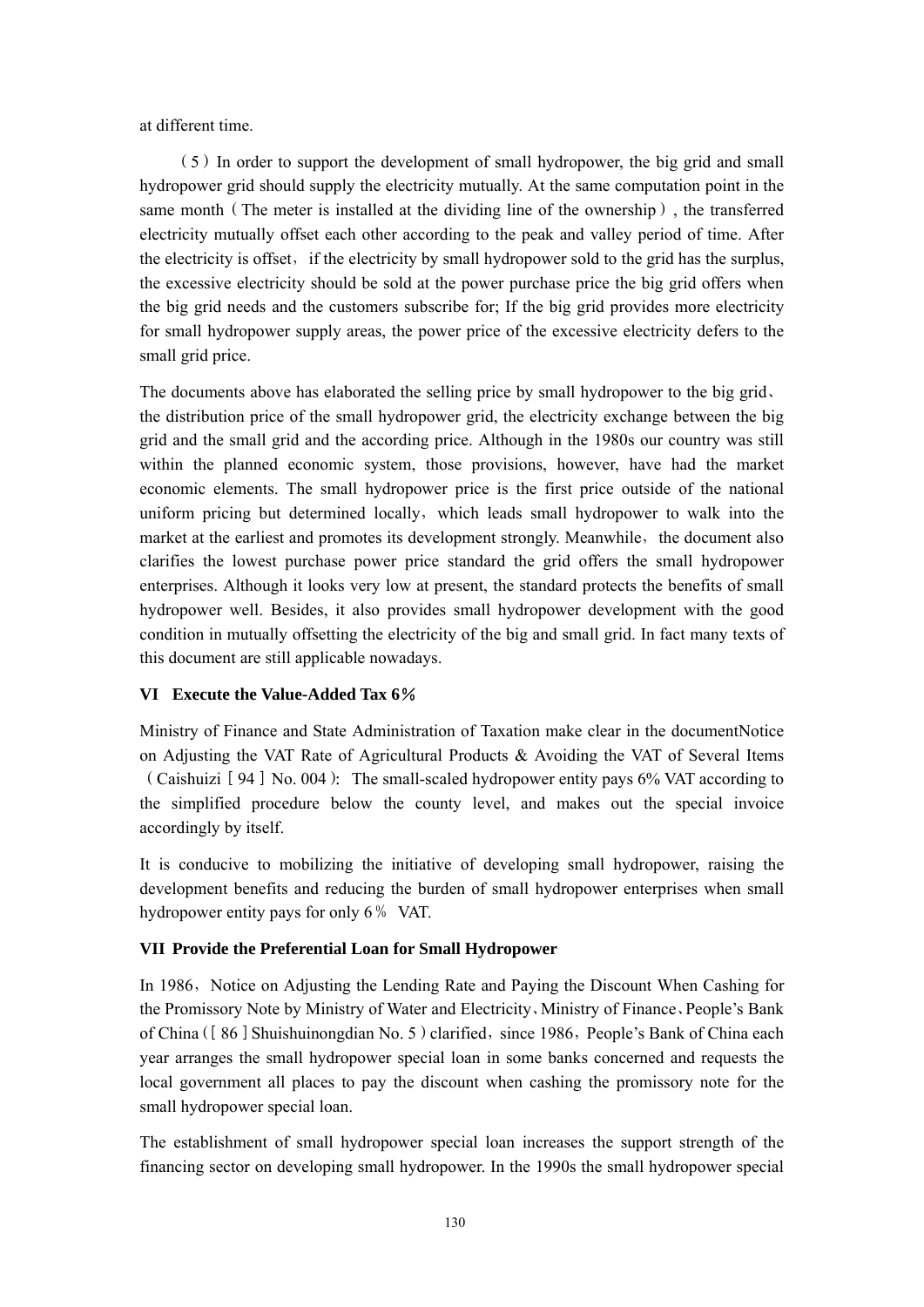loan reaches RMB 2 billion, and it is easy for the development of small hydropower to be provided with the loan. The small hydropower special loan was called off gradually at the end of the 1990s when the banks are commercialized.

### **VIII Guangdong Provincial People's Congress and Government actively support the development of small hydropower**

Guangdong Provincial People's Congress makes the decision on continuing the support on the development of rural small hydropower, and the provincial government formulates the specific implementation measures under the decision, and circulates "Implementation Measures on Supporting the Mountain Areas to Develop Small Hydropower"(Yuefuban [2002] No.86), which covers:

(1) Increase 500MW small hydropower capacity from 2003-2007 in 50 mountainous counties of the whole province.

(2) Province continues the assistance of RMB500  $\ell$  kW for small hydropower station, each year it will support 100MW newly increased small hydropower capacity.

(3)The small hydropower enterprises built by the county or town are allowed to supplying power to the customer enterprises, but the supplied electricity should be consumed within the county.

(4)The electricity purchase price that the big grid offers small hydropower entities is the average comprehensive purchase price of the provincial grid, which is also the lowest protection price for small hydropower.

(5)The grid entity should give the priority in purchasing the surplus electricity generated by small hydropower and the purchased electricity from small hydropower should be offset month by month.

The Guangdong provincial policies clarify the provisions in investment, management system, power generation and electricity price sold to the grid etc, and bring forward the explicit development goal and investment policies. Several policies mentioned by the document address the main issues that affect the development of small hydropower and promote the small hydropower development greatly. In 2002 the total increased small hydropower capacity is 390MW in Guangdong, another 497MW is increased in 2003, this development speed is twice over that several years ago. At present, the installed capacity of small hydropower in Guangdong province has reached 4600MW, ranking the  $1<sup>st</sup>$  place of the country. The rapid development of small hydropower in Guangdong province is inseparable with the feasible policies.

### **IX Yunan**、**Hunan**、**Shanxi and Other Provinces Formulate the Decision on Accelerating the Development of Small Hydropower**

### **Yunan provincial government provides in the document Decision regarding Accelerating the Development of Small and Medium Hydropower**(**Yunzhengfa**[**2003**]**No. 138**):

 $(1)$  From 2003 to 2010, it should ensure 3000MW small and medium hydropower to be operated, and try to put 4000 MW into the operation, which is twice as much as that of 2002.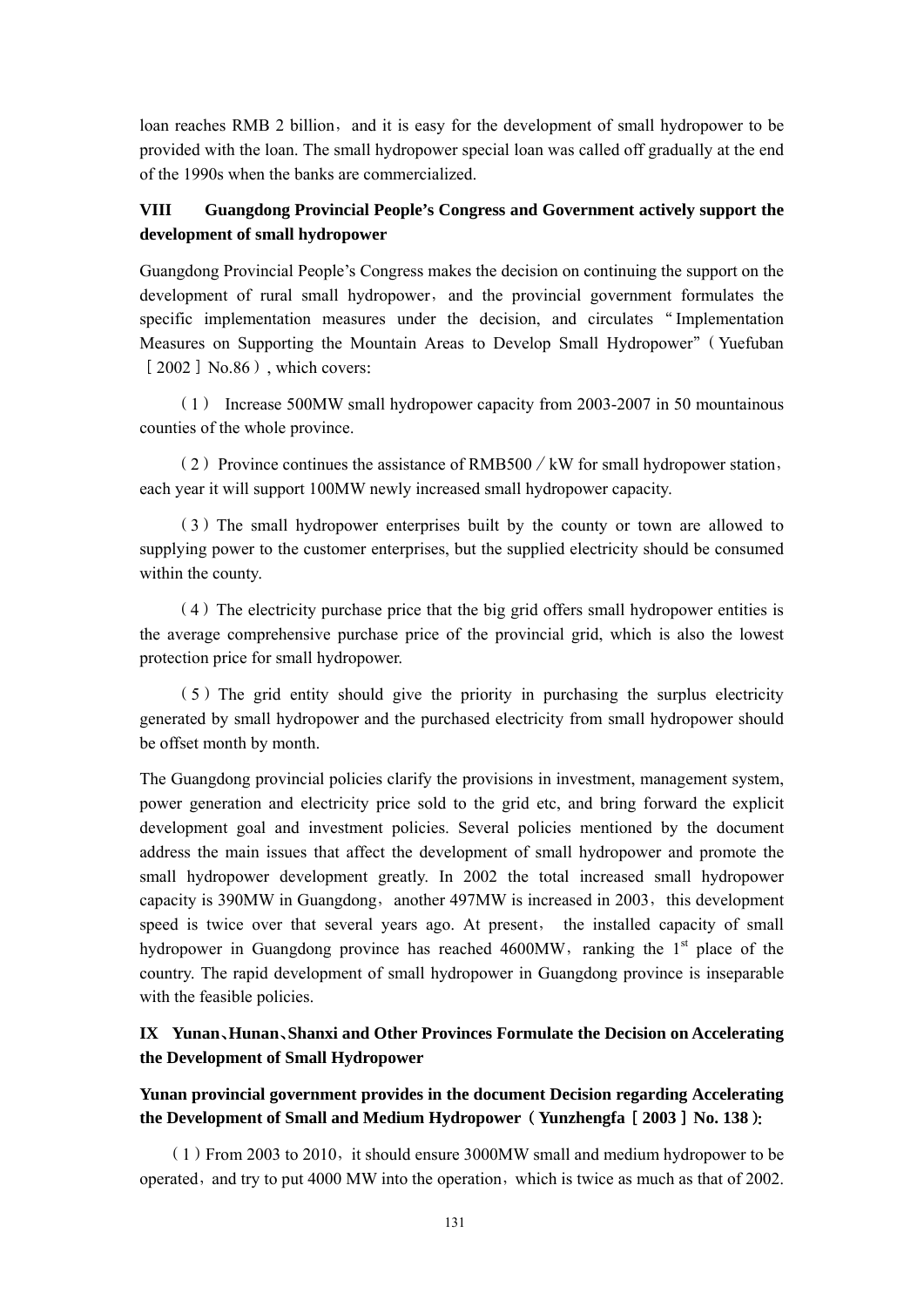By the year of 2020 it will break through 10000 MW, form the transmission and distribution grid with the voltage degree of 110kV at the county level, basically form the main framework of the grid among the prefectures, promote the network connection of the whole province; Under the supervision of the government establish the open, fair-play, orderly, healthy electricity market system dividing the administration from the enterprise.

 $(2)$  It sticks to the following basic principles to reach the goal as above:

Insist on taking the reform and opening-up as the promotion force of the development. To open up the development market of small and medium scaled hydropower, expand the cooperation and exchange from home and abroad, introduce the domestic and foreign capital, modern technology and operation management to continuously enrich the scale and raise the developing level, and develop the hydropower as the backbone industry of the power sector.

It sticks to making the overall planning and optimizing the resources allocation.

It sticks to the market oriented and orderly competition.

It sticks to who constructs, who owns, who manages, who benefits from, and who shares the risks.

It sticks to the principle that rural hydropower should serve the agriculture, rural areas and farmers.

It sticks to the sustainable development.

(3)It has worked out the development planning on rural hydropower of the whole province, actively boosted "hydropower and rural electrification", "upgrading of the grid". "project of substituting small hydropower for fuel"、"alleviate poverty with the help of the electricity". By the year of 2005, it will complete the construction of 46 hydropower and rural electrification counties, start and boost the project of substituting small hydropower for fuel, and help all people have the access to power. By the year of  $2010$ , it will continue the implementation and completion of the project of substituting small hydropower for fuel, and build up 80 hydropower and rural electrification counties.

(4)The policy measures to accelerate the development of small and medium scaled hydropower

Strengthen the macro regulation. Bring the construction of small and medium scaled hydropower into the development plan of the power sector as well as national development overall planning. The responsible sector should strengthen the overall planning, management and the exploration steering on the hydraulic resources of small and medium scaled hydropower. Around the development goal to develop the hydropower as the backbone industry of the power sector, it should bring the features and advantages of small and medium scaled hydropower into full play to increase the investment and make the overall arrangement. It should tackle opportunity, give the prominence to the key projects, implement step by step, with the harmonious development to provide with the stable electricity for local economic development.

Pay attention to the prophase work. The local government at each level should invest more in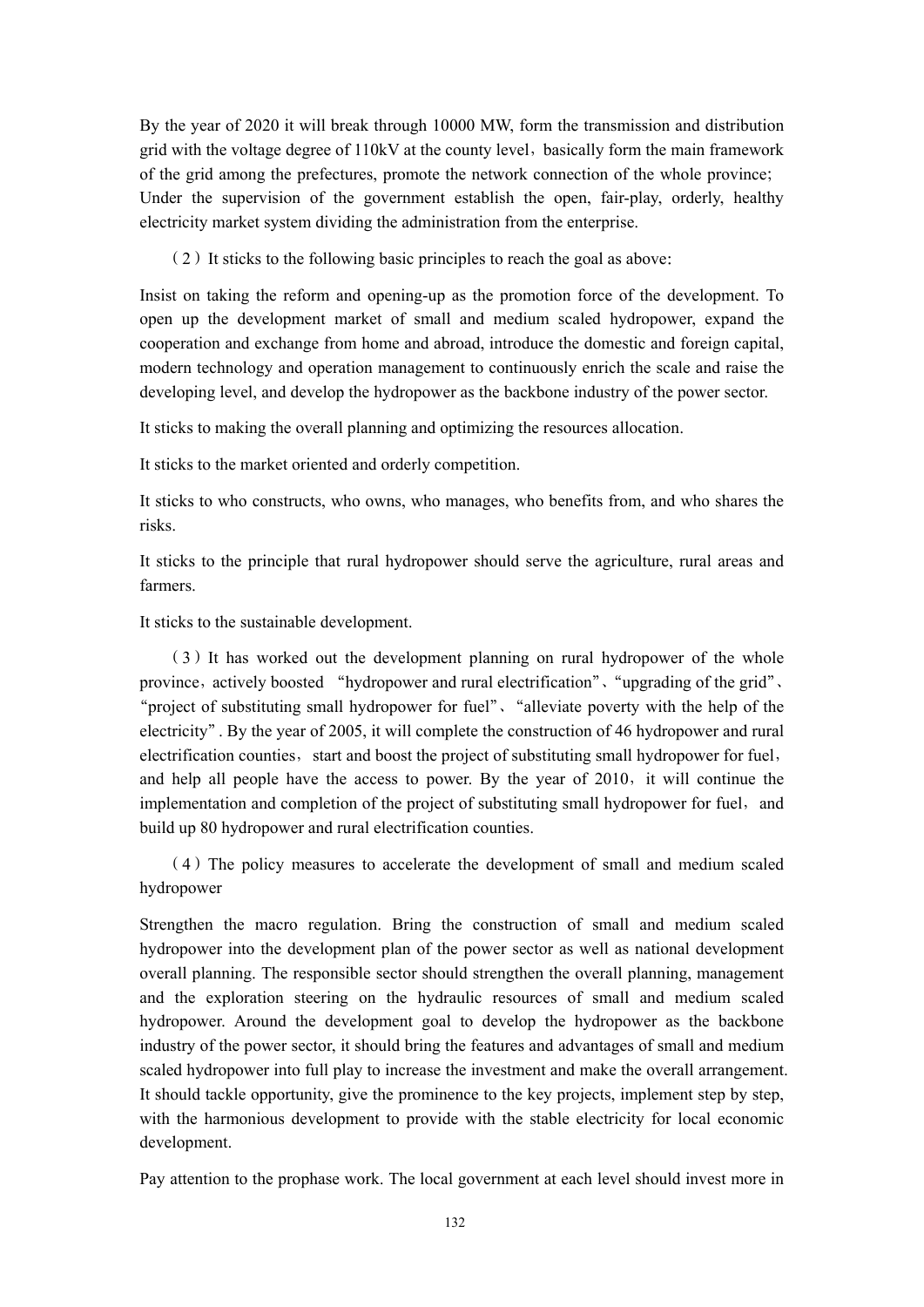the prophase work and make the arrangement beforehand, trying to reserve a batch of projects, start working on a batch, and put a batch into the operation, to boost the development of small and medium scaled hydropower. It should also make the water-basin planning on the  $1<sup>st</sup>$ ,  $2<sup>nd</sup>$  and  $3<sup>rd</sup>$  step tributary and collect the fund from many channels to accelerate the schedule of the prophase. The provincial planning and reform commission will since 2004 each year arrange RMB 10 million Yuan on the prophase work of small and medium scaled hydropower consecutively to establish the use rolling system.

Put more investment on small and medium scaled hydropower.

Reshuffle the power capital.

Speed up the advancement of "tie in the electricity with the mine". According to the national provisions that the power generation entity directly transmits the electricity to the large electricity consumers, it should explore the method of such a direct electricity transmission, and grid entity should also give the support.

Establish the canonical electricity market. It will use the price lever to adjust the interest allocation among local power generation, transmission, distribution and sale, and stick to the principle "appropriate compensation for the cost, proper determination of the proceeds, legal calculation of the tax, insistence on the fair share", accelerate the formulation on the guidance of the electricity dispatch and the power price at which the small and medium scaled hydropower sells to the grid.

Improve the support and protection policy. Carefully fulfill the preferential policy of west development and the provincial policy regarding the expansion of the private investment to develop non-public sector of economy. The foreign investors who invest the development of small and medium scaled hydropower will be treated equally by national territory department, resettlement sector, forestry bureau and taxation sector when the construction of small and medium scaled hydropower covers the land, submersion of wood, resettlement or taxation. It will carry out the preferential policies to levy the farmland compensation fee, resettlement compensation fee, farmland reclamation fee and occupation tax, income tax and VAT, and continue the policy of "feed power with power" and 6% VAT payment by shp enterprises, meanwhile it will stick to the policy of export tax rebate on the electricity generated by small and medium scaled hydropower. It advocates the development of reservoir hydropower station and compensates for the land occupation more favorably. The development company of water basin can use the fixed asset, depreciation fee and the whole proceeds of water resources of the operated hydropower station as the capital fund to realize the rolling development.

Increase the support on building up rural hydropower. The local government at each level should arrange the counterpart fund on rural electrification construction and on the project of substituting small hydropower for fuel. It should also allocate the special fund for helping people to have access to power, and supporting the rural hydropower construction by the government paying the discount when cashing the promissory note and using the poverty alleviation loan. Each year the provincial government pays the discount when cashing the promissory note for the newly built small hydropower station, particularly for the those in the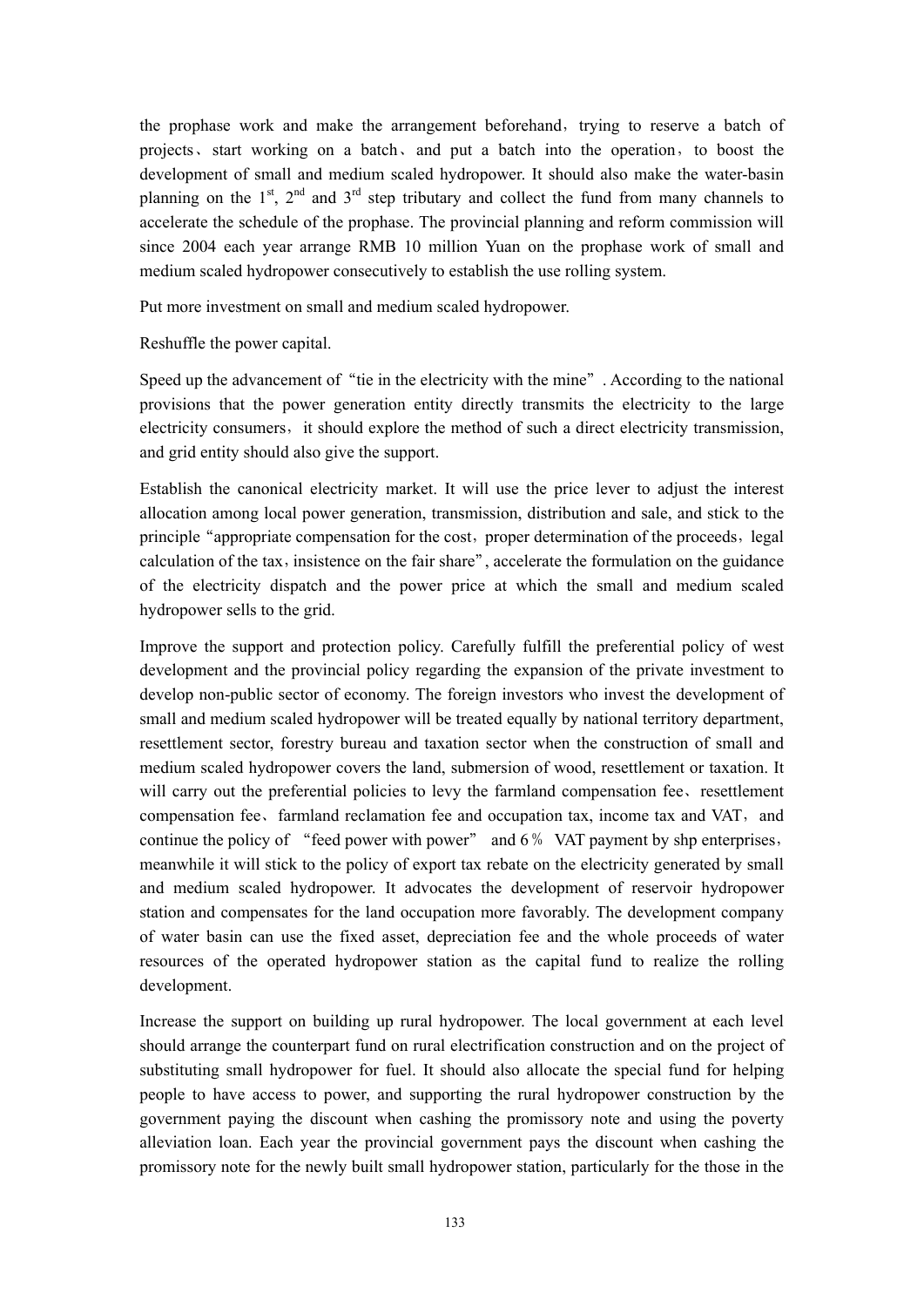remote, minority and poor areas. It will continue implement the policy of "self-construction. self-management、self-consumption"、"who constructs、who owns、who manages、who benefits from", "small hydropower should have its own electricity supply areas"; when the surplus electricity of rural hydropower station is sold to the provincial grid, the provincial grid should give the support to ensure the surplus electricity to be first sold competitively to the grid; it encourages and leads the each economic entity to invest in rural hydropower no matter it is individual and collective, it also works out the policy and regulation on advocating the development of rural hydropower and other renewable energy to explore the rural electricity consumption market. The income tax paid by small hydropower enterprises and left to the local will continue implementing the preferential policy of "feed power with power".

# **Hunan Provincial Government provides in the document of Notice that Office of General Services of Hunan Provincial Government Transmits the Opinions by Provincial Planning and Reform Commission on Accelerating the Development of Rural Hydropower** (**Xiangzhengbanfa**[**2003**]**No. 29**):

(1) During the " $10^{th}$  Five-Year Plan", it will invest 5 billion Yuan to increase the 700 MW hydropower capacity. By 2005, the total hydropower capacity of the whole province will reach 3700 MW, and 500000 household will use small hydropower instead of fuel to meet the daily energy requirement. Establish the large scaled rural hydropower base in Huaihua、 Chenzhou、Shaoyang and Xiangxi autonomous prefecture. During "11<sup>th</sup> Five-Year Plan", it is planned to invest 6 billion Yuan to increase  $1000$  MW capacity. By the year of  $2010$ , the total hydropower capacity of the whole province will reach 4700 MW, and 1.7 million household will use small hydropower instead of fuel to meet the daily energy requirement. Turn Huaihua, Chenzhou, Yongzhou and Zhangjiajie city into the oversized rural hydropower bases of the whole country, while turn Hunan province into the strong hydropower province.

- (2)Simplify the project approval procedures and publicize the market admittance condition.
- (3)Deepen the reform on local grid and develop the competitive and orderly electric market.
- (4) Strengthen the policy support and build up the good external environment.

Rural hydropower project will continue enjoying the preferential policies and protection policies in order to support the development of rural hydropower. The sector concerned in the government at each level should create the good external environment and condition for the employers. The financial sector should support the development of rural hydropower. The poverty alleviation fund can be used as the capital fund to develop rural hydropower. The equity participant will be the poor village and they get the gains according to the size of the share put in. The proceeds belong to the poor village collection. The assistance to the development of hydropower in Xiangxi autonomous prefecture will continue according to the document Xiangbanfa  $[2001]$  No.10 provided by the office of general affairs of provincial party committee and provincial government. It also offers the proper assistance for the development of hydropower in other poor areas and minority areas, but depends on the real financial capacity. Rural hydropower station and grid enterprises less than 50 MW will pay the VAT 6% in the simplified way and make out the special invoice accordingly.

#### **Shanxi Provincial Governemnt provides in the document of**《**Notice on Some Sectors**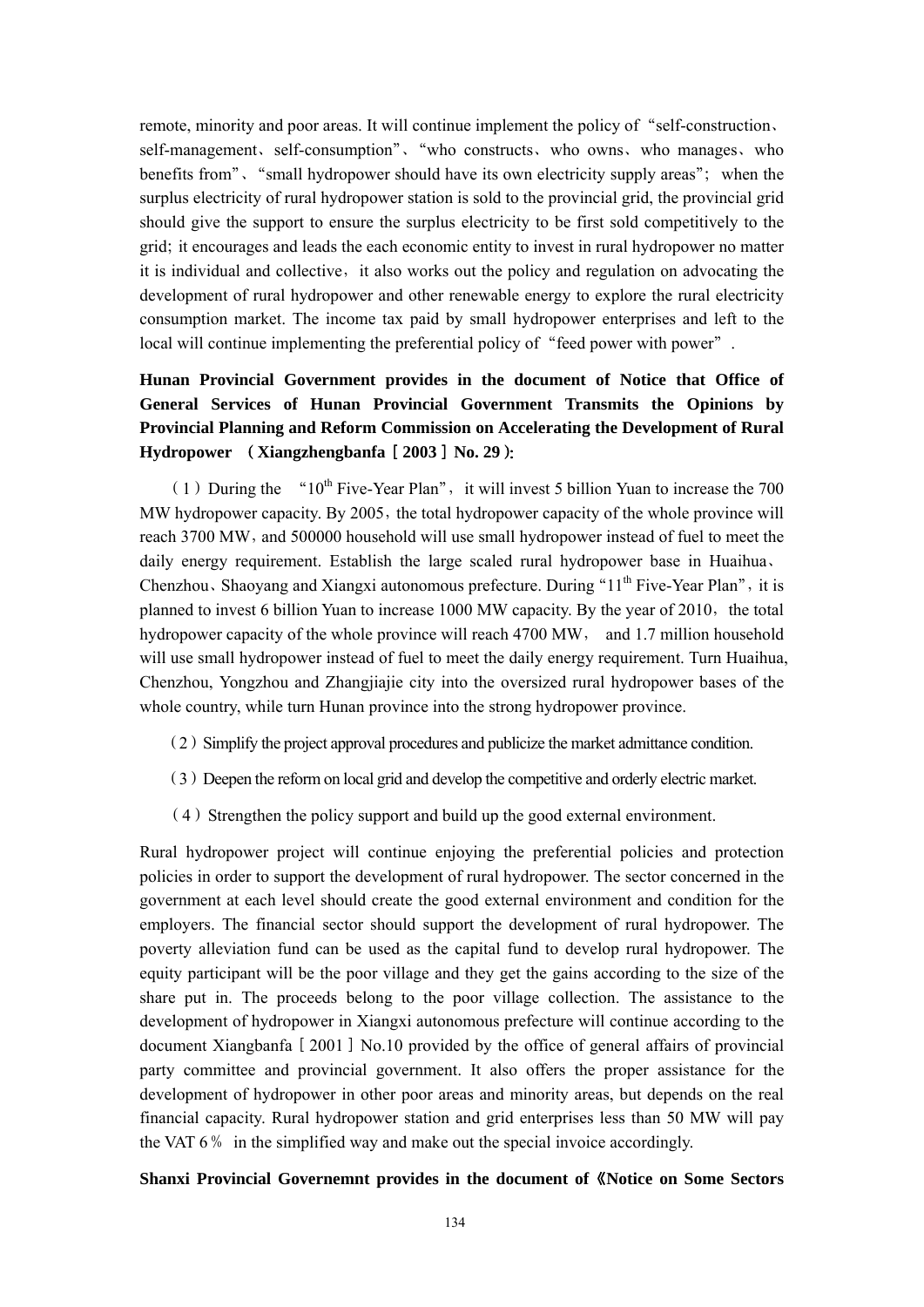#### **Strengthen the Small Hydropower Management**》(**Shanzhengfa**[**2002**]**No. 11**):

(1)Implement the work of selling the electricity generated by small hydropower to the grid conscientiously. The power sector should accept and admit the electricity generated by small hydropower feeding into the grid at the maximum not to waste the hydraulic resources. The provincial power company and local power company will be responsible respectively for purchasing the electricity by small hydropower stations. The electricity feeding relationship, power supply, electricity dispatch and balance relationship remains unchanged. The electricity by the newly built small hydropower stations will be fed into the grid according to the principle of "feed into the nearest grid, consume on the spot, share the resources mutually". If the newly built small hydropower station is located in one scope, its electricity will be fed into the grid in that scope too, and such grid should also take charge in admitting the electricity by small hydropower station. The provincial local power company should seize the opportunity of upgrading rural grid to open up the electricity market with the increased emphasis on distributing more and more electricity. The provincial local power company within its management scope should try to admit all the electricity by small hydropower stations.

 $(2)$  The grid that small hydropower stations feed the electricity into should sign the electricity supply contract with the small hydropower stations. The dispatch center that is responsible for dispatching the electricity by small hydropower station should sign the dispatch contract and balance the electricity fee with the small hydropower station. The electricity fee is calculated and balanced according to the electricity feeding into the grid and at the purchase price the grid offers. The provincial price bureau will check, ratify and publicize such prices.

(3)In order to encourage the counties to make the full use of the small hydropower resources to develop the local economy where small hydropower potential is abundant and the electricity generated is more than electricity consumption, the small hydropower enterprises should invest in the project that consumes the energy in plenty according to the national industrial policy. The electricity supply is mutually supplementary in needs between the big and small grid, and the electricity should be offset month by month. When the condition is provided with, it may tested on the direct negotiation between the independent operated small hydropower station and the big customers, while the grid enterprises may charge the reasonable electricity transmission fee, the transmission fee is implemented on the basis of the provisions concerned by the price sector.

Besides those provinces, other provinces metropolis, autonomous region) also bring forward a series of policies to promote the development of small hydropower. The policies from the different sides provide the support for the development of small hydropower and create the good social and external environment for small hydropower and have attracted the multi-channel fund of all social community to invest in small hydropower development. The impact is fairly good.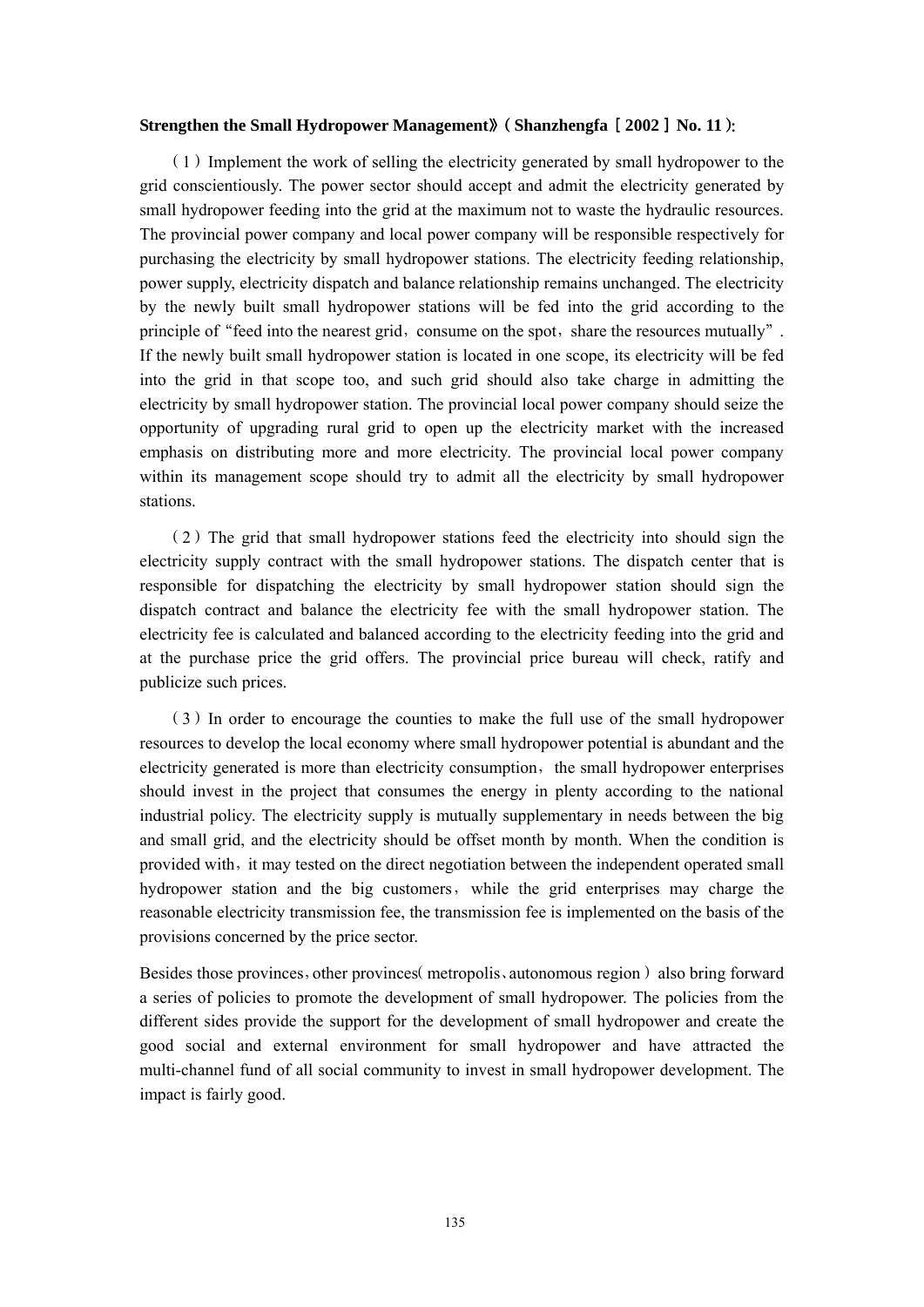### Attached Table 4-1

### Technical Exploreable Potential of Small Hydropower in Each River Basin

|                | <b>Water Basin</b>                              | <b>Total</b>     | 500kW-50MW                                   | $<$ 500 $kW$     |                  |
|----------------|-------------------------------------------------|------------------|----------------------------------------------|------------------|------------------|
| No.            |                                                 | Capacity<br>(MW) | <b>Station</b><br><b>Number</b><br>(Station) | Capacity<br>(MW) | Capacity<br>(MW) |
|                | <b>Whole Country</b>                            | 124619           | 17425                                        | 111000           | 13619            |
| 1              | Yangtze River                                   | 47455            | 7743                                         | 40021            | 7433             |
| $\overline{2}$ | <b>Yellow River</b>                             | 8480             | 750                                          | 8154             | 327              |
| $\overline{3}$ | Pearl River                                     | 12474            | 2931                                         | 10788            | 1686             |
| $\overline{4}$ | Hailuan River                                   | 1277             | 259                                          | 1182             | 95               |
| 5              | Huai River                                      | 791              | 184                                          | 611              | 180              |
| 6              | Various Rivers of Northeast Pat                 | 4863             | 861                                          | 4737             | 125              |
| $\overline{7}$ | Various Rivers of Southeast Coast               | 14020            | 2888                                         | 10869            | 3152             |
| 8              | Various International Rivers of Southwest       | 5306             | 597                                          | 4881             | 425              |
| 9              | Brahmaputra River and Other Tibet Rivers        | 16219            |                                              | 16219            |                  |
| 10             | Various Rivers of North Inner Land and Xinjiang | 13733            | 1212                                         | 13537            | 196              |

Note: There are not big changes in small hydropower technical exploreable resources according to the new round survey on hydraulic potential, however, big changes of small hydropower technical exploreable resources take place in different water basins. At present the final result does not come out yet.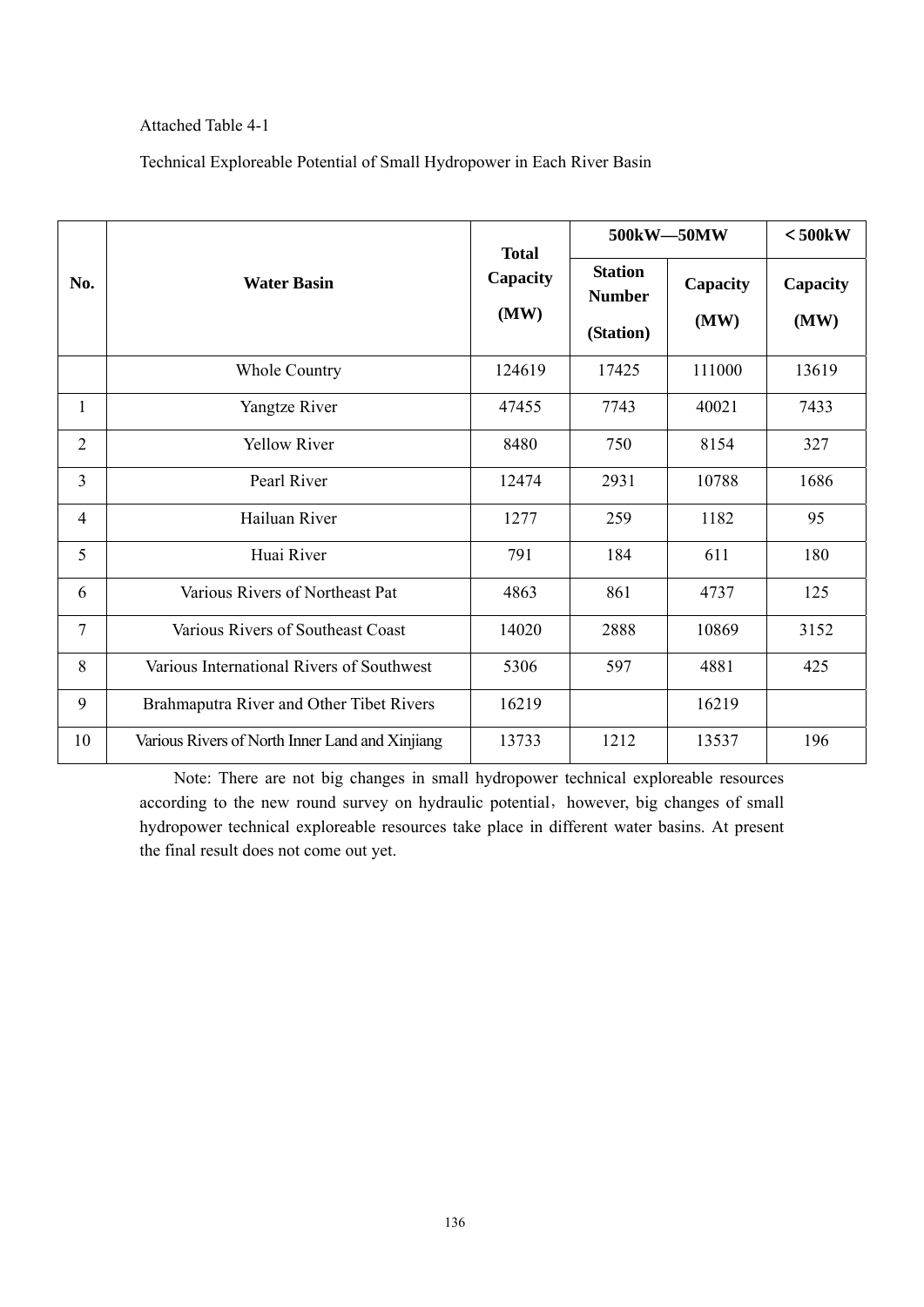### Attached Table 4-2

Technical Exploreable Potential of Small Hydropower in Each Province (Autonomous Region、Metropolis )

|                |                      |                               | 500kW-50MW                      | $<$ 500 $kW$ |          |
|----------------|----------------------|-------------------------------|---------------------------------|--------------|----------|
| No.            | <b>Province</b>      | <b>Total Capacity</b><br>(MW) | <b>Station</b><br><b>Number</b> | Capacity     | Capacity |
|                |                      |                               | (Station)                       | (MW)         | (MW)     |
|                | <b>Whole Country</b> | 124619                        | 17425                           | 111000       | 13619    |
| $\mathbf{1}$   | Beijing              |                               |                                 |              |          |
| $\overline{2}$ | Tianjin              | 984                           | 134                             | 928          | 55       |
| $\overline{3}$ | Hebei                |                               |                                 |              |          |
| $\overline{4}$ | Shanxi               | 666                           | 238                             | 622          | 44       |
| 5              | Inner Mongolia       | 508                           | 96                              | 502          | 6        |
| 6              | Liaoning             | 598                           | 190                             | 578          | 20       |
| $\tau$         | Jilin                | 2137                          | 392                             | 2053         | 84       |
| 8              | Heilongjiang         | 1665                          | 196                             | 1647         | 18       |
| 9              | Shanghai             |                               |                                 |              |          |
| 10             | Jiangsu              |                               |                                 |              |          |
| 11             | Zhejiang             | 4863                          | 1159                            | 3563         | 1300     |
| 12             | Anhui                | 1359                          | 325                             | 1060         | 300      |
| 13             | Fujian               | 6812                          | 1118                            | 5399         | 1413     |
| 14             | Jiangxi              | 5859                          | 954                             | 3117         | 2742     |
| 15             | Shandong             | 66                            | 53                              | 66           |          |
| 16             | Henan                | 926                           | 211                             | 666          | 260      |
| 17             | Hubei                | 6548                          | 1757                            | 5993         | 555      |
| 18             | Hunan                | 7138                          | 922                             | 4337         | 2801     |
| 19             | Guangdong            | 6210                          | 2015                            | 5205         | 1005     |
| 20             | Guangxi              | 5862                          | 1437                            | 5062         | 800      |
| 21             | Hainan               | 956                           | 85                              | 807          | 149      |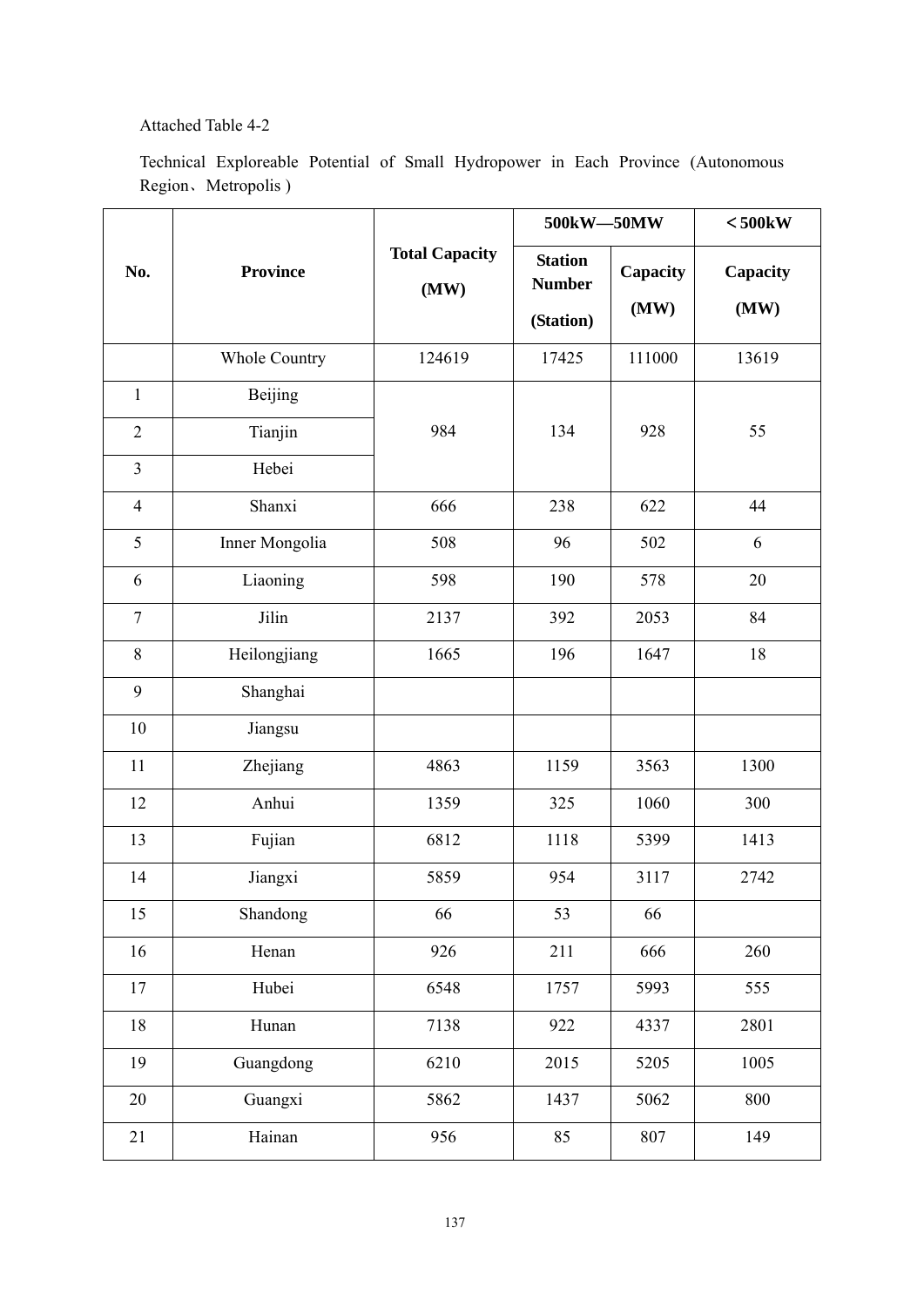|     |                 |                               | 500kW-50MW                                   | $<$ 500 $kW$     |                  |
|-----|-----------------|-------------------------------|----------------------------------------------|------------------|------------------|
| No. | <b>Province</b> | <b>Total Capacity</b><br>(MW) | <b>Station</b><br><b>Number</b><br>(Station) | Capacity<br>(MW) | Capacity<br>(MW) |
| 22  | Chongqing       | 3796                          | 591                                          | 3408             | 388              |
| 23  | Sichuan         | 12589                         | 1808                                         | 12580            | 9                |
| 24  | Guizhou         | 3665                          | 540                                          | 3357             | 308              |
| 25  | Yunnan          | 8891                          | 960                                          | 8125             | 765              |
| 26  | Tibet           | 16219                         |                                              | 16219            |                  |
| 27  | Shan'xi         | 1762                          | 322                                          | 1718             | 45               |
| 28  | Gansu           | 4782                          | 602                                          | 4390             | 392              |
| 29  | Qinghai         | 8411                          | 364                                          | 8325             | 86               |
| 30  | Ningxia         | 13                            | 8                                            | 13               |                  |
| 31  | Xinjiang        | 11334                         | 948                                          | 11259            | 74               |

Note: There are not big changes in small hydropower technical exploreable resources according to the new round survey on hydraulic potential, however, big changes of small hydropower technical exploreable resources take place in different provinces. At present the final result does not come out yet.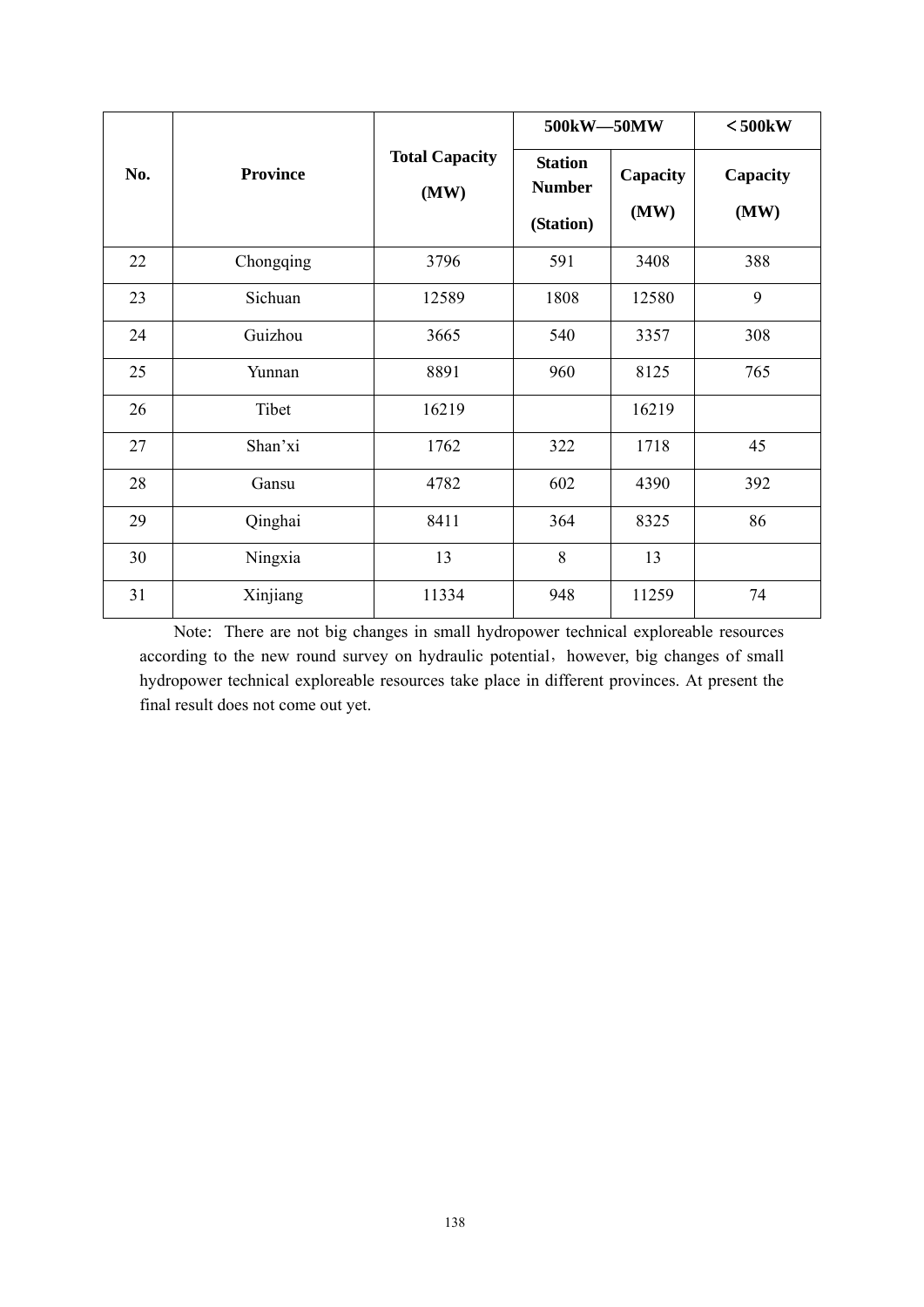## Attached Table 4-3

## Installed Capacity of Small Hydropower of Some Countries (MW)

| Country       | <b>Small Hydropower</b><br>Capacity | Country    | <b>Small Hydropower</b><br>Capacity |
|---------------|-------------------------------------|------------|-------------------------------------|
| Canada        | 2000                                | Argentina  | 40                                  |
| <b>USA</b>    | 3000                                | <b>GB</b>  | 100                                 |
| Italy         | 2209                                | Indonesia  | 200                                 |
| France        | 1977                                | Tajikistan | 31.4                                |
| <b>Brazil</b> | 3000                                | Vietnam    | 88.2                                |
| India         | 1435                                | Spain      | 1271                                |
| Turkey        | 126.5                               | Laos       | 14                                  |
|               |                                     |            |                                     |
| (EU in total) | 9000                                |            |                                     |

Note: The definition of small-scaled hydropower is different in different countries. We make the list according to their own definition respectively.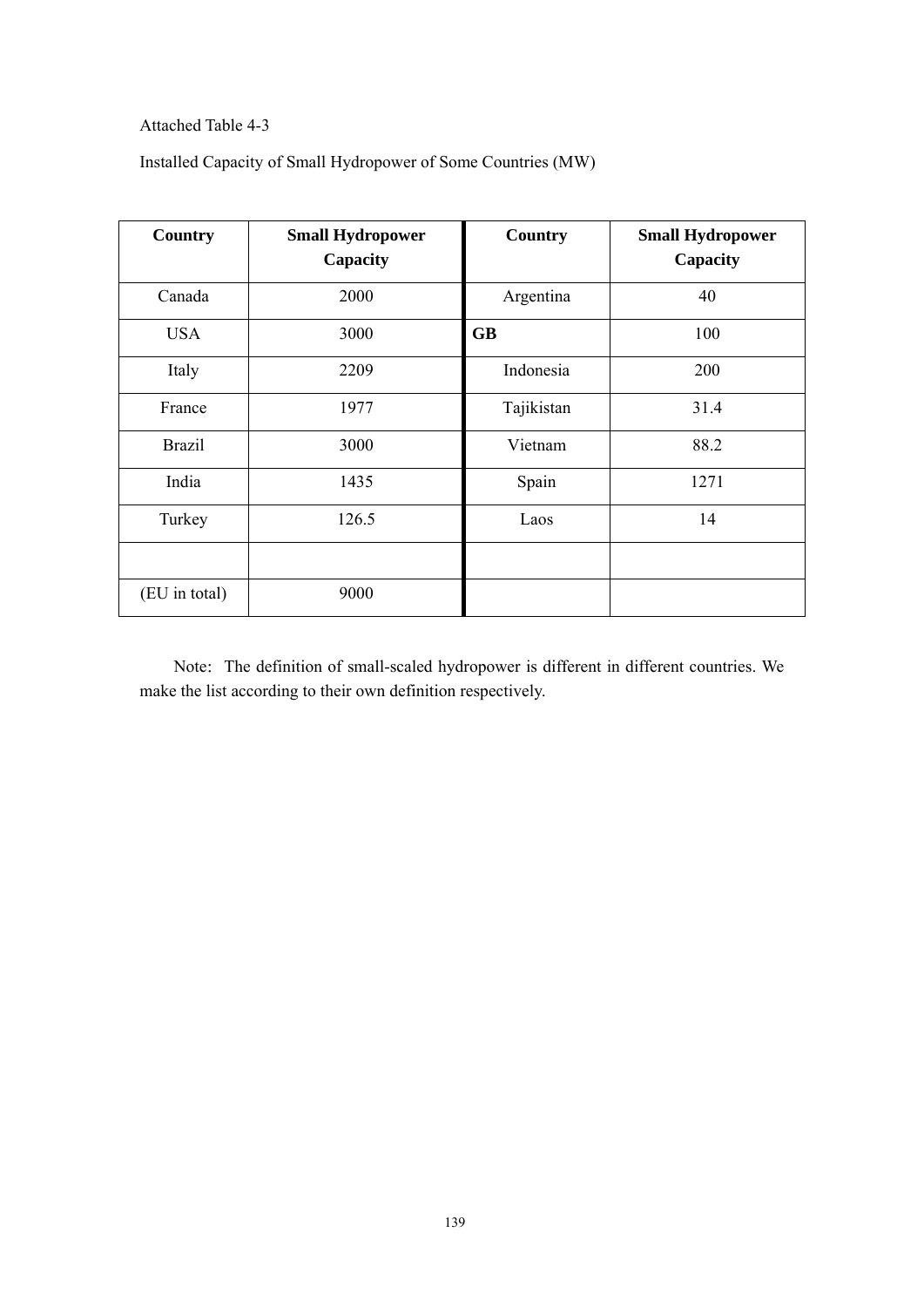# Attached Table 4-4

# **Installed Capacity and Electricity of Small Hydropower of China in Past Years**

| Year | <b>Installed</b><br>Capacity | <b>Annual Energy</b><br>(hundred million | Year | <b>Installed</b><br>Capacity | <b>Annual Energy</b><br>(hundred million |
|------|------------------------------|------------------------------------------|------|------------------------------|------------------------------------------|
|      | (MW)                         | kW·h)                                    |      | (MW)                         | kW·h)                                    |
| 1949 | 3.634                        |                                          | 1977 | 4315.2                       | 85.07                                    |
| 1950 | 3.696                        |                                          | 1978 | 5266.5                       | 99.73                                    |
| 1951 | 5.125                        |                                          | 1979 | 6329.4                       | 119.2                                    |
| 1952 | 5.524                        |                                          | 1980 | 6925.5                       | 127.19                                   |
| 1953 | 5.608                        |                                          | 1981 | 7573.6                       | 144.40                                   |
| 1954 | 6.503                        |                                          | 1982 | 8079.7                       | 172.23                                   |
| 1955 | 6.968                        |                                          | 1983 | 8504.7                       | 199.29                                   |
| 1956 | 10.539                       |                                          | 1984 | 9066.4                       | 208.36                                   |
| 1957 | 20.153                       |                                          | 1985 | 9521.0                       | 241.34                                   |
| 1958 | 77.340                       |                                          | 1986 | 10095.3                      | 244.24                                   |
| 1959 | 150.282                      |                                          | 1987 | 11106.3                      | 279.02                                   |
| 1960 | 251.450                      |                                          | 1988 | 11792.1                      | 315.80                                   |
| 1961 | 216.182                      |                                          | 1989 | 12356.0                      | 352.49                                   |
| 1962 | 227.420                      |                                          | 1990 | 13180.3                      | 392.83                                   |
| 1963 | 254.958                      |                                          | 1991 | 13853.4                      | 373.27                                   |
| 1964 | 285.000                      |                                          | 1992 | 14419.1                      | 442.0                                    |
| 1965 | 330.000                      |                                          | 1993 | 15055.3                      | 471.21                                   |
| 1966 | 380.000                      |                                          | 1994 | 15777.7                      | 508.68                                   |
| 1967 | 440.000                      |                                          | 1995 | 16646.0                      | 553.76                                   |
| 1968 | 500.000                      |                                          | 1996 | 19200.8                      | 619.6                                    |
| 1969 | 729.522                      |                                          | 1997 | 20519.6                      | 683.4                                    |
| 1970 | 1018.963                     |                                          | 1998 | 22024.18                     | 713.39                                   |
| 1971 | 1536.231                     | 29.6                                     | 1999 | 23480.69                     | 720.07                                   |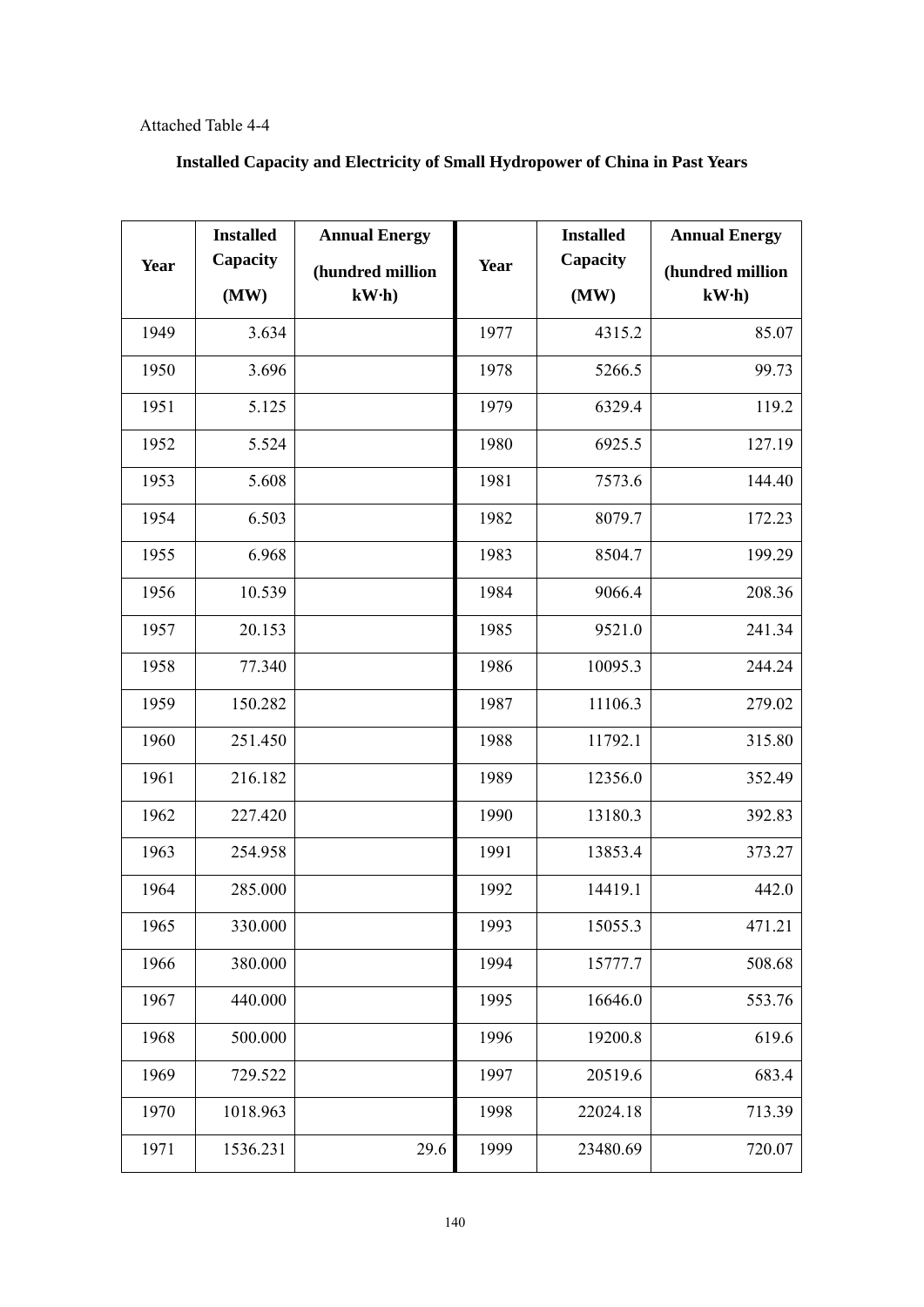| 1972 | 1830.855 | 33.5  | 2000 | 24851.72 | 799.82 |
|------|----------|-------|------|----------|--------|
| 1973 | 2200.762 | 40.5  | 2001 | 26262.41 | 871.41 |
| 1974 | 2593.500 | 48.68 | 2002 | 28489.28 | 947.24 |
| 1975 | 3083.200 | 66.86 | 2003 | 30832.99 | 979.16 |
| 1976 | 3601.400 | 71.42 |      |          |        |

- $\bullet$  The statistic extent of small hydropower: less than 500kW from 1949 to 1959, less than 3000kW from 1960 to 1969, less than 12MW from 1970 to 1985, less than 25MW from 1986 to 1995, less than 50MW after 1996.
- The installed capacity from 1964 to 1968 is by estimation.
- There are no data of annual energy before 1970.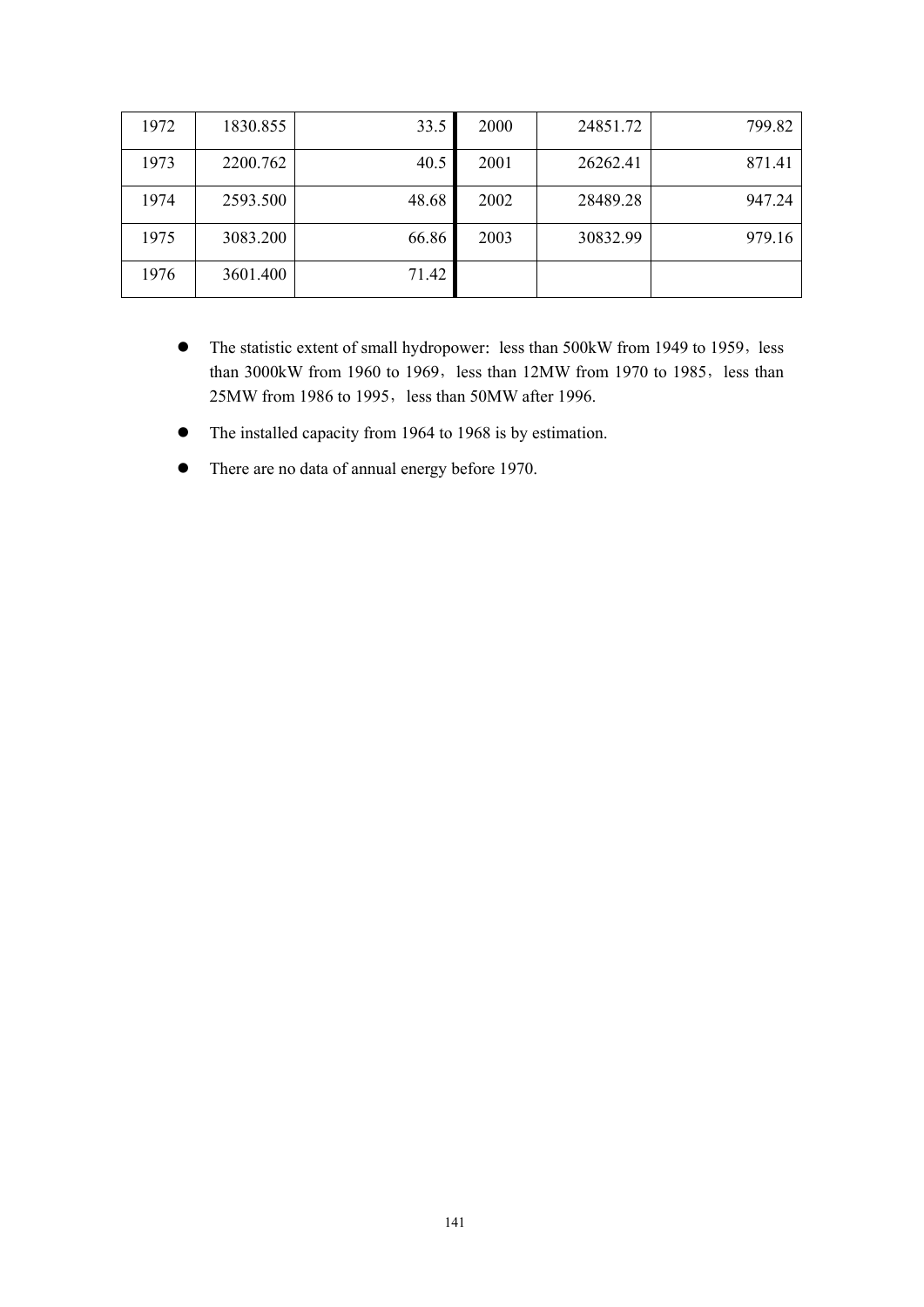# Attached Table 4-5

Installed Capacity and Energy of Small Hydropower of Each Province (Autonomous Region、 Metropolis ) at the end of 2003

| <b>Region</b>        | <b>Installed</b><br>Capacity | <b>Annual Energy</b> |               | <b>Installed</b><br>Capacity | <b>Annual Energy</b> |
|----------------------|------------------------------|----------------------|---------------|------------------------------|----------------------|
|                      |                              | (ten thousand        | <b>Region</b> |                              | (ten thousand        |
|                      | (MW)                         | kW·h)                |               | (MW)                         | kW·h)                |
| <b>Whole Country</b> | 30832.99                     | 9791633              |               |                              |                      |
| Beijing              | 42.92                        | 2224                 | Hubei         | 1856.817                     | 659262               |
| Tianjin              | 5                            | 866                  | Hunan         | 2433.094                     | 840577               |
| Hebei                | 346.534                      | 30034                | Guangdong     | 4601.531                     | 1269495              |
| Shanxi               | 150.93                       | 27991                | Guangxi       | 1706.7                       | 619203               |
| Inner Mongolia       | 49.53                        | 9317                 | Hainan        | 229.443                      | 73247                |
| Liaoning             | 256.18                       | 37972                | Chongqing     | 868.002                      | 337011               |
| Jilin                | 265.708                      | 60137                | Sichuan       | 3876.587                     | 1657332              |
| Heilongjiang         | 183.835                      | 50814                | Guizhou       | 1005.772                     | 400540               |
| Shanghai             |                              |                      | Yunnan        | 2444.362                     | 1009102              |
| Jiangsu              | 34.451                       | 4071                 | Tibet         | 158.798                      | 18300                |
| Zhejiang             | 2297.783                     | 400854               | Shanxi        | 512.362                      | 146286               |
| Anhui                | 383.997                      | 106647               | Gansu         | 511.494                      | 184676               |
| Fujian               | 3882.808                     | 1066508              | Qinghai       | 275.125                      | 124839               |
| Jiangxi              | 1380.076                     | 335580               | Ningxia       | 3.2                          | 800                  |
| Shandong             | 66.449                       | 6276                 | Xinjiang      | 676.906                      | 175473               |
| Henan                | 326.598                      | 77393                |               |                              |                      |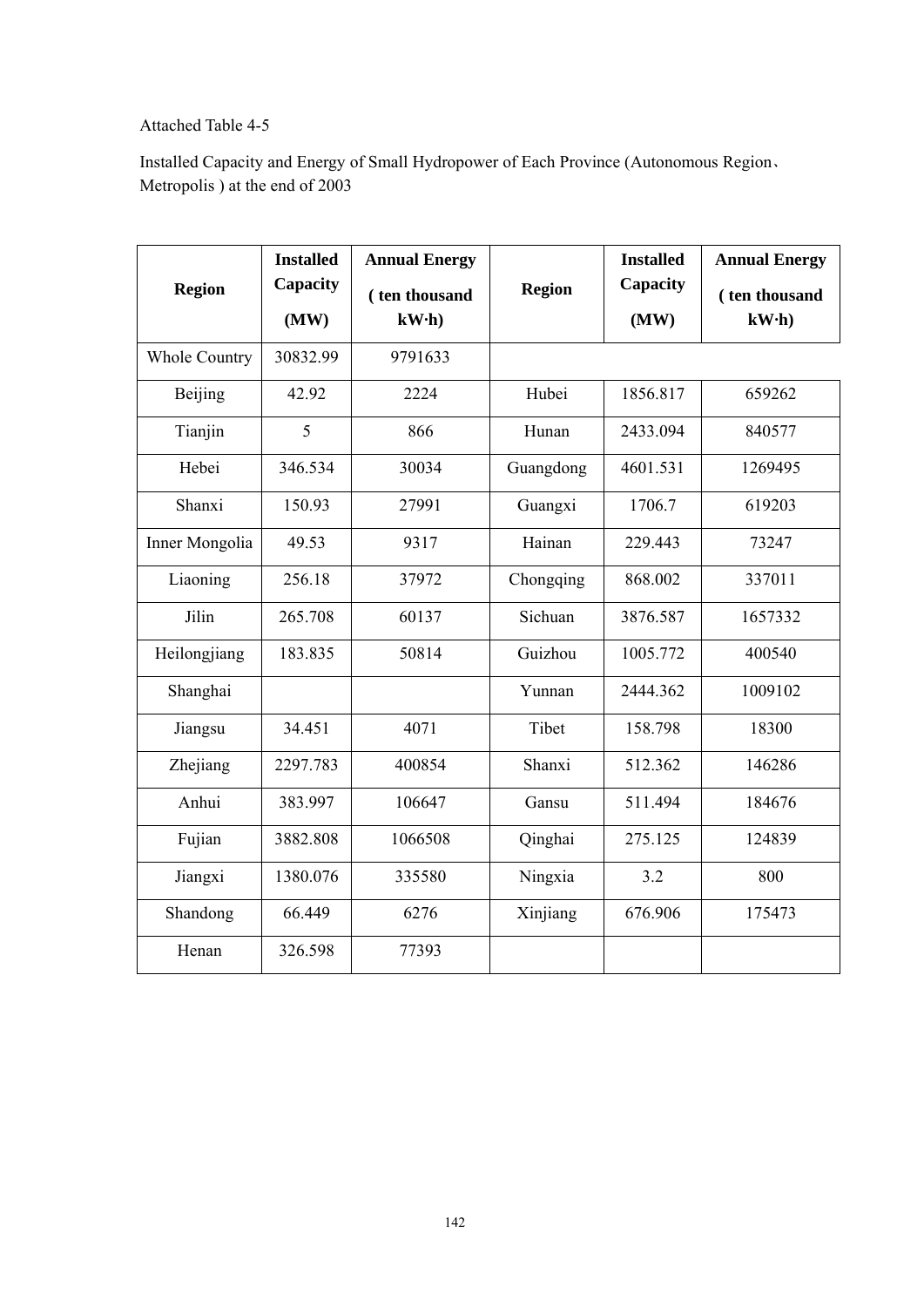# **Chapter 5 Study on the Incentive Policies and Experiences of Foreign Legislation on Renewable Energy**

## **1 Background**

Renewable Energy is clear energy that can be recycled and will be the terminal energy choice to assure the sustainable development of human society. Renewable energy could be categorized as conventional renewable energy (mainly conventional biomass) and new renewable energy (including small hydro power below 50MW, solar energy, wind energy, biomass with new application technology, geo-thermal and ocean energy). Among this, conventional energy represents 85%, whereas the rest 15% is new renewable energy.

The human application of energy began with application of biomass including burning firewood and stalks. Later high density fuel like charcoal was used and finally, fossil fuel such as coal took the dominant role in energy application. It is safe to say that the application of conventional biomass has a same long history as human society. In 1970s, two petroleum crisis raised human awareness of the importance of Renewable Energy. Especially the increasing awareness of environment protection and the attention to the global climate change recently accelerate the development of renewable energy. For example, the development of wind power and solar PV technology increase 30% annually. Nowadays, renewable energy has become important option to optimize energy structure, reduce Green Horse Gas emission and assure sustainable development. On this background, many countries made ambitious plan to promote renewable energy. For instance, according to the plan of EU, renewable energy will account for 20% of the total energy supply by 2020 and 50% by 2050; besides, the medium and long term energy strategy plan issued recently by U.S.A and EU member countries attached great importance to renewable energy. The international renewable energy application status and trend also shows that many renewable energy technologies became mature and some are commercially feasible and they will be the fourth generation of energy following coal, petroleum and natural gas.

With awareness of the strategic role of renewable energy, every country made various incentive policies to promote and encourage the development of renewable energy. With regard to economic incentive policy, the following two systems are widely adopted: one is regulations or rules made by the government; the other is law or legislation issued by the Council. In terms of the technology, some give general support to all renewable energy, others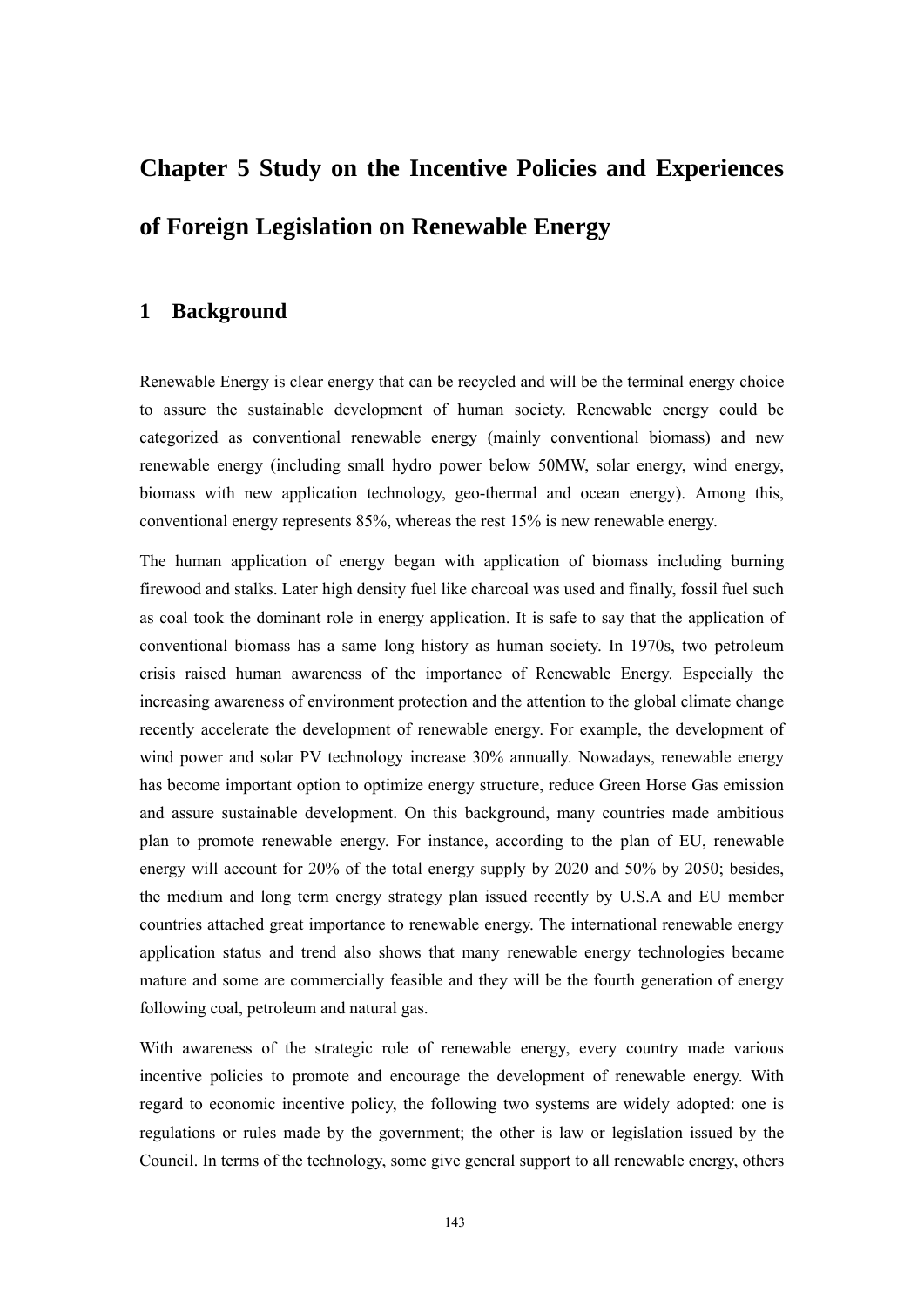encourage specific category of renewable energy. Nevertheless, the basic principle is the same, i.e, combination of government promotion and market drive. Through economic incentive policy driven by market demand, the sustainable development of renewable energy is achieved.

# **2 Overview of International Incentive Policy**

## **2.1 United States**

United States is a big country in terms of development and application of renewable energy. To some extend, the technical tendency of United States will impact the direction of the global renewable energy technology. In this sense, United States is one important source when analyzing global renewable energy incentive policy.

United States is a federal country. The Congress has the legislation authority, at the same time, every state has relatively independent legislation freedom. Therefore, in United States, the renewable energy legislation is viewed as federal legislation and state legislation. In Unite States, the federal government made renewable energy law to promote the development and application of renewable energy, meanwhile, state parliament also made renewable energy law based on the distribution of the renewable energy resources as well as the application status of renewable energy.

With the aim to diversify energy, optimize energy structure as well as ensure energy security, the federal government attaches great importance to the development and application of renewable energy. Compared with conventional energy, renewable energy is expensive, which makes them less competitive in market. In this case, the government promote the development of renewable energy via various incentive policies. The renewable energy law includes "PURPA" passed in 1978, "Energy Efficiency Competition Law" passed in 1986 and "Energy Policy Law" in 1992 and etc.

The PURPA passed in 1987 takes the milestone role in promoting the development of renewable energy, which requires that public utility has to purchase all renewable energy electricity generated by stand-alone, small or heat-power cogeneration programs. Besides, a fixed price was given to renewable energy electricity. Because PURPA ensures that the electricity generated from renewable energy is encouraged to feed the grid with fixed price, PURPA made great contribution to the development of the renewable energy at early stage.

In order to reduce the initial high investment, shorten investment payback period, and reduce the risk, the Congress passed "Energy Efficiency Competition Law" in 1986, which requires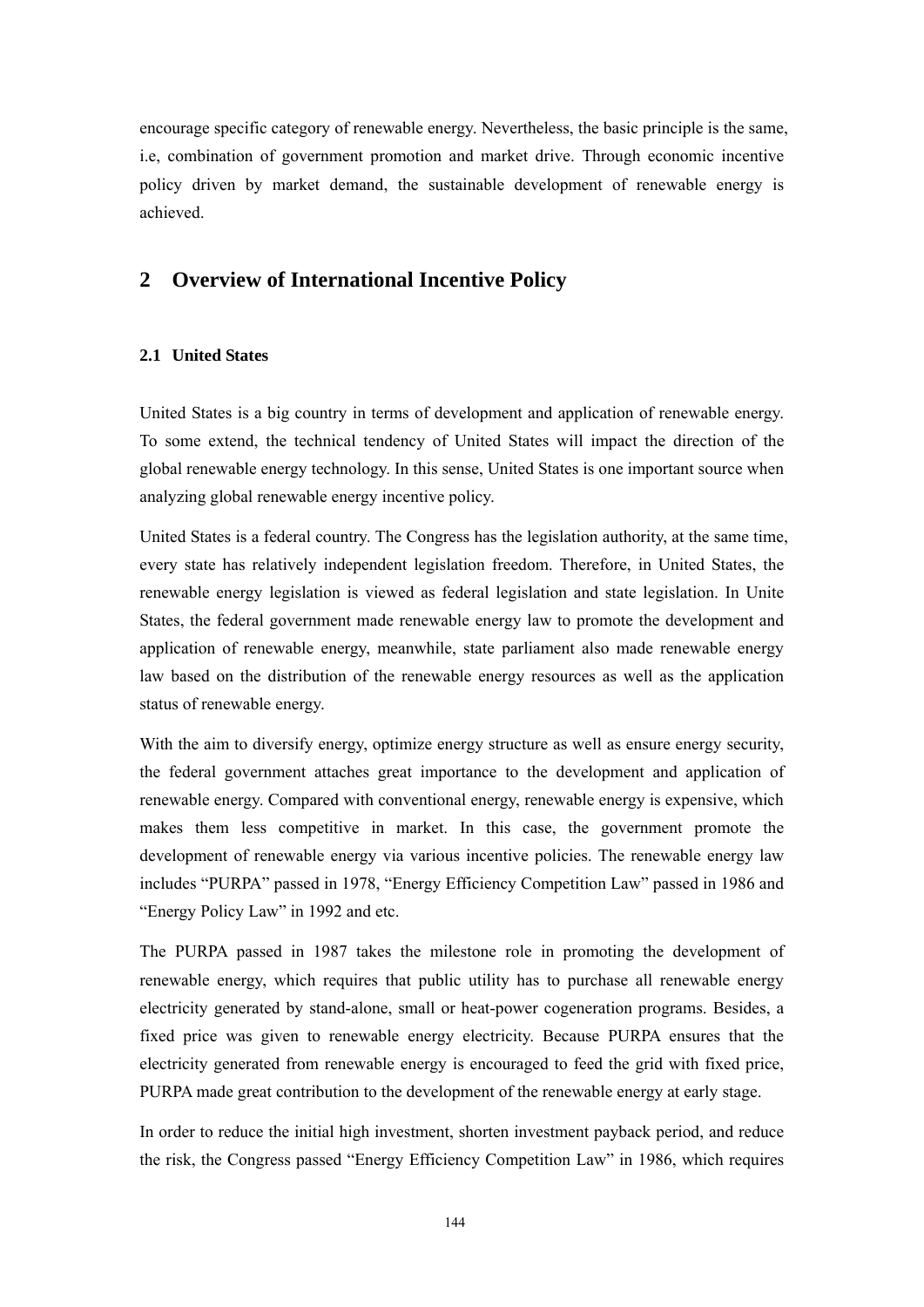establishing a public fund to support renewable energy projects. The fund comes from the end users who paid the electricity. According to quota policy, additional 0.05 cents per Kwh is charged for 4 years, which means 147 million US\$ is collected annually. With the subsidy from the fund, the development of renewable energy is greatly promoted.

Before 1992, the federal government subsidized installation of renewable energy programs to promote renewable energy, however, operation and maintenance after installation is unsatisfactory, thus the effect of the programs is far from expectation. On this background, the Congress passed "Energy Policy Law" in 1992, which required 1.8 cents income tax credit regarding to 1 Kwh electricity generated by renewable energy. Furthermore, no investment tax is charged for renewable energy programs. Final, Energy Bureau should subsidize renewable energy pilot or commercial programs. To sum up, this law is of great significance to promote the development of renewable energy, especially wind energy.

In recent years, so as to promote the development and application of renewable energy, different states of United States adopt various incentive policies such as favorable private income tax, favorable company income tax, favorable sales tax, favorable property tax and low interest loan, etc. Besides, a series systems come into being with the implementation of renewable energy law, such as RPS, Public Fund System, Green Certification Purchase System and Grid System, etc.

**California:** among all the states California has the longest history, sufficient categories and richest resources in terms of renewable energy. Aiming to optimize the energy structure, the state passed a series laws to promote the development of renewable energy. In 1996, House of Representatives passed No.1890 Act: it requires that 540 million US\$ should be collected via quota system during 1998 to April of 2002 to promote renewable energy. In order to implement the Act, additional 0.05 cent is required to end users. In 1997, Senate passed No.90 Act: according the Act, renewable energy fund was established in California, the fund was operated and managed by the state energy commission to promote renewable energy. In 2000, House of Representatives and Senate passed No.995 Act and No.1194 Act respectively: according to them, from January 2002, 135 million US\$ should be added to Renewable Energy Fund by quota system. In 2002, Senate passed No. 1038 Act: the Act give authority to Energy Commission to use and distribute the Renewable Energy Fund. In 2002, House of Representatives passed No.1078 Act: it requires establishing RPS with an aim to increase the proportion of renewable energy electricity by 1% annually from 2002. And by 2017, renewable energy should account for 20% of wholesale electricity. Furthermore, it gives the authority to State Energy Commission, Power Monitoring Commission and other responsible sectors in charge of RPS.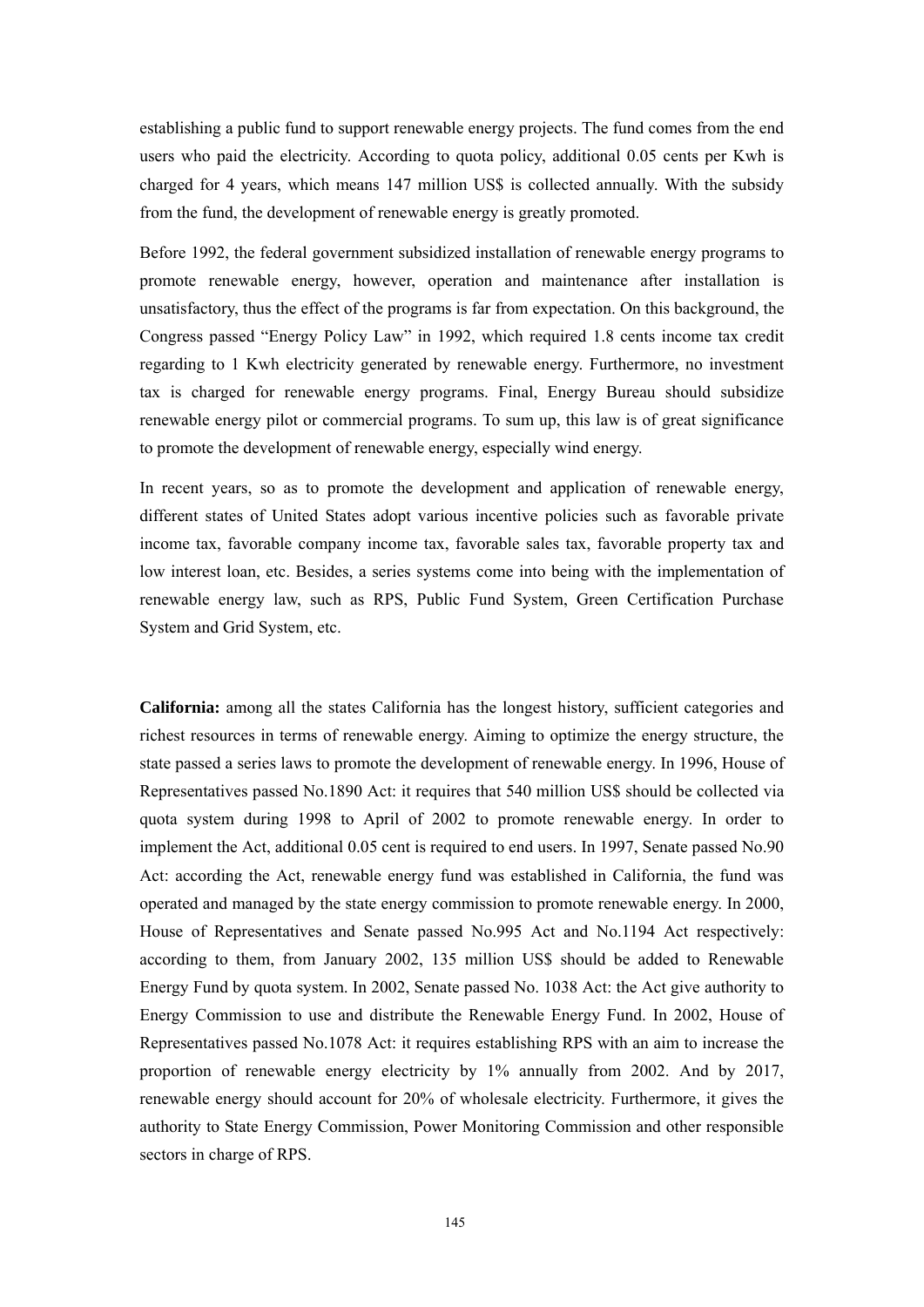**Texas:** Texas is the second biggest state of United States with rich resources of petroleum and gas, however, because of huge consumption by heavy industry like chemical industry, steel industry and fertilizer industry, the energy demand is also very big. Because of decreasing petroleum and gas storage, Texas realized the importance of optimizing energy structure, diversifying energy categories and promoting renewable energy through legislation. In June 1999, the bill of Reconstruction of Electric Power was passed, which aimed that the installed capacity of renewable energy power should be increased to 2000MW by 2009 and the cumulative installed capacity should be increased to 2880MW by 2009(of which 880MW comes from the existing installed programs): furthermore, the target for different phases are 1280 MW by 2003, 1730 MW by 2005, 2280 MW by 2007 and 2880 MW by 2009. This provided detailed objectives to RPS.

**New York:** In order to promote renewable energy, New York is now making RPS. In next decade, the electricity generated by renewable energy should represent 25% of the total power generation. The law is anticipated to be available in 2004. Apart from RPS, New York also established Energy Research and Development Commission and collect fund to promote renewable energy.

**Maine:** The Law of Reconstruction of Electric Power was passed by Maine in May 1997, which was the first state to bring RPS into the law. This law required all the electricity retailers to supply 30% eligible energy to end consumers from March 2000. The eligible energy included renewable energy like fuel battery, tide energy, solar energy, hydropower, biomass (below 100MW) and joint-production by heat and electricity.

**Wisconsin**: Appropriate objective and strategy were put forward in this state. The RPS was estimated to rise to 2.2% by 2010 from 0.5% in 2001, 0.6% of which should be produced by the equipments that have been installed before January 1998. And the other 1.6% are produced by the newly-built renewable energy power equipments such as wind power, solar energy, biological energy, terrestrial heat, tide energy and small hydropower (below 60MW), etc. Private, state-owned as well as joint electric power enterprises are obligated to accomplish the task.

#### **2.2 EU**

With rapid development of economy and politics, EU set up unique features in terms of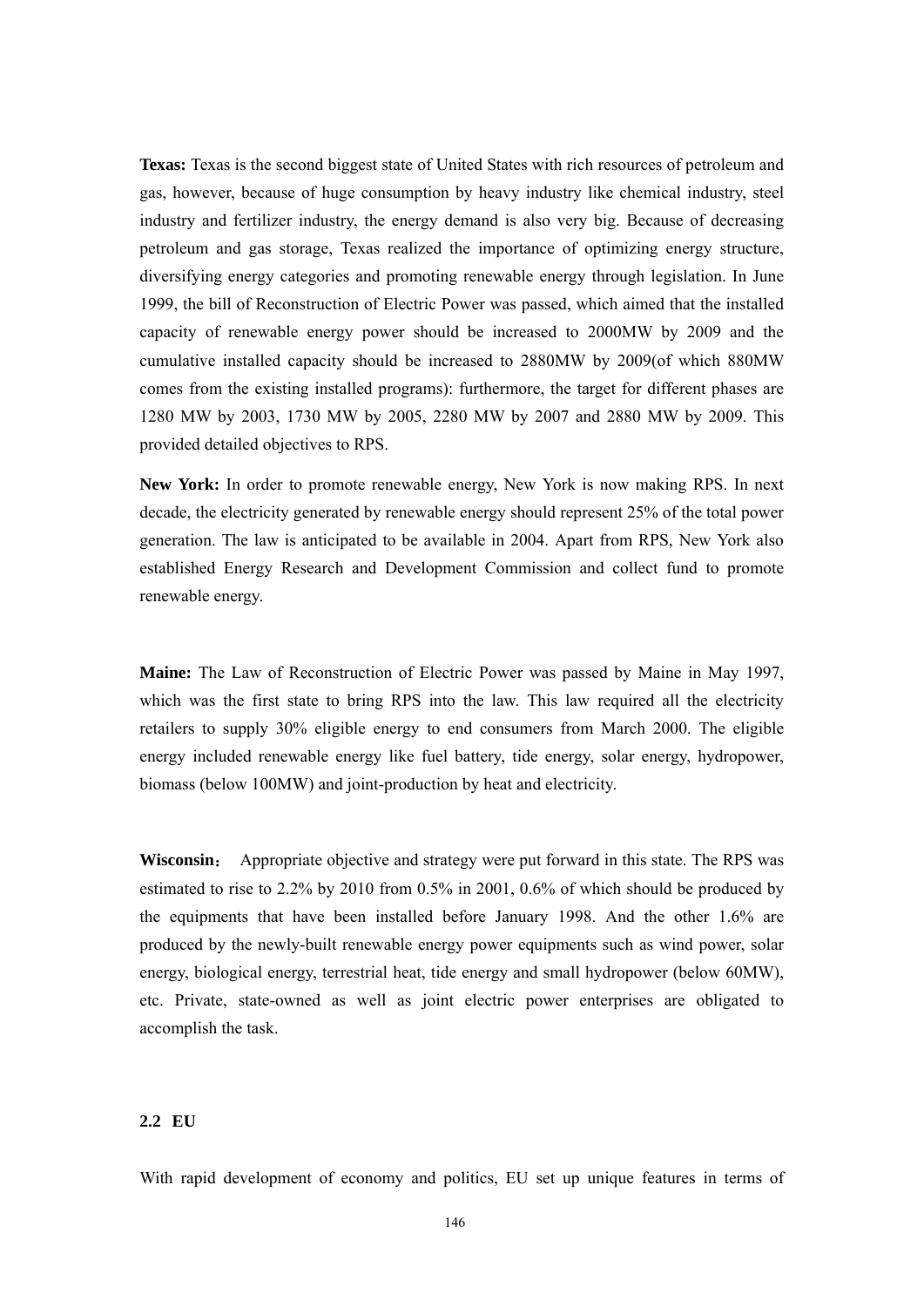development of renewable energy technology and incentive policies. Since the first white book of renewable energy development strategy was published in 1997, EU tended to adopt consistent policy gradually to promote renewable energy. In March, 2004, EU Congress approved the objective of EU and its members in terms of the development of renewable energy in 2020, which requires a target of 20% of electricity generated from renewable energy. And the members are encouraged to make their own development objective based on their own situation. Although EU takes consistent step to develop renewable energy, the systems and policies vary from country to country.

#### **UK**

The renewable energy began to develop in Great Britain comparatively late but steadily because of the implementation of the Non-Fossil Fuel Obligation (NFFO) policy. The NFFO is mainly concerned that the power companies in England have the obligation to promise that a certain part of the electricity they provide is from the non-fossil fuel. This policy gives the non-fossil fuel electricity a guaranteed market system, which aims to set up a primary renewable energy market. In this way, renewable energy power can compete with conventional power without the fiscal support from government in near future. To reach this goal, the price of renewable energy power must be drawn close to the conventional power. Therefore, a competitive distributing measure or management system is needed to ensure the implementation of NFFO. The unique feature of NFFO is that it is issued by the government and the program developers are selected through bidding. The winning bidders will sign the contract with the local power companies in accordance with the bidding price and the term of the contract is defined in the NFFO pact. Since the cost of renewable energy power is still higher than that of conventional power at present, the government will subsidize the additional cost that is caused by the difference between the bidding price and the average selling price. The subsidy comes from the fossil fuel tax. This measure attracts many companies and enterprises to invest in renewable energy power.

From the issue of the first NFFO in October 1990 to the fifth NFFO in February 1997, renewable energy has developed with a fast speed in England. By September 30, 1997, the installed capacity signed in the contract has amounted to 2094.195 MW, among which 444.32 has been accomplished. At the same time, the cost has decreased greatly. For example, the price fell down by 19.5% in the fourth NFFO comparing with the third one.

In April 2000, UK government released Renewables Obiligation Order defining the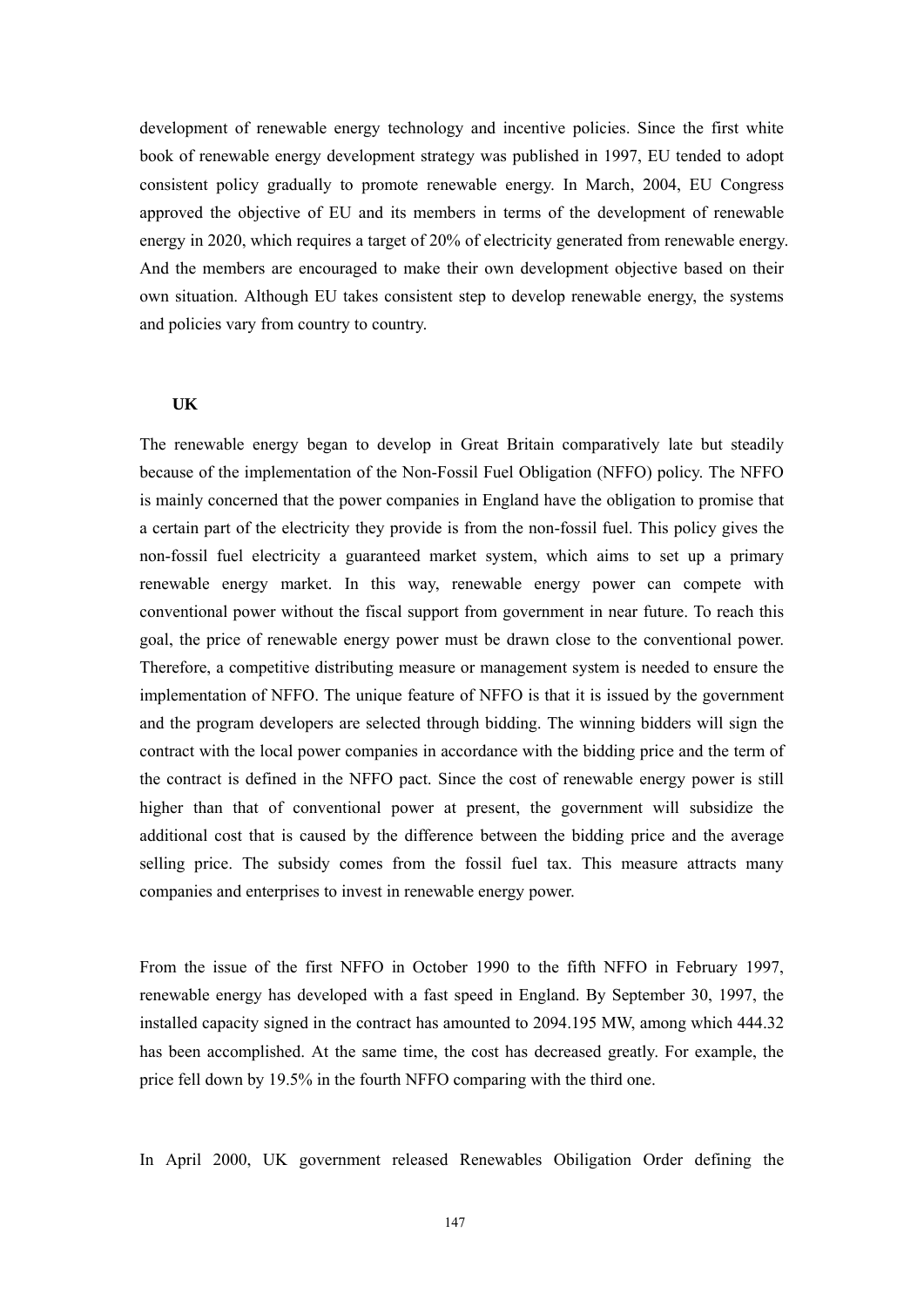obligations that electricity suppliers must fulfill, i.e. renewable energy power must take a certain percent among the power they supply. The ratio of renewable energy power is prescribed by the government each year according to the objective of development, practical development status of renewable energy and status of market. It is actually a quota system. The Renewables Obiligation Order also prescribes the eligible areas and target for renewable energy power specifically, including wind power, wave power, hydro power, tidal power, PV power (at least 0.5MWh per month), geothermal power, landfill gas/sewage gas and biomass power, etc. *Renewables Obiligation Order 2002* and *Renewables (Scoland) Order 2002* were on effect in April 2004 and established the Renewables Obligation(RO) System. In 2002/2003 fiscal year, the stipulated ratio of reneable energy power was 3%, while in 2003/2004 fiscal year, it is 4.3%. It will be increasd annually and in 2010/2011 fiscal year, it will reach 10.4%. Simultaneously, UK also established renewable energy trading system and market which permit each 1MW eligible renewable energy power as a computation unit (called a ROC) trade in the market. UK government appoints the OFGEM to supervise and manage it. As power supply and generation system was successfully privatized in 1990, all power suppliers must fulfill their obligations, which means to reach the stipulated annual quota of renewable energy power, purchase eligible power from renewable energy power enterprises obtaining the ROC Certificate or purchase it directly from the OFGEM. If the suppliers failed to fulfill it, they would be fined 10% of their turnover at most according of the regulation of the OFGEM. If there is surplus ROC, i.e. the renewable energy power market is in the state of seller's market, the OFGEM can buy them at the price of 30 pounds per ROC which is actually equal to the bottom price of renewable energy power stipulated by the government. But is actual practice, the government requires to guarantee the stipulated annual quota is a little bit higher than that can be reached practically so as to maintain a comparatively higher market price and therefore encourage the investment in the renewable energy power. In 2003/2004 fiscal year, the market price for renewable energy power is 45-48 pounds/MWh (the corresponding grid price is 15-18 pounds/MWh)

#### **Spain**

Spain is one of the countries that develop fastest in the aspect of renewable energy, especially in wind power, ranking the third now. In 2003, the output of renewable energy took 6.8% of the total primary energy supply, among which hydro power takes 2.5%, wind power 0.8%, biomass 2.9%, methane and biogas 0.2%, bio-fuel 0.1%. Also, renewable energy power takes 15.9% of the total power generation, among which, hydro power takes 10.7%, wind power 4%, biomass and methane 0.9%, PV power 0.01%, and others 0.3%.But Spain has no specific law that aims to promote renewable energy. The support to the development of renewable energy actually began with the implementation of *Act 54/1997 on Electricity Sector*. Apart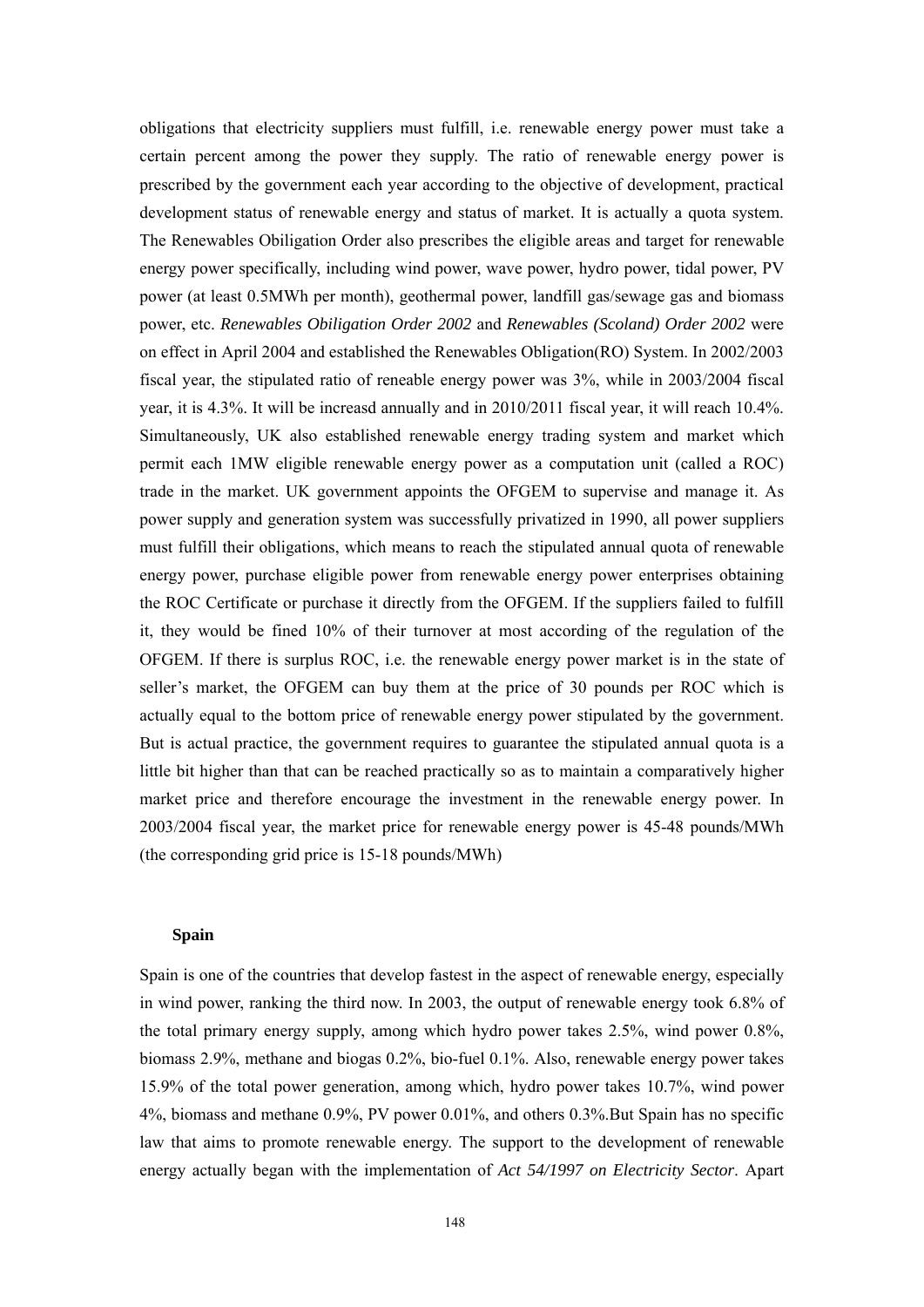from that, the *Royal Decree 2818/1998* issued in December. 23,1998 and the Sixth Environment evaluation law issued in 2000 is the supplement and perfection of the *Act 54/1997 on Electricity Sector* with regard to promote the development of renewable energy and also the implementing details in other words. The *Act 54/1997 on Electricity Sector* in Spain began to be effective from November. 11, 1997, primary goals of which is to set up a power market of free competition, and build the national *Pool Based System* through the reform of power system and the privatization of the power generators and gird operators. All the power generators sells electricity to the power pool system, and all the grid operators purchase electricity from the power pool system. Moreover, the National Power Supervision & Management Commission was founded to be responsible for the administration of power market. Stipulations on the development of renewable energy are specified in the *Act 54/1997 on Electricity Sector* which is mainly summarized as the following aspects: 1) Special regime for renewable energy sources (RES) (<50MW);2) Guaranteed grid access; 3) Are not obliged to submit bids to the pool; 4) Special price is designed for the renewable energy power and the interest of investors will also be considered while the special price is set. In the mean time, the objective for the renewable energy development is also specified, i.e. by 2010, the renewable energy will take 12% of the total consumption of energy. Moreover, it is also required to frame out the renewable energy promoting programme. In 1998, the Ministry of Economy in Spain authorized the IDEA subjected to it to preside over the framing of 2000-2010 renewable energy promoting programme as well as assisting the Ministry of Economy to supervise its implementation according to the *Act 54/1997 on Electricity Sector*. The programme was passed by the Council of Ministers in December 30, 1999, in which the objective is specified again that renewable energy will takes 12% of the total consumption of energy by 2010, and the renewable energy power will take 29.4% of the total power and in which it is also prescribe that specific annual developing goal will be set according to the practical situation of development during the programme.

*Royal Decree 2818/1998* issued in December. 23,1998 is the supplement and perfection of the *Act 54/1997 on Electricity Sector* with regard to promote the development of renewable energy and also the implementing details in other words. It specifies the contents as follows:1) Establishes the administrative procedure for the access to the Special Regime; 2) Regulates relationship between renewables electricity generators and grid operators; 3) Establishes the prices for renewables electricity. The producers can choose between a fixed feed-in tariff, or obtaining a premium price in addition to the poll price. The adjusting measure is as follows: all the renewable energy power generators are supposed to report to the price adjusting organization (IDEA at present) authorized buy the government, making out the change of the renewable energy power cost. Then the organization will calculate the two specific prices for the next year according to the report and other research materials and information. The price is not the same for different forms of renewable energy power. But for the same form of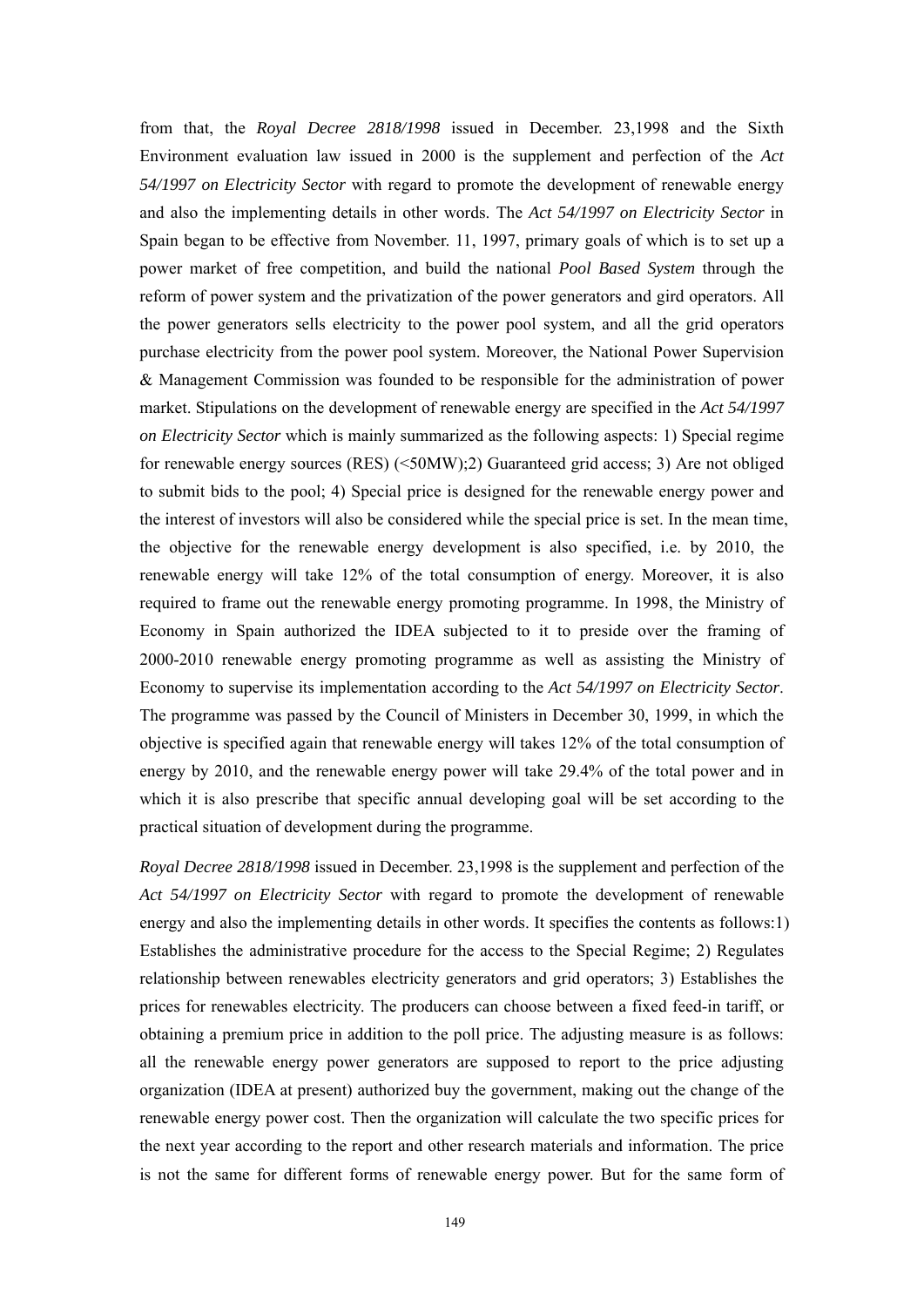renewable energy power, the price is the same regardless the conditions of resources.

#### **Germany**

Germany probably is a country that has the most developed renewable energy in the world, the power generated by renewable energy has reached 46.3 TWh in 2003, which is 8% of the total generation. Amongst this figure, wind power is the most rapid developed industry. The installed capacity is 14.61GWh by the end of 2003, which is about 40% of the world in total. Amongst the renewable energy generation, small hydro and wind are taking the leading position, which were 44% and 40% of the total; the rest is biomass generation, which is approximately 15%. The Germen also made a stand out achievement on promoting the PV generation, it became the first country which has its PV power generation reached 1% of the total power generation. It shows the possibility for PV to be developed from small portions to bigger portions, and in the end to inhabit certain percentage of the energy structure. The success of the renewable energy development in Germany was believed because of the sufficient design and implementation of the renewable energy policy and law.

There're three stadges of the renewable energy legislation development:

The first stadge – in 1991, Feed in Tariff was established: The German Federation Government established the Feed-in-tariff , which force the public utilities to buy the renewable energy generated power. According to this law, the public utilities have to purchase the renewable energy such as wind, hydropower and etc. at the price of 90% of the electricity sales price. The establishment of the *Feed-in-tariff* has build a strong foundation for the development of renewable energy. Since specific and clear principles, policies, stratagems and legislations have been build, which has promoted the development of renewable energy; the installed capacity of Wind Power was increased from 56MW in 1990 to 2,080MW in 1998, and in the same duration, the average single capacity of the WTGs were increased from 160KW to 470KW. The second stage – in year 2000, Renewable Energy Act: it mainly clarified following key points: For applicable renewable energies, the power sector shall have a fixed purchase price for those; The fixed power price presented the difference amongst the different renewable energy technologies, and the resource difference between the same technology application power generation systems; To accelerate the technology improvement and the cost reduction of renewable energies, clarified the timetable for the reducing of the fixed purchase price for renewable energies, for instance, there is a gradual percentile reduction in the fee levels for new-built biogas power generation plants (degression, generally 1 % reduction per annum) after 2002; Canceled the Maximum restriction on 1998, which limited the renewable energies within 5% of the regional total power consumption. A new renewable energy proportion was made, it prescribed the TSOs to be responsible on balance the renewable energies generation quantity within the grid, which means the increased cost brought in by renewable energies shall be shared by the national grid, the entire power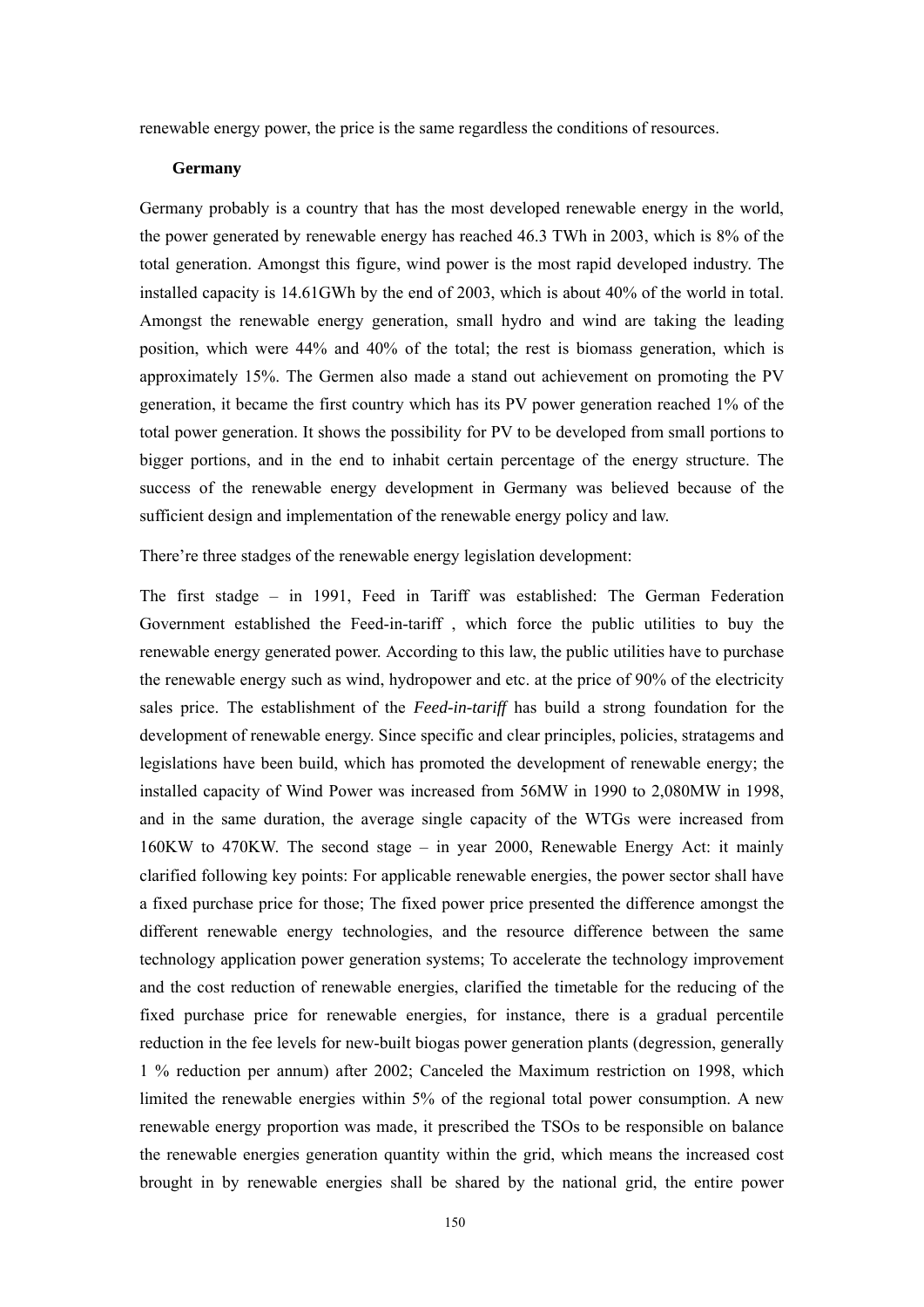consumption, this ensures the fair competition among the TSOs. In this duration, a renewable energy development target was made by Germany, which is to reach the 12.5% ratio of the total energy supply for renewable energies by year 2010, and reach 20% till year 2020. To apply the target, *Renewable Energy Law* was redacted in year 2004 and lead German renewable energy law into the third stage.

The renewable energy development promotion mechanism that the German renewable energy act builds is a fixed power price mechanism. This machanism has three key characteristics: Forced grid connection. TSOs and DSOs have the obligation to connect the renewable energy power to the grid; Priority on purchase. TSOs and DSOs have the obligation on purchasing all the power that renewable energies generated; Fixed price. TSOs and DSOs have the obligation to pay the fixed price for renewable energies according to the prescribed in renewable energy law.

#### **Denmark**

In order to accelerate the development of renewable energy, a serial measures were taken by Denmark. First, "Energy in 21 Century" plan was constituted, aiming at reducing nationwide CO2 emission to 80% of that in 1998. By the end of 2030, CO2 emission will be only 50% of that in 1998. With this objective, Danish government began to devote to two missions. One is to increase application efficiency as well as conserve conventional energy. The other is to raise application of renewable energy to 12%-14% in 2005 from current 10%. It was also estimated that this rate can reach 35% in 2030, i.e. annual growth is 1%. Second, power mechanism reform was carried out and power reform plan including objectives of developing renewable energy power was approved in March 1999. This plan stated that it was a must to increase green power to 20% in 2003 from current 10%. To ensure the implementation of the plan, it is clearly stated in the new power supply law that power companies were obligated to purchase renewable energy power from small thermo-electric plants and power suppliers at a fixed price. Meanwhile, the plan also prescribed that RPS based on competition and trade would be adopted to support renewable energy power. By the end of 2003, renewable energy power must cover 20% of the total consumption. Third, green certificate system was advocated in this plan, which was implemented through tender bidding program for offshore wind farm. Finally, transitional policies were made by Danish government, including: gradually cancel wind power subsidy (0.17krone/kWh); levy tax on CO2 (0.10 krone/kWh) and use the money to support wind power enterprises; the government determines maximum limit for renewable energy price until green market operates effectively.

#### **Netherlands**

In 1998, a new law related to electric power was enacted by the government, which announced a serial standards for the production, transportation and provision of electricity.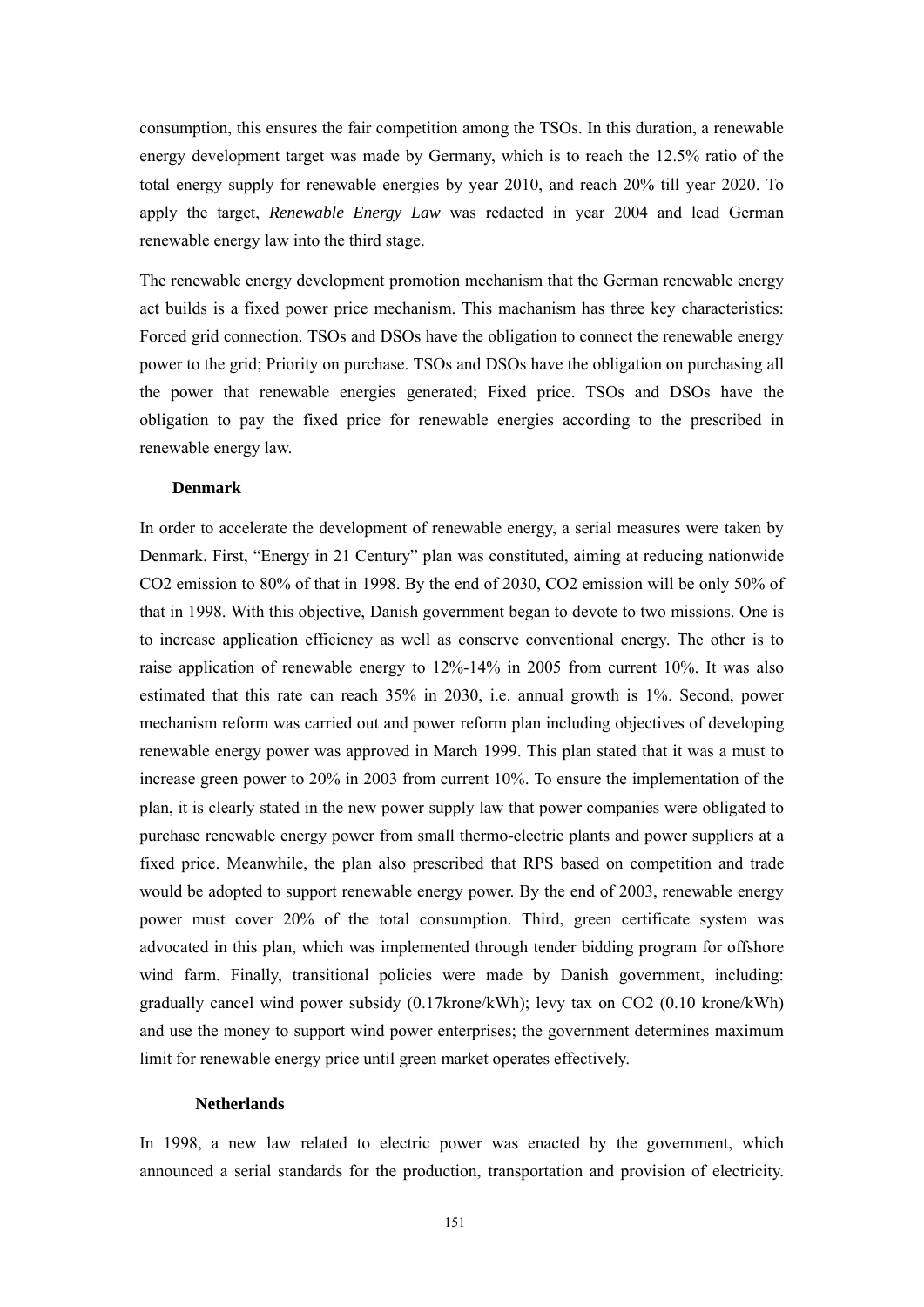More important, in the new law, "green certificate" plan was written, which prescribed an obligation for customers to buy a certain sum of green electricity. In February 1998, Holland government negotiated with Holland Electric Power Association, a representative of all the electric power companies, for agreement of free quota. The agreement claimed that by 2000, among total consumption of electricity, 3%(1700 GWh) should come from renewable energy. This standard was adopted for total sale rather than a product or contract of a company. Under the plan, the manufacturers would get a "green certificate" for 10 GWh renewable energy power at 0.03-0.05florin/kWh. On the contrary, if companies failed to meet the requirement, they would be charged with 5 florins as punishment.

#### **2.3 Other Countries**

Besides, there are some other countries, whose incentive policies to renewable energy made great achievement.

#### **Australia**

In November 1999, Australian Federal Government announced national plan to support renewable energy development, which claimed that renewable energy power should be increased to 25500GWh, equal to 12% of national power by 2010. At the same time, renewable energy supply should grow with 2%. This plan was supposed to be undertaken by power retailer and wholesaler throughout the country driven by law from federal government. The plan was to start in 2000.In practice, green certificate system was prescribed in this plan. First, eligible renewable energy was identified as solar energy, wind, ocean energy, hydro, geothermal, biomass (methane), farm fallout, forestry fallout, food process and process fallout, sewage, urban rubbish, solar water system, individual renewable energy power system and renewable energy battery. The plants involved in such fields as mentioned above were renewable energy plants. They could get a green certificate for producing 1MWh electricity. Obligated business part could obtain green certificates by contracting with these plants or bought them from individuals at negotiated price. The certificates were allowed to sell and buy in market. At the end of the year, obligated wholesalers and retailers were asked to show enough green certificates to management department. The ones who failed to accomplish the task would be punished at \$40/MWh. Meanwhile, if they made up the unfinished quota in the following 3 quarters, the money would be returned. It was estimated that by 2010 average price of electricity would be increased by 1.3%-2.5%(about 38c-95c/MWh), i.e. 1.8billion-0.3billion Euro, with the effectiveness of the policy.

#### **Japan**

In 1997, "Special Measures to Promote New Energy Application" was constituted by Japanese government, which encouraged enterprises to apply 10 kinds of new energy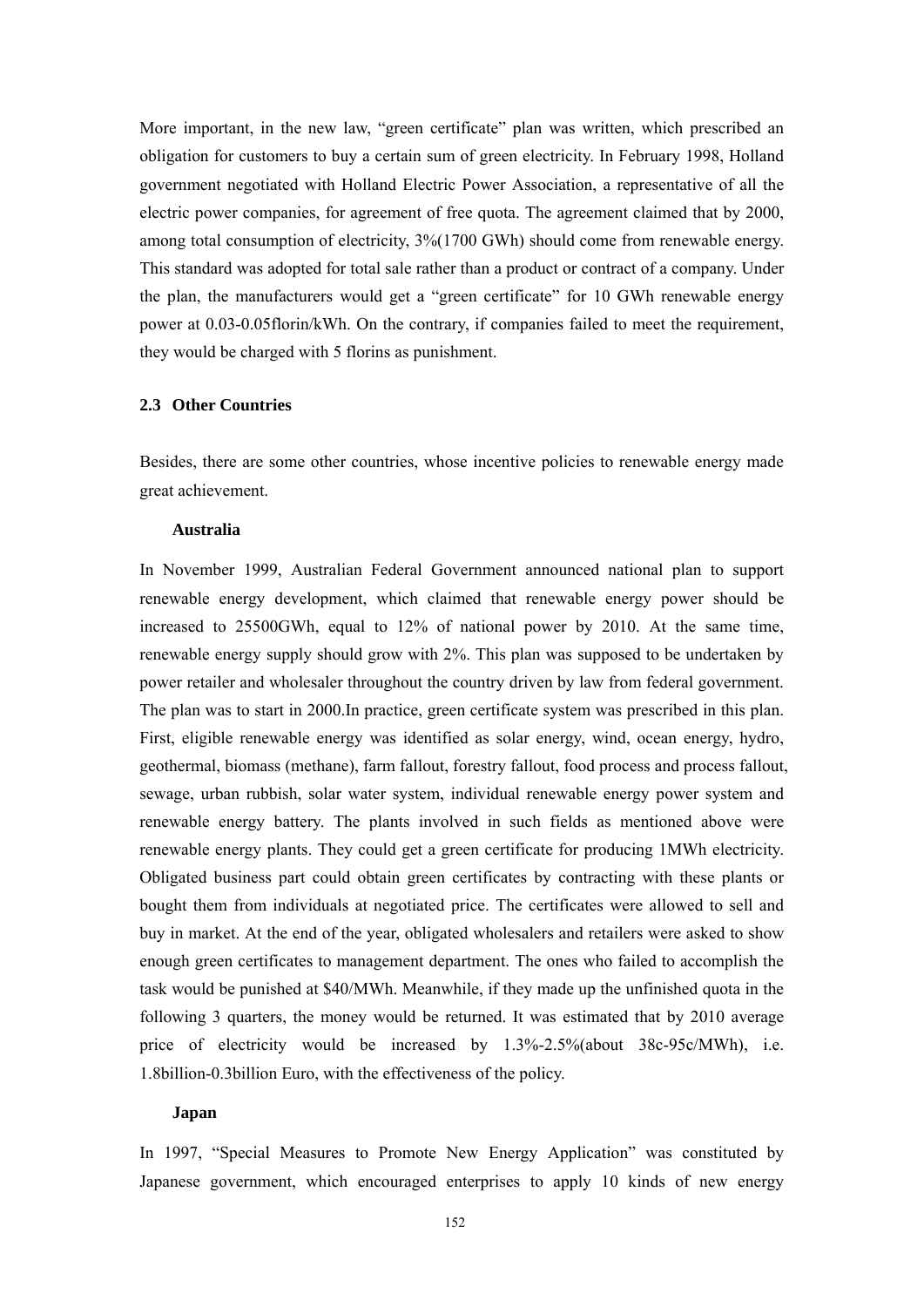technology such as PV power, wind power, pollutionless vehicles, rejectamenta fuel production, rejectamenta power, rejectamenta thermal application, application of difference in temperature, natural gas thermal-power hybrid system, fuel battery and solar thermal application. At the same time the law asked government to undertake a serial compulsory measures to promote new energy application including: the government was supposed to take a integrated comprehensive measures to encourage customers and developers to develop new energy application, urge suppliers to supply new energy and compel local public parties to apply new energy. Furthermore, except government subsidy, the government, local public parties and enterprises should increase awareness of applying new energy and provide assistance whenever necessary.

#### **India**

In 1990s, Indian government set up Unconventional Energy Department and Renewable Energy Development Unit to administrate and accelerate the development of renewable energy. Meanwhile, they adopted some specific measures like 100% depreciation to promote the commercialization of renewable energy. The adoption of these measures boosted Indian renewable energy industry. By 2000, India had had a capacity to build 10MW PV power system and over 600kW wind power generators. In addition, installed capacity of PV power and wind power had respectively exceeded 100MW and 1000MW, which tripled that of China.However, Indian policies are unstable as China, which leads to ups and downs in the development of renewable energy.

#### **Brazil**

Brazil government always pays great attention to develop alternative energy. To deal with the petroleum crisis since 1970s, release dependence on imported petroleum, Brazil began to develop ethanol fuel. With rich agricultural resources, Brazil took the advantage of sugarcane and made the plan to develop ethanol fuel by raising sugarcane. Through 30 years' efforts, Brazil not only became a country with huge production of ethanol, but also grasped mature ethanol fuel technology. Currently, there are 15.5 million cars and 3.5 million motors using ethanol gasoline(gasoline with a portion of ethanol), besides, there are 2.2 million cars using pure ethanol fuel. Brazil has become unique country without supply of pure gasoline and also one of the countries that successfully use ethanol as fuel for cars.

The initiation of ethanol plan began from 1975 to 1999. In 1973, the first global petroleum crisis brought great impact to Brazilian economy, which depends on imported petroleum. To meet the increasing demand of energy brought be rapid economic development and serve themselves in terms of energy, Brazil started to implement ethanol plan since 1975. They scaled up the production of ethanol, increased application technology of ethanol as fuel for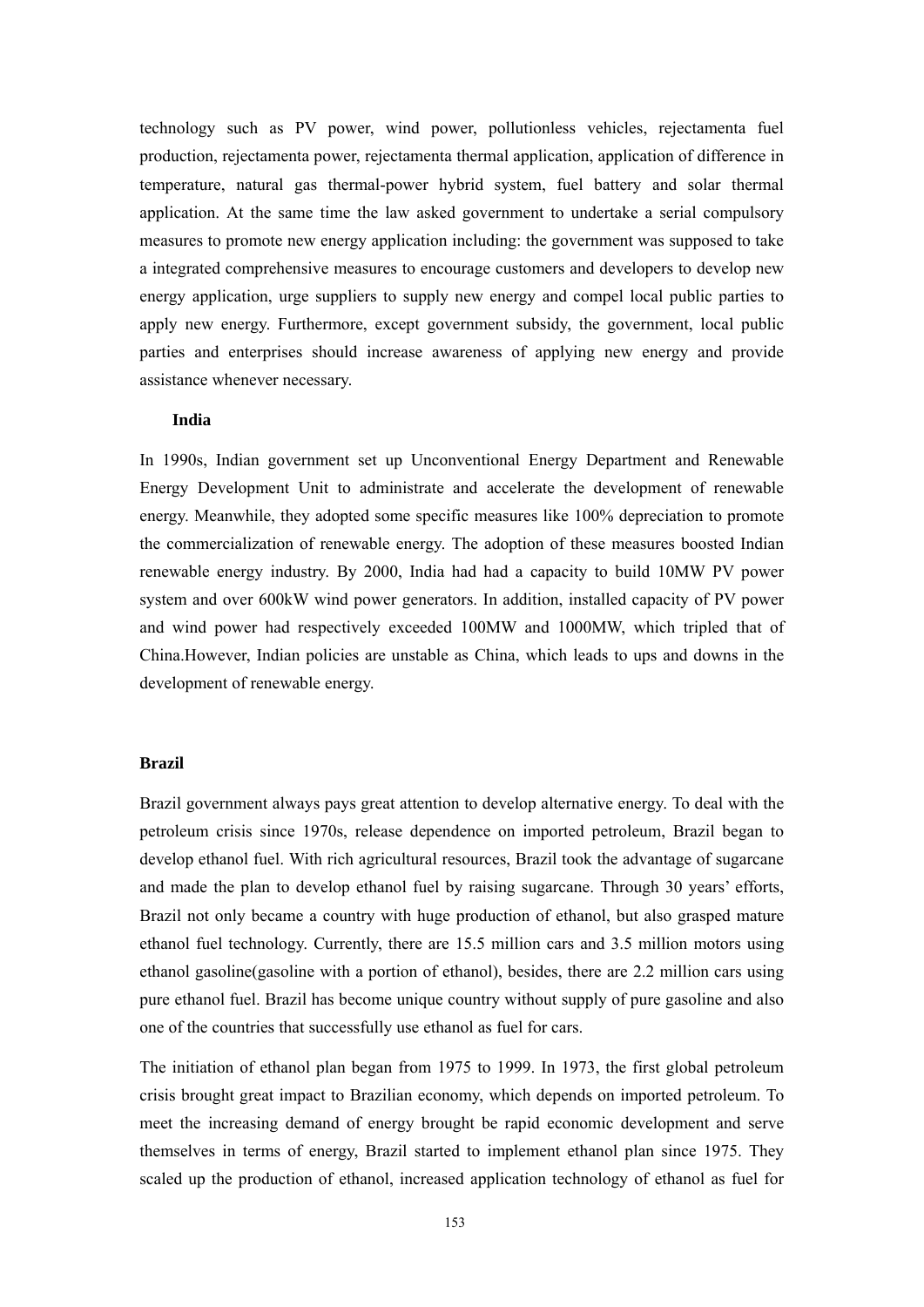cars. With support of World Bank, Brazil government and private sector had joint investment to extend areas for sugarcane, establish ethanol processing factories and promote ethanol fuel. In the same year, the government issued laws and gave authority to Brazil Petroleum Company to mix a portion of ethanol in gasoline, which was known as ethanol gasoline. In 1979, after frustrated by the second global petroleum crisis, the production technology of ethanol was much improved. And the first car using pure liquid ethanol came into being. With the subsidy from the government and favorable loan, the production of car fueled by ethanol account for 94.4% of the total production in 1984. During 1979 to 1995, Brazil produced 5.4 million cars fueled by liquid ethanol. However, because of release of petroleum crisis, decrease of petroleum price and increase of sugar price in 1986, the Brazilian companies use more sugarcane to produce sugar instead of ethanol, which caused insufficient supply of ethanol in 1989 and drop down in the number of production and sale of ethanol cars. With the aim to boom ethanol development plan, the government issued relevant laws in 1991, which specified objective of ethanol development plan, and required 20-24% ethanol mixed in gasoline fuel in all gasoline station all over the country.

In 1999, the technology of ethanol fueled cars made great achievement. The sales of ethanol fueled cars accounted for 0.69% of the total sale in 2000, whereas, it reached 6.9% by 2003, with a number of 80000 cars. In March 2003, Brazil Fort Company introduced the first gasoline and ethanol fueled car, which can use either gasoline or ethanol, or mixed gasoline and ethanol. The power and price was similar to common cars. In 2003, the sales of such cars was 30000 and will reach 250,000 in 2004. This new technology not only offer the customers a new way to use fuels, but also became a important way to balance the price of gasoline and ethanol.

## **3 Evaluation on Foreign Policies in Renewable Energy Field**

Judging from the proposed and existing policies and measures of supporting renewable energy development, three characters can be concluded: Compelling Policy, Incentive Policy and Voluntary Policy.

## **3.1 Compelling Policy**

Compelling policy is adopted by most countries as the base for legislation, which is displayed similarly in policy making and differently in juristic form. In USA especially some states,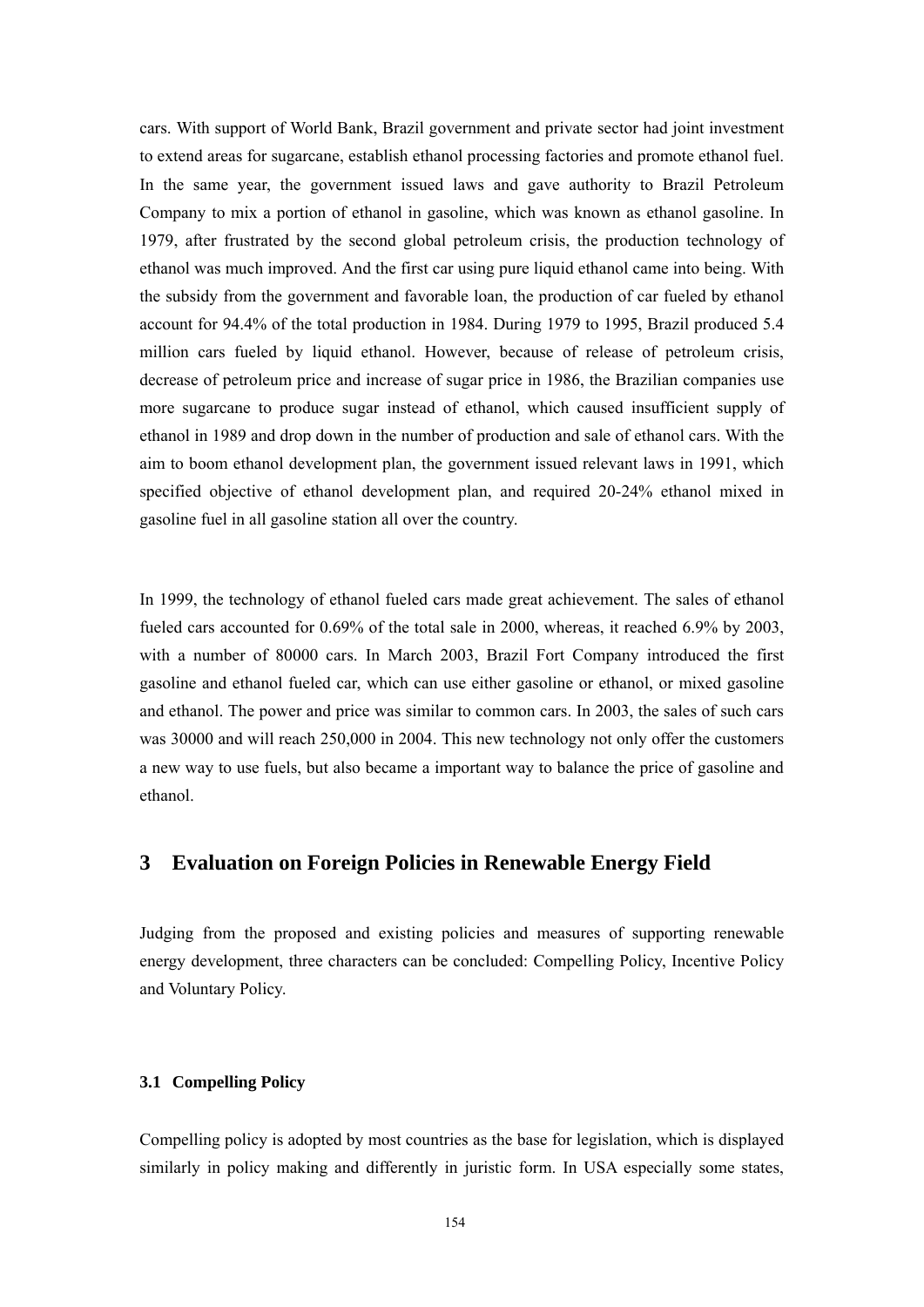RPS is undertaken to require power plants to produce or purchase a certain sum of renewable energy power. While in Germany and Denmark, power companies are asked to purchase renewable energy for electricity supply and provide assistance for renewable energy power grid-connecting.

Compelling policy can also be categorized as objective and mission. Objective policy is the base of implementation by force, in reverse, compelling method ensures the accomplishment of the objective, which is evidenced by RPS policy in U.S.A, green certificate policy in Holland and high price policy in Germany. While NFFO claimed Compelling purchase with mission policy, which is characterized as government purchase or market purchase by government. Another example is "Xiangxiangtong Program" in our country, which aims to speed up renewable energy development and realize rural electrification through government purchase.

#### **3.2 Economic Incentive Policy**

Although incentive policies are diversified, the following four are used frequently and widely:

- ♦ Subsidy Policy: this is common incentive policy adopted nationally and internationally. Generally speaking, it is classified as three types: one is investment subsidy, which is to subsidize investors. Examples include investment subsidy to local small hydro building in our country and wind power subsidy in Germany. Investment subsidy has such advantages as increasing investors' enthusiasm, raising production capacity and enlarging industry scope; while the disadvantage is that it can't promote technology improvement and reduce the cost since the subsidy has nothing to do with the operation of the enterprises. The second is output subsidy, which is to subsidize enterprises according to the output of renewable energy products. This kind of subsidy is not available now in China. The obvious advantage of this kind of subsidy is to increase production, reduce cost and raise profit of the enterprises. So it is widely adopted in USA, Denmark and India. The third is customer subsidy. For example, in most countries in Europe, subsidy is provided to solar water heater users, which covers 20-60% of the price.
- Tax Policy: favorable tax policy is made for renewable energy industry including reduction or remittal of tariff, capital asserts tax, value-added tax and income tax (enterprise income tax and individual income tax). The other policy is to undertake force tax on non-renewable energy such as carbon. It is proved by practices in every country that carbon tax especially high standard and tax policy is a perfect way to accelerate clear energy development and application and encourage enterprises to apply advanced technology and improve technical level. Therefore, force tax policy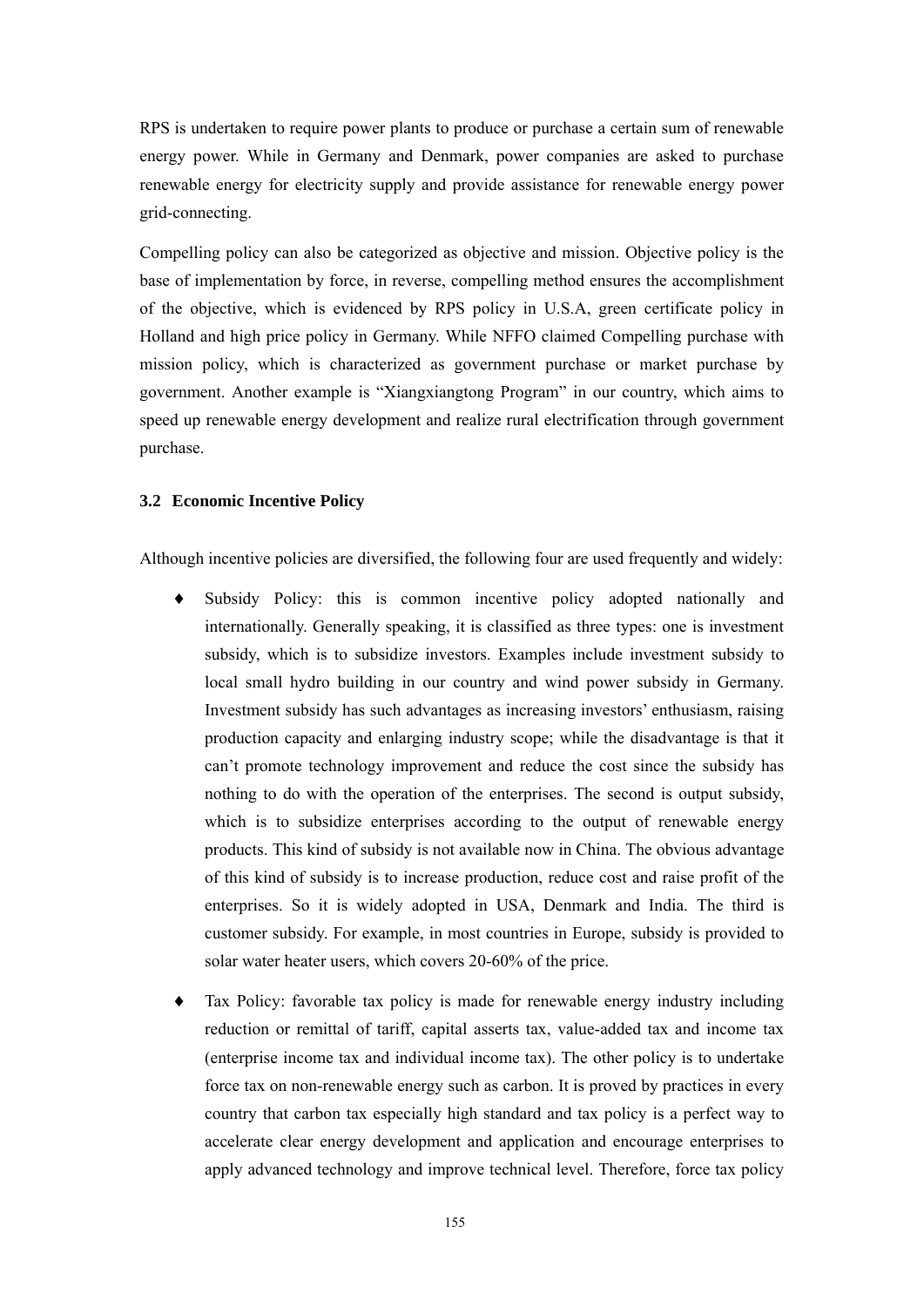is also a compulsory incentive measure.

- ♦ Price Policy: compared to conventional energy products, it is more expensive to produce renewable energy products. In this case, favorable price policy is adopted by many countries in the world. For example, "power law" in Germany states that power companies are obligated to purchase renewable energy power and pay 90% of the consumption price to renewable energy power plants; furthermore "energy policy law" of America announced that public power companies have the duty to purchase renewable energy power at cost price. At the some time, pure consumption charge method is used in some states of America. These policies mentioned are actually favorable price policy. And former Power Department of our countries has ever made such policy. In a word, it is proved theoretically and practically that favorable price policy is an effective incentive measure to promote technology improvement and reduce cost if it is applied appropriately.
- Low Interest (discount) Loan: Low Interest (Discount) Loan can release enterprises from paying high interest and contribute to reduce the cost. But the disadvantage is that the government has to collect some money as discount or interest reduction subsidy. In this case, the more loans are released, the more subsidies are needed, and i.e. the more financing is demanded from the government. Therefore, financing support has a great impact on the sustainability of this policy. At present, German government is undertaking such policy to support wind power projects and PV projects with an interest rate at 2.5-5.1%.
- Government Purchase Policy: the ongoing "Roof Plan" in America, Japan and Germany is actually government purchase or purchase supported by government to assist immature PV industry. Apart from this, technical research and development supported by government also belong to this category.

#### **3.3 Voluntary Policy**

Voluntary Policy is one of the measures that is researched and undertaken by some developed countries to promote the development of renewable energy. The essence is that some residents and enterprises voluntarily pay higher price for renewable energy (including power), and promote renewable energy development via the price difference. Green power price in Holland is one example. Voluntary policy is based on environmental awareness of the people and enterprises. There is excellent foundation for conducting this policy in Europe especially north Europe since the people there have stronger attention of their environment.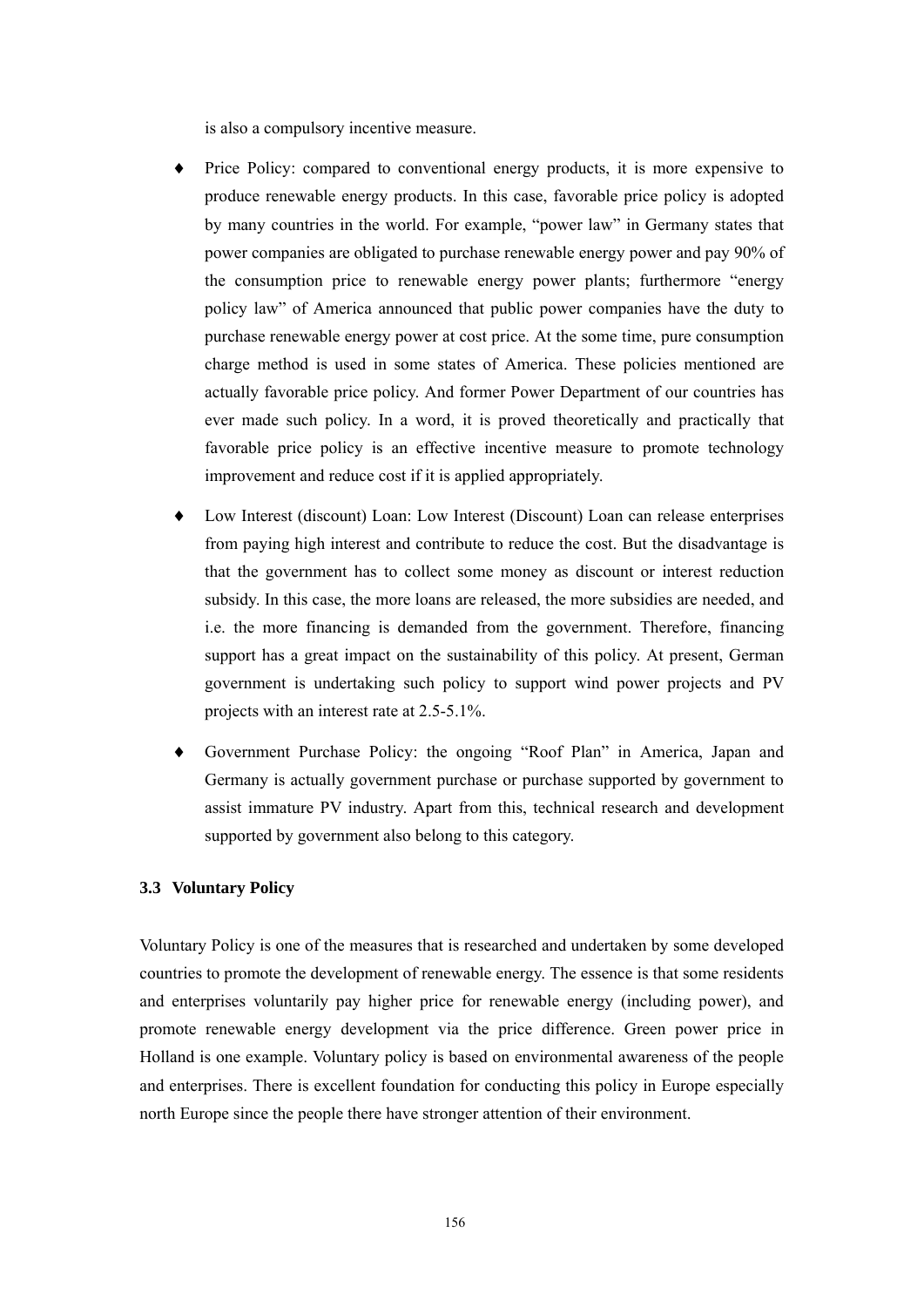#### **3.4** *The features of Foreign incentive policies*

Comprehensive analysis on the foreign incentive policies to renewable energy shows the following features:

- Confirm the development objectives: the development objective is the base of legislation. There must be clear objectives in the countries and regions with laws of promoting renewable energy development. For example, in EU, renewable energy production is required to cover 50% of total energy production by 2050. Driven by this objective, the members have made their own development objectives including periodical aims. For instance, Danish government claimed that application proportion of renewable energy would rise to 12-14% in 2005 from current 10% and it was estimated that the amount would reach 35% by 2030. In Germany, the new renewable energy law announced that renewable energy power would rise to 10% by 2010 from 5% in 2000.
- Confirm Eligible Resource and Technology: detailed analysis and demonstration have been made in the process of legislation. Provided the laws that deal with renewable energy application is economically reasonable, it can be undertaken stably and sustainably. For example, in Germany and some countries in north Europe, wind and biomass are developed greatly. While in some countries in South Europe like Spain, emphasis is put on the development of solar energy. Law conducting in these countries cost little since the technology is matured or commercialized. However, in Texas of America, eligible energy includes solar, wind, geothermal, hydro, tide, biomass, biomass rejectamenta and rubbish burying gas. Since these energies vary in cost, laws have to be made complicated, which increases the cost of undertaking the laws and reduces their effectiveness.
- Concrete and Clear Measures: foreign legislation includes not only clear objectives but also concrete measures to accomplish them. For instance, America determined power subsidy at 1.5cents/kWh and Denmark made it at 0.17 krone/kWh. While Germany made a calculation formula for grid price under different condition. In this case, it simplied the implementation of the laws.
- Concrete Prescript of Effect: In some countries deadline was given to the laws since renewable energy technology is still under development. This flexible measure pacificate dispute in legislation and accelerate the process.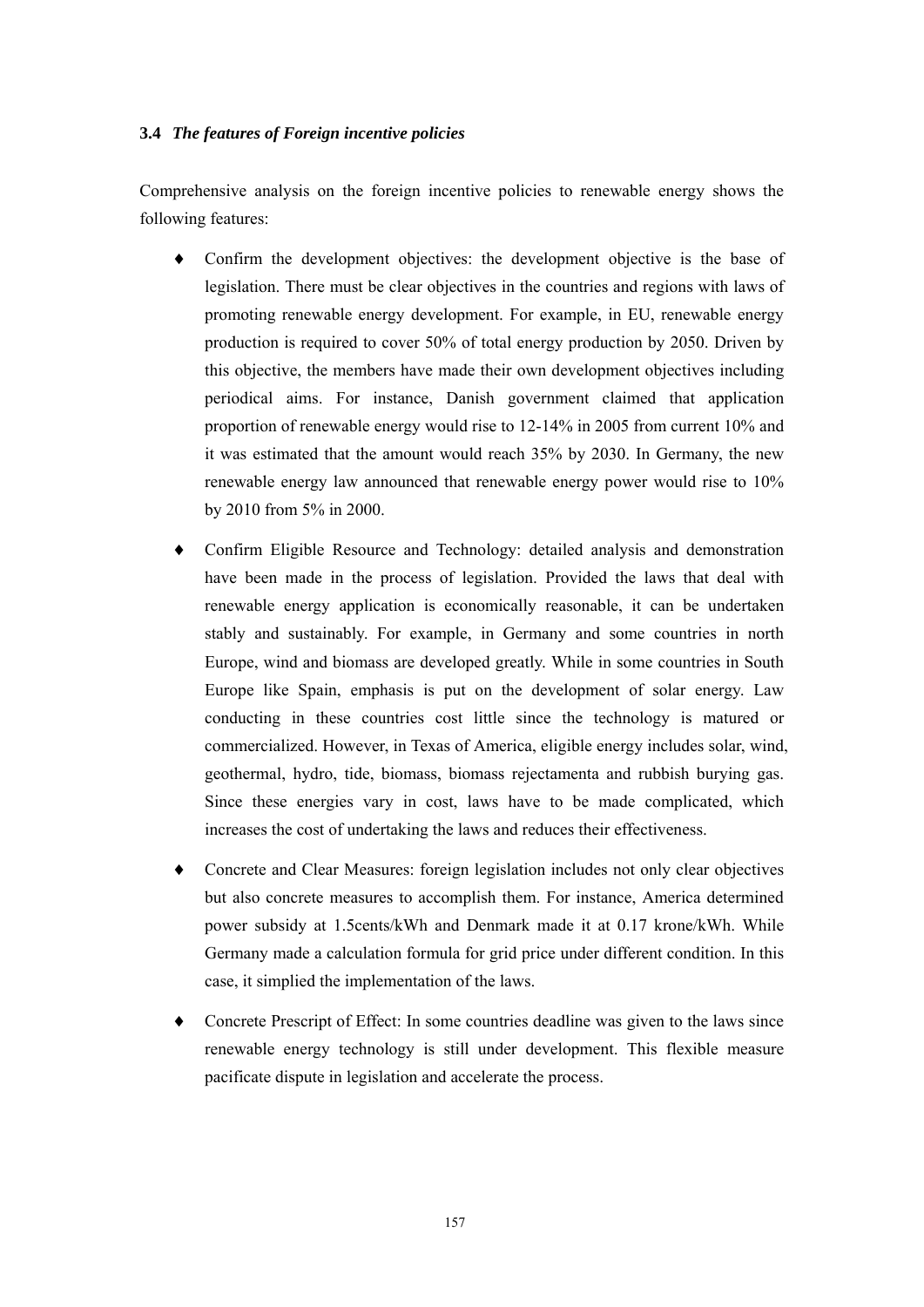## **4 Analysis of implementing effectiveness of all kinds of economic**

## **incentive policies**

To sum up, incentive policy of promoting renewable energy is led by compelling policy accompanied by economic steering and resources measures. As for compelling policy, it mainly consists of compelling quota system, purchase system and tendering purchase system. The comparison is made as follows to analysis the effectiveness of the three systems.

## **4.1 Compelling quota system**

Compelling system is the mainstream of incentive policy of renewable energy. The basic characteristics of quota system of renewable energy include the following: 1) the compelling quota policy adopts the format of legislation and regulation to guarantee realization of quantitive objective of renewable energy, i.e. to guarantee the market demand of renewable energy power; 2) market mechanism is set to develop renewable resources in most effective way in compelling quota system; 3) As for the difference between renewable power price and conventional price, social sharing principle is applied, i.e. consumers sharing principle. Those who consume more pay more. It fully indicated the environmental and social value of renewable energy power.

The value of renewable energy power is divided into two parts in the quota system: One is the basic part, indicating that the value of electrical energy produced by renewable energy in the present conditions of power market are just the same as the it produced by the conventional energy. This value is reflected as real cost of electrical power trading and the consumers benefit from it. The other part refers to the value that renewable energy power generates from the environmental and social benefits, the beneficiary may be all the people in a country or in a area, which is meaningful globally. In practical trading of electric energy, the environmental and social value of renewable energy can not be embodied. Green Certificate is designed in quota system to stand for the environmental and social value of renewable energy. Green Certificate is tradable and could be encashed. Social sharing principle is used in the quota system to absorb the energy and environmental values of renewable energy, i.e. the society, or the consumers share the price difference between renewable energy power and conventional energy power.

Main characteristic of renewable energy quota system is to develop renewable energy power in lowest cost through market mechanism. The quota system of renewable energy is different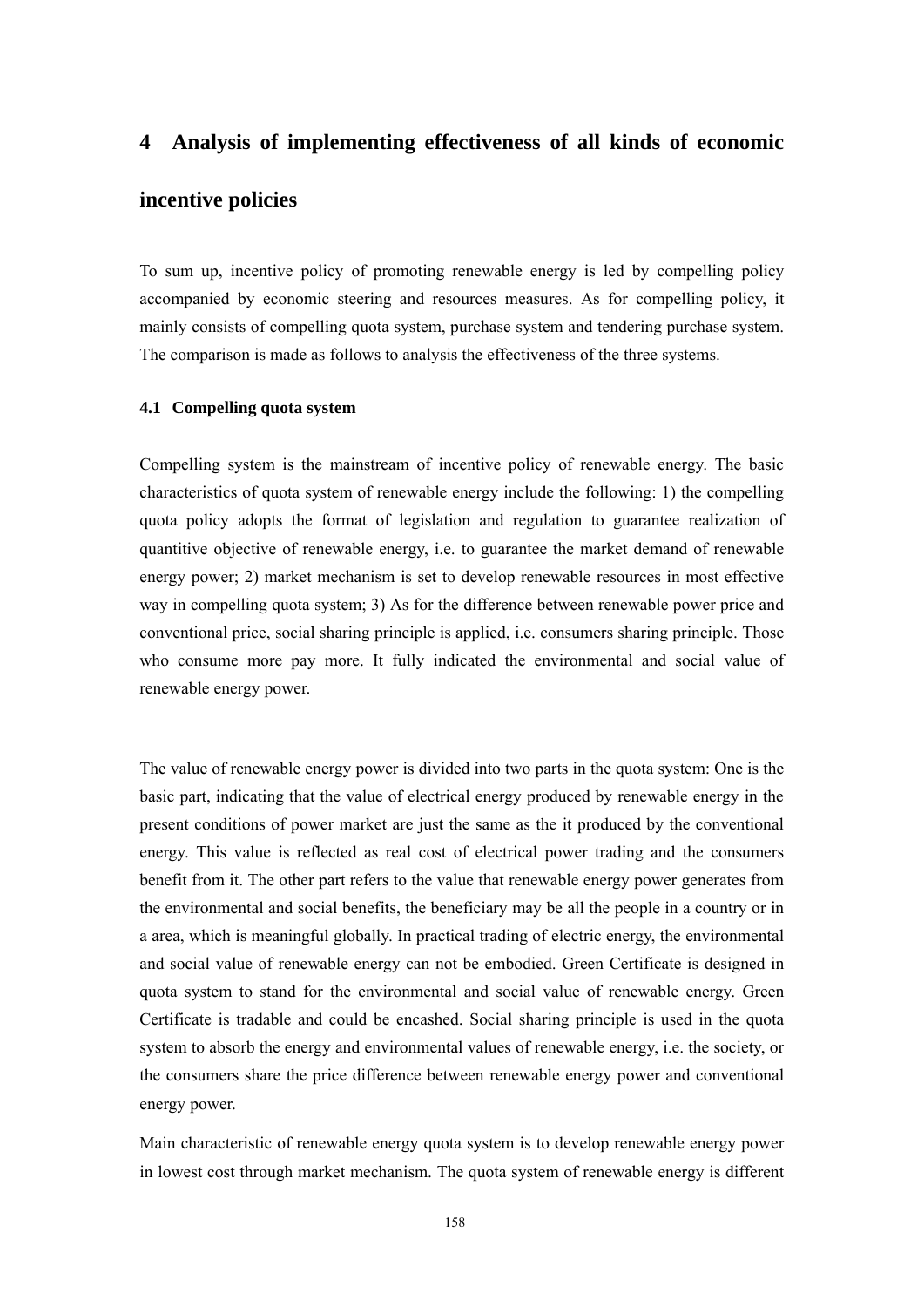from the other incentive policy before in that it enables a change from the policy depending on financial support from the government to a market oriented mechanism under the control of the government, which facilitates the large-scale development of renewable energy. There is no fair environment for quota renewable energy power to compete as the conventional fossil fuel power plant doesn't take the cost of pollutions to the environment to the cost, while the environmental value of renewable energy power is social but the cost is taken by single enterprise. It is most unfair. The quota system adopts the format of legislation to transfer the cost of single enterprise to all the power products to share, which creates a fair market for renewable energy power and conventional fossil fuel power. The Green Certificate creates a new mechanism to embody the value of environmental benefits generated by the enterprises, which amounts to a trading market of environmental benefits. Different enterprises take the responsibility of environmental protection fairly through the trading system of Green Certificate. The combination of quota system of renewable energy and Green Certificate create market demand and trading measure, but the disadvantage is that it is hard to evaluate precisely the cost of policy.

The countries where quota system is implementing are US, Australia, Britain, France and so on. From the analysis of implementing effects, the quota system do promote the development of renewable energy, and guarantee the scale up development of renewable energy within the quota, but also confines the development beyond the quota. It is reflected mainly in the following aspects:

- 1) The objective is not fully reached with regard to encourage the development of renewable energy. As the government pre-set the developing objective and quota, the suppliers will not purchase more renewable energy power and no surplus market admission is created. Moreover, it is impossible for more renewable energy power since the quota subscribed by the government is equal to the top line for the development of renewable energy.
- 2) There are more risks for the renewable energy enterprises. The dominant feature of the market mechanism makes the market price for renewable energy power unsteady which increases the risks of investing in renewable energy power and thus causes it difficult for the financing of renewable energy projects.
- 3) It brings the unfair competition among different scales of renewable energy enterprises. Since power supply companies own their own grid resource as well as more renewable energy resources data and related information, the smaller scaled enterprises or investors will be in disadvantage once the power supply companies develop their own renewable energy power projects. Several reasons account for this. First, they have convenience ensuring renewable energy power on grid. Second, they can develop more economical projects. Last they can get more favorable loan for financing form the bank with the background of power supply companies. Thus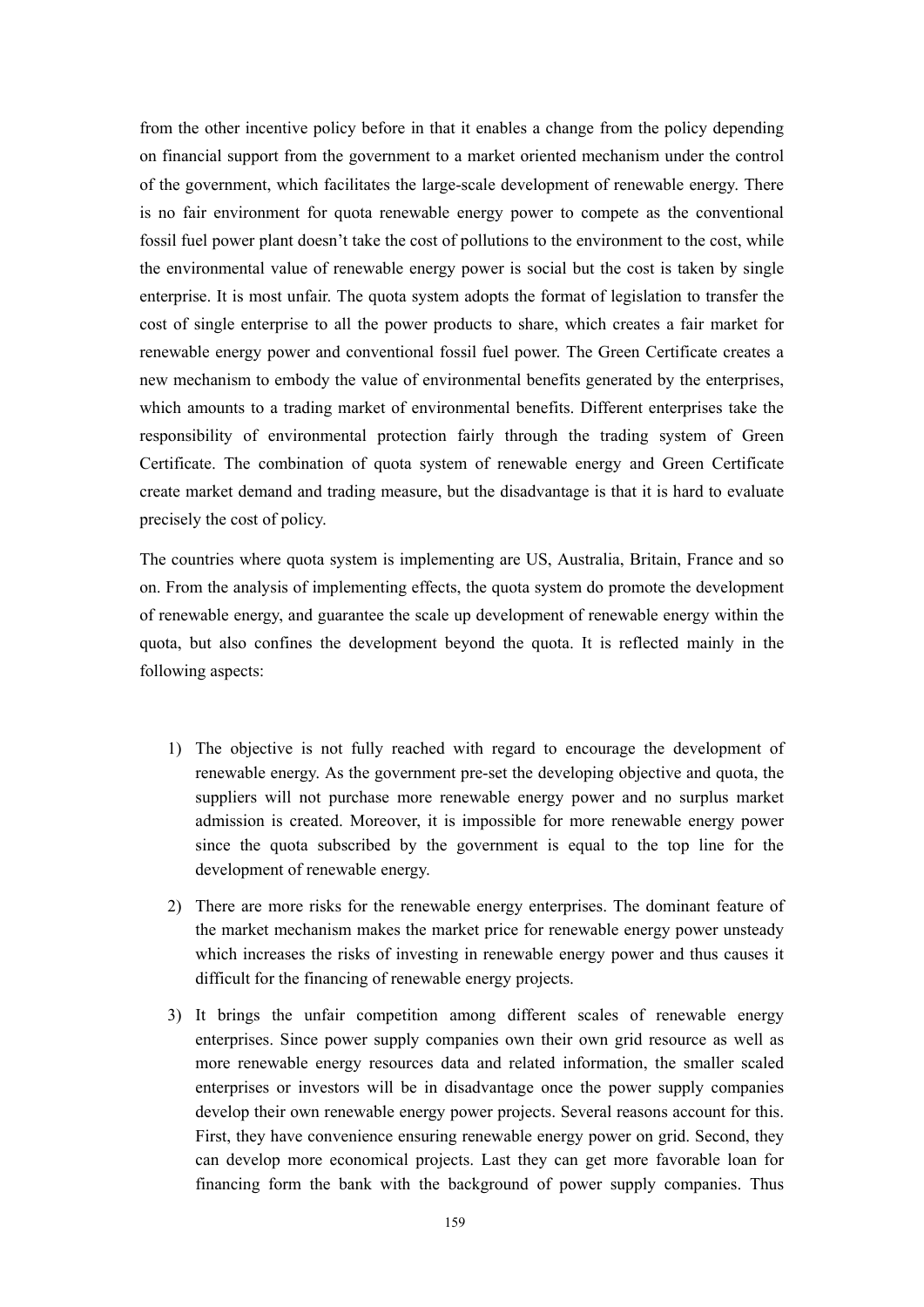unfair competition exists. Therefore, the legislation of UK protects the benefits of big enterprises and groups, and restricts and repulses new and independent small-scaled companies to invest in renewable energy power market to some extent, which tends to form monopolized management and makes it hard to achieve the objective of promoting the development for renewable energy market.

4) Unfair competition was caused in renewable energy power technologies. It appears that all forms of renewable energy power can participate in the market trading, and the price is the same for different forms of renewable energy power at the same time and in the same place. But actually, power suppliers are more willing to purchase big scale of renewable energy power as big scale power (such as big scale wind power, methane power) is connected to grid usually from high voltage end so that the suppliers can get the profit from power transfer fee just as they can get from conventional energy power, while small scaled renewable energy power system can only be connected to the grid from the low voltage end due to its small capacity, and the power is directly sent to the electricity distribution system entering the end consumption, and in result the suppliers can not get any profit from power transfer fee. Therefore, the implementation of legislation met great blocks from power supply companies in the terms of small system, which is quite disadvantageous for the development of small system and small renewable energy power enterprise.

It is safe to conclude that the *Renewables Obiligation Order* appears to adopt the market system to form an open and fair competition environment, but hard to reach real fairness in practice.

#### **4.2 Fixed or Incremental Price System**

The core contents of fixed or incremental price systems are: Forced grid connection. TSOs and DSOs have the obligation to connect the renewable energy power to the grid; Priority on purchase. TSOs and DSOs have the obligation on purchasing all the power that renewable energies generated;Fixed price. TSOs and DSOs have the obligation to pay the fixed price for renewable energies according to the price and payment period prescribed in renewable energy law; Cost share. End users will cost share the additional electricity price.

At present, the countries who adopted fixed or incremental price system are Greece, Spain, Denmark and Germany. Among them, Germany is the first country who adopted this system. Thus analysis on the features of German system could also give us a picture of other countries.

The features of Germany are: development targets made by the national government, under the fixed power price support, the investors actually applied the targets under the market mechanism. Since the renewable energy developers can forsee the profits and the cost, and the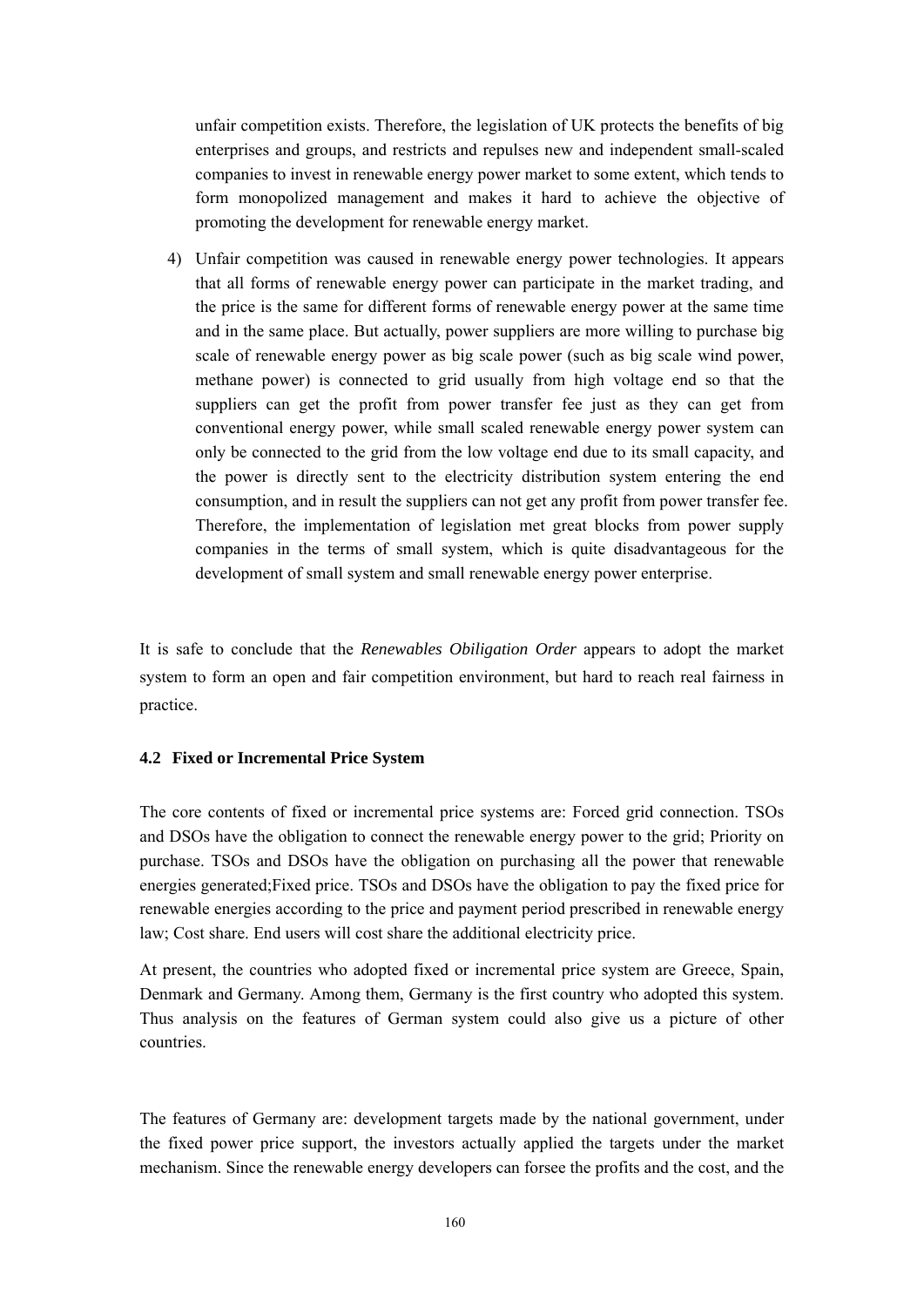central concept of the renewable energy act is to ensure that the renewable energy developers will not benefit nothing, so the fixed power price mechanism is giving the developers an obvious benefit, low risk advantages, which encourage the renewable energy developers. Under the fixed power price mechanism, the ratio of the renewable energies in the energy structure has increased dramatically. The increase ratio of WTG installed capacity has been 55% after 1991, and facility manufacturer industry has grown stepwise, technology improved all these has reduced the cost in the end.

The sufficient implementation of renewable energy act in Germany was benefited from the efficiency of the national legislation and the consolidated volition of the nation; besides, the self-discipline and consciousness of the German enterprises did support the successful result too. The renewable energy act prescribes that the development target, renewable energies that meet the standards, and the price will be authorized by the parliament, once in two years. There're 4 TSOs in Germany, more than 900 DSOs, and more than 1000 power sales companies. Since the distribution of the renewable energy resource is various, the burden of each grid companies is various. So, the Act prescribed that 4 TSOs shall share the extra cost for purchase the renewable energies, and concrete implementation methods are prescribed. All these will have to be balanced amongst the companies. The connection with the grid can be undertaken through power supply companies, DSOs and TSOs, but the balance method is the best for the developers: the power-grid connected company will pay in advance, and then they will have to manage the balance with up-level grid companies. This needs the enterprises to be self-disciplined and support the implementation of the act. In this sense, Spain makes improvement to this policy when they make their compelling purchase system.

## **4.3 Bidding Purchase System**

Bidding Purchase System is characterized as selecting renewable energy developers through government bidding. The winner of the bidding will sign an electricity agreement based on bidding price and the difference between the bidding electricity price and market electricity price will be compensated by government subsidy or shared by end users. Bidding purchase is realized through two options. One is what NFFO of UK adopted in 1990. The government only made the objective, quantity and scope. The bidders determine the programs they invest. The other option is concession bidding China attempts to try, i.e. government issue the bidding for specific project and sign concession agreement with the winners. The government also designs electricity purchase contract and cost share policy. And appropriate investors are selected by bidding. The key features are:

♦ Under the scheme of concession agreement, utility and investor sign long term purchase contract to assure that all the electricity generated will be purchased. The contract period covers the whole operation period of the project, which guarantee that the project has no risk in terms of sales. The grid price is determined by bidding.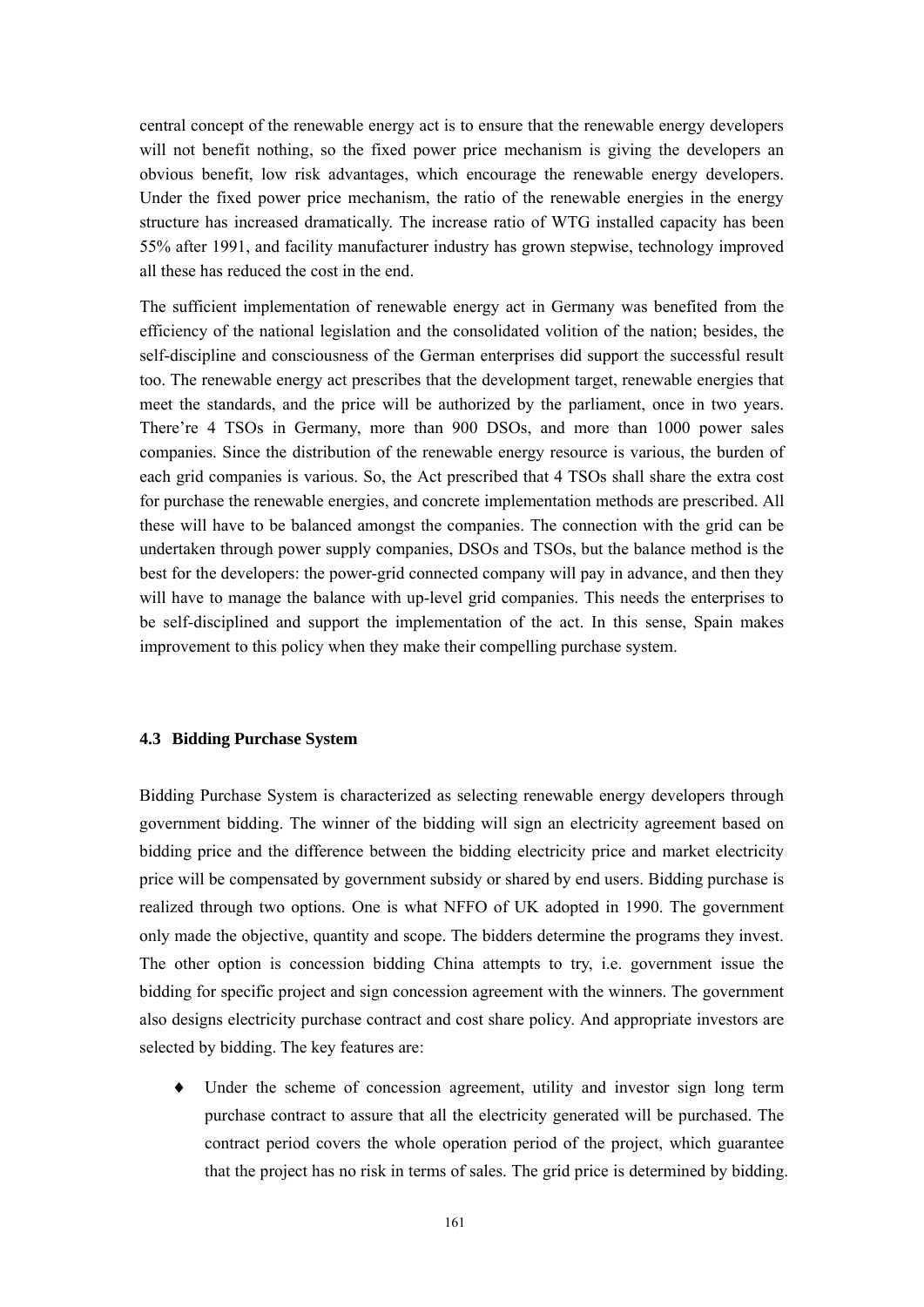The electricity purchase contract is guaranteed by concession agreement.

- ♦ The grid price is shared by the whole grid and eventually the customers of the grid share the additional cost.
- Incentive tax policy is offered to concession projects.

NFFO bidding purchase system of UK was effective for about 10 years and made some achievement. For example, the renewable energy developed in UK with a rapid speed. At the same time, the cost of the application of renewable energy is also reduced. The lowest bidding price, taking electricity generated by burning urban yrubbish and industry waste, is 2.66 pence/Kwh, which is close to the Average Pool Price in 1996 at 2.5 pence/Kwh. But the disadvantage of the system is that the contract is not strictly followed. Many investor didn't complete the project as required by the contract.

China only adopted concession bidding for wind power. The basic idea is to select investors by bidding for large scale(100MW) project with requirement of grid price and local equipment. The government committed to determine the grid price by bidding and purchase all the electricity generated. In 2003, Chinese government fulfilled two bidding projects known as Rudong of Jiangsu and Huilai of Guangdong with a capacity of 100 MW for each. The two bidding attracted 9 companies, of which 3 are foreign companies and 1 is private company.

The successful factor of the wind farm concession projects is that it reduce the grid price greatly. For example, the grid price for the two projects mentioned above is 0.43 and 0.50 yuan/Kwh, which bring an end to the history of high grid price of wind power. The wide source of investment increase competition and innovate wind power industry as well as make wind energy competitive in the power market; besides, it accelerates the localization of equipments and enhance the production capacity of national manufacturers. At least 5 big international wind turbine manufacturers began to build factories locally. At the same time, it raised the interest of national manufacturers to invest in wind turbine manufacture. With successful experience of the two projects, Chinese government began pilot projects in Jiangsu, Inner Mongolia and Jilin provinces with capacity of 100 MW for each. Before 2006, about 30 feasibility study on big wind farms should be finished and ready for bidding with the aim to further lower the grid price of wind power. But there is also doubt about how many contracts can be strictly followed, which has to be proved by history.

#### **4.4 Comparison on the Effects of Different Systems**

Since the effect of bidding purchase system is not yet obvious, the comparison here is made only between RPS and fixed or incremental price systems.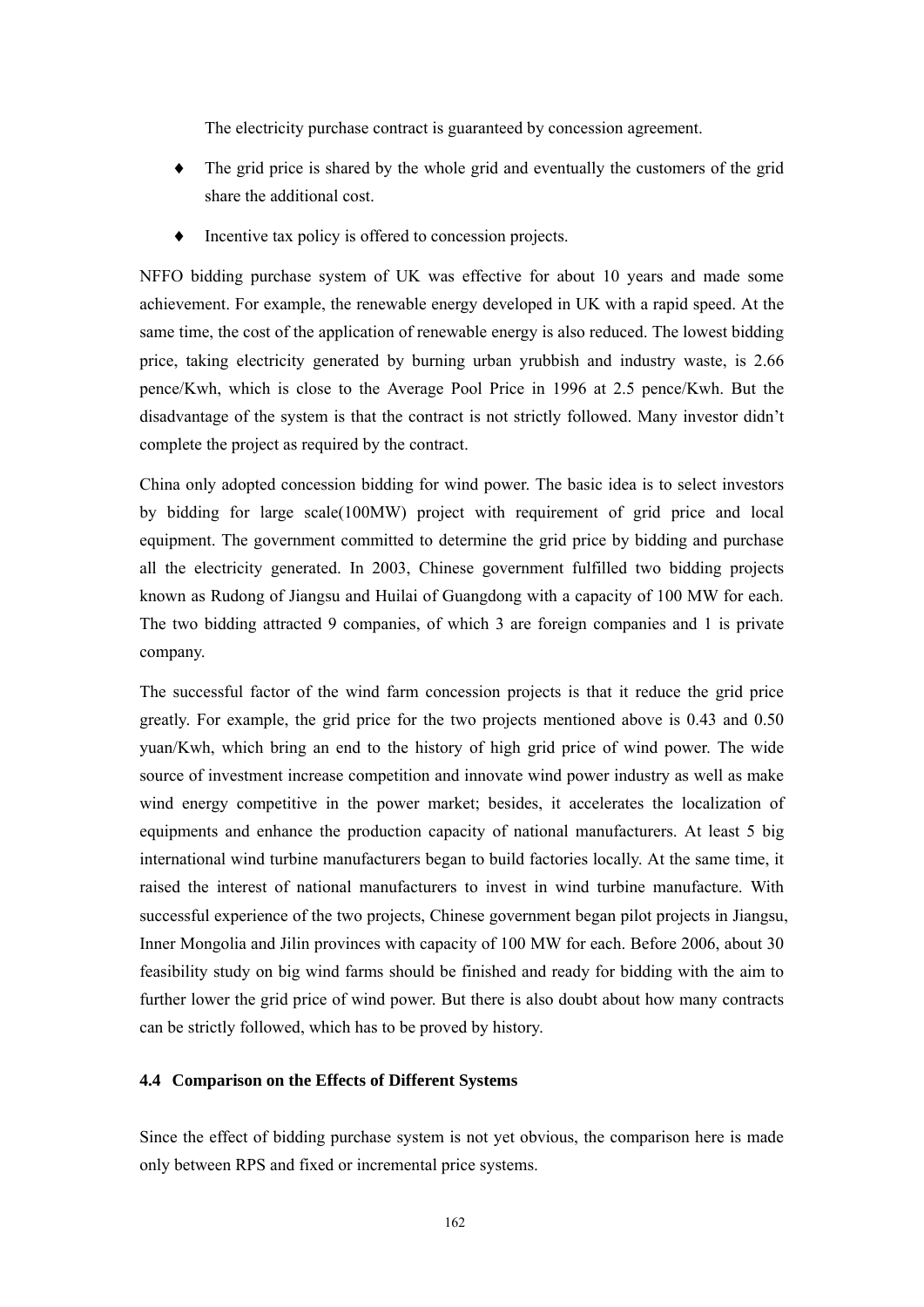From the point of mechanism, the two mechanism definite the objectives and promises for the development of renewable energy through setting up the targets. The difference is the detail measures adopted. RPS is to regulate the ratio of renewable power in the total power generation sold by the grid companies, and the grid companies have the obligation to purchase a certain ratio of renewable power, to reach the national target of renewable energy development and utilization. Therefore, the implementing agencies are the grid companies. While compelling purchase system is characterized as fixed renewable power price, and through the fixed power price, a definite signal is provided to the investors to give more investment on renewable energy. The grid companies are only the medium parts, in other words, their function is providing the service for balancing. So the stimulating factor is from investors mainly.

From the development pace, it is obvious that the fixed or incremental renewable power price is the most effective method. From the situation in Europe, the countries adopting fixed or incremental price have developed much more fast than the countries adopting RPS or quota system on renewable energy development. The reports in the past deemed that if adopts the fixed or incremental price, it is not benefit for competitive market and difficult to reduce the cost of renewable energy, and the cost of implementing policy or act is too much. However, because of the fixed power price, the market has been enlarged rapidly, the industry developed and technology makes progress. Therefore, the cost of renewable power and grid-connected power price reduce. Table 5-1 and chart 5-1 show the different grid-connected power price and development level from the countries adopted different mechanism. The renewable power price in those countries adopted fixed or incremental price is much more lower that in the countries adopted RPS or quota system, however, from the developing speed, the former is morn than the latter. At present, some countries which adopted the RPS or quota system begin to consider stopping the RPS or quota system and using fixed or incremental power price policy, such as Denmark and Austria. There are some countries, such as France and Italy, intend to use similar power price policy. All of the realities illustrate that the fixed or incremental power price is a simple and effective method. RPS or Quota system needs the developed market mechanism, effective supervise and penalties method. All of those three factors might be the reasons that affect its implementation. In another word, RPS is like "big stick" , whereas fixed or incremental price is more like "carrot". In practice, the most effective way is the combination of the two systems as adopted by Spain.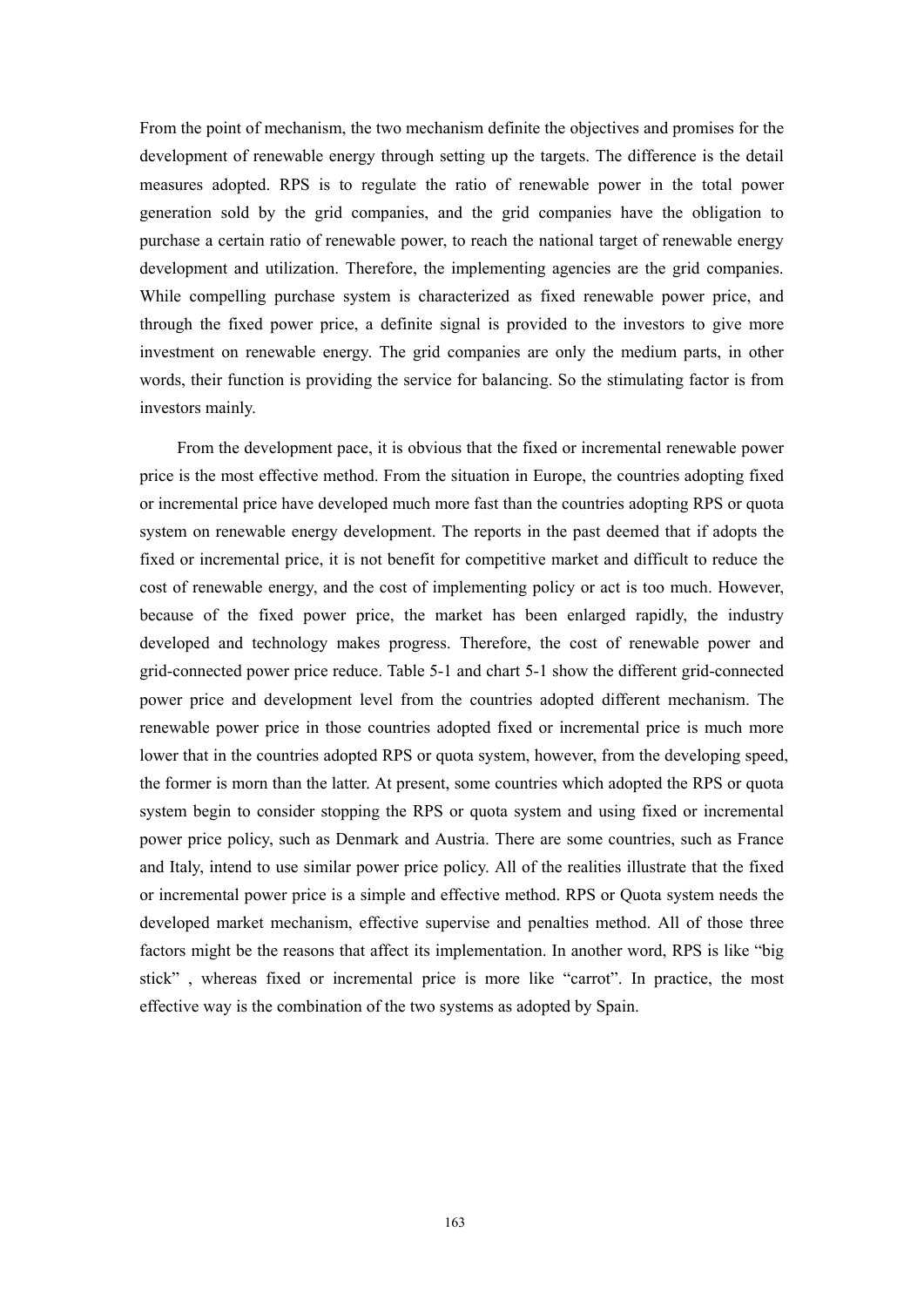|              | Country        | Price<br>(EURO<br>cents/kWh) | Capacity<br>(MW) | Employment<br>(2003) |
|--------------|----------------|------------------------------|------------------|----------------------|
| Feed in law  | <b>Germany</b> | $6.6 - 8.8$                  | 14,609           | 46,000               |
|              | Spain          | 6.6                          | 6,202            | 20,000               |
|              | <b>UK</b>      | $9.6*$                       | 649              | 3,000                |
| Quota system | Italy          | 13                           | 904              | 2,500                |

Table 5-1: Compare of grid-connected renewable power price in several countries



# **5 Conclusion and Recommendation**

## **5.1 Basic Conclusion**

Through study and analysis on the foreign incentive policies to renewable energy, the following conclusions are made:

1) Renewable energy developed so fast that it has become the choice for the most countries to make their resource more multiply of energy source. Besides the UK, Spain and Germany, the development of the renewable energy has become strategic choice to ensure the resource more multiply for most developed and developing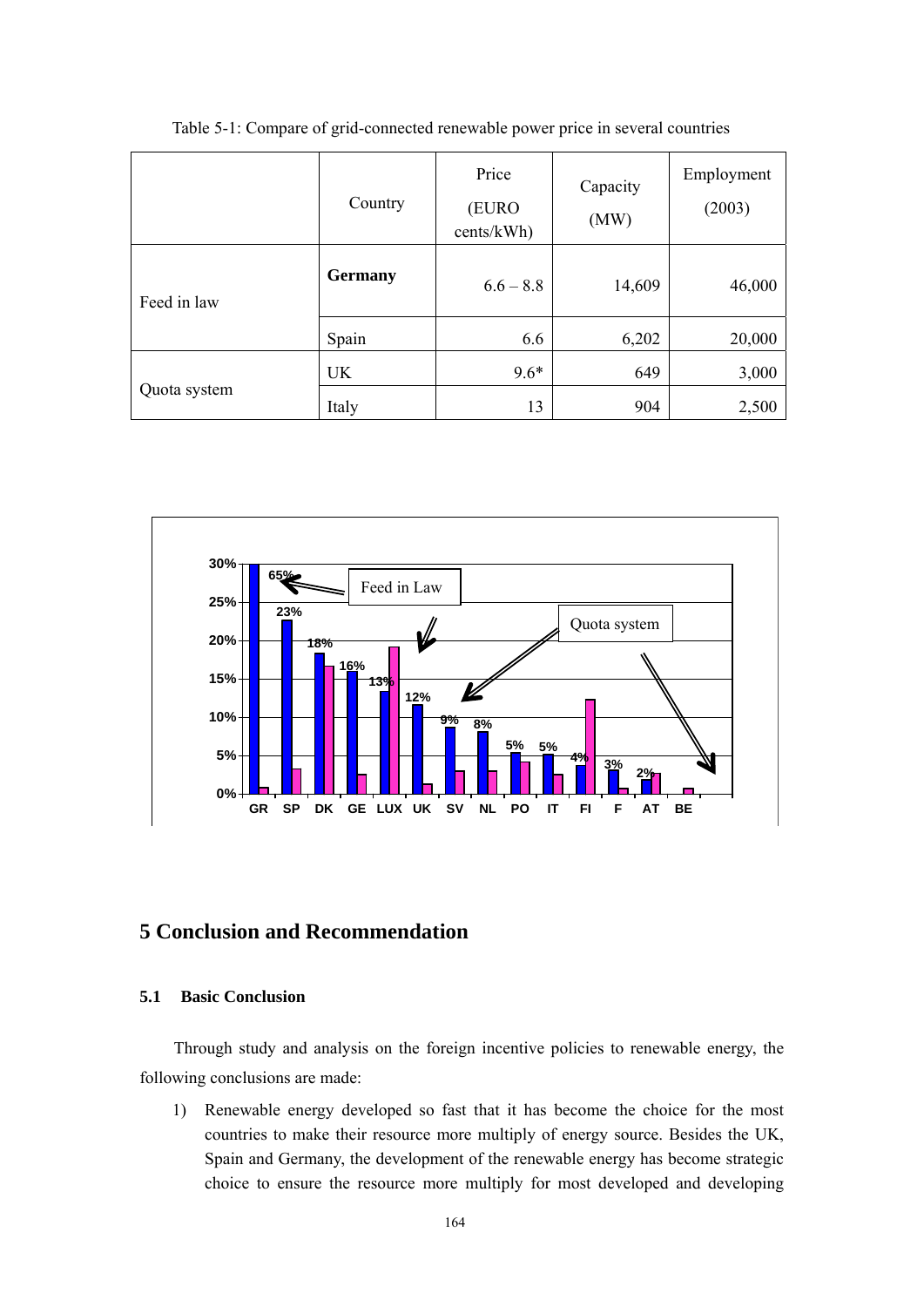countries. Therefore, most countries in have established the target of the development of renewable energy. The detail target of those countries is that by 2010, the utility of renewable counts for 10%, 20% in 2020 and 50% till 2050. That is to say the renewable energy gradually become the substitute energy, not just the supplement energy. The experience of the last 10 years illustrate that those target can be achieved. For example, Spain and Germany etc. have finished the goal in advance.

- 2) Steady policy mechanism and legislation is the insurance to facility the development of renewable energy in a rapid and steady way. No matter what method to adopt, most European countries adopt some steady and consecutive policy mechanism and law method, such as legislation by parliament, governmental order and national policy white paper etc. All of those methods are the main reason to insure the renewable energy development in those countries.
- 3) Combination with the impelled by government and market mechanism is the important principle for the legislation on renewable energy. Although there are some different mechanisms in different countries, the principle is the same that is the target is made by country and then the market body realize the target. Meanwhile, judging from the policy priority, the compelling policy takes the main role with support from incentive policies.
- 4) Middle and small enterprises might be the main body in the development of the renewable energy. The distributing of renewable energy is dispersed and the energy density of it is small, so the investment in small size is more suitable. The policy that encourage the middle and small scale investors in Germany fit for the development rule on renewable energy, so the utility of renewable energy develops rapidly in Germany. On the other hand, the mechanism in UK is more benefit for large enterprises, other than the middle and small scale enterprises. Therefore, there is gap on the pace and level of the renewable energy development between UK and Germany.
- 5) Feed in law system and quota system has their own advantages and disadvantages. On one hand, feed in law system is fit for the middle and small scale investors. On the other hand, quota system is more fit for the development of large enterprise. The choice of those two lie on the policy direction.

## **5.2 Recommendation and suggestion for the legislation of renewable energy in China**

Based on the discussion and analysis above, there are some advices on the renewable energy legislation in China.

1) There should be a clear objective of the legislation. The objective of the legislation in European countries is to make the energy more multiply and to reduce the GHGs emission. Associated with the commitment on reducing the greenhouse emission, European countries have concrete target. Therefore, the renewable energy legislation